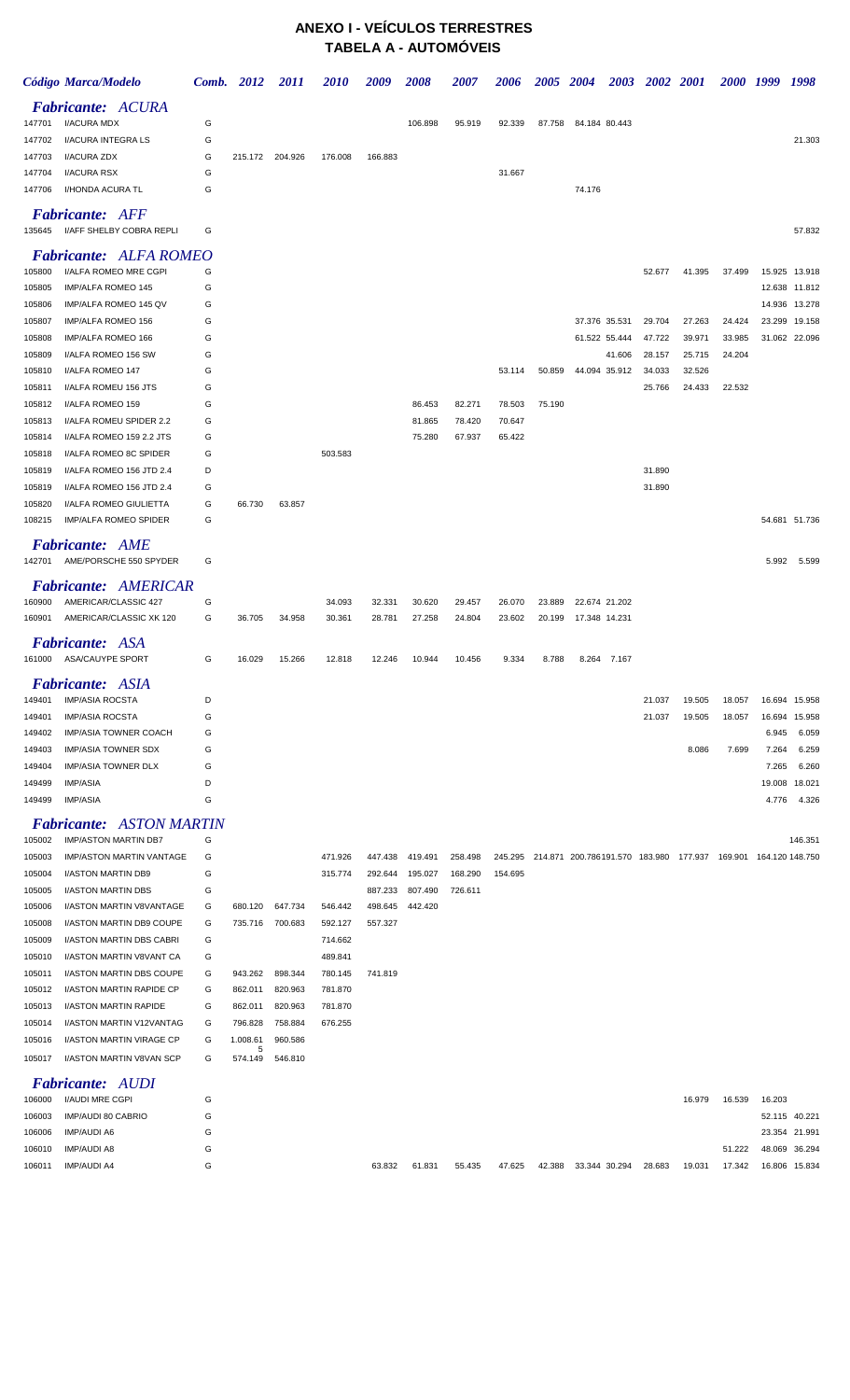|        | <b>Código Marca/Modelo</b>      | Comb. | 2012    | 2011            | <i><b>2010</b></i> | 2009    | <i><b>2008</b></i> | 2007    | 2006    | <i><b>2005</b></i>      | 2004                                      | <b>2003</b>   | 2002 2001              |        | <i><b>2000</b></i> | 1999          | 1998   |
|--------|---------------------------------|-------|---------|-----------------|--------------------|---------|--------------------|---------|---------|-------------------------|-------------------------------------------|---------------|------------------------|--------|--------------------|---------------|--------|
| 106014 | <b>IMP/AUDI A3</b>              | G     |         |                 |                    |         |                    |         |         |                         |                                           |               |                        |        | 17.027             | 16.278        | 14.864 |
| 106015 | <b>IMP/AUDI S8</b>              | G     |         |                 |                    |         |                    |         |         |                         |                                           |               |                        |        | 62.143             | 49.311 42.086 |        |
| 106017 | IMP/AUDI A3 1.8T                | G     |         |                 |                    |         |                    |         |         |                         |                                           |               |                        |        |                    | 17.211 16.507 |        |
| 106018 | I/AUDI A4 2.4                   | G     |         |                 |                    |         |                    |         |         |                         |                                           | 38.887 34.386 | 33.525                 | 25.248 | 22.489             | 18.822 17.853 |        |
| 106019 | I/AUDI A4 AVANT 2.4             | G     |         |                 |                    |         |                    |         |         |                         |                                           | 46.701 37.648 | 34.239                 | 27.753 | 24.641             | 20.346 19.409 |        |
| 106020 | I/AUDI A6 2.4                   | G     |         |                 |                    |         |                    |         |         |                         |                                           | 64.246        | 49.195                 | 37.449 | 35.656             | 30.137 28.654 |        |
|        |                                 |       |         |                 |                    |         |                    |         |         |                         |                                           |               |                        |        |                    |               |        |
| 106021 | IMP/AUDI A3 1.8                 | G     |         |                 |                    |         |                    |         |         |                         |                                           | 19.944        | 18.999                 | 18.060 | 17.207             | 16.533 15.860 |        |
| 106022 | IMP/AUDI A6 AVANT 2.4           | G     |         |                 |                    |         |                    |         |         |                         |                                           |               |                        |        |                    | 32.610 28.765 |        |
| 106023 | I/AUDI S4 2.7T                  | G     |         |                 |                    |         |                    |         |         |                         |                                           |               | 51.357                 | 46.684 | 40.885             | 39.435 35.957 |        |
| 106024 | I/AUDI A6 AVANT 2.8             | G     |         |                 |                    |         |                    |         |         |                         |                                           |               | 45.197                 | 32.067 | 28.923             | 24.173 22.616 |        |
| 106025 | I/AUDI A6 2.8                   | G     |         |                 |                    |         |                    |         |         |                         |                                           |               | 47.469                 | 32.833 | 29.679             | 24.427 22.982 |        |
| 106026 | I/AUDI A3 1.6                   | G     |         |                 |                    |         | 48.274             | 46.231  | 43.128  | 24.599                  |                                           |               |                        |        |                    |               |        |
| 106027 | I/AUDI S3 1.8T                  | G     |         |                 |                    |         |                    |         |         |                         |                                           | 53.479 48.243 | 42.443                 | 35.729 | 33.851             | 30.719 26.304 |        |
| 106028 | I/AUDI TT COUPE 180PS           | G     |         |                 |                    |         |                    |         | 88.359  | 83.965                  | 79.645 75.486                             |               | 70.626                 | 62.423 | 58.737             | 56.959 43.911 |        |
| 106029 | I/AUDI TT COUPE 225PS           | G     |         |                 |                    |         | 111.162 105.057    | 99.437  | 93.534  | 88.514                  |                                           | 83.202 77.947 | 74.185                 | 66.418 | 60.632             | 58.768 42.648 |        |
| 106030 | I/AUDI TT ROADSTER 180PS        | G     |         |                 |                    |         |                    |         |         |                         |                                           |               |                        | 80.172 | 77.646             | 67.716        |        |
| 106031 | <b>I/AUDI TT ROADSTER 225PS</b> | G     |         |                 |                    |         |                    | 110.385 | 95.535  | 90.425                  | 84.957 79.638                             |               | 75.753                 | 67.887 | 61.940             | 60.013 48.509 |        |
| 106032 | I/AUDI A8 4.2                   | G     | 287.652 | 273.955         | 259.497            | 218.085 | 207.700            | 197.810 | 164.499 |                         | 154.956 145.813110.488                    |               | 72.301                 | 54.462 | 41.830             | 39.263 29.635 |        |
|        | I/AUDI S8 4.2                   | G     |         |                 |                    |         |                    |         |         |                         |                                           |               | 83.974                 | 71.867 | 68.332             | 51.649 49.394 |        |
| 106033 |                                 |       |         |                 |                    |         |                    |         |         |                         |                                           |               |                        |        |                    |               |        |
| 106034 | I/AUDI S4 AVANT 2.7T            | G     |         |                 |                    |         |                    |         |         |                         |                                           |               | 63.745                 | 59.327 | 56.331             | 48.479 37.804 |        |
| 106035 | I/AUDI A4 1.8T                  | G     |         |                 |                    |         | 44.921             | 41.963  | 39.033  | 36.311                  |                                           | 33.778 31.422 | 29.229                 | 20.758 | 19.528             | 18.741 17.804 |        |
| 106036 | I/AUDI A4 AVANT 2.8             | G     |         |                 |                    |         |                    |         |         |                         |                                           |               | 34.224                 | 26.764 | 23.746             | 23.034 19.259 |        |
| 106037 | I/AUDI A4 1.8                   | G     |         |                 |                    |         |                    |         |         |                         |                                           |               | 23.504                 | 19.034 | 17.336             | 16.799 15.827 |        |
| 106038 | I/AUDI A6 2.7T                  | G     |         |                 |                    |         |                    |         |         | 67.154                  | 51.957 48.161                             |               | 44.099                 | 41.142 | 38.167             | 24.580        |        |
| 106039 | I/AUDI A4 2.8                   | G     |         |                 |                    |         |                    |         |         |                         |                                           |               | 31.806                 | 25.331 | 22.411             | 20.194 18.433 |        |
| 106040 | I/AUDI A4 AVANT 1.8T            | G     |         |                 |                    | 69.617  | 66.380             | 59.642  | 51.932  | 47.526                  | 36.205 32.654                             |               | 30.984                 | 25.562 | 23.306             | 21.027 19.606 |        |
| 106041 | I/AUDI A4 AVANT 1.8             | G     |         |                 |                    |         |                    |         |         |                         |                                           |               |                        |        |                    | 19.108 17.954 |        |
| 106042 | I/AUDI A6 AVANT 2.7T            | G     |         |                 |                    |         |                    |         |         |                         |                                           |               | 51.457                 | 40.948 | 38.308             | 32.558        |        |
| 106043 | I/AUDI A6 AVANT 4.2             | G     |         |                 |                    |         |                    |         | 120.655 |                         | 114.965 102.445 98.004                    |               | 52.936                 | 46.937 | 41.865             | 37.069        |        |
| 106044 | I/AUDI A6 4.2                   | G     |         |                 |                    |         |                    | 104.529 | 96.747  | 88.235                  | 78.704 53.927                             |               | 49.951                 | 35.936 | 34.135             | 31.270 29.783 |        |
|        |                                 | G     |         |                 |                    |         |                    |         |         |                         |                                           |               |                        |        |                    |               |        |
| 106045 | <b>I/AUDI S6 4.2</b>            |       |         |                 |                    |         |                    |         |         |                         |                                           | 70.978        | 65.303                 | 52.132 | 48.412             | 46.877        |        |
| 106046 | I/AUDI S6 AVANT 4.2             | G     |         |                 |                    |         |                    |         |         |                         |                                           |               |                        | 71.013 | 64.472             | 62.867        |        |
| 106047 | I/AUDI A6 ALLROAD 2.7T          | G     |         |                 |                    |         |                    |         |         | 60.879                  | 56.775 45.933                             |               | 40.110                 | 34.493 | 29.362             | 27.072        |        |
| 106048 | I/AUDI RS4 AVANT 2.7T           | G     |         |                 |                    |         |                    |         |         |                         |                                           |               | 92.959                 | 89.448 | 84.438             |               |        |
| 106049 | I/AUDI A4 3.0                   | G     |         |                 |                    |         |                    | 67.758  | 60.667  | 52.247                  | 49.188 40.300                             |               | 35.241                 | 29.107 | 26.946             | 25.593        |        |
| 106050 | I/AUDI A4 2.0                   | G     |         |                 |                    |         |                    | 43.029  | 40.931  | 38.670                  | 36.995 34.000                             |               | 29.848                 | 28.388 | 23.805             | 22.599        |        |
| 106051 | I/AUDI A6 3.0                   | G     |         |                 |                    |         |                    | 77.886  | 73.897  |                         | 70.312 52.818 40.148                      |               | 32.797                 | 29.691 | 28.047             |               |        |
| 106052 | I/AUDI A6 AVANT 3.0             | G     |         |                 |                    |         |                    | 108.767 | 81.865  | 76.387                  |                                           | 54.079 41.102 | 33.599                 | 31.214 |                    |               |        |
| 106053 | I/AUDI A4 AVANT 3.0             | G     |         |                 |                    |         |                    | 60.377  | 56.191  | 49.393                  |                                           | 44.804 36.423 | 31.921                 | 28.839 |                    |               |        |
| 106054 | I/AUDI A2                       | G     |         |                 |                    |         |                    |         |         |                         |                                           |               | 17.954                 | 17.219 | 16.777             |               |        |
| 106055 | I/AUDI A4 AVANT 2.0             | G     |         |                 |                    |         |                    |         |         |                         |                                           | 34.451        | 30.259                 | 25.436 | 23.314             | 21.273 19.987 |        |
| 106057 | I/AUDI A4 CABRIOLET 3.0         | G     |         |                 |                    |         |                    |         |         |                         |                                           | 97.996 88.374 | 85.459                 | 79.354 |                    |               |        |
|        |                                 |       |         |                 |                    |         |                    |         |         |                         |                                           |               |                        |        |                    |               |        |
| 106059 | I/AUDI A6 18T                   | G     |         |                 |                    |         |                    |         |         |                         |                                           |               |                        |        | 27.016             | 22.245 20.938 |        |
| 106060 | I/AUDI A6 2.7T SECURITY         | G     |         |                 |                    |         |                    |         |         |                         |                                           | 51.124 47.373 | 43.384                 | 40.489 |                    |               |        |
| 106061 | I/AUDI RS6 4.2                  | G     |         |                 |                    |         |                    |         |         |                         |                                           | 97.191 81.439 | 74.194                 |        |                    |               |        |
| 106062 | I/AUDI S4 4.2                   | G     |         |                 |                    |         | 131.434            | 125.374 |         | 120.104 114.253         |                                           | 96.932 86.357 | 80.785                 |        |                    |               |        |
| 106063 | I/AUDI S4 AVANT 4.2             | G     |         |                 |                    |         |                    |         |         |                         | 149.409  138.844  128.763108.733  105.363 |               |                        |        |                    |               |        |
| 106064 | I/AUDI RS6 AVANT 4.2            | G     |         |                 |                    |         |                    |         |         |                         |                                           |               | 142.605121.465 112.302 |        |                    |               |        |
| 106067 | I/AUDI A8 6.0 L                 | G     |         |                 |                    |         | 292.340 287.600    | 276.809 |         | 260.249 244.301 233.736 |                                           |               |                        |        |                    |               |        |
| 106069 | I/AUDI A4 AVANT 1.8L            | G     |         |                 |                    |         |                    |         |         |                         |                                           |               |                        |        |                    | 18.478 17.361 |        |
| 106070 | I/AUDI A4 2.0T FSI              | G     |         |                 |                    |         |                    | 61.502  | 55.239  | 51.183                  |                                           |               |                        |        |                    |               |        |
| 106071 | I/AUDI A4 AVANT 2.0T FSI        | G     | 105.081 | 100.078         | 95.313             | 90.775  | 73.234             | 64.189  | 61.974  |                         |                                           |               |                        |        |                    |               |        |
| 106072 | I/AUDI Q7 4.2 FSI               | G     |         |                 | 241.076            | 229.597 | 218.664            | 208.252 | 205.559 | 191.272                 |                                           |               |                        |        |                    |               |        |
| 106073 | I/AUDI A3 SPB 2.0T FSI          | G     | 103.902 | 98.954          | 82.141             | 78.238  | 65.652             | 60.256  | 56.645  | 54.343                  |                                           |               |                        |        |                    |               |        |
|        | I/AUDI A3 SPB 1.6               | G     | 85.814  |                 |                    |         |                    | 46.451  |         | 42.970                  |                                           |               |                        |        |                    |               |        |
| 106074 |                                 |       |         | 81.728          | 65.006             | 58.458  | 55.165             |         | 44.636  |                         |                                           |               |                        |        |                    |               |        |
| 106075 | I/AUDI A4 3.2 FSI               | G     | 184.319 | 175.542         | 140.071            | 117.930 | 105.935            | 90.457  | 83.081  | 77.900                  |                                           |               |                        |        |                    |               |        |
| 106076 | I/AUDI A4 AVANT 3.2 FSI         | G     | 148.870 | 141.781         | 129.799            | 123.158 | 118.702            | 106.231 | 100.763 | 95.450                  |                                           |               |                        |        |                    |               |        |
| 106077 | I/AUDI A4 CABRIO 3.2 FSI        | G     |         |                 |                    |         | 125.757            | 119.387 | 108.488 | 102.739                 |                                           |               |                        |        |                    |               |        |
| 106078 | I/AUDI RS4 AVANT 4.2 FSI        | G     |         |                 |                    |         | 200.747            | 186.949 | 157.573 | 148.929                 |                                           |               |                        |        |                    |               |        |
| 106080 | I/AUDI A6 4.2 FSI               | G     |         |                 |                    | 155.169 | 147.888            | 131.620 | 105.877 | 96.608                  |                                           |               |                        |        |                    |               |        |
| 106081 | I/AUDI A6 3.2 FSI               | G     |         |                 |                    | 141.068 | 135.026            | 125.275 | 112.854 | 106.633                 |                                           |               |                        |        |                    |               |        |
| 106085 | I/AUDI A3 2.0T                  | G     |         |                 |                    | 70.797  | 66.898             | 61.380  | 58.732  |                         |                                           |               |                        |        |                    |               |        |
| 106086 | <b>I/AUDI Q7 4.2</b>            | G     |         |                 |                    | 178.195 | 143.172            | 132.889 |         | 127.574 123.154         |                                           |               |                        |        |                    |               |        |
| 106087 | I/AUDI A6 LIMOUSINE 2.4         | G     |         |                 |                    |         |                    |         |         |                         |                                           |               | 63.012 59.725 45.724   |        |                    |               |        |
| 106088 | I/AUDI R8 4.2 FSI               | G     |         |                 | 430.378            |         | 388.624 371.847    | 349.743 |         |                         |                                           |               |                        |        |                    |               |        |
| 106089 | <b>I/AUDI Q7 3.6</b>            | G     |         |                 |                    | 164.190 | 143.719            | 137.611 | 136.176 |                         |                                           |               |                        |        |                    |               |        |
| 106090 | I/AUDI S3                       | G     |         |                 |                    | 99.214  | 82.534             | 77.478  |         |                         |                                           |               |                        |        |                    |               |        |
|        |                                 |       |         |                 |                    |         |                    |         |         |                         |                                           |               |                        |        |                    |               |        |
| 106091 | I/AUDI A5 3.2 FSI               | G     |         | 194.433 185.175 | 156.747            |         | 144.117 136.662    | 130.651 |         |                         |                                           |               |                        |        |                    |               |        |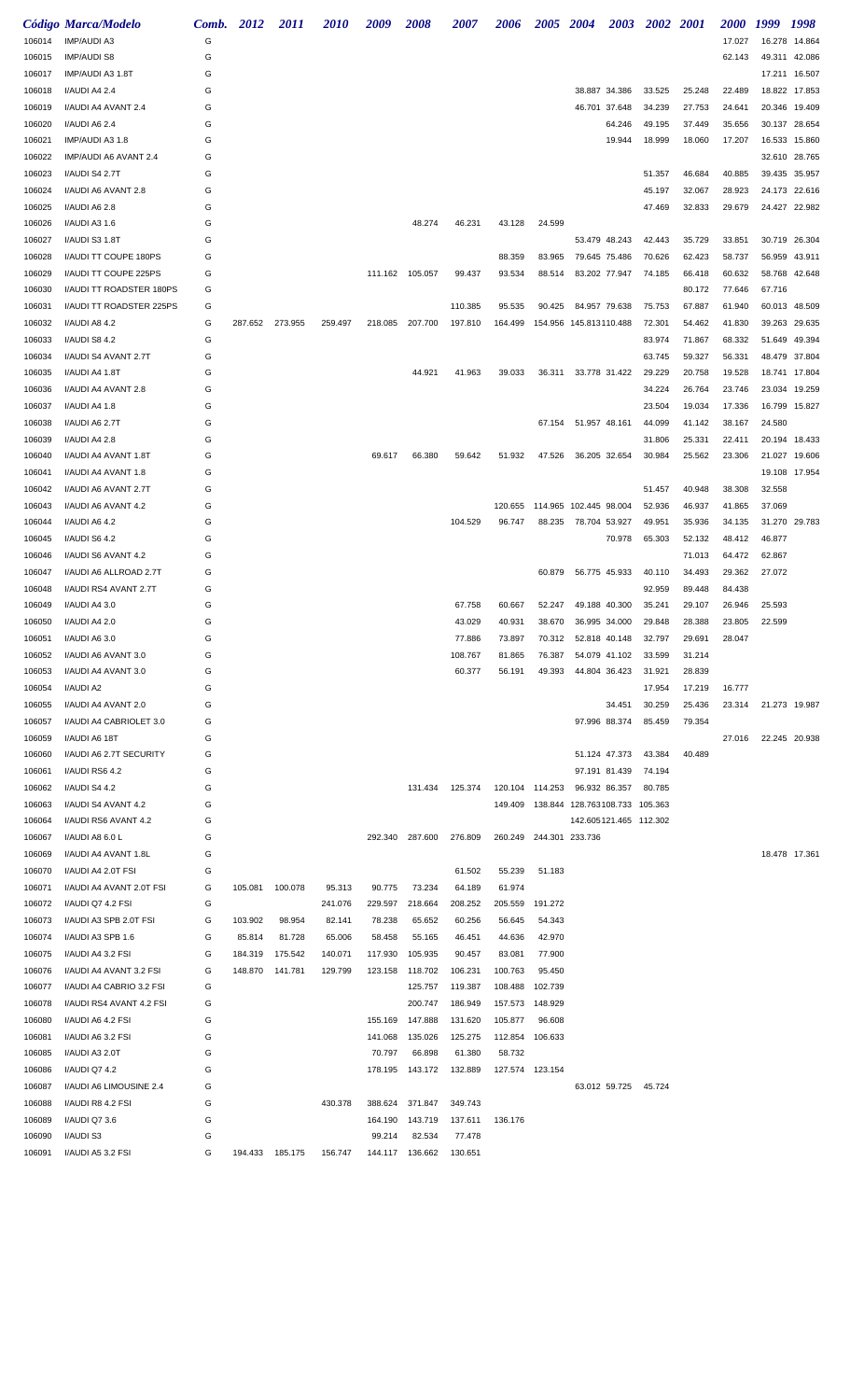|                  | Código Marca/Modelo                                  | Comb.  | <b>2012</b>       | <i>2011</i>       | <i>2010</i>       | 2009              | 2008              | <i><b>2007</b></i> | 2006             |                  | 2005 2004 2003 2002 2001 |                                |                  |                  |                  | 2000 1999 1998 |                                |
|------------------|------------------------------------------------------|--------|-------------------|-------------------|-------------------|-------------------|-------------------|--------------------|------------------|------------------|--------------------------|--------------------------------|------------------|------------------|------------------|----------------|--------------------------------|
| 106092           | I/AUDI A4 AV 2.0T 210HP                              | G      | 149.879           | 142.742           | 116.226           | 90.646            | 72.649            |                    |                  |                  |                          |                                |                  |                  |                  |                |                                |
| 106093           | I/AUDI A4 2.0T 180HP                                 | G      | 108.008           | 102.866           | 87.790            | 83.098            | 79.223            | 74.307             |                  |                  |                          |                                |                  |                  |                  |                |                                |
| 106094           | I/AUDI A4 2.0T 210HP                                 | G      | 138.646           | 132.044           | 108.647           | 87.195            | 70.370            | 60.765             |                  |                  |                          |                                |                  |                  |                  |                |                                |
| 106095           | I/AUDI A4 AV 2.0T 180HP                              | G      | 121.593           | 115.803           | 92.671            | 84.926            | 75.231            | 66.257             |                  |                  |                          |                                |                  |                  |                  |                |                                |
| 106096           | I/AUDI A3 TRONIC FWD                                 | G      |                   |                   |                   | 79.438            | 66.113            | 61.389             | 58.319           | 55.403           |                          |                                |                  |                  |                  |                |                                |
| 106097           | I/AUDI A6 3.0T FSI                                   | G      | 195.185           | 185.891           | 166.127           | 153.003           | 145.830           |                    |                  |                  |                          |                                |                  |                  |                  |                |                                |
| 106098           | I/AUDI TT COUPE 2.0                                  | G      |                   |                   | 140.766           |                   | 128.831 120.746   |                    |                  |                  |                          |                                |                  |                  |                  |                |                                |
| 106099           | <b>IMP/AUDI</b>                                      | G      |                   |                   |                   |                   |                   |                    |                  |                  |                          | 19.231                         | 17.827           | 17.110           | 16.666           |                | 16.331 15.322                  |
| 106101           | AUDI/A3 1.8                                          | G      |                   |                   |                   |                   |                   | 30.879             | 26.939           | 25.066           |                          | 22.805 20.510                  | 19.536           | 18.576           | 17.702           |                | 17.009 16.315                  |
| 106102<br>106103 | AUDI/A3 1.8T<br>AUDI/A3 1.6                          | G<br>G |                   |                   |                   |                   |                   | 33.656<br>28.586   | 28.849<br>25.858 | 26.296<br>24.095 |                          | 23.772 21.323<br>22.597 19.970 | 20.374<br>19.122 | 18.997<br>18.293 | 18.017<br>17.508 |                | 17.417 16.703<br>16.739 13.790 |
| 106104           | I/AUDI S6 5.2 FSI                                    | G      | 307.120           | 292.496           | 244.221           |                   | 226.399 214.510   |                    |                  |                  |                          |                                |                  |                  |                  |                |                                |
| 106105           | I/AUDI A8 4.2 FSI                                    | G      | 419.063           | 399.108           | 377.873           |                   |                   |                    |                  |                  |                          |                                |                  |                  |                  |                |                                |
| 106106           | I/AUDI S6 AVANT 5.2 FSI                              | G      |                   |                   |                   |                   | 147.973           | 139.607            | 129.658          |                  |                          |                                |                  |                  |                  |                |                                |
| 106107           | I/AUDI S8 5.2 FSI                                    | G      |                   |                   |                   | 316.651           | 299.130           | 285.350            | 273.346 259.131  |                  |                          |                                |                  |                  |                  |                |                                |
| 106109           | I/AUDI TT RD 2.0T 200HP                              | G      | 190.499           | 181.428           | 147.725           | 135.496           | 128.950           | 114.974            | 111.624          |                  |                          |                                |                  |                  |                  |                |                                |
| 106111           | I/AUDI TT CP 2.0T 200HP                              | G      |                   | 178.157 169.674   | 137.842           |                   | 126.762 118.737   | 111.022            | 103.207          |                  |                          |                                |                  |                  |                  |                |                                |
| 106112           | I/AUDI TT ROADSTER 2.0                               | G      |                   |                   |                   |                   | 137.827 131.255   | 116.107            | 112.593          |                  |                          |                                |                  |                  |                  |                |                                |
| 106113           | I/AUDI S5                                            | G      |                   |                   |                   |                   | 152.852 122.479   | 108.855            |                  |                  |                          |                                |                  |                  |                  |                |                                |
| 106114           | <b>I/AUDITT</b>                                      | G      |                   |                   |                   | 121.871           | 114.260           | 105.960            |                  |                  |                          |                                |                  |                  |                  |                |                                |
| 106115           | I/AUDI TT 2.0                                        | G      |                   |                   |                   | 129.431           | 123.234           | 109.050            |                  |                  |                          |                                |                  |                  |                  |                |                                |
| 106116           | I/AUDI S5 COUPE                                      | G      |                   | 181.832           | 178.644           | 168.123           | 147.413           | 143.159            |                  |                  |                          |                                |                  |                  |                  |                |                                |
| 106117           | I/AUDI TT 2.0T                                       | G      |                   |                   |                   |                   | 128.042 120.075   | 111.421            |                  |                  |                          |                                |                  |                  |                  |                |                                |
| 106118           | I/AUDI S5 QUATTRO                                    | G      |                   |                   |                   | 126.385           | 111.422           | 103.902            |                  |                  |                          |                                |                  |                  |                  |                |                                |
| 106119           | I/AUDI TT TRONIC FWD                                 | G      |                   |                   |                   | 129.240           | 121.129           | 112.377            |                  |                  |                          |                                |                  |                  |                  |                |                                |
| 106120           | I/AUDI S5 4.2 FSI                                    | G      |                   |                   | 143.966           | 133.589           | 126.533           |                    |                  |                  |                          |                                |                  |                  |                  |                |                                |
| 106122           | I/AUDI A6 AVANT 3.0T FSI                             | G      |                   |                   | 176.884           | 159.697           | 152.214           |                    |                  |                  |                          |                                |                  |                  |                  |                |                                |
| 106124           | I/AUDI S3 2.0 TURBO FSI                              | G      | 162.402           | 154.669           | 129.622           | 117.537           | 100.859           |                    |                  |                  |                          |                                |                  |                  |                  |                |                                |
| 106125           | I/AUDI TTS CP 2.0T 272CV<br>I/AUDI TTS RD 2.0T 272CV | G      | 245.025           | 233.357           | 189.103           | 180.647           | 165.711           |                    |                  |                  |                          |                                |                  |                  |                  |                |                                |
| 106126<br>106132 | I/AUDI A3 2.0T FSI                                   | G<br>G | 267.384<br>89.375 | 254.652<br>85.119 | 201.575<br>68.914 | 192.026<br>65.852 | 173.132<br>61.010 | 57.959             |                  |                  |                          |                                |                  |                  |                  |                |                                |
| 106133           | I/AUDI R8 5.2 V10 FSI                                | G      | 614.449           | 585.190           | 499.637           | 443.857           | 407.027           |                    |                  |                  |                          |                                |                  |                  |                  |                |                                |
| 106134           | I/AUDI TTS COUPE                                     | G      | 204.170           | 194.448           | 188.044           |                   | 180.687 171.080   |                    |                  |                  |                          |                                |                  |                  |                  |                |                                |
| 106135           | I/AUDI A5 SPB 2.0TFSI                                | G      | 151.950           | 144.715           | 120.957           | 113.265           |                   |                    |                  |                  |                          |                                |                  |                  |                  |                |                                |
| 106136           | I/AUDI R8 5.2 V10 SPYDER                             | G      | 683.661           | 651.106           | 607.754           |                   |                   |                    |                  |                  |                          |                                |                  |                  |                  |                |                                |
| 106137           | I/AUDI RS6 AV 5.0TFSI                                | G      |                   |                   | 389.100           |                   | 358.689 339.608   |                    |                  |                  |                          |                                |                  |                  |                  |                |                                |
| 106138           | I/AUDI RS6 5.0TFSI                                   | G      | 415.675           | 395.881           | 343.264           | 322.187           | 305.095           |                    |                  |                  |                          |                                |                  |                  |                  |                |                                |
| 106139           | I/AUDI S4                                            | G      |                   | 179.129 170.600   | 143.108           | 136.160           |                   |                    |                  |                  |                          |                                |                  |                  |                  |                |                                |
| 106140           | I/AUDI A5 PREMIUM                                    | G      |                   |                   | 156.122           |                   | 147.903 139.904   |                    |                  |                  |                          |                                |                  |                  |                  |                |                                |
| 106142           | I/AUDI RS5 4.2FSI                                    | G      | 386.697           | 368.283           | 352.307           |                   |                   |                    |                  |                  |                          |                                |                  |                  |                  |                |                                |
| 106143           | I/AUDI S4 SEDAN                                      | G      |                   |                   | 185.333           |                   |                   |                    |                  |                  |                          |                                |                  |                  |                  |                |                                |
| 106144           | I/AUDI A6 2.5DTI ALLROAD                             | D      |                   |                   |                   |                   |                   |                    |                  |                  |                          | 55.065                         |                  |                  |                  |                |                                |
| 106145           | I/AUDI TT RD 2.0TFSI                                 | G      | 185.769           | 176.923           | 165.962           |                   |                   |                    |                  |                  |                          |                                |                  |                  |                  |                |                                |
| 106146           | I/AUDI TT CP 2.0TFSI                                 | G      | 178.544           | 170.042           | 162.216           |                   |                   |                    |                  |                  |                          |                                |                  |                  |                  |                |                                |
| 106147           | I/AUDI A7 3.0TFSI                                    | G      | 303.943           | 289.470           |                   |                   |                   |                    |                  |                  |                          |                                |                  |                  |                  |                |                                |
| 106148<br>106150 | I/AUDI A1 1.4TFSI<br>I/AUDI A8 L                     | G<br>G | 79.848<br>382.790 | 76.046<br>364.562 |                   |                   |                   |                    |                  |                  |                          |                                |                  |                  |                  |                |                                |
| 106151           | I/AUDI R8 5.2 V10 GT                                 | G      | 903.698           | 864.783           |                   |                   |                   |                    |                  |                  |                          |                                |                  |                  |                  |                |                                |
| 106153           | I/AUDI A1 1.4TFSI SP                                 | G      | 85.317            |                   |                   |                   |                   |                    |                  |                  |                          |                                |                  |                  |                  |                |                                |
| 106154           | I/AUDI A7                                            | G      | 295.734           | 283.000           |                   |                   |                   |                    |                  |                  |                          |                                |                  |                  |                  |                |                                |
| 106155           | I/AUDI TT RS 2.5T                                    | G      | 310.891           | 297.504           |                   |                   |                   |                    |                  |                  |                          |                                |                  |                  |                  |                |                                |
| 106158           | I/AUDI TTRS CP 2.5TFSI                               | G      | 302.735           |                   |                   |                   |                   |                    |                  |                  |                          |                                |                  |                  |                  |                |                                |
| 106160           | I/AUDI RS3 2.5TFSI                                   | G      | 250.590           | 239.800           |                   |                   |                   |                    |                  |                  |                          |                                |                  |                  |                  |                |                                |
| 106162           | I/AUDI A5 CP 2.0TFSI                                 | G      | 180.894           |                   |                   |                   |                   |                    |                  |                  |                          |                                |                  |                  |                  |                |                                |
| 106168           | I/AUDI A5 SPB 2.0TFSI AT                             | G      | 176.276           |                   |                   |                   |                   |                    |                  |                  |                          |                                |                  |                  |                  |                |                                |
| 106169           | I/AUDI A4 2.0TFSI                                    | G      | 116.981           |                   |                   |                   |                   |                    |                  |                  |                          |                                |                  |                  |                  |                |                                |
| 106170           | I/AUDI A4 AV 2.0TFSI                                 | G      | 115.060           |                   |                   |                   |                   |                    |                  |                  |                          |                                |                  |                  |                  |                |                                |
| 106173           | I/AUDI A4 2.0TFSI SPO                                | G      | 113.442           |                   |                   |                   |                   |                    |                  |                  |                          |                                |                  |                  |                  |                |                                |
| 106175           | I/AUDI A1 SPB 1.4TFSI                                | G      | 101.754           |                   |                   |                   |                   |                    |                  |                  |                          |                                |                  |                  |                  |                |                                |
| 106176           | I/AUDI A1 SPB 1.4TFSI SP                             | G      | 84.874            |                   |                   |                   |                   |                    |                  |                  |                          |                                |                  |                  |                  |                |                                |
|                  | <b>Fabricante: AUSTIN</b><br>106199 IMP/AUSTIN       | G      |                   |                   |                   |                   |                   |                    |                  |                  |                          | 11.210 10.779                  | 9.084            | 6.063            | 5.865            | 4.584          | 4.149                          |
|                  | <b>Fabricante: AVIC</b>                              |        |                   |                   |                   |                   |                   |                    |                  |                  |                          |                                |                  |                  |                  |                |                                |
|                  | 160700 I/AVIC HFJ635IC                               | G      |                   |                   |                   |                   |                   |                    |                  |                  |                          |                                | 8.829            | 8.071            | 7.720            |                |                                |
|                  |                                                      |        |                   |                   |                   |                   |                   |                    |                  |                  |                          |                                |                  |                  |                  |                |                                |
| 130001           | <b>Fabricante: BABY</b><br><b>BABY/BUGGY</b>         | G      |                   |                   |                   |                   |                   |                    |                  |                  |                          |                                |                  |                  |                  | 5.968          | 5.518                          |
| 130003           | BABY/TST                                             | G      |                   |                   |                   |                   |                   |                    |                  |                  |                          | 8.554                          | 7.757            | 7.087            | 6.781            |                | 5.984 5.535                    |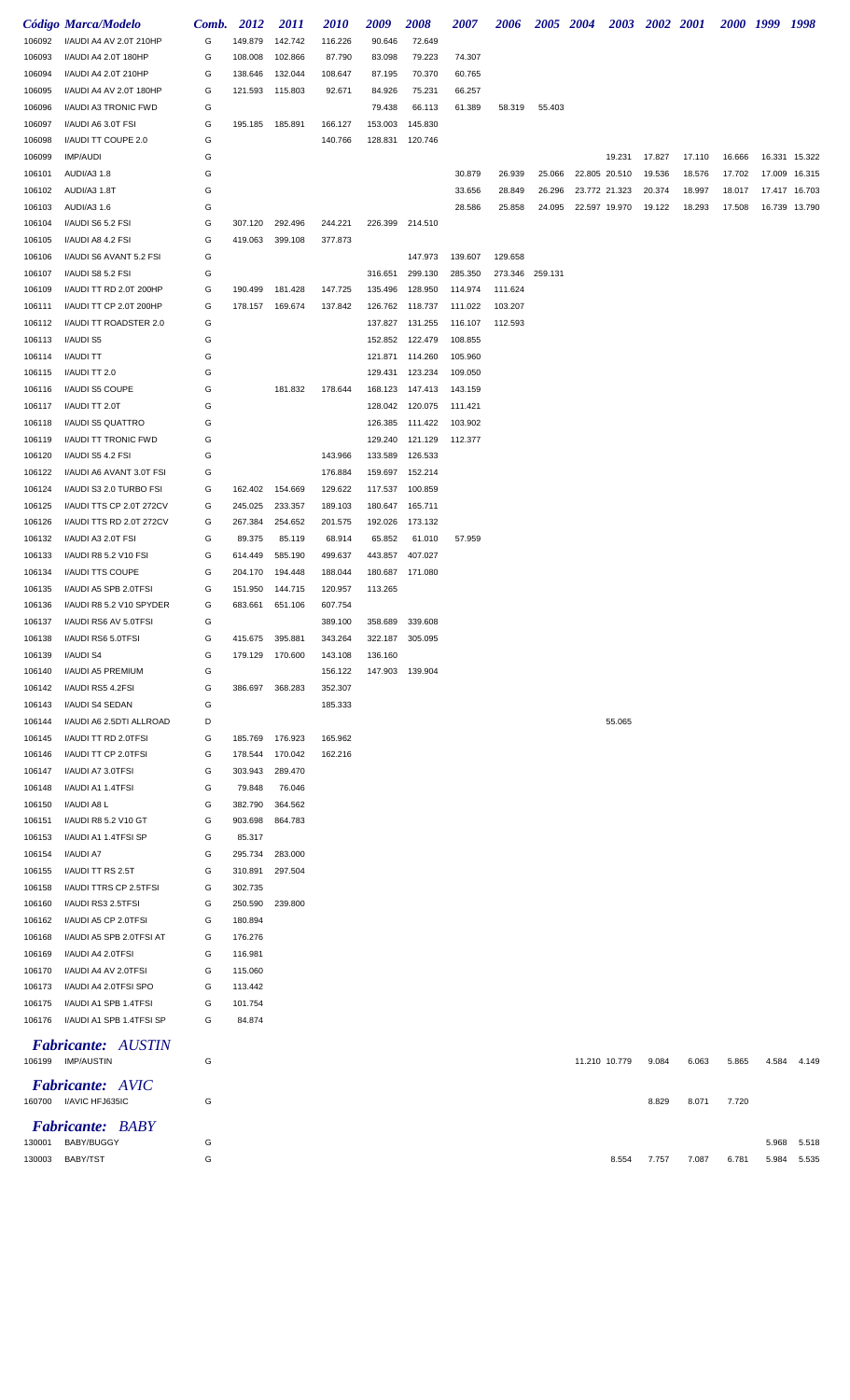| 130099           | <b>Código Marca/Modelo</b><br><b>BABY</b>              | Comb.<br>G | <b>2012</b> | <i>2011</i> | <i>2010</i> | 2009    | <i><b>2008</b></i> | <i><b>2007</b></i> | 2006            | <i><b>2005</b></i><br>7.923    | 2004<br>7.600          | 2003<br>7.267 | 2002<br>6.942 | <i>2001</i><br>6.670 | <i><b>2000</b></i><br>6.380 | 1999<br>5.975  | 1998<br>5.524                  |
|------------------|--------------------------------------------------------|------------|-------------|-------------|-------------|---------|--------------------|--------------------|-----------------|--------------------------------|------------------------|---------------|---------------|----------------------|-----------------------------|----------------|--------------------------------|
| 130004           | <b>Fabricante: BEACH</b><br><b>BEACH/BABY TST</b>      | G          | 17.012      | 16.203      | 13.603      | 12.109  | 10.912             | 10.075             | 8.573           | 7.538                          | 7.233                  | 6.912         | 6.604         | 6.342                |                             |                |                                |
|                  |                                                        |            |             |             |             |         |                    |                    |                 |                                |                        |               |               |                      |                             |                |                                |
| 162000           | <b>Fabricante: BENTLEY</b><br>I/BENTLEY CONTINENTAL GT | G          | 791.462     | 753.774     | 654.665     | 620.566 | 588.101            | 559.630            | 533.087         |                                | 491.719 435.553383.825 |               |               |                      |                             |                |                                |
| 162002           | I/BENTLEY CONTINENTAL FS                               | G          | 577.845     | 550.330     | 462.961     | 425.990 | 402.367            | 332.523            | 286.306 269.056 |                                |                        |               |               |                      |                             |                |                                |
| 162004           | I/BENTLEY CONT. GTC                                    | G          |             |             | 1.079.188   | 988.709 | 840.831            |                    |                 |                                |                        |               |               |                      |                             |                |                                |
| 162005           | I/BENTLEY CONT FLYING SP                               | G          |             |             | 678.726     | 632.086 | 564.981            | 507.104            |                 |                                |                        |               |               |                      |                             |                |                                |
| 162006           | <b>I/BENTLEY CONT. SS</b>                              | G          |             |             | 727.154     |         |                    |                    |                 |                                |                        |               |               |                      |                             |                |                                |
| 162008           | <b>I/BENTLEY CONT. FSS</b>                             | G          |             |             | 658.858     |         |                    |                    |                 |                                |                        |               |               |                      |                             |                |                                |
| 150501           | <b>Fabricante: BMV</b><br><b>BMV/VALENT SPORT</b>      | G          |             |             |             |         |                    |                    |                 |                                |                        |               |               |                      |                             |                | 5.467                          |
|                  | <b>Fabricante: BMW</b>                                 |            |             |             |             |         |                    |                    |                 |                                |                        |               |               |                      |                             |                |                                |
| 106407           | IMP/BMW 320IA SC2 REGINO                               | G          |             |             |             |         |                    |                    |                 |                                |                        |               | 36.864        | 35.091               | 26.665                      |                | 21.688 17.704                  |
| 106414           | IMP/BMW 325IM SC4 REGINO                               | G          |             |             |             |         |                    |                    |                 |                                |                        |               |               |                      |                             |                | 29.103                         |
| 106417           | IMP/BMW 330IM COU REGINO                               | G          |             |             |             |         |                    |                    |                 |                                |                        |               |               | 32.270               | 24.000                      |                |                                |
| 106426           | IMP/BMW 540IA SC4 REGINO                               | G          |             |             |             |         |                    |                    |                 |                                |                        |               |               |                      |                             |                | 36.543 33.500                  |
| 106445           | <b>IMP/BMW 328I BG11</b>                               | G          |             |             |             |         |                    |                    |                 |                                |                        |               |               |                      |                             |                | 33.519 26.341                  |
| 106446           | <b>IMP/BMW 328I BG21</b>                               | G          |             |             |             |         |                    |                    |                 |                                |                        |               |               |                      |                             | 33.520         | 26.327                         |
| 106448           | IMP/BMW 328I BK81                                      | G          |             |             |             |         |                    |                    |                 |                                |                        |               |               | 52.748               | 39.187                      | 34.708         | 26.331                         |
| 106449           | <b>IMP/BMW 328I CD11</b>                               | G          |             |             |             |         |                    |                    |                 |                                |                        |               |               |                      |                             | 33.523         | 26.328                         |
| 106450           | <b>IMP/BMW 328I CD21</b>                               | G          |             |             |             |         |                    |                    |                 |                                |                        |               |               |                      |                             |                | 33.520 26.337                  |
| 106451           | IMP/BMW 328I CF11                                      | G          |             |             |             |         |                    |                    |                 |                                |                        |               |               |                      |                             |                | 28.583                         |
| 106452<br>106453 | IMP/BMW 328I CF21<br><b>IMP/BMW 750I GG21</b>          | G<br>G     |             |             |             |         |                    |                    |                 |                                |                        |               |               |                      |                             |                | 33.507 27.408<br>62.073 54.726 |
| 106454           | IMP/BMW 750I GK21                                      | G          |             |             |             |         |                    |                    |                 |                                |                        |               |               |                      |                             |                | 61.209 53.969                  |
| 106457           | IMP/BMW 320I CB61                                      | G          |             |             |             |         |                    | 60.097             | 55.454          |                                |                        |               |               |                      |                             |                |                                |
| 106459           | IMP/BMW 320I BF61                                      | G          |             |             |             |         |                    | 60.126             | 55.459          |                                |                        |               |               |                      |                             |                |                                |
| 106460           | IMP/BMW 320I BJ31                                      | G          |             |             |             |         |                    | 60.106             | 55.447          |                                |                        |               |               |                      |                             |                |                                |
| 106463           | IMP/BMW 320I CE61                                      | G          |             |             |             |         |                    |                    |                 |                                |                        |               |               |                      |                             |                | 25.337                         |
| 106465           | IMP/BMW 323I BF81                                      | G          |             |             |             |         |                    |                    |                 |                                |                        |               |               | 39.675               | 28.183                      |                | 23.042 21.194                  |
| 106466           | IMP/BMW 323I CB71                                      | G          |             |             |             |         |                    |                    |                 |                                |                        |               |               |                      |                             |                | 23.250                         |
| 106467           | IMP/BMW 323I CB81                                      | G          |             |             |             |         |                    |                    |                 |                                |                        |               |               | 39.680               | 28.167                      |                | 23.049 21.198                  |
| 106468           | IMP/BMW 323I CE71                                      | G          |             |             |             |         |                    |                    |                 |                                |                        |               |               |                      |                             |                | 36.904 25.272                  |
| 106469           | IMP/BMW 323I CE81                                      | G          |             |             |             |         |                    |                    |                 |                                |                        |               |               |                      |                             |                | 36.912 25.264                  |
| 106470           | IMP/BMW 528I DD51                                      | G          |             |             |             |         |                    |                    |                 |                                |                        |               |               |                      |                             |                | 32.874 28.361                  |
| 106471           | IMP/BMW 528I DD61                                      | G          |             |             |             |         |                    |                    |                 |                                |                        |               |               |                      | 38.705                      |                | 32.389 27.937                  |
| 106473           | IMP/BMW Z3 CH71<br>IMP/BMW 740I GF81                   | G<br>G     |             |             |             |         |                    |                    |                 |                                |                        |               |               |                      |                             |                | 60.378 57.172<br>39.387        |
| 106475<br>106476 | IMP/BMW 740I GJ81                                      | G          |             |             |             |         |                    |                    |                 |                                |                        |               | 71.841        | 50.807               | 47.614                      |                | 42.218 38.497                  |
| 106477           | IMP/BMW 318IS BE71                                     | G          |             |             |             |         |                    |                    |                 |                                |                        |               |               |                      |                             |                | 24.683 20.767                  |
| 106480           | IMP/BMW 318IS CD81                                     | G          |             |             |             |         |                    |                    |                 |                                |                        |               |               |                      |                             |                | 18.726                         |
| 106481           | IMP/BMW 318TI CG71                                     | G          |             |             |             |         |                    |                    |                 |                                |                        |               |               |                      |                             |                | 23.293 20.765                  |
| 106482           | IMP/BMW 318TI CG81                                     | G          |             |             |             |         |                    |                    |                 |                                |                        |               |               |                      |                             |                | 20.702                         |
| 106484           | IMP/BMW 540I DE61                                      | G          |             |             |             |         |                    |                    |                 |                                |                        |               |               |                      |                             |                | 32.152 29.755                  |
| 106485           | IMP/BMW 850CI EG41                                     | G          |             |             |             |         |                    |                    |                 |                                |                        |               |               |                      |                             | 145.309 81.218 |                                |
| 106487           | IMP/BMW 840CI EF81                                     | G          |             |             |             |         |                    |                    |                 |                                |                        |               |               |                      |                             |                | 67.441                         |
| 106490           | I/BMW 728I GH21                                        | G          |             |             |             |         |                    |                    |                 |                                |                        |               |               |                      |                             |                | 42.966                         |
| 106493           | IMP/BMW Z3                                             | G          |             |             |             |         |                    |                    |                 |                                |                        |               |               |                      |                             |                | 60.407 57.194                  |
| 106494           | IMP/BMW M3 BG91                                        | G          |             |             |             |         |                    |                    |                 |                                |                        |               |               |                      |                             |                | 48.916 39.157                  |
| 106495           | IMP/BMW M3 BK91                                        | G          |             |             |             |         |                    |                    |                 | 136.943 123.996 101.367 96.208 |                        |               | 88.354        | 82.574               | 77.699                      |                | 53.913 43.172                  |
| 106496           | IMP/BMW M3 CD91                                        | G          |             |             |             |         |                    |                    |                 |                                |                        |               |               |                      |                             |                | 39.064                         |
| 106499           | IMP/BMW                                                | G          |             |             |             |         |                    |                    |                 |                                |                        |               | 43.521        | 39.120               | 29.115                      |                | 23.668 19.328                  |
| 106501           | IMP/BMW 750IA GG01                                     | G<br>G     | 403.161     | 383.963     |             |         | 294.664 197.736    | 170.078            | 156.402         |                                |                        |               |               | 76.864               | 71.081<br>74.704            |                | 58.988 52.023<br>62.051 54.679 |
| 106502<br>106503 | IMP/BMW 750ILA GJ01<br>I/BMW 740IA GG81                | G          |             |             | 318.238     |         |                    |                    |                 |                                |                        |               |               | 80.839<br>49.089     | 45.989                      |                | 40.800 37.212                  |
| 106505           | I/BMW 740ILA GH01PRO                                   | G          |             |             |             |         |                    |                    |                 |                                |                        |               | 68.967        | 57.952               | 55.591                      |                | 51.158 41.971                  |
| 106506           | I/BMW 323I AM31                                        | G          |             |             |             |         |                    |                    |                 |                                |                        |               |               | 39.375               | 36.533                      |                | 32.679 22.331                  |
| 106507           | I/BMW 323CI BM31COU                                    | G          |             |             |             |         |                    |                    |                 |                                |                        |               |               | 39.140               | 35.973                      |                | 34.542 23.433                  |
| 106508           | I/BMW M5 DE91                                          | G          |             |             |             |         |                    |                    |                 |                                | 164.477142.814         |               | 99.410        | 95.636               | 81.831                      |                | 57.470 54.779                  |
| 106509           | I/BMW 323TI CT31                                       | G          |             |             |             |         |                    |                    |                 |                                |                        |               |               |                      | 26.711                      |                | 21.839 20.382                  |
| 106510           | I/BMW 323TI CT41                                       | G          |             |             |             |         |                    |                    |                 |                                |                        |               |               |                      | 28.886                      |                | 23.634 22.047                  |
| 106512           | I/BMW X5 FB33                                          | G          |             |             |             |         |                    |                    |                 |                                |                        | 61.091        | 55.309        | 48.743               | 45.216                      |                | 43.287 38.432                  |
| 106513           | I/BMW X5 FB31                                          | G          |             |             |             |         |                    |                    |                 |                                | 71.307 60.619          |               | 54.880        | 48.376               | 45.377                      |                | 42.539 40.916                  |
| 106514           | I/BMW 740 IL                                           | G          |             |             |             |         |                    |                    |                 |                                |                        |               | 69.371        | 66.083               | 63.655                      |                | 60.883 58.198                  |
| 106515           | I/BMW X5 FA51                                          | G          |             |             |             |         |                    |                    |                 |                                |                        | 73.360 62.387 | 56.472        | 49.763               | 46.680                      |                | 43.853 42.173                  |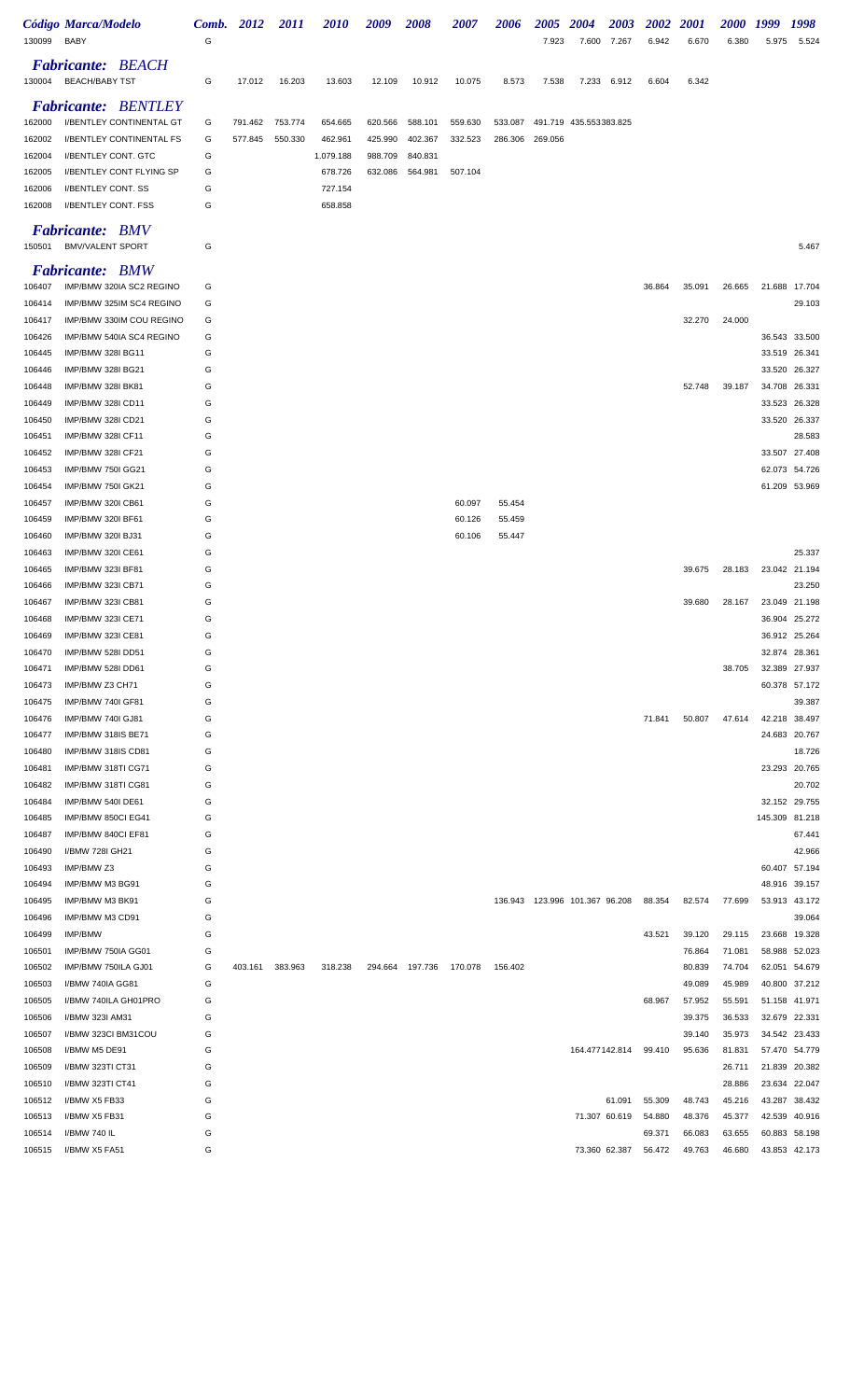|        | Código Marca/Modelo      | Comb. | 2012    | 2011    | <i>2010</i> | 2009            | 2008            | <i><b>2007</b></i> | 2006                              | 2005 2004              |                        | 2003          | 2002    | <i>2001</i> | <i><b>2000</b></i> | 1999   | 1998          |
|--------|--------------------------|-------|---------|---------|-------------|-----------------|-----------------|--------------------|-----------------------------------|------------------------|------------------------|---------------|---------|-------------|--------------------|--------|---------------|
| 106516 | I/BMW 330I AV51          | G     |         |         |             |                 |                 |                    |                                   |                        |                        |               | 47.233  | 40.130      | 38.264             | 34.455 |               |
| 106517 | I/BMW 330CICAB BS51      | G     |         |         |             |                 |                 |                    |                                   |                        |                        | 71.666        | 65.820  | 63.018      | 57.137             | 44.986 |               |
| 106518 | I/BMW 535I               | G     |         |         | 43.918      |                 | 40.112          | 37.947             | 36.200                            | 34.302                 | 32.804 31.544          |               | 30.386  | 29.279      | 28.006             |        | 26.730 25.360 |
| 106519 | I/BMW M3COUPE BL91       | G     |         |         |             |                 |                 | 143.350            | 135.031                           | 122.320 100.077 95.418 |                        |               | 88.332  | 83.245      | 78.825             | 54.751 |               |
| 106520 | I/BMW 530I DT61          | G     |         |         |             |                 |                 |                    |                                   |                        |                        |               | 80.091  | 45.076      | 41.383             |        | 37.805 35.915 |
| 106521 | I/BMW 325CI BN31         | G     |         |         |             |                 |                 |                    |                                   |                        |                        | 60.179        | 53.200  | 51.607      | 46.435             | 23.965 |               |
| 106522 | I/BMW 320I AV11          | G     |         |         |             |                 |                 |                    |                                   |                        |                        |               | 36.894  | 35.134      | 33.388             | 32.317 |               |
|        |                          | G     |         |         |             |                 |                 |                    |                                   |                        |                        |               |         |             |                    |        |               |
| 106523 | I/BMW 320I EV11          |       |         |         |             |                 |                 |                    |                                   | 46.175                 |                        | 43.377 41.066 | 37.004  | 35.224      | 31.811             | 29.915 |               |
| 106524 | I/BMW 325I EV31          | G     |         |         |             |                 |                 |                    |                                   | 57.846                 |                        | 53.268 45.633 | 43.810  | 40.989      | 39.332             |        | 38.247 36.364 |
| 106525 | I/BMW 330I EV51          | G     |         |         |             |                 |                 |                    |                                   | 57.244                 |                        | 52.371 49.594 | 47.232  | 40.149      | 39.037             | 36.704 |               |
| 106526 | I/BMW 745IA GL61         | G     |         |         |             |                 |                 |                    | 122.764 115.080                   |                        |                        | 87.519 80.939 | 75.019  | 69.961      | 65.451             |        | 61.485 58.005 |
| 106527 | I/BMW 325I PRO EV39      | G     |         |         |             |                 |                 |                    |                                   |                        |                        | 53.033 49.268 | 46.946  | 42.154      |                    |        |               |
| 106528 | I/BMW X5 FB91            | G     |         |         |             |                 |                 |                    |                                   |                        |                        | 61.065        | 55.293  | 48.728      |                    |        |               |
| 106529 | I/BMW X5 FB93            | G     |         |         |             |                 |                 |                    |                                   |                        |                        | 61.070        | 55.295  | 48.737      |                    |        |               |
| 106531 | I/BMW 760LI GN81         | G     |         |         |             |                 |                 |                    |                                   |                        | 146.588 135.397130.106 |               | 128.109 |             |                    |        |               |
| 106532 | I/BMW 530I NA71          | G     |         |         |             |                 |                 |                    | 88.799                            |                        | 81.853 73.494 52.812   |               | 46.961  |             |                    |        |               |
| 106533 | I/BMW M3COUPE BL93       | G     |         |         |             |                 |                 |                    |                                   |                        | 100.462 95.727         |               | 88.658  | 83.549      |                    |        |               |
| 106534 | I/BMW 330CI BW51         | G     |         |         |             |                 |                 | 113.358            | 98.633                            | 92.217                 |                        | 88.702 82.348 | 78.179  |             |                    |        |               |
| 106535 | I/BMW X3 PA91            | G     |         |         |             |                 |                 | 88.742             | 74.644                            | 65.364                 |                        | 56.218 55.973 | 54.439  |             |                    |        |               |
| 106536 | I/BMW X5 FB51            | G     |         |         |             |                 | 132.246 124.695 | 115.651            | 89.738                            | 74.438                 |                        | 69.637 59.227 | 53.621  |             |                    |        |               |
| 106537 | I/BMW X5 FA11            | G     |         |         |             |                 |                 |                    | 95.197                            | 79.003                 |                        | 73.916 62.829 | 56.887  |             |                    |        |               |
| 106538 | I/BMW 545I NB31          | G     |         |         |             |                 |                 |                    | 100.369                           | 95.425                 |                        | 90.284 80.437 | 79.062  |             |                    |        |               |
|        |                          |       |         |         |             |                 |                 |                    |                                   |                        |                        |               |         |             |                    |        |               |
| 106539 | I/BMW 645CI EH71         | G     |         |         |             |                 |                 |                    | 125.845                           | 109.218 105.341 94.452 |                        |               |         |             |                    |        |               |
| 106540 | I/BMW 330I EV51 SECURITY | G     |         |         |             |                 |                 |                    |                                   | 100.044                | 94.718 88.701          |               |         |             |                    |        |               |
| 106541 | I/BMW X3 PA71            | G     |         |         |             |                 |                 | 78.652             | 59.937                            | 56.341                 | 53.947 52.437          |               |         |             |                    |        |               |
| 106542 | I/BMW X5SECURITY FB51    | G     |         |         |             |                 |                 | 143.984            | 135.653                           |                        | 123.429 113.624109.468 |               |         |             |                    |        |               |
| 106543 | I/BMW M3 CSL             | G     |         |         |             |                 |                 |                    |                                   |                        |                        | 98.191 93.217 | 85.596  | 79.979      | 75.253             |        | 52.234 46.243 |
| 106545 | I/BMW X3 PA93            | G     |         |         |             |                 |                 | 78.775             | 74.633                            | 65.370                 |                        | 57.414 55.600 |         |             |                    |        |               |
| 106546 | I/BMW 120I UF51          | G     |         |         |             |                 | 60.078          | 55.046             | 51.783                            | 48.636                 |                        | 46.963 45.742 |         |             |                    |        |               |
| 106547 | I/BMW 645CI CABRIO EK71  | G     |         |         |             |                 |                 |                    | 120.301                           | 109.220 105.271        |                        |               |         |             |                    |        |               |
| 106548 | I/BMW X5 FA91            | G     |         |         |             |                 |                 | 130.719            | 109.779                           | 91.508                 | 88.273 86.299          |               |         |             |                    |        |               |
| 106549 | I/BMW M5 NB91            | G     |         |         | 279.544     | 266.406         | 219.466         | 203.647            | 155.954                           | 147.414 142.340        |                        |               |         |             |                    |        |               |
| 106550 | I/BMW M6 EH91            | G     |         |         | 355.487     | 323.964         | 285.689         | 255.870            | 220.344                           | 207.849 199.553        |                        |               |         |             |                    |        |               |
| 106551 | I/BMW 645CI              | G     |         |         |             |                 |                 |                    | 183.708                           | 170.529 160.613        |                        |               |         |             |                    |        |               |
| 106552 | I/BMW 5451               | G     |         |         |             |                 |                 |                    |                                   |                        |                        |               |         |             |                    |        |               |
|        |                          |       |         |         |             |                 |                 |                    | 208.635                           | 180.851 160.897        |                        |               |         |             |                    |        |               |
| 106553 | I/BMW 130I UF91          | G     |         |         |             |                 |                 | 76.147             | 70.439                            | 65.351                 | 62.442                 |               |         |             |                    |        |               |
| 106554 | I/BMW 550I NB51          | G     |         |         |             |                 |                 |                    | 128.399  118.658  101.839  98.636 |                        |                        |               |         |             |                    |        |               |
| 106555 | I/BMW 650CI COUPE EH11   | G     |         |         |             |                 |                 | 153.582            | 136.020 125.605 122.278           |                        |                        |               |         |             |                    |        |               |
| 106556 | I/BMW 650CI CABRIO EK11  | G     |         |         |             |                 |                 | 233.336            | 221.827 206.538                   |                        |                        |               |         |             |                    |        |               |
| 106557 | I/BMW 550I NB51 SECURITY | G     |         |         |             |                 |                 | 132.520            | 122.186 111.783                   |                        |                        |               |         |             |                    |        |               |
| 106559 | I/BMW 120I UD31          | G     | 98.583  | 93.889  | 77.895      | 71.726          | 63.347          | 58.057             | 54.628                            |                        |                        |               |         |             |                    |        |               |
| 106560 | I/BMW 325ITO VW91        | G     |         |         |             | 109.653         | 88.548          | 77.760             | 70.393                            |                        |                        |               |         |             |                    |        |               |
| 106561 | I/BMW 130I UB11          | G     |         |         |             | 99.823          | 86.638          | 82.120             | 78.533                            |                        |                        |               |         |             |                    |        |               |
| 106562 | I/BMW 325I VH31          | G     |         |         |             | 105.019         | 89.085          | 79.488             | 69.548                            |                        |                        |               |         |             |                    |        |               |
| 106563 | I/BMW 550I NW51          | G     |         |         | 173.276     | 159.930         | 142.829         | 133.745            | 123.607                           |                        |                        |               |         |             |                    |        |               |
| 106564 | I/BMW 130I UD51          | G     | 146.420 | 139.448 | 116.843     | 108.802         | 92.298          | 84.380             | 80.501                            |                        |                        |               |         |             |                    |        |               |
| 106565 | I/BMW 530I NU91          | G     |         |         | 141.918     | 134.938         | 124.542         | 107.187            | 90.651                            |                        |                        |               |         |             |                    |        |               |
| 106568 | I/BMW 530I NU91 SECURITY | G     |         |         |             | 179.061         | 159.369         | 148.916            | 137.260                           |                        |                        |               |         |             |                    |        |               |
| 106569 | I/BMW 550I NW51 SECURITY | G     |         |         |             | 185.158         | 164.727         | 153.919            | 141.930                           |                        |                        |               |         |             |                    |        |               |
|        |                          |       |         |         |             |                 |                 |                    |                                   |                        |                        |               |         |             |                    |        |               |
| 106570 | I/BMW 120I UA51          | G     |         |         |             | 67.157          | 61.013          | 57.547             |                                   |                        |                        |               |         |             |                    |        |               |
| 106572 | I/BMW 550I NW53          | G     |         |         |             | 150.325         | 134.203         | 125.731            |                                   |                        |                        |               |         |             |                    |        |               |
| 106573 | I/BMW 535I SEDAN         | G     |         |         |             | 147.822         | 131.998         | 123.571            |                                   |                        |                        |               |         |             |                    |        |               |
| 106574 | I/BMW M3 WD93            | G     |         |         |             | 247.527         | 203.195         | 189.817            |                                   |                        |                        |               |         |             |                    |        |               |
| 106575 | I/BMW M3 COUPE           | G     | 305.437 | 290.893 | 273.281     | 252.589         | 207.403         | 193.666            |                                   |                        |                        |               |         |             |                    |        |               |
| 106576 | I/BMW X3                 | G     |         |         |             | 93.781          | 85.174          | 76.114             |                                   |                        |                        |               |         |             |                    |        |               |
| 106577 | I/BMW 750I KA81          | G     | 405.079 | 385.790 | 319.014     | 294.698         | 197.438         | 169.421            |                                   |                        |                        |               |         |             |                    |        |               |
| 106578 | I/BMW M3 VA93            | G     |         |         |             | 244.110         | 200.349         | 187.127            |                                   |                        |                        |               |         |             |                    |        |               |
| 106579 | I/BMW M3 PM91            | G     | 286.639 | 272.990 | 237.226     | 226.725         | 204.572         | 177.828            |                                   |                        |                        |               |         |             |                    |        |               |
| 106580 | I/BMW 740 LI             | G     |         |         | 312.247     | 260.301         |                 |                    |                                   |                        |                        |               |         |             |                    |        |               |
| 106581 | I/BMW 135I COUPE UC71    | G     |         |         | 132.544     | 120.700 114.164 |                 |                    |                                   |                        |                        |               |         |             |                    |        |               |
| 106582 | I/BMW 750LI              | G     |         |         |             |                 | 238.377         |                    |                                   |                        |                        |               |         |             |                    |        |               |
| 106583 | I/BMW 530I TOURING       | G     |         |         |             | 154.540         |                 |                    |                                   |                        |                        |               |         |             |                    |        |               |
| 106586 | I/BMW 320D TOURING       | D     |         |         |             | 94.957          |                 |                    |                                   |                        |                        |               |         |             |                    |        |               |
| 106587 | I/BMW 750I SPORT         | G     |         |         | 331.411     | 305.993         | 205.000         |                    |                                   |                        |                        |               |         |             |                    |        |               |
|        |                          |       |         |         |             |                 |                 |                    |                                   |                        |                        |               |         |             |                    |        |               |
| 106588 | I/BMW 535I GT SN21       | G     | 283.040 | 269.561 | 223.883     | 139.171         | 129.837         |                    |                                   |                        |                        |               |         |             |                    |        |               |
| 106589 | I/BMW 535I FR71          | G     | 235.325 | 224.120 | 184.373     | 174.948         |                 |                    |                                   |                        |                        |               |         |             |                    |        |               |
| 106590 | I/BMW 135I UC7C          | G     | 173.847 | 165.569 | 133.056     | 121.237 115.756 |                 |                    |                                   |                        |                        |               |         |             |                    |        |               |
| 106591 | I/BMW 120I               | G     |         |         |             | 65.995          | 58.285          | 53.392             |                                   |                        |                        |               |         |             |                    |        |               |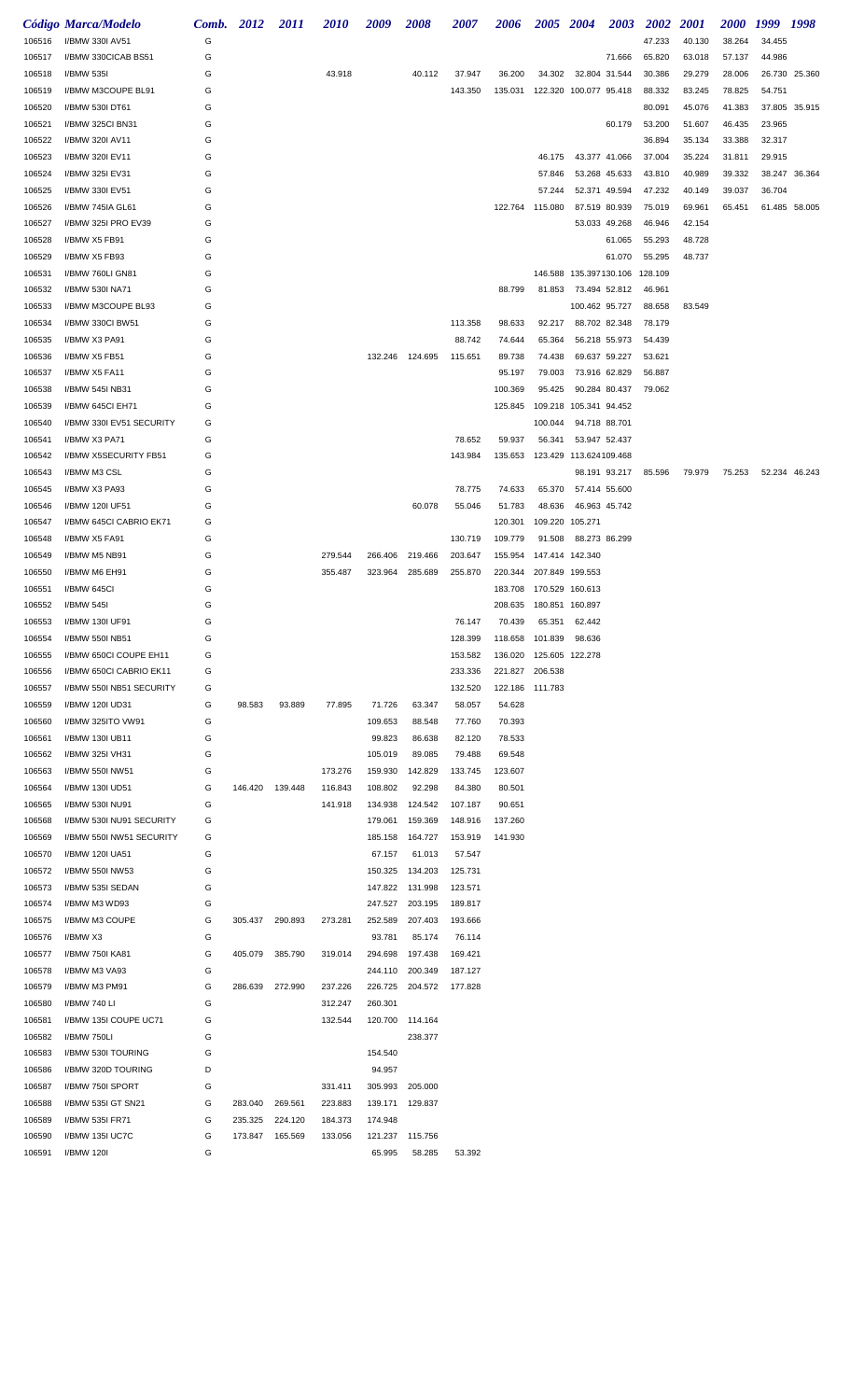|        | Código Marca/Modelo      | Comb. | 2012    | <i>2011</i> | <i>2010</i> | 2009    | 2008    | 2007    | 2006   | 2005 2004 |               |        | 2003 2002 2001 |         | 2000 1999 |         | 1998          |
|--------|--------------------------|-------|---------|-------------|-------------|---------|---------|---------|--------|-----------|---------------|--------|----------------|---------|-----------|---------|---------------|
| 106592 | I/BMW 318D               | D     |         |             | 93.298      |         |         |         |        |           |               |        |                |         |           |         |               |
| 106593 | I/BMW 550I FR91          | G     | 314.258 | 299.293     | 242.280     | 226.633 |         |         |        |           |               |        |                |         |           |         |               |
| 106594 | I/BMW 318 TI             | G     |         |             |             |         |         |         |        |           |               |        |                |         |           |         | 17.443        |
| 106595 | I/BMW 550I GRAN TURISMO  | G     |         |             | 188.224     |         |         |         |        |           |               |        |                |         |           |         |               |
| 106596 | I/BMW 135I COUPE UC91    | G     | 168.739 | 160.704     | 152.275     |         |         |         |        |           |               |        |                |         |           |         |               |
| 106597 | I/BMW 550I               | G     | 298.176 | 283.978     | 250.269     |         |         |         |        |           |               |        |                |         |           |         |               |
| 106598 | I/BMW 750I               | G     |         |             | 333.775     |         |         |         |        |           |               |        |                |         |           |         |               |
| 113688 | I/BMW 320I               | G     |         |             | 73.524      | 69.620  | 66.650  |         |        |           |               |        |                |         |           |         |               |
| 114102 | I/MINI COOPER            | G     | 73.366  | 69.873      | 60.482      | 56.093  | 52.194  | 51.130  | 47.308 | 45.726    | 40.963 38.405 |        | 36.613         | 34.698  | 31.252    |         | 29.377 27.589 |
| 114103 | I/MINI COOPER S          | G     | 107.046 | 101.949     | 85.215      | 78.692  | 74.653  | 70.271  | 66.117 | 49.157    | 44.854 42.019 |        | 40.077         | 37.969  |           |         |               |
| 114104 | I/MINI COOPER CONVERSIV  | G     |         |             |             |         |         |         | 59.693 | 45.091    | 42.364 40.099 |        |                |         |           |         |               |
| 114105 | I/MINI COOPER S CONV     | G     |         |             | 79.627      | 75.381  | 72.136  | 67.814  | 62.624 | 47.290    | 44.434 42.078 |        |                |         |           |         |               |
| 114106 | I/BMW MINI ONE           | G     |         |             |             |         |         |         | 53.314 | 50.061    | 48.062        |        |                |         |           |         |               |
| 114107 | I/BMW MINI ONE           | G     |         |             |             |         |         | 56.689  | 53.333 | 50.066    |               |        |                |         |           |         |               |
| 114112 | I/BMW 320I PG51          | G     | 103.380 | 98.457      | 81.680      | 77.234  | 73.513  | 65.996  |        |           |               |        |                |         |           |         |               |
| 114113 | I/BMW 325I PH11          | G     | 135.583 | 129.127     | 107.069     | 99.501  | 84.407  | 75.316  |        |           |               |        |                |         |           |         |               |
| 114114 | I/BMW 335I PM71          | G     |         |             | 165.864     | 147.201 | 123.554 | 107.064 |        |           |               |        |                |         |           |         |               |
| 114118 | I/BMW 335I PM51          | G     | 216.789 | 206.466     | 175.456     | 160.828 |         |         |        |           |               |        |                |         |           |         |               |
| 114119 | I/BMW 740LI              | G     |         |             | 312.960     | 260.894 |         |         |        |           |               |        |                |         |           |         |               |
| 114121 | I/BMW 550I GT            | G     |         |             | 210.254     |         |         |         |        |           |               |        |                |         |           |         |               |
| 114122 | I/BMW 535I GT            | G     | 254.155 | 242.053     | 228.388     |         |         |         |        |           |               |        |                |         |           |         |               |
| 114123 | I/BMW M3                 | G     |         |             |             |         |         |         |        |           |               |        |                |         |           |         | 44.984        |
| 114124 | I/BMW 335IS CV           | G     | 211.251 | 201.192     |             |         |         |         |        |           |               |        |                |         |           |         |               |
| 114125 | I/BMW 118I UA31          | G     | 77.629  | 73.933      |             |         |         |         |        |           |               |        |                |         |           |         |               |
| 114127 | I/BMW 318I PF71          | G     | 85.974  | 81.881      |             |         |         |         |        |           |               |        |                |         |           |         |               |
| 114128 | I/BMW M3 GTS KG91        | G     | 314.829 | 299.838     |             |         |         |         |        |           |               |        |                |         |           |         |               |
| 114129 | I/BMW M3 COUPE KG91      | G     | 320.793 | 305.518     |             |         |         |         |        |           |               |        |                |         |           |         |               |
| 114130 | I/BMW 750 LI HYBRID KX81 | G     | 430.043 | 409.565     | 398.256     |         |         |         |        |           |               |        |                |         |           |         |               |
| 114131 | I/BMW 328I CONVERSIVEL   | G     | 172.679 | 164.457     |             |         |         |         |        |           |               |        |                |         |           |         |               |
| 114133 | I/BMW M COUPE UR91       | G     | 222.649 | 215.014     |             |         |         |         |        |           |               |        |                |         |           |         |               |
| 114134 | I/BMW 650I CABRIO LZ31   | G     | 369.975 | 352.357     |             |         |         |         |        |           |               |        |                |         |           |         |               |
| 114137 | I/BMW 118I 1A31          | G     | 88.522  | 84.307      |             |         |         |         |        |           |               |        |                |         |           |         |               |
| 114138 | I/BMW ACTIVHYB 7SWB KX61 | G     | 372.432 | 354.698     |             |         |         |         |        |           |               |        |                |         |           |         |               |
| 114139 | I/BMW 650I COUPE LX31    | G     |         | 411.868     |             |         |         |         |        |           |               |        |                |         |           |         |               |
| 114141 | I/BMW 530I FR11          | G     | 174.202 | 162.806     |             |         |         |         |        |           |               |        |                |         |           |         |               |
| 114144 | I/BMW 328I 3A51          | G     | 146.443 | 136.192     |             |         |         |         |        |           |               |        |                |         |           |         |               |
| 114145 | I/BMW 335I 3A91          | G     | 235.009 | 200.734     |             |         |         |         |        |           |               |        |                |         |           |         |               |
| 114146 | I/BMW 325I DW31          | G     | 129.550 | 123.971     |             |         |         |         |        |           |               |        |                |         |           |         |               |
| 114147 | I/BMW 740I KA41          | G     | 366.580 |             |             |         |         |         |        |           |               |        |                |         |           |         |               |
| 114148 | I/BMW 320I 3B11          | G     | 106.267 |             |             |         |         |         |        |           |               |        |                |         |           |         |               |
| 114150 | I/BMW 116I 1A11          | G     | 85.518  |             |             |         |         |         |        |           |               |        |                |         |           |         |               |
| 114155 | I/BMW 528I XG31          | G     | 219.895 |             |             |         |         |         |        |           |               |        |                |         |           |         |               |
| 153601 | IMP/BMW 528I DH61        | G     |         |             |             |         |         |         |        |           |               |        |                |         |           |         | 28.946 24.965 |
| 153602 | IMP/BMW 540I DJ51        | G     |         |             |             |         |         |         |        |           |               |        |                | 53.819  | 40.109    |         | 34.419 31.860 |
| 153603 | IMP/BMW 540I DJ61        | G     |         |             |             |         |         |         |        |           |               |        |                |         |           |         | 29.954 27.738 |
| 153604 | IMP/BMW Z3 CJ31          | G     |         |             |             |         |         |         |        |           |               |        | 91.962         | 75.436  | 67.957    |         | 59.317 56.153 |
| 153605 | IMP/BMW Z3 CJ33          | G     |         |             |             |         |         |         |        |           |               |        | 93.148         | 76.458  | 68.866    |         | 60.113 56.940 |
| 153606 | IMP/BMW 323I CP71        | G     |         |             |             |         |         |         |        |           |               |        |                |         |           |         | 26.974 25.690 |
| 153607 | IMP/BMW 323I CP81        | G     |         |             |             |         |         |         |        |           |               |        |                |         |           |         | 25.082 23.420 |
| 153608 | IMP/BMW 540I DE81        | G     |         |             |             |         |         |         |        |           |               |        |                |         |           |         | 29.953 27.736 |
| 153609 | IMP/BMW Z3M CK91         | G     |         |             |             |         |         |         |        |           |               |        |                |         | 69.919    |         | 66.690 63.211 |
| 153610 | IMP/BMW Z3CM CM91        | G     |         |             |             |         |         |         |        |           |               |        | 94.131         | 78.095  | 71.096    |         | 62.283 59.079 |
| 153611 | IMP/BMW 323TI CG31       | G     |         |             |             |         |         |         |        |           |               |        |                |         |           |         | 22.223 20.737 |
| 153612 | IMP/BMW 323TI CG41       | G     |         |             |             |         |         |         |        |           |               |        |                |         |           |         | 22.233 20.734 |
| 153613 | IMP/BMW 328I AM51        | G     |         |             |             |         |         |         |        |           |               |        |                | 40.845  | 36.659    |         | 35.139 32.133 |
| 153615 | IMP/BMW 528I DM51        | G     |         |             |             |         |         |         |        |           |               |        |                |         | 39.217    |         | 32.828 28.325 |
| 153616 | IMP/BMW 528IA DM61       | G     |         |             |             |         |         |         |        |           |               |        |                | 40.961  | 37.734    |         | 28.481 24.362 |
| 153617 | I/BMW 540IA DR61         | G     | 75.561  | 71.963      | 68.537      | 65.274  | 62.167  | 59.206  | 56.388 | 53.704    | 51.147 48.712 |        | 46.393         | 44.184  | 39.420    |         | 35.317 31.745 |
| 153618 | I/BMW 540IA DN81PRO      | G     |         |             |             |         |         |         |        |           | 71.232 60.830 |        | 50.453         | 47.108  | 41.325    |         | 32.448 28.983 |
| 153619 | I/BMW 540IA DN61         | G     |         |             |             |         |         |         |        |           |               | 51.336 | 48.168         | 43.510  | 38.866    |         | 34.812 31.302 |
| 153620 | I/BMW Z328ROA CH31       | G     |         |             |             |         |         |         |        |           |               |        |                |         | 77.584    |         | 61.289 58.123 |
| 153621 | I/BMW MRE CGPI           | G     |         |             |             |         | 53.933  | 50.808  | 48.219 | 46.276    | 44.903 42.109 |        | 40.158         | 36.100  | 26.843    |         | 21.832 17.817 |
| 153622 | I/BMW Z330ROA CN51       | G     |         |             |             |         |         |         |        |           |               | 90.323 | 88.311         | 79.411  | 75.415    |         | 56.869 53.124 |
| 153623 | I/BMW Z8 EJ11            | G     |         |             |             |         |         |         |        |           |               |        | 167.144        | 153.029 | 140.501   | 130.783 |               |
| 153624 | I/BMW 525IA DT41         | G     |         |             |             |         |         |         |        |           | 44.474 41.291 |        | 34.066         | 31.938  | 29.406    | 26.212  |               |
| 153625 | I/BMW 325I AV31          | G     |         |             |             |         |         |         |        |           |               |        | 45.084         | 42.292  | 41.156    |         | 39.413 37.025 |
| 153626 | I/BMW 325I PRO AV39      | G     |         |             |             |         |         |         |        |           |               |        | 46.508         | 41.758  | 38.132    |         |               |
| 153628 | I/BMW Z430 BT53          | G     |         |             |             |         |         |         |        |           |               | 95.221 | 86.121         | 83.189  |           |         |               |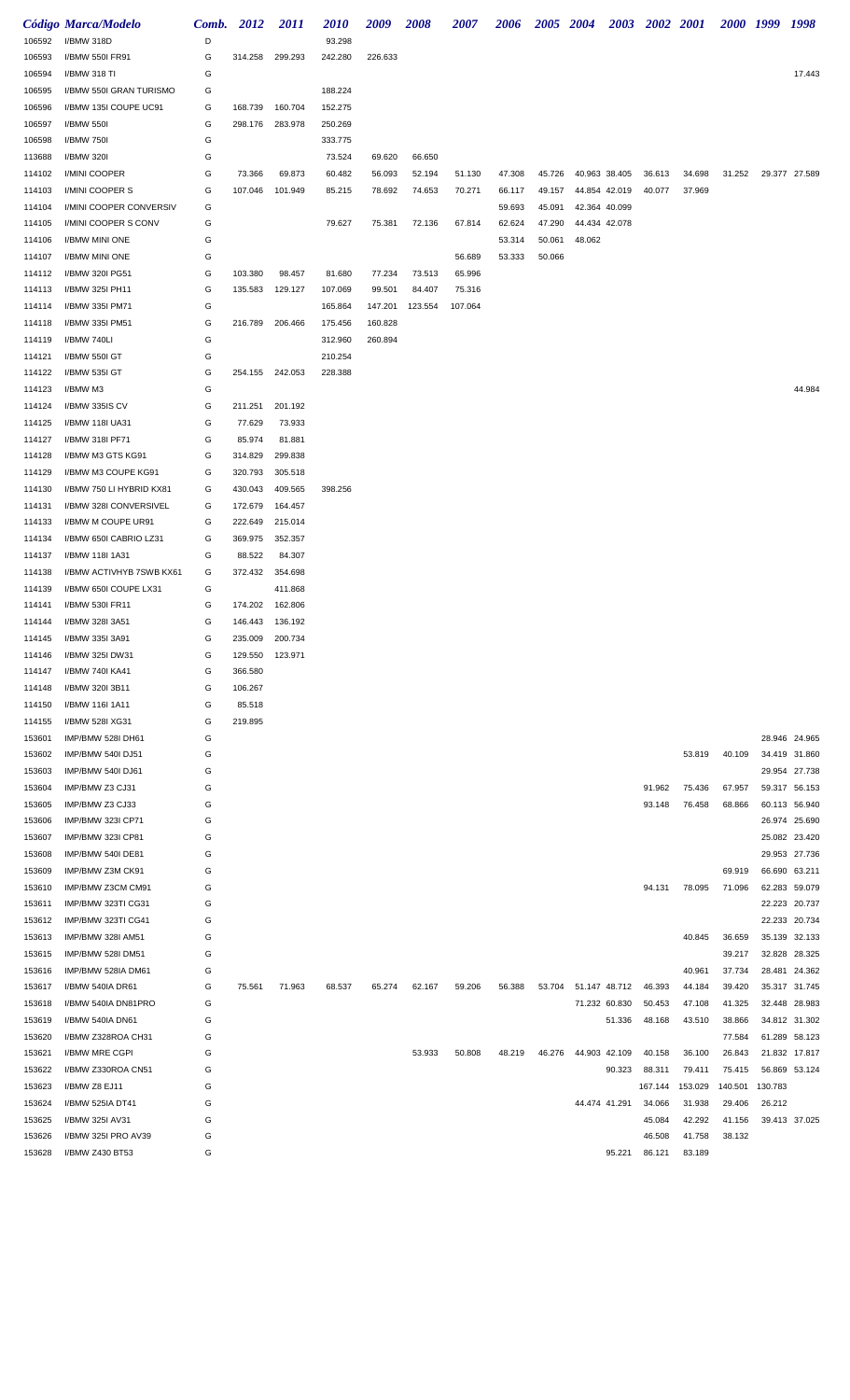|        | Código Marca/Modelo      | Comb. 2012 |         | <b>2011</b> | 2010    | 2009    | 2008            | 2007    | 2006            | 2005            | 2004          | 2003        | <b>2002</b> | <b>2001</b> |        | 2000 1999 1998 |               |
|--------|--------------------------|------------|---------|-------------|---------|---------|-----------------|---------|-----------------|-----------------|---------------|-------------|-------------|-------------|--------|----------------|---------------|
| 153629 | I/BMW Z430 BT51          | G          |         |             |         |         |                 |         | 110.903         | 104.041         | 99.593 93.594 |             | 88.152      |             |        |                |               |
| 153631 | I/BMW Z3 CL31            | G          |         |             |         |         |                 |         |                 |                 |               |             |             | 79.584      | 71.682 | 68.132         |               |
| 153633 | I/BMW 325I VB11          | G          |         |             |         |         |                 | 78.734  | 68.935          | 54.023          | 49.755        |             |             |             |        |                |               |
| 153634 | I/BMW 530I NE71          | G          |         |             |         |         |                 | 106.518 | 90.095          | 83.096          | 74.551        |             |             |             |        |                |               |
| 153635 | I/BMW 330I VB31          | G          |         |             |         |         |                 | 100.539 | 86.337          | 65.543          | 53.922        |             |             |             |        |                |               |
| 153636 | I/BMW 320I VA71          | G          |         |             |         |         | 74.120          | 69.653  | 64.331          | 48.596          | 45.675        |             |             |             |        |                |               |
| 153637 | I/BMW 750I HL81          | G          |         |             |         | 295.812 | 198.268         | 170.096 | 156.413         | 148.429 143.837 |               |             |             |             |        |                |               |
| 153638 | I/BMW 760 LI NH01        | G          |         |             |         | 259.158 | 250.007         | 237.407 | 197.736         | 177.243 163.514 |               |             |             |             |        |                |               |
| 153639 | I/BMW 325I TO VS11       | G          |         |             |         |         | 95.014          | 83.461  | 75.551          | 70.856          | 69.098        |             |             |             |        |                |               |
| 153640 | I/BMW 330I SEDAN         | G          |         |             |         |         | 96.257          | 91.674  | 79.064          | 55.681          |               |             |             |             |        |                |               |
| 153641 | I/BMW 330I EV53          | G          |         |             |         |         |                 |         |                 |                 |               | 49.678      | 46.319      | 39.359      |        |                |               |
| 153642 | I/BMW Z4 2.0I BZ31       | G          |         |             |         | 129.007 | 116.228         | 105.034 | 100.530         | 94.781          |               |             |             |             |        |                |               |
| 153643 | I/BMW Z4 M-ROADSTER BT91 | G          |         |             |         |         | 156.438         | 147.654 | 134.030         | 127.305         |               |             |             |             |        |                |               |
| 153644 | I/BMW 325I COUPE WB31    | G          |         |             | 121.004 | 112.111 | 93.067          | 88.300  | 80.577          | 76.539          | 73.387 70.709 |             | 48.419      | 46.958      | 41.203 |                | 39.434 37.501 |
| 153645 | I/BMW Z4 M-COUPE DU91    | G          |         |             |         |         | 166.659         | 156.092 | 139.884         | 134.862         |               |             |             |             |        |                |               |
| 153646 | I/BMW Z4 3.0SI BU51      | G          |         |             |         |         | 137.515         | 130.229 | 123.017 115.427 |                 |               |             |             |             |        |                |               |
| 153647 | I/BMW 650CI COUPE EH13   | G          |         |             |         |         |                 | 153.676 | 136.063 127.864 |                 |               |             |             |             |        |                |               |
| 153648 | I/BMW 316I 4DR           | G          |         |             |         |         |                 |         |                 |                 |               | 19.093      | 18.395      | 17.722      | 16.961 |                | 16.193 15.358 |
| 153649 | I/BMW 318 AL31           | G          |         |             |         |         |                 |         |                 |                 |               |             |             |             | 24.190 |                | 21.709 19.865 |
| 153651 | I/BMW 335I VB71          | G          |         |             |         |         | 155.713 130.775 | 113.293 | 109.148         | 105.327         |               |             |             |             |        |                |               |
| 153652 | I/BMW 335ICA WL71        | G          |         |             | 208.653 | 193.002 | 173.032         | 162.902 | 155.718         |                 |               |             |             |             |        |                |               |
| 153654 | I/BMW 335I SEDAN         | G          |         |             | 168.784 | 149.738 | 125.798         | 108.969 | 105.422         |                 |               |             |             |             |        |                |               |
| 153655 | I/BMW 335I COUPE         | G          |         |             |         | 147.989 | 124.231         | 107.603 | 102.045         |                 |               |             |             |             |        |                |               |
| 153656 | I/BMW Z4 3.0I ROADSTER   | G          |         |             |         |         | 139.031         | 131.695 | 124.471         |                 |               |             |             |             |        |                |               |
| 153657 | I/BMW 316I AL11          | G          |         |             |         |         |                 |         |                 |                 |               |             |             | 22.807      | 21.801 | 20.822         |               |
| 153658 | I/BMW 328XI VT73         | G          |         |             |         |         | 112.455         | 106.782 | 98.371          |                 |               |             |             |             |        |                |               |
| 153659 | I/BMW M3 WD91            | G          |         |             | 267.109 | 247.124 | 202.878         | 188.620 | 180.395         |                 |               |             |             |             |        |                |               |
| 153660 | I/BMW 320I VG71          | G          |         |             |         | 73.126  | 70.011          | 65.791  | 60.744          |                 |               |             |             |             |        |                |               |
| 153661 | I/BMW 335I WL73          | G          |         |             | 170.202 | 151.060 | 126.801         | 109.812 | 104.202         |                 |               |             |             |             |        |                |               |
| 153662 | I/BMW 650I EA51          | G          |         |             | 147.448 | 139.205 | 132.919         | 126.182 | 120.600         |                 |               |             |             |             |        |                |               |
| 153663 | I/BMW M6 EH93            | G          |         |             |         |         | 271.829         | 243.605 | 209.720         |                 |               |             |             |             |        |                |               |
| 153664 | I/BMW 328I VA33          | G          |         |             |         | 135.520 | 112.473         | 106.722 |                 |                 |               |             |             |             |        |                |               |
| 153665 | I/BMW M3 VA91            | G          |         |             |         | 250.419 | 205.701         | 192.058 |                 |                 |               |             |             |             |        |                |               |
| 153666 | I/BMW M3 CABRIO WL91     | G          |         |             | 260.743 | 239.857 | 229.437         | 218.449 |                 |                 |               |             |             |             |        |                |               |
| 153667 | I/BMW 120I CABRIO UL51   | G          | 143.606 | 136.768     | 110.235 | 104.524 | 99.553          | 94.450  |                 |                 |               |             |             |             |        |                |               |
| 153668 | I/BMW 335I VB73          | G          |         |             |         |         | 151.953 127.611 | 110.514 |                 |                 |               |             |             |             |        |                |               |
| 153669 | I/BMW M6                 | G          |         |             |         |         | 270.836         |         |                 |                 |               |             |             |             |        |                |               |
| 153670 | I/BMW X6 35I             | G          | 270.059 | 257.200     | 233.221 | 220.479 | 198.178         | 175.391 |                 |                 |               |             |             |             |        |                |               |
| 153671 | I/BMW X6 XDRIVE35I       | G          | 291.587 | 277.703     | 244.683 | 231.388 | 207.848         | 179.934 |                 |                 |               |             |             |             |        |                |               |
| 153672 | I/BMW 320I SEDAN         | G          |         |             | 73.862  | 69.877  | 66.901          | 62.875  |                 |                 |               |             |             |             |        |                |               |
| 153673 | I/BMW 335I               | G          |         |             | 167.853 | 148.965 | 125.125         | 108.349 |                 |                 |               |             |             |             |        |                |               |
| 153674 | I/BMW X6 XDRIVE 5.0I     | G          | 353.184 | 336.366     | 304.191 | 288.585 | 258.635         | 225.099 |                 |                 |               |             |             |             |        |                |               |
| 153675 | I/BMW 328I               | G          |         |             |         | 132.877 | 110.319         | 104.718 | 100.073         |                 |               |             |             |             |        |                |               |
| 153676 | I/BMW Z4 ROADSTER BU33   | G          |         |             |         | 134.905 | 121.532         | 109.881 |                 |                 |               |             |             |             |        |                |               |
| 153677 | I/BMW 525I               | G          |         |             |         | 133.784 | 115.192         | 104.441 |                 | 76.515          |               |             |             |             |        |                |               |
| 153678 | I/BMW X3 XDRIVE25I       | G          |         |             |         | 107.744 | 101.834         |         | 67.215          |                 |               |             |             |             |        |                |               |
| 153679 | I/BMW 1281 CONV UL73     | G          |         |             |         | 102.034 | 86.556          | 79.129  |                 |                 |               |             |             |             |        |                |               |
| 153680 | I/BMW 118I UE71          | G          | 86.762  | 82.631      | 66.468  | 62.847  | 60.332          |         |                 |                 |               |             |             |             |        |                |               |
| 153681 | I/BMW Z4 SDRIVE2.3I LM31 | G          | 198.690 | 189.229     | 158.536 | 150.436 | 133.070         |         |                 |                 |               |             |             |             |        |                |               |
| 153682 | I/BMW Z4 SDRIVE3.5I LM71 | G          | 273.176 | 260.168     | 195.301 | 181.574 | 173.355         |         |                 |                 |               |             |             |             |        |                |               |
| 153684 | I/BMW 760 LI KB01        | G          | 480.598 | 457.712     | 364.359 | 301.633 | 272.472         |         |                 |                 |               |             |             |             |        |                |               |
| 153685 | I/BMW Z4 SDRIVE35I       | G          |         |             | 203.466 | 188.882 | 178.686         |         |                 |                 |               |             |             |             |        |                |               |
| 153687 | I/BMW X6 M               | G          | 438.763 | 417.870     | 374.047 | 354.549 | 333.048         |         |                 |                 |               |             |             |             |        |                |               |
| 153688 | I/BMW 528I DD61 E39      | G          |         |             |         |         |                 |         |                 |                 |               |             |             |             |        |                | 29.776        |
| 153689 | I/BMW 523I               | G          | 161.148 | 153.475     | 128.310 |         |                 |         |                 |                 |               |             |             |             |        |                |               |
| 153690 | I/BMW Z4 SDRIVE30I       | G          |         |             | 223.147 |         |                 |         |                 |                 |               |             |             |             |        |                |               |
| 153692 | I/BMW 335I CABRIO DX71   | G          | 257.334 | 245.080     | 226.717 |         |                 |         |                 |                 |               |             |             |             |        |                |               |
| 153694 | I/BMW M3 SEDAN           | G          |         |             | 261.097 |         |                 |         |                 |                 |               |             |             |             |        |                |               |
| 153695 | I/BMW 325I               | G          |         |             |         |         |                 |         |                 |                 | 54.940        |             |             |             |        |                |               |
| 153696 | I/BMW Z4 35I             | G          |         |             | 225.597 |         |                 |         |                 |                 |               |             |             |             |        |                |               |
| 153697 | I/BMW 116I               | G          |         |             | 69.829  |         |                 |         |                 |                 |               |             |             |             |        |                |               |
| 153698 | I/BMW Z4 SDRIVE35IS      | G          |         |             | 215.751 |         |                 |         |                 |                 |               |             |             |             |        |                |               |
|        |                          |            |         |             |         |         |                 |         |                 |                 |               |             |             |             |        |                |               |
|        | <b>Fabricante: BRM</b>   |            |         |             |         |         |                 |         |                 |                 |               |             |             |             |        |                |               |
| 123501 | BRM/M6                   | G          |         |             |         |         |                 |         |                 |                 |               |             |             |             |        |                | 6.535         |
| 123503 | BRM/M8                   | G          | 21.222  | 20.212      | 16.921  | 14.982  | 13.852          | 12.657  | 11.131          | 9.690           | 9.332         | 9.043       | 8.685       | 8.358       | 7.994  | 7.092          | 6.780         |
| 123504 | BRM/M10                  | G          | 21.222  | 20.212      | 16.919  | 14.980  | 13.853          | 12.662  | 11.136          | 9.690           | 9.337         | 9.040       | 8.685       | 8.358       | 7.994  | 7.089          | 6.780         |
| 123505 | BRM/M11                  | G          | 19.876  | 18.930      | 15.851  | 14.030  | 12.975          | 11.853  | 10.429          | 9.076           |               | 8.743 8.468 | 8.134       | 7.828       | 7.485  | 6.639          | 6.347         |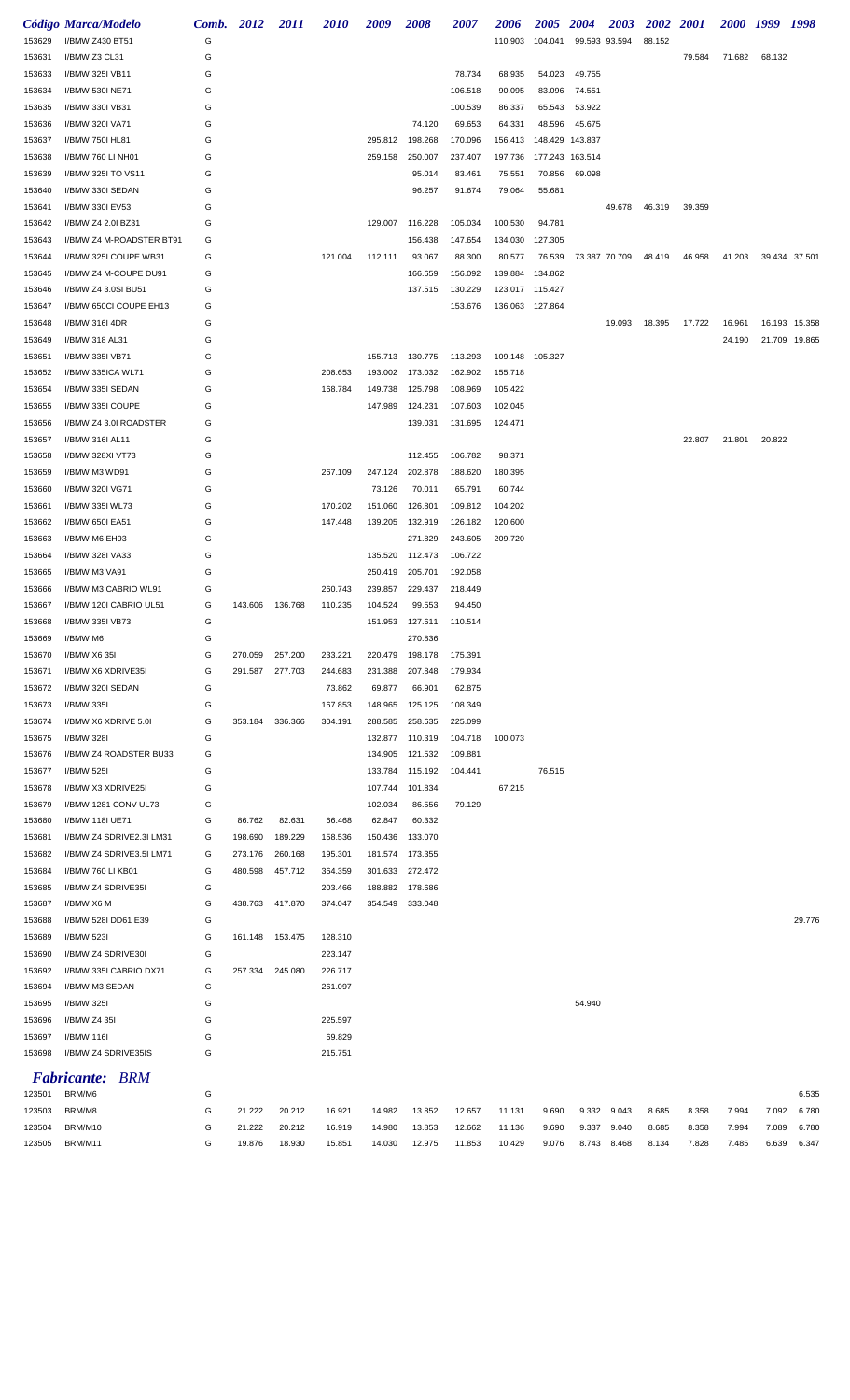|                  | Código Marca/Modelo                                  | Comb.  | 2012               | 2011               | <i>2010</i>      | 2009             | 2008             | 2007             | 2006             | 2005 2004        |        | <b>2003</b>                    | <b>2002</b>      | <b>2001</b>      |                  | 2000 1999        | 1998            |
|------------------|------------------------------------------------------|--------|--------------------|--------------------|------------------|------------------|------------------|------------------|------------------|------------------|--------|--------------------------------|------------------|------------------|------------------|------------------|-----------------|
|                  | <b>Fabricante: BUGRE</b>                             |        |                    |                    |                  |                  |                  |                  |                  |                  |        |                                |                  |                  |                  |                  |                 |
| 150801           | <b>BUGRE/BGR 5</b>                                   | G      | 16.903             | 16.098             | 13.556           | 12.172           | 10.998           | 10.115           | 8.593            | 7.584            | 7.250  | 6.919                          | 6.594            | 6.336            | 6.058            | 5.673            | 5.245           |
| 150802           | <b>BUGRE/FC 15</b>                                   | G      |                    |                    |                  |                  |                  |                  |                  |                  |        |                                |                  | 6.750            | 6.453            | 5.695            | 5.264           |
| 106603           | <b>Fabricante: BUICK</b><br>I/BUICK RENDEZVOUS       | G      |                    |                    |                  |                  |                  |                  |                  |                  |        | 38.242                         | 34.255           | 29.701           |                  |                  |                 |
|                  | <b>Fabricante:</b> CADILLAC                          |        |                    |                    |                  |                  |                  |                  |                  |                  |        |                                |                  |                  |                  |                  |                 |
| 106701           | I/CADILLAC SEVILLE STS                               | G      |                    |                    |                  |                  |                  |                  |                  |                  |        |                                | 53.912           | 50.206           | 46.151           | 42.318 38.854    |                 |
| 106703<br>106712 | I/CADILLAC DEVILLE DTS<br>I/CADILLAC STS             | G<br>G |                    |                    |                  |                  |                  |                  | 67.806           | 52.934           | 48.518 |                                |                  | 50.805           | 46.960           | 42.603           |                 |
| 106714           | I/CADILLAC DTS                                       | G      |                    |                    |                  |                  |                  | 99.232           | 92.222           | 83.539           |        |                                |                  |                  |                  |                  |                 |
| 106716           | I/CADILLAC XLR CONV                                  | G      |                    |                    |                  |                  | 239.085          | 227.686          | 215.232          |                  |        |                                |                  |                  |                  |                  |                 |
| 106719           | I/CADILLAC CTS-V                                     | G      | 202.387            | 192.750            | 180.230          |                  | 171.512 161.516  |                  |                  |                  |        |                                |                  |                  |                  |                  |                 |
| 106721           | I/CADILLAC CTS-V COUPE                               | G      |                    | 341.931            | 324.615          |                  |                  |                  |                  |                  |        |                                |                  |                  |                  |                  |                 |
| 106724           | I/CADILLAC CTS                                       | G      |                    | 115.650            |                  |                  |                  |                  |                  |                  |        |                                |                  |                  |                  |                  |                 |
| 142801           | <b>Fabricante: CARRAH</b><br>CARRAH/MUSARI           | G      |                    |                    |                  |                  |                  |                  |                  |                  |        |                                |                  |                  |                  | 5.992            | 5.598           |
|                  | <b>Fabricante: CATERHAM</b>                          |        |                    |                    |                  |                  |                  |                  |                  |                  |        |                                |                  |                  |                  |                  |                 |
| 163000           | I/CATERHAM CSR 260                                   | G      |                    |                    |                  |                  |                  | 71.414           | 67.778           | 64.600           |        |                                |                  |                  |                  |                  |                 |
|                  | Fabricante: CHAMONIX<br>CHAMONIX/550                 | G      |                    |                    |                  |                  |                  |                  |                  |                  |        |                                |                  |                  |                  |                  |                 |
| 133801<br>133802 | CHAMONIX/S90                                         | G      | 40.738             | 38.799             | 33.684<br>27.956 | 31.954<br>25.258 | 30.253<br>23.620 | 25.290<br>20.047 | 21.881<br>18.335 | 19.661<br>16.928 |        | 18.936 17.425<br>16.055 14.963 | 16.592<br>14.288 | 15.869<br>13.578 | 15.187<br>12.796 | 14.537<br>12.226 | 11.007<br>9.019 |
|                  |                                                      |        |                    |                    |                  |                  |                  |                  |                  |                  |        |                                |                  |                  |                  |                  |                 |
|                  | <b>Fabricante: CHANGHE</b>                           |        |                    |                    |                  |                  |                  |                  |                  |                  |        |                                |                  |                  |                  |                  |                 |
| 168000<br>168001 | I/CHANGHE M100 CH7101<br>I/CHANGHE SPLASH LX         | G<br>G | 19.424<br>31.415   | 18.499             | 15.599           | 14.103           | 12.292           | 11.728           | 11.229           |                  |        |                                |                  |                  |                  |                  |                 |
|                  |                                                      |        |                    |                    |                  |                  |                  |                  |                  |                  |        |                                |                  |                  |                  |                  |                 |
|                  | <b>Fabricante: CHERY</b>                             |        |                    |                    |                  |                  |                  |                  |                  |                  |        |                                |                  |                  |                  |                  |                 |
| 110000<br>110001 | I/CHERY QQ3 1.1<br>I/CHERY A316 HATCH                | G<br>G | 15.083<br>36.129   | 14.365<br>34.409   | 13.793<br>30.270 | 13.137<br>27.636 | 12.439<br>26.243 | 11.853           |                  |                  |        |                                |                  |                  |                  |                  |                 |
| 110002           | I/CHERY A316 SEDAN                                   | G      | 36.575             | 34.834             | 30.593           | 27.902           | 26.492           |                  |                  |                  |        |                                |                  |                  |                  |                  |                 |
| 110003           | I/CHERY FACE 1.3                                     | G      | 25.107             | 23.912             | 20.400           | 18.637           | 17.697           |                  |                  |                  |        |                                |                  |                  |                  |                  |                 |
| 110004           | I/CHERY CIELO 1.6 HATCH                              | G      | 36.023             | 34.308             | 30.266           | 27.640           |                  |                  |                  |                  |        |                                |                  |                  |                  |                  |                 |
| 110005           | I/CHERY CIELO 1.6 SEDAN                              | G      | 36.692             | 34.945             | 30.582           | 27.910           |                  |                  |                  |                  |        |                                |                  |                  |                  |                  |                 |
| 110007           | I/CHERY RIICH M1                                     | G      |                    |                    | 20.897           |                  |                  |                  |                  |                  |        |                                |                  |                  |                  |                  |                 |
| 110008           | I/CHERY CIELO 1.8 SEDAN                              | G      | 38.117             | 36.302             | 32.854           | 29.971           |                  |                  |                  |                  |        |                                |                  |                  |                  |                  |                 |
| 110009<br>110010 | I/CHERY CIELO 2.0 AT SED<br>I/CHERY FULWIN2 1.5 SD   | G<br>G | 38.472<br>30.210   | 36.641<br>28.771   | 33.144<br>27.243 | 30.251           |                  |                  |                  |                  |        |                                |                  |                  |                  |                  |                 |
| 110011           | I/CHERY RIICH G5                                     | G      | 51.667             | 49.207             | 46.524           |                  |                  |                  |                  |                  |        |                                |                  |                  |                  |                  |                 |
| 110015           | I/CHERY S18 1.3 FLEX                                 | G      | 24.718             | 23.541             |                  |                  |                  |                  |                  |                  |        |                                |                  |                  |                  |                  |                 |
|                  | <b>Fabricante: CHEVROLET</b>                         |        |                    |                    |                  |                  |                  |                  |                  |                  |        |                                |                  |                  |                  |                  |                 |
| 104615           | CHEVROLET/CRUZE LTZ NB                               | G      | 65.976             | 62.835             |                  |                  |                  |                  |                  |                  |        |                                |                  |                  |                  |                  |                 |
| 104616           | CHEVROLET/CRUZE LT NB                                | G      | 53.838             | 51.274             |                  |                  |                  |                  |                  |                  |        |                                |                  |                  |                  |                  |                 |
| 104617           | I/CHEVROLET MALIBU LT                                | G      |                    |                    | 59.479           |                  |                  |                  |                  |                  |        |                                |                  |                  |                  |                  |                 |
| 104619           | I/CHEVROLET CAMARO V8 CO                             | G      | 174.436            | 166.130            |                  |                  |                  |                  |                  |                  |        |                                |                  |                  |                  |                  |                 |
| 104620           | I/CHEVROLET CAMARO V6 CO                             | G      | 147.400            | 140.382            |                  |                  |                  |                  |                  |                  |        |                                |                  |                  |                  |                  |                 |
| 104621           | I/CHEVROLET VOLT                                     | G      | 97.337             | 92.702             |                  |                  |                  |                  |                  |                  |        |                                |                  |                  |                  |                  |                 |
| 104622           | I/CHEVROLET CAMARO CONV<br>I/CHEVROLET CAMARO C 2LT  | G<br>G | 172.388<br>156.961 | 164.180<br>149.487 |                  |                  |                  |                  |                  |                  |        |                                |                  |                  |                  |                  |                 |
| 104625<br>104626 | I/CHEVROLET CAMARO 2SS C                             | G      | 186.291            | 177.420            |                  |                  |                  |                  |                  |                  |        |                                |                  |                  |                  |                  |                 |
| 104640           | CHEVROLET/CRUZE LT HB                                | G      | 50.647             |                    |                  |                  |                  |                  |                  |                  |        |                                |                  |                  |                  |                  |                 |
| 104641           | CHEVROLET/CRUZE LTZ HB                               | G      | 61.968             |                    |                  |                  |                  |                  |                  |                  |        |                                |                  |                  |                  |                  |                 |
| 107125           | I/CHEVROLET CORVETTE LT                              | G      |                    |                    | 197.533          |                  |                  |                  |                  |                  |        |                                |                  |                  |                  |                  |                 |
| 107129           | I/CHEVROLET CORVETTE 1LT                             | G      |                    |                    |                  | 195.314          |                  |                  |                  |                  |        |                                |                  |                  |                  |                  |                 |
| 107132           | I/CHEVROLET COBALT LT                                | G      |                    |                    |                  | 30.220           |                  |                  |                  |                  |        |                                |                  |                  |                  |                  |                 |
| 107133           | I/CHEVROLET CORVETTE 3LT                             | G      | 237.868            | 226.542            |                  |                  |                  |                  |                  |                  |        |                                |                  |                  |                  |                  |                 |
| 107134<br>107135 | I/CHEVROLET IMPALA<br>CHEVROLET/COBALT 1.4 LS        | G<br>G | 34.586             | 32.940             | 66.621           |                  |                  |                  |                  |                  |        |                                |                  |                  |                  |                  |                 |
| 107136           | CHEVROLET/COBALT 1.4 LT                              | G      | 35.961             | 34.248             |                  |                  |                  |                  |                  |                  |        |                                |                  |                  |                  |                  |                 |
| 107137           | CHEVROLET/COBALT 1.4 LTZ                             | G      | 39.416             | 37.258             |                  |                  |                  |                  |                  |                  |        |                                |                  |                  |                  |                  |                 |
| 107139           | CHEVROLET/COBALT 1.8 LT                              | G      | 37.689             |                    |                  |                  |                  |                  |                  |                  |        |                                |                  |                  |                  |                  |                 |
| 107140           | CHEVROLET/COBALT 1.8 LTZ                             | G      | 40.244             |                    |                  |                  |                  |                  |                  |                  |        |                                |                  |                  |                  |                  |                 |
| 149030           | I/CHEVROLET CLASSIC LS                               | G      | 22.478             |                    |                  |                  |                  |                  |                  |                  |        |                                |                  |                  |                  |                  |                 |
| 149560           | CHEVROLET/CELTA 1.0L LT                              | G      | 23.360             | 22.249             | 21.238           |                  |                  |                  |                  |                  |        |                                |                  |                  |                  |                  |                 |
| 149561           | CHEVROLET/CELTA 1.0L LS                              | G      | 21.464             | 20.442             | 18.966           |                  |                  |                  |                  |                  |        |                                |                  |                  |                  |                  |                 |
| 149564<br>149567 | CHEVROLET/PRISMA 1.0L LS<br>CHEVROLET/PRISMA 1.4L LT | G<br>G | 23.883<br>26.548   | 22.746<br>25.284   | 21.280<br>24.396 |                  |                  |                  |                  |                  |        |                                |                  |                  |                  |                  |                 |
|                  |                                                      |        |                    |                    |                  |                  |                  |                  |                  |                  |        |                                |                  |                  |                  |                  |                 |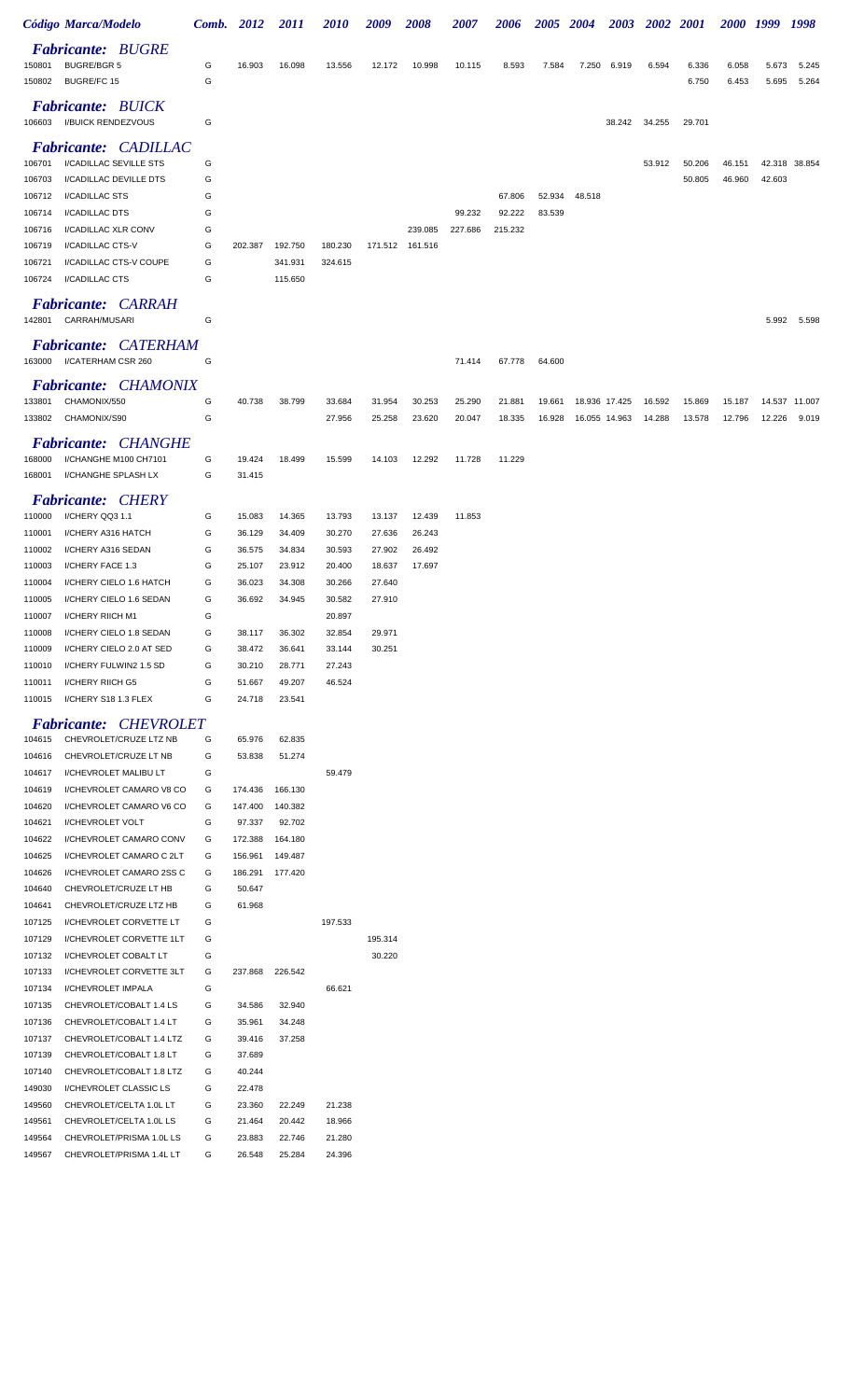|        | Código Marca/Modelo                                      | Comb. | 2012    | <i>2011</i>     | <i>2010</i> | 2009    | 2008    | <i><b>2007</b></i> | <i><b>2006</b></i> | <i><b>2005</b></i> | 2004   | <b>2003</b>   | 2002 2001 |        | 2000 1999 |        | 1998          |
|--------|----------------------------------------------------------|-------|---------|-----------------|-------------|---------|---------|--------------------|--------------------|--------------------|--------|---------------|-----------|--------|-----------|--------|---------------|
| 149572 | CHEVROLET/ONIX 1.0MT LT                                  | G     | 28.248  |                 |             |         |         |                    |                    |                    |        |               |           |        |           |        |               |
| 149573 | CHEVROLET/ONIX 1.4MT LT                                  | G     | 31.256  |                 |             |         |         |                    |                    |                    |        |               |           |        |           |        |               |
| 149574 | CHEVROLET/ONIX 1.4MT LTZ                                 | G     | 35.507  |                 |             |         |         |                    |                    |                    |        |               |           |        |           |        |               |
|        |                                                          |       |         |                 |             |         |         |                    |                    |                    |        |               |           |        |           |        |               |
| 100199 | <b>CHRYSLER</b><br><b>Fabricante:</b><br><b>CHRYSLER</b> | G     |         |                 |             |         |         |                    |                    |                    |        |               |           |        |           | 9.215  | 8.801         |
| 107200 | I/CHRYSLER MRE CGPI                                      | G     |         |                 |             |         |         |                    | 31.683             | 30.547             |        | 23.880 18.562 | 14.397    | 12.346 | 11.565    | 11.311 | 10.736        |
| 107205 | <b>IMP/CHRYSLER CARAVAN LE</b>                           | G     |         |                 |             |         |         |                    |                    |                    |        |               |           |        | 17.573    | 16.441 | 15.319        |
| 107206 | <b>IMP/CHRYSLER CARAVAN SE</b>                           | G     |         |                 |             |         |         |                    | 27.435             | 26.150             |        | 25.011 23.936 | 22.993    | 22.163 | 19.269    | 18.238 | 16.506        |
| 107207 | IMP/CHRYSLER GCARAVAN LE                                 | G     |         |                 |             |         |         |                    |                    |                    |        |               |           | 25.168 | 20.617    | 19.342 | 18.247        |
| 107208 | IMP/CHRYSLER GCARAVAN SE                                 | G     |         |                 |             |         |         |                    |                    |                    |        |               |           |        | 19.182    | 17.997 | 16.978        |
| 107209 | <b>IMP/CHRYSLER NEON LE</b>                              | G     |         |                 |             |         |         |                    |                    |                    |        |               |           | 13.866 | 12.692    | 8.791  | 8.399         |
| 107210 | <b>IMP/CHRYSLER NEON LX</b>                              | G     |         |                 |             |         |         |                    |                    |                    |        |               |           |        |           |        | 8.420         |
| 107211 | <b>IMP/CHRYSLER STRATUS LE</b>                           | G     |         |                 |             |         |         |                    |                    |                    |        |               | 18.117    | 15.512 | 13.908    | 12.932 | 12.333        |
| 107212 | <b>IMP/CHRYSLER STRATUS LX</b>                           | G     |         |                 |             |         |         |                    |                    |                    |        |               |           | 25.247 | 17.396    | 15.420 | 13.069        |
| 107213 | <b>IMP/CHRYSLER STRATUS LXC</b>                          | G     |         |                 |             |         |         |                    |                    |                    |        |               |           |        | 36.916    | 33.689 | 31.048        |
| 107214 | IMP/CHRYSLER CARAVAN LX                                  | G     |         |                 |             |         |         |                    |                    |                    |        |               |           |        |           | 22.153 | 18.703        |
| 107215 | IMP/CHRYSLER TCOUNTRYLXI                                 | G     |         |                 |             |         |         |                    |                    |                    |        |               |           |        |           | 9.732  | 9.320         |
| 107216 | IMP/CHRYSLER NEON SPOR1.8                                | G     |         |                 |             |         |         |                    |                    |                    |        |               |           |        |           | 10.734 | 9.681         |
| 107217 | IMP/CHRYSLER NEON LE 1.8                                 | G     |         |                 |             |         |         |                    |                    |                    |        |               |           |        | 11.793    | 9.637  | 9.205         |
| 107218 | IMP/CHRYSLER CARAVANSE24                                 | G     |         |                 |             |         |         |                    |                    |                    |        |               |           | 22.281 | 19.359    | 18.328 | 16.585        |
| 107219 | IMP/CHRYSLER 300 M                                       | G     |         |                 |             |         |         |                    |                    |                    |        |               |           | 28.963 | 26.563    | 25.410 | 22.684        |
| 107220 | IMP/CHRYSLER GCARAVAN LX                                 | G     |         |                 |             |         |         |                    |                    |                    |        | 27.232        | 26.153    | 25.161 | 23.230    | 22.371 | 21.503        |
| 107221 | I/CHRYSLER PT CRUISER                                    | G     |         |                 |             |         |         |                    |                    |                    |        |               |           | 25.599 | 21.335    | 20.523 | 18.913        |
| 107222 | I/CHRYSLER 300M OGARA                                    | G     |         |                 |             |         |         |                    |                    |                    |        |               |           | 29.015 | 26.476    | 25.599 | 22.907        |
| 107223 | I/CHRYSLER PTCRUISER LTD                                 | D     |         |                 |             |         |         |                    |                    |                    |        |               |           | 25.475 |           |        |               |
| 107223 | I/CHRYSLER PTCRUISER LTD                                 | G     |         |                 |             | 43.679  | 37.090  | 32.781             | 30.908             | 29.629             |        | 28.485 27.134 | 26.085    | 25.171 | 23.419    | 21.242 | 19.881        |
| 107224 | I/CHRYSLER SEBRING LX                                    | G     |         |                 |             |         |         |                    |                    |                    |        | 29.916        | 27.162    | 26.114 | 22.421    | 21.216 |               |
| 107225 | I/CHRYSLER VOYAGER 2.4                                   | G     |         |                 |             |         |         |                    |                    |                    |        |               |           |        |           |        | 15.849        |
| 107227 | I/CHRYSLER PACIFICA                                      | G     |         |                 |             |         |         |                    |                    | 46.254             |        | 43.522 38.374 |           |        |           |        |               |
| 107228 | I/CHRYSLER 300C                                          | G     |         |                 | 114.042     | 103.663 | 94.052  | 84.407             | 77.125             | 65.771             |        | 63.914 61.224 |           |        |           |        |               |
| 107229 | I/CHRYSLER TOWN COUNTRY                                  | G     |         |                 |             | 68.846  | 65.137  | 60.555             | 52.028             | 42.443             |        | 39.938 36.210 | 34.631    | 33.061 | 31.466    |        | 30.013 28.499 |
| 107230 | I/CHRYSLER PT CRUISER C                                  | G     |         |                 |             | 36.440  | 32.841  | 31.528             | 30.241             | 28.620             | 27.850 |               |           |        |           |        |               |
| 107231 | I/CHRYSLER 300C TOURING                                  | G     |         |                 |             | 108.377 | 95.290  | 84.603             | 80.248             | 76.040             | 74.287 |               |           |        |           |        |               |
| 107232 | I/CHRYSLER 300C SRT8                                     | G     | 189.051 | 180.049         | 148.314     | 137.076 | 126.293 | 115.822            | 102.819            | 99.457             |        |               |           |        |           |        |               |
| 107233 | I/CHRYLER PT CRUISER CA                                  | G     |         |                 |             |         | 54.144  | 51.675             | 45.617             | 42.654             |        |               |           |        |           |        |               |
| 107235 | I/CHRYSLER STRATUS SE                                    | G     |         |                 |             |         |         |                    |                    |                    |        |               | 15.803    | 14.904 | 13.360    |        |               |
| 107236 | I/CHRYSLER 300C V6                                       | G     |         |                 |             | 85.894  | 78.927  | 67.820             | 64.955             | 62.701             |        |               |           |        |           |        |               |
| 107237 | I/CHRYSLER 300C RWD                                      | G     |         |                 |             |         | 96.638  | 86.760             | 79.262             |                    |        |               |           |        |           |        |               |
| 107240 | I/CHRYSLER CROSSFIRE CPE                                 | G     |         |                 |             |         | 71.146  | 67.619             | 60.737             |                    |        |               |           |        |           |        |               |
| 107241 | I/CHRYSLER CROSSFIRE R                                   | G     |         |                 |             |         | 106.617 | 96.027             | 90.832             |                    |        |               |           |        |           |        |               |
| 107242 | I/CHRYSLER 300LX                                         | G     |         |                 |             | 81.191  | 74.584  | 64.133             |                    |                    |        |               |           |        |           |        |               |
| 107243 | I/CHRYSLER NEON                                          | G     |         |                 |             |         |         |                    |                    |                    |        |               |           |        |           |        | 10.315        |
| 107244 | I/CHRYSLER PTCRUISER TRG                                 | G     | 63.150  | 60.143          | 47.784      | 45.967  |         |                    |                    |                    |        |               |           |        |           |        |               |
| 107245 | I/CHRYSLER CROSSFIRE                                     | G     |         |                 |             |         |         | 159.114            |                    |                    |        |               |           |        |           |        |               |
| 107246 | I/CHRYSLER SEBRING TOUR                                  | G     |         |                 | 120.954     | 99.386  | 94.654  |                    |                    |                    |        |               |           |        |           |        |               |
| 107247 | I/CHRYSLER 300 LIMITED                                   | G     | 130.866 | 124.635         | 114.773     | 105.677 |         |                    |                    |                    |        |               |           |        |           |        |               |
| 107249 | I/CHRYSLER 300C 3.6L V6                                  | G     |         | 140.275 133.596 |             |         |         |                    |                    |                    |        |               |           |        |           |        |               |
| 107299 | I/CHRYSLER                                               | G     |         |                 |             |         |         |                    |                    |                    |        |               |           | 13.278 | 11.796    | 9.019  | 8.638         |
|        | <b>Fabricante: CITROEN</b>                               |       |         |                 |             |         |         |                    |                    |                    |        |               |           |        |           |        |               |
| 107300 | I/CITROEN MRE CGPI                                       | G     |         |                 |             |         |         | 20.159             | 18.849             | 17.995             |        |               |           |        |           |        |               |
| 107303 | <b>IMP/CITROEN XM V6 BR EXC</b>                          | G     |         |                 |             |         |         |                    |                    |                    |        |               |           |        |           |        | 13.099        |
| 107307 | IMP/CITROEN ZX20 BR 16V                                  | G     |         |                 |             |         |         |                    |                    |                    |        |               |           |        |           |        | 6.999         |
| 107308 | <b>IMP/CITROEN XANTIA 16V</b>                            | G     |         |                 |             |         |         |                    |                    |                    |        |               |           |        |           | 9.437  | 8.593         |
| 107309 | IMP/CITROEN XANTIA 2.0I                                  | G     |         |                 |             |         |         |                    |                    |                    |        |               |           |        |           | 9.033  | 7.941         |
| 107314 | <b>IMP/CITROEN ZX1.8I FURIO</b>                          | G     |         |                 |             |         |         |                    |                    |                    |        |               |           |        |           |        | 6.328         |
| 107316 | <b>IMP/CITROEN XANTIA 1816V</b>                          | G     |         |                 |             |         |         |                    |                    |                    |        |               |           |        |           |        | 7.195         |
| 107317 | <b>IMP/CITROEN ZX FURIO 18I</b>                          | G     |         |                 |             |         |         |                    |                    |                    |        |               |           |        |           |        | 6.327         |
| 107320 | <b>IMP/CITROEN XANTIA ACTIV</b>                          | G     |         |                 |             |         |         |                    |                    |                    |        |               |           |        |           |        | 9.240         |
| 107321 | IMP/CITROEN ZX SX 1.8I                                   | G     |         |                 |             |         |         |                    |                    |                    |        |               |           |        |           | 7.444  | 6.898         |
| 107322 | <b>IMP/CITROEN ZX DAKAR 16V</b>                          | G     |         |                 |             |         |         |                    |                    |                    |        |               |           |        |           |        | 9.555         |
| 107323 | <b>IMP/CITROEN XANTIA SX16V</b>                          | G     |         |                 |             |         |         |                    |                    |                    |        |               |           |        |           |        | 9.043 7.938   |

 IMP/CITROEN XANTIA 20ICT G 11.214 10.342 9.545 9.075 8.265 IMP/CITROEN XANTIA CT BK G 9.566 8.855 8.491 7.886 10.19328 IMP/CITROEN ZX PARIS 18I G<br>10.140 9.269 10.140 17330 IMP/CITROEN XANTIA V6 AC G 6 10.140 17330 IMP/CITROEN XANTIA V6 AC G 10.140 1744 107330 IMP/CITROEN XANTIA V6 AC G 10.140 9.269 IMP/CITROEN XANTIA V6 EX G 12.815 10.734 10.258 9.781 107332 IMP/CITROEN XM V6 24V BK G 12.384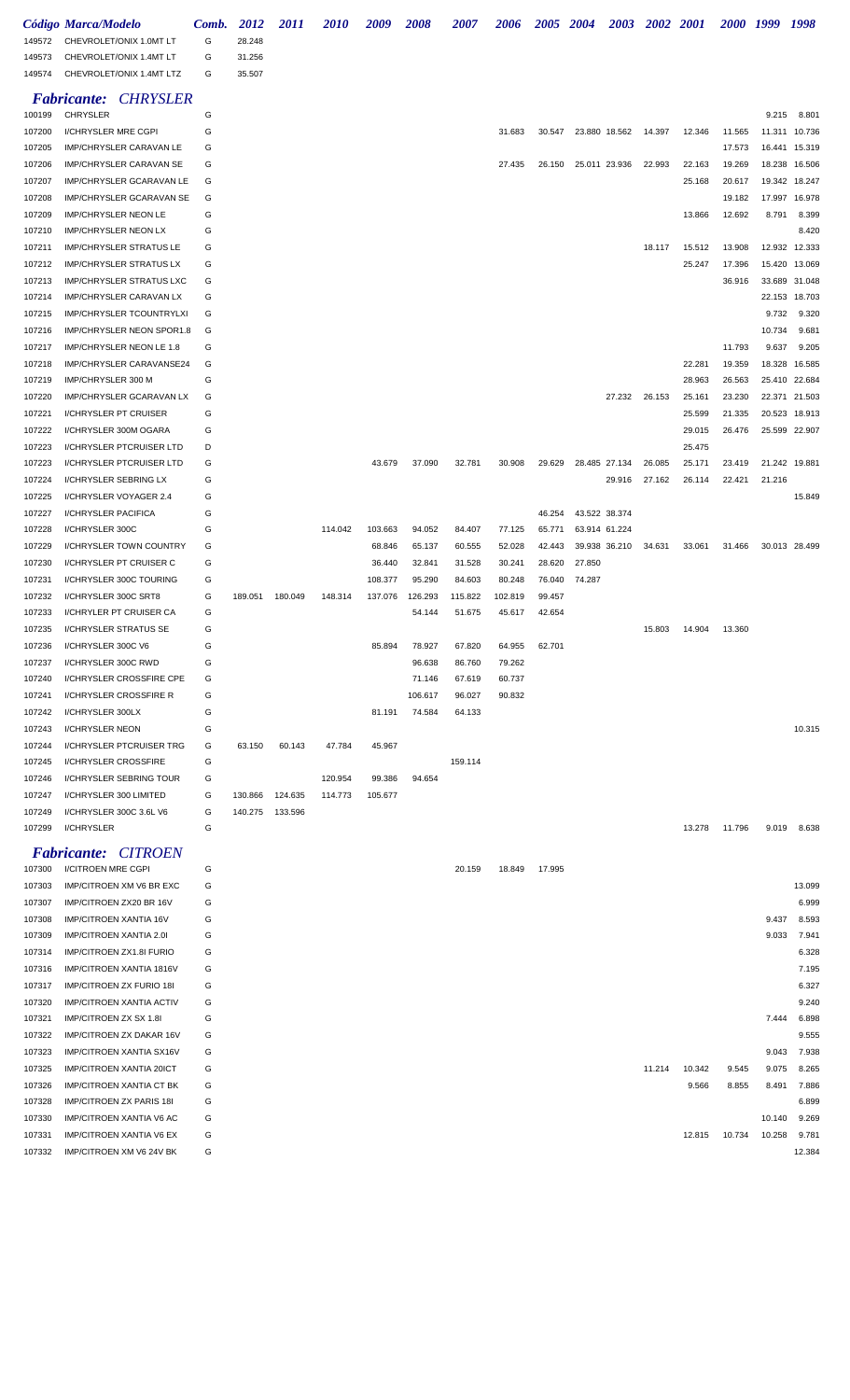|                  | Código Marca/Modelo                              | Comb.  | 2012   | <i>2011</i> | <i>2010</i> | 2009   | 2008   | 2007   | 2006                               | 2005 2004 |                        | 2003                    | <b>2002</b>      | <b>2001</b>      | <i>2000</i>      | 1999          | 1998          |
|------------------|--------------------------------------------------|--------|--------|-------------|-------------|--------|--------|--------|------------------------------------|-----------|------------------------|-------------------------|------------------|------------------|------------------|---------------|---------------|
| 107333           | IMP/CITROEN XM V6 24V EX                         | G      |        |             |             |        |        |        |                                    |           |                        |                         |                  |                  |                  |               | 13.014 12.302 |
| 107334           | <b>IMP/CITROEN ZX SX PARIS</b>                   | G      |        |             |             |        |        |        |                                    |           |                        |                         |                  |                  |                  | 8.059         | 6.898         |
| 107335           | I/CITROEN XSARA EX 16V                           | G      |        |             |             |        |        |        |                                    |           |                        |                         |                  | 11.485           | 10.677           | 9.608         | 8.294         |
| 107336           | IMP/CITROEN XSARA SX 16V                         | G      |        |             |             |        |        |        |                                    |           |                        |                         |                  | 11.789           | 10.990           | 10.337        | 9.741         |
| 107337           | <b>IMP/CITROEN XSARA VTS</b>                     | G      |        |             |             |        |        |        |                                    |           |                        |                         |                  | 9.954            | 9.476            | 9.019         | 8.670         |
| 107338           | <b>IMP/CITROEN XANTIA EX 20</b>                  | G      |        |             |             |        |        |        |                                    |           |                        |                         |                  |                  |                  |               | 8.581         |
| 107340           | <b>IMP/CITROEN EVASI GLX 20</b>                  | G      |        |             |             |        |        |        |                                    |           |                        |                         |                  | 16.921           | 15.279           | 13.771        | 12.754        |
| 107341           | <b>IMP/CITROEN EVASI GLX CT</b>                  | G      |        |             |             |        |        |        |                                    |           |                        |                         |                  | 17.142           | 15.488           | 13.956        | 12.930        |
| 107342           | <b>IMP/CITROEN XANT GLX 16V</b>                  | G      |        |             |             |        |        |        |                                    |           |                        |                         |                  | 9.617            | 8.894            | 8.490         | 7.783         |
| 107343           | <b>IMP/CITROEN XANT BK GLX</b>                   | G      |        |             |             |        |        |        |                                    |           |                        |                         |                  | 9.330            | 8.657            | 8.329         | 7.788         |
| 107344           | <b>IMP/CITROEN XSARA SX 18I</b>                  | G      |        |             |             |        |        |        |                                    |           |                        |                         |                  |                  |                  | 10.091        | 8.711         |
| 107345           | IMP/CITROEN XSARA GLX 18                         | G      |        |             |             |        |        |        |                                    |           |                        |                         |                  | 10.895           | 10.237           | 9.291         | 8.202         |
| 107346           | <b>IMP/CITROEN XSARA EX 18I</b>                  | G      |        |             |             |        |        |        |                                    |           |                        |                         |                  |                  |                  | 9.590         | 8.274         |
| 107347           | <b>IMP/CITROEN XSARA BK GLX</b>                  | G      |        |             |             |        |        |        |                                    |           |                        |                         |                  | 10.549           | 10.116           | 9.259         | 8.704         |
| 107348           | <b>IMP/CITROEN XANTIA GLX20</b>                  | G      |        |             |             |        |        |        |                                    |           |                        |                         |                  |                  |                  | 9.347         | 8.511         |
| 107349           | I/CITROEN XSARA GLX 16V                          | G      |        |             |             |        |        |        |                                    |           |                        | 12.432                  | 12.044           | 10.185           | 9.571            | 8.691         | 7.671         |
| 107350           | <b>IMP/CITROEN SAXO VTS 16V</b>                  | G      |        |             |             |        |        |        |                                    |           |                        |                         |                  |                  |                  |               | 5.405         |
| 107354           | <b>IMP/CITROEN XANT EX 16V</b>                   | G      |        |             |             |        |        |        |                                    |           |                        |                         |                  |                  |                  | 9.713         | 9.309         |
| 107355           | <b>IMP/CITROEN XSARA BK EX</b>                   | G      |        |             |             |        |        |        |                                    |           |                        | 17.265                  | 14.167           | 11.275           | 10.474           | 9.840         | 9.496         |
| 107356           | I/CITROEN XSARA BK EX16V                         | G      |        |             |             |        |        |        |                                    |           |                        |                         |                  | 10.987           | 10.207           | 9.585         | 9.251         |
| 107357           | I/CITROEN XSARA BKGLX16V                         | G      |        |             |             |        |        |        |                                    |           |                        |                         |                  | 10.550           | 10.120           | 9.254         | 8.704         |
| 107360           | <b>IMP/CITROEN BERLI MP 1.8</b>                  | G      |        |             |             |        |        |        |                                    |           |                        |                         |                  | 12.737           | 12.209           | 11.448        | 10.710        |
| 107361           | I/CITROEN BERLINGO GLX                           | G      |        |             |             |        |        |        |                                    |           |                        |                         | 14.417           | 12.617           | 12.129           | 11.432        | 10.699        |
| 107362           | <b>IMP/CITROEN XSARA VTS16V</b>                  | G      |        |             |             |        |        |        |                                    |           |                        |                         |                  | 9.956            | 9.476            | 9.019         | 8.671         |
| 107363           | I/CITROEN XSARA GLX 20                           | G      |        |             |             |        |        |        |                                    |           |                        |                         |                  | 12.730           | 11.221           | 10.215        | 9.310         |
| 107364           | IMP/CITROEN XSARA EX 2.0                         | G      |        |             |             |        |        |        |                                    |           |                        |                         |                  | 14.060           | 12.083           | 10.627        | 10.202        |
| 107365           | I/CITROEN XSARA VTS 20                           | G      |        |             |             |        |        |        |                                    |           |                        | 20.381                  | 15.159           | 13.761           | 13.153           | 11.546        | 10.978        |
| 107366           | I/CITROEN XSARA BK GLX20                         | G      |        |             |             |        |        |        |                                    |           |                        |                         |                  | 12.579           | 11.736           | 11.087 10.394 |               |
| 107367           | IMP/CITROEN XSA BK EX2.0                         | G      |        |             |             |        |        |        |                                    |           |                        |                         |                  | 14.066           | 12.152           | 11.639        | 10.663        |
| 107369           | I/CITROEN BERLINGO MP18I                         | G      |        |             |             |        |        |        |                                    |           |                        | 18.994                  | 14.225           | 12.448           | 11.971           |               | 11.279 10.552 |
| 107371           | I/CITROEN XSARA GLX 1.6I                         | G      |        |             |             |        |        |        |                                    |           |                        | 12.435                  | 12.051           | 10.756           | 10.384           | 9.154         |               |
| 107372           | I/CITROEN XSARA BKGLX16I                         | G      |        |             |             |        |        |        |                                    |           |                        | 13.448                  | 11.848           | 10.549           | 10.046           | 9.124         | 8.667         |
| 107373           | I/CITROEN XSARA BKEXC16I                         | G      |        |             |             |        |        |        |                                    |           |                        |                         | 12.108           | 11.365           | 10.519           | 9.683         |               |
| 107374           | I/CITROEN XSARA VTS 1.6I                         | G      |        |             |             |        |        |        |                                    |           |                        | 13.591                  | 11.081           | 10.739           | 9.729            | 8.914         |               |
| 107375           | I/CITROEN XSARA EXC 1.6I                         | G      |        |             |             |        |        |        |                                    |           |                        |                         | 12.810           | 12.151           | 11.039           | 10.653        |               |
| 107377           | I/CITROEN XSARA VTS 2.0I                         | G      |        |             |             |        |        |        |                                    |           |                        |                         | 15.362           | 13.949           | 13.331           | 11.704 11.126 |               |
| 107378           | I/CITROEN C5 20                                  | G      | 93.498 | 89.046      | 72.380      | 65.145 | 57.321 |        | 33.275 30.902 25.773 19.912 18.217 |           |                        |                         | 16.916           | 16.014           |                  |               |               |
| 107379           | I/CITROEN XSARA BK PARIS                         | G      |        |             |             |        |        |        |                                    |           |                        | 17.424 16.049           | 15.157           | 11.870           | 11.074           |               |               |
| 107380           | I/CITROEN XSARA EXC 20                           | G      |        |             |             |        |        |        |                                    |           |                        | 18.463                  | 15.158           | 14.278           |                  |               |               |
| 107381           | I/CITROEN XSARA PARIS 20                         | G      |        |             |             |        |        |        |                                    |           |                        |                         | 14.501           | 12.530           | 11.039           | 10.056        |               |
| 107382           | I/CITROEN XSARA BK EXC20<br>I/CITROEN C5 EXCL V6 | G<br>G |        |             |             |        |        |        |                                    |           |                        | 17.272<br>23.490 21.728 | 14.172<br>20.986 | 13.396<br>19.775 | 11.594<br>16.467 | 11.124        |               |
| 107383           | I/CITROEN C5 BREAK EXCL                          | G      |        |             |             |        |        |        |                                    | 22.525    | 21.111 19.179          |                         | 17.491           | 16.746           | 15.217           |               |               |
| 107384<br>107385 | I/CITROEN C5 EXCL 20                             | G      |        |             |             |        |        |        |                                    | 26.475    | 20.451 18.714          |                         | 17.379           | 16.446           | 14.717           | 13.831        |               |
| 107386           | I/CITROEN XSARA ECX 20A                          | G      |        |             |             |        |        |        |                                    |           |                        | 16.638                  | 13.666           | 12.866           | 11.052           |               |               |
| 107387           | I/CITROEN BERLINGO 16 MP                         | G      |        |             |             |        |        | 22.447 | 20.827                             |           | 19.802  18.386  17.760 |                         | 15.139           | 13.248           | 12.735           | 11.999        |               |
| 107388           | I/CITROEN XSARA BKEXC20A                         | G      |        |             |             |        |        |        |                                    |           |                        | 16.677                  | 13.686           | 12.934           | 11.197           |               |               |
| 107389           | I/CITROEN C5 V6 BREAK                            | G      |        |             |             |        |        |        |                                    |           |                        |                         | 15.663           | 14.992           |                  |               |               |
| 107390           | I/CITROEN XSARA BKGLX20A                         | G      |        |             |             |        |        |        |                                    |           |                        | 16.613                  |                  | 12.295           | 11.469           | 10.827        |               |
| 107391           | I/CITROEN XSARA VTS 20 A                         | G      |        |             |             |        |        |        |                                    |           |                        |                         | 15.356           | 13.946           | 13.330           |               | 11.699 11.124 |
| 107392           | I/CITROEN XSARA GLX 20 A                         | G      |        |             |             |        |        |        |                                    |           |                        |                         |                  | 12.246           | 10.792           | 9.828         |               |
| 107393           | I/CITROEN C3 16 EXC                              | G      |        |             |             |        |        |        |                                    |           |                        | 16.876                  | 15.958           |                  |                  |               |               |
| 107397           | I/CITROEN C3 16 GLX 16V                          | G      |        |             |             |        |        |        |                                    |           |                        | 14.949                  | 14.442           | 13.284           |                  |               |               |
| 107398           | I/CITROEN C8 EXCL 20 16V                         | G      |        |             |             |        |        |        |                                    |           |                        | 21.917                  | 20.727           | 19.716           |                  |               |               |
| 107399           | <b>IMP/CITROEN</b>                               | G      |        |             |             |        |        |        |                                    |           |                        |                         | 12.252           | 10.595           | 9.972            | 9.243         | 6.646         |
| 107399           | <b>IMP/CITROEN</b>                               | D      |        |             |             |        |        |        |                                    |           |                        |                         | 12.252           | 10.595           | 9.972            | 9.243         | 6.646         |
| 107400           | CITROEN/XSARA PICASSO                            | G      |        |             |             |        |        |        |                                    |           |                        | 17.601 16.369           | 15.835           | 15.144           | 13.452           | 12.658        |               |
| 107401           | CITROEN/XSARA PICASSO GX                         | G      |        |             |             |        |        |        |                                    | 18.880    | 17.495 16.265          |                         | 15.743           | 15.049           | 13.240           |               | 12.228 11.355 |
| 107402           | CITROEN/XSARA PICASSO EX                         | G      |        |             |             |        |        |        | 21.188                             | 19.712    | 18.632 17.188          |                         | 16.753           | 16.236           | 13.696           | 12.897        |               |
| 107403           | CITROEN/C3 EXCL 16 16V                           | G      |        |             |             |        |        |        | 20.653                             | 18.856    |                        | 18.203 17.389           | 16.373           |                  |                  |               |               |
| 107404           | CITROEN/C3 GLX 16 16V                            | G      |        |             | 26.252      | 24.377 | 22.008 | 20.748 | 19.024                             | 17.712    |                        | 16.938 16.214           | 15.655           | 14.032           |                  |               |               |
| 107405           | CITROEN/C3 GLX 14                                | G      |        |             |             |        |        |        | 18.423                             | 17.594    |                        | 16.913 16.036           | 14.596           | 13.795           |                  |               |               |
| 107407           | CITROEN/XSARA PICASSOEXS                         | G      |        |             |             |        | 29.406 | 24.819 | 21.975                             | 20.449    |                        | 19.325 17.826           |                  |                  |                  |               |               |
| 107408           | CITROEN/XSARA PICASSOGXS                         | G      |        |             |             |        | 27.112 | 23.424 | 21.506                             | 19.189    | 17.782 16.539          |                         |                  |                  |                  |               |               |
| 107409           | CITROEN/XSARA PICASSOEXA                         | G      |        |             |             |        | 31.387 | 25.231 | 22.144                             | 20.649    | 20.265 17.566          |                         | 16.845           |                  |                  |               |               |
| 107410           | CITROEN/XSARA PICASSO GXA                        | G      |        |             |             | 34.356 | 30.390 | 25.595 | 22.599                             | 20.939    | 19.586 18.089          |                         |                  |                  |                  |               |               |
| 107411           | CITROEN/C3 O VERSOLATO                           | G      |        |             |             |        |        |        | 21.434                             | 19.772    |                        | 18.624 17.952           |                  |                  |                  |               |               |
| 107412           | CITROENPICASSO 16 EXC                            | G      | 49.573 | 47.213      | 38.751      | 34.098 | 30.017 | 25.341 | 22.357                             | 20.807    | 19.281                 |                         |                  |                  |                  |               |               |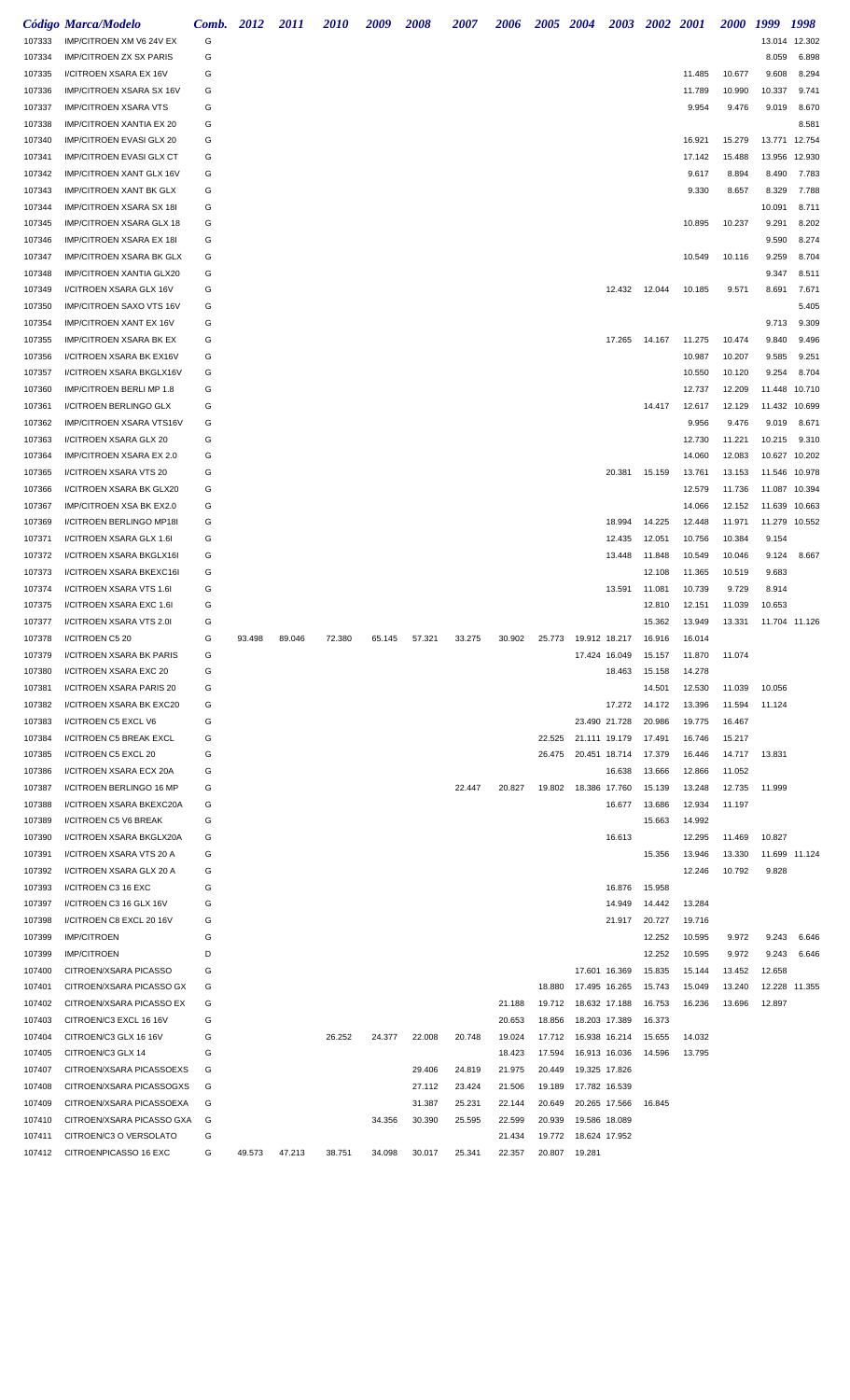|                  | Código Marca/Modelo                                  |        | Comb. 2012       | 2011             | <b>2010</b>      | 2009             | 2008             | <i><b>2007</b></i> | 2006             |        | 2005 2004 2003 2002 2001       |        |        | 2000 1999 1998 |  |
|------------------|------------------------------------------------------|--------|------------------|------------------|------------------|------------------|------------------|--------------------|------------------|--------|--------------------------------|--------|--------|----------------|--|
| 107413           | CITROEN/PICASSO 16 GLX                               | G      |                  |                  |                  |                  |                  | 22.076             | 20.070           |        | 18.236 16.912                  |        |        |                |  |
| 107414           | CITROEN/C3 EXCL 16 FLEX                              | G      | 36.083           | 34.365           | 29.290           | 26.813           | 24.074           | 22.733             | 20.505           |        | 18.709 18.061                  |        |        |                |  |
| 107415           | CITROEN/C3 XTR 16 FLEX                               | G      | 36.527           | 34.788           | 28.440           | 26.058           | 23.698           | 22.772             | 21.879           |        | 20.608 20.026                  |        |        |                |  |
| 107416           | CITROEN/C3 GLX 16 FLEX                               | G      |                  |                  | 26.932           | 24.997           | 22.572           | 21.283             | 19.518           |        | 18.168 17.379                  |        |        |                |  |
| 107417           | CITROEN/C3 GLX 14 FLEX                               | G      | 30.265           | 28.824           | 24.849           | 23.564           | 21.527           | 19.976             | 18.675           |        | 17.837 17.150                  |        |        |                |  |
| 107418           | CITROEN/C3 EXCL 14 FLEX                              | G      | 33.640           | 32.038           | 26.945           | 25.074           | 22.710           | 21.277             | 20.552           |        |                                |        |        |                |  |
| 107419           | CITROEN/C3 XTR 14 FLEX                               | G      | 34.675           | 33.024           | 28.670           | 26.233           | 23.543           | 21.607             | 20.636           |        |                                |        |        |                |  |
| 107420           | CITROEN/PICASSO 16EXCFLX                             | G      | 44.979           | 42.838           | 35.016           | 32.437           | 28.281           | 24.568             | 23.016           |        |                                |        |        |                |  |
| 107421<br>107422 | CITROEN/PICASSO 16GLXFLX<br>CITROEN/PICASSO II16EXCF | G<br>G | 44.595           | 42.471           | 35.026           | 28.679<br>32.426 | 26.535<br>28.273 | 22.414<br>24.572   | 20.392<br>22.918 |        | 18.519 17.160                  |        |        |                |  |
| 107423           | CITROEN/PICASSO II16GLXF                             | G      | 40.895           | 38.948           | 31.745           | 28.365           | 26.260           | 22.182             | 20.173           |        |                                |        |        |                |  |
| 107424           | CITROEN PICASSO II20GLXA                             | G      |                  |                  | 39.722           | 34.526           | 30.699           | 25.873             | 22.761           |        |                                |        |        |                |  |
| 107425           | CITROEN/PICASSO II20EXCA                             | G      | 53.309           | 50.771           | 40.744           | 38.416           | 32.863           | 26.432             | 23.097           |        |                                |        |        |                |  |
| 107426           | CITROEN/PICASSO II20GLX                              | G      |                  |                  | 39.727           | 34.528           | 30.698           | 25.864             | 22.762           |        |                                |        |        |                |  |
| 107427           | CITROEN/PICASSO II20EXC                              | G      |                  |                  | 38.397           | 33.793           | 29.751           | 25.121             | 22.164           |        |                                |        |        |                |  |
| 107428           | CITROEN/C3 EXC 16 A FLEX                             | G      | 38.412           | 36.583           | 31.441           | 30.065           | 26.978           | 26.088             |                  |        |                                |        |        |                |  |
| 107429           | CITROEN/C3 GLX 16 A FLEX                             | G      |                  |                  | 29.517           | 26.954           | 25.171           | 23.961             |                  |        |                                |        |        |                |  |
| 107433           | CITROEN/C3 PICASSO                                   | G      | 45.528           | 43.361           | 36.058           |                  |                  |                    |                  |        |                                |        |        |                |  |
| 107434           | CITROEN/C3 AIRCROSS                                  | G      | 45.646           | 43.472           | 38.350           | 36.638           |                  |                    |                  |        |                                |        |        |                |  |
| 107436           | CITROEN/C3 AIRCROSS GLXM                             | G      | 47.250           | 45.000           | 38.997           | 37.265           |                  |                    |                  |        |                                |        |        |                |  |
| 107437           | CITROEN/C3 AIRCROSS GL M                             | G      | 45.769           | 43.590           | 42.568           |                  |                  |                    |                  |        |                                |        |        |                |  |
| 107438           | CITROEN/C3 AIRCROSS EXCM                             | G      | 53.486           | 50.940           | 44.147           | 42.160           |                  |                    |                  |        |                                |        |        |                |  |
| 107439<br>107440 | CITROEN/C3 PICASSO BVA<br>CITROEN/C3 AIRCROSS BVA    | G<br>G | 43.853<br>48.916 | 41.765<br>46.587 | 38.310<br>44.260 |                  |                  |                    |                  |        |                                |        |        |                |  |
| 107441           | CITROEN/C3 AIRCROSS GLXA                             | G      | 49.282           | 46.936           |                  |                  |                  |                    |                  |        |                                |        |        |                |  |
| 107442           | CITROEN/C3 PICASSO EXC A                             | G      | 49.768           | 47.399           |                  |                  |                  |                    |                  |        |                                |        |        |                |  |
| 107443           | CITROEN/C3 PICASSO GLX M                             | G      | 42.631           | 40.601           |                  |                  |                  |                    |                  |        |                                |        |        |                |  |
| 107444           | CITROEN/C3 PICASSO EXC M                             | G      | 45.373           | 43.213           |                  |                  |                  |                    |                  |        |                                |        |        |                |  |
| 107445           | CITROEN/C3 PICASSO GL M                              | G      | 32.603           | 31.051           |                  |                  |                  |                    |                  |        |                                |        |        |                |  |
| 107446           | CITROEN/C3 PICASSO GLX A                             | G      | 44.579           | 42.457           |                  |                  |                  |                    |                  |        |                                |        |        |                |  |
| 107447           | CITROEN/C3 AIRCROSS EXCA                             | G      | 52.558           | 50.056           | 47.557           |                  |                  |                    |                  |        |                                |        |        |                |  |
| 107448           | CITROEN/PICASSO II16EXCS                             | G      | 45.731           | 43.554           |                  |                  |                  |                    |                  |        |                                |        |        |                |  |
| 107450           | CITROEN/C3 PICASSO GLX15                             | G      | 39.066           |                  |                  |                  |                  |                    |                  |        |                                |        |        |                |  |
| 107451           | CITROEN/C3 PICASSO GL15                              | G      | 39.540           |                  |                  |                  |                  |                    |                  |        |                                |        |        |                |  |
| 107452           | I/CITROEN XSARA PICASSO16                            | G      |                  |                  |                  |                  |                  |                    |                  |        |                                | 12.364 |        |                |  |
| 107453           | CITROEN/C3 90M TENDANCE                              | G      | 38.669           |                  |                  |                  |                  |                    |                  |        |                                |        |        |                |  |
| 107454<br>107455 | CITROEN/C3 90M<br>CITROEN/C3 90M ORIGINE             | G<br>G | 32.025<br>35.483 |                  |                  |                  |                  |                    |                  |        |                                |        |        |                |  |
| 107458           | CITROEN/C3 120M EXCLUSIV                             | G      | 41.877           |                  |                  |                  |                  |                    |                  |        |                                |        |        |                |  |
| 107459           | CITROEN/C3 PIC TENDANCE                              | G      | 40.988           |                  |                  |                  |                  |                    |                  |        |                                |        |        |                |  |
| 107461           | CITROEN/C3 120M TENDANCE                             | G      | 39.407           |                  |                  |                  |                  |                    |                  |        |                                |        |        |                |  |
| 107462           | CITROEN/C3 AIRC TENDANCE                             | G      | 42.767           |                  |                  |                  |                  |                    |                  |        |                                |        |        |                |  |
| 107463           | CITROEN/C3 AIRC ORIGINE                              | G      |                  | 34.376           |                  |                  |                  |                    |                  |        |                                |        |        |                |  |
| 107464           | CITROEN/C3 120A EXCLUSIV                             | G      | 47.520           |                  |                  |                  |                  |                    |                  |        |                                |        |        |                |  |
| 107467           | I/CITROEN C5SD TURBO AUT                             | G      |                  | 75.594           |                  |                  |                  |                    |                  |        |                                |        |        |                |  |
| 160300           | I/CITROEN C3 GLX 14                                  | G      |                  |                  |                  |                  |                  |                    |                  |        | 17.626  16.942  16.064         |        | 15.200 |                |  |
| 160301           | I/CITROEN C3 EXCL 16 16V                             | G      |                  |                  |                  |                  |                  |                    |                  |        | 18.575 17.765 17.006           |        | 16.433 |                |  |
| 160304           | I/CITROEN C8 EXCL 20 BVA                             | G      |                  |                  |                  |                  |                  |                    |                  |        | 29.447 25.547 23.604           |        |        |                |  |
| 160307<br>160308 | I/CITROEN C4 2.0 VTR 16V<br>I/CITROEN C5 20 EXCL BVA | G<br>G |                  |                  |                  |                  | 28.709<br>46.577 | 27.409<br>33.385   | 25.840<br>31.011 | 25.808 | 23.994 22.424 20.805<br>19.929 |        |        |                |  |
| 160309           | I/CITROEN C5 EXCL BK BVA                             | G      |                  |                  |                  |                  | 35.377           | 32.901             | 31.697           | 27.938 | 22.001                         |        |        |                |  |
| 160311           | I/CITROEN C3 PLURIEL16BP                             | G      |                  |                  |                  |                  |                  |                    |                  |        | 17.779 17.004 16.273           |        |        |                |  |
| 160312           | I/CITROEN C5 V6 EXCL BVA                             | G      |                  |                  | 55.666           | 52.764           | 50.206           | 43.293             | 33.649           | 30.061 | 21.880                         |        |        |                |  |
| 160313           | I/CITROEN C4 20 VTR 16V                              | G      |                  |                  |                  |                  |                  | 27.093             | 25.533           | 23.711 |                                |        |        |                |  |
| 160314           | I/CITROEN C4 EXCL BVA                                | G      |                  |                  |                  |                  |                  | 30.247             | 28.942           | 27.615 |                                |        |        |                |  |
| 160315           | I/CITROEN C4 16EXCLBVA16                             | G      |                  |                  |                  |                  |                  |                    | 27.397           |        | 25.445 23.582                  |        |        |                |  |
| 160316           | I/CITROEN C4 20EXCLBVA16                             | G      |                  |                  |                  |                  |                  |                    | 24.457           | 22.711 | 20.806                         |        |        |                |  |
| 160317           | I/CITROEN C4 16 GLX 16V                              | G      |                  |                  |                  |                  |                  |                    | 24.460           | 22.719 | 20.904                         |        |        |                |  |
| 160322           | I/CITROEN C4 EXCL 16 16V                             | G      |                  |                  |                  | 39.630           | 32.953           | 31.873             |                  |        |                                |        |        |                |  |
| 160330           | I/CITROEN C6 EXCLUSIVE                               | G      |                  |                  |                  | 90.479           | 77.039           | 73.861             | 69.789           | 61.301 |                                |        |        |                |  |
| 160331           | I/CITROEN C4 20 VTR                                  | G      |                  |                  |                  | 33.012           | 29.921           | 28.564             | 26.926           | 24.993 |                                |        |        |                |  |
| 160332           | I/CITROEN C4 20 VTR<br>I/CITROEN C4 TRIOMPHE         | G<br>G |                  |                  |                  | 33.021<br>38.183 | 29.932           | 28.574<br>30.348   | 26.928           | 24.992 |                                |        |        |                |  |
| 160334<br>160335 | I/CITROEN C2 VTS 1.6I16V                             | G      |                  |                  |                  |                  | 31.958           | 22.548             | 20.337           | 18.560 |                                |        |        |                |  |
| 160336           | I/CITROEN C4                                         | G      |                  |                  |                  | 42.372           | 35.233           | 34.147             |                  |        |                                |        |        |                |  |
| 160337           | I/CITROEN C4PICASSO7P20L                             | G      |                  |                  |                  |                  |                  | 36.342             |                  |        |                                |        |        |                |  |
| 160338           | I/CITROEN C4PIC GLX A 7L                             | G      |                  |                  |                  |                  | 29.072           | 26.909             | 25.755           |        |                                |        |        |                |  |
| 160339           | I/CITROEN C4PIC EXC A 7L                             | G      | 70.390           | 67.038           | 56.264           | 50.414           | 47.218           | 43.768             | 41.625           |        | 39.262 35.447 34.234           |        |        |                |  |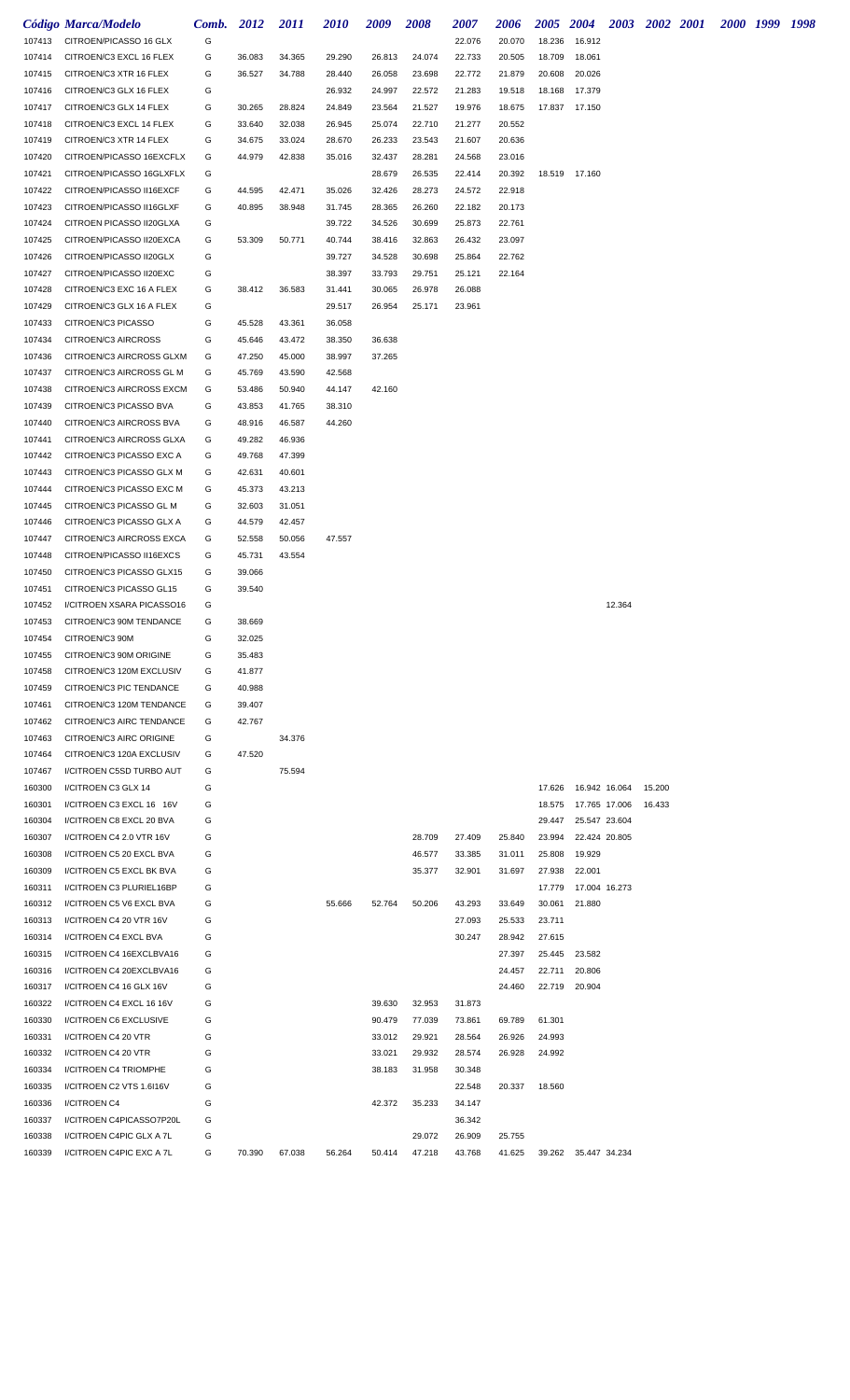|        | Código Marca/Modelo             | Comb. | 2012   | <i>2011</i> | <i>2010</i> | 2009   | 2008   | 2007   | 2006   | 2005   | <b>2004</b> | 2003 | 2002 | <b>2001</b> | 2000 1999 | 1998 |
|--------|---------------------------------|-------|--------|-------------|-------------|--------|--------|--------|--------|--------|-------------|------|------|-------------|-----------|------|
| 160344 | I/CITROEN C5 EX20 BK BVA        | G     | 87.726 | 83.549      | 68.442      | 60.711 | 54.693 | 51.187 |        |        |             |      |      |             |           |      |
| 160345 | I/CITROEN C5 EX20 SD BVA        | G     | 93.244 | 88.804      | 73.396      | 66.317 | 58.451 | 33.819 |        |        |             |      |      |             |           |      |
| 160347 | I/CITROEN C4 PIC GLXA 5L        | G     | 73.692 | 70.183      | 56.506      | 53.988 | 51.745 | 49.186 |        |        |             |      |      |             |           |      |
| 160348 | I/CITROEN C4 16I COLLECT        | G     |        |             |             | 39.032 | 37.234 | 35.523 |        |        |             |      |      |             |           |      |
| 160349 | I/CITROEN C1 AMICI              | G     |        |             |             |        |        | 12.978 | 12.490 | 12.065 |             |      |      |             |           |      |
| 160363 | I/CITROEN DS3 TURBO165M6        | G     | 73.661 |             |             |        |        |        |        |        |             |      |      |             |           |      |
| 161708 | I/CITROEN C4                    | G     |        |             |             | 39.448 | 33.032 | 31.371 |        |        |             |      |      |             |           |      |
| 161709 | I/CITROEN C4 PAL16GLF           | G     |        |             |             | 31.635 | 30.182 | 28.779 |        |        |             |      |      |             |           |      |
| 161711 | I/CITROEN C4 PALLAS20GLA        | G     | 50.526 | 48.121      | 40.457      | 37.050 | 31.764 | 30.546 | 29.214 |        |             |      |      |             |           |      |
| 161712 | I/CITROEN C4 PALLAS20EXA        | G     |        |             | 41.421      | 38.900 | 31.620 | 29.657 | 28.337 |        |             |      |      |             |           |      |
| 161713 | I/CITROEN C4 PAL16GLXF          | G     | 44.281 | 42.173      | 34.184      | 32.061 |        |        |        |        |             |      |      |             |           |      |
| 161714 | I/CITROEN C4 PALLAS20EXM        | G     |        |             |             | 37.964 | 31.551 | 30.202 | 28.890 |        |             |      |      |             |           |      |
| 161715 | I/CITROEN C4 PALLAS20EXP        | G     |        |             | 42.030      | 39.468 | 32.076 | 30.092 | 29.060 |        |             |      |      |             |           |      |
| 161716 | I/CITROEN C4 PALLAS20GLM        | G     |        |             | 36.800      | 35.094 | 29.365 | 28.044 | 26.834 |        |             |      |      |             |           |      |
| 161718 | I/CITROEN C4 PALLAS20EAF        | G     | 51.902 | 49.431      | 40.214      | 37.595 | 31.247 | 30.131 |        |        |             |      |      |             |           |      |
| 161719 | I/CITROEN C4 PALLAS20GAF        | G     | 48.790 | 46.467      | 37.454      | 35.714 | 29.893 | 28.811 |        |        |             |      |      |             |           |      |
| 161720 | <b>I/CITROEN C4 PALLAS20E F</b> | G     |        |             | 41.506      | 38.790 | 32.252 |        |        |        |             |      |      |             |           |      |
| 161721 | I/CITROEN C4 PALLAS20G F        | G     | 45.885 | 43.701      | 35.654      | 33.914 | 32.425 | 30.911 |        |        |             |      |      |             |           |      |
| 161722 | I/CITROEN C4 PALLAS20EPF        | G     | 51.127 | 48.693      | 39.629      | 37.034 | 30.793 | 29.766 |        |        |             |      |      |             |           |      |
| 161723 | I/CITROEN C4 20EXC5P F          | G     | 45.991 | 43.802      | 38.564      | 36.334 | 34.640 | 33.029 |        |        |             |      |      |             |           |      |
| 161724 | I/CITROEN C4 20EXCA5P F         | G     | 53.910 | 51.343      | 42.273      | 39.258 | 37.983 | 36.203 |        |        |             |      |      |             |           |      |
| 161725 | I/CITROEN C4 20GLXA5P F         | G     | 46.139 | 43.943      | 38.035      | 35.347 | 34.050 | 32.475 |        |        |             |      |      |             |           |      |
| 161726 | I/CITROEN C4 20GLX5P F          | G     | 43.926 | 41.834      | 34.122      | 32.464 | 31.115 |        |        |        |             |      |      |             |           |      |
| 161727 | I/CITROEN C4 16GLX5P F          | G     | 43.097 | 41.045      | 33.997      | 31.892 | 30.493 | 29.073 |        |        |             |      |      |             |           |      |

## *Fabricante: DAEWOO*

| 100007 | <b>IMP/DAEWOO TICO</b>          | G |        |         |        |        |        |               |        |        | 11.938 | 11.005 | 10.480  |
|--------|---------------------------------|---|--------|---------|--------|--------|--------|---------------|--------|--------|--------|--------|---------|
| 150308 | <b>IMP/DAEWOO LANOS SX</b>      | G |        |         |        |        |        |               |        | 9.499  | 7.938  | 7.162  | 6.762   |
| 150311 | IMP/DAEWOO LEGANZA CDX          | G |        |         |        |        |        |               |        | 11.491 | 11.054 | 9.540  | 9.131   |
| 150312 | <b>IMP/DAEWOO NUBIRA CDX</b>    | G |        |         |        |        |        |               |        | 9.712  | 8.039  | 7.294  | 6.886   |
| 150313 | IMP/DAEWOO NUBIRA CDX HB        | G |        |         |        |        |        |               |        | 8.149  | 7.761  | 7.392  | 6.977   |
| 150314 | IMP/DAEWOO NUBIRA CDX SW        | G |        |         |        |        |        |               |        |        |        | 8.834  | 8.126   |
| 150318 | I/DAEWOO TACUMA 1.8 SX          | G |        |         |        |        |        |               |        |        | 14.733 |        |         |
| 150319 | I/DAEWOO CIELO 1.5              | G |        |         |        |        |        |               |        |        |        |        | 6.347   |
| 150320 | I/DAEWOO REZZO                  | G |        |         |        |        |        |               |        |        | 15.705 |        |         |
|        | <b>Fabricante: DAIHATSU</b>     |   |        |         |        |        |        |               |        |        |        |        |         |
| 147211 | <b>IMP/DAIHATSU CUORE</b>       | G |        |         |        |        |        |               |        |        |        | 4.963  | 4.616   |
| 147213 | <b>IMP/DAIHATSU GRANMOVE CX</b> | G |        |         |        |        |        |               |        |        |        | 9.358  | 8.752   |
| 147214 | <b>IMP/DAIHATSU TERIOS</b>      | G |        |         |        |        |        |               |        | 17.115 | 16.300 | 14.651 | 13.767  |
| 147215 | <b>IMP/DAIHATSU SIRION</b>      | G |        |         |        |        |        |               |        |        |        | 10.050 | 9.403   |
|        | <b>Fabricante: DKW</b>          |   |        |         |        |        |        |               |        |        |        |        |         |
| 101399 | <b>DKW</b>                      | G |        |         |        |        |        |               |        |        |        | 6.424  | 6.001   |
|        | <b>Fabricante: DODGE</b>        |   |        |         |        |        |        |               |        |        |        |        |         |
| 101196 | I/DODGE CHARGER SE              | G |        | 141.704 |        |        |        |               |        |        |        |        |         |
| 107800 | I/DODGE MRE CGPI                | G |        |         |        |        |        |               |        |        | 24.139 | 22.221 | 20.211  |
| 107801 | <b>IMP/DODGE STEALTH</b>        | G | 70.671 | 68.056  | 64.162 | 60.756 | 56.944 | 54.104 52.029 | 49.653 | 47.186 | 44.615 | 42.046 | 39.924  |
| 107804 | <b>IMP/DODGE VIPER GTS</b>      | G |        |         |        |        |        |               |        |        |        |        | 224.455 |

| 107804 | IMP/DODGE VIPER GTS             | G |         |         |         |                 |         |         |         |        |                        |        |        |        |               | 224.455 |
|--------|---------------------------------|---|---------|---------|---------|-----------------|---------|---------|---------|--------|------------------------|--------|--------|--------|---------------|---------|
| 107805 | <b>IMP/DODGE DURANGO SLT</b>    | G |         |         |         |                 |         |         |         |        |                        | 38.886 | 35.897 | 32.113 | 27.748 26.544 |         |
| 107806 | <b>I/DODGE DURANGO</b>          | G |         |         |         |                 |         |         |         |        |                        |        | 38.058 | 34.472 | 29.778        |         |
| 107807 | <b>I/DODGE GCARAVAN SPORT</b>   | G |         |         |         |                 |         |         |         |        |                        | 34.798 | 25.264 | 20.600 | 19.315 18.132 |         |
| 107808 | <b>I/DODGE VIPER SRT 10</b>     | G |         |         | 339.495 | 286.482         | 246.150 | 232.304 | 193.779 |        | 174.407 160.907153.331 |        |        |        |               |         |
| 107809 | <b>I/DODGE MAGNUM RT AWD</b>    | G |         |         |         |                 |         |         | 40.480  | 33.010 | 31.065 27.395          |        |        |        |               |         |
| 107811 | <b>I/DODGE CHARGER RT</b>       | G |         |         |         | 114.307         | 96.065  | 85.531  | 74.587  | 58.708 |                        |        |        |        |               |         |
| 107812 | I/DODGE MAGNUM SRT-8            | G |         |         |         |                 | 94.391  | 84.036  | 73.255  |        | 57.658 53.059          |        |        |        |               |         |
| 107813 | <b>I/DODGE CHARGER SRT8</b>     | G |         |         | 156.692 | 150.442         | 139.480 | 127.896 | 113.480 |        |                        |        |        |        |               |         |
| 107814 | I/DODGE CARAVAN SE              | G |         |         |         |                 | 52.259  | 49.566  | 43.775  |        |                        |        |        |        |               |         |
| 107815 | <b>I/DODGE CHALLENGER SRT8</b>  | G |         | 150.652 | 141.748 | 125.224         | 118,444 | 105.338 |         |        |                        |        |        |        |               |         |
| 107816 | <b>I/DODGE CHARGER DAYTO RT</b> | G |         |         |         |                 | 162.756 |         |         |        |                        |        |        |        |               |         |
| 107817 | <b>I/DODGE CHARGER SUPER BE</b> | G |         |         |         | 215.845         | 191.185 | 167.347 |         |        |                        |        |        |        |               |         |
| 107818 | <b>I/DODGE CALIBER SE</b>       | G |         |         |         |                 | 57.009  |         |         |        |                        |        |        |        |               |         |
| 107819 | <b>I/DODGE CHARGER</b>          | G |         |         |         | 147.338         | 139.044 | 131.687 |         |        |                        |        |        |        |               |         |
| 107820 | <b>I/DODGE CHALLENGER RT</b>    | G | 187.999 | 179.047 | 147.893 | 130.623         | 123.558 | 109.895 |         |        |                        |        |        |        |               |         |
| 107821 | <b>I/DODGE CHALLENGER SE</b>    | G | 185.032 | 176.221 | 145.500 | 128.532         | 121.599 |         |         |        |                        |        |        |        |               |         |
| 107822 | <b>I/DODGE CHARGER SXT</b>      | G |         |         | 158.318 | 146.312 134.843 |         |         |         |        |                        |        |        |        |               |         |
| 107824 | <b>I/DODGE CHALLENGER RT CL</b> | G |         |         | 152.509 |                 |         |         |         |        |                        |        |        |        |               |         |
| 107825 | <b>I/DODGE CALIBER SXT</b>      | G |         |         | 70.096  |                 |         |         |         |        |                        |        |        |        |               |         |

*Fabricante: DUNECAR*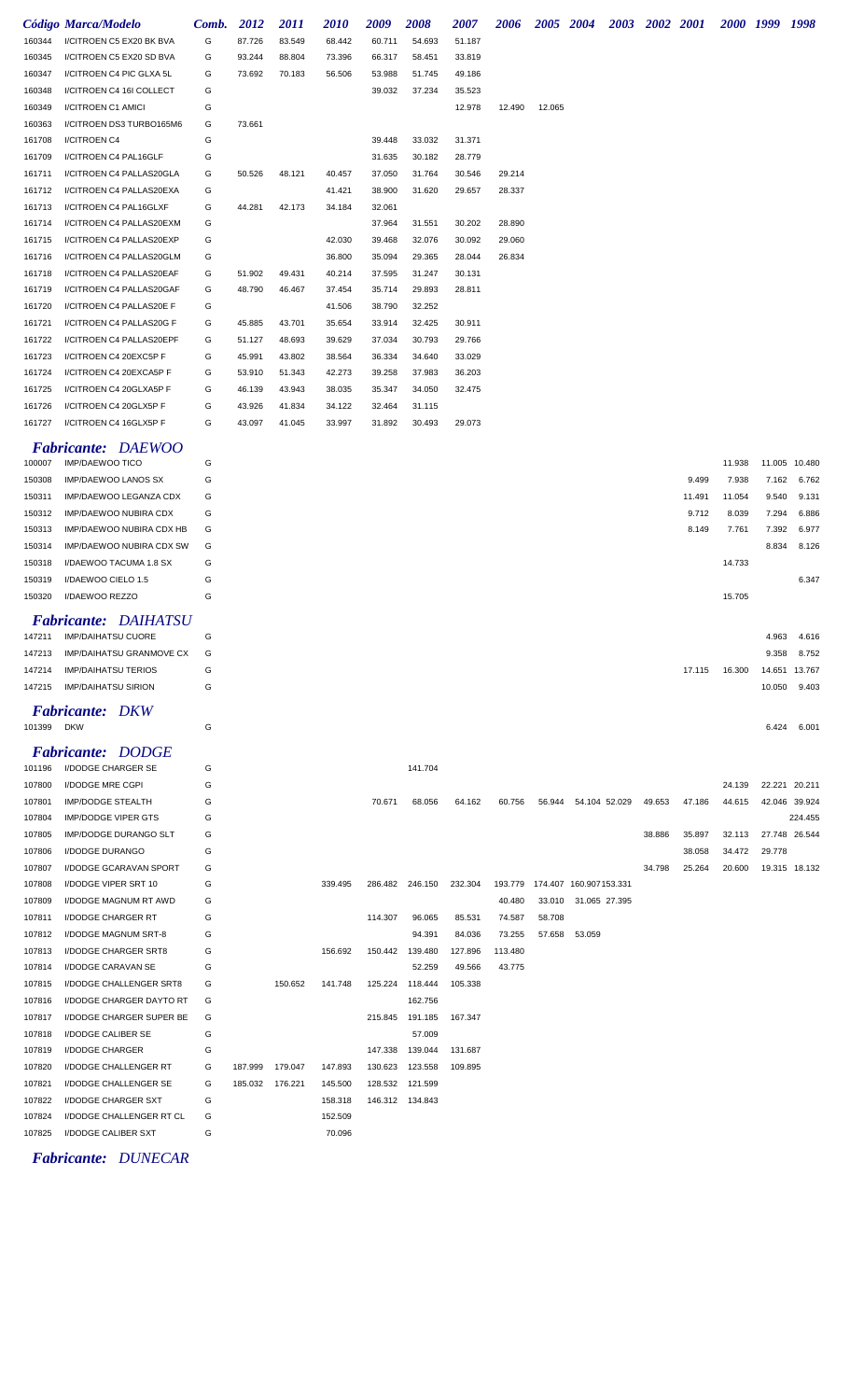|                  | Código Marca/Modelo                                     | Comb.  | <b>2012</b> | <i>2011</i> | <i>2010</i> | 2009   | 2008   | 2007            | 2006            | 2005 2004       |       | <b>2003</b>                  | <b>2002</b>     | <b>2001</b>     | <i>2000</i>     | 1999  | 1998          |
|------------------|---------------------------------------------------------|--------|-------------|-------------|-------------|--------|--------|-----------------|-----------------|-----------------|-------|------------------------------|-----------------|-----------------|-----------------|-------|---------------|
| 132701           | <b>DUNECAR/COYOTE BUGRE</b>                             | G      |             |             |             |        |        |                 |                 |                 |       | 8.078                        | 7.312           | 6.682           | 6.388           | 5.637 | 5.208         |
|                  | <b>Fabricante: EMIS</b><br>124602 EMIS/BUGGY            | G      |             |             |             |        |        |                 |                 |                 |       | 8.077                        | 7.324           | 6.691           | 6.405           | 5.652 | 5.231         |
|                  | <b>Fabricante: EMISUL</b><br>148101 EMISUL/BB           | G      | 17.792      | 16.946      | 14.233      | 13.594 | 12.153 | 11.606          | 10.365          | 9.758           |       | 9.175 7.959                  | 7.215           | 6.591           | 6.306           | 5.709 | 5.461         |
| 153402           | <b>Fabricante: EMME</b><br><b>EMME/ 422 T</b>           | G      |             |             |             |        |        |                 |                 |                 |       |                              |                 |                 | 21.246          |       | 19.675 15.246 |
| 153402           | <b>EMME/422 T</b>                                       | D      |             |             |             |        |        |                 |                 |                 |       |                              |                 |                 | 19.516          |       | 18.072 14.005 |
|                  |                                                         |        |             |             |             |        |        |                 |                 |                 |       |                              |                 |                 |                 |       |               |
| 161800           | <b>Fabricante: ENGECART</b><br>ENGECART/NATIVO OFF ROAD | G      | 11.744      | 11.186      | 9.714       | 9.212  | 8.232  | 7.605           | 7.098           |                 |       |                              |                 |                 |                 |       |               |
|                  | <b>Fabricante: ENGESA</b>                               |        |             |             |             |        |        |                 |                 |                 |       |                              |                 |                 |                 |       |               |
| 120399           | ENGESA/4 4X4                                            | D      |             |             |             |        |        |                 |                 |                 |       | 57.433 53.576                | 48.631          | 44.098          | 40.089          |       | 36.852 33.418 |
| 120399           | ENGESA/4 4X4                                            | G      |             |             |             |        |        |                 |                 |                 |       | 47.583 44.383                | 40.491          | 36.669          | 33.586          |       | 30.551 27.549 |
| 137502           | <b>Fabricante: ENSEADA</b><br>ENSEADA/MG II             | G      |             |             |             |        |        |                 |                 | 8.366           |       | 7.877 7.189                  | 6.882           | 6.483           | 6.198           | 5.950 | 5.560         |
|                  | Fabricante: FABRICAÇÃO PROPRIA                          |        |             |             |             |        |        |                 |                 |                 |       |                              |                 |                 |                 |       |               |
| 114300           | OLIVEIRA/F.PROPRIA CONV                                 | G      |             |             |             |        |        |                 |                 |                 |       |                              |                 |                 |                 | 6.049 | 5.653         |
| 114300           | OLIVEIRA/F.PROPRIA CONV                                 | D      |             |             |             |        |        |                 |                 |                 |       |                              |                 |                 |                 |       | 18.295 13.358 |
| 114301<br>114301 | VAZQUEZ/F.PROPRIA 113 MB<br>VAZQUEZ/F.PROPRIA 113 MB    | D<br>G |             |             |             |        |        |                 |                 |                 |       |                              | 30.017<br>7.891 | 21.582<br>7.434 | 20.653<br>7.109 |       |               |
| 114302           | CICARELLI/F.PROPRIA CONV                                | D      |             |             |             |        |        |                 |                 |                 |       |                              | 33.308          | 23.939          | 22.906          |       |               |
| 114302           | CICARELLI/F.PROPRIA CONV                                | G      |             |             |             |        |        |                 |                 |                 |       |                              | 6.835           | 6.438           | 6.156           |       |               |
| 114303           | NAPOLITANO/F.PROPRIA EX                                 | G      |             |             |             |        |        |                 |                 |                 |       | 7.077                        | 6.778           | 6.381           |                 |       |               |
| 114303           | NAPOLITANO/F.PROPRIA EX                                 | D      |             |             |             |        |        |                 |                 |                 |       | 31.418                       | 30.350          | 21.800          |                 |       |               |
| 114304           | ARAUJO/F.PROPRIA AUTO                                   | G      |             |             |             |        |        |                 |                 | 8.168           |       | 7.691 7.019                  |                 |                 |                 |       |               |
| 114304<br>114305 | ARAUJO/F.PROPRIA AUTO<br>NOGUEIRA/F.PROPRIA             | D<br>G |             |             |             |        |        |                 |                 | 36.340          | 6.559 | 34.764 33.044<br>5.986       | 5.734           |                 |                 |       |               |
| 114305           | NOGUEIRA/F.PROPRIA                                      | D      |             |             |             |        |        |                 |                 |                 |       | 26.612 25.288                | 24.437          |                 |                 |       |               |
| 114306           | AMARANTE/F.PROPRIA                                      | G      |             |             |             |        |        |                 |                 |                 |       | 6.775 6.184                  | 5.923           |                 |                 |       |               |
| 114306           | AMARANTE/F.PROPRIA                                      | D      |             |             |             |        |        |                 |                 |                 |       | 26.192 24.895                | 24.046          |                 |                 |       |               |
| 114307           | SOCRATTE/F.PROPRIA                                      | D      |             |             |             |        |        |                 |                 |                 |       | 20.603                       | 19.896          | 14.297          |                 |       |               |
| 114307           | SOCRATTE/F.PROPRIA<br>SOARES/F.PROPRIA CONV             | G      |             |             |             |        |        |                 |                 |                 |       | 6.212                        | 5.947           | 5.600           |                 |       |               |
| 114308<br>114308 | SOARES/F.PROPRIA CONV                                   | G<br>D |             |             |             |        |        |                 |                 | 7.721<br>24.381 | 7.269 | 6.633<br>23.320 22.164       |                 |                 |                 |       |               |
| 114310           | <b>FARIAS/F.PROPRIA</b>                                 | G      |             |             |             |        |        |                 |                 | 6.945           |       | 6.535 5.966                  |                 |                 |                 |       |               |
| 114310           | FARIAS/F.PROPRIA                                        | D      |             |             |             |        |        |                 |                 | 27.775          |       | 26.552 25.246                |                 |                 |                 |       |               |
| 114311           | VERCESI/F.PROPRIA                                       | G      |             |             |             |        |        |                 |                 | 2.389           |       | 2.311 2.208                  |                 |                 |                 |       |               |
| 114312           | REVAL/F.PROPRIA                                         | G      |             |             |             |        |        |                 |                 | 9.656           |       | 9.079 7.875                  |                 |                 |                 |       |               |
| 114313<br>114313 | DE PAULO/F.PROPRIA<br>DE PAULO/F.PROPRIA                | D<br>G |             |             |             |        |        |                 |                 | 26.531<br>6.945 |       | 25.361 24.118<br>6.535 5.966 |                 |                 |                 |       |               |
| 114315           | ANTUNES/F.PROPRIA BAJA                                  | G      |             |             |             |        |        |                 | 2.299           | 2.188           | 2.117 |                              |                 |                 |                 |       |               |
| 114316           | <b>CESAR/F.PROPRIA BUGGY</b>                            | G      |             |             |             |        |        |                 | 7.583           | 7.097           | 6.692 |                              |                 |                 |                 |       |               |
| 114317           | ANTONIO CARLOS/F.PROPRIA                                | G      |             |             |             |        |        |                 |                 | 2.065           |       | 1.998 1.910                  |                 |                 |                 |       |               |
| 114318           | AMARAL/F.PROPRIA                                        | G      |             |             |             |        |        | 3.330           | 2.298           | 2.186           |       |                              |                 |                 |                 |       |               |
| 114319           | PASQUALI/F.PROPRIA BUGGY                                | G      |             |             |             |        |        | 10.939          | 10.416          | 9.959           |       |                              |                 |                 |                 |       |               |
| 114320<br>114321 | AUTO CROSS/F.PROPRIA<br>C.AGUIAR/F.PROPRIA BUG          | G<br>G |             |             |             |        |        | 5.478           | 5.111<br>2.594  | 4.784<br>2.469  | 2.389 |                              |                 |                 |                 |       |               |
| 114322           | R.DINIZ/F.PROPRIA BUGGY                                 | G      |             |             |             |        |        |                 | 5.038           | 4.718           | 4.445 |                              |                 |                 |                 |       |               |
| 114323           | <b>FRANCHIM/F.PROPRIA BUGGY</b>                         | G      |             |             |             |        |        |                 | 10.943          | 10.121          | 9.756 |                              |                 |                 |                 |       |               |
| 114324           | C.GEISON/F.PROPRIA BUGGY                                | G      |             |             |             |        |        | 11.221          | 10.631          | 10.154          |       |                              |                 |                 |                 |       |               |
| 114325           | M.MOURA/F.PROPRIA BUGGY                                 | G      |             |             |             |        |        | 10.527          | 10.031          | 9.533           |       |                              |                 |                 |                 |       |               |
| 114326           | G.LIPPERT/F.PROPRIA AUTO                                | G      |             |             |             |        |        | 9.962           | 8.885           | 8.085           |       |                              |                 |                 |                 |       |               |
| 114326<br>114327 | G.LIPPERT/F.PROPRIA AUTO<br>M.PIANELLI/F.PROPRIA AUT    | D<br>G |             |             |             |        |        | 40.897<br>9.961 | 36.240<br>8.881 | 32.608<br>8.087 |       |                              |                 |                 |                 |       |               |
| 114327           | M.PIANELLI/F.PROPRIA AUT                                | D      |             |             |             |        |        | 44.439          | 39.365          | 35.441          |       |                              |                 |                 |                 |       |               |
| 114328           | J.MARIA/F.PROPRIA AUT                                   | G      |             |             |             |        | 9.416  | 8.702           | 8.118           |                 |       |                              |                 |                 |                 |       |               |
| 114329           | D.ZOPPI/F.PROPRIA BUGGY                                 | G      |             |             |             |        |        | 7.245           | 6.760           | 6.328           |       |                              |                 |                 |                 |       |               |
| 114330           | CESAR/F.PROPRIA PILOTO                                  | G      |             |             |             |        | 9.528  | 8.800           | 8.215           |                 |       |                              |                 |                 |                 |       |               |
| 114331           | C.GONZALEZ/F.PROPRIA AUT                                | D      |             |             |             |        |        | 42.265          | 37.448          | 33.709          |       |                              |                 |                 |                 |       |               |
| 114331<br>114332 | C.GONZALEZ/F.PROPRIA AUT<br>J.ALBANO/F.PROPRIA AUTO     | G<br>G |             |             |             |        |        | 9.962<br>8.594  | 8.884<br>8.171  | 8.089<br>7.725  |       |                              |                 |                 |                 |       |               |
| 114333           | L.FERNANDEZ/F.PROPRIA                                   | G      |             |             |             |        |        |                 | 5.939           | 5.559           | 5.242 |                              |                 |                 |                 |       |               |
| 114334           | S.MARTINS/F.PROPRIA AUTO                                | G      |             |             |             |        | 9.796  | 9.261           | 8.889           |                 |       |                              |                 |                 |                 |       |               |
| 114335           | GOMES.R/ F.PROPRIA BUGGY                                | G      |             |             |             |        | 8.080  | 7.686           | 7.344           |                 |       |                              |                 |                 |                 |       |               |
| 114336           | PICHETH/ F.PROPRIA BUGGY                                | G      |             |             |             |        | 7.924  | 7.541           | 7.209           |                 |       |                              |                 |                 |                 |       |               |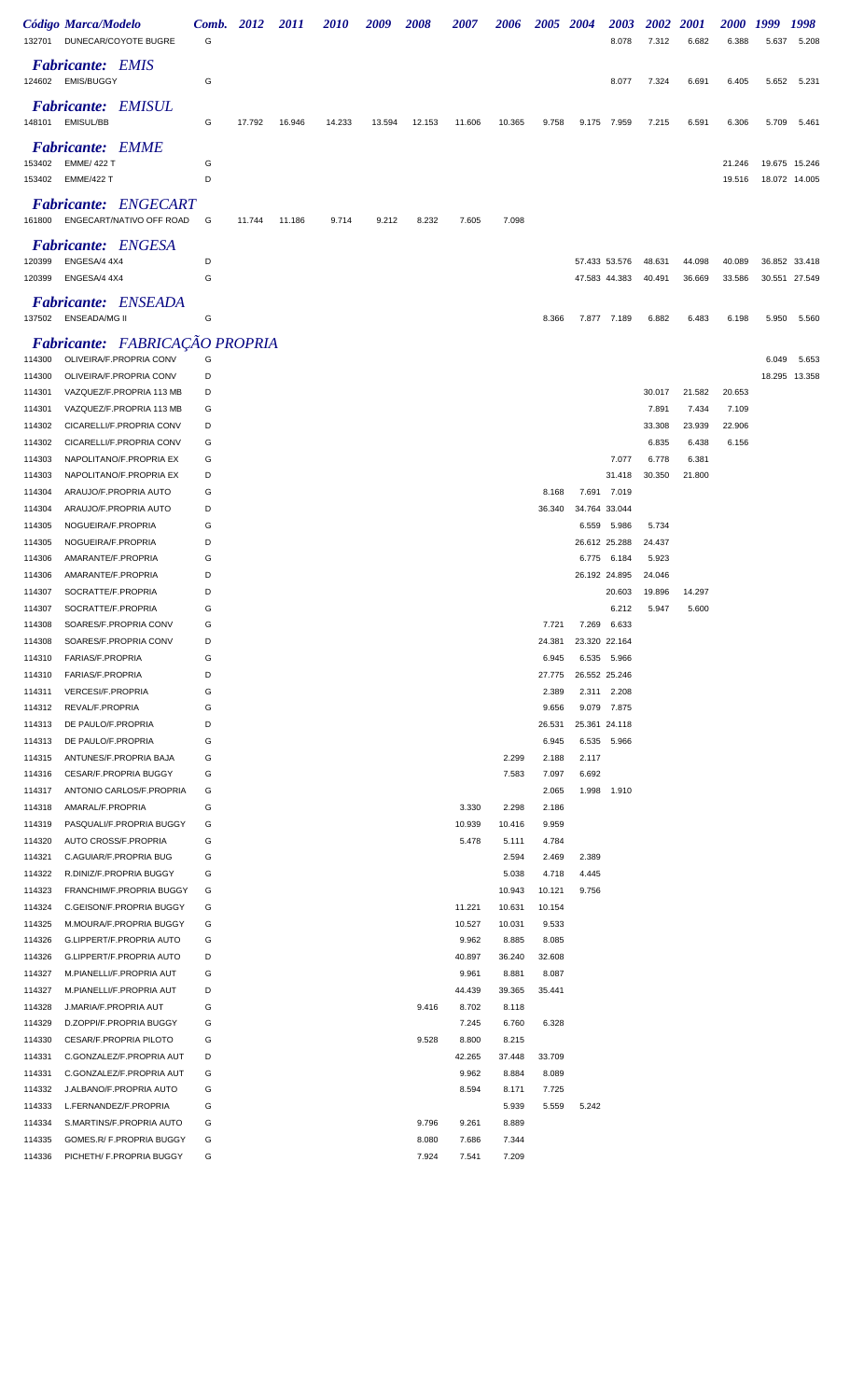|        | Código Marca/Modelo         |   | <b>Comb.</b> 2012  | 2011   | 2010    | 2009                                           | 2008            | 2007    | 2006            | 2005 2004       |                                                                | <b>2003</b> | 2002 2001 |                                 |                                 | 2000 1999 1998  |         |
|--------|-----------------------------|---|--------------------|--------|---------|------------------------------------------------|-----------------|---------|-----------------|-----------------|----------------------------------------------------------------|-------------|-----------|---------------------------------|---------------------------------|-----------------|---------|
| 114337 | S.RAMOS/ F.PROPRIA BUGGY    | G |                    |        |         |                                                |                 | 7.764   | 7.244           | 6.781           |                                                                |             |           |                                 |                                 |                 |         |
| 114338 | R.SILVA/ F.PROPRIA BUGGY    | G |                    |        |         |                                                | 8.277           | 7.880   | 7.527           |                 |                                                                |             |           |                                 |                                 |                 |         |
| 114339 | SOUZA.C/ F.PROPRIA BUGGY    | G |                    |        |         |                                                | 8.177           | 7.783   | 7.439           |                 |                                                                |             |           |                                 |                                 |                 |         |
| 114340 | J.ZIEMER/ F.PROPRIA BUGY    | G |                    |        |         |                                                | 8.581           | 7.926   | 7.396           |                 |                                                                |             |           |                                 |                                 |                 |         |
| 114341 | R.AZEVEDO/ F.PROPRIA AUT    | G |                    |        |         |                                                | 7.745           | 7.373   | 7.043           |                 |                                                                |             |           |                                 |                                 |                 |         |
| 114342 | CLA.NASC/ F.PROPRIA AUTO    | G |                    |        |         |                                                |                 | 8.216   | 7.667           | 7.175           |                                                                |             |           |                                 |                                 |                 |         |
| 114344 | SACHETIM/ F.PROPRIA BUGY    | G |                    |        |         |                                                | 8.938           | 8.262   | 7.705           |                 |                                                                |             |           |                                 |                                 |                 |         |
| 114345 | J.CUNHA/ F.PROPRIA BUGGY    | G |                    |        |         |                                                |                 | 8.413   | 7.848           | 7.349           |                                                                |             |           |                                 |                                 |                 |         |
| 114346 | DIMENSAO/ F.PROPRIA BUGY    | G |                    |        |         |                                                |                 | 7.929   | 7.398           | 6.923           |                                                                |             |           |                                 |                                 |                 |         |
| 114347 | E.ULIANO/ F.PROPRIA BUGY    | G |                    |        |         |                                                |                 | 8.023   | 7.486           | 7.012           |                                                                |             |           |                                 |                                 |                 |         |
| 114348 | M.PIMENTEL/F.PROPRIA AUT    | G |                    |        |         |                                                |                 |         |                 | 7.114           | 6.704 6.292                                                    |             |           |                                 |                                 |                 |         |
| 114349 | J.ZANCANER/F.PROPRIA AUT    | G |                    |        |         |                                                | 9.201           | 8.503   | 7.935           |                 |                                                                |             |           |                                 |                                 |                 |         |
| 114351 | ANT.SANTOS/F.PROPRIA AUT    | G |                    |        |         |                                                | 9.208           | 8.770   | 8.373           |                 |                                                                |             |           |                                 |                                 |                 |         |
| 114353 | J.BALBO/F.PROPRIA AUT       | G |                    |        |         | 9.863                                          | 9.339           | 8.911   |                 |                 |                                                                |             |           |                                 |                                 |                 |         |
| 114354 | G.CID/F.PROPRIA AUTO        | G |                    |        |         |                                                |                 | 7.229   | 6.887           | 6.541           |                                                                |             |           |                                 |                                 |                 |         |
| 114355 | LU.ANDRADE/F.PROPRIA BUG    | G |                    |        |         |                                                | 8.823           | 8.046   | 7.688           |                 |                                                                |             |           |                                 |                                 |                 |         |
| 114356 | F.WILSON/F.PROPRIA AUT      | G |                    |        |         | 8.730                                          | 7.945           | 7.342   |                 |                 |                                                                |             |           |                                 |                                 |                 |         |
| 114357 | P.HELYO/F.PROPRIA AUT       | G |                    |        |         | 8.617                                          | 7.849           | 7.252   |                 |                 |                                                                |             |           |                                 |                                 |                 |         |
| 114358 | A.GUGELMIN/F.PROPRIA BUG    | G |                    |        |         | 8.887                                          | 8.089           | 7.472   |                 |                 |                                                                |             |           |                                 |                                 |                 |         |
| 114359 | J.MINOSSO/F.PROPRIA AUTO    | G |                    |        |         | 9.116                                          | 8.638           | 8.242   |                 |                 |                                                                |             |           |                                 |                                 |                 |         |
| 114361 | MIC.ROSA/F.PROPRIA BUGGY    | G |                    |        |         | 9.848                                          | 9.325           | 8.900   |                 |                 |                                                                |             |           |                                 |                                 |                 |         |
| 114363 | GAENSLY/F.PROPRIA BUGGY     | G |                    |        |         | 8.402                                          | 6.292           | 5.851   |                 |                 |                                                                |             |           |                                 |                                 |                 |         |
| 114364 | GIGLOLETTI/F.PROPRIA AUT    | G |                    |        |         | 8.403                                          | 6.292           | 5.853   |                 |                 |                                                                |             |           |                                 |                                 |                 |         |
| 114365 | CESAR PILO/F.PROPRIA AUT    | G |                    |        |         | 14.535                                         |                 |         |                 |                 |                                                                |             |           |                                 |                                 |                 |         |
| 114366 | LUIZ.REIS/F.PROPRIA AUTO    | G |                    |        |         | 13.669                                         |                 |         |                 |                 |                                                                |             |           |                                 |                                 |                 |         |
| 114367 | BRANDEMBURG/F.PROPRIA C     | G |                    |        | 8.715   | 8.146                                          | 6.096           |         |                 |                 |                                                                |             |           |                                 |                                 |                 |         |
| 114368 | V.PIMENTEL/F.PROPRIA AUT    | G |                    |        | 9.444   | 8.827                                          | 6.611           |         |                 |                 |                                                                |             |           |                                 |                                 |                 |         |
| 114369 | FAB.COLLA/F.PROPRIA AUTO    | G |                    |        |         |                                                | 11.178          |         |                 |                 |                                                                |             |           |                                 |                                 |                 |         |
| 114371 | ROB.HECK/F.PROPRIA AUTOM    | G | 10.850             | 10.334 | 8.973   | 8.386                                          |                 |         |                 |                 |                                                                |             |           |                                 |                                 |                 |         |
| 114377 | R.HECKMANN/F.PROPRIA AUT    | G | 10.114             | 9.633  |         |                                                |                 |         |                 |                 |                                                                |             |           |                                 |                                 |                 |         |
| 114378 | RG.SILVA/F.PROPRIA BUGGY    | G | 16.436             | 15.654 |         |                                                |                 |         |                 |                 |                                                                |             |           |                                 |                                 |                 |         |
| 114379 | C.OLIVEIRA/F.PROPRIA        | G | 16.547             | 15.759 |         |                                                |                 |         |                 |                 |                                                                |             |           |                                 |                                 |                 |         |
| 114383 | S.ANDRADE/F.PROPRIA BUG     | G |                    | 17.686 |         |                                                |                 |         |                 |                 |                                                                |             |           |                                 |                                 |                 |         |
|        |                             |   |                    |        |         |                                                |                 |         |                 |                 |                                                                |             |           |                                 |                                 |                 |         |
|        | <b>Fabricante:</b> FAW      |   |                    |        |         |                                                |                 |         |                 |                 |                                                                |             |           |                                 |                                 |                 |         |
| 145400 | I/FAW V2 LUXURY             | G | 26.844             | 25.566 |         |                                                |                 |         |                 |                 |                                                                |             |           |                                 |                                 |                 |         |
| 145401 | I/FAW N5 LUXURY             | G | 27.790             | 26.468 |         |                                                |                 |         |                 |                 |                                                                |             |           |                                 |                                 |                 |         |
| 145402 | I/FAW VITA SEDAN ELITE      | G | 31.134             | 29.652 |         |                                                |                 |         |                 |                 |                                                                |             |           |                                 |                                 |                 |         |
| 145403 | I/FAW B50 COMFORT           | G | 47.013             | 44.775 |         |                                                |                 |         |                 |                 |                                                                |             |           |                                 |                                 |                 |         |
| 145404 | I/FAW B50 ELEGANCE          | G | 47.857             | 45.578 |         |                                                |                 |         |                 |                 |                                                                |             |           |                                 |                                 |                 |         |
|        | <b>Fabricante: FERCAR</b>   |   |                    |        |         |                                                |                 |         |                 |                 |                                                                |             |           |                                 |                                 |                 |         |
| 152701 | FERCAR/NAJA ONE             | G |                    |        | 16.264  | 15.200                                         | 11.383          | 10.589  | 9.442           | 8.596           | 8.092 7.381                                                    |             | 7.071     | 6.659                           | 6.368                           | 6.113           | 5.713   |
|        |                             |   |                    |        |         |                                                |                 |         |                 |                 |                                                                |             |           |                                 |                                 |                 |         |
|        | <b>Fabricante: FERRARI</b>  |   |                    |        |         |                                                |                 |         |                 |                 |                                                                |             |           |                                 |                                 |                 |         |
| 108101 | IMP/FERRARI F355 BERLINA    | G |                    |        |         |                                                |                 |         |                 |                 |                                                                |             |           |                                 |                                 | 233.475 222.338 |         |
| 108102 | <b>IMP/FERRARI F355 GTS</b> | G |                    |        |         |                                                |                 |         |                 |                 |                                                                |             |           |                                 |                                 | 253.201 242.411 |         |
| 108103 | IMP/FERRARI F355 SPIDER     | G |                    |        |         |                                                |                 |         |                 |                 |                                                                |             |           |                                 |                                 |                 | 230.877 |
| 108104 | IMP/FERRARI 456 GT          | G |                    |        |         |                                                |                 |         |                 |                 |                                                                |             |           |                                 |                                 | 242.595 230.656 |         |
| 108106 | IMP/FERRARI 456 GTA         | G |                    |        |         |                                                |                 |         |                 |                 |                                                                |             |           |                                 |                                 | 259.335 246.513 |         |
| 108107 | IMP/FERRARI 550 MARANELO    | G |                    |        |         |                                                |                 |         |                 |                 |                                                                |             |           |                                 | 395.785 359.869                 | 328.691 294.025 |         |
| 108108 | IMP/FERRARI 355F1 GTS       | G |                    |        |         |                                                |                 |         |                 |                 |                                                                |             |           |                                 | 332.497 286.554 273.574         |                 |         |
| 108109 | IMP/FERRARI 355F1 BERLIN    | G |                    |        |         |                                                |                 |         |                 |                 |                                                                |             |           |                                 | 272.312 258.944 239.558         |                 |         |
| 108110 | IMP/FERRARI 355F1 SPIDER    | G |                    |        |         |                                                |                 |         |                 |                 |                                                                |             |           |                                 | 304.462 294.085 269.112         |                 |         |
| 108111 | IMP/FERRARI F50             | G |                    |        |         |                                                |                 |         |                 |                 |                                                                |             |           |                                 |                                 |                 | 252.897 |
| 108112 | IMP/FERRARI 456 MGT         | G |                    |        |         |                                                |                 |         |                 |                 |                                                                |             |           |                                 | 359.754 302.128 284.621         |                 |         |
| 108113 | IMP/FERRARI 456 MGTA        | G |                    |        |         |                                                |                 |         |                 |                 |                                                                |             |           |                                 | 375.054 354.050 298.368 283.603 |                 |         |
| 108114 | I/FERRARI 360 MODENA        | G |                    |        |         |                                                |                 |         |                 |                 | 525.721488.220 442.679                                         |             |           | 359.042 323.517 313.289 294.826 |                                 |                 |         |
| 108115 | I/FERRARI 360 MODENA F1     | G |                    |        |         |                                                |                 |         |                 |                 | 527.185 505.911467.970 447.147 411.170 383.562 365.920 291.420 |             |           |                                 |                                 |                 |         |
| 108116 | I/FERRARI 360 SPIDER        | G |                    |        |         |                                                |                 |         |                 |                 | 580.197 560.367526.517 503.091 431.351 394.721 357.525         |             |           |                                 |                                 |                 |         |
| 108117 | I/FERRARI 360 SPIDER F1     | G |                    |        |         |                                                |                 |         | 646.041         |                 | 573.119 553.416519.893 496.734 447.212                         |             |           |                                 |                                 |                 |         |
| 108118 | I/FERRARI 330GT COUPE       | G | 0                  |        |         | 1.336.16 1.272.534 1.062.251 1.006.929 959.929 |                 | 827.742 | 780.391         |                 | 690.339 525.524473.551 441.131 361.609 267.071 227.339 217.938 |             |           |                                 |                                 |                 |         |
| 108119 | I/FERRARI 360 MODENA SF1    | G |                    |        |         |                                                |                 |         |                 |                 |                                                                |             |           | 424.838                         | 396.498 378.091                 |                 |         |
| 108120 | I/FERRARI 550 BARCHETTA     | G | 1.191.82 1.135.075 |        | 947.267 | 897.694                                        | 856.159         | 738.493 | 696.127         |                 | 615.900 468.797422.239 393.545                                 |             |           | 322.586 238.218 202.841 194.455 |                                 |                 |         |
| 108123 | I/FERRARI 575 MARANELOF1    | G | 8                  |        |         |                                                |                 |         |                 |                 | 550.401 489.128428.768 383.364 367.807                         |             |           |                                 |                                 |                 |         |
| 108125 | I/FERRARI CHAL STRADALE     | G |                    |        |         |                                                |                 |         |                 |                 | 497.285 473.939440.598 420.299                                 |             |           |                                 |                                 |                 |         |
| 108126 | I/FERRARI 612 SCAGLIETTI    | G |                    |        |         | 1.624.059  1.430.411  1.185.642  1.088.402     |                 |         | 990.974         |                 | 956.685 858.589713.995                                         |             |           |                                 |                                 |                 |         |
| 108128 | I/FERRARI F430              | G |                    |        | 994.612 |                                                | 914.173 786.213 | 757.712 | 706.152         | 676.287 642.196 |                                                                |             |           |                                 |                                 |                 |         |
| 108129 | I/FERRARI F430 SPIDER       | G |                    |        |         | 1.089.934  1.013.007  931.874                  |                 | 847.378 | 759.984         | 736.051 667.741 |                                                                |             |           |                                 |                                 |                 |         |
| 108131 | I/FERRARI 599 GTB           | G |                    |        |         | 1.579.134 1.403.112 1.137.011 1.068.395        |                 |         | 964.480 918.116 |                 |                                                                |             |           |                                 |                                 |                 |         |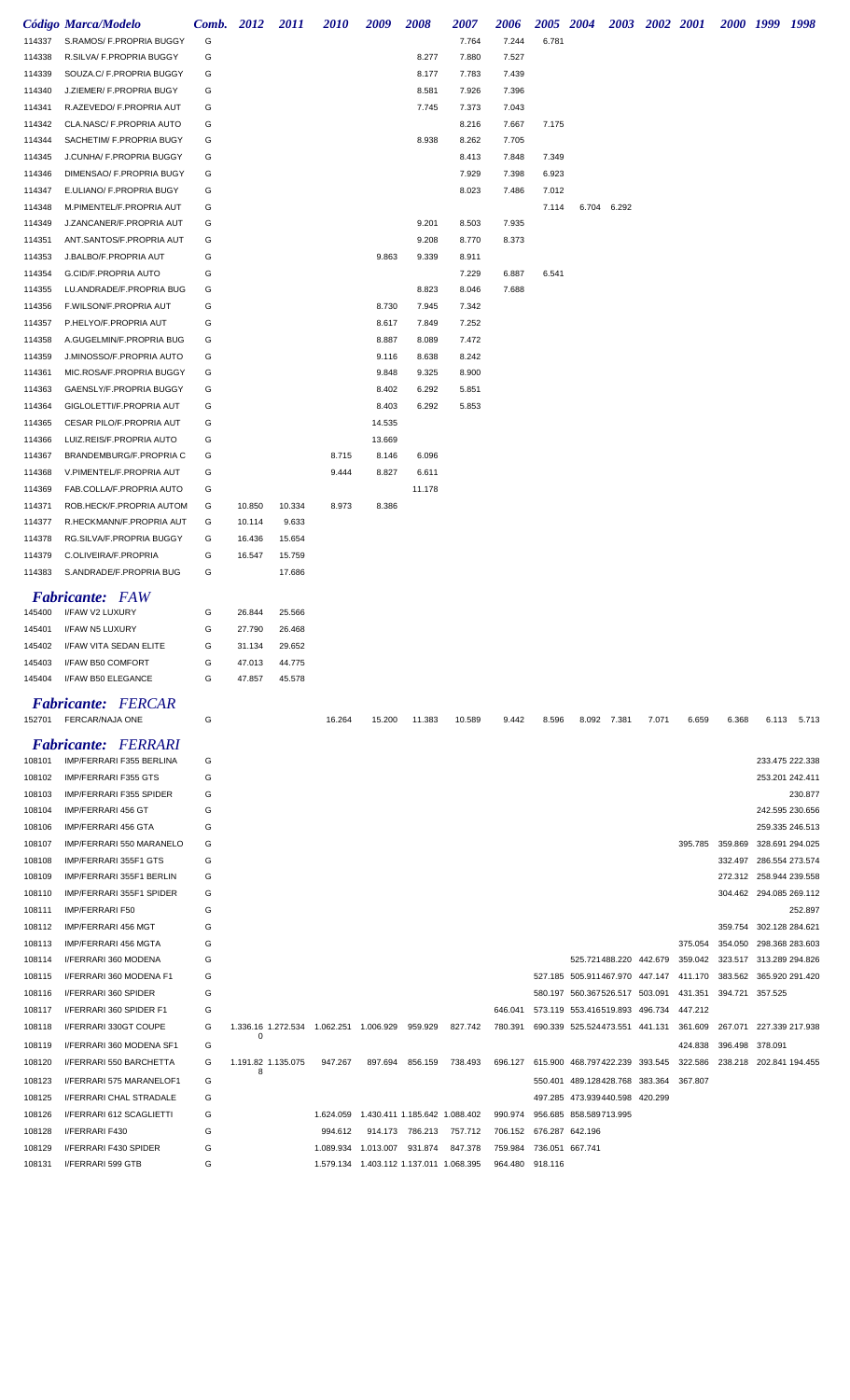|        | Código Marca/Modelo             | Comb. | 2012   | <i>2011</i>                  | <i>2010</i> | 2009                            | <b>2008</b> | <i><b>2007</b></i> | 2006   | 2005 2004 |                       |               | 2003 2002 2001 |        | 2000 1999 |        | 1998          |
|--------|---------------------------------|-------|--------|------------------------------|-------------|---------------------------------|-------------|--------------------|--------|-----------|-----------------------|---------------|----------------|--------|-----------|--------|---------------|
| 108132 | I/FERRARI F430 SCUDERIA         | G     |        |                              |             | 1.171.992  1.089.125  1.002.359 |             | 910.966            |        |           |                       |               |                |        |           |        |               |
| 108133 | I/FERRARI 430 SCUDERIA          | G     |        |                              |             | 1.057.455                       | 986.261     | 954.057            |        |           |                       |               |                |        |           |        |               |
| 108134 | I/FERRARI F430 F1               | G     |        |                              |             | 922.095                         | 793.215     | 764.235            |        |           |                       |               |                |        |           |        |               |
| 108135 | I/FERRARI CALIFORNIA            | G     | 9      | 1.291.40 1.229.914 1.030.803 |             | 984.631                         | 945.348     |                    |        |           |                       |               |                |        |           |        |               |
| 108136 | I/FERRARI F430 SCUDE SPI        | G     |        |                              |             | 1.143.585 1.058.009             | 986.597     |                    |        |           |                       |               |                |        |           |        |               |
| 108137 | I/FERRARI CALIFORNIA            | G     |        |                              |             |                                 |             |                    |        |           |                       |               |                |        |           |        |               |
| 108138 | I/FERRARI 458 ITALIA            | G     |        | 1.209.69 1.152.092           | 935.662     | 893.664                         |             |                    |        |           |                       |               |                |        |           |        |               |
| 108139 | I/FERRARI F430 COUPE            | G     | 6      |                              | 1.017.586   | 921.027                         | 804.840     |                    |        |           |                       |               |                |        |           |        |               |
| 108140 | I/FERRARI 458 COUPE             | G     |        | 1.328.05 1.264.813 1.027.492 |             | 981.102                         |             |                    |        |           |                       |               |                |        |           |        |               |
|        | I/FERRARI 599 GTO               | G     | 2      | 1.684.363 1.604.155          |             |                                 |             |                    |        |           |                       |               |                |        |           |        |               |
| 108141 |                                 |       |        |                              |             |                                 |             |                    |        |           |                       |               |                |        |           |        |               |
| 108142 | I/FERRARI CALIFORNIA GT         | G     |        |                              | 1.162.830   |                                 |             |                    |        |           |                       |               |                |        |           |        |               |
| 108143 | I/FERRARI FF                    | G     | 9      | 2.416.35 2.312.305           |             |                                 |             |                    |        |           |                       |               |                |        |           |        |               |
|        | <b>Fabricante: FIAT</b>         |       |        |                              |             |                                 |             |                    |        |           |                       |               |                |        |           |        |               |
| 102000 | FIAT/STILO 16V                  | G     |        |                              |             |                                 | 27.445      | 24.962             | 23.348 | 21.339    |                       | 20.681 19.121 | 16.908         | 14.980 | 14.048    |        |               |
| 102001 | <b>FIAT/STILO ABARTH</b>        | G     |        |                              |             | 45.726                          | 41.570      | 36.708             | 35.187 | 31.153    |                       | 27.679 20.617 | 18.517         | 17.225 | 16.143    |        |               |
| 102002 | <b>FIAT/STILO</b>               | G     |        |                              |             |                                 |             |                    | 21.819 | 20.205    |                       | 19.103 18.018 | 16.284         | 15.279 | 14.332    |        |               |
| 102003 | FIAT/STILO M.SCHUMACHER         | G     |        |                              |             |                                 | 34.045      | 31.465             | 30.267 | 28.316    | 26.078 24.817         |               |                |        |           |        |               |
| 102004 | <b>FIAT/STILO FLEX</b>          | G     | 38.797 | 36.951                       | 30.637      | 28.424                          | 25.906      | 23.175             | 21.967 | 20.508    | 20.034                |               |                |        |           |        |               |
| 102005 | FIAT/STILO SPORTING FLEX        | G     | 42.624 | 40.595                       | 33.801      | 31.673                          | 28.661      | 24.630             | 23.896 |           |                       |               |                |        |           |        |               |
| 102006 | FIAT/STILO SPORTING DUAL        | G     | 50.635 | 48.224                       | 39.661      | 36.444                          | 34.760      | 31.217             | 29.820 |           |                       |               |                |        |           |        |               |
|        |                                 | G     | 40.184 |                              | 31.853      | 29.313                          |             | 25.398             | 24.264 |           |                       |               |                |        |           |        |               |
| 102007 | <b>FIAT/STILO FLEX DUALOGIC</b> |       |        | 38.270                       |             |                                 | 27.863      |                    |        |           |                       |               |                |        |           |        |               |
| 102008 | I/FIAT STILO 1.8 DINAMIC        | G     |        |                              |             |                                 |             |                    |        |           |                       | 17.487        | 16.339         | 15.604 |           |        |               |
| 102009 | <b>FIAT/STILO BLACKMOTION</b>   | G     | 53.151 | 50.620                       | 40.497      | 37.933                          | 36.541      | 34.937             |        |           |                       |               |                |        |           |        |               |
| 102010 | <b>FIAT/STILO ATTRACTIVE</b>    | G     | 35.720 | 34.019                       | 29.278      | 27.687                          | 25.506      |                    |        |           |                       |               |                |        |           |        |               |
| 102011 | FIAT/STILO ATTRACTIVE DL        | G     | 40.110 | 38.201                       | 33.351      | 31.688                          | 28.717      |                    |        |           |                       |               |                |        |           |        |               |
| 102099 | <b>FIAT</b>                     | G     |        |                              |             |                                 |             |                    |        |           |                       | 10.964 10.454 | 9.601          | 9.279  | 8.909     | 7.330  | 6.667         |
| 102304 | FIAT/FIAT PANORAMA GL           | G     |        |                              |             |                                 |             |                    |        |           |                       |               |                |        |           |        | 4.390         |
| 102403 | <b>FIAT/PREMIO S</b>            | G     |        |                              |             |                                 |             |                    |        |           |                       |               |                |        |           | 5.536  | 5.250         |
| 102601 | <b>FIAT/UNO CS</b>              | G     |        |                              |             |                                 |             |                    |        |           | 10.739 10.261         |               | 9.784          | 9.346  | 8.879     | 8.457  | 8.016         |
| 102602 | FIAT/UNO 1.5 R                  | G     |        |                              |             |                                 |             |                    |        |           |                       |               |                |        |           |        | 10.367        |
| 102603 | <b>FIAT/UNO S</b>               | G     |        |                              |             |                                 |             |                    |        | 12.999    |                       | 12.365 11.808 | 11.262         | 10.731 | 9.939     | 9.266  | 8.546         |
| 102604 | <b>FIAT/UNO SX</b>              | G     |        |                              |             |                                 |             |                    |        |           |                       |               |                |        | 9.285     | 8.904  | 7.983         |
| 102608 | <b>FIAT/UNO MILLE</b>           | G     |        |                              |             |                                 |             | 13.052             | 12.068 | 11.261    | 10.624                | 9.958         | 8.720          | 8.369  | 7.520     | 7.211  | 6.891         |
| 102609 | FIAT/UNO S 1.5                  | G     |        |                              |             |                                 |             |                    |        |           |                       | 13.508 12.631 | 11.717         | 10.855 | 10.051    | 9.375  | 8.646         |
| 102610 | FIAT/UNO CS 1.5                 | G     |        |                              |             |                                 |             |                    |        |           |                       |               |                |        |           | 8.544  | 7.932         |
| 102612 | FIAT/UNO S IE                   | G     |        |                              |             |                                 |             |                    | 11.812 | 11.150    | 9.760                 | 9.358         | 9.056          | 8.668  | 7.814     | 7.546  | 7.227         |
| 102613 | <b>FIAT/UNO CS IE</b>           | G     |        |                              |             |                                 |             | 15.141             | 14.371 | 13.180    |                       | 12.529 11.974 | 11.419         | 10.455 | 9.772     | 8.855  | 8.233         |
| 102614 | FIAT/UNO MILLE ELECTRONI        | G     |        |                              |             |                                 |             |                    |        |           |                       |               |                |        |           |        | 7.293         |
| 102616 | FIAT/UNO ELECTRONIC             | G     |        |                              |             |                                 |             |                    |        |           |                       |               |                | 8.435  | 8.031     | 7.702  | 7.300         |
| 102617 | FIAT/UNO 1.6                    | G     |        |                              |             |                                 |             |                    |        |           |                       |               |                |        |           |        | 8.912         |
| 102620 | FIAT/UNO MILLE EP               | G     |        |                              |             |                                 |             |                    |        |           |                       |               |                |        | 10.170    | 9.423  | 8.537         |
| 102621 | FIAT/UNO MILLE IE               | G     |        |                              |             |                                 |             | 12.267             | 11.603 | 10.259    | 9.241                 | 8.819         | 8.384          | 8.051  | 7.452     | 7.147  | 6.825         |
| 102622 | FIAT/UNO MILLE SX               | G     |        |                              |             |                                 |             | 12.264             | 11.606 | 10.927    |                       | 9.872 9.424   | 8.958          | 8.601  | 7.960     | 7.631  | 7.292         |
|        |                                 | G     |        |                              |             |                                 |             |                    |        |           |                       |               |                |        |           |        |               |
| 102623 | FIAT/UNO MILLE SX YOUNG         |       |        |                              |             |                                 |             |                    |        |           |                       |               |                |        | 7.453     | 7.145  | 6.827         |
| 102624 | FIAT/UNO MILLE EX               | G     |        |                              |             |                                 |             |                    |        |           |                       | 9.382 9.173   | 8.952          | 8.593  | 7.722     | 7.404  | 7.073         |
| 102625 | FIAT/UNO 1.0 CITY               | G     |        |                              |             |                                 |             |                    |        |           |                       |               |                | 9.783  | 9.146     | 8.489  | 7.461         |
| 102626 | FIAT/UNO MILLE SMART            | G     |        |                              |             |                                 |             |                    | 11.129 | 10.482    |                       | 9.662 9.217   | 8.900          | 8.539  | 7.675     | 7.358  | 7.031         |
| 102627 | FIAT/UNO MILLE FIRE FLEX        | G     |        | 17.780                       | 16.132      | 14.395                          | 13.557      | 12.958             | 11.974 |           | 11.177 10.549         | 9.886         | 9.338          | 8.631  | 8.213     |        |               |
| 102627 | FIAT/UNO MILLE FIRE FLEX        | D     |        |                              | 16.132      | 14.395                          | 13.557      | 12.958             | 11.974 |           |                       | 9.886         | 9.338          | 8.631  | 8.213     |        |               |
| 102630 | FIAT/UNO MILLE WAY ECO          | G     |        |                              |             | 16.469                          | 15.510      | 14.735             |        |           |                       |               |                |        |           |        |               |
| 102631 | FIAT/UNO MILLE ECONOMY          | G     | 19.562 | 18.631                       | 16.865      | 15.041                          | 14.173      | 13.542             |        |           |                       |               |                |        |           |        |               |
| 102632 | FIAT/UNO MILLE WAY ECON         | G     | 21.016 | 20.016                       | 18.584      | 17.227                          | 15.810      | 15.031             |        |           |                       |               |                |        |           |        |               |
| 102633 | FIAT/UNO WAY 1.4                | G     | 29.927 | 28.502                       | 24.987      | 23.683                          | 22.477      | 21.435             | 20.396 | 19.289    |                       | 18.389 17.623 | 16.852         | 16.092 | 15.359    |        | 14.761 14.037 |
| 102634 | FIAT/UNO VIVACE 1.0             | G     | 23.343 | 22.232                       | 19.394      | 18.382                          |             |                    |        |           |                       |               |                |        |           |        |               |
| 102635 | FIAT/UNO ATTRACTIVE 1.4         | G     | 26.431 | 25.173                       | 22.004      | 20.857                          |             |                    |        |           |                       |               |                |        |           |        |               |
| 102636 | FIAT/UNO WAY 1.0                | G     | 24.728 | 23.550                       | 20.646      | 19.561                          |             |                    |        |           |                       |               |                |        |           |        |               |
| 102639 | FIAT/UNO SPORTING 1.4           | G     | 28.488 | 27.132                       | 26.245      |                                 |             |                    |        |           |                       |               |                |        |           |        |               |
| 102640 | FIAT/UNO ECONOMY                | G     | 18.442 | 17.564                       |             |                                 |             |                    |        |           |                       |               |                |        |           |        |               |
| 102641 | FIAT/PALIO SPORT 1.6 DL         | G     | 33.744 | 33.114                       |             |                                 |             |                    |        |           |                       |               |                |        |           |        |               |
| 102699 | <b>FIAT/UNO</b>                 | G     |        |                              |             | 14.061                          | 13.294      | 12.728             | 11.803 |           | 11.034 10.336 9.731   |               | 8.524          | 8.156  | 7.019     | 6.575  | 5.808         |
| 105815 | I/ALFA ROMEO BRERA 2.2          | G     |        |                              |             | 82.129                          | 69.682      | 66.761             |        |           |                       |               |                |        |           |        |               |
| 105816 | I/ALFA ROMEO 159 3.2            | G     |        |                              |             | 82.326                          | 77.864      | 74.302             |        |           |                       |               |                |        |           |        |               |
| 105817 | I/ALFA ROMEO 147 2.0 TS         | G     |        |                              |             | 61.129                          | 57.840      | 55.187             |        |           |                       |               |                |        |           |        |               |
| 105899 | <b>IMP/ALFA ROMEO</b>           | G     |        |                              |             |                                 |             |                    |        |           |                       |               | 28.338         | 24.986 | 23.331    |        | 14.124 12.811 |
| 106627 | FIAT/UNO MILLE FIRE             | G     |        |                              |             |                                 | 13.530      | 12.928             | 11.947 |           | 11.147  10.524  9.865 |               | 9.320          | 8.715  | 7.638     | 7.046  | 6.681         |
| 108203 | IMP/FIAT UNO CSL 1.6            | G     |        |                              |             |                                 |             |                    |        |           |                       |               |                |        |           | 10.250 | 9.456         |
| 108205 | IMP/FIAT TIPO 1.6 IE            | G     |        |                              |             |                                 |             |                    |        |           |                       |               |                |        |           | 7.491  | 7.104         |
|        |                                 |       |        |                              |             |                                 |             |                    |        |           |                       |               |                |        |           |        |               |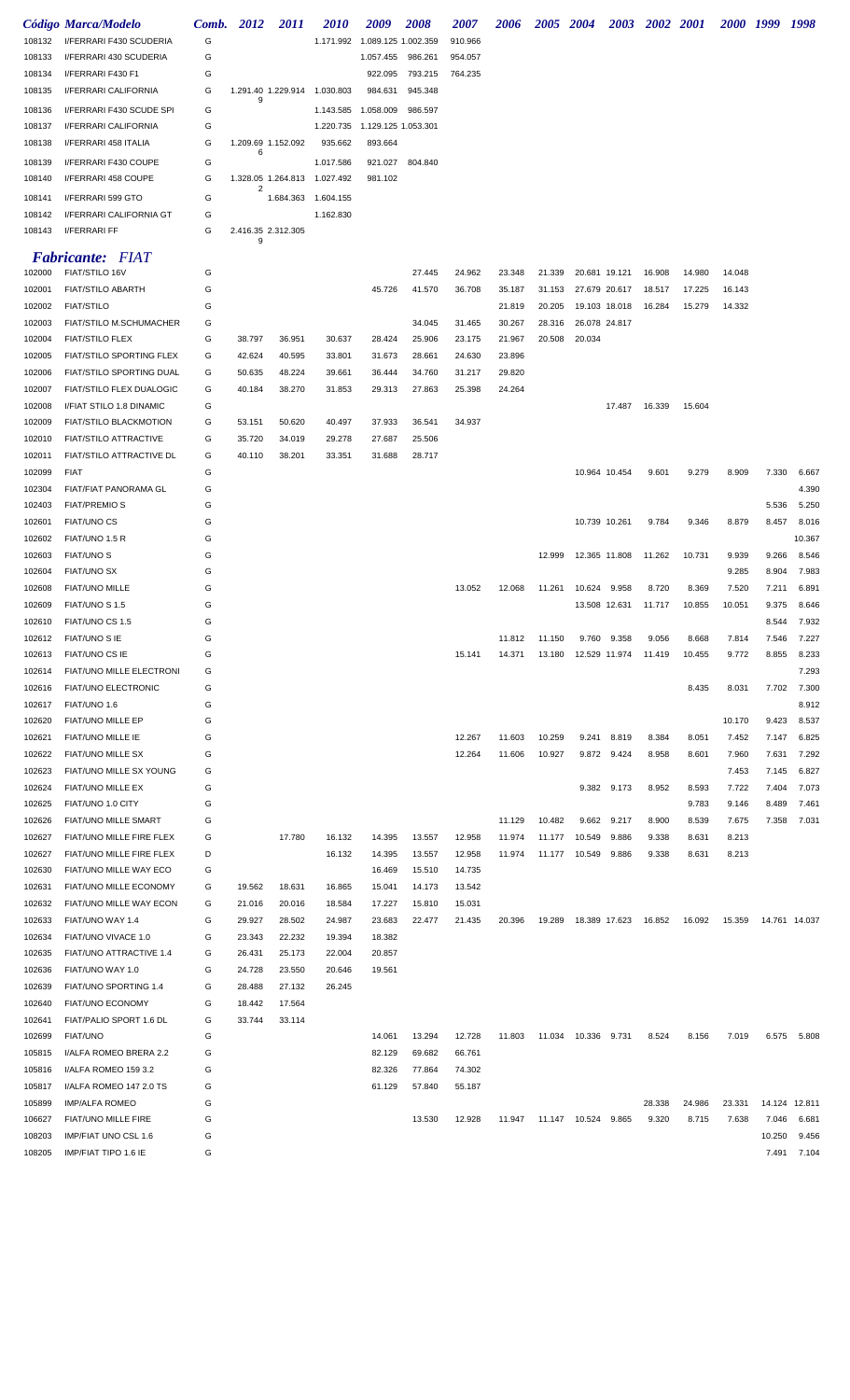|        | <b>Código Marca/Modelo</b>      | Comb. | 2012   | <b>2011</b> | <i>2010</i> | 2009   | 2008   | 2007   | 2006   | 2005 2004 |                                |               | 2003 2002 2001 |        | 2000 1999 |        | 1998   |
|--------|---------------------------------|-------|--------|-------------|-------------|--------|--------|--------|--------|-----------|--------------------------------|---------------|----------------|--------|-----------|--------|--------|
| 108211 | IMP/FIAT DUNA 1.6 IE            | G     |        |             |             |        |        |        |        |           |                                |               |                |        |           | 8.792  | 8.111  |
| 108219 | <b>IMP/FIAT UNO MILLE SX</b>    | G     |        |             |             |        |        |        |        |           |                                |               |                | 9.539  | 9.052     | 8.620  | 8.059  |
| 108220 | <b>IMP/FIAT SIENA HL</b>        | G     |        |             |             |        |        |        |        |           |                                |               |                |        |           | 9.545  | 8.852  |
| 108221 | <b>IMP/FIAT PALIO ED</b>        | G     |        |             |             |        |        |        |        |           |                                |               |                |        |           |        | 7.720  |
| 108222 | <b>IMP/FIAT PALIO EDX</b>       | G     |        |             |             |        |        |        |        |           |                                |               |                |        |           | 9.071  | 8.011  |
| 108223 | <b>IMP/FIAT PALIO EL</b>        | G     |        |             |             |        |        |        |        |           |                                |               |                |        | 10.149    | 9.785  | 9.052  |
| 108225 | <b>IMP/FIAT SIENA EL</b>        | D     |        |             |             |        |        |        |        |           |                                |               | 12.003         | 11.433 | 10.889    | 8.739  | 7.393  |
| 108225 | <b>IMP/FIAT SIENA EL</b>        | G     |        |             |             |        |        |        |        |           |                                |               | 12.003         | 11.433 | 10.889    | 8.739  | 7.393  |
| 108226 | IMP/FIAT UNO M. SX YOUNG        | G     |        |             |             |        |        |        |        |           |                                |               |                |        |           | 7.774  | 7.409  |
| 108227 | <b>IMP/FIAT SIENA EL 16V</b>    | G     |        |             |             |        |        |        |        |           |                                |               |                |        |           | 9.382  | 8.684  |
| 108228 | IMP/FIAT PALIO EL 16V           | G     |        |             |             |        |        |        |        |           |                                |               |                |        | 10.287    | 9.920  | 9.175  |
| 108229 | <b>IMP/FIAT SIENA STILE</b>     | G     |        |             |             |        |        |        |        |           |                                |               |                | 11.460 | 10.912    | 10.276 | 9.810  |
| 108230 | <b>IMP/FIAT UNO MILLE EX</b>    | G     |        |             |             |        |        |        |        |           |                                |               |                |        |           | 7.346  | 7.019  |
| 108231 | <b>IMP/FIAT PALIO EX</b>        | G     |        |             |             |        |        |        |        |           |                                |               |                |        | 9.052     | 8.681  | 7.626  |
| 108232 | <b>IMP/FIAT MAREA WEEK ELX</b>  | G     |        |             |             |        |        |        |        |           |                                |               |                |        | 10.941    | 10.252 | 9.621  |
| 108233 | IMP/FIAT MAREA WEEK HLX         | G     |        |             |             |        |        |        |        |           |                                |               |                |        | 11.818    | 11.239 | 10.675 |
| 108234 | <b>IMP/FIAT SIENA SPORT MTV</b> | G     |        |             |             |        |        |        |        |           |                                |               |                |        |           | 10.258 | 9.822  |
| 108235 | <b>IMP/FIAT SIENA 6 MARCHAS</b> | G     |        |             |             |        |        |        |        |           |                                |               | 11.897         | 11.331 | 10.529    | 9.900  | 9.439  |
| 108236 | <b>IMP/FIAT MAREA WEEK SX</b>   | G     |        |             |             |        |        |        |        |           |                                |               |                | 11.347 | 9.339     | 8.817  | 8.521  |
| 108237 | <b>IMP/FIAT MAREA WEEK CITY</b> | G     |        |             |             |        |        |        |        |           |                                |               |                |        | 12.646    | 11.568 |        |
| 108238 | <b>IMP/FIAT SIENA CITY</b>      | G     |        |             |             |        |        |        |        |           |                                |               |                |        | 10.564    | 9.889  | 9.127  |
| 108239 | <b>IMP/FIAT PALIO ELX</b>       | G     |        |             | 17.002      | 16.000 | 15.125 | 14.367 | 13.668 | 12.937    |                                | 12.331 11.777 | 11.224         | 10.700 | 10.148    | 9.660  | 8.540  |
| 108240 | <b>IMP/FIAT SIENA ELX</b>       | G     |        |             |             |        |        |        |        |           |                                | 14.205        | 13.583         | 12.711 | 10.979    | 10.606 | 10.147 |
| 108241 | <b>IMP/FIAT MAREA WK TURBO</b>  | G     |        |             |             |        |        |        |        |           |                                |               |                |        |           | 14.995 | 13.457 |
| 108243 | <b>IMP/FIAT BRAVO SX</b>        | G     |        |             |             |        |        |        |        |           |                                |               |                |        |           | 8.885  | 7.517  |
| 108244 | I/FIAT BRAVO HGT                | G     |        |             |             |        |        |        |        |           |                                |               |                |        |           | 9.256  | 7.835  |
| 108246 | I/FIAT SIENA EX                 | G     |        |             |             |        |        |        |        |           |                                | 12.882 12.002 | 10.903         | 10.350 | 9.738     | 8.882  | 8.295  |
| 108247 | <b>I/FIAT MRE CGPI</b>          | G     |        |             |             |        |        |        |        |           |                                |               |                |        | 8.031     | 6.640  | 6.039  |
| 108250 | I/FIAT PANDA                    | G     |        |             |             |        |        |        | 38.889 | 36.712    | 35.089                         |               |                |        |           |        |        |
| 108251 | I/FIAT CROMA HLX 2.2 AUT        | G     |        |             |             |        |        | 23.436 | 21.926 | 17.707    |                                |               |                |        |           |        |        |
| 108253 | I/FIAT SIENA HLX FLEX           | G     | 33.666 | 32.063      | 27.113      | 23.808 | 21.545 | 18.421 |        |           |                                |               |                |        |           |        |        |
|        | I/FIAT PALIO FIRE FLEX          | G     |        |             |             | 18.924 | 17.772 | 16.707 |        |           |                                |               |                |        |           |        |        |
| 108255 |                                 | G     |        |             |             |        |        |        |        |           |                                |               |                |        |           |        |        |
| 108256 | I/FIAT 500 1.4 16V SPORT        |       |        |             |             | 60.984 | 53.274 | 50.797 |        |           |                                |               |                |        |           |        |        |
| 108257 | I/FIAT 500 ABARTH               | G     |        |             | 70.644      | 61.681 | 55.487 | 52.482 |        |           |                                |               |                |        |           |        |        |
| 108258 | I/FIAT 500 SPORT                | G     |        |             | 38.299      | 35.488 | 33.250 | 32.818 |        |           |                                |               |                |        |           |        |        |
| 108259 | I/FIAT 500 LOUNGE               | G     |        |             | 40.034      | 37.872 | 35.756 |        |        |           |                                |               |                |        |           |        |        |
| 108260 | I/FIAT STILO 1.9                |       |        |             |             |        |        |        | 28.377 |           |                                |               |                |        |           |        |        |
| 108262 | I/FIAT 500 LOUNGE DUAL          | G     |        |             | 42.841      | 40.469 | 38.087 |        |        |           |                                |               |                |        |           |        |        |
| 108263 | I/FIAT 500 SPORT DUAL           | G     |        |             | 41.713      | 39.327 | 36.780 |        |        |           |                                |               |                |        |           |        |        |
| 108264 | I/FIAT GRANDE PUNTO 1.4         | G     |        |             | 26.862      | 24.718 | 22.944 |        |        |           |                                |               |                |        |           |        |        |
| 108265 | I/FIAT SEICENTO                 | G     |        |             |             |        |        |        |        |           |                                | 11.516        |                |        |           |        |        |
| 108267 | I/FIAT ABARTH 695 TF            | G     |        |             | 49.233      |        |        |        |        |           |                                |               |                |        |           |        |        |
| 108268 | I/FIAT 500 CULT                 | G     | 36.516 | 34.778      |             |        |        |        |        |           |                                |               |                |        |           |        |        |
| 108269 | I/FIAT 500 CULT DUAL            | G     | 38.032 | 36.222      |             |        |        |        |        |           |                                |               |                |        |           |        |        |
| 108270 | I/FIAT 500 SPORT AIR            | G     | 39.030 | 37.172      |             |        |        |        |        |           |                                |               |                |        |           |        |        |
| 108271 | I/FIAT 500 SPORT AIR AT         | G     | 43.195 | 41.138      |             |        |        |        |        |           |                                |               |                |        |           |        |        |
| 108272 | I/FIAT 500 C 1.2 POP            | G     |        |             | 39.165      |        |        |        |        |           |                                |               |                |        |           |        |        |
| 108273 | I/FIAT 500 LOUNGE AIR AT        | G     | 47.741 | 45.468      |             |        |        |        |        |           |                                |               |                |        |           |        |        |
| 108274 | I/FIAT MULTIPLA NATPOWER        | G     |        |             |             |        |        |        | 25.084 |           |                                |               |                |        |           |        |        |
| 108281 | FIAT/PALIO WK TREKK 1.6         | G     | 35.123 |             |             |        |        |        |        |           |                                |               |                |        |           |        |        |
| 108282 | I/FIAT 500 CABRIO AIR AT        | G     | 47.791 |             |             |        |        |        |        |           |                                |               |                |        |           |        |        |
| 108299 | <b>IMP/FIAT</b>                 | G     |        |             |             |        |        |        |        |           |                                |               | 14.821         | 12.760 | 10.990    | 8.942  | 7.586  |
| 122420 | FIAT/PALIO WEEKEND ELX          | G     |        |             |             |        |        |        |        |           |                                |               |                | 11.733 | 10.492    | 10.112 |        |
| 146502 | <b>FIAT/TEMPRA STILE</b>        | G     |        |             |             |        |        |        |        |           |                                |               |                |        |           |        | 9.267  |
| 146503 | FIAT/TEMPRA 16V                 | G     |        |             |             |        |        |        |        |           |                                |               |                |        | 9.422     | 9.012  | 8.081  |
| 146504 | FIAT/TEMPRA OURO 16V            | G     |        |             |             |        |        |        |        |           |                                |               |                |        | 9.028     | 8.591  | 7.994  |
| 146505 | FIAT/TEMPRA IE                  | G     |        |             |             |        |        |        |        |           |                                |               |                |        |           | 7.856  | 7.188  |
| 146506 | FIAT/TEMPRA TURBO IE            | G     |        |             |             |        |        |        |        |           |                                |               |                |        |           |        | 9.694  |
| 146507 | <b>FIAT/TEMPRA SX</b>           | G     |        |             |             |        |        |        |        |           |                                |               |                |        |           | 8.645  | 7.910  |
| 146508 | FIAT/TEMPRA SX 16V              | G     |        |             |             |        |        |        |        |           |                                |               |                |        |           | 9.358  | 8.517  |
| 146509 | FIAT/TEMPRA HLX 16V             | G     |        |             |             |        |        |        |        |           |                                |               |                |        |           | 10.183 | 8.449  |
| 146510 | FIAT/TEMPRA TURBO STILE         | G     |        |             |             |        |        |        |        |           |                                |               |                |        |           | 10.444 | 9.263  |
| 146511 | <b>FIAT/TEMPRA CITY</b>         | G     |        |             |             |        |        |        |        |           |                                |               |                |        |           | 7.812  | 7.054  |
| 146599 | <b>FIAT/TEMPRA</b>              | G     |        |             |             |        |        |        |        |           |                                |               |                |        |           | 9.395  | 8.446  |
| 151901 | FIAT/TIPO 1.6 MPI               | G     |        |             |             |        |        |        |        |           |                                |               |                | 8.431  | 7.803     | 7.278  | 6.714  |
| 152401 | FIAT/PALIO 16V                  | G     |        |             |             |        |        |        |        |           |                                | 12.754        | 12.148         | 11.570 | 10.006    | 9.644  | 8.835  |
| 152402 | <b>FIAT/PALIO EL</b>            | G     |        |             |             |        |        |        |        |           |                                |               |                |        | 10.154    | 9.783  | 9.054  |
| 152403 | <b>FIAT/PALIO ED</b>            | G     |        |             |             |        |        |        |        |           | 11.960  11.363  10.795  10.250 |               |                | 9.739  | 9.146     | 8.488  | 7.731  |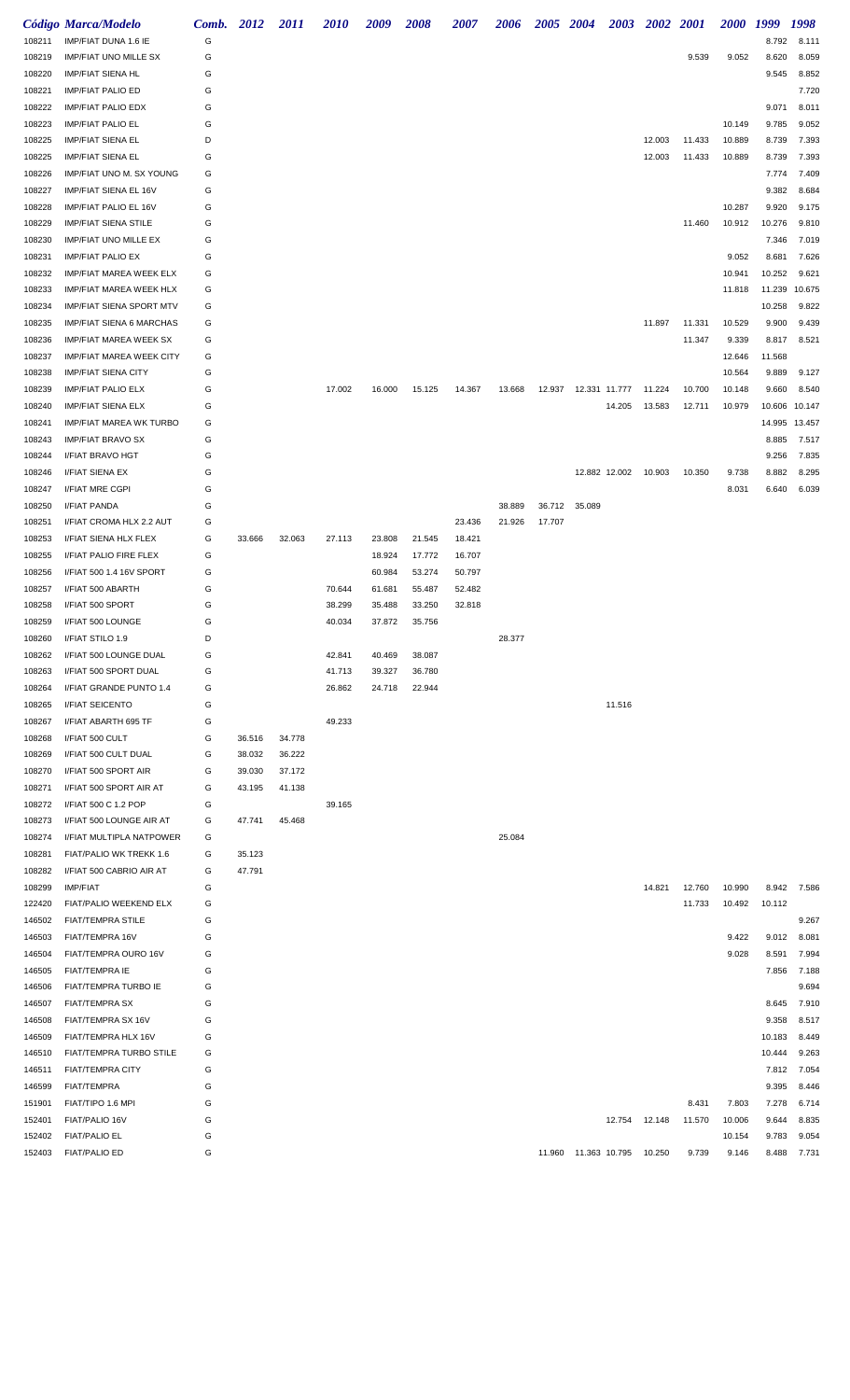|                  | Código Marca/Modelo                                 | Comb.  | 2012             | 2011             | <i>2010</i>      | 2009   | 2008   | 2007   | 2006   | 2005   | <b>2004</b>                        | 2003          | <b>2002</b> | <i>2001</i> | <i><b>2000</b></i> | 1999         | 1998   |
|------------------|-----------------------------------------------------|--------|------------------|------------------|------------------|--------|--------|--------|--------|--------|------------------------------------|---------------|-------------|-------------|--------------------|--------------|--------|
| 152404           | <b>FIAT/PALIO EDX</b>                               | G      |                  |                  |                  |        |        |        |        |        |                                    |               |             | 10.826      | 10.175             | 9.074        | 8.013  |
| 152405           | <b>FIAT/PALIO WEEKEND</b>                           | G      |                  |                  |                  |        |        |        |        |        |                                    | 16.242 13.805 | 13.107      | 12.509      | 10.258             | 9.817        | 9.418  |
| 152406           | <b>FIAT/PALIO WEEKEND SPORT</b>                     | G      |                  |                  |                  |        |        |        |        |        |                                    |               |             | 14.367      | 12.924             | 11.807       | 10.895 |
| 152407           | FIAT/PALIO WEEKEND STILE                            | G      |                  |                  |                  |        |        |        |        | 18.348 | 17.055 16.018                      |               | 15.199      | 13.520      | 12.167             | 11.172       | 10.207 |
| 152408           | FIAT/PALIO 1.5                                      | G      |                  |                  |                  |        |        |        |        | 14.384 | 12.528 10.647                      |               | 9.292       | 8.872       | 8.469              | 8.142        | 7.738  |
| 152409           | FIAT/PALIO 1.6                                      | G      |                  |                  |                  |        |        |        |        |        |                                    |               | 12.248      | 11.580      | 9.669              | 9.219        | 8.608  |
| 152410           | FIAT/PALIO WEEKEND 16V                              | G      |                  |                  |                  |        |        |        |        |        |                                    | 13.145        | 12.484      | 11.912      | 10.765             | 10.125       | 9.685  |
| 152412           | FIAT/MAREA WEEKEND ELX                              | G      |                  |                  |                  |        |        | 22.845 | 19.509 | 18.528 |                                    | 16.383 13.555 | 13.012      | 11.652      | 10.426             | 9.773        | 9.173  |
| 152413           | FIAT/MAREA WEEKEND HLX                              | G      |                  |                  |                  |        |        | 25.423 | 24.023 | 20.455 | 17.419 14.368                      |               | 12.727      | 11.567      | 10.835             | 10.330       | 9.871  |
| 152414           | <b>FIAT/MAREA ELX</b>                               | G      |                  |                  |                  |        |        | 20.394 | 18.147 | 16.097 | 14.783 12.917                      |               | 12.366      | 11.137      | 10.127             | 9.310        | 8.888  |
| 152415           | <b>FIAT/MAREA HLX</b>                               | G      |                  |                  |                  |        |        | 24.393 | 22.928 | 18.507 |                                    | 17.149 14.566 | 12.970      | 11.881      | 10.271             | 9.516        | 9.071  |
| 152416           | <b>FIAT/PALIO EX</b>                                | G      |                  |                  |                  | 17.379 | 16.435 | 15.568 | 14.338 | 13.350 |                                    | 12.802 11.999 | 11.451      | 10.431      | 9.160              | 8.777        | 7.712  |
| 152417           | FIAT/TEMPRA 8V                                      | G      |                  |                  |                  |        |        |        |        |        | 11.404 10.661                      |               | 9.894       | 9.167       | 8.487              | 7.809        | 7.151  |
| 152418           | <b>FIAT/MAREA SX</b>                                | G      |                  |                  |                  |        | 23.818 | 19.690 | 18.627 | 16.652 |                                    | 14.916 13.328 | 12.389      | 11.096      | 9.699              | 9.090        | 8.542  |
| 152419           | FIAT/MAREA WEEKEND SX                               | G      |                  |                  |                  |        |        | 20.136 | 18.685 | 17.646 |                                    | 15.301 12.715 | 11.588      | 11.069      | 9.107              | 8.598        | 8.309  |
| 152420           | <b>FIAT/PALIO ELX</b>                               | G      |                  |                  |                  |        |        |        | 15.757 | 15.035 | 14.518 13.477                      |               | 12.879      | 11.602      | 10.698             | 9.962        | 8.803  |
| 152421           | FIAT/PALIO WEEKEND ELX                              | G      |                  |                  |                  |        |        |        |        |        |                                    | 16.124 13.693 | 12.996      | 12.375      | 11.133             | 10.537       | 9.955  |
| 152422           | <b>FIAT/MAREA CITY</b>                              | G      |                  |                  |                  |        |        |        |        |        |                                    | 15.857 14.607 | 13.496      | 12.010      | 10.945             | 10.190       | 9.390  |
| 152423           | FIAT/MAREA WEEKEND CITY                             | G      |                  |                  |                  |        |        |        |        |        |                                    |               |             |             | 12.478             | 11.413       | 9.122  |
| 152424           | FIAT/PALIO 1.0 CITY                                 | G      |                  |                  |                  |        |        |        |        |        |                                    |               |             | 10.524      | 9.459              | 8.827        | 8.164  |
| 152425           | FIAT/PALIO 1.5 CITY                                 | G      |                  |                  |                  |        |        |        |        |        |                                    |               |             | 11.049      | 9.985              | 9.431        | 8.347  |
| 152426           | FIAT/PALIO 1.6 CITY                                 | G      |                  |                  |                  |        |        |        |        |        |                                    |               |             | 11.837      | 10.854             | 9.935        | 9.237  |
| 152427           | FIAT/PALIO WEEKEND CITY                             | G      |                  |                  |                  |        |        |        |        |        |                                    |               |             | 12.818      | 11.587             | 10.795       | 9.777  |
| 152428           | FIAT/PALIO WEEKEND EX                               | G      |                  |                  |                  |        |        | 19.995 | 18.992 | 17.354 | 16.331 14.923                      |               | 13.199      | 12.320      | 10.939             | 10.239       | 9.460  |
| 152429           | FIAT/PALIO WEEK 6MARCHAS                            | G      |                  |                  |                  |        |        |        |        |        |                                    | 15.367 14.372 | 13.336      | 12.348      | 11.328             | 10.895       | 9.920  |
| 152430           | FIAT/MAREA TURBO                                    | G      |                  |                  |                  |        |        | 30.464 | 27.953 | 22.256 | 20.613 18.878                      |               | 17.423      | 16.357      | 15.554             | 13.769       | 12.324 |
| 152431           | FIAT/MAREA WEEKEND TURBO                            | G      |                  |                  |                  |        |        | 30.943 | 28.093 | 23.448 | 22.072 20.401                      |               | 18.006      | 16.867      | 16.027             | 15.324       | 13.757 |
| 152432           | FIAT/PALIO 6 MARCHAS                                | G      |                  |                  |                  |        |        |        |        |        |                                    | 14.554        | 13.668      | 12.920      | 11.484             | 11.044       | 6.618  |
| 152433           | FIAT/BRAVA SX                                       | G      |                  |                  |                  |        |        |        |        |        |                                    | 13.141 12.096 | 11.013      | 10.528      | 10.000             | 9.635        | 8.760  |
| 152434           | FIAT/PALIO 1.0                                      | G      |                  |                  |                  |        |        |        |        |        |                                    | 12.197        | 10.939      | 10.097      | 9.689              | 9.363        | 8.246  |
| 152435           | FIAT/PALIO WEEKEND 1.5                              | G      |                  |                  |                  |        |        |        |        | 18.259 | 16.946 14.304                      |               | 13.795      | 13.409      | 11.672             | 10.934       | 10.474 |
| 152436           | FIAT/PALIO WEEKEND 1.6                              | G      |                  |                  |                  |        |        |        |        |        |                                    | 15.711        | 15.073      | 13.715      | 12.456             | 11.078       | 10.551 |
| 152437           | FIAT/PALIO WK ADVENTURE                             | G      |                  |                  |                  | 24.370 | 23.061 | 21.936 | 20.819 | 19.644 | 17.656 15.813                      |               | 15.173      | 13.795      | 12.644             | 11.220       | 9.583  |
| 152438           | FIAT/BRAVA ELX                                      | G      |                  |                  |                  |        |        |        |        |        |                                    | 13.056 12.360 | 11.208      | 10.694      | 10.126             | 9.595        | 8.975  |
| 152439           | <b>FIAT/PALIO CITYMATIC</b>                         | G      |                  |                  |                  |        |        |        |        |        |                                    |               | 12.236      | 11.259      | 10.380             | 9.798        | 8.918  |
| 152440           | <b>FIAT/BRAVA HGT</b>                               | G      |                  |                  |                  |        |        |        |        |        |                                    | 13.987        | 13.355      | 11.715      | 10.914             | 10.813       | 10.232 |
| 152441           | FIAT/PALIO CITY                                     | G      |                  |                  |                  |        |        |        |        |        |                                    |               |             |             | 9.587              | 8.950        |        |
| 152442           | <b>FIAT/PALIO YOUNG</b>                             | G      |                  |                  |                  |        |        |        | 13.007 |        | 12.275 11.676 11.149               |               | 10.593      | 9.752       | 8.655              | 8.216        | 7.673  |
| 152443           | <b>FIAT/PALIO STILE</b>                             | G      |                  |                  |                  |        |        |        |        |        |                                    | 14.579        | 13.845      | 12.273      | 10.492             | 9.833        | 9.218  |
| 152444           | <b>FIAT/PALIO</b>                                   | G      |                  |                  |                  |        |        |        |        |        |                                    | 12.571 11.952 | 10.720      | 9.892       | 9.495              | 9.177        | 8.081  |
| 152445           | FIAT/PALIO 1.6 16V                                  | G      |                  |                  |                  |        |        |        |        |        |                                    | 13.486 12.712 | 12.101      | 11.441      | 9.691              |              |        |
| 152446           | FIAT/PALIO WEEKEND 1616V                            | G      |                  |                  |                  |        |        |        |        |        |                                    | 16.896 15.379 | 14.758      | 13.423      | 12.296             |              |        |
| 152447           | FIAT/MAREA 1.8 16V                                  | G      |                  |                  |                  |        |        |        |        | 15.779 | 14.128 12.626                      |               | 11.733      | 10.508      | 9.189              | 8.611        |        |
| 152448           | FIAT/PALIO W RONTAN AMB                             | G      |                  |                  |                  |        |        |        |        |        |                                    | 15.786 14.400 | 12.949      | 12.266      | 10.572             |              |        |
| 152449           | <b>FIAT/PALIO FIRE</b>                              | G      |                  |                  |                  |        |        | 14.529 | 13.087 | 12.349 | 11.805 11.226                      |               | 10.559      | 10.095      | 9.640              | 9.261        | 8.809  |
| 152450           | FIAT/PALIO HLX                                      | G      |                  |                  |                  |        |        |        | 20.097 | 18.577 | 17.141 15.760                      |               | 15.139      |             |                    |              |        |
| 152451           | FIAT/PALIO ELX FLEX                                 | G      | 24.474           | 23.308           | 19.545           | 18.289 | 17.096 | 16.149 | 15.514 | 14.720 | 14.175 13.766                      |               | 13.350      | 12.941      |                    |              |        |
| 152452           | FIAT/PALIO 1.3                                      | G      |                  |                  |                  |        |        |        |        | 16.625 | 15.972 15.060                      |               | 14.401      | 13.754      |                    |              |        |
| 152453           | <b>FIAT/PALIO HLX FLEX</b>                          | G      |                  |                  |                  |        | 21.983 | 19.956 | 19.130 | 18.165 | 17.387 15.707                      |               | 15.022      |             |                    |              |        |
| 152454           | FIAT/PALIO WEEKEND 1.3                              | G      |                  |                  |                  |        |        |        |        |        |                                    | 13.023        | 11.715      | 11.094      |                    |              |        |
| 152455           | FIAT/PALIO WEEK ELX FLEX                            | G      | 35.466           | 33.777           | 28.176           | 25.786 | 23.038 | 21.013 | 19.512 | 18.098 | 17.297 16.543                      |               |             |             |                    |              |        |
| 152456           | FIAT/SIENA 1.3                                      | G      |                  |                  |                  |        |        |        |        | 16.038 | 13.069 12.507                      |               |             |             |                    |              |        |
| 152457           | FIAT/PALIO WEEK HLX FLEX                            | G      |                  |                  |                  | 26.215 | 24.220 | 21.593 | 19.997 | 18.708 | 16.595 15.919                      |               |             |             |                    |              |        |
| 152458           | <b>FIAT/SIENA HLX FLEX</b>                          | G      | 36.600           | 34.858           | 29.478           | 25.881 | 23.415 | 20.022 | 19.033 | 18.014 | 16.457 14.271                      |               | 13.655      |             |                    |              |        |
| 152459           | FIAT/PALIO WK ADVEN FLEX                            | G      | 45.499           | 43.333           | 36.728           | 34.036 | 26.578 | 23.393 | 21.967 | 20.922 | 18.893 18.407                      |               |             |             |                    |              |        |
| 152462           | FIAT/PALIO FIRE FLEX                                | G      | 19.830           | 18.886           | 18.268           | 16.188 | 15.420 | 14.516 | 13.072 | 12.330 | 11.793 11.218                      |               | 10.562      |             |                    |              |        |
| 152465           | FIAT/IDEA HLX FLEX                                  | G      | 38.918           | 37.065           | 31.050           | 28.596 | 23.974 | 22.353 | 21.108 | 19.979 | 18.955                             |               |             |             |                    |              |        |
| 152466           | FIAT/IDEA ELX FLEX                                  | G      | 34.996           | 33.330           | 27.877           | 25.606 | 24.020 | 21.832 | 20.919 | 19.868 | 19.271                             |               |             |             |                    |              |        |
| 152467           | FIAT/PALIO EX FLEX                                  | G      |                  |                  |                  |        | 15.765 | 14.934 | 13.759 | 12.819 | 12.290                             |               |             |             |                    |              |        |
| 152468           | FIAT/PALIO WEEKEND VIDAC                            | G      |                  |                  |                  |        |        |        | 19.413 | 18.306 | 17.456                             |               |             |             |                    |              |        |
| 152470           | FIAT/PALIO 1.8 R FLEX                               | G      | 35.735           | 34.034           | 28.794           | 26.142 | 22.495 | 21.385 | 20.477 | 19.233 | 18.308                             |               |             |             |                    |              |        |
| 152471           | FIAT/IDEA ADVENTURE FL                              | G      | 46.763           | 44.537           | 36.725           | 32.868 | 30.039 | 27.894 | 26.179 | 24.987 |                                    |               |             |             |                    |              |        |
| 152473           | FIAT/PALIO WE ELETRICO                              | G      |                  |                  | 27.344           | 25.112 | 22.384 | 20.488 | 18.996 |        |                                    |               |             |             |                    |              |        |
| 152474           | FIAT/PALIO WEEK TREKKING                            | G      | 34.262           | 32.631           | 28.878           | 27.307 | 25.782 | 24.597 |        |        |                                    |               |             |             |                    |              |        |
| 152475           | I/FIAT PALIO WEEKEND 1.4                            | G<br>G |                  |                  |                  | 36.086 | 34.009 |        | 18.157 |        | 16.604 15.831                      |               |             |             |                    |              |        |
| 152476<br>152477 | FIAT/IDEA ADVENTURE DUAL<br>FIAT/PALIO FIRE ECONOMY | G      | 48.155<br>20.973 | 45.862<br>19.975 | 37.388<br>17.552 | 16.631 | 15.596 | 14.883 | 14.153 |        | 13.390 12.763 12.226 11.696 11.169 |               |             |             | 10.661             | 10.246 9.745 |        |
| 152479           | FIAT/PALIO WK ADVEN DUAL                            | G      | 45.832           | 43.650           | 38.031           | 36.063 | 34.392 |        |        |        |                                    |               |             |             |                    |              |        |
|                  |                                                     |        |                  |                  |                  |        |        |        |        |        |                                    |               |             |             |                    |              |        |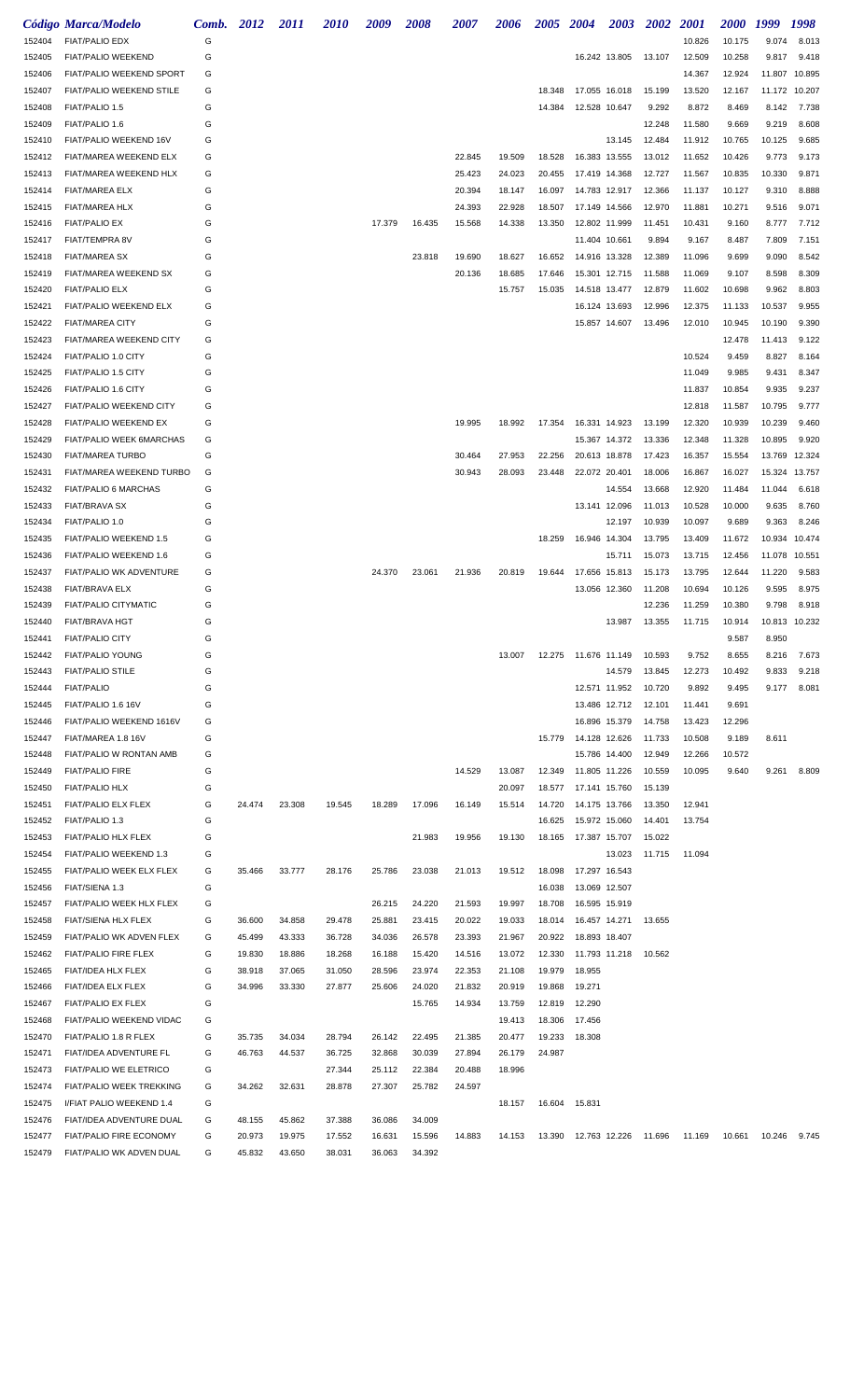|        | Código Marca/Modelo           | Comb. | 2012   | <i>2011</i> | <i>2010</i> | 2009   | 2008   | 2007   | 2006   |        | 2005 2004              | 2003 2002 2001 |        |        | 2000 1999 | 1998  |
|--------|-------------------------------|-------|--------|-------------|-------------|--------|--------|--------|--------|--------|------------------------|----------------|--------|--------|-----------|-------|
| 152480 | FIAT/PALIO ELX DUALOGIC       | G     | 39.841 | 37.945      | 32.416      | 30.975 | 29.380 |        |        |        |                        |                |        |        |           |       |
| 152482 | FIAT/IDEA ADVENTURE 1.8       | G     | 47.284 | 45.033      | 37.146      | 33.229 |        |        |        |        |                        |                |        |        |           |       |
| 152483 | FIAT/IDEA SPORTING 1.8        | G     | 44.513 | 42.394      | 36.780      | 34.872 |        |        |        |        |                        |                |        |        |           |       |
| 152484 | FIAT/PALIO ATTRACTIV 1.4      | G     | 29.172 | 28.105      | 24.575      | 23.290 |        |        |        |        |                        |                |        |        |           |       |
| 152485 | FIAT/PALIO WK ATTRAC 1.4      | G     | 35.057 | 33.388      | 29.608      | 28.067 |        |        |        |        |                        |                |        |        |           |       |
| 152486 | FIAT/IDEA SPORTING DUAL       | G     | 47.921 | 45.639      | 39.552      | 37.506 |        |        |        |        |                        |                |        |        |           |       |
| 152487 | FIAT/IDEA ESSENCE 1.6 DL      | G     | 38.962 | 37.107      | 32.127      | 30.452 |        |        |        |        |                        |                |        |        |           |       |
| 152488 | FIAT/IDEA ATTRACTIVE 1.4      | G     | 36.724 | 34.976      | 30.290      | 28.707 |        |        |        |        |                        |                |        |        |           |       |
| 152489 | FIAT/IDEA ESSENCE 1.6         | G     | 38.429 | 36.599      | 31.695      | 30.046 |        |        |        |        |                        |                |        |        |           |       |
| 152490 | <b>FIAT/PALIO ESSENCE 1.6</b> | G     | 31.426 | 29.930      | 26.222      | 24.863 |        |        |        |        |                        |                |        |        |           |       |
| 152491 | FIAT/PALIO ATTRACTIV 1.0      | G     | 25.295 | 24.091      |             |        |        |        |        |        |                        |                |        |        |           |       |
| 152492 | FIAT/PALIO ESSENC 1.6 DL      | G     | 33.629 | 32.028      | 27.833      | 26.382 |        |        |        |        |                        |                |        |        |           |       |
| 152493 | I/FIAT PALIO ATTRACT 1.4      | G     | 29.103 |             |             |        |        |        |        |        |                        |                |        |        |           |       |
| 152495 | I/FIAT PALIO FIRE ECONOM      | G     | 20.953 | 19.956      |             |        |        |        |        |        |                        |                |        |        |           |       |
| 152496 | I/FIAT PALIO ATTRACT 1.0      | G     | 22.353 |             |             |        |        |        |        |        |                        |                |        |        |           |       |
| 152497 | FIAT/PALIO SPORTING 1.6       | G     | 31.264 | 29.730      |             |        |        |        |        |        |                        |                |        |        |           |       |
| 153001 | FIAT/SIENA 6 MARCHAS          | G     |        |             |             |        |        |        |        |        |                        |                | 13.424 | 10.323 | 9.796     | 9.278 |
| 153002 | <b>FIAT/SIENA CITY</b>        | G     |        |             |             |        |        |        |        |        |                        |                | 11.626 | 10.568 | 9.886     |       |
| 153003 | <b>FIAT/SIENA ELX</b>         | G     |        |             |             |        |        | 18.531 | 16.941 |        | 16.025  14.253  13.518 | 13.056         | 12.516 | 11.013 | 10.386    | 9.796 |
| 153004 | FIAT/SIENA ELX 6 MARCHAS      | G     |        |             |             |        |        |        |        |        |                        |                |        | 10.175 | 9.832     | 9.410 |
| 153005 | <b>FIAT/SIENA EX</b>          | G     |        |             |             |        |        |        |        | 12.839 | 11.707 11.252          | 10.649         | 10.348 | 10.007 | 9.735     |       |
| 153006 | <b>FIAT/SIENA FIRE</b>        | G     |        |             |             |        |        | 16.724 | 14.908 | 14.130 | 13.301 12.838          | 12.079         | 11.599 | 11.074 | 10.651    |       |
| 153007 | FIAT/SIENA 1.5                | G     |        |             |             |        |        |        |        | 15.809 | 14.708 14.098          | 12.854         | 11.982 |        |           |       |
| 153009 | FIAT/SIENA ELX FLEX           | G     | 30.600 | 29.143      | 24.469      | 23.044 | 20.828 | 18.344 | 16.595 | 15.779 | 13.832 13.347          | 12.875         |        |        |           |       |
| 153010 | FIAT/SIENA 1.8                | G     |        |             |             |        |        |        |        | 18.969 | 17.521 16.865          |                |        |        |           |       |
| 153011 | FIAT/SIENA FIRE FLEX          | G     | 24.672 | 23.497      | 19.861      | 18.841 | 17.800 | 16.956 | 15.107 | 14.311 | 13.482 13.010          |                |        |        |           |       |
| 153013 | FIAT/SIENA 1.0 FLEX           | G     | 24.380 | 23.220      | 20.297      | 19.152 | 18.166 | 17.330 |        |        | 14.050                 |                |        |        |           |       |
| 153014 | FIAT/SIENA 1.4 TETRAFUEL      | G     | 36.494 | 34.757      | 28.355      | 25.292 | 23.496 | 19.559 | 18.563 | 17.370 |                        |                |        |        |           |       |
| 153015 | I/FIAT SIENA ELX FLEX         | G     | 30.338 | 28.894      | 24.250      | 22.849 | 20.653 | 18.188 |        |        |                        |                |        |        |           |       |
| 153016 | FIAT/SIENA HLX DUALOGIC       | G     | 36.378 | 34.646      | 29.222      | 27.675 | 26.236 |        |        |        |                        |                |        |        |           |       |
| 153017 | FIAT/SIENA EL FLEX            | G     | 26.526 | 25.263      | 23.159      | 21.049 | 20.040 |        |        |        |                        |                |        |        |           |       |
| 153018 | I/FIAT SIENA FIRE FLEX        | G     | 22.940 | 22.268      | 18.822      | 17.863 | 16.866 | 16.081 | 15.300 |        |                        |                |        |        |           |       |
| 153019 | I/FIAT SIENA EL FLEX          | G     | 27.267 | 25.970      | 23.138      | 21.244 | 20.513 |        |        |        |                        |                |        |        |           |       |
| 153020 | FIAT/SIENA SPORTING FLEX      | G     | 37.339 | 35.561      | 30.427      | 28.276 |        |        |        |        |                        |                |        |        |           |       |
| 153021 | FIAT/SIENA SPORTING DUAL      | G     | 37.429 | 35.647      | 34.177      |        |        |        |        |        |                        |                |        |        |           |       |
| 153022 | FIAT/SIENA ATTRACTIV 1.4      | G     | 32.246 | 30.712      | 27.799      | 26.264 |        |        |        |        |                        |                |        |        |           |       |
| 153023 | FIAT/SIENA ESSENCE 1.6        | G     | 34.638 | 32.988      | 29.203      | 27.669 |        |        |        |        |                        |                |        |        |           |       |
| 153024 | FIAT/SIENA ESSENC 1.6 DL      | G     | 35.140 | 33.467      | 31.994      |        |        |        |        |        |                        |                |        |        |           |       |
| 153025 | FIAT/SIENA ATTRACTIV 1.0      | G     | 25.504 | 24.290      | 21.956      | 20.743 |        |        |        |        |                        |                |        |        |           |       |
| 153027 | I/FIAT SIENA ATTRACT 1.4      | G     | 32.245 | 30.711      | 27.792      | 26.253 |        |        |        |        |                        |                |        |        |           |       |
| 153029 | I/FIAT SIENA ESSENCE 1.6      | G     | 32.980 | 31.411      | 30.053      |        |        |        |        |        |                        |                |        |        |           |       |
| 153030 | FIAT/SIENA ESSENC 1.6 DL      | G     | 34.715 | 31.996      |             |        |        |        |        |        |                        |                |        |        |           |       |
| 153031 | FIAT/SIENA ESSENCE 1.6        | G     | 33.321 | 31.723      |             |        |        |        |        |        |                        |                |        |        |           |       |
| 153032 | FIAT/SIENA ATTRACTIV 1.4      | G     | 32.865 | 30.932      |             |        |        |        |        |        |                        |                |        |        |           |       |
| 153034 | FIAT/SIENA TETRAFUEL 1.4      | G     | 35.482 |             |             |        |        |        |        |        |                        |                |        |        |           |       |
| 153036 | FIAT/SIENA EL 1.0 FLEX        | G     | 23.062 |             |             |        |        |        |        |        |                        |                |        |        |           |       |
| 153037 | FIAT/SIENA EL 1.4 FLEX        | G     | 25.074 |             |             |        |        |        |        |        |                        |                |        |        |           |       |
| 153038 | I/FIAT SIENA EL 1.0 FLEX      | G     | 24.438 |             |             |        |        |        |        |        |                        |                |        |        |           |       |
| 153039 | I/FIAT SIENA EL 1.4 FLEX      | G     | 26.677 |             |             |        |        |        |        |        |                        |                |        |        |           |       |
| 154001 | <b>FIAT/BRAVO SX</b>          | G     |        |             |             |        |        |        |        |        |                        |                | 10.635 | 10.056 | 9.467     |       |
| 154002 | FIAT/DOBLO ELX 1.8 FLEX       | G     |        |             | 37.546      | 33.736 | 30.205 | 26.398 | 25.127 | 24.073 |                        |                |        |        |           |       |
| 154003 | FIAT/DOBLO HLX 1.8 FLEX       | G     | 48.382 | 46.078      | 39.260      | 34.400 | 30.396 | 27.991 | 25.780 | 24.677 |                        |                |        |        |           |       |
| 154004 | FIAT/DOBLO ADV 1.8 FLEX       | G     | 54.341 | 51.753      | 44.000      | 39.587 | 35.140 | 32.218 | 28.608 | 27.530 | 26.336 25.214          |                |        |        |           |       |
| 154005 | FIAT/DOBLO TECHNOBRAS S       | G     | 38.540 | 36.706      | 35.387      | 32.350 | 26.700 | 25.414 |        |        |                        |                |        |        |           |       |
| 154006 | FIAT/DOBLO ELX 1.4            | G     | 43.334 | 41.271      | 34.511      | 32.515 | 30.921 |        |        |        |                        |                |        |        |           |       |
| 154007 | FIAT/DOBLO 1.4                | G     | 43.219 | 41.162      | 36.189      | 34.163 | 32.490 |        |        |        |                        |                |        |        |           |       |
| 154008 | FIAT/DOBLO ANGELUS M1         | G     | 37.688 | 35.894      | 33.218      |        |        |        |        |        | 26.263                 |                |        |        |           |       |
| 154009 | FIAT/BRAVO ABSOLUTE DUAL      | G     | 52.699 | 50.190      | 48.013      |        |        |        |        |        |                        |                |        |        |           |       |
| 154010 | FIAT/BRAVO ESSENCE 1.8        | G     | 46.882 | 44.650      | 42.740      |        |        |        |        |        |                        |                |        |        |           |       |
| 154011 | FIAT/BRAVO ABSOLUTE 1.8       | G     | 49.778 | 47.409      | 45.449      |        |        |        |        |        |                        |                |        |        |           |       |
| 154012 | FIAT/BRAVO ESSENCE DUAL       | G     | 48.617 | 46.302      | 44.312      |        |        |        |        |        |                        |                |        |        |           |       |
| 154013 | FIAT/BRAVO TURBO T-JET        | G     | 57.681 | 54.935      | 52.112      |        |        |        |        |        |                        |                |        |        |           |       |
| 154014 | FIAT/DOBLO ATTRACTIV 1.4      | G     | 44.954 | 42.813      |             |        |        |        |        |        |                        |                |        |        |           |       |
| 154015 | FIAT/DOBLO ESSENCE 1.8        | G     | 48.364 | 46.061      |             |        |        |        |        |        |                        |                |        |        |           |       |
| 154016 | FIAT/BRAVO SPORTING 1.8       | G     | 44.965 |             |             |        |        |        |        |        |                        |                |        |        |           |       |
| 154017 | FIAT/BRAVO SPORTING DUAL      | G     | 47.248 |             |             |        |        |        |        |        |                        |                |        |        |           |       |
| 165000 | FIAT/PUNTO SPORTING 1.8       | G     | 42.926 | 40.882      | 33.972      | 31.897 | 29.474 | 28.283 | 26.915 |        |                        |                |        |        |           |       |
| 165001 | FIAT/PUNTO HLX 1.8            | G     | 38.590 | 36.752      | 31.284      | 29.509 | 26.601 | 24.901 | 23.691 |        |                        |                |        |        |           |       |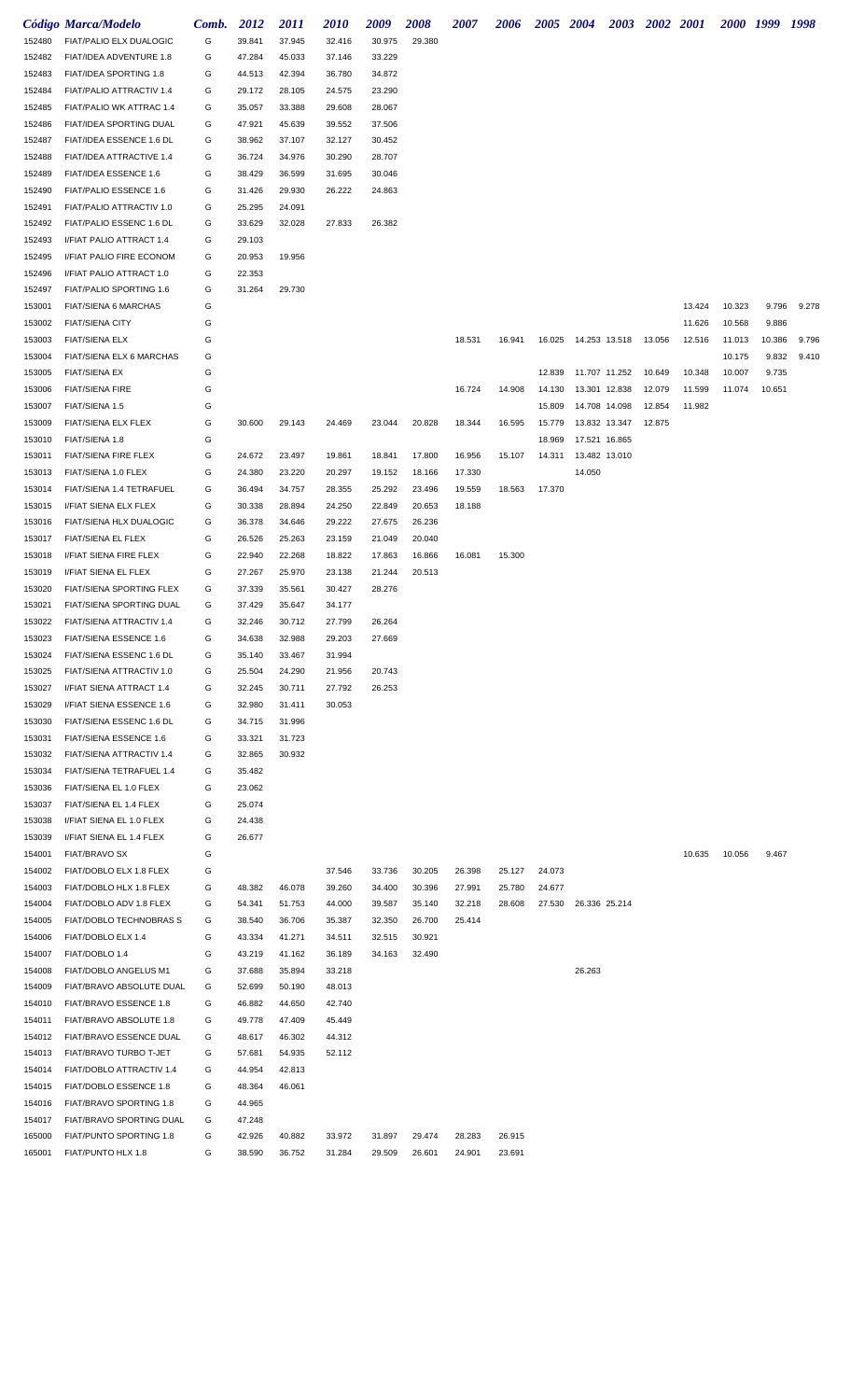|                  | Código Marca/Modelo                                       | Comb.  | 2012             | <i>2011</i>      | <i>2010</i>      | 2009             | 2008    | 2007    | 2006   |        | 2005 2004    |               | 2003 2002 2001 |        | 2000 1999 |        | 1998           |
|------------------|-----------------------------------------------------------|--------|------------------|------------------|------------------|------------------|---------|---------|--------|--------|--------------|---------------|----------------|--------|-----------|--------|----------------|
| 165002           | FIAT/PUNTO 1.4                                            | G      | 32.024           | 30.499           | 25.960           | 23.867           | 22.586  | 20.742  | 19.725 |        |              |               |                |        |           |        |                |
| 165003           | FIAT/PUNTO ELX 1.4                                        | G      | 34.323           | 32.689           | 28.648           | 26.363           | 24.461  | 23.175  | 22.046 |        |              |               |                |        |           |        |                |
| 165004           | FIAT/LINEA 16V                                            | G      |                  |                  | 33.659           | 31.030           | 30.182  | 28.798  |        |        |              |               |                |        |           |        |                |
| 165005           | FIAT/LINEA ABSOLUTE DUAL                                  | G      | 50.673           | 48.260           | 38.721           | 36.753           | 35.886  | 34.805  |        |        |              |               |                |        |           |        |                |
| 165006           | FIAT/LINEA 16V DUALOGIC                                   | G      |                  |                  | 35.992           | 34.474           | 33.270  | 31.770  |        |        |              |               |                |        |           |        |                |
| 165007           | FIAT/PUNTO TURBO T-JET                                    | G      | 52.081           | 49.601           | 42.317           | 38.264           | 36.004  | 34.440  |        |        |              |               |                |        |           |        |                |
| 165008           | FIAT/LINEA TURBO T-JET                                    | G      | 56.382           | 53.698           | 44.134           | 40.004           | 38.855  | 36.864  |        |        |              |               |                |        |           |        |                |
| 165011           | FIAT/PUNTO SPORTING DUAL                                  | G      | 43.806           | 41.720           | 36.838           | 34.814           |         |         |        |        |              |               |                |        |           |        |                |
| 165013           | FIAT/LINEA LX 1.9 DUAL                                    | G      | 44.372           | 42.259           | 33.868           | 32.674           | 31.904  |         |        |        |              |               |                |        |           |        |                |
| 165014           | FIAT/LINEA LX 1.9                                         | G      | 41.055           | 39.101           | 31.831           | 30.371           | 29.395  |         |        |        |              |               |                |        |           |        |                |
| 165015           | FIAT/LINEA HLX 1.9 DUAL                                   | G      | 46.124           | 43.928           | 34.841           | 32.864           | 31.955  |         |        |        |              |               |                |        |           |        |                |
| 165016           | FIAT/LINEA HLX 1.9                                        | G<br>G | 42.942           | 40.897<br>31.015 | 32.581<br>27.208 | 30.306<br>25.687 | 29.129  |         |        |        |              |               |                |        |           |        |                |
| 165017<br>165018 | FIAT/PUNTO ATTRACTIVE<br>FIAT/PUNTO ESSENCE 1.8           | G      | 32.875<br>36.009 | 34.295           | 30.218           | 28.541           |         |         |        |        |              |               |                |        |           |        |                |
| 165019           | FIAT/PUNTO ESSENCE 1.6                                    | G      | 36.136           | 34.416           | 30.339           | 28.647           |         |         |        |        |              |               |                |        |           |        |                |
| 165020           | FIAT/PUNTO ESSEN. 1.8 DL                                  | G      | 37.320           | 35.543           | 30.965           | 29.356           |         |         |        |        |              |               |                |        |           |        |                |
| 165021           | FIAT/LINEA HLX 1.8                                        | G      | 43.945           | 41.852           | 40.284           |                  |         |         |        |        |              |               |                |        |           |        |                |
| 165022           | FIAT/LINEA ABSOL. 1.8 DL                                  | G      | 51.764           | 49.300           | 43.063           | 40.824           |         |         |        |        |              |               |                |        |           |        |                |
| 165023           | FIAT/LINEA LX 1.8 DUAL                                    | G      | 45.019           | 42.876           | 33.875           | 32.604           |         |         |        |        |              |               |                |        |           |        |                |
| 165024           | FIAT/LINEA HLX 1.8 DUAL                                   | G      | 48.398           | 46.094           | 43.587           |                  |         |         |        |        |              |               |                |        |           |        |                |
| 165025           | FIAT/LINEA LX 1.8                                         | G      | 41.690           | 39.705           | 32.229           | 30.975           |         |         |        |        |              |               |                |        |           |        |                |
| 165028           | FIAT/PUNTO ESSEN. 1.6 DL                                  | G      | 38.007           | 36.198           | 34.675           |                  |         |         |        |        |              |               |                |        |           |        |                |
| 165029           | FIAT/LINEA ESSENCE 1.8                                    | G      | 45.567           | 43.398           |                  |                  |         |         |        |        |              |               |                |        |           |        |                |
| 165030           | FIAT/LINEA ESSENCE DUAL                                   | G      | 48.178           | 45.884           |                  |                  |         |         |        |        |              |               |                |        |           |        |                |
| 166089           | I/FIAT 500 COUPE                                          | G      |                  |                  |                  | 33.459           |         |         |        |        |              |               |                |        |           |        |                |
|                  | <b>Fabricante:</b> FIBRAL                                 |        |                  |                  |                  |                  |         |         |        |        |              |               |                |        |           |        |                |
|                  | 134601 FIBRAL/POTRO                                       | G      |                  |                  |                  |                  |         |         |        |        |              |               |                |        |           | 5.369  | 5.018          |
|                  |                                                           |        |                  |                  |                  |                  |         |         |        |        |              |               |                |        |           |        |                |
|                  | <b>Fabricante:</b> FIBRAUTOS<br>148501 FIBRAUTOS/RD SUPER | G      |                  |                  |                  |                  |         |         |        |        |              |               |                |        |           | 5.463  | 5.105          |
|                  | <b>Fabricante:</b> FIBRAVAN                               |        |                  |                  |                  |                  |         |         |        |        |              |               |                |        |           |        |                |
| 140901           | FIBRAVAN/KAUIPE LUXO                                      | G      | 19.445           | 18.519           | 16.152           | 15.460           | 13.819  | 13.166  | 11.669 | 10.927 | 10.195       | 8.811         | 7.966          | 7.254  | 6.895     | 6.214  | 5.935          |
| 140999           | <b>FIBRAVAN</b>                                           | G      |                  |                  |                  |                  |         |         |        |        |              |               |                |        |           | 5.530  | 5.107          |
| 143401           | <b>Fabricante:</b> FN<br><b>FN/CIGANO XL</b>              | G      |                  |                  |                  |                  |         |         |        |        |              |               |                |        |           |        | 5.533          |
|                  | <b>Fabricante: FORD</b>                                   |        |                  |                  |                  |                  |         |         |        |        |              |               |                |        |           |        |                |
| 101113           | <b>I/FORD MUSTANG CONVERS</b>                             | G      |                  |                  |                  | 155.794          | 140.254 | 125.749 |        |        |              |               |                |        |           |        |                |
| 102799           | FORD/AERO WILLYS                                          | G      |                  |                  |                  |                  |         |         |        |        |              |               |                |        | 8.703     | 7.882  | 7.316          |
| 103204           | FORD/DEL REY L                                            | G      |                  |                  |                  |                  |         |         | 11.413 | 10.795 | 10.314 9.836 |               | 9.369          | 8.901  | 8.434     | 8.022  | 7.609          |
| 103302           | FORD/ESCORT GL                                            | G      |                  |                  |                  |                  |         |         |        |        |              |               |                |        |           | 7.962  | 6.873          |
| 103303           | FORD/ESCORT L                                             | G      |                  |                  |                  |                  |         |         |        |        |              | 11.699 10.742 | 10.235         | 9.807  | 9.275     | 8.835  | 8.383          |
| 103308           | FORD/ESCORT 1.8 GL                                        | G      |                  |                  |                  |                  |         |         |        |        |              |               |                |        |           |        | 7.665          |
| 103311           | FORD/ESCORT 1.8 L                                         | G      |                  |                  |                  |                  |         |         |        |        |              |               |                |        |           |        | 7.076          |
| 103314           | FORD/ESCORT 1.0 HOBBY                                     | G      |                  |                  |                  |                  |         |         |        |        |              |               |                | 7.431  | 7.028     | 6.696  | 6.352          |
| 103318           | FORD/ESCORT 1.8I GL                                       | G      |                  |                  |                  |                  |         |         |        |        |              |               |                |        |           | 8.716  | 8.066          |
| 103320           | FORD/ESCORT 1.6I GL                                       | G      |                  |                  |                  |                  |         |         |        |        |              |               |                |        |           |        | 6.972          |
| 103321           | FORD/ESCORT 1.6I GLX                                      | G      |                  |                  |                  |                  |         |         |        |        |              |               |                |        |           |        | 7.528          |
| 103322           | FORD/ESCORT 1.8I GLX                                      | G      |                  |                  |                  |                  |         |         |        |        |              |               |                |        |           | 11.157 | 8.500          |
| 103323           | FORD/ESCORT GL 16V F                                      | G      |                  |                  |                  |                  |         |         |        |        |              |               |                |        |           |        | 8.299          |
| 103325           | FORD/ESCORT GL 1.6 F                                      | G      |                  |                  |                  |                  |         |         |        |        |              |               |                |        |           | 7.866  | 7.464          |
| 103326           | FORD/ESCORT GL 1.6 H                                      | G      |                  |                  |                  |                  |         |         |        |        |              |               | 10.981         | 10.198 | 9.427     |        |                |
| 103327<br>103328 | FORD/ESCORT GLX 16V F<br>FORD/ESCORT GLX 16V H            | G<br>G |                  |                  |                  |                  |         |         |        |        |              |               |                |        |           |        | 9.265<br>8.978 |
| 103499           | <b>FORD</b>                                               | G      |                  |                  |                  |                  |         |         |        |        |              |               | 9.328          | 8.715  | 8.258     | 7.626  | 6.550          |
| 103499           | <b>FORD</b>                                               | D      |                  |                  |                  |                  |         |         |        |        |              |               | 9.282          | 8.672  | 8.218     | 7.589  | 6.518          |
| 103899           | FORD/JEEP                                                 | D      |                  |                  |                  |                  |         |         |        |        |              |               | 36.820         | 35.067 | 33.398    |        | 31.808 30.294  |
| 106305           | I/FORD MUSTANG GT COUPE                                   | G      |                  |                  |                  |                  | 148.595 |         |        |        |              |               |                |        |           |        |                |
| 108304           | IMP/FORD CONTOURSE 4DR                                    | G      |                  |                  |                  |                  |         |         |        |        |              |               |                |        |           |        | 12.784 11.736  |
| 108305           | IMP/FORD EXPLORER XLT4X2                                  | G      |                  |                  |                  |                  |         |         |        |        |              |               |                |        |           |        | 23.138 22.047  |
| 108307           | <b>IMP/FORD FIESTA</b>                                    | G      |                  |                  |                  |                  |         |         |        |        |              | 10.870        | 10.500         | 9.997  | 9.541     | 8.348  | 7.914          |
| 108308           | I/FORD TAURUS LX                                          | G      |                  |                  |                  |                  |         |         |        |        |              |               |                | 19.334 | 16.461    |        | 15.721 12.663  |
| 108310           | <b>IMP/FORD ESCORT GUARUJA</b>                            | G      |                  |                  |                  |                  |         |         |        |        |              |               |                |        |           |        | 7.574          |
| 108311           | I/FORD EXPLORER XLT4X4                                    | G      |                  |                  |                  |                  |         |         |        |        |              |               |                |        |           |        | 18.495 16.413  |
| 108312           | I/FORD TAURUS GL                                          | G      |                  |                  |                  |                  |         |         |        |        |              |               |                |        |           |        | 12.066         |
| 108313           | <b>IMP/FORD MONDEO CLX FD</b>                             | G      |                  |                  |                  |                  |         |         |        |        |              |               |                | 14.954 | 10.292    | 9.188  | 8.166          |
| 108314           | IMP/FORD MONDEO CLX AD                                    | G      |                  |                  |                  |                  |         |         |        |        |              |               |                |        |           | 9.244  | 8.220          |
| 108315           | IMP/FORD MONDEO CLX ND                                    | G      |                  |                  |                  |                  |         |         |        |        |              |               |                |        |           | 9.246  | 8.457          |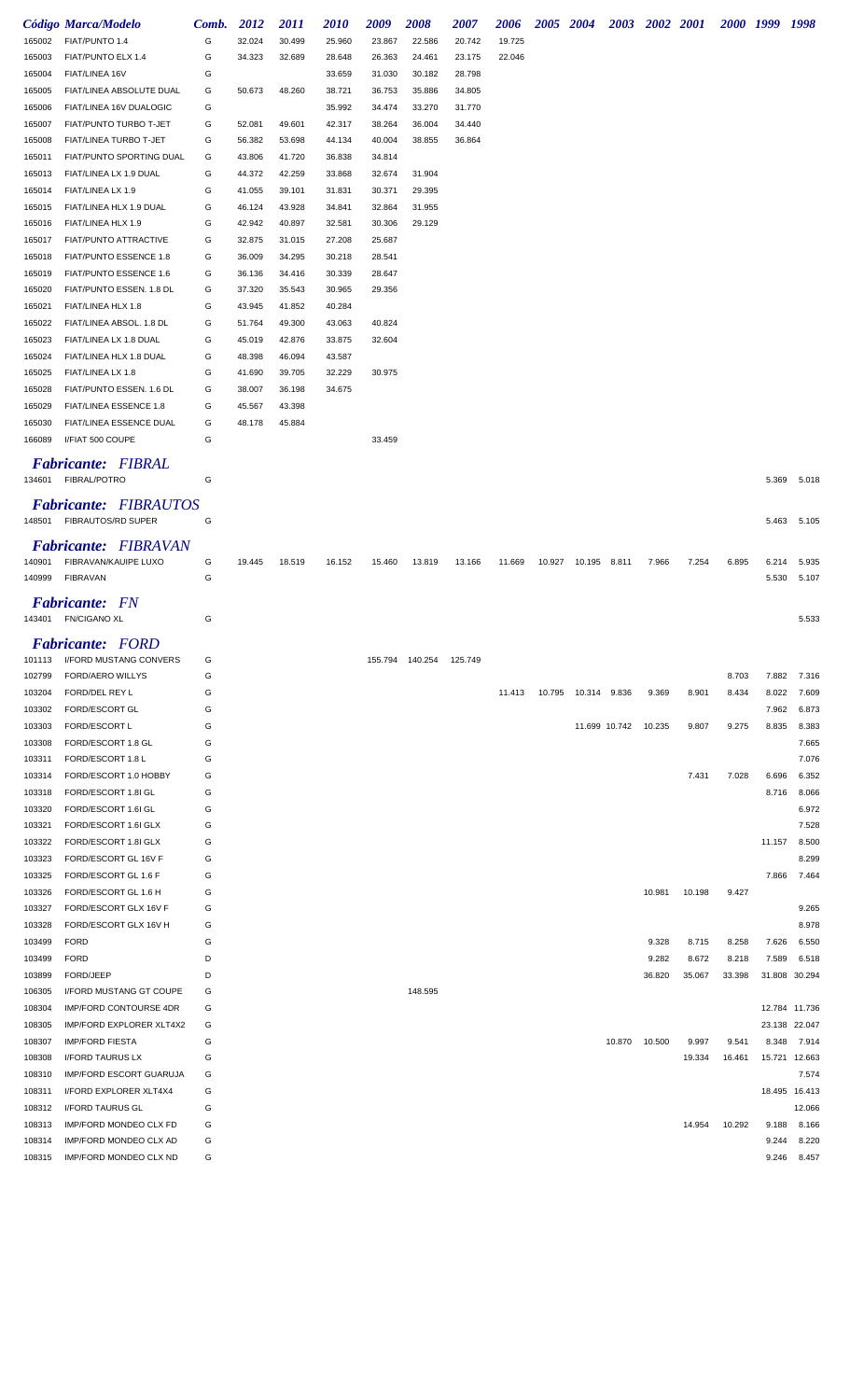|                  | Código Marca/Modelo                                   | Comb.  | 2012            | <i>2011</i> | <i><b>2010</b></i> | 2009             | <i><b>2008</b></i>         | <i><b>2007</b></i> | 2006              | <i><b>2005</b></i> | 2004                           | 2003          | <i><b>2002</b></i> | 2001             | <i><b>2000</b></i> | 1999             | 1998             |
|------------------|-------------------------------------------------------|--------|-----------------|-------------|--------------------|------------------|----------------------------|--------------------|-------------------|--------------------|--------------------------------|---------------|--------------------|------------------|--------------------|------------------|------------------|
| 108316           | IMP/FORD MONDEO GLX FG                                | G      |                 |             |                    |                  |                            |                    |                   |                    |                                |               | 14.920             | 12.929           | 11.147             | 9.949            | 8.853            |
| 108317           | IMP/FORD MONDEO GLX AG                                | G      |                 |             |                    |                  |                            |                    |                   |                    |                                |               |                    | 12.562           | 11.385             | 10.172           | 9.343            |
| 108318           | IMP/FORD MONDEO GLX NG                                | G      |                 |             |                    |                  |                            |                    |                   |                    |                                |               |                    |                  |                    |                  | 9.883            |
| 108319           | IMP/FORD ESCORT 1.8I GL                               | G      |                 |             |                    |                  |                            |                    |                   |                    |                                |               |                    |                  | 9.648              | 8.579            | 7.943            |
| 108320           | IMP/FORD ESCORT 1.8I GLX                              | G      |                 |             |                    |                  |                            |                    |                   |                    |                                |               |                    |                  |                    | 8.709            | 8.061            |
| 108325           | IMP/FORD ESCORT GL                                    | G      |                 |             |                    |                  |                            |                    |                   |                    |                                |               |                    | 10.121           | 9.354              | 8.503            | 7.339            |
| 108326           | <b>IMP/FORD ESCORT GLX</b>                            | G      |                 |             |                    |                  |                            |                    |                   |                    |                                |               |                    |                  | 9.799              | 8.716            | 8.067            |
| 108328           | IMP/FORD EXPLORER XLT4WD                              | G      |                 |             |                    |                  |                            |                    |                   |                    |                                |               |                    |                  |                    |                  | 16.234           |
| 108330           | <b>IMP/FORD MUSTANG 3.8</b><br>IMP/FORD ESCORT GL 16V | G      |                 |             |                    |                  |                            |                    |                   |                    |                                |               |                    |                  |                    | 40.733           | 33.317           |
| 108331<br>108332 | IMP/FORD ESCORT GL 16V D                              | G<br>G |                 |             |                    |                  |                            |                    |                   |                    |                                |               |                    | 10.126           | 9.651              | 8.582<br>7.711   | 7.946<br>6.654   |
| 108333           | IMP/FORD ESCORT GL 16V F                              | G      |                 |             |                    |                  |                            |                    |                   |                    |                                | 13.792 11.533 | 10.646             | 10.261           | 9.469              | 8.598            | 8.077            |
| 108334           | IMP/FORD ESCORT GL 16V H                              | G      |                 |             |                    |                  |                            |                    |                   |                    |                                | 11.125        | 10.571             | 9.847            | 9.384              | 8.346            | 7.726            |
| 108335           | IMP/FORD ESCORT GLX 16V                               | G      |                 |             |                    |                  |                            |                    |                   |                    |                                |               | 12.176             | 10.956           | 10.184             | 8.983            | 8.310            |
| 108336           | IMP/FORD ESCORT GLX 16VD                              | G      |                 |             |                    |                  |                            |                    |                   |                    |                                |               |                    |                  |                    | 9.055            | 8.385            |
| 108337           | <b>IMP/FORD ESCORT GLX 16VF</b>                       | G      |                 |             |                    |                  |                            |                    |                   |                    |                                | 16.423        | 12.005             | 10.919           | 10.107             | 9.685            | 9.069            |
| 108338           | IMP/FORD ESCORT GLX 16VH                              | G      |                 |             |                    |                  |                            |                    |                   |                    |                                |               | 13.977             | 10.961           | 10.185             | 8.979            | 8.310            |
| 108339           | I/FORD MUSTANG GT                                     | G      | 181.385         | 172.748     | 156.712            | 137.926          | 130.772                    | 116.270            | 106.405           | 95.494             |                                | 84.039 80.315 | 59.797             | 45.918           | 41.585             | 33.987           | 29.930           |
| 108340           | <b>IMP/FORD EXPLORER XL</b>                           | G      |                 |             |                    |                  |                            |                    |                   |                    |                                |               |                    |                  | 19.044             | 16.747           | 15.253           |
| 108341           | <b>IMP/FORD TAURUS LX SW</b>                          | G      |                 |             |                    |                  |                            |                    |                   |                    |                                |               |                    |                  |                    |                  | 12.248           |
| 108343           | IMP/FORD ESCORT RS 16V                                | G      |                 |             |                    |                  |                            |                    |                   |                    |                                |               |                    | 12.091           | 10.490             | 10.048           | 9.118            |
| 108345           | <b>IMP/FORD EXPEDITION XLT</b>                        | G      |                 |             |                    | 71.268           | 55.090                     | 52.260             | 49.578            | 46.905             | 44.782 42.732                  |               | 40.686             | 38.654           | 36.633             | 34.853           | 31.574           |
| 108347           | IMP/FORD ESCORT LX WAGON                              | G      |                 |             |                    |                  |                            |                    |                   |                    |                                |               |                    |                  |                    | 8.963            | 8.422            |
| 108348           | I/FORD ESCORT GL 1.6 F                                | G      |                 |             |                    |                  |                            |                    |                   |                    |                                | 11.524        | 10.639             | 10.258           | 9.464              | 8.592            | 8.072            |
| 108349           | I/FORD ESCORT GL 1.6 H                                | G      |                 |             |                    |                  |                            |                    |                   |                    |                                | 12.715        | 10.581             | 9.831            | 9.086              | 8.205            | 7.662            |
| 108350           | I/FORD MRE CGPI                                       | G      |                 |             |                    |                  |                            |                    |                   |                    | 21.927 19.006                  |               | 18.121             | 10.645           | 9.663              | 8.629            | 7.921            |
| 108352           | <b>I/FORD TAURUS SE</b>                               | G      |                 |             |                    |                  |                            |                    |                   |                    |                                | 23.343        | 22.246             | 13.078           | 11.870             | 10.594           | 9.845            |
| 108355           | I/FORD FOCUS 1.8L HA                                  | G      |                 |             |                    |                  |                            |                    |                   |                    | 17.454 16.114                  |               | 15.406             | 14.982           | 13.547             | 12.347           | 11.530           |
| 108356           | I/FORD FOCUS GHIA 2.0LFC                              | G      |                 |             | 43.706             | 41.461           | 28.047                     | 25.432             | 23.306            | 20.404             | 18.440 17.334                  |               | 16.770             | 16.238           | 14.008             | 12.776           | 11.932           |
| 108357<br>108358 | I/FORD FOCUS 2.0L FC<br>I/FORD FOCUS 2.0L FF          | G<br>G | 45.041          | 42.897      | 37.631<br>37.858   | 35.451<br>35.903 | 23.637<br>23.838           | 21.802<br>21.689   | 20.454<br>20.540  | 18.646<br>19.420   | 17.801 16.395<br>17.925 16.741 |               | 15.343<br>15.864   | 14.884<br>15.095 | 13.779             | 11.789           | 11.007           |
| 108359           | I/FORD FOCUS 2.0L HA                                  | G      |                 |             | 37.658             | 35.630           | 23.612                     | 21.436             | 20.297            | 19.150             | 17.669 16.506                  |               | 15.638             | 14.878           | 13.932             |                  |                  |
| 108360           | I/FORD FOCUS GHIA 2.0LHA                              | G      |                 |             | 41.532             | 39.267           | 26.194                     | 24.900             | 22.705            | 19.825             | 18.032 16.979                  |               | 16.444             | 15.974           | 13.932             |                  | 12.839 11.988    |
| 108361           | I/FORD FOCUS GHIA 1.8LFC                              | G      |                 |             |                    |                  |                            |                    |                   |                    |                                | 16.328        | 15.616             | 15.187           |                    |                  |                  |
| 108362           | I/FORD FOCUS GHIA 2.0LFF                              | G      | 50.343          | 47.947      | 41.600             | 39.412           | 26.341                     | 25.112             | 22.894            | 20.028             | 18.211 17.158                  |               | 16.608             | 16.137           |                    |                  |                  |
| 108363           | I/FORD FOCUS GHIA 1.8LFF                              | G      |                 |             |                    |                  |                            |                    |                   |                    |                                | 16.327        | 15.612             | 15.190           |                    |                  |                  |
| 108364           | I/FORD FOCUS GHIA 1.8LHA                              | G      |                 |             |                    |                  |                            |                    |                   |                    |                                | 16.327        | 15.618             | 15.184           |                    |                  |                  |
| 108365           | I/FORD FOCUS 1.8L FF                                  | G      |                 |             |                    |                  |                            |                    |                   |                    |                                | 16.715        | 15.809             | 15.167           |                    |                  |                  |
| 108366           | <b>I/FORD FOCUS 1.8L FC</b>                           | G      |                 |             |                    |                  |                            |                    |                   |                    | 18.692  17.402  16.107         |               | 15.408             | 14.988           | 13.906             |                  |                  |
| 108369           | I/FORD MONDEO 2.0 GHIASW                              | G      |                 |             |                    |                  |                            |                    |                   |                    |                                |               |                    |                  |                    |                  | 9.979            |
| 108370           | I/FORD MONDEO 2.0 GHIA 4                              | G      |                 |             |                    |                  |                            | 32.657             | 28.715            |                    | 27.054 23.674 21.479           |               | 19.600             | 18.381           | 16.844             | 16.266           |                  |
| 108371           | I/FORDESCORT16 RONTANAMB                              | G      |                 |             |                    |                  |                            |                    |                   |                    |                                |               | 11.711             | 11.181           | 10.220             | 9.474            |                  |
| 108374           | I/FORD FIESTA STREET 1.6                              | G      |                 |             |                    |                  |                            |                    |                   | 14.516             | 13.990 12.561                  |               | 11.272             | 10.269           | 9.475              | 8.872            |                  |
| 108375           | I/FORD FIESTA STREET                                  | G      |                 |             |                    |                  |                            |                    |                   | 11.992             | 11.531 10.674                  |               | 9.990              | 9.111            | 8.353              | 8.057            |                  |
| 108380           | I/FORD FOCUS 1.6L FC                                  | G      |                 |             |                    |                  | 22.057                     | 19.827             | 18.684            | 17.541             | 16.338 15.080                  |               | 14.391             |                  |                    |                  |                  |
| 108381           | I/FORD FOCUS 1.6L HA                                  | G      |                 |             |                    |                  | 22.054                     | 19.830             | 18.676            | 17.538             |                                | 16.335 15.083 | 14.447             | 12.177           | 11.107             | 10.027           | 9.113            |
| 108385           | I/FORD TAURUS SE SW                                   | G      |                 |             |                    |                  |                            |                    |                   |                    |                                |               |                    |                  |                    | 14.496           | 12.291           |
| 108386           | I/FORD MUSTANG GT COUPE<br>I/FORD MUSTANG GT CONV     | G<br>G | 176.431         | 168.030     | 156.762            | 137.935          | 130.758                    | 116.255            | 106.401<br>78.397 | 95.512<br>72.069   | 84.975 81.290                  | 68.896 65.842 | 73.323<br>62.724   | 62.320<br>59.743 | 52.758<br>56.631   | 44.937           | 38.160<br>49.581 |
| 108387<br>108388 | I/FORD MUSTANG V6 COUPE                               | G      | 108.169         | 103.018     | 93.495             | 82.255           | 77.963                     | 105.546<br>69.341  | 63.481            | 56.970             | 51.051 48.790                  |               | 46.478             | 44.255           | 41.980             | 53.500<br>40.073 | 38.109           |
| 108390           | <b>I/FORD FUSION</b>                                  | G      | 54.850          | 52.238      | 44.641             | 40.990           | 36.779                     | 33.307             | 31.708            | 30.802             |                                |               |                    |                  |                    |                  |                  |
| 108391           | I/FORD GT                                             | G      |                 |             |                    |                  |                            | 415.641            | 378.043           |                    | 319.468 294.522                |               |                    |                  |                    |                  |                  |
| 108392           | I/FORD FOCUS 1.6 FLEX FC                              | G      |                 |             | 35.275             | 29.565           | 24.571                     | 21.901             | 20.272            |                    |                                |               |                    |                  |                    |                  |                  |
| 108393           | I/FORD FOCUS 1.6 FLEX HA                              | G      |                 |             | 31.972             | 25.960           | 22.833                     | 20.588             | 19.402            |                    |                                |               |                    |                  |                    |                  |                  |
| 108394           | I/FORD MUSTANG SHELBY GT                              | G      | 236.844         | 225.567     | 198.380            | 174.467          | 165.482                    | 147.151            | 134.668           | 120.841            |                                |               |                    |                  |                    |                  |                  |
| 108397           | I/FORD MUSTANG V6 CONV                                | G      |                 |             | 165.847            | 140.015          | 125.985                    | 112.995            | 93.970            | 86.283             | 82.481                         |               |                    |                  |                    |                  |                  |
| 108398           | I/FORD MUSTANG GT CONV                                | G      | 224.872 214.164 |             | 182.519            | 154.065          | 138.637                    | 124.334            | 103.858           | 98.280             |                                |               |                    |                  |                    |                  |                  |
| 108399           | <b>IMP/FORD</b>                                       | G      |                 |             |                    |                  |                            |                    |                   |                    |                                | 22.972        | 21.904             | 12.867           | 11.683             | 10.426           | 9.576            |
| 108580           | I/FORD FOCUS 1.6L FC                                  | G      |                 |             |                    |                  |                            |                    |                   | 16.941             | 15.781 14.568                  |               | 14.068             |                  |                    |                  |                  |
| 110194           | I/FORD MUSTANG GT 5.0L                                | G      | 177.960         | 169.486     | 161.413            |                  |                            |                    |                   |                    |                                |               |                    |                  |                    |                  |                  |
| 135603           | I/FORD THUNDERBIRD                                    | G      |                 |             |                    |                  |                            |                    |                   |                    | 126.541 120.895111.034         |               | 99.840             | 18.248           | 16.817             | 16.091           | 15.025           |
| 135606           | I/FORD CROWN VICTORIA                                 | G      |                 |             |                    |                  |                            |                    |                   |                    |                                |               |                    |                  |                    |                  | 32.070           |
| 135612           | I/FORD MUSTANG V6PREMIUM                              | G      | 202.416         | 192.778     | 174.328            | 151.862          | 145.030                    | 134.038            |                   |                    |                                |               |                    |                  |                    |                  |                  |
| 135613           | <b>I/FORD MUSTANG COUPE</b>                           | G      | 164.877         | 157.026     | 147.833            | 138.630          | 131.496                    | 116.891            | 107.035           | 100.696            | 94.576 88.894                  |               | 83.565             | 78.485           | 73.704             | 69.402           | 65.238           |
| 135614           | I/FORD MUSTANG GTPREMIUM                              | G      | 172.617         | 164.397     | 149.208            | 124.445          | 118.557                    | 110.015            | 101.256           |                    |                                |               |                    |                  |                    |                  |                  |
| 135615           | <b>I/FORD MUSTANG BULLITT</b>                         | G      |                 |             |                    | 147.111          | 139.059                    | 124.021            |                   |                    |                                |               |                    |                  |                    |                  |                  |
| 135616<br>135617 | I/FORD MUSTANG GTPR CONV<br>I/FORD MUSTANG V6PR CONV  | G<br>G |                 |             | 196.779            | 166.058          | 149.433<br>144.752 130.221 | 134.032<br>116.820 |                   |                    |                                |               |                    |                  |                    |                  |                  |
|                  |                                                       |        |                 |             |                    |                  |                            |                    |                   |                    |                                |               |                    |                  |                    |                  |                  |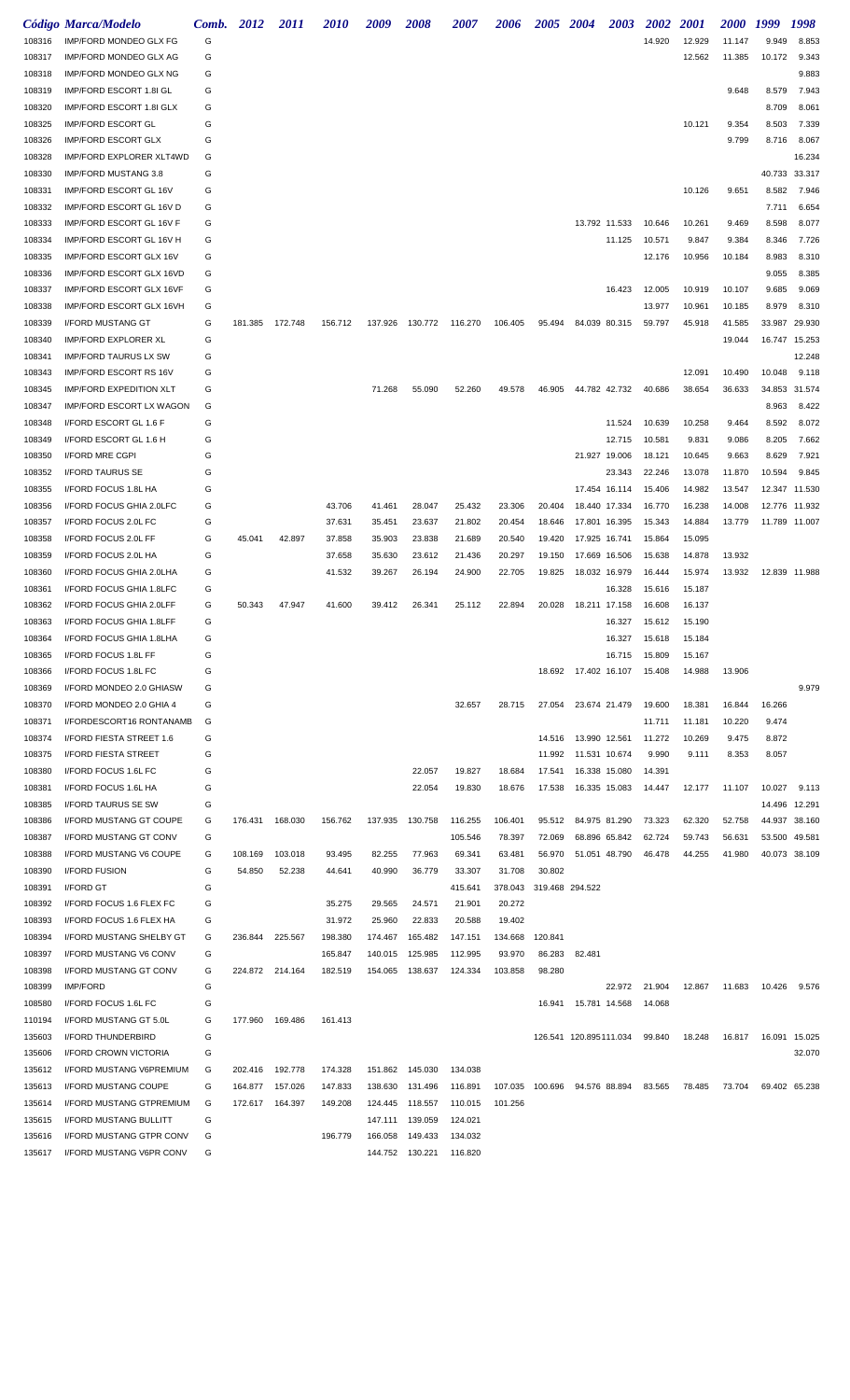|                  | Código Marca/Modelo                                | Comb.  | 2012            | <i>2011</i>     | <i>2010</i> | 2009    | 2008            | <i><b>2007</b></i> | <b>2006</b> |        | 2005 2004 2003 2002 2001    |               |        |        |        | 2000 1999 | 1998          |
|------------------|----------------------------------------------------|--------|-----------------|-----------------|-------------|---------|-----------------|--------------------|-------------|--------|-----------------------------|---------------|--------|--------|--------|-----------|---------------|
| 135618           | I/FORD MUSTANG V6                                  | G      | 182.257         | 173.693         | 152.259     | 134.330 | 127.060         | 113.006            |             |        |                             |               |        |        |        |           |               |
| 135619           | I/FORD MUSTANG CONV                                | G      |                 |                 | 167.768     | 141.625 | 127.509         |                    |             |        |                             |               |        |        |        |           |               |
| 135622           | I/FORD MUSTANG GT SALEEN                           | G      |                 |                 |             | 146.669 | 139.066         | 123.656            |             |        |                             |               |        |        |        |           |               |
| 135623           | I/FORD FUSION V6                                   | G      | 69.783          | 66.460          | 54.061      | 51.180  | 42.427          |                    |             |        |                             |               |        |        |        |           |               |
| 135624           | I/FORD ESCORT SEDAN                                | G      |                 |                 |             |         |                 |                    |             |        |                             |               |        |        |        |           | 7.607         |
| 135625           | I/FORD FOCUS GHIA 2.0LHC                           | G      |                 |                 |             | 38.381  | 25.599          | 24.349             |             |        |                             |               |        |        |        |           |               |
| 135626           | I/FORD FOCUS SEDAN SE                              | G      |                 |                 |             | 34.683  | 23.139          | 21.365             | 20.005      |        | 18.236 17.420 16.041 15.013 |               |        | 14.564 | 13.822 |           |               |
| 135627           | I/FORD TAURUS X SEL                                | G      |                 |                 |             | 83.069  | 68.591          | 62.155             |             |        |                             |               |        |        |        |           |               |
| 135629           | I/FORD FOCUS HC FLEX                               | G      | 39.964          | 38.645          | 31.822      | 25.733  | 22.556          |                    |             |        |                             |               |        |        |        |           |               |
| 135630           | I/FORD FOCUS TI 2LHCFLEX                           | G      | 32.744          | 31.186          | 30.013      | 24.413  | 21.393          |                    |             |        |                             |               |        |        |        |           |               |
| 135631           | I/FORD FOCUS 2L FC FLEX                            | G      | 45.468          | 43.304          | 38.310      | 36.218  | 24.244          |                    |             |        |                             |               |        |        |        |           |               |
| 135632           | I/FORD FOCUS FC FLEX                               | G      | 43.292          | 41.231          | 35.230      | 29.417  | 25.150          |                    |             |        |                             |               |        |        |        |           |               |
| 135633           | I/FORD FOCUS 2L HC FLEX                            | G      | 44.836          | 42.702          | 38.344      | 36.406  | 24.210          |                    |             |        |                             |               |        |        |        |           |               |
| 135634           | I/FORD FOCUS TI 2LFCFLEX                           | G      | 51.755          | 49.291          | 47.093      |         |                 |                    |             |        |                             |               |        |        |        |           |               |
| 135636           | I/FORD FOCUS SEDAN                                 | G      |                 |                 |             |         |                 |                    | 18.168      | 16.799 | 16.148                      |               |        |        |        |           |               |
| 135637           | I/FORD MUSTANG GT 500                              | G      |                 |                 | 167.633     |         | 147.519 139.786 |                    |             |        |                             |               |        |        |        |           |               |
| 135639           | I/FORD FOCUS ZXW                                   | G      |                 |                 |             |         |                 |                    |             |        | 20.515 18.659 17.565        |               |        |        |        |           |               |
| 135640           | I/FORD FOCUS GH 2LFCFLEX                           | G      | 51.360          | 48.915          | 42.546      | 40.341  | 27.285          |                    |             |        |                             |               |        |        |        |           |               |
| 135641           | I/FORD FOCUS GH 2LHCFLEX                           | G      | 49.817          | 47.446          | 41.192      | 38.961  | 25.979          |                    |             |        |                             |               |        |        |        |           |               |
| 135642           | I/FORD MUSTANG S GT500 C                           | G      | 203.418         | 193.732         | 170.356     | 149.924 | 142.131         |                    |             |        |                             |               |        |        |        |           |               |
| 135643           | <b>I/FORD TAURUS SES</b>                           | G      |                 |                 |             |         |                 |                    |             |        |                             | 24.085        | 22.806 | 21.595 |        |           |               |
| 135644           | I/FORD MUSTANG V6 CONV P                           | G      |                 |                 | 168.353     | 142.144 | 127.881         |                    |             |        |                             |               |        |        |        |           |               |
| 135646           | I/FORD FIESTA SE                                   | G      | 42.280          | 40.267          | 36.154      | 34.259  |                 |                    |             |        |                             |               |        |        |        |           |               |
| 135647           | I/FORD FUSION HYBRID                               | G      | 97.088          | 92.465          | 86.969      |         |                 |                    |             |        |                             |               |        |        |        |           |               |
| 135648           | I/FORD MUSTANG V6 3.7L                             | G      |                 |                 | 126.664     |         |                 |                    |             |        |                             |               |        |        |        |           |               |
| 135649           | I/FORD MUSTANG SHELBY KR                           | G      |                 |                 |             | 193.912 |                 |                    |             |        |                             |               |        |        |        |           |               |
| 135650           | I/FORD FOCUS SE                                    | G      |                 |                 | 42.520      |         |                 |                    |             |        |                             |               |        |        |        |           |               |
|                  |                                                    | G      |                 |                 |             |         |                 |                    |             |        |                             |               |        |        |        |           |               |
| 135651           | I/FORD MUSTANG DAYTO.500                           | G      |                 | 186.766 177.872 | 169.402     |         |                 |                    |             |        |                             |               |        |        |        |           |               |
| 135652           | I/FORD MUSTANG GT CONV P                           | G      |                 |                 | 183.818     |         |                 |                    |             |        |                             |               |        |        |        |           |               |
| 135653           | I/FORD FUSION SEL FWD<br>I/FORD FUSION V6 FWD      | G      | 77.349          | 73.666          | 58.140      |         |                 |                    |             |        |                             |               |        |        |        |           |               |
| 135654           | <b>I/FORD FIESTA SES</b>                           | G      | 46.078          | 43.884          |             |         |                 |                    |             |        |                             |               |        |        |        |           |               |
| 135655           | I/FORD FOCUS RS                                    | G      | 63.935          | 60.891          | 57.574      |         |                 |                    |             |        |                             |               |        |        |        |           |               |
| 135656           |                                                    |        |                 |                 |             |         |                 |                    |             |        |                             |               |        |        |        |           |               |
| 135657           | I/FORD GRAND MARQUIS LS                            | G      | 129.881         | 123.696         |             |         |                 |                    |             |        |                             |               |        |        |        |           |               |
| 135658           | I/FORD FUSION 1.6<br><b>I/FORD MUSTANG GT CS</b>   | G<br>G |                 |                 |             |         |                 |                    |             |        |                             | 25.073        |        |        |        |           |               |
| 135661           |                                                    |        |                 | 185.883 177.032 |             |         |                 |                    |             |        |                             |               |        |        |        |           |               |
| 135662<br>135664 | I/FORD MUSTANG BOSS 302<br><b>I/FORD FOCUS ZX5</b> | G<br>G | 167.994 160.760 |                 |             |         |                 | 24.008             |             |        |                             |               |        |        |        |           |               |
| 135665           | I/FORD FOCUS ZTS                                   | G      |                 |                 |             |         |                 |                    |             |        |                             |               | 18.216 |        |        |           |               |
| 135666           | I/FORD FUSION SEL                                  | G      | 69.621          |                 |             |         |                 |                    |             |        |                             |               |        |        |        |           |               |
| 135699           | <b>IMP/FORD</b>                                    | G      |                 |                 |             |         |                 |                    |             |        |                             |               |        |        |        |           | 33.926        |
| 146006           | FORD/VERSAILLES 1.8 I GL                           | G      |                 |                 |             |         |                 |                    |             |        |                             |               |        |        | 9.374  | 8.917     | 8.456         |
| 147501           | FORD/ROYALE GL                                     | G      |                 |                 |             |         |                 |                    |             |        |                             |               |        |        |        | 10.178    | 9.500         |
| 147800           | FORD/KA 1.6 SULAM KABRIO                           | G      |                 |                 |             |         |                 |                    |             |        |                             |               | 20.664 | 19.750 | 18.086 |           |               |
| 147801           | FORD/KA SULAM KABRIOLET                            | G      |                 |                 |             |         |                 |                    |             | 21.075 | 20.160 19.191               |               |        |        |        |           |               |
| 153301           | <b>FORD/KA</b>                                     | G      |                 |                 |             |         | 13.165          | 12.832             | 12.316      | 11.832 | 11.317 10.770               |               | 9.610  | 9.195  | 8.476  | 7.951     | 7.211         |
| 153302           | FORD/KA CLX                                        | G      |                 |                 |             |         |                 |                    |             |        |                             | 12.170 11.427 | 10.691 | 9.895  | 9.054  | 8.452     | 7.510         |
| 153303           | <b>FORD/KA BLACK</b>                               | G      |                 |                 |             |         |                 |                    |             |        |                             | 16.823        | 14.609 | 13.213 | 12.765 |           | 11.212 10.271 |
| 153304           | FORD/KA BLACK 1.6                                  | G      |                 |                 |             |         |                 |                    |             |        |                             |               | 12.272 | 11.354 | 11.010 | 10.337    |               |
| 153305           | FORD/KA 1.6                                        | G      |                 |                 |             |         | 18.842          | 17.473             | 16.523      | 14.453 | 13.472 12.773               |               | 11.889 | 11.384 | 9.702  |           |               |
| 153306           | FORD/KA XR 1.6                                     | G      |                 |                 |             |         | 18.918          | 17.511             | 16.572      |        | 14.490  13.507  12.813      |               | 11.923 | 11.420 | 9.838  | 9.411     |               |
| 153307           | FORD/KA 1.6 IMAGE                                  | G      |                 |                 |             |         |                 |                    |             |        |                             |               |        |        |        | 7.890     | 7.308         |
| 153308           | FORD/KA 1.6 FLEX                                   | G      | 25.306          | 24.102          | 21.138      | 19.513  | 18.222          | 17.189             | 16.030      |        |                             |               |        |        |        |           |               |
| 153309           | FORD/KA FLEX                                       | G      | 22.177          | 21.121          | 18.503      | 17.639  | 17.010          | 14.580             | 13.959      |        |                             |               |        |        |        |           |               |
| 153310           | FORD/KA SPORT 1.6 FLEX                             | G      | 28.454          | 27.099          |             |         |                 |                    |             |        |                             |               |        |        |        |           |               |
| 159901           | <b>FORD/FIESTA CLX</b>                             | G      |                 |                 |             |         |                 |                    |             |        |                             | 11.829 11.029 | 10.218 | 9.460  | 8.731  | 7.512     | 7.080         |
| 159902           | FORD/FIESTA CLX 16V                                | G      |                 |                 |             |         |                 |                    |             |        |                             | 14.864 13.859 | 12.237 | 11.422 | 10.716 | 9.942     | 9.080         |
| 159903           | <b>FORD/FIESTA</b>                                 | G      | 22.831          | 21.744          | 19.893      | 18.814  | 17.784          | 16.727             | 15.902      | 14.949 |                             | 14.393 13.758 | 9.278  | 8.836  | 8.427  | 7.372     | 6.991         |
| 159903           | <b>FORD/FIESTA</b>                                 | D      | 22.518          | 21.447          | 19.621      | 18.557  | 17.541          | 16.497             | 15.684      | 14.744 | 14.197 13.570               |               | 9.152  | 8.716  | 8.311  | 7.271     | 6.895         |
| 159904           | IMP/FORD MONDEO V6 F                               | G      |                 |                 |             |         |                 |                    |             |        |                             |               |        | 19.285 | 14.045 | 13.218    | 10.987        |
| 159906           | IMP/FORD MONDEO V6 N                               | G      |                 |                 |             |         |                 |                    |             |        |                             |               |        |        | 14.233 | 13.394    |               |
| 159907           | FORD/KA GL IMAGE                                   | G      |                 |                 |             |         |                 | 14.417             | 13.714      | 12.960 | 12.328 12.011               |               | 11.359 | 10.123 | 9.483  | 9.109     | 7.990         |
| 159908           | <b>FORD/KA GL</b>                                  | G      |                 |                 |             |         | 15.052          | 13.418             | 12.780      | 12.140 | 11.623 11.239               |               | 10.773 | 9.721  | 9.156  | 7.754     | 6.614         |
| 159909           | <b>FORD/FIESTA GL</b>                              | G      |                 |                 |             |         |                 |                    |             |        |                             | 11.140 10.392 | 9.374  | 8.935  | 8.529  | 7.682     | 7.037         |
| 159910           | FORD/FIESTA GL CLASS                               | G      |                 |                 |             |         |                 |                    |             |        |                             | 13.612 11.796 | 11.203 | 10.774 | 8.825  | 7.722     | 7.334         |
| 159911           | <b>FORD/FIESTA GLX</b>                             | G      |                 |                 |             |         |                 | 19.903             | 18.441      | 17.091 |                             | 15.921 14.848 | 12.667 | 11.984 | 11.328 | 10.461    | 9.069         |
| 159912           | <b>FORD/FIESTA STREET</b>                          | G      |                 |                 |             |         |                 | 13.491             | 12.978      | 12.420 |                             | 12.009 10.970 | 10.259 | 9.363  | 8.175  | 7.701     | 7.322         |
| 159913           | FORD/FIESTA STREET 1.6                             | G      |                 |                 |             |         |                 |                    |             | 15.050 | 13.984 12.562               |               | 11.274 | 10.217 | 9.203  |           |               |
|                  |                                                    |        |                 |                 |             |         |                 |                    |             |        |                             |               |        |        |        |           |               |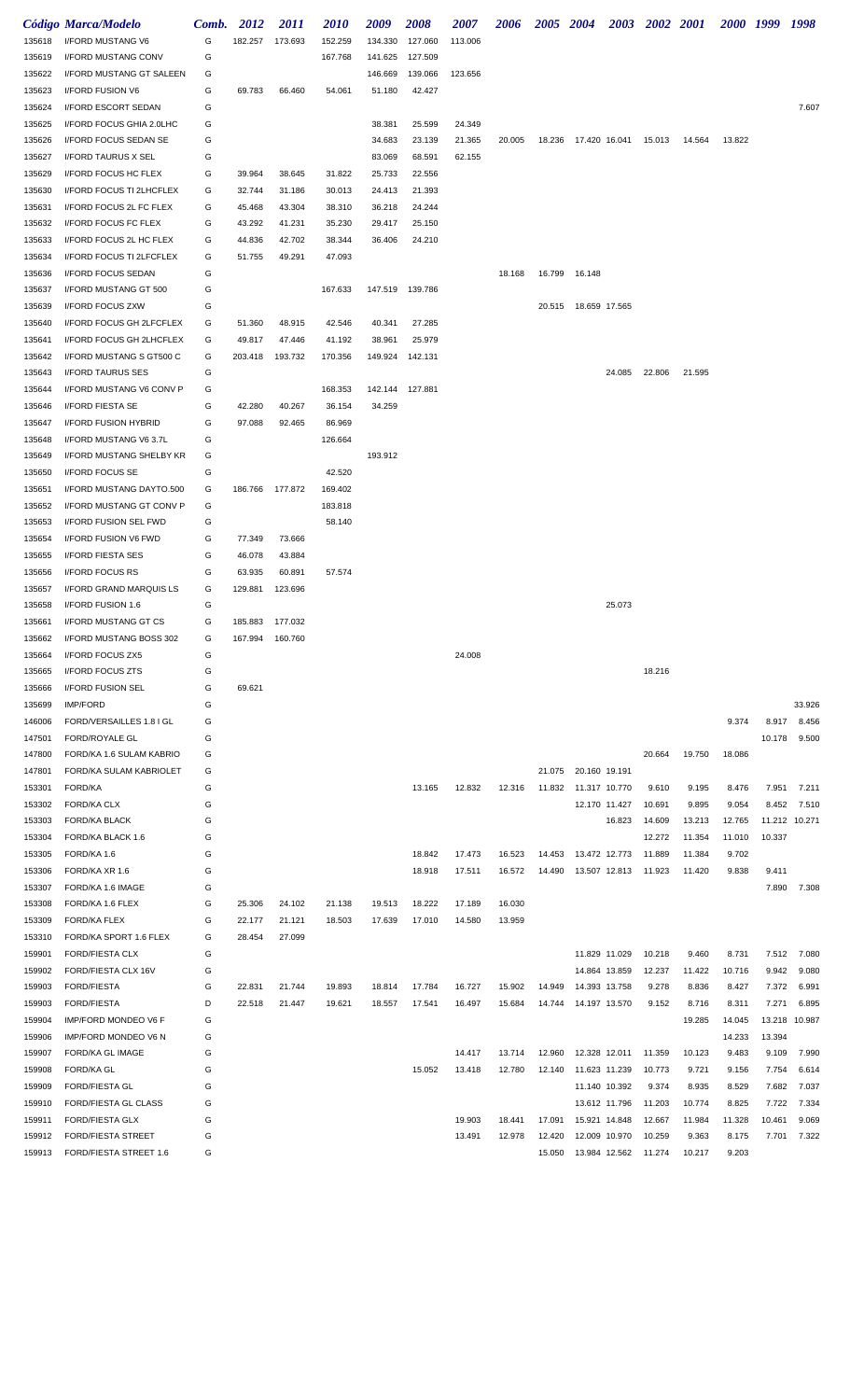|                  | <b>Código Marca/Modelo</b>                         | Comb. 2012 |                    | <b>2011</b>        | <i>2010</i>        | 2009             | 2008                       | 2007             | 2006             | <i><b>2005</b></i>        | <b>2004</b>                      | <b>2003</b>   | <b>2002</b> | 2001   | 2000 1999 |        | 1998          |
|------------------|----------------------------------------------------|------------|--------------------|--------------------|--------------------|------------------|----------------------------|------------------|------------------|---------------------------|----------------------------------|---------------|-------------|--------|-----------|--------|---------------|
| 159914           | FORD/FIESTA 1.6                                    | G          |                    |                    |                    |                  |                            |                  | 18.432           | 17.077                    | 15.360 14.497                    |               | 13.390      | 11.534 | 10.750    |        |               |
| 159915           | <b>FORD/FIESTA EDGE</b>                            | G          |                    |                    |                    |                  |                            |                  | 16.228           | 15.262                    | 14.692 13.455                    |               | 12.131      | 10.295 | 9.608     |        |               |
| 159916           | FORD/FIESTA SUPERCHARGER                           | G          |                    |                    |                    |                  |                            | 17.360           | 16.317           | 15.616                    | 14.965 13.367                    |               | 12.758      | 12.445 |           |        |               |
| 159917           | FORD/FIESTA 1.6 FLEX                               | G          |                    |                    |                    |                  |                            | 18.524           | 17.606           | 16.909                    | 15.621 14.943                    |               |             |        |           |        |               |
| 159919           | FORD/FIESTA SEDAN SC                               | G          |                    |                    |                    |                  |                            | 19.412           | 17.711           | 16.851                    | 15.584 14.897                    |               |             |        |           |        |               |
| 159920           | <b>FORD/FIESTA SEDAN</b>                           | G          | 21.885             | 20.843             |                    |                  | 19.401                     | 18.550           | 17.628           | 16.685                    | 13.542 12.870                    |               |             |        |           |        |               |
| 159921           | FORD/FIESTA SEDAN1.6FLEX                           | G          | 30.151             | 28.716             | 25.877             | 24.292           | 22.376                     | 20.025           | 19.128           | 18.477                    | 16.781 16.056                    |               |             |        |           |        |               |
| 159922<br>159923 | FORD/FIESTA 1.6 FLEX<br>FORD/FIESTA FLEX           | G<br>G     | 27.860<br>23.671   | 26.533<br>22.871   | 23.830<br>20.914   | 22.661<br>19.919 | 20.743<br>18.271           | 18.904<br>16.542 | 17.973<br>14.956 | 17.244<br>14.299          | 16.011 15.226<br>13.594 12.667   |               | 11.913      | 11.368 | 10.784    | 10.282 |               |
| 159924           | FORD/FIESTA SEDAN FLEX                             | G          | 27.546             | 26.234             | 22.556             | 20.825           | 19.852                     | 18.269           | 17.389           | 16.490                    |                                  |               |             |        |           |        |               |
| 159925           | FORD/FIESTA 1.0F TRAIL 5                           | G          |                    |                    |                    | 22.873           | 21.377                     | 19.661           | 18.714           |                           |                                  |               |             |        |           |        |               |
| 159926           | FORD/FIESTA 1.6F TRAIL 5                           | G          |                    |                    | 24.861             | 23.678           | 21.695                     | 19.770           | 18.781           |                           |                                  |               |             |        |           |        |               |
| 159927           | <b>FORD/FIESTA TRAIL</b>                           | G          | 29.677             | 28.264             | 24.194             | 22.890           | 21.398                     | 20.543           |                  |                           |                                  |               |             |        |           |        |               |
| 159928           | FORD/FIESTA TRAIL 1.6F                             | G          | 30.983             | 29.508             | 25.276             | 23.682           | 21.699                     | 20.524           |                  |                           |                                  |               |             |        |           |        |               |
| 159929           | I/FORD MONDEO SW                                   | G          |                    |                    |                    |                  |                            |                  |                  |                           |                                  |               |             |        | 10.236    | 9.741  | 8.907         |
| 159930           | I/FORD FIESTA SE HA                                | G          | 40.798             | 38.856             |                    |                  |                            |                  |                  |                           |                                  |               |             |        |           |        |               |
| 159931           | <b>I/FORD FIESTA S</b>                             | G          | 27.400             |                    |                    |                  |                            |                  |                  |                           |                                  |               |             |        |           |        |               |
|                  | <b>Fabricante: GAMO</b>                            |            |                    |                    |                    |                  |                            |                  |                  |                           |                                  |               |             |        |           |        |               |
|                  | 150902 GAMO/RADAR S                                | G          |                    |                    |                    |                  |                            |                  |                  |                           |                                  |               |             |        | 6.318     | 6.066  | 5.667         |
|                  |                                                    |            |                    |                    |                    |                  |                            |                  |                  |                           |                                  |               |             |        |           |        |               |
| 147199           | <b>Fabricante:</b><br><b>GEO</b><br><b>IMP/GEO</b> | G          |                    |                    |                    |                  |                            |                  |                  |                           | 16.359 15.732                    |               | 13.687      | 13.296 | 10.028    | 6.424  | 5.963         |
| 147199           | IMP/GEO                                            | D          |                    |                    |                    |                  |                            |                  |                  |                           | 32.614 31.572                    |               | 29.467      | 28.168 | 26.832    |        | 22.327 20.688 |
|                  |                                                    |            |                    |                    |                    |                  |                            |                  |                  |                           |                                  |               |             |        |           |        |               |
|                  | <i>Fabricante:</i><br><i>GIANT'S</i>               |            |                    |                    |                    |                  |                            |                  |                  |                           |                                  |               |             |        |           |        |               |
| 125701           | GIANT'S/BUGGY                                      | G          |                    |                    |                    |                  |                            |                  |                  |                           |                                  |               |             |        |           | 6.013  | 5.562         |
| 125799           | GIANT'S                                            | G          |                    |                    |                    |                  |                            |                  |                  |                           |                                  |               |             |        |           | 5.993  | 5.598         |
|                  | <b>Fabricante: GM - CHEVROLET</b>                  |            |                    |                    |                    |                  |                            |                  |                  |                           |                                  |               |             |        |           |        |               |
| 100002           | IMP/CHEVROLET SUBURBAN                             | G          | 203.810            | 194.105            | 159.884            | 149.675          | 138.533                    | 121.846          | 115.741          | 99.332                    |                                  |               |             |        |           |        |               |
| 100028           | I/CHEVROLET CORVETTE                               | G          |                    |                    |                    |                  |                            | 170.554          |                  | 153.767  147.607  135.890 |                                  |               |             |        |           |        |               |
| 104301           | GM/CARAVAN COMODORO                                | G          |                    |                    |                    |                  |                            |                  |                  |                           |                                  |               |             |        |           | 8.480  | 8.042         |
| 104399           | GM/CARAVAN                                         | G          |                    |                    |                    |                  |                            |                  |                  | 13.283                    | 12.642 12.168                    |               | 11.573      | 11.027 | 10.450    | 9.957  | 7.479         |
| 104410           | <b>GM/CHEVETTE SE</b>                              | G          |                    |                    |                    |                  |                            |                  |                  |                           |                                  | 9.906         | 9.421       | 8.977  | 8.502     | 8.103  | 7.671         |
| 104601           | I/CHEVROLET CAMARO                                 | G          |                    |                    | 147.195            | 144.002          | 137.781                    | 131.828          |                  |                           | 126.134  121.066  115.470102.304 |               | 89.689      | 80.966 | 72.240    |        | 65.212 55.149 |
| 104602           | I/CHEVROLET CAMARO V6                              | G          |                    |                    | 109.566            | 103.869          | 98.259                     |                  |                  |                           |                                  |               |             |        |           |        |               |
| 104603<br>104604 | I/CHEVROLET CAMARO SS<br>I/CHEVROLET CAMARO 1SS    | G<br>G     | 170.198<br>168.549 | 162.954<br>160.523 | 156.240<br>150.673 | 149.803          | 143.436<br>140.734 131.585 |                  |                  |                           |                                  |               |             |        |           |        |               |
| 104605           | I/CHEVROLET CAMARO 2SS                             | G          | 170.198            | 162.954            | 156.240            |                  | 149.803 143.436            |                  |                  |                           |                                  |               |             |        |           |        |               |
| 104606           | I/CHEVROLET CAMARO 2LT                             | G          | 145.669            | 138.733            | 130.131            |                  | 123.364 115.838            |                  |                  |                           |                                  |               |             |        |           |        |               |
| 104607           | I/CHEVROLET CAMARO 1LT                             | G          | 141.924            | 135.166            | 128.002            |                  | 121.218 114.671            |                  |                  |                           |                                  |               |             |        |           |        |               |
| 104608           | I/CHEVROLET CAMARO LT                              | G          | 131.202            | 124.955            | 118.707            |                  | 112.198 105.525            |                  |                  |                           |                                  |               |             |        |           |        |               |
| 104609           | I/CHEVROLET CAMARO 2SSRS                           | G          | 173.151            | 164.906            | 157.054            |                  | 149.200 141.740            |                  |                  |                           |                                  |               |             |        |           |        |               |
| 104610           | I/CHEVROLET MALIBU LTZ                             | G          | 70.900             | 67.524             | 59.522             | 56.492           | 53.600                     |                  |                  |                           |                                  |               |             |        |           |        |               |
| 104611           | I/CHEVROLET CAMARO LS                              | G          | 131.713            | 125.441            | 119.168            |                  | 113.210 107.551            |                  |                  |                           |                                  |               |             |        |           |        |               |
| 104612           | I/CHEVROLET CAMARO RS                              | G          | 173.823            | 165.546            | 152.228            | 144.979          |                            |                  |                  |                           |                                  |               |             |        |           |        |               |
| 104623           | I/CHEVROLET CAMARO C 1LT                           | G          | 153.626            | 146.311            |                    |                  |                            |                  |                  |                           |                                  |               |             |        |           |        |               |
| 104624           | I/CHEVROLET CAMARO COUPE                           | G          | 145.382            | 138.459            |                    |                  |                            |                  |                  |                           |                                  |               |             |        |           |        |               |
| 104627           | I/CHEVROLET CAMARO 2LS                             | G          | 111.414            | 106.617            |                    |                  |                            |                  |                  |                           |                                  |               |             |        |           |        |               |
| 104628           | I/CHEV SONIC LTZ NB AT                             | G          | 40.944             |                    |                    |                  |                            |                  |                  |                           |                                  |               |             |        |           |        |               |
| 104629           | I/CHEV SONIC LTZ HB AT                             | G          | 40.770             |                    |                    |                  |                            |                  |                  |                           |                                  |               |             |        |           |        |               |
| 104630<br>104631 | I/CHEV SONIC LT NB MT<br>I/CHEV SONIC LT HB MT     | G<br>G     | 41.639<br>41.639   |                    |                    |                  |                            |                  |                  |                           |                                  |               |             |        |           |        |               |
| 104633           | I/CHEVROLET CAMARO SS CO                           | G          | 184.511 175.725    |                    |                    |                  |                            |                  |                  |                           |                                  |               |             |        |           |        |               |
| 104634           | I/CHEV SONIC LTZ HB MT                             | G          | 43.739             | 41.394             |                    |                  |                            |                  |                  |                           |                                  |               |             |        |           |        |               |
| 104636           | I/CHEVROLET CAMARO 1LS                             | G          | 109.547            | 104.830            |                    |                  |                            |                  |                  |                           |                                  |               |             |        |           |        |               |
| 104637           | I/CHEV SONIC LTZ NB MT                             | G          | 43.739             |                    |                    |                  |                            |                  |                  |                           |                                  |               |             |        |           |        |               |
| 104644           | CHEV/SPIN 1.8L MT LTZ                              | G          | 43.199             |                    |                    |                  |                            |                  |                  |                           |                                  |               |             |        |           |        |               |
| 104645           | CHEV/SPIN 1.8L MT LT                               | G          | 38.136             |                    |                    |                  |                            |                  |                  |                           |                                  |               |             |        |           |        |               |
| 104646           | CHEV/SPIN 1.8L MT                                  | G          | 38.009             |                    |                    |                  |                            |                  |                  |                           |                                  |               |             |        |           |        |               |
| 104647           | CHEV/SPIN 1.8L AT LTZ                              | G          | 41.757             |                    |                    |                  |                            |                  |                  |                           |                                  |               |             |        |           |        |               |
| 104648           | CHEV/SPIN 1.8L AT LT                               | G          | 42.215             |                    |                    |                  |                            |                  |                  |                           |                                  |               |             |        |           |        |               |
| 104699           | GM/CHEVROLET                                       | D          |                    |                    |                    |                  |                            |                  |                  |                           |                                  |               |             |        | 8.711     | 8.405  | 8.040         |
| 104699           | <b>GM/CHEVROLET</b>                                | G          |                    |                    |                    |                  |                            |                  |                  |                           |                                  |               |             |        | 9.624     | 9.286  | 8.884         |
| 104721           | GM/MONZA SL/E EFI                                  | G          |                    |                    |                    |                  |                            |                  |                  |                           |                                  | 13.266 12.617 |             | 12.026 | 11.396    | 10.860 | 10.052        |
| 104728           | <b>GM/MONZA GLS</b>                                | G          |                    |                    |                    |                  |                            |                  |                  |                           |                                  |               |             |        | 10.873    | 10.360 | 9.803         |
| 105199           | <b>GM/VERANEIO</b>                                 | G          |                    |                    |                    |                  |                            |                  |                  |                           |                                  | 37.322        | 35.485      | 33.801 | 32.029    |        | 30.532 28.890 |
| 105199           | <b>GM/VERANEIO</b>                                 | D          |                    |                    |                    |                  |                            |                  |                  |                           |                                  | 48.543        | 46.357      | 44.240 | 41.707    |        | 39.930 37.550 |
| 106717           | I/CHEVROLET CADILLAC CTS                           | G          |                    |                    |                    | 115.249          | 90.724                     | 76.869           |                  |                           |                                  |               |             |        |           |        |               |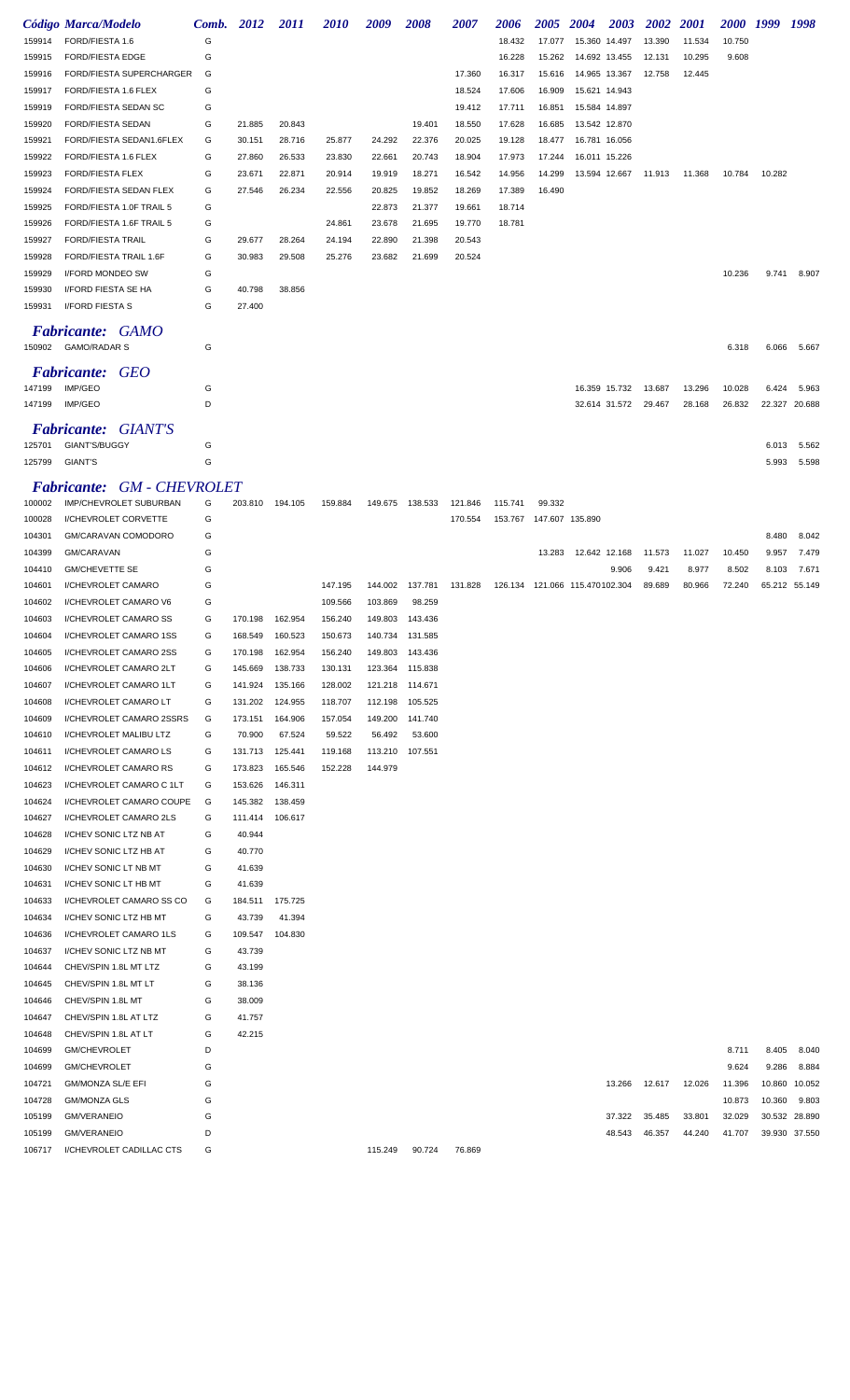|                  | Código Marca/Modelo                                      | Comb.  | 2012             | <i>2011</i>      | <i><b>2010</b></i> | 2009    | <i><b>2008</b></i> | 2007             | 2006             | <b>2005</b>      | <b>2004</b>            | <b>2003</b>   | <b>2002</b>                            | <b>2001</b> | <i><b>2000</b></i> | 1999    | 1998                           |
|------------------|----------------------------------------------------------|--------|------------------|------------------|--------------------|---------|--------------------|------------------|------------------|------------------|------------------------|---------------|----------------------------------------|-------------|--------------------|---------|--------------------------------|
| 107100           | I/CHEVROLET CORVETTE                                     | G      |                  |                  | 191.168            | 181.881 | 172.094            | 162.907          | 155.207          |                  |                        |               | 146.851 140.174128.592 124.274 114.561 |             | 109.833            | 105.293 | 99.388                         |
| 107103           | <b>IMP/CHEVROLET LUMINA LS</b>                           | G      |                  |                  |                    |         |                    |                  |                  |                  |                        |               |                                        |             | 19.978             |         | 18.643 16.909                  |
| 107104           | IMP/CHEVROLET CORSICA LT                                 | G      |                  |                  |                    |         |                    |                  |                  |                  |                        | 39.028        | 35.125                                 | 16.239      | 13.732             |         | 10.934 10.085                  |
| 107111           | I/CHEVROLET SSR                                          | G      |                  |                  |                    |         |                    |                  | 87.131           | 74.018           | 70.637                 |               |                                        |             |                    |         |                                |
| 107112           | I/CHEVROLET CORVET COUPE                                 | G      |                  |                  |                    | 169.532 | 161.283            | 153.590          | 146.771          | 139.274          |                        |               |                                        |             |                    |         |                                |
| 107113           | I/CHEVROLET CORVETTE Z06                                 | G      |                  |                  | 186.711            | 178.474 | 169.847            | 161.769          | 154.630          | 146.610          |                        |               |                                        |             |                    |         |                                |
| 107115           | I/CHEVROLET CORVETTE COP                                 | G      |                  | 197.109          | 188.441            | 180.138 | 171.401            | 163.201          | 156.061          |                  |                        |               |                                        |             |                    |         |                                |
| 107116           | I/CHEVROLET CORVETTE CON                                 | G      |                  |                  |                    | 191.363 | 180.192            | 171.578          |                  |                  |                        |               |                                        |             |                    |         |                                |
| 107117           | I/CHEVROLET CORVETTE LT2                                 | G      |                  |                  |                    | 220.203 | 207.283            | 197.485          |                  |                  |                        |               |                                        |             |                    |         |                                |
| 107119           | I/CHEVROLET CORVETTE C6                                  | G      |                  |                  | 179.257            | 171.371 | 163.007            | 155.329          |                  |                  |                        |               |                                        |             |                    |         |                                |
| 107120           | I/CHEVROLET CORVETTE ZR1                                 | G      | 234.211          | 223.059          | 175.937            | 168.203 | 159.953            | 152.393          |                  |                  |                        |               |                                        |             |                    |         |                                |
| 107121           | I/GM IMPALA SE                                           | G      |                  |                  |                    | 81.393  | 67.268             | 60.917           | 42.677           |                  |                        |               |                                        |             |                    |         |                                |
| 107122           | I/CHEVROLET AGILE LTZ                                    | G      | 33.974           | 32.357           | 28.125             | 26.683  | 22.821             |                  |                  |                  |                        |               |                                        |             |                    |         |                                |
| 107124           | I/CHEVROLET AGILE LT                                     | G      | 31.982           | 30.460           | 26.481             | 25.267  | 22.138             |                  |                  |                  |                        |               |                                        |             |                    |         |                                |
| 107126           | I/CHEVROLET IMPALA LS                                    | G      |                  |                  | 103.040            | 94.788  | 84.661             |                  |                  |                  |                        |               |                                        |             |                    |         |                                |
| 107128           | I/CHEVROLET CORVETTE GSC                                 | G      | 241.876          | 230.358          | 189.457            |         | 180.124 170.513    |                  |                  |                  |                        |               |                                        |             |                    |         |                                |
| 107131           | I/CHEVROLET CORVETTE GS                                  | G      |                  |                  | 191.528            |         | 182.193 172.441    |                  |                  |                  |                        |               |                                        |             |                    |         |                                |
| 107199           | <b>IMP/CHEVROLET</b>                                     | G<br>D |                  |                  |                    |         |                    |                  |                  |                  |                        |               |                                        |             |                    |         | 10.794 10.306<br>26.148 24.612 |
| 107199<br>110301 | <b>IMP/CHEVROLET</b><br>I/OPEL ASTRA 1.8 16V EA          | G      |                  |                  |                    |         |                    |                  |                  |                  |                        |               | 32.432                                 | 14.990      | 12.671             |         |                                |
| 123300           | I/CHEVROLET CORVETTE COP                                 | G      |                  | 207.107          | 198.189            | 189.550 | 180.214            | 171.723          |                  |                  |                        |               |                                        |             |                    |         |                                |
| 123301           | I/CHEVROLET CORVETTE CON                                 | G      |                  |                  | 210.178            | 200.073 | 188.307            |                  |                  |                  |                        |               |                                        |             |                    |         |                                |
| 123601           | <b>GM/BRASINCA PASSO FINO</b>                            | G      |                  |                  |                    |         |                    |                  |                  |                  |                        |               | 37.860                                 | 35.092      | 32.339             | 29.968  | 27.572                         |
| 123601           | <b>GM/BRASINCA PASSO FINO</b>                            | D      |                  |                  |                    |         |                    |                  |                  |                  |                        |               | 60.540                                 | 56.111      | 51.711             |         | 47.918 44.093                  |
| 132803           | <b>GM/KADETT GS</b>                                      | G      |                  |                  |                    |         |                    |                  |                  |                  |                        | 13.083 12.586 | 11.970                                 | 11.407      | 10.809             | 10.296  | 9.382                          |
| 132814           | <b>GM/KADETT GL</b>                                      | G      |                  |                  |                    |         |                    |                  |                  |                  |                        |               | 10.867                                 | 10.358      | 9.813              | 9.350   | 8.653                          |
| 132815           | <b>GM/KADETT GLS</b>                                     | G      |                  |                  |                    |         |                    |                  |                  |                  |                        |               |                                        |             |                    | 10.635  | 10.037                         |
| 132816           | <b>GM/KADETT LITE</b>                                    | G      |                  |                  |                    |         |                    |                  |                  |                  |                        |               |                                        |             |                    | 9.650   | 8.809                          |
| 132817           | <b>GM/KADETT SPORT</b>                                   | G      |                  |                  |                    |         |                    |                  |                  |                  |                        |               |                                        |             |                    |         | 10.272                         |
| 147601           | <b>GM/OMEGA GLS</b>                                      | G      |                  |                  |                    |         |                    |                  |                  |                  |                        |               |                                        |             |                    | 13.423  | 12.547                         |
| 147602           | GM/OMEGA CD                                              | G      |                  |                  |                    |         |                    |                  |                  |                  |                        |               |                                        |             | 20.805             | 16.232  | 15.123                         |
| 147901           | <b>GM/KADETT IPANEMA GL</b>                              | G      |                  |                  |                    |         |                    |                  |                  |                  |                        |               |                                        |             |                    | 10.588  | 8.526                          |
| 147902           | <b>GM/KADETT IPANEMA GLS</b>                             | G      |                  |                  |                    |         |                    |                  |                  |                  |                        |               |                                        |             |                    | 10.349  | 8.649                          |
| 147903           | <b>GM/KADETT IPANEMA FLAIR</b>                           | G      |                  |                  |                    |         |                    |                  |                  |                  |                        |               |                                        |             |                    | 9.963   | 8.522                          |
| 147999           | <b>GM/KADETT IPANEMA</b>                                 | G      |                  |                  |                    |         |                    |                  |                  |                  |                        |               |                                        |             |                    | 10.991  | 8.447                          |
| 148801           | <b>GM/VECTRA CD</b>                                      | G      |                  |                  |                    |         |                    |                  |                  |                  |                        | 20.378        | 19.220                                 | 17.448      | 16.462             |         | 14.310 13.412                  |
| 148802           | <b>GM/VECTRA GLS</b>                                     | G      |                  |                  |                    |         |                    |                  |                  |                  |                        | 20.212        | 18.202                                 | 17.433      | 16.545             | 14.141  | 12.906                         |
| 148804           | <b>GM/VECTRA GL</b>                                      | G      |                  |                  |                    |         |                    |                  |                  |                  |                        | 18.472        | 16.539                                 | 15.524      | 14.217             |         | 12.362 11.647                  |
| 148805           | <b>GM/VECTRA MILENIUM</b>                                | G      |                  |                  |                    |         |                    |                  |                  |                  |                        | 19.902        | 17.878                                 | 17.074      | 16.221             |         | 13.840 12.594                  |
| 148806           | <b>GM/VECTRA CHALLENGE</b>                               | G      |                  |                  |                    |         |                    |                  |                  |                  |                        | 24.575 23.641 | 19.708                                 | 17.946      | 16.966             |         | 14.156 13.181                  |
| 148807           | <b>GM/VECTRA EXPRESSION</b>                              | G      |                  |                  |                    |         |                    |                  | 26.480           | 22.648           |                        | 21.479 20.480 | 18.392                                 | 17.633      | 16.692             | 14.239  |                                |
| 148808           | <b>GM/VECTRA SEDAN</b>                                   | G      |                  |                  |                    |         |                    |                  |                  | 21.619           |                        | 19.389 18.497 | 16.614                                 | 15.918      |                    |         |                                |
| 148809           | <b>GM/VECTRA SEDAN CD</b>                                | G      |                  |                  |                    |         |                    |                  |                  | 24.550           |                        | 22.632 20.770 | 19.594                                 | 17.780      |                    |         |                                |
| 148810           | <b>GM/VECTRA ELEGANCE</b>                                | G      |                  |                  |                    |         |                    |                  | 24.617           | 23.406           |                        | 21.474 20.965 |                                        |             |                    |         |                                |
| 148811           | <b>GM/VECTRA ELITE</b>                                   | G      |                  |                  |                    |         |                    | 29.188           | 28.112           | 26.541           |                        | 24.318 23.421 |                                        |             |                    |         |                                |
| 148812           | <b>GM/VECTRA COMFORT</b>                                 | G      |                  |                  |                    |         |                    |                  | 22.907           | 21.572           |                        | 19.616 18.959 |                                        |             |                    |         |                                |
| 148813           | GM/VECTRA COLLECTION                                     | G      |                  |                  |                    |         |                    |                  | 25.536           | 22.838           | 20.488                 |               |                                        |             |                    |         |                                |
| 148814           | <b>GM/VECTRA SEDAN ELITE</b><br>GM/VECTRA SEDAN ELEGANCE | G<br>G | 52.111<br>45.036 | 49.630<br>42.892 | 43.821<br>37.832   | 39.051  | 35.405<br>30.550   | 31.463<br>27.976 | 29.001<br>26.444 | 26.013           | 25.533<br>23.009       |               |                                        |             |                    |         |                                |
| 148815<br>148816 | <b>GM/VECTRA SEDAN COMFORT</b>                           | G      |                  |                  |                    | 33.494  |                    | 24.781           | 23.923           | 24.730<br>21.132 | 20.533                 |               |                                        |             |                    |         |                                |
| 148817           | GM/VECTRA SD EXPRESSION                                  | G      | 38.983           | 37.128           | 32.169             | 28.878  | 26.742             | 25.206           | 23.364           | 21.937           |                        |               |                                        |             |                    |         |                                |
| 148818           | GM/VECTRA HATCH 4P GT-X                                  | G      | 43.557           | 41.483           | 37.146             | 34.234  | 31.702             | 29.705           | 28.337           |                  |                        |               |                                        |             |                    |         |                                |
| 148819           | GM/VECTRA HATCH 4P GT                                    | G      | 42.596           | 40.568           | 35.477             | 32.745  | 30.345             | 28.378           | 27.071           |                  |                        |               |                                        |             |                    |         |                                |
| 148821           | GM/VECTRA SD COLLECTION                                  | G      | 52.057           | 49.579           |                    |         |                    |                  |                  |                  |                        |               |                                        |             |                    |         |                                |
| 149000           | I/GM MRE CGPI                                            | G      |                  |                  |                    |         |                    |                  |                  | 19.025           | 18.270 17.744          |               | 16.651                                 | 15.651      | 13.382             |         | 10.607 10.127                  |
| 149001           | <b>IMP/GM CALIBRA 16V</b>                                | G      |                  |                  |                    |         |                    |                  |                  |                  |                        | 27.633        | 25.552                                 | 23.684      | 21.822             | 20.236  | 18.616                         |
| 149004           | <b>IMP/GM CORSA WIND</b>                                 | G      |                  |                  |                    |         |                    |                  |                  |                  |                        |               |                                        |             |                    | 8.568   | 8.042                          |
| 149005           | <b>IMP/GM TIGRA</b>                                      | G      |                  |                  |                    |         |                    |                  |                  |                  |                        |               |                                        |             | 18.000             | 16.960  | 16.182                         |
| 149006           | <b>IMP/GM SAMURAI</b>                                    | G      |                  |                  |                    |         |                    |                  |                  |                  |                        | 25.351 24.144 | 22.994                                 | 21.900      | 20.857             |         | 19.864 18.919                  |
| 149007           | IMP/GM CORSA GL W                                        | G      |                  |                  |                    |         |                    |                  |                  |                  |                        |               |                                        |             | 13.060             |         | 11.935 11.383                  |
| 149008           | IMP/GM CORSA GLS WD                                      | G      |                  |                  |                    |         |                    |                  |                  |                  |                        |               |                                        | 13.265      | 12.640             |         | 11.688 11.099                  |
| 149009           | <b>IMP/GM CORSA GLS</b>                                  | G      |                  |                  |                    |         |                    |                  |                  |                  |                        |               |                                        | 14.507      | 13.593             |         | 12.688 11.840                  |
| 149010           | IMP/GM OMEGA CD                                          | G      | 94.214           | 89.728           | 84.561             | 79.002  | 65.325             | 59.136           | 41.423           | 34.682           |                        | 32.619 30.551 | 23.943                                 | 22.028      | 19.053             |         | 18.256 17.544                  |
| 149011           | I/GM OMEGA SS                                            | G      |                  |                  |                    |         |                    |                  |                  |                  |                        |               |                                        |             | 19.505             |         | 18.684 17.962                  |
| 149012           | I/GM TRACKER 2.0                                         | G      |                  |                  |                    |         |                    |                  |                  | 37.672           |                        | 31.467 30.206 | 28.306                                 | 27.003      | 26.993             | 22.455  |                                |
| 149012           | I/GM TRACKER 2.0                                         | D      |                  |                  |                    |         |                    |                  |                  | 37.768           |                        | 31.548 30.283 | 28.380                                 | 27.073      | 25.870             | 22.512  |                                |
| 149013           | I/GM CORSA CLASSIC                                       | G      |                  |                  |                    |         |                    |                  | 17.027           |                  | 14.447  13.806  13.119 |               | 12.528                                 | 11.997      | 11.460             |         |                                |
| 149014           | I/GM CORSA MILENIUM                                      | G      |                  |                  |                    |         |                    |                  |                  |                  |                        | 12.537        | 11.881                                 | 11.383      | 10.670             |         |                                |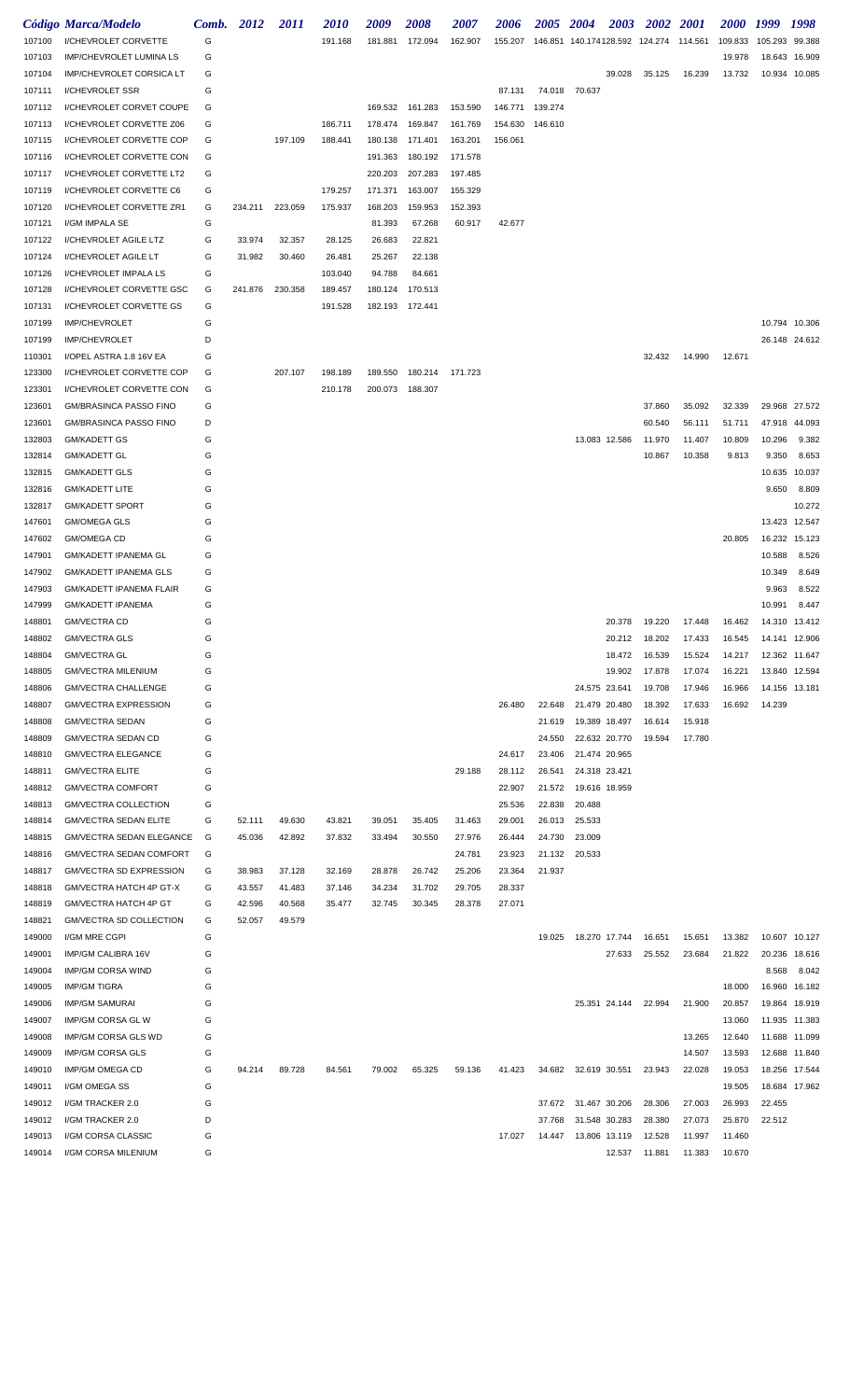|        | Código Marca/Modelo             | Comb. | 2012   | <i>2011</i> | <i>2010</i> | 2009   | 2008   | <i><b>2007</b></i> | 2006   | <i><b>2005</b></i> | 2004                   | 2003          | 2002   | <i>2001</i> | <i><b>2000</b></i> | 1999   | 1998          |
|--------|---------------------------------|-------|--------|-------------|-------------|--------|--------|--------------------|--------|--------------------|------------------------|---------------|--------|-------------|--------------------|--------|---------------|
| 149015 | I/GM CORSA SEDAN                | G     |        |             |             |        |        |                    |        |                    | 16.215 15.709          |               | 14.152 | 13.478      | 12.956             |        |               |
| 149016 | I/GM CORSA HATCH                | G     |        |             |             |        |        |                    |        |                    | 16.513 15.974          |               | 14.083 | 13.443      |                    |        |               |
|        |                                 |       |        |             |             |        |        |                    |        |                    |                        |               |        |             |                    |        |               |
| 149017 | I/GM CLASSIC LIFE               | G     |        |             | 20.077      | 18.589 | 17.378 | 16.573             | 15.344 | 14.442             | 13.635 13.400          |               | 12.782 | 12.209      | 11.602             |        |               |
| 149018 | I/GM CLASSIC SUPER              | G     |        |             |             |        | 18.645 | 16.923             | 15.675 |                    |                        |               |        |             |                    |        |               |
| 149019 | I/GM CLASSIC SPIRIT             | G     |        |             | 21.257      | 19.603 | 18.650 | 16.721             | 15.707 | 14.641             | 13.713 13.192          |               |        |             |                    |        |               |
| 149027 | I/GM SKY                        | G     |        |             |             |        | 68.905 | 65.687             | 59.123 |                    |                        |               |        |             |                    |        |               |
| 149028 | I/CHEVROLET CLASSIC             | G     |        |             | 23.109      | 21.412 | 19.375 |                    |        |                    |                        |               |        |             |                    |        |               |
| 149501 | <b>GM/CORSA GL</b>              | G     |        |             |             |        |        |                    |        |                    |                        |               |        | 13.233      | 11.580             |        | 11.105 10.313 |
| 149502 | <b>GM/CORSA WIND</b>            | G     |        |             |             |        |        |                    |        |                    |                        | 13.412 12.908 | 10.944 | 10.305      | 9.719              | 8.763  | 8.229         |
| 149503 | GM/CORSA GSI 16V                | G     |        |             |             |        |        |                    |        |                    |                        | 17.068        | 15.787 | 14.635      | 13.491             | 12.498 | 11.502        |
| 149504 | <b>GM/CORSA GLS</b>             | G     |        |             |             |        |        |                    |        |                    |                        |               | 17.956 | 14.512      | 13.595             | 12.685 | 11.842        |
| 149505 | GM/CORSA GL 1.6                 | G     |        |             |             |        |        |                    |        |                    |                        | 15.803        | 13.487 | 12.893      | 11.577             | 10.766 | 9.660         |
| 149506 | <b>GM/CORSA SUPER</b>           | G     |        |             |             |        |        |                    |        |                    |                        | 14.719        | 12.177 | 11.568      | 10.710             | 10.210 | 9.724         |
| 149507 | GM/CORSA GL W                   | G     |        |             |             |        |        |                    |        |                    |                        | 18.905        | 16.173 | 14.014      | 13.368             | 11.934 | 11.380        |
| 149508 | GM/CORSA GLS W                  | G     |        |             |             |        |        |                    |        |                    |                        |               |        |             | 12.705             | 11.742 | 11.163        |
| 149509 | GM/CORSA GLS WD                 | G     |        |             |             |        |        |                    |        |                    |                        |               |        |             | 12.706             | 11.742 | 11.160        |
|        | <b>GM/CORSA PIQUET</b>          | G     |        |             |             |        |        |                    |        |                    |                        |               |        |             | 9.669              | 8.924  | 8.490         |
| 149510 |                                 |       |        |             |             |        |        |                    |        |                    |                        |               |        |             |                    |        |               |
| 149511 | IMP/GM CORSA GL                 | G     |        |             |             |        |        |                    |        |                    |                        |               |        | 13.248      | 11.591             | 11.110 | 10.320        |
| 149512 | GM/CORSA CHAMP 98               | G     |        |             |             |        |        |                    |        |                    |                        |               |        | 10.237      | 9.660              | 8.712  | 8.180         |
| 149513 | I/GM CORSA SUPER W              | G     |        |             |             | 17.395 | 16.468 | 15.608             | 14.849 | 14.021             | 13.347 12.838          |               | 11.931 | 11.325      | 10.807             | 10.206 | 9.543         |
| 149514 | I/GM CORSA SUPER                | G     |        |             |             |        |        |                    |        |                    |                        | 14.727        | 12.217 | 11.598      | 10.741             | 10.240 | 9.751         |
| 149515 | <b>GM/CORSA MILENIUM</b>        | G     |        |             |             |        |        |                    |        |                    | 13.077 12.589          |               | 11.925 | 11.430      | 10.710             | 9.716  | 9.235         |
| 149516 | GM/CELTA                        | G     |        |             |             | 16.446 | 15.564 | 14.704             | 13.909 | 13.111             | 12.515 11.944          |               | 11.408 | 10.689      | 9.930              | 8.634  | 8.045         |
| 149517 | <b>GM/CORSA HATCH</b>           | G     |        |             |             |        |        |                    |        | 16.848             | 15.787 15.274          |               | 11.502 | 10.873      | 10.163             | 9.135  | 8.546         |
| 149518 | <b>GM/CORSA SEDAN</b>           | G     |        |             | 21.137      | 20.022 | 18.958 | 17.969             | 17.091 | 15.114             | 14.286 13.768          |               | 12.949 | 12.432      | 11.654             | 11.047 | 10.387        |
| 149519 | <b>GM/MERIVA</b>                | G     |        |             |             |        |        |                    |        | 19.040             | 17.654 17.035          |               | 15.828 | 14.712      | 13.733             |        |               |
| 149520 | <b>GM/CORSA CLASSIC</b>         | G     |        |             | 19.731      | 18.653 | 17.642 | 16.783             | 16.196 | 14.443             | 13.804 13.124          |               | 12.530 | 11.992      | 11.456             |        |               |
| 149521 | GM/CELTA 3 PORTAS SUPER         | G     |        |             |             |        |        |                    |        | 13.199             | 12.620 12.187          |               | 11.647 | 10.939      | 10.345             |        |               |
| 149522 | GM/CELTA 5 PORTAS SUPER         | G     |        |             |             |        |        |                    |        | 13.710             | 13.046 12.587          |               | 11.628 | 10.081      | 9.408              |        |               |
|        | <b>GM/CELTA 3 PORTAS</b>        | G     |        |             |             |        |        |                    |        |                    |                        |               |        |             | 10.083             |        |               |
| 149523 |                                 |       |        |             |             |        |        |                    | 14.682 | 13.111             | 12.516 11.946          |               | 11.405 | 10.695      |                    | 9.632  | 9.138         |
| 149524 | <b>GM/CELTA 5 PORTAS</b>        | G     |        |             |             |        |        |                    |        | 13.857             | 13.166 12.550          |               | 11.495 | 10.774      | 10.290             |        |               |
| 149525 | <b>GM/MERIVA CD</b>             | G     |        |             |             |        |        |                    |        | 19.393             | 18.727 17.506          |               | 16.206 | 15.033      | 14.028             |        |               |
| 149526 | <b>GM/CELTA 3P ENERGY</b>       | G     |        |             |             |        |        |                    |        | 14.485             | 13.711 12.898          |               | 11.809 |             |                    |        |               |
| 149527 | <b>GM/CELTA 5P ENERGY</b>       | G     |        |             |             |        |        |                    |        | 15.873             | 14.182 13.488          |               | 12.474 |             |                    |        |               |
| 149528 | GM/CELTA 3P ENERGY SUPER        | G     |        |             |             |        |        |                    |        |                    | 13.408 12.280          |               | 11.811 |             |                    |        |               |
| 149529 | <b>GM/CELTA 5P ENERGY SUPER</b> | G     |        |             |             |        |        |                    |        |                    |                        | 14.516 13.754 | 12.856 |             |                    |        |               |
| 149530 | GM/CORSA SEDAN PREMIUM          | G     | 29.830 | 28.410      | 24.325      | 22.947 | 21.365 | 19.924             | 18.110 | 17.115             | 15.853 15.580          |               |        |             |                    |        |               |
| 149531 | GM/CORSA SEDAN JOY              | G     |        |             |             |        | 19.327 | 18.217             | 17.187 |                    | 15.942  14.877  14.176 |               |        |             |                    |        |               |
| 149532 | <b>GM/CORSA HATCH PREMIUM</b>   | G     |        |             | 25.325      | 23.516 | 22.130 | 20.347             | 19.120 | 18.106             | 16.634 16.293          |               |        |             |                    |        |               |
| 149533 | GM/CELTA 2P LIFE                | G     | 20.458 | 19.484      | 17.719      | 16.581 | 15.493 | 14.717             | 13.821 |                    | 12.813  11.454  10.867 |               |        |             |                    |        |               |
| 149534 | GM/CELTA 4P LIFE                | G     | 21.242 | 20.232      | 18.362      | 17.416 | 16.631 | 15.171             | 14.192 | 13.504             | 12.422 11.672          |               |        |             |                    |        |               |
| 149535 | <b>GM/CELTA 4P SPIRIT</b>       | G     | 22.930 | 21.838      | 19.226      | 18.038 | 17.018 | 16.118             | 14.790 | 12.649             | 11.892 11.696          |               |        |             |                    |        |               |
| 149536 | <b>GM/CELTA 2P SPIRIT</b>       | G     | 22.487 | 21.417      | 17.888      | 16.835 | 16.019 | 15.041             | 14.065 | 13.068             | 11.835 11.635          |               |        |             |                    |        |               |
| 149537 | GM/CELTA 4P SUPER               | G     |        |             | 20.844      | 19.194 | 17.824 | 16.816             | 15.097 | 13.851             | 13.166 12.545          |               |        |             |                    |        |               |
| 149538 | GM/CELTA 2P SUPER               | G     |        |             |             | 17.040 | 16.229 | 14.932             | 13.844 | 13.185             | 12.582 12.008          |               |        |             |                    |        |               |
| 149539 | <b>GM/CORSA SEDAN MAXX</b>      | G     | 28.518 | 27.161      | 23.271      | 22.059 | 20.628 | 18.798             | 17.867 | 17.051             | 15.672 14.442          |               | 13.758 |             |                    |        |               |
| 149540 | <b>GM/CLASSIC LIFE</b>          | G     |        |             | 20.076      | 18.580 | 17.381 | 16.580             | 15.346 | 14.442             | 13.771 13.388          |               |        |             |                    |        |               |
|        |                                 |       |        |             |             |        |        |                    |        |                    |                        |               |        |             |                    |        |               |
| 149541 | <b>GM/CLASSIC SUPER</b>         | G     |        |             | 21.234      | 19.661 | 17.794 | 16.145             | 14.960 | 14.003             | 13.022 12.659          |               |        |             |                    |        |               |
| 149542 | <b>GM/CLASSIC SPIRIT</b>        | G     | 25.283 | 24.080      | 21.263      | 19.601 | 18.654 | 16.719             | 15.705 | 14.649             | 13.758 13.534          |               |        |             |                    |        |               |
| 149543 | <b>GM/MERIVA JOY</b>            | G     | 35.859 | 34.152      | 30.262      | 27.973 | 23.943 | 22.907             | 21.531 | 20.443             | 18.925 18.211          |               | 17.457 | 16.869      |                    |        |               |
| 149544 | <b>GM/CORSA HATCH MAXX</b>      | G     | 23.941 | 22.801      | 21.070      | 20.241 | 19.218 | 18.357             | 17.487 | 16.517             | 15.318 14.638          |               | 14.111 |             |                    |        |               |
| 149545 | <b>GM/MERIVA MAXX</b>           | G     | 37.047 | 35.283      | 32.292      | 29.190 | 26.881 | 24.620             | 23.158 | 21.877             | 19.488 19.134          |               | 18.243 |             |                    |        |               |
| 149546 | <b>GM/MERIVA PREMIUM</b>        | G     | 37.475 | 35.692      | 31.843      | 30.172 | 28.924 | 26.383             | 24.947 | 22.694             | 21.148 20.634          |               |        |             |                    |        |               |
| 149547 | <b>GM/CORSA HATCH JOY</b>       | G     |        |             | 21.778      | 20.129 | 19.185 | 17.287             | 15.833 | 15.061             | 14.006 13.535          |               | 12.908 |             |                    |        |               |
| 149548 | <b>GM/MERIVA SS</b>             | G     | 39.494 | 37.614      | 33.106      | 31.040 | 27.838 | 25.670             | 24.648 | 22.352             | 21.622                 |               |        |             |                    |        |               |
| 149549 | GM/CORSA HATCH SS               | G     |        |             |             | 26.308 | 24.745 | 23.133             | 21.484 | 19.433             | 18.449                 |               |        |             |                    |        |               |
| 149552 | <b>GM/PRISMA JOY</b>            | G     | 23.750 | 22.620      | 19.473      | 18.659 | 17.702 | 16.848             | 16.258 | 15.431             |                        |               |        |             |                    |        |               |
| 149553 | <b>GM/PRISMA MAXX</b>           | G     | 25.275 | 24.072      | 21.744      | 19.959 | 18.902 | 18.040             | 16.819 | 15.763             |                        |               |        |             |                    |        |               |
| 149554 | GM/MERIVA EXPRESSION            | G     | 36.327 | 34.598      | 31.698      | 29.760 | 28.395 | 26.993             |        |                    |                        |               |        |             |                    |        |               |
| 149556 | CHEVROLET/CLASSIC               | G     | 23.625 | 22.500      | 19.864      | 18.388 | 17.190 |                    |        |                    |                        |               |        |             |                    |        |               |
| 149558 | CHEVROLET/CLASSIC LS            | G     | 21.067 | 19.721      | 18.483      | 17.537 | 16.660 |                    |        |                    |                        |               |        |             |                    |        |               |
| 149568 | <b>GM/MERIVA SITNEI MED</b>     | G     | 32.336 |             | 30.205      |        |        |                    |        |                    |                        |               |        |             |                    |        |               |
| 149569 | <b>GM/MERIVA COLLECTION</b>     | G     | 32.316 |             |             |        |        |                    |        |                    |                        |               |        |             |                    |        |               |
|        |                                 |       |        |             |             |        |        |                    |        |                    |                        |               |        |             |                    |        |               |
| 152601 | GM/BLAZERGM                     | G     |        |             |             |        |        |                    |        |                    |                        |               | 23.935 | 22.709      | 18.994             |        | 16.718 15.248 |
| 152601 | GM/BLAZERGM                     | D     |        |             |             |        |        |                    |        |                    |                        |               | 34.190 | 32.450      | 26.063             |        | 24.377 22.848 |
| 152602 | GM/BLAZERDLXGM                  | D     |        |             |             |        |        |                    |        |                    |                        |               |        |             |                    |        | 27.207 25.340 |
| 152602 | GM/BLAZERDLXGM                  | G     |        |             |             |        |        |                    |        |                    |                        |               |        |             |                    |        | 17.318 15.727 |
| 152603 | <b>GM/BLAZER EXECUTIVE GM</b>   | G     |        |             |             |        |        |                    |        |                    |                        |               |        |             |                    |        | 19.134 17.802 |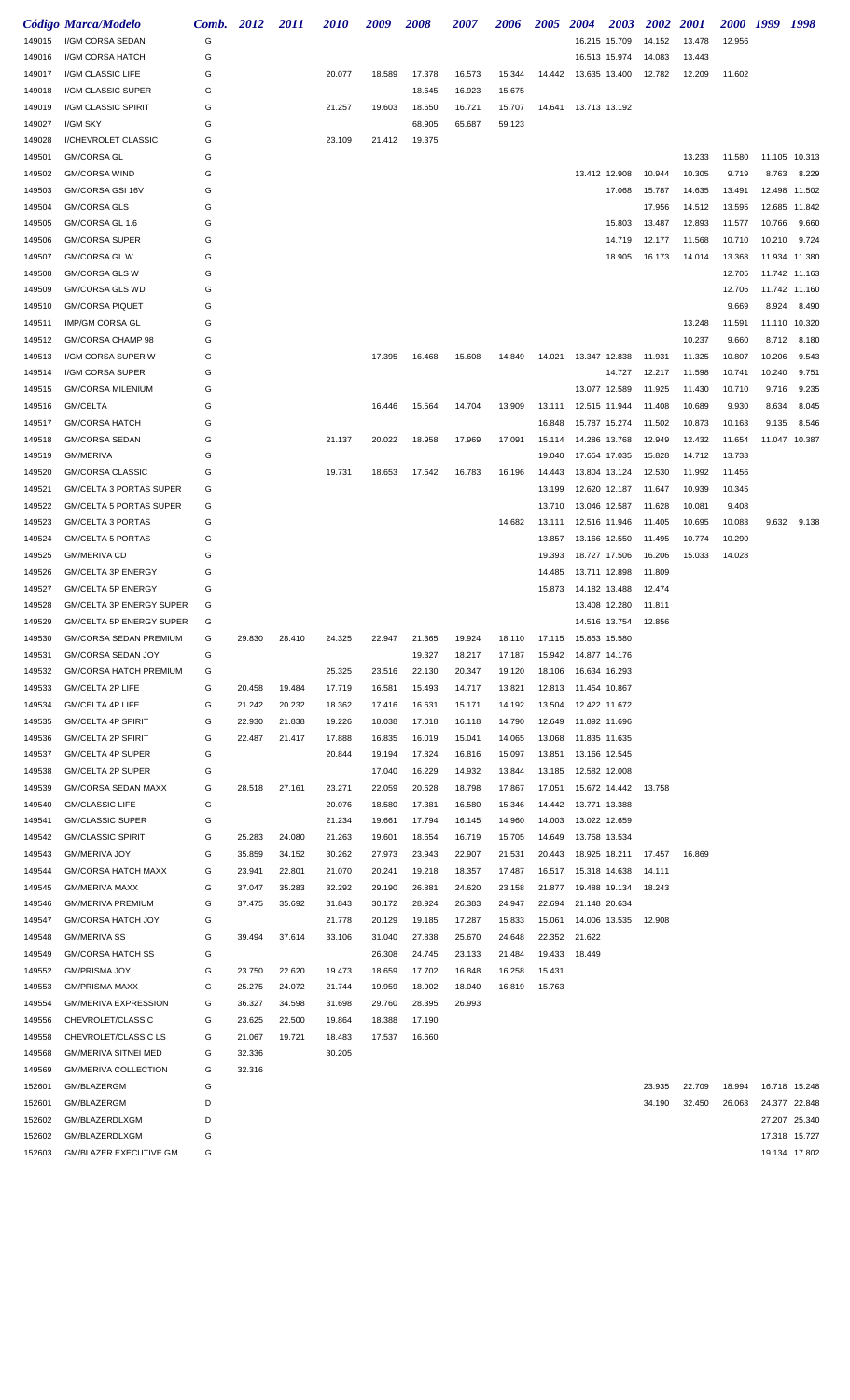|        | Código Marca/Modelo                 | Comb. 2012 |        | 2011          | <i>2010</i> | 2009   | <i><b>2008</b></i> | <i><b>2007</b></i> | 2006   | 2005 2004 |                      | <b>2003</b> | 2002 2001 |        | <i>2000</i> | 1999   | 1998          |
|--------|-------------------------------------|------------|--------|---------------|-------------|--------|--------------------|--------------------|--------|-----------|----------------------|-------------|-----------|--------|-------------|--------|---------------|
| 152606 | GM/BLAZER DLX 4.3 4X4 GM            | G          |        |               |             |        |                    |                    |        |           |                      |             |           |        |             | 19.163 | 17.319        |
| 152607 | <b>GM/BLASER EXECUTIVE 4X4</b>      | G          |        |               |             |        |                    |                    |        |           |                      |             |           |        |             | 20.255 | 18.830        |
| 154201 | <b>IMP/GMC SAVANA TIARA</b>         | G          |        |               |             |        |                    |                    |        |           |                      |             |           |        |             |        | 8.540         |
| 154501 | <b>GM/ASTRA GL</b>                  | G          |        |               |             | 27.623 | 24.942             | 23.836             | 22.766 | 21.682    | 20.782 19.514        |             | 17.150    | 14.601 | 13.928      | 13.245 | 12.281        |
| 154502 | <b>GM/ASTRA GLS</b>                 | G          |        |               |             |        |                    |                    |        |           |                      | 19.274      | 17.968    | 17.081 | 16.289      | 15.353 | 14.191        |
| 154503 | <b>GM/ASTRA MILENIUM</b>            | G          |        |               |             |        |                    |                    |        |           |                      | 18.748      | 16.431    | 14.352 | 13.547      | 12.990 | 11.794        |
| 154504 | GM/ASTRA 500                        | G          |        |               |             |        |                    |                    |        |           |                      |             | 16.632    | 15.447 | 14.234      | 13.042 | 12.291        |
| 154505 | <b>GM/ASTRA SPORT</b>               | G          |        |               |             |        |                    |                    |        |           |                      | 19.345      | 17.185    | 16.531 | 15.656      |        | 13.576 12.784 |
| 154506 | GM/ZAFIRA 2.0                       | G          |        |               |             |        |                    |                    |        | 25.406    | 22.912 21.595        |             | 19.894    | 18.944 | 17.308      | 14.867 |               |
| 154507 | GM/ZAFIRA 2.0 16V                   | G          |        |               |             |        |                    |                    |        | 27.851    | 24.744 23.306        |             | 21.604    | 20.619 | 18.751      | 17.238 |               |
| 154508 | <b>GM/ASTRA ADVANTAGE</b>           | G          |        |               |             |        |                    |                    |        |           | 19.998 18.835        |             | 17.499    | 16.411 | 15.019      | 14.597 |               |
| 154509 | <b>GM/ZAFIRA CD</b>                 | G          |        |               |             |        |                    |                    |        | 26.891    | 24.527 22.952        |             | 21.216    | 20.257 | 18.306      | 17.189 |               |
| 154510 | <b>GM/ASTRA HATCH CD</b>            | G          |        |               |             |        |                    |                    |        |           | 18.474 17.337        |             | 16.107    | 15.266 | 14.489      | 13.679 |               |
| 154511 | <b>GM/ASTRA SEDAN</b>               | G          |        |               |             |        |                    |                    |        | 21.368    | 19.992 19.243        |             | 17.552    | 15.456 | 14.646      | 14.093 |               |
| 154512 | <b>GM/ASTRA HATCH</b>               | G          |        |               |             |        |                    |                    |        |           | 18.852 17.691        |             | 16.435    | 14.800 | 14.047      |        | 13.380 11.794 |
| 154513 | <b>GM/ASTRA SEDAN CD</b>            | G          |        |               |             |        |                    |                    |        | 21.848    | 20.233 19.606        |             | 17.843    | 16.047 | 15.215      |        |               |
| 154514 | <b>GM/ASTRA EXPRESSION</b>          | G          |        |               |             |        |                    |                    |        |           | 20.151 19.518        |             | 17.764    | 15.980 | 15.148      | 14.479 |               |
| 154515 | <b>GM/ASTRA SUNNY</b>               | G          |        |               |             |        |                    |                    |        |           | 18.940 17.776        |             | 16.518    | 15.657 | 14.857      | 14.033 |               |
| 154516 | <b>GM/ASTRA HATCH 5P GSI</b>        | G          |        |               |             |        |                    |                    | 26.323 | 23.695    | 22.332 21.600        |             | 19.403    | 16.770 | 15.656      |        |               |
| 154517 | GM/ASTRA HATCH 3P                   | G          |        |               |             |        |                    |                    |        | 21.956    | 19.253 18.067        |             | 16.787    | 15.915 | 15.106      |        |               |
| 154518 | GM/ASTRA HATCH 3P CD                | G          |        |               |             |        |                    |                    |        | 21.873    | 19.533 18.339        |             | 17.034    | 16.147 |             |        |               |
| 154519 | <b>GM/ASTRA HATCH 5P</b>            | G          |        |               |             |        |                    |                    |        | 20.878    | 19.819 18.591        |             | 16.947    | 15.582 | 14.539      |        |               |
| 154520 | GM/ASTRA HATCH 5P CD                | G          |        |               |             |        |                    |                    |        | 21.039    | 19.826 18.591        |             | 17.125    | 15.925 | 14.859      |        |               |
| 154521 | <b>GM/ZAFIRA ELITE</b>              | G          | 56.532 | 53.841        | 46.150      | 43.238 | 38.210             | 33.740             | 31.140 | 27.659    | 26.384 25.115        |             | 23.518    |        |             |        |               |
| 154522 | <b>GM/ZAFIRA ELEGANCE</b>           | G          | 53.137 | 50.607        | 43.371      | 38.779 | 35.235             | 31.988             | 28.546 | 26.500    | 24.216 23.816        |             | 22.302    |        |             |        |               |
| 154523 | <b>GM/ZAFIRA COMFORT</b>            | G          | 46.631 | 44.411        | 38.482      | 34.780 | 31.822             | 29.002             | 26.705 | 25.287    | 23.709 22.606        |             |           |        |             |        |               |
| 154524 | GM/ASTRA HB 2P ELEGANCE             | G          |        |               |             |        |                    |                    |        | 21.515    | 19.103 18.433        |             |           |        |             |        |               |
| 154526 | <b>GM/ASTRA SEDAN ELITE</b>         | G          |        |               |             |        |                    |                    | 24.851 | 22.488    | 21.036 19.782        |             | 18.524    |        |             |        |               |
| 154527 | <b>GM/ASTRA SEDAN ELEGANCE</b>      | G          |        |               | 32.625      | 29.777 | 25.895             | 24.104             | 23.196 | 22.028    | 18.634 18.364        |             |           |        |             |        |               |
| 154528 | GM/ASTRA HB 4P ELEGANCE             | G          |        |               | 33.251      | 30.751 | 27.230             | 25.435             | 23.126 | 21.680    | 20.807 19.050        |             | 17.845    |        |             |        |               |
| 154529 | <b>GM/ASTRA HB 4P ELITE</b>         | G          |        |               |             |        | 28.164             | 26.233             | 24.699 | 22.456    | 20.893 19.603        |             | 18.353    |        |             |        |               |
| 154530 | GM/ASTRA HB 2P COMFORT              | G          |        |               |             |        |                    |                    |        | 16.231    | 15.065 14.762        |             | 14.067    |        |             |        |               |
| 154531 | GM/ASTRA HB 4P COMFORT              | G          |        |               |             |        | 26.164             | 24.844             | 22.989 | 20.697    | 19.313 18.528        |             |           |        |             |        |               |
| 154532 | <b>GM/ASTRA SEDAN CONFORT</b>       | G          |        |               |             |        | 25.202             | 23.343             | 21.598 | 20.147    | 18.431 17.271        |             | 16.206    |        |             |        |               |
| 154533 | GM/ASTRA HB 2P ADVANTAGE            | G          |        |               |             |        | 23.863             | 22.371             | 21.004 | 20.026    | 17.694 17.102        |             |           |        |             |        |               |
| 154534 | GM/ASTRA HB 4P SS                   | G          |        |               |             | 34.301 | 32.274             | 30.880             | 26.948 | 25.677    | 24.279               |             |           |        |             |        |               |
| 154535 | GM/ASTRA SEDAN ADVANTAGE            | G          |        | 37.385 35.605 | 29.695      | 25.543 | 23.792             | 22.199             | 20.518 | 19.353    |                      |             |           |        |             |        |               |
| 154536 | GM/ASTRA HB 4P ADVANTAGE            | G          | 36.382 | 34.650        | 30.827      | 26.925 | 25.035             | 22.716             | 21.622 | 20.726    | 19.784               |             |           |        |             |        |               |
| 154537 | <b>GM/ZAFIRA EXPRESSION</b>         | G          | 47.030 | 44.791        | 40.584      | 35.261 | 32.390             | 29.833             | 28.678 | 26.989    |                      |             |           |        |             |        |               |
| 154538 | <b>GM/ZAFIRA COLLECTION</b>         | G          | 59.436 |               |             |        |                    |                    |        |           |                      |             |           |        |             |        |               |
| 155300 | I/GM PRIZM                          | G          |        |               |             |        |                    |                    |        |           |                      |             |           |        | 11.014      |        |               |
|        |                                     |            |        |               |             |        |                    |                    |        |           |                      |             |           |        |             |        |               |
|        | <b>Fabricante: GREAT WALL</b>       |            |        |               |             |        |                    |                    |        |           |                      |             |           |        |             |        |               |
|        | 139600 I/GREAT WALL COOLBEAR SR     | G          |        |               | 40.279      |        |                    |                    |        |           |                      |             |           |        |             |        |               |
|        | <b>Fabricante: GUIAUTO</b>          |            |        |               |             |        |                    |                    |        |           |                      |             |           |        |             |        |               |
|        | 152501 GUIAUTO/MIAMI SPORT          | G          |        |               |             |        |                    |                    |        |           |                      |             |           |        |             |        | 6.141         |
|        |                                     |            |        |               |             |        |                    |                    |        |           |                      |             |           |        |             |        |               |
|        | <b>Fabricante:</b><br><i>GURGEL</i> |            |        |               |             |        |                    |                    |        |           |                      |             |           |        |             |        |               |
| 105299 | <b>GURGEL</b>                       | G          |        |               |             |        |                    |                    |        |           |                      |             |           | 9.683  | 8.969       | 8.320  | 7.672         |
| 105299 | <b>GURGEL</b>                       | D          |        |               |             |        |                    |                    |        |           |                      |             |           | 11.381 | 10.540      | 9.781  | 9.017         |
| 125399 | GURGEL/CARAJAS                      | D          |        |               |             |        |                    |                    |        |           |                      |             |           |        |             | 8.661  | 8.203         |
| 125399 | GURGEL/CARAJAS                      | G          |        |               |             |        |                    |                    |        |           |                      |             |           |        |             | 8.114  | 7.687         |
|        | <b>Fabricante: HAFEI</b>            |            |        |               |             |        |                    |                    |        |           |                      |             |           |        |             |        |               |
|        | 137100 I/HAFEI HFJ7152E4 SL         | G          | 17.987 | 17.131        | 15.007      | 14.180 |                    |                    |        |           |                      |             |           |        |             |        |               |
|        |                                     |            |        |               |             |        |                    |                    |        |           |                      |             |           |        |             |        |               |
|        | <b>Fabricante: HB</b>               |            |        |               |             |        |                    |                    |        |           |                      |             |           |        |             |        |               |
|        | 149601 HB/BRIO FX                   | G          |        |               |             |        |                    |                    |        |           |                      |             |           |        |             |        | 5.614         |
|        | <b>Fabricante: HONDA</b>            |            |        |               |             |        |                    |                    |        |           |                      |             |           |        |             |        |               |
| 108601 | IMP/HONDA ACCORD LX                 | G          |        |               |             | 53.300 | 47.884             | 34.424             | 28.861 | 27.728    | 26.254 24.915        |             | 23.963    | 23.142 | 22.037      |        | 21.118 13.266 |
| 108602 | I/HONDA ACCORD EX                   | G          | 79.860 | 76.057        | 63.202      |        |                    | 47.421             | 45.233 | 42.882    | 25.469 22.973        |             | 22.178    | 16.974 | 15.328      | 14.483 | 13.333        |
| 108603 | IMP/HONDA ACCORD 5D LX              | G          |        |               |             |        |                    |                    |        |           |                      |             |           |        | 18.577      | 17.266 | 15.957        |
| 108605 | <b>IMP/HONDA CIVIC LX</b>           | G          |        |               |             | 21.253 | 20.159             | 19.187             | 18.209 | 17.297    | 16.516 15.808        |             | 15.061    | 14.393 | 13.721      | 13.208 | 12.036        |
| 108606 | <b>IMP/HONDA CIVIC EX</b>           | G          |        |               |             |        |                    |                    |        |           |                      | 19.239      | 17.938    | 16.688 | 14.122      |        | 13.545 12.130 |
| 108607 | <b>IMP/HONDA CIVIC LSI</b>          | G          |        |               |             |        |                    |                    |        |           |                      |             |           |        |             |        | 14.999        |
| 108608 | <b>IMP/HONDA CIVIC VTI</b>          | G          |        |               |             |        |                    |                    |        |           |                      |             |           |        | 24.008      | 22.929 | 22.079        |
| 108610 | IMP/HONDA PRELUDE SI                | G          |        |               |             |        |                    | 41.135             | 39.008 |           | 37.151 34.163 31.573 |             | 29.282    | 27.290 | 25.497      |        | 24.023 22.659 |
| 108611 | <b>IMP/HONDA CIVIC CRX VTI</b>      | G          |        |               |             |        |                    |                    |        |           |                      |             |           |        |             |        | 44.721        |
| 108612 | <b>IMP/HONDA LEGEND</b>             | G          |        |               |             |        |                    |                    |        |           |                      |             |           |        |             |        | 25.551        |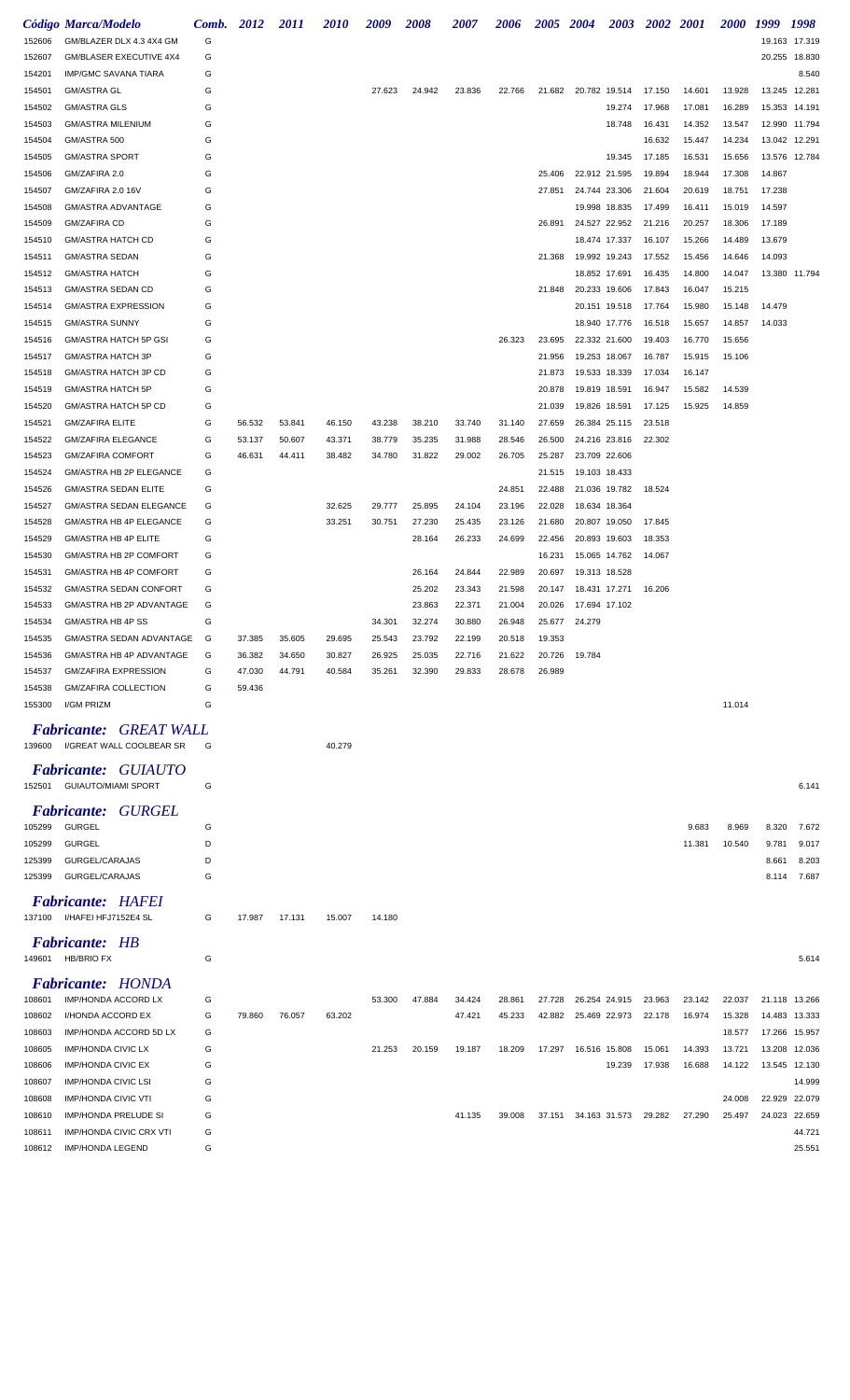|        | <b>Código Marca/Modelo</b>  | Comb. 2012 |         | 2011    | <i>2010</i> | 2009   | <i><b>2008</b></i> | 2007   | 2006   | 2005   | 2004                   | <b>2003</b> | <b>2002</b> | <b>2001</b> | <i>2000</i> | 1999          | 1998          |
|--------|-----------------------------|------------|---------|---------|-------------|--------|--------------------|--------|--------|--------|------------------------|-------------|-------------|-------------|-------------|---------------|---------------|
| 108613 | IMP/HONDA CIVIC 2D EX       | G          |         |         |             |        |                    |        |        |        |                        |             |             |             | 19.587      | 17.062        | 12.865        |
| 108614 | IMP/HONDA CIVIC 2D EXS      | G          |         |         |             |        |                    |        |        |        |                        |             |             |             |             |               | 14.973        |
| 108615 | IMP/HONDA CIVIC 3D DX       | G          |         |         |             |        |                    |        |        |        |                        |             |             |             |             |               | 11.975        |
| 108616 | IMP/HONDA CIVIC 3D SI       | G          |         |         |             |        |                    |        |        |        |                        |             |             |             |             |               | 13.650        |
| 108617 | IMP/HONDA ODYSSEY LX        | G          |         |         |             |        |                    |        |        |        |                        |             |             |             |             |               | 18.243        |
| 108618 | IMP/HONDA ODYSSEY EX        | G          |         |         |             |        |                    |        |        |        |                        |             |             |             |             | 19.829 18.713 |               |
| 108619 | I/HONDA ACCORD EXR          | G          |         |         |             |        |                    |        |        |        |                        |             | 31.966      | 19.467      | 18.589      | 17.916        | 15.564        |
| 108621 | IMP/HONDA CR-V RVI          | G          |         |         |             |        |                    |        |        |        |                        | 31.218      | 27.817      | 19.219      | 18.298      | 16.884        | 14.510        |
| 108622 | I/HONDA MRE CGPI            | G          |         |         |             |        | 50.738             | 37.179 | 31.560 | 29.795 | 27.570 26.495          |             | 24.290      | 18.704      | 17.944      | 15.599 11.730 |               |
| 108623 | I/HONDA JAZZ S              | G          |         |         |             |        |                    |        |        | 20.384 | 19.361 17.909          |             | 16.861      | 15.913      |             |               |               |
| 108625 | I/HONDA INSIGHT             | G          |         |         | 84.960      |        |                    |        |        |        |                        |             | 21.072      | 19.253      | 18.443      |               |               |
| 108626 | I/HONDA FIT LS              | G          |         |         |             |        |                    |        |        |        |                        | 23.834      | 19.948      | 18.693      |             |               |               |
| 108627 | I/HONDA ACCORD V6           | G          |         |         |             |        | 43.420             | 39.777 | 36.245 | 29.592 | 27.219 25.773          |             |             |             |             |               |               |
| 108628 | I/HONDA CIVIC GX NGV        | G          |         |         |             |        |                    | 43.991 | 41.550 | 39.233 |                        |             |             |             |             |               |               |
| 108629 | I/HONDA ACCORD EX V6        | G          | 110.330 | 105.077 | 87.622      | 71.822 | 62.654             | 40.192 | 36.638 | 29.915 | 24.470 22.079          |             | 21.299      | 16.310      | 14.729      | 13.915 13.149 |               |
| 108630 | I/HONDA ACCORD EX-L         | G          |         |         | 48.883      | 46.565 | 44.289             | 39.874 | 36.347 |        |                        |             |             |             |             |               |               |
| 108631 | I/HONDA CIVIC SI COUPE      | G          |         |         |             |        | 51.850             |        |        |        |                        |             |             |             |             |               |               |
| 108632 | I/HONDA ACCORD EX 3.0 V6    | G          |         |         |             |        |                    |        |        |        |                        |             | 21.809      |             |             |               |               |
| 108633 | I/HONDA ACCORD 2 DE EXL     | G          |         |         |             |        |                    |        |        |        |                        |             |             | 42.244      | 39.287      |               | 36.536 33.978 |
| 108634 | I/HONDA CIVIC EX-L          | G          |         |         | 58.535      | 54.842 | 46.149             | 41.158 | 39.198 | 37.291 | 35.731 34.274          |             | 32.759      | 31.372      | 29.984      |               | 28.693 27.349 |
| 108635 | I/HONDA FIT 1.5             | G          |         |         |             | 35.092 | 26.988             | 24.468 |        |        |                        |             |             |             |             |               |               |
| 108636 | I/HONDA CIVIC LXS           | G          |         |         | 44.983      |        |                    |        |        |        |                        |             |             |             |             |               |               |
| 108637 | <b>I/HONDA FIT</b>          | G          |         |         | 37.428      |        |                    |        |        |        |                        |             |             |             |             |               |               |
| 108640 | I/HONDA CITY EX FLEX        | G          | 49.824  |         |             |        |                    |        |        |        |                        |             |             |             |             |               |               |
| 108699 | <b>IMP/HONDA</b>            | G          |         |         |             |        |                    |        |        |        |                        |             |             | 18.501      | 17.735      | 15.422 11.597 |               |
| 147707 | I/HONDA ACURA TSX           | G          |         |         | 100.593     |        |                    |        |        |        |                        |             |             |             |             |               |               |
| 153701 | <b>HONDA/CIVIC EX</b>       | G          |         |         |             |        |                    | 34.697 | 27.133 | 25.041 | 23.315 19.376          |             | 18.080      | 16.812      | 14.232      | 13.651 12.490 |               |
| 153702 | <b>HONDA/CIVIC LX</b>       | G          |         |         |             |        | 29.701             | 28.478 | 23.120 | 21.625 | 20.520 18.234          |             | 17.172      | 16.323      | 13.665      |               | 13.150 12.085 |
| 153703 | <b>HONDA/CIVIC LXB</b>      | G          |         |         |             |        |                    |        |        |        |                        |             |             | 15.189      | 12.928      | 12.436        |               |
| 153704 | <b>HONDA/FIT LXL</b>        | G          |         |         |             | 38.301 | 28.489             | 26.118 | 23.893 | 21.901 | 20.557 19.851          |             | 19.276      |             |             |               |               |
| 153705 | <b>HONDA/FIT LX</b>         | G          |         |         |             | 34.403 | 26.547             | 23.555 | 21.314 | 19.674 | 18.568 17.814          |             | 17.182      | 16.523      | 15.507      |               |               |
| 153706 | <b>HONDA/FIT LXB</b>        | G          |         |         |             |        |                    | 25.143 | 22.987 | 21.083 |                        |             |             |             |             |               |               |
| 153707 | HONDA/CIVIC LXL             | G          | 35.856  | 34.063  | 31.872      | 29.987 | 28.386             | 27.045 | 23.631 | 22.580 | 21.850 19.048          |             | 17.685      |             |             |               |               |
| 153708 | <b>HONDA/FIT EX</b>         | G          |         |         |             | 38.534 | 28.627             | 25.952 | 23.313 | 22.010 | 21.186 20.383          |             |             |             |             |               |               |
| 153709 | <b>HONDA/CIVIC EXS</b>      | G          | 59.461  | 56.264  | 53.280      | 50.743 | 43.697             | 38.974 | 37.750 | 34.009 |                        |             |             |             |             |               |               |
| 153710 | HONDA/CIVIC LXS             | G          | 47.372  | 45.019  | 43.374      | 40.934 | 37.171             | 34.015 | 31.510 | 29.539 |                        |             |             |             |             |               |               |
| 153711 | HONDA/CIVIC LX FLEX         | G          |         |         |             |        |                    | 28.605 | 27.717 |        |                        |             |             |             |             |               |               |
| 153712 | HONDA/CIVIC LXS FLEX        | G          | 50.988  | 48.561  | 43.418      | 40.822 | 37.066             | 33.916 | 32.316 | 30.588 |                        |             |             |             |             |               |               |
| 153713 | HONDA/CIVIC EXS FLEX        | G          | 66.287  | 63.131  | 55.135      | 51.170 | 43.032             | 38.385 | 36.859 | 35.698 |                        |             |             |             |             |               |               |
| 153714 | HONDA/FIT LXL FLEX          | G          |         |         |             | 38.274 | 28.469             | 26.088 | 23.877 | 21.885 |                        |             |             |             |             |               |               |
| 153715 | HONDA/FIT LX FLEX           | G          |         |         |             | 34.599 | 26.703             | 23.699 | 21.448 | 19.785 |                        |             |             |             |             |               |               |
| 153716 | HONDA/CIVIC SI              | G          | 79.530  | 75.743  | 64.986      | 60.683 | 46.836             | 43.832 | 42.394 | 40.988 |                        |             |             |             |             |               |               |
| 153717 | HONDA/FIT 1.5 S             | G          |         |         |             | 38.321 | 28.469             | 25.815 | 23.178 |        |                        |             |             |             |             |               |               |
| 153718 | HONDA/GHX-S 2.0 DJHD        | G          |         |         |             |        |                    |        |        |        | 19.461  18.521  16.450 |             |             |             |             |               |               |
| 153719 | HONDA/FIT EXL FLEX          | G          | 50.561  | 48.154  | 39.961      | 38.100 | 36.289             | 34.587 |        |        |                        |             |             |             |             |               |               |
| 153720 | HONDA/FIT LX FLEX           | G          | 43.520  | 42.251  | 36.306      | 34.607 | 26.697             | 23.688 | 21.440 |        |                        |             |             |             |             |               |               |
| 153721 | HONDA/FIT EX FLEX           | G          | 49.860  | 47.486  | 40.263      | 38.362 | 28.503             | 25.831 | 24.539 | 23.312 |                        |             |             |             |             |               |               |
| 153722 | HONDA/FIT LXL FLEX          | G          | 49.158  | 46.817  | 40.055      | 37.925 | 28.199             | 25.847 | 23.644 |        |                        |             |             |             |             |               |               |
| 153723 | HONDA/CITY LX FLEX          | G          | 44.050  | 41.953  | 36.550      | 33.993 | 32.425             |        |        |        |                        |             |             |             |             |               |               |
| 153724 | HONDA/CITY EX FLEX          | G          | 48.820  | 46.495  | 39.916      | 37.032 | 35.378             |        |        |        |                        |             |             |             |             |               |               |
| 153725 | HONDA/CITY EXL FLEX         | G          | 50.242  | 47.850  | 42.954      | 39.889 | 38.002             |        |        |        |                        |             |             |             |             |               |               |
| 153727 | HONDA/CIVIC LXL FLEX        | G          | 54.582  | 51.983  | 44.786      | 42.257 | 40.132             |        |        |        |                        |             |             |             |             |               |               |
| 153728 | HONDA/CITY DX FLEX          | G          | 44.569  | 42.448  | 37.727      | 34.974 |                    |        |        |        |                        |             |             |             |             |               |               |
| 153729 | HONDA/FIT DX FLEX           | G          | 40.732  | 38.793  | 36.807      |        |                    |        |        |        |                        |             |             |             |             |               |               |
| 153730 | I/HONDA CR-Z TOP            | G          |         |         | 86.015      |        |                    |        |        |        |                        |             |             |             |             |               |               |
| 153733 | I/HONDA FIT EXL             | G          | 48.144  | 46.071  |             |        |                    |        |        |        |                        |             |             |             |             |               |               |
| 153734 | HONDA/FIT TWIST             | G          | 54.687  |         |             |        |                    |        |        |        |                        |             |             |             |             |               |               |
|        |                             |            |         |         |             |        |                    |        |        |        |                        |             |             |             |             |               |               |
|        | <b>Fabricante: HONGXING</b> |            |         |         |             |        |                    |        |        |        |                        |             |             |             |             |               |               |
| 162300 | I/HONGXING NOBLE N2 1.1     | G          |         |         |             | 39.717 | 32.581             | 31.101 |        |        |                        |             |             |             |             |               |               |
| 162301 | I/HONGXING NOBLE N1 1.0     | G          |         |         |             | 39.393 | 32.085             | 30.629 |        |        |                        |             |             |             |             |               |               |
| 162302 | I/HONGXING NOBLE 1.1L       | G          | 20.376  | 19.406  | 18.349      |        |                    |        |        |        |                        |             |             |             |             |               |               |
| 162304 | I/HONGXING NOBLE SLX        | G          |         | 31.221  |             |        |                    |        |        |        |                        |             |             |             |             |               |               |
| 162305 | I/HONGXING NOBLE LX         | G          |         | 29.379  |             |        |                    |        |        |        |                        |             |             |             |             |               |               |
| 162307 | I/HONGXING NOBLE CROSS      | G          |         | 32.644  |             |        |                    |        |        |        |                        |             |             |             |             |               |               |
| 162308 | I/HONGXING NOBLE POPPY      | G          |         | 32.058  |             |        |                    |        |        |        |                        |             |             |             |             |               |               |
|        | Fabricante: HYUNDAI         |            |         |         |             |        |                    |        |        |        |                        |             |             |             |             |               |               |

I/HYUNDAI MRE CGPI G 9.475 8.808 7.682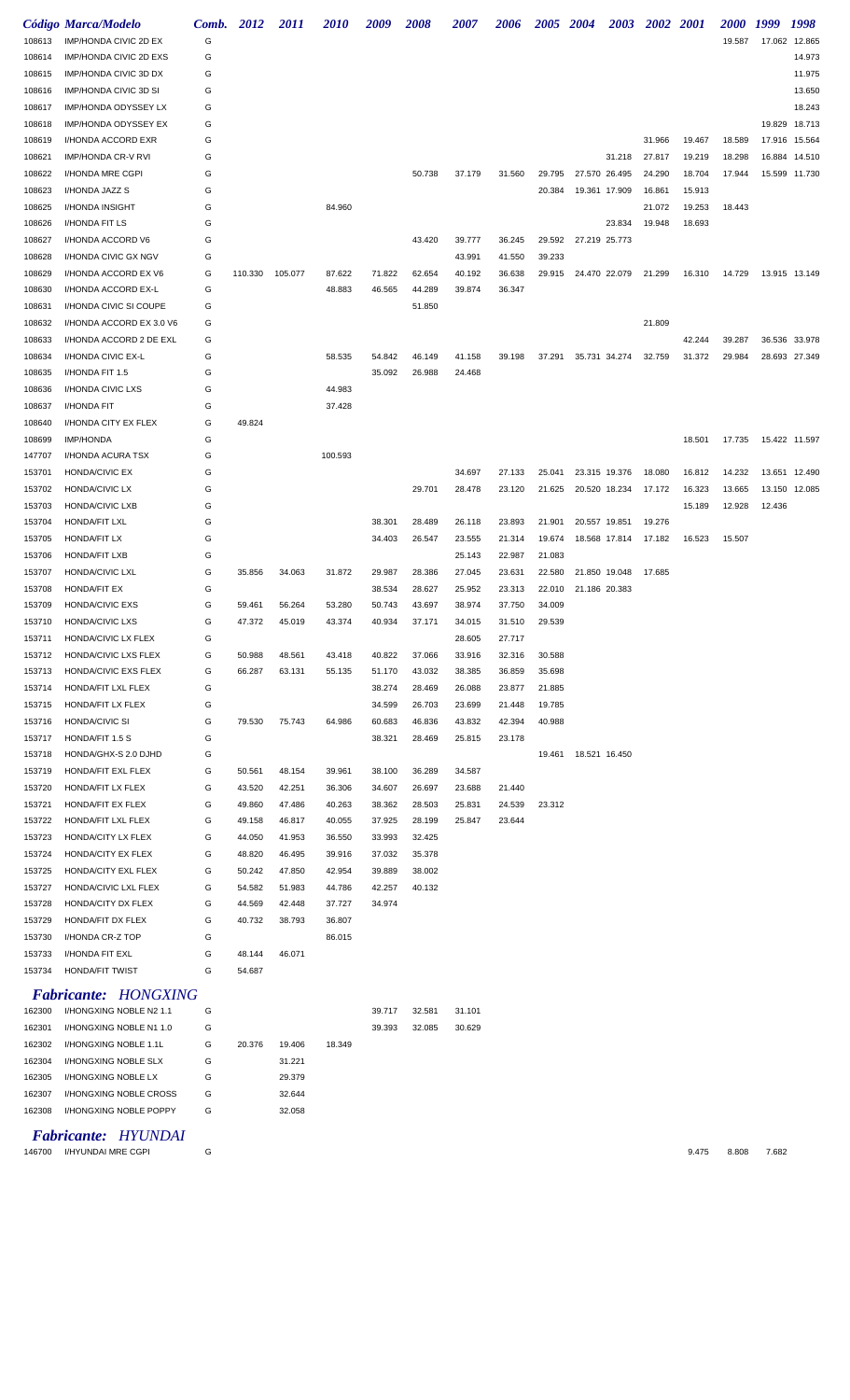|        | Código Marca/Modelo            | Comb. | 2012    | 2011    | <i>2010</i> | 2009   | 2008   | <i><b>2007</b></i> | 2006   | <i><b>2005</b></i> | <b>2004</b>            | 2003                 | <i><b>2002</b></i> | <b>2001</b> | <i><b>2000</b></i> | 1999   | 1998          |
|--------|--------------------------------|-------|---------|---------|-------------|--------|--------|--------------------|--------|--------------------|------------------------|----------------------|--------------------|-------------|--------------------|--------|---------------|
| 146707 | <b>IMP/HYUNDAI ELANTRA GLS</b> | G     |         |         | 21.788      | 20.653 | 19.501 | 18.418             | 17.546 | 16.685             |                        | 16.387 15.629        | 14.924             | 14.192      | 13.429             | 12.827 | 9.622         |
| 146709 | I/HYUNDAI SONATA GLS           | G     | 80.267  | 73.295  | 62.566      | 42.437 | 39.660 | 36.612             | 34.119 | 31.078             | 27.608 21.287          |                      | 20.102             | 14.554      | 12.789             | 12.341 | 11.945        |
|        | IMP/HYUNDAI SONATA2L GL        | G     |         |         |             |        |        |                    |        |                    |                        |                      |                    |             |                    |        | 9.113         |
| 146710 | <b>IMP/HYUNDAI ACCENT LR</b>   |       |         |         |             |        |        |                    |        |                    |                        |                      |                    |             |                    |        |               |
| 146712 |                                | G     |         |         |             |        |        |                    |        |                    |                        |                      |                    |             |                    |        | 7.052         |
| 146714 | <b>IMP/HYUNDAI ACCENT GSR</b>  | G     |         |         |             |        |        |                    |        |                    |                        |                      |                    |             |                    |        | 7.233         |
| 146715 | IMP/HYUNDAI ACCENT GLSR        | G     |         |         |             |        |        |                    |        |                    |                        |                      |                    |             |                    | 8.211  | 7.720         |
| 146716 | IMP/HYUNDAI SONATA2L GLS       | G     |         |         |             |        |        |                    |        |                    |                        |                      |                    |             |                    | 11.937 | 11.553        |
| 146717 | IMP/HYUNDAI SONATA3L GLS       | G     |         |         |             |        |        |                    |        |                    |                        |                      |                    |             |                    |        | 13.973        |
| 146719 | IMP/HYUNDAI ELANTRA WGLS       | G     |         |         |             |        |        |                    |        |                    |                        |                      |                    |             |                    |        | 9.002         |
| 146720 | IMP/HYUNDAI COUPE FX           | G     |         |         |             |        |        |                    |        |                    |                        | 28.777               | 22.867             | 21.873      | 19.982             | 15.238 | 14.171        |
| 146721 | I/HYUNDAI ACCENT L             | G     |         |         |             |        |        |                    |        |                    |                        |                      | 7.133              | 6.787       | 6.421              |        |               |
| 146722 | <b>IMP/HYUNDAI ACCENT LS</b>   | G     |         |         |             |        |        |                    |        |                    |                        |                      |                    |             |                    |        | 5.701         |
| 146723 | <b>IMP/HYUNDAI ACCENT GS</b>   | G     |         |         |             |        |        |                    |        |                    |                        |                      |                    |             |                    |        | 7.332         |
| 146725 | I/HYUNDAI ATOS GL              | G     |         |         |             |        |        |                    |        |                    |                        | 15.833               | 15.024             | 10.704      |                    |        |               |
| 146726 | <b>IMP/HYUNDAI ATOS GLS</b>    | D     |         |         |             |        |        |                    |        |                    |                        |                      |                    | 20.240      | 18.394             | 16.553 | 14.876        |
| 146726 | <b>IMP/HYUNDAI ATOS GLS</b>    | G     |         |         |             |        |        |                    |        |                    |                        |                      |                    | 10.967      | 10.446             | 8.697  | 7.721         |
| 146727 | I/HYUNDAI ACCENT GLS5DR        | G     |         |         |             |        |        |                    |        |                    |                        | 14.370               | 10.422             | 9.578       | 8.840              | 7.672  | 7.216         |
| 146728 | I/HYUNDAI ACCENT GLS4DR        | G     |         |         |             |        |        |                    |        |                    |                        | 11.037               | 10.580             | 9.836       | 9.081              | 7.884  | 7.412         |
| 146729 | I/HYUNDAI ACCENT GL5DR         | G     |         |         |             |        |        |                    |        |                    |                        |                      |                    | 11.097      | 10.239             | 8.885  | 7.308         |
| 146730 | I/HYUNDAI ACCENT GL4DR         | G     |         |         |             |        |        |                    |        |                    |                        |                      |                    | 11.094      | 10.238             | 8.889  | 7.307         |
| 146731 | I/HYUNDAI ATOS PRIMEGLS        | G     |         |         |             |        |        |                    |        |                    |                        | 17.395 15.740        | 12.856             | 10.763      | 10.245             | 9.616  | 8.244         |
|        |                                |       |         |         |             |        |        |                    |        |                    |                        |                      |                    |             |                    |        |               |
| 146732 | I/HYUNDAI ATOS PRIMEGL         | G     |         |         |             |        |        |                    |        |                    |                        | 12.464               | 11.515             | 10.705      | 9.776              | 8.903  |               |
| 146733 | I/HYUNDAI SONATA GL V6         | G     |         |         |             |        |        |                    |        |                    |                        |                      |                    |             |                    |        | 9.078         |
| 146734 | I/HYUNDAI SONATA GLS V6        | G     |         |         |             |        |        |                    |        |                    |                        | 20.999 19.420        | 16.570             | 14.338      | 12.598             |        | 12.155 11.761 |
| 146735 | I/HYUNDAI CENTENNIAL VL4       | G     |         |         |             |        |        |                    |        |                    |                        |                      |                    | 18.662      | 16.683             | 14.905 |               |
| 146736 | I/HYUNDAI CENTENNIAL JS3       | G     |         |         |             |        |        |                    |        |                    |                        |                      |                    | 18.651      | 16.680             | 14.831 |               |
| 146737 | I/HYUNDAI CENTENNIAL VS4       | G     |         |         |             |        |        |                    | 25.188 | 23.939             |                        | 22.906 22.144        | 21.229             | 19.831      | 17.732             | 15.703 |               |
| 146738 | I/HYUNDAI TRAJET GLS V6        | G     |         |         |             |        |        |                    |        |                    |                        |                      | 21.026             | 18.529      | 16.501             | 15.046 |               |
| 146740 | I/HYUNDAI ELANTRA GLS2LH       | G     |         |         |             |        |        |                    |        |                    |                        | 16.862 13.785        | 12.528             | 11.705      |                    |        |               |
| 146741 | I/HYUNDAI ELANTRA GLS16H       | G     |         |         |             |        |        |                    |        |                    |                        |                      |                    |             |                    |        | 10.205        |
| 146742 | I/HYUNDAI ELANTRA GLS2LS       | G     |         |         |             |        |        |                    |        |                    |                        | 16.637 13.602 12.364 |                    | 11.545      | 10.968             |        |               |
| 146743 | I/HYUNDAI ELANTRA GLS18H       | G     |         |         |             |        |        |                    |        |                    |                        |                      |                    |             |                    |        | 9.646         |
| 146744 | I/HYUNDAI ELANTRA GLS18S       | G     |         |         |             |        |        |                    |        |                    |                        |                      |                    |             |                    |        | 9.652         |
| 146745 | I/HYUNDAI ELANTRA GLS16S       | G     |         |         |             |        |        |                    |        |                    |                        |                      |                    |             |                    |        | 10.204        |
| 146747 | I/HYUNDAI MATRIX GLS 18L       | G     |         |         |             |        |        |                    | 18.345 | 17.626             |                        | 16.263 15.257        | 14.694             | 13.815      | 13.201             |        |               |
| 146749 | I/HYUNDAI MATRIX GLS 16L       | G     |         |         |             |        |        |                    | 17.350 |                    | 16.715  15.023  14.091 |                      | 13.572             | 12.919      | 12.499             |        |               |
| 146754 | I/HYUNDAI TIBURON FX6A4        | G     |         |         |             |        |        |                    |        |                    |                        | 34.566 32.359        | 29.371             | 28.138      |                    |        |               |
| 146755 | I/HYUNDAI GETZ GLS 1.6         | G     |         |         |             |        |        |                    | 23.861 | 22.522             | 21.790                 |                      |                    |             |                    |        |               |
|        | I/HYUNDAI ACCENT GLS 1.6       | G     |         |         | 27.241      |        |        | 23.028             |        |                    | 19.282                 |                      |                    |             |                    |        |               |
| 146756 |                                |       |         |         |             | 25.815 | 24.382 |                    | 21.941 | 20.866             |                        |                      |                    |             |                    |        |               |
| 146758 | I/HYUNDAI CENTENIAL45TOP       | G     |         |         |             |        |        |                    | 39.429 | 35.543             | 34.324                 |                      |                    |             |                    |        |               |
| 146759 | I/HYUNDAI ELANTRA HD           | G     |         |         |             |        | 39.180 | 36.993             | 34.351 |                    |                        |                      |                    |             |                    |        |               |
| 146760 | I/HYUNDAI AZERA 3.3 V6         | G     | 66.382  | 63.221  | 51.055      | 46.044 | 42.888 | 41.056             | 40.127 | 39.214             | 37.834                 |                      |                    |             |                    |        |               |
| 146761 | I/HYUNDAI I30 WAGON            | G     | 43.830  | 41.743  | 36.911      | 34.468 |        |                    |        |                    |                        |                      |                    |             |                    |        |               |
| 146762 | I/HYUNDAI GENESIS              | G     | 71.298  | 67.904  | 57.600      | 51.839 | 47.514 | 45.168             | 43.249 |                    |                        |                      |                    |             |                    |        |               |
| 146763 | I/HYUNDAI I30 2.0              | G     | 48.008  | 45.722  | 41.269      | 38.537 | 33.229 | 31.265             |        |                    |                        |                      |                    |             |                    |        |               |
| 146764 | I/HYUNDAI GETZ 1.1             | G     |         |         |             |        |        |                    |        |                    | 15.496                 |                      |                    |             |                    |        |               |
| 146765 | I/HYUNDAI AVANTE XD SPRT       | G     |         |         |             |        |        |                    |        |                    |                        | 14.415 13.164        |                    | 12.317      |                    |        |               |
| 146766 | I/HYUNDAI GENESIS 2.0 T        | G     | 119.153 | 113.479 | 98.215      | 90.746 | 83.427 |                    |        |                    |                        |                      |                    |             |                    |        |               |
| 146767 | I/HYUNDAI GENESIS C3.8V6       | G     | 134.978 | 128.551 | 106.536     | 91.082 |        |                    |        |                    |                        |                      |                    |             |                    |        |               |
| 146768 | I/HYUNDAI SONATA               | G     |         |         |             |        |        |                    | 40.026 |                    |                        |                      |                    |             |                    |        |               |
| 146771 | I/HYUNDAI VELOSTER             | G     | 73.568  | 70.065  |             |        |        |                    |        |                    |                        |                      |                    |             |                    |        |               |
| 146772 | I/HYUNDAI ELANTRA GLS          | G     | 63.009  | 60.009  |             |        |        |                    |        |                    |                        |                      |                    |             |                    |        |               |
| 146774 | I/HYUNDAI AZERA 3.0 V6         | D     | 96.481  | 91.888  |             |        |        |                    |        |                    |                        |                      |                    |             |                    |        |               |
| 146774 | I/HYUNDAI AZERA 3.0 V6         | G     | 96.481  | 91.888  |             |        |        |                    |        |                    |                        |                      |                    |             |                    |        |               |
| 146775 | I/HYUNDAI ACCENT 1.4           | G     | 37.765  | 36.140  |             |        |        |                    |        |                    |                        |                      |                    |             |                    |        |               |
|        | I/HYUNDAI EQUUS 4.6            | G     | 290.839 |         |             |        |        |                    |        |                    |                        |                      |                    |             |                    |        |               |
| 146776 |                                |       |         |         |             |        |        |                    |        |                    |                        |                      |                    |             |                    |        |               |
| 146781 | I/HYUNDAI EQUUS VS460          | G     | 290.839 | 270.481 |             |        |        |                    |        |                    |                        |                      |                    |             |                    |        |               |
| 146783 | HYUNDAI/HB20 1.6M 1.6M         | G     | 33.889  |         |             |        |        |                    |        |                    |                        |                      |                    |             |                    |        |               |
| 146786 | HYUNDAI/HB20 1.0M 1.0 M        | G     | 29.549  |         |             |        |        |                    |        |                    |                        |                      |                    |             |                    |        |               |
| 146788 | HYUNDAI/HB20 1.6A 1.6 A        | G     | 39.479  |         |             |        |        |                    |        |                    |                        |                      |                    |             |                    |        |               |
| 146789 | HYUNDAI/HB20 1.6M PREM         | G     | 38.587  |         |             |        |        |                    |        |                    |                        |                      |                    |             |                    |        |               |
| 146790 | HYUNDAI/HB20 1.6A PREM         | G     | 41.175  |         |             |        |        |                    |        |                    |                        |                      |                    |             |                    |        |               |
| 146799 | IMP/HYUNDAI                    | D     | 48.634  | 46.318  | 40.263      | 38.803 | 37.216 | 35.847             | 34.500 | 33.042             |                        | 24.067 23.158        | 22.344             | 21.338      | 20.398             | 19.509 | 18.355        |
| 146799 | IMP/HYUNDAI                    | G     | 45.738  | 43.561  | 38.164      | 35.013 | 33.385 | 31.438             | 26.424 | 24.950             |                        | 18.539 16.208        | 14.292             | 11.920      | 11.418             | 9.132  | 8.105         |
| 153901 | IMP/HP GALLOPER EXDLWB         | D     |         |         |             |        |        |                    |        |                    |                        | 32.929 31.146        | 29.299             | 27.414      | 25.928             | 23.821 | 22.772        |
| 153901 | IMP/HP GALLOPER EXDLWB         | G     |         |         |             |        |        |                    |        |                    |                        | 21.620 20.449        | 19.166             | 17.673      | 16.973             |        | 16.002 14.028 |
| 153902 | IMP/HP GALLOPER EXDSWB         | D     |         |         |             |        |        |                    |        |                    |                        | 30.404 28.957        | 27.578             | 26.265      | 25.015             | 23.824 | 22.784        |
| 153902 | IMP/HP GALLOPER EXDSWB         | G     |         |         |             |        |        |                    |        |                    |                        |                      |                    |             |                    |        | 16.008 14.026 |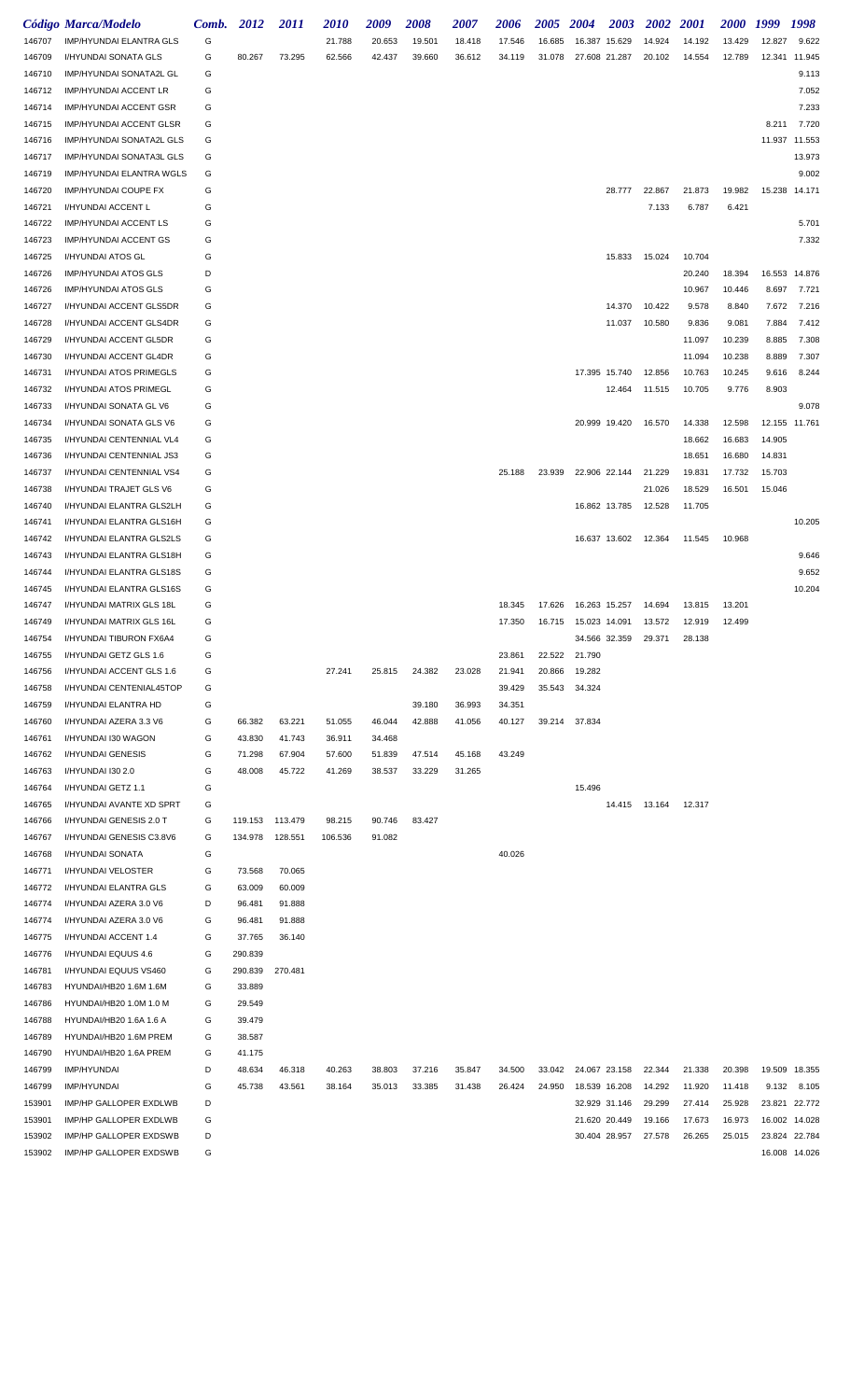|                  | Código Marca/Modelo                         | Comb.    | 2012            | <i>2011</i> | <i>2010</i>      | 2009    | 2008             | 2007    | 2006    | 2005 2004 | 2003                                      |         | 2002 2001       | <i>2000</i>      | 1999             | 1998             |
|------------------|---------------------------------------------|----------|-----------------|-------------|------------------|---------|------------------|---------|---------|-----------|-------------------------------------------|---------|-----------------|------------------|------------------|------------------|
| 153903           | IMP/HP GALLOPER XLSWB                       | D        |                 |             |                  |         |                  |         |         |           |                                           |         |                 |                  |                  | 25.074 23.987    |
| 153903           | IMP/HP GALLOPER XLSWB                       | G        |                 |             |                  |         |                  |         |         |           |                                           |         |                 |                  | 16.978           | 14.882           |
| 153904           | IMP/HP GALLOPER XLLWB                       | G        |                 |             |                  |         |                  |         |         |           |                                           |         |                 |                  |                  | 16.985 14.883    |
| 153904           | IMP/HP GALLOPER XLLWB                       | D        |                 |             |                  |         |                  |         |         |           |                                           |         |                 |                  |                  | 25.083 23.989    |
|                  | <b>Fabricante: INFINITI</b>                 |          |                 |             |                  |         |                  |         |         |           |                                           |         |                 |                  |                  |                  |
| 141273           | I/INFINITI G37 C JOURNEY                    | G        |                 |             | 142.309          |         |                  |         |         |           |                                           |         |                 |                  |                  |                  |
| 141277           | I/INFINITI G 37 CONV                        | G        | 205.241         | 195.468     |                  |         |                  |         |         |           |                                           |         |                 |                  |                  |                  |
|                  | <i>Fabricante:</i><br><i>ISUZU</i>          |          |                 |             |                  |         |                  |         |         |           |                                           |         |                 |                  |                  |                  |
| 150699           | IMP/ISUZU                                   | D        |                 |             |                  |         |                  |         |         |           |                                           | 11.988  | 11.417          | 10.874           | 10.357           | 9.864            |
|                  |                                             |          |                 |             |                  |         |                  |         |         |           |                                           |         |                 |                  |                  |                  |
|                  | <b>Fabricante: JAC</b>                      |          |                 |             |                  |         |                  |         |         |           |                                           |         |                 |                  |                  |                  |
| 141300<br>141302 | I/JAC A13 HATCH<br>I/JAC J3                 | G<br>G   | 29.614          | 28.205      | 24.486<br>26.661 |         |                  |         |         |           |                                           |         |                 |                  |                  |                  |
| 141305           | I/JAC J3 TURIN                              | G        | 31.000          | 29.524      | 28.251           |         |                  |         |         |           |                                           |         |                 |                  |                  |                  |
| 141306           | I/JAC J6 2.0                                | G        |                 |             | 40.166           |         |                  |         |         |           |                                           |         |                 |                  |                  |                  |
| 141308           | I/JAC J6 2.0                                | G        |                 |             | 40.166           |         |                  |         |         |           |                                           |         |                 |                  |                  |                  |
| 141310           | I/JAC J6 2.0 DIAMOND 7S                     | G        | 45.571          | 43.402      | 42.315           |         |                  |         |         |           |                                           |         |                 |                  |                  |                  |
| 141314           | I/JAC J6 2.0 5S                             | G        | 41.616          | 39.635      |                  |         |                  |         |         |           |                                           |         |                 |                  |                  |                  |
| 141315           | I/JAC J3 SEDAN 1.4                          | G        |                 |             | 27.567           |         |                  |         |         |           |                                           |         |                 |                  |                  |                  |
| 141316           | I/JAC J5 1.5                                | G        |                 |             | 36.727           |         |                  |         |         |           |                                           |         |                 |                  |                  |                  |
| 141317           | I/JAC J6 2.0 5S                             | G        | 44.851          | 42.716      |                  |         |                  |         |         |           |                                           |         |                 |                  |                  |                  |
| 141318           | I/JAC J5                                    | G        | 44.902          | 42.764      |                  |         |                  |         |         |           |                                           |         |                 |                  |                  |                  |
| 141321           | I/JAC B15 1.5                               | G        |                 |             | 36.970           |         |                  |         |         |           |                                           |         |                 |                  |                  |                  |
|                  | <b>Fabricante: JAGUAR</b>                   |          |                 |             |                  |         |                  |         |         |           |                                           |         |                 |                  |                  |                  |
| 106390           | I/JAGUAR XF PREMIUM                         | G        |                 |             | 178.981          |         | 162.017 140.592  |         |         |           |                                           |         |                 |                  |                  |                  |
| 108903           | IMP/JAGUAR XJ12 6.0                         | G        |                 |             |                  |         |                  |         |         |           |                                           |         |                 |                  |                  | 53.023           |
| 108904           | IMP/JAGUAR XJ6 4.0                          | G        |                 |             |                  |         |                  |         |         |           |                                           |         |                 |                  |                  | 46.342           |
| 108907           | <b>IMP/JAGUAR XK8 COUPE</b>                 | G        |                 |             |                  |         |                  |         |         |           |                                           |         | 177.317 101.430 | 91.642           | 72.928           | 68.628           |
| 108908           | IMP/JAGUAR XK8 CV                           | G        |                 |             |                  |         |                  |         |         |           |                                           | 162.513 | 127.242         | 120.612          | 100.734          | 93.698           |
| 108910           | <b>IMP/JAGUAR V8 XJ8</b>                    | G        |                 |             |                  |         |                  |         |         |           |                                           |         |                 | 73.840           | 65.908           | 57.748           |
| 108911           | IMP/JAGUAR V8 DAIM EIGHT                    | G        |                 |             |                  |         |                  |         |         |           |                                           |         | 95.265          | 81.513           | 70.335           | 63.833           |
| 108912           | IMP/JAGUAR V8 SOVEREIGN                     | G        |                 |             |                  |         |                  |         |         |           |                                           |         |                 |                  |                  | 59.904           |
| 108913           | IMP/JAGUAR V8 EXECUTIVE                     | G<br>G   |                 |             |                  |         |                  | 103.919 |         |           |                                           |         | 48.454          | 73.838           | 65.947<br>42.639 | 57.745<br>32.824 |
| 108915<br>108916 | I/JAGUAR S-TYPE V6 SE<br>I/JAGUAR S-TYPE V8 | G        |                 |             |                  |         | 118.295          |         | 94.321  |           | 84.762 74.221 62.626                      | 57.610  | 51.502          | 46.595<br>49.503 | 45.297           |                  |
|                  | 108918 I/JAGUAR X-TYPE 2.5 SE               | $\Omega$ |                 |             |                  |         |                  |         |         |           | 59.722                                    | 51.249  | 45.877          | 43.958           |                  |                  |
| 108919           | I/JAGUAR X-TYPE 3.0 SE                      | G        |                 |             |                  |         |                  |         |         | 69.770    | 66.605 62.889                             | 56.224  | 50.809          | 47.090           | 45.428           |                  |
| 108923           | I/JAGUAR S-TYPE V8 R                        | G        |                 |             |                  |         | 166.359          | 160.643 |         |           | 145.611  121.728  118.795114.629          |         |                 |                  |                  |                  |
| 108924           | I/JAGUAR S-TYPE V8 SE                       | G        |                 |             |                  |         | 155.861          | 142.749 | 131.790 | 108.421   | 93.801 86.445                             | 71.635  | 68.209          | 65.292           |                  | 61.689 59.462    |
| 108925           | I/JAGUAR X-TYPE 3.0                         | G        |                 |             |                  | 122.060 | 96.212           | 82.602  | 79.458  | 70.546    | 67.387 63.577                             | 56.876  |                 |                  |                  |                  |
| 108926           | I/JAGUAR S TYPE R                           | G        |                 |             |                  |         |                  |         |         | 114.154   | 99.976 84.307                             | 77.585  | 65.276          |                  |                  |                  |
| 108927           | I/JAGUAR XKR COUPE                          | G        | 341.365         | 325.110     | 310.251          | 287.743 | 253.428          | 220.399 |         |           | 214.040  184.341  172.340163.172          |         |                 |                  |                  |                  |
| 108928           | I/JAGUAR XKR CONVERSIVEL                    | G        | 445.768         | 424.541     | 351.452          | 314.359 | 271.891          | 246.547 |         |           |                                           |         |                 |                  |                  |                  |
| 108929           | I/JAGUAR X-TYPE 2.5                         | G        |                 |             | 96.952           | 89.014  | 82.233           | 71.032  | 65.750  | 62.210    |                                           |         |                 |                  |                  |                  |
| 108930           | I/JAGUAR XJ8 4.2                            | G        |                 |             |                  |         |                  |         |         |           | 119.894 102.034 99.521                    | 96.218  |                 |                  |                  |                  |
| 108931           | I/JAGUAR XJR 4.2                            | G        |                 |             |                  |         | 186.742          | 157.908 |         |           | 153.637  142.465  136.585125.220  120.733 |         |                 |                  |                  |                  |
| 108932           | I/JAGUAR SUPER V8 4.2                       | G        |                 |             |                  | 237.213 | 209.174          | 201.883 |         |           | 193.333  162.620  150.849138.336  132.002 |         |                 |                  |                  |                  |
| 108934<br>108936 | I/JAGUAR XJ8 4.0<br>I/JAGUAR X-TYPE 3.0 SW  | G<br>G   |                 |             |                  | 113.438 | 99.122           | 89.281  | 81.936  |           | 72.225 68.747 66.103                      |         | 76.538          | 73.848           |                  | 65.917 57.747    |
| 108940           | I/JAGUAR XK COUPE                           | G        |                 |             |                  |         |                  | 210.805 | 200.755 | 190.674   |                                           |         |                 |                  |                  |                  |
| 108941           | I/JAGUAR XK CONVERSIVEL                     | G        |                 |             |                  |         | 237.364          | 211.249 | 200.856 | 194.112   |                                           |         |                 |                  |                  |                  |
| 108942           | I/JAGUAR S-TYPE V8 SPORT                    | G        |                 |             |                  |         |                  | 143.365 | 132.416 | 108.953   |                                           |         |                 |                  |                  |                  |
| 108943           | I/JAGUAR S-TYPE V6 SPORT                    | G        |                 |             |                  |         |                  | 69.917  | 67.255  | 59.708    |                                           |         |                 |                  |                  |                  |
| 108945           | I/JAGUAR XF V8 H LUXURY                     | G        |                 |             |                  | 160.951 | 151.993          | 144.756 |         |           |                                           |         |                 |                  |                  |                  |
| 108946           | I/JAGUAR XF V8 SPORT                        | G        |                 |             |                  | 198.845 | 187.167          | 178.256 |         |           |                                           |         |                 |                  |                  |                  |
| 108947           | I/JAGUAR XF V6 H LUXURY                     | G        | 220.589         | 210.086     | 180.383          | 163.267 | 154.797          | 147.374 |         |           |                                           |         |                 |                  |                  |                  |
| 108948           | I/JAGUAR XF V8 H LUXURY                     | G        |                 |             | 210.480          |         |                  |         |         |           |                                           |         |                 |                  |                  |                  |
| 108949           | I/JAGUAR XF V8 P LUXURY                     | G        | 229.942 218.993 |             | 188.699          |         | 173.461  163.918 | 156.067 |         |           |                                           |         |                 |                  |                  |                  |
| 108950           | I/JAGUAR XF SUPERCHARGED                    | G        |                 |             | 207.608          |         | 180.213 171.316  | 164.648 |         |           |                                           |         |                 |                  |                  |                  |
| 108951           | I/JAGUAR XJ6 V6                             | G        |                 |             |                  |         |                  | 65.653  | 63.148  |           | 56.058 53.528                             |         |                 |                  |                  |                  |
| 108952           | I/JAGUAR XFR V8SC                           | G        | 326.996         | 311.425     | 273.416          |         | 256.635 243.989  |         |         |           |                                           |         |                 |                  |                  |                  |
| 108955<br>108956 | I/JAGUAR XF R<br>I/JAGUAR XK                | G<br>G   |                 |             | 254.469          | 275.162 | 238.779 210.227  |         |         |           |                                           |         |                 |                  |                  |                  |
| 108957           | I/JAGUAR XJ SC PORTFOLIO                    | G        |                 |             | 248.191          | 228.086 | 201.198          |         |         |           |                                           |         |                 |                  |                  |                  |
| 108958           | I/JAGUAR XF                                 | G        |                 |             | 172.437          |         | 156.079 148.328  |         |         |           |                                           |         |                 |                  |                  |                  |
| 108959           | I/JAGUAR XJ                                 | G        |                 |             | 390.707          |         |                  |         |         |           |                                           |         |                 |                  |                  |                  |
| 108960           | I/JAGUAR XJ SCSUPERSPORT                    | G        |                 |             | 390.700          |         |                  |         |         |           |                                           |         |                 |                  |                  |                  |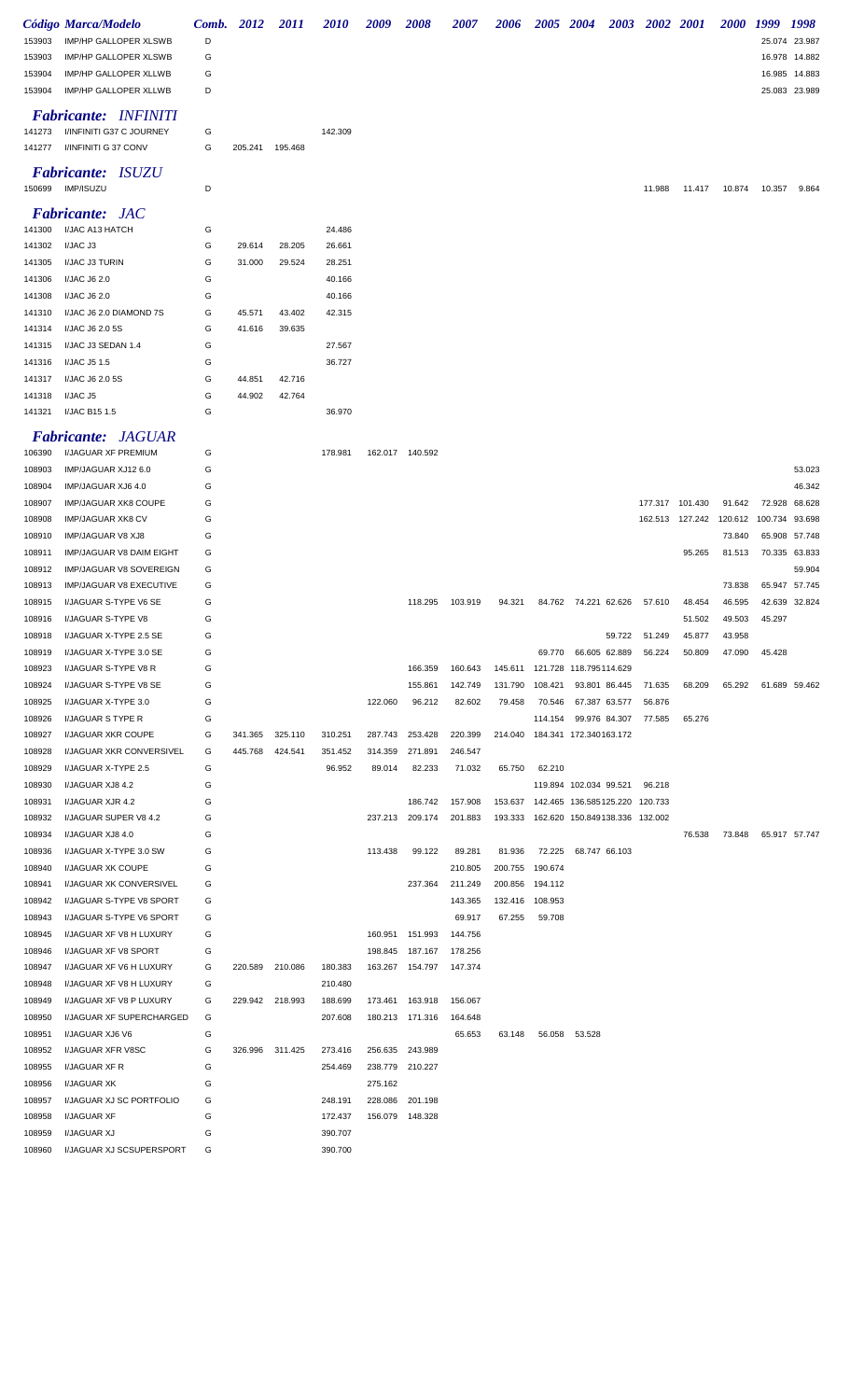|                  | Código Marca/Modelo                                | Comb.  | 2012   | <i>2011</i> | <i>2010</i> | 2009   | 2008   | <i><b>2007</b></i> | 2006   | 2005 2004 |               | <b>2003</b>   | <b>2002</b> 2001 |        | 2000 1999        |               | 1998                   |
|------------------|----------------------------------------------------|--------|--------|-------------|-------------|--------|--------|--------------------|--------|-----------|---------------|---------------|------------------|--------|------------------|---------------|------------------------|
| 108962           | I/JAGUAR XF V8 LUXURY                              | G      |        |             | 211.039     |        |        |                    |        |           |               |               |                  |        |                  |               |                        |
| 108999           | <b>IMP/JAGUAR</b>                                  | G      |        |             |             |        |        |                    |        |           |               |               |                  | 49.243 | 43.252           | 41.191 39.606 |                        |
|                  | <b>Fabricante: JEEP</b>                            |        |        |             |             |        |        |                    |        |           |               |               |                  |        |                  |               |                        |
| 109001           | I/JEEP GCHEROKEE LIMITED                           | D      |        |             |             |        |        |                    | 75.369 | 70.255    | 48.470 46.582 |               | 40.311           | 27.428 | 26.121           | 23.761 17.033 |                        |
| 109001           | I/JEEP GCHEROKEE LIMITED                           | G      |        |             |             |        |        |                    | 59.814 | 56.947    |               | 42.951 40.426 | 38.047           | 36.418 | 28.921           |               | 26.244 18.697          |
| 109002           | IMP/JEEP GCHEROKEE LARED                           | D      |        |             |             |        |        |                    |        |           |               | 55.162        | 50.639           | 43.554 | 41.284           |               | 33.252 30.954          |
| 109002           | IMP/JEEP GCHEROKEE LARED                           | G      |        |             |             |        |        |                    |        |           |               | 46.541        | 40.289           | 38.791 | 26.731           |               | 25.826 17.306          |
| 109003           | I/JEEP CHEROKEE SPORT                              | D      |        |             |             |        |        |                    |        |           |               |               |                  | 29.699 | 28.270           | 25.727 23.158 |                        |
| 109003           | I/JEEP CHEROKEE SPORT                              | G      |        |             |             |        |        |                    |        |           |               |               |                  | 27.675 | 20.176           | 18.877 18.061 |                        |
| 109004           | <b>IMP/JEEP WRANGLER SPORT</b>                     | G      |        |             |             |        |        |                    |        |           |               |               | 54.412           | 43.716 | 37.057           |               | 33.916 32.377          |
| 109005           | IMP/JEEP CHEROKEE COUNTRY                          | G      |        |             |             |        |        |                    |        |           |               |               |                  |        |                  |               | 16.244 15.543          |
| 109006           | IMP/JEEP GCHEROKEE LIMLX                           | G      |        |             |             |        |        |                    |        |           |               |               |                  | 41.733 | 26.655           | 24.246 16.431 |                        |
| 109006           | IMP/JEEP GCHEROKEE LIMLX                           | D      |        |             |             |        |        |                    |        |           |               |               |                  |        |                  |               | 26.993                 |
| 109007           | IMP/JEEP CHEROKEE RUBICO                           | G      |        |             |             |        |        |                    |        |           |               |               |                  | 25.040 | 23.269           | 21.228 20.550 |                        |
| 109008           | ALTERADO P/202800 -01/01                           | D      |        |             |             |        |        |                    |        |           |               |               |                  | 29.688 | 28.263           |               | 25.720 22.960          |
| 109008           | ALTERADO P/202800 -01/01                           | G      |        |             |             |        |        |                    |        |           |               |               |                  | 28.962 | 21.120           |               | 19.760 18.911          |
| 109009           | I/JEEP GCHEROKEE LAREDTD                           | G      |        |             |             |        |        |                    |        |           |               |               |                  | 47.634 | 32.720           | 31.635 21.193 |                        |
| 109009           | I/JEEP GCHEROKEE LAREDTD                           | D      |        |             |             |        |        |                    |        |           |               |               |                  | 50.372 | 45.152           | 39.517 36.985 |                        |
| 109099           | IMP/JEEP                                           | G      |        |             |             |        |        |                    |        |           |               |               |                  |        |                  |               | 19.308 18.438          |
| 109099           | IMP/JEEP                                           | D      |        |             |             |        |        |                    |        |           |               |               |                  |        |                  |               | 25.855 24.722          |
|                  | <b>Fabricante: JEFF.SOUZA</b>                      |        |        |             |             |        |        |                    |        |           |               |               |                  |        |                  |               |                        |
| 114370           | JEFF.SOUZA/F.PROPRIA AUT                           | G      |        |             |             | 8.372  |        |                    |        |           |               |               |                  |        |                  |               |                        |
|                  | <b>Fabricante: JINBEI</b>                          |        |        |             |             |        |        |                    |        |           |               |               |                  |        |                  |               |                        |
| 141901           | I/JINBEI FSV GLS                                   | G      |        |             | 47.702      |        |        |                    |        |           |               |               |                  |        |                  |               |                        |
| 141902           | I/JINBEI FRV CROSS                                 | G      |        |             | 45.823      |        |        |                    |        |           |               |               |                  |        |                  |               |                        |
| 141903           | I/JINBEI CROSS WAGON                               | G      |        |             | 46.047      |        |        |                    |        |           |               |               |                  |        |                  |               |                        |
|                  |                                                    |        |        |             |             |        |        |                    |        |           |               |               |                  |        |                  |               |                        |
|                  | <b>Fabricante: JOHNNY PAG</b>                      |        |        |             |             |        |        |                    |        |           |               |               |                  |        |                  |               |                        |
| 139010           | I/JOHNNY PAG PRO STREET                            | G      |        |             | 14.427      | 13.514 |        |                    |        |           |               |               |                  |        |                  |               |                        |
| 139030           | I/JOHNNY PAG BARHOG                                | G      |        |             | 15.442      |        |        |                    |        |           |               |               |                  |        |                  |               |                        |
|                  | <b>Fabricante: JPX</b>                             |        |        |             |             |        |        |                    |        |           |               |               |                  |        |                  |               |                        |
| 150001           | JPX/MONTEZ CD                                      | D      |        |             |             |        |        |                    |        |           |               |               | 25.950           | 18.794 | 18.045           |               | 16.932 16.124          |
| 150002           | JPX/MONTEZ STD                                     | D      |        |             |             |        |        |                    |        |           |               |               | 28.034           | 19.289 | 18.489           | 17.907 17.073 |                        |
| 150002           | JPX/MONTEZ STD                                     | G      |        |             |             |        |        |                    |        |           |               |               | 17.856           | 14.919 | 13.688           |               | 12.498 11.071          |
| 150003           | JPX/MONTEZ TURBO                                   | D      |        |             |             |        |        |                    |        |           |               |               |                  | 19.682 | 18.878           | 18.130 14.222 |                        |
|                  | <b>Fabricante: KALTEC</b>                          |        |        |             |             |        |        |                    |        |           |               |               |                  |        |                  |               |                        |
| 161501           | KALTEC/MAGNATA VITARA                              | G      | 19.429 | 18.504      | 15.539      | 14.841 | 13.265 | 12.674             |        |           |               |               |                  |        |                  |               |                        |
|                  |                                                    |        |        |             |             |        |        |                    |        |           |               |               |                  |        |                  |               |                        |
|                  | <b>Fabricante: KHALTEC</b>                         |        |        |             |             |        |        |                    |        |           |               |               |                  |        |                  |               |                        |
| 161500           | KHALTEC/MAGNATA L                                  | G      | 26.995 | 25.711      |             | 23.986 | 22.348 | 20.173             |        |           |               |               |                  |        |                  |               |                        |
|                  | <b>Fabricante:</b> KIA MOTORS                      |        |        |             |             |        |        |                    |        |           |               |               |                  |        |                  |               |                        |
| 145300           | I/KIA PICANTO EX41.0ATFF                           | G      | 35.183 | 33.507      |             |        |        |                    |        |           |               |               |                  |        |                  |               |                        |
| 145304           | I/KIA PICANTO EX41.0MTFF                           | G      | 31.256 | 29.768      |             |        |        |                    |        |           |               |               |                  |        |                  |               |                        |
| 145308           | I/KIA OPTIMA 2.4 HEV                               | G      | 87.431 | 83.267      |             |        |        |                    |        |           |               |               |                  |        |                  |               |                        |
| 149301           | <b>IMP/KIA SEPHIA</b>                              | G      |        |             |             |        |        |                    |        |           |               |               | 12.011           | 10.607 | 8.874            | 8.081         | 6.672                  |
| 149302           | <b>IMP/KIA SPORTAGE</b>                            | G      |        |             |             |        |        |                    |        |           |               |               |                  | 18.144 | 16.565           | 14.100        | 13.267                 |
| 149302           | <b>IMP/KIA SPORTAGE</b>                            | D      |        |             |             |        |        |                    |        |           |               |               |                  | 22.468 | 21.381           |               | 19.284 18.328          |
| 149303           | <b>IMP/KIA SEPHIA GTX</b>                          | G      |        |             |             |        |        |                    |        |           |               |               |                  |        |                  |               | 6.494                  |
| 149304           | IMP/KIA SEPHIA SLX                                 | G      |        |             |             |        |        |                    |        |           |               |               |                  |        |                  |               | 5.579                  |
| 149305           | <b>IMP/KIA SPORTAGE MRDI</b>                       | G      |        |             |             |        |        |                    |        |           |               |               | 23.359           | 17.332 | 15.821           |               | 13.473 12.677          |
| 149305           | <b>IMP/KIA SPORTAGE MRDI</b>                       | D      |        |             |             |        |        |                    |        |           |               |               | 23.765           | 22.670 | 21.091           |               | 18.131 17.236          |
| 149306           | <b>IMP/KIA CLARUS GLX</b>                          | G      |        |             |             |        |        |                    |        |           |               |               |                  |        | 9.929            | 9.387         | 8.579                  |
| 149307           | <b>IMP/KIA CLARUS SLX</b>                          | G      |        |             |             |        |        |                    |        |           |               |               |                  |        | 10.063           | 9.516         | 8.694                  |
| 149309           | <b>IMP/KIA SPORTAGE MR</b>                         | D      |        |             |             |        |        |                    |        |           |               |               |                  |        | 21.787           |               | 17.797                 |
| 149309           | <b>IMP/KIA SPORTAGE MR</b>                         | G      |        |             |             |        |        |                    |        |           |               |               |                  |        | 16.833           |               | 14.325 13.482          |
| 149312           | IMP/KIA ENTERPRISE V3.6C                           | G      |        |             |             |        |        |                    |        |           |               |               |                  |        |                  |               | 6.624                  |
| 149313           | <b>IMP/KIA SEPHIA LS</b><br>IMP/KIA SPORTAGE GRAND | G<br>G |        |             |             |        |        |                    |        |           |               |               | 23.224           | 18.107 | 9.283            | 8.453         | 8.031<br>14.275 12.892 |
| 149314<br>149314 | IMP/KIA SPORTAGE GRAND                             | D      |        |             |             |        |        |                    |        |           |               |               | 24.596           | 21.127 | 16.430<br>20.108 |               | 19.065 16.695          |
| 149315           | IMP/KIA SEPHIA LSHB                                | G      |        |             |             |        |        |                    |        |           |               |               |                  |        |                  | 8.305         | 7.890                  |
| 149316           | <b>IMP/KIA SHUMA LS</b>                            | G      |        |             |             |        |        |                    |        |           |               |               |                  |        | 8.749            | 8.370         | 7.053                  |
| 149317           | IMP/KIA CLARUS SW GLX                              | G      |        |             |             |        |        |                    |        |           |               |               |                  |        | 9.995            | 9.424         | 8.829                  |
| 149318           | IMP/KIA CARNIVAL GS                                | D      |        |             |             |        |        |                    | 48.379 | 46.637    |               | 40.851 35.959 | 31.186           | 25.037 | 23.894           |               | 22.673 21.646          |
| 149318           | <b>IMP/KIA CARNIVAL GS</b>                         | G      |        |             |             |        |        |                    | 44.308 | 40.838    |               | 33.418 31.865 | 23.365           | 18.436 | 17.571           |               | 16.805 13.821          |
| 149319           | I/KIA SPORTAGE 2DR                                 | G      |        |             |             |        |        |                    |        |           |               |               |                  |        |                  |               | 16.046 14.702          |
| 149319           | I/KIA SPORTAGE 2DR                                 | D      |        |             |             |        |        |                    |        |           |               |               |                  |        |                  |               | 18.500 17.587          |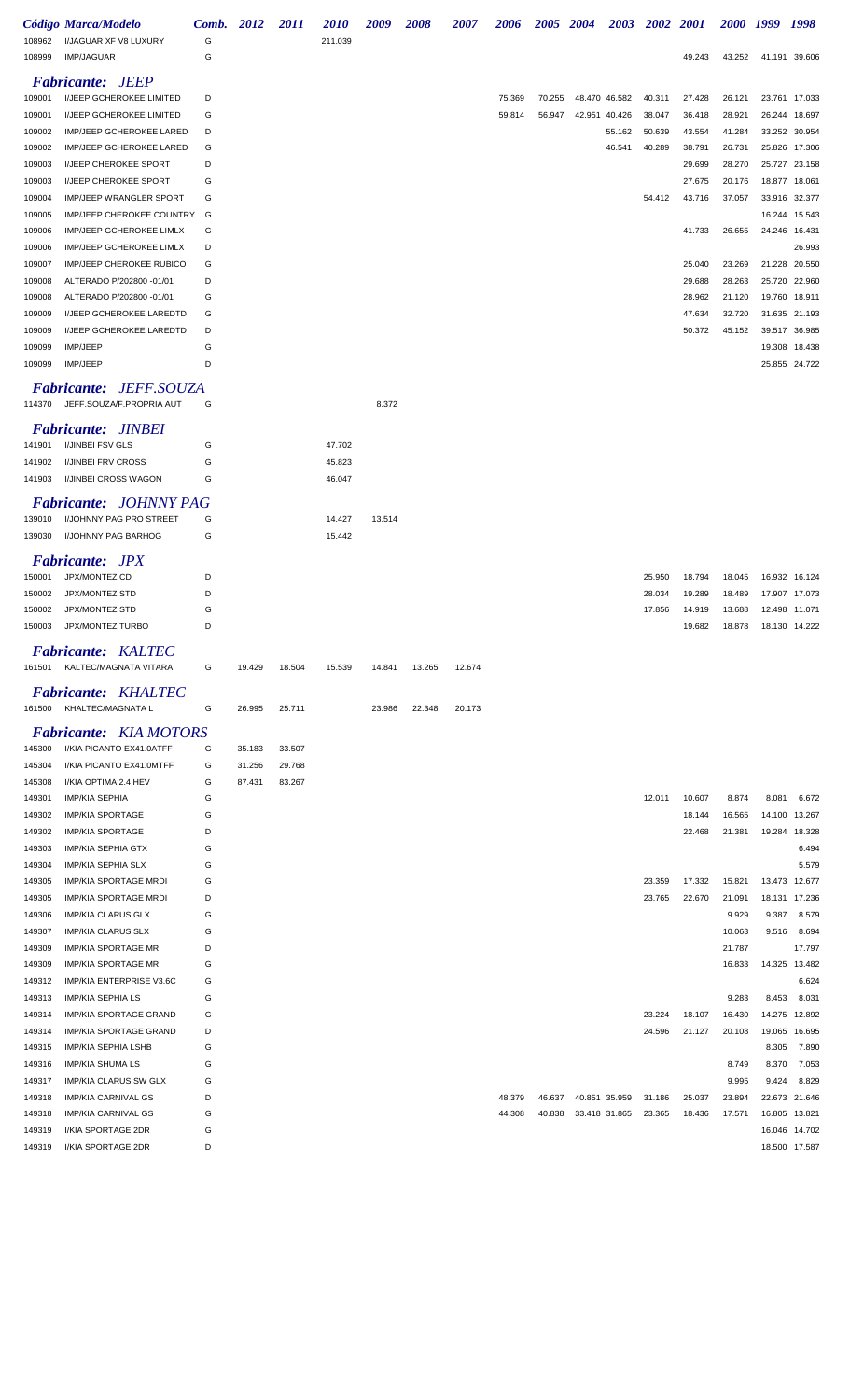|        | Código Marca/Modelo            | Comb. | 2012               | <i>2011</i> | <b>2010</b>         | 2009                   | <b>2008</b> | 2007    | 2006    | <b>2005</b> | <b>2004</b>                    | <b>2003</b> | 2002 2001 |        | <i>2000</i>                     | 1999          | 1998   |
|--------|--------------------------------|-------|--------------------|-------------|---------------------|------------------------|-------------|---------|---------|-------------|--------------------------------|-------------|-----------|--------|---------------------------------|---------------|--------|
| 149320 | I/KIA RETONA GSL HT DX         | G     |                    |             |                     |                        |             |         |         |             |                                |             |           |        | 9.452                           | 8.559         | 7.515  |
| 149321 | I/KIA RETONA GSL ST DX         | G     |                    |             |                     |                        |             |         |         |             |                                |             |           |        |                                 | 19.605        |        |
| 149321 | I/KIA RETONA GSL ST DX         | D     |                    |             |                     |                        |             |         |         |             |                                |             |           |        | 20.688                          | 19.082 14.216 |        |
| 149322 | I/KIA CARENS LS 7P             | G     |                    |             |                     |                        |             |         |         |             |                                | 19.572      | 16.280    | 14.597 | 13.973                          | 13.302 12.193 |        |
| 149323 | I/KIA JOICE LS 6P              | G     |                    |             |                     |                        |             |         |         |             |                                |             |           |        | 7.272                           | 6.586         | 5.779  |
| 149324 | I/KIA CARNIVAL 9P GS           | D     |                    |             |                     |                        |             |         |         |             |                                |             |           |        | 42.965                          | 39.717        | 36.545 |
| 149325 | I/KIA RIO LS 1.5 5DR           | G     |                    |             |                     |                        |             |         |         |             |                                |             |           |        | 7.745                           | 7.417         | 6.248  |
| 149326 | I/KIA RIO LS 1.5 4DR           | G     |                    |             |                     |                        |             |         |         | 14.018      | 13.375 12.511                  |             | 11.460    | 10.974 | 8.696                           | 8.323         | 7.009  |
| 149327 | I/KIA MAGENTIS SE 2.5 V6       | G     |                    |             |                     |                        |             |         |         |             |                                |             |           | 16.304 | 10.366                          | 9.687         |        |
| 149328 | I/KIA SEPHIA II LS 1.6         | G     |                    |             |                     |                        |             |         |         |             |                                |             |           | 11.093 | 10.561                          | 9.923         | 9.454  |
| 149329 | I/KIA SCHUMA LS 1.8            | G     |                    |             |                     |                        |             |         |         |             |                                |             |           | 9.658  | 8.748                           | 8.375         | 7.053  |
| 149330 | I/KIA OPIRUS GL 3.5L           | G     |                    |             |                     |                        |             | 40.982  | 35.553  | 31.962      | 30.662 29.715                  |             |           |        |                                 |               |        |
| 149331 | I/KIA SPORTAGE LX 2.0 G2       | G     |                    |             | 45.420              | 42.832                 | 41.146      | 38.110  | 34.446  | 32.756      | 31.301                         |             |           |        |                                 |               |        |
| 149331 | I/KIA SPORTAGE LX 2.0 G2       | D     |                    |             |                     |                        |             | 40.325  |         |             |                                |             |           |        |                                 |               |        |
|        | I/KIA SPORTAGE EX 2.0 G2       | G     |                    |             |                     | 46.294                 | 44.297      | 41.335  | 39.450  |             |                                |             |           |        |                                 |               |        |
| 149332 |                                |       |                    |             |                     |                        |             |         |         |             |                                |             |           |        |                                 |               |        |
| 149333 | I/KIA MAGENTIS GLS 2.0G1       | G     |                    |             |                     |                        |             |         |         | 18.366      | 16.361 15.509                  |             |           |        |                                 |               |        |
| 149334 | I/KIA CERATO GLS 2.0 N1        | G     |                    |             |                     |                        |             | 22.680  | 21.733  | 19.802      | 19.092                         |             |           |        |                                 |               |        |
| 149335 | I/KIA CERATO GLS 1.6N1         | G     |                    |             |                     |                        |             | 23.422  | 22.414  | 20.355      | 19.343                         |             |           |        |                                 |               |        |
| 149336 | I/KIA CERATO EX 2.0N1          | G     |                    |             |                     |                        |             | 22.834  | 21.735  | 20.654      |                                |             |           |        |                                 |               |        |
| 149337 | I/KIA CERATO EX 1.6N1          | G     |                    |             |                     |                        |             | 23.408  | 22.415  | 20.526      |                                |             |           |        |                                 |               |        |
| 149338 | I/KIA MAGENTIS EX 2.0          | G     |                    |             |                     | 37.325                 | 33.293      | 29.001  | 27.345  | 26.064      | 25.314                         |             |           |        |                                 |               |        |
| 149339 | I/KIA MAGENTIS EX 2.7          | G     |                    |             |                     | 37.341                 | 33.300      | 28.992  | 27.344  | 25.972      |                                |             |           |        |                                 |               |        |
| 149340 | I/KIA PICANTO EX 1.1L          | G     |                    |             |                     | 21.047                 | 20.363      | 18.867  | 18.133  |             | 16.108 15.483                  |             |           |        |                                 |               |        |
| 149341 | I/KIA CERATO EX 1.6N3          | G     |                    |             | 33.437              | 28.912                 | 27.855      | 24.383  | 23.339  |             |                                |             |           |        |                                 |               |        |
| 149342 | I/KIA OPIRUS GL 3.8L           | G     |                    |             |                     | 56.874                 | 52.712      | 47.959  | 45.758  |             |                                |             |           |        |                                 |               |        |
| 149343 | I/KIA MAGENTIS LX 2.0          | G     |                    |             |                     |                        | 26.560      | 25.250  | 24.102  |             |                                |             |           |        |                                 |               |        |
| 149344 | I/KIA PICANTO EX 1.0L          | G     |                    |             |                     | 20.310                 | 19.658      | 18.199  | 17.504  |             |                                |             |           |        |                                 |               |        |
| 149345 | I/KIA PICANTO EX2 1.0L         | G     |                    |             | 22.349              | 21.208                 | 20.523      | 19.006  | 18.272  |             |                                |             |           |        |                                 |               |        |
| 149346 | I/KIA MAGENTIS EX2 2.0L        | G     | 56.388             | 53.704      | 45.511              | 38.317                 | 34.170      | 29.748  |         |             |                                |             |           |        |                                 |               |        |
| 149347 | I/KIA RIO EX 1.4L HB           | G     |                    |             |                     | 26.198                 | 24.725      | 22.599  |         |             |                                |             |           |        |                                 |               |        |
| 149348 | I/KIA RIO EX 1.4L NB           | G     |                    |             |                     | 22.674                 | 21.942      | 20.323  |         |             |                                |             |           |        |                                 |               |        |
|        | I/KIA OPTIMA                   | G     |                    |             |                     |                        |             |         | 43.899  | 40.813      | 36.358                         |             |           |        |                                 |               |        |
| 149349 |                                |       |                    |             |                     |                        |             |         |         |             |                                |             |           |        |                                 |               |        |
| 149350 | I/KIA CERATO EX2 1.6L          | G     | 44.598             | 42.474      | 34.084              | 29.460                 | 28.394      | 24.843  |         |             |                                |             |           |        |                                 |               |        |
| 149351 | I/KIA PICANTO EX3 1.0L         | G     | 31.316             | 29.825      | 26.206              | 24.876                 | 23.478      |         |         |             |                                |             |           |        |                                 |               |        |
| 149352 | I/KIA SPORTAGE EX2 2.0G2       | G     | 61.062             | 58.155      | 49.222              | 45.319                 | 43.378      |         |         |             |                                |             |           |        |                                 |               |        |
| 149353 | I/KIA SPORTAGE LX2 2.0G2       | G     | 55.220             | 52.591      | 44.495              | 41.969                 | 40.312      |         |         |             |                                |             |           |        |                                 |               |        |
| 149354 | I/KIA G CARNIVAL EX2 3.8       | G     | 111.459            | 106.153     | 92.777              | 79.073                 | 65.972      |         |         |             |                                |             |           |        |                                 |               |        |
| 149355 | I/KIA CERATO SX2 1.6L          | G     | 41.962             | 39.964      | 33.012              | 28.525                 | 27.486      |         |         |             |                                |             |           |        |                                 |               |        |
| 149356 | I/KIA RONDO EX                 | G     |                    |             |                     | 46.273                 | 43.726      |         |         |             |                                |             |           |        |                                 |               |        |
| 149368 | I/KIA CERATO KOUP SX2          | G     |                    |             | 31.759              | 27.442                 | 26.431      |         |         |             |                                |             |           |        |                                 |               |        |
| 149371 | I/KIA CERATO EX3 1.6MTNB       | G     | 49.851             | 47.477      | 44.504              |                        |             |         |         |             |                                |             |           |        |                                 |               |        |
| 149372 | I/KIA CERATO EX3 1.6ATNB       | G     | 55.088             | 52.465      | 50.176              |                        |             |         |         |             |                                |             |           |        |                                 |               |        |
| 149373 | I/KIA CADENZA EX3.5LV6         | G     | 109.137            | 103.940     | 100.586             | 99.075                 |             |         |         |             |                                |             |           |        |                                 |               |        |
| 149374 | I/KIA CERATO SX3 1.6ATNB       | G     | 54.954             | 52.337      | 47.399              |                        |             |         |         |             |                                |             |           |        |                                 |               |        |
| 149375 | I/KIA CERATO SX3 1.6MTNB       | G     | 49.851             | 47.477      | 44.502              |                        |             |         |         |             |                                |             |           |        |                                 |               |        |
| 149384 | I/KIA OPTIMA EX 2.4 AT         | G     | 87.054             |             |                     |                        |             |         |         |             |                                |             |           |        |                                 |               |        |
| 149388 | I/KIA CERATO KOUP SX3          | G     | 69.448             | 66.141      | 65.280              |                        |             |         |         |             |                                |             |           |        |                                 |               |        |
| 149399 | IMP/KIA                        | D     |                    |             |                     |                        |             |         |         |             |                                |             | 22.923    | 21.792 | 18.954                          | 18.199        | 16.324 |
| 149399 | IMP/KIA                        | G     |                    |             |                     |                        |             |         |         |             |                                |             | 13.891    | 11.193 | 8.270                           | 7.486         | 6.575  |
|        |                                |       |                    |             |                     |                        |             |         |         |             |                                |             |           |        |                                 |               |        |
|        | <b>Fabricante: LADA</b>        |       |                    |             |                     |                        |             |         |         |             |                                |             |           |        |                                 |               |        |
| 139501 | <b>IMP/LADA SAMARA</b>         | G     |                    |             |                     |                        |             |         |         |             |                                |             |           |        |                                 | 6.349         | 5.837  |
| 139505 | IMP/LADA NIVA PANTANAL         | D     |                    |             |                     |                        |             |         |         |             |                                |             | 13.747    | 13.093 | 12.470                          | 11.876 11.311 |        |
| 139505 | IMP/LADA NIVA PANTANAL         | G     |                    |             |                     |                        |             |         |         |             |                                |             | 13.747    | 13.093 | 12.470                          | 11.876 11.311 |        |
| 139507 | IMP/LADA NIVA 1.7I             | G     |                    |             |                     |                        |             |         |         |             |                                |             |           |        | 11.154                          | 10.642        | 9.668  |
|        | <b>Fabricante: LAMBORGHINI</b> |       |                    |             |                     |                        |             |         |         |             |                                |             |           |        |                                 |               |        |
| 152100 | I/LAMBORGHINI 400GT            | G     |                    |             |                     |                        |             |         |         |             |                                |             |           |        | 325.368 312.121 260.854 247.985 |               |        |
| 152101 | I/LAMBORGHINI GALLARDO         | G     | 1.146.24 1.091.664 |             | 898.103             | 887.088                | 834.674     | 711.156 |         |             | 669.973 584.727 443.657401.643 |             |           |        |                                 |               |        |
|        |                                |       | 6                  |             |                     |                        |             |         |         |             |                                |             |           |        |                                 |               |        |
| 152103 | I/LAMBORGHINI MURCIELAGO       | G     |                    |             | 987.313             | 977.131                | 893.764     | 804.172 | 720.778 |             |                                |             |           |        |                                 |               |        |
| 152109 | I/LAMBORGHINI GALLARDO S       | G     |                    |             |                     | 722.982                | 614.686     | 586.620 | 546.012 |             |                                |             |           |        |                                 |               |        |
| 152110 | I/LAMBORGHINI G SPYDER         | G     |                    |             | 1.046.795           | 1.016.371              | 925.180     | 832.153 | 746.135 |             |                                |             |           |        |                                 |               |        |
| 152111 | I/LAMBORGHINI GALLARDO L       | G     |                    |             | 780.201             | 749.590                | 637.644     |         |         |             |                                |             |           |        |                                 |               |        |
| 152112 | I/LAMBORGHINI GALLARDOC2       | G     | 1.269.52 1.209.075 |             | 1.001.480           | 948.206                | 846.123     |         |         |             |                                |             |           |        |                                 |               |        |
| 152113 | I/LAMBORGHINI GALLARDOC4       | G     | 8                  |             | 926.707             | 870.953                | 781.686     |         |         |             |                                |             |           |        |                                 |               |        |
| 152114 | I/LAMBORGHINI GALLARDOSP       | G     |                    |             | 1.127.417 1.059.329 |                        | 935.648     |         |         |             |                                |             |           |        |                                 |               |        |
| 152115 | I/LAMBORGHINI GALLARDOCS       | G     | 1.494.85 1.423.668 |             | 1.130.586           |                        |             |         |         |             |                                |             |           |        |                                 |               |        |
| 152116 | I/LAMBORGHINI G LP5502VB       | G     | -1                 |             | 926.717             | 890.432                | 757.255     |         |         |             |                                |             |           |        |                                 |               |        |
| 152117 | I/LAMBORGHINI M LP6704SV       | G     |                    |             |                     | 1.093.553    1.061.017 | 965.733     |         |         |             |                                |             |           |        |                                 |               |        |
|        |                                |       |                    |             |                     |                        |             |         |         |             |                                |             |           |        |                                 |               |        |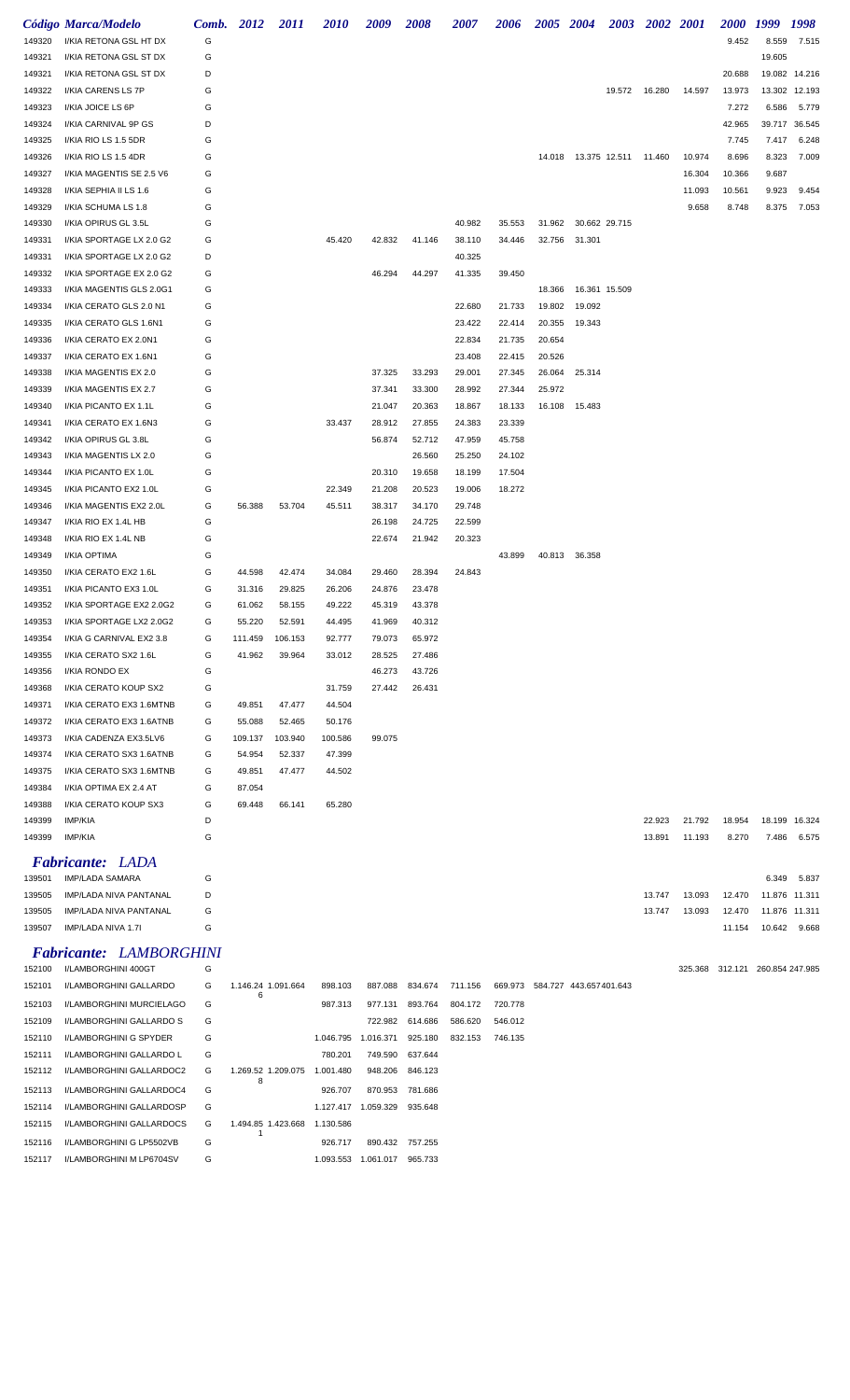|                  | Código Marca/Modelo                                         | Comb.  | 2012    | <i>2011</i>        | <i>2010</i> | 2009    | <i><b>2008</b></i> | <i><b>2007</b></i> | 2006              | <b>2005</b>     | <b>2004</b>                    | <b>2003</b>             | <b>2002</b> 2001 |                  | 2000 1999        |                      | 1998                    |
|------------------|-------------------------------------------------------------|--------|---------|--------------------|-------------|---------|--------------------|--------------------|-------------------|-----------------|--------------------------------|-------------------------|------------------|------------------|------------------|----------------------|-------------------------|
| 152119           | I/LAMBORGHINI G SUPERLEG                                    | G      |         |                    |             | 846.722 | 720.351            | 687.321            |                   |                 |                                |                         |                  |                  |                  |                      |                         |
| 152120           | I/LAMBORGHINI G LP560 4                                     | G      |         | 1.134.64 1.080.616 | 876.492     | 865.623 |                    |                    |                   |                 |                                |                         |                  |                  |                  |                      |                         |
| 152121           | I/LAMBORGHINI GALLARDOSS                                    | G      |         | 1.132.16 1.078.255 |             |         |                    |                    |                   |                 |                                |                         |                  |                  |                  |                      |                         |
| 152122           | I/LAMBORGHINI G LP570 4                                     | G      | 7       |                    | 1.224.399   |         |                    |                    |                   |                 |                                |                         |                  |                  |                  |                      |                         |
| 152123           | I/LAMBORGHINI AVENTADOR                                     | G      |         | 1.912.04 1.820.999 |             |         |                    |                    |                   |                 |                                |                         |                  |                  |                  |                      |                         |
| 152125           | I/LAMBORGHINI GALLA STS                                     | G      | 9       | 1.080.629          |             |         |                    |                    |                   |                 |                                |                         |                  |                  |                  |                      |                         |
|                  |                                                             |        |         |                    |             |         |                    |                    |                   |                 |                                |                         |                  |                  |                  |                      |                         |
|                  | <b>Fabricante: LANCIA</b>                                   |        |         |                    |             |         |                    |                    |                   |                 |                                |                         |                  |                  |                  |                      |                         |
| 109299           | <b>IMP/LANCIA</b>                                           | G<br>D |         |                    |             |         |                    |                    |                   |                 |                                | 12.283                  | 10.355           | 6.910            | 6.686            | 5.226                | 4.732                   |
| 109299           | <b>IMP/LANCIA</b>                                           |        |         |                    |             |         |                    |                    |                   |                 |                                | 23.453                  | 20.592           | 19.609           | 18.834           | 17.676               | 17.020                  |
|                  | <b>Fabricante:</b> LAND ROVER                               |        |         |                    |             |         |                    |                    |                   |                 |                                |                         |                  |                  |                  |                      |                         |
| 109300           | I/LAND ROVER MRE CGPI                                       | D      |         |                    |             |         |                    |                    |                   |                 |                                | 39.415                  | 36.841           | 35.246           |                  |                      |                         |
| 109301           | IMP/LAND ROVER DEFENDER                                     | D      |         |                    |             |         |                    |                    |                   |                 |                                |                         |                  |                  |                  |                      | 30.255 26.154           |
| 109302           | <b>IMP/LAND ROVER DISCOVERY</b>                             | D<br>G |         |                    |             |         |                    |                    |                   |                 |                                |                         |                  |                  |                  |                      | 31.993<br>29.148        |
| 109302<br>109303 | <b>IMP/LAND ROVER DISCOVERY</b><br>IMP/LAND ROVER RANGE ROV | G      |         |                    |             |         |                    |                    |                   |                 |                                |                         |                  | 50.363           | 47.579           | 38.190               | 28.525                  |
| 109303           | IMP/LAND ROVER RANGE ROV                                    | D      |         |                    |             |         |                    |                    |                   |                 |                                |                         |                  | 21.658           | 19.866           | 18.275               | 16.756                  |
| 109304           | IMP/L.ROVER DEFENDER 90                                     | D      |         |                    |             |         |                    |                    |                   |                 |                                |                         |                  |                  | 31.308           | 30.479               | 28.983                  |
| 109305           | IMP/L.ROVER DEFENDER 110                                    | D      |         |                    |             |         |                    |                    |                   |                 |                                |                         |                  |                  |                  | 38.919               | 35.955                  |
| 109306           | IMP/LROVER DISCOVERY TDI                                    | D      |         |                    |             |         |                    |                    |                   |                 |                                |                         |                  |                  | 38.596           | 35.570               | 32.110                  |
| 109307           | <b>IMP/LR DISCOVERY V8I</b>                                 | G      |         |                    |             |         |                    |                    |                   |                 |                                |                         |                  |                  |                  |                      | 21.757                  |
| 109308           | IMP/LR DISCOVERY V8I ES                                     | G      |         |                    |             |         |                    |                    |                   |                 |                                | 40.892                  | 38.239           | 35.885           | 28.924           | 23.006               | 21.916                  |
| 109309           | IMP/LR RANGE ROVER 46HSE                                    | G      |         |                    |             |         |                    |                    |                   | 65.915          |                                | 62.776 59.787           | 56.941           | 50.021           | 47.558           | 38.702               | 28.739                  |
| 109310           | IMP/L.ROVER FREELANDER EX                                   | G      |         |                    |             |         |                    |                    |                   |                 |                                |                         |                  |                  | 28.087           | 26.108               | 23.494                  |
| 109311           | I/LAND ROVER LRRTD4                                         | G      |         |                    |             |         |                    |                    |                   |                 |                                |                         |                  |                  | 48.018           | 39.064               | 29.008                  |
| 109399           | <b>IMP/LAND ROVER</b>                                       | D      |         |                    |             |         |                    |                    |                   |                 |                                |                         |                  |                  |                  | 19.106               | 17.621                  |
| 109399           | <b>IMP/LAND ROVER</b>                                       | G      |         |                    |             |         |                    |                    |                   |                 |                                |                         |                  |                  |                  |                      | 25.094 21.586           |
| 111299           | <b>IMP/ROVER</b>                                            | G      |         |                    |             |         |                    |                    |                   |                 |                                |                         |                  |                  |                  |                      | 20.461                  |
| 114101<br>152801 | I/ROVER MINI COOPER<br>IMP/RANGE ROVER 4.6 HSE              | G<br>G | 44.874  | 42.737             | 40.703      | 38.764  | 36.919             | 35.161             | 33.486            | 31.892          |                                | 30.374 28.928<br>59.848 | 27.550<br>57.236 | 26.238<br>50.273 | 23.645<br>47.794 | 21.841<br>38.897     | 19.854<br>28.886        |
|                  |                                                             |        |         |                    |             |         |                    |                    |                   |                 |                                |                         |                  |                  |                  |                      |                         |
|                  | <b>Fabricante: LEXUS</b>                                    |        |         |                    |             |         |                    |                    |                   |                 |                                |                         |                  |                  |                  |                      |                         |
| 111822           | <b>IMP/TOYOTA LEXUS GS300</b>                               | G      |         |                    |             |         |                    |                    |                   |                 |                                |                         |                  | 38.492           | 35.494           |                      | 32.973 29.722           |
| 111824           | <b>IMP/TOYOTA LEXUS LS400</b>                               | G      |         |                    |             |         |                    |                    |                   |                 |                                |                         |                  |                  |                  | 46.096               | 42.234                  |
| 111827<br>111828 | <b>IMP/TOYOTA LEXUS ES 300</b><br>IMP/LEXUS LS400           | G<br>G |         |                    |             |         |                    |                    |                   |                 |                                |                         |                  | 38.486           | 26.666<br>50.903 | 23.114               | 19.302<br>47.212 43.272 |
| 148901           | IMP/LEXUS LS 400                                            | G      |         |                    |             |         |                    |                    |                   |                 |                                |                         |                  |                  | 48.187           |                      | 44.530 40.865           |
| 148902           | I/LEXUS ES300                                               | G      |         |                    |             |         |                    |                    |                   |                 |                                | 52.068 45.860           | 40.014           | 36.928           | 25.582           |                      | 22.173 18.517           |
| 148903           | IMP/LEXUS LX 450                                            | G      | 182.134 | 173.462            | 149.673     |         | 141.057 124.226    | 100.371            | 70.022            | 66.294          |                                | 64.164 50.177           | 46.206           | 41.303           | 29.428           |                      | 25.043 20.031           |
| 148904           | IMP/LEXUS SC 300                                            | G      |         |                    |             |         |                    |                    |                   |                 |                                |                         |                  |                  |                  |                      | 19.857                  |
| 148905           | I/LEXUS GS 400                                              | G      |         |                    |             |         |                    |                    |                   |                 |                                |                         |                  | 67.798           | 54.344           | 50.376               | 46.190                  |
| 148906           | ALTERADO P/202927 -01/01                                    | G      |         |                    |             |         |                    |                    |                   |                 |                                |                         |                  | 45.471           | 40.592           | 38.281               | 32.974                  |
| 148907           | I/LEXUS MRE CGPI                                            | G      | 194.623 | 185.357            | 160.002     |         | 150.794 132.806    | 107.294            | 74.850            | 70.882          |                                | 68.586 53.642           | 49.369           | 44.133           | 31.439           |                      | 26.765 21.402           |
| 148908           | I/LEXUS LS430                                               | G      |         |                    |             |         |                    | 103.273            | 98.055            | 93.160          |                                | 89.848 79.311           | 66.433           | 54.215           | 51.880           | 48.101               |                         |
| 148909           | I/LEXUS GS 430                                              | G      |         |                    |             |         |                    | 109.604            | 104.022           | 99.653          |                                | 92.548 88.829           | 84.744           | 54.010           | 51.400           | 49.187               |                         |
| 148910           | I/LEXUS IS 300                                              | G      |         |                    |             |         |                    |                    |                   |                 |                                |                         | 40.007           | 36.904           | 25.563           | 22.166               |                         |
| 148911<br>148912 | I/LEXUS SC 430<br>I/LEXUS ES330                             | G<br>G |         |                    |             |         | 187.450 176.682    | 166.817<br>60.966  | 158.386<br>57.902 | 54.571          | 142.910 138.301132.667 126.561 | 50.090 42.977           | 37.509           |                  |                  |                      |                         |
| 148913           | I/LEXUS LS430                                               | G      |         |                    |             |         |                    | 133.337            | 123.585           |                 | 116.214 109.836 84.592         |                         |                  |                  |                  |                      |                         |
| 148914           | I/LEXUS RX 330                                              | G      |         |                    |             |         |                    | 91.178             | 85.147            | 80.298          |                                | 73.455 69.868           | 66.661           | 63.860           | 60.715           |                      | 58.150 55.207           |
| 148915           | I/LEXUS GS 300                                              | G      |         |                    |             |         |                    | 168.688            |                   | 140.411 133.655 |                                |                         |                  |                  |                  |                      |                         |
| 148916           | I/LEXUS ES350                                               | G      | 199.697 | 190.188            | 159.178     | 144.196 | 125.465            | 102.789            | 88.741            | 84.768          |                                |                         |                  |                  |                  |                      |                         |
| 148917           | I/LEXUS RX 350                                              | G      | 204.499 | 194.761            | 167.750     | 152.005 | 132.219            | 108.291            | 93.519            | 88.514          |                                |                         |                  |                  |                  |                      |                         |
| 148918           | I/LEXUS LS460                                               | G      |         |                    | 308.730     | 279.688 | 230.964            | 210.039            | 188.220           | 178.866         |                                |                         |                  |                  |                  |                      |                         |
| 148919           | I/LEXUS IS 350                                              | G      |         |                    |             | 138.334 | 120.308            | 98.582             | 85.078            |                 |                                |                         |                  |                  |                  |                      |                         |
| 148920           | I/LEXUS GS 450H                                             | G      |         |                    |             |         | 186.973            | 170.010            | 155.501           |                 |                                |                         |                  |                  |                  |                      |                         |
| 148921           | I/LEXUS GS 460                                              | G      |         |                    |             |         | 185.236            | 168.510            | 154.016           |                 |                                |                         |                  |                  |                  |                      |                         |
| 148922           | I/LEXUS LS600HL                                             | G      |         |                    |             | 384.798 | 317.591            | 288.924            |                   |                 |                                |                         |                  |                  |                  |                      |                         |
| 148924           | I/LEXUS IS250 4-DR SEDAN                                    | G      |         |                    |             | 121.865 | 106.066            | 86.858             |                   |                 |                                |                         |                  |                  |                  |                      |                         |
| 148926           | I/LEXUS IS250 CONV<br>I/LEXUS LS 460L                       | G<br>G | 345.657 | 329.198            | 181.286     |         |                    |                    |                   |                 |                                |                         |                  |                  |                  |                      |                         |
| 148927<br>148928 | I/LEXUS HS 250H PREMIUM                                     | G      |         |                    | 128.938     |         |                    |                    |                   |                 |                                |                         |                  |                  |                  |                      |                         |
| 148929           | I/LEXUS IS 350 C                                            | G      |         | 171.092 163.724    |             |         |                    |                    |                   |                 |                                |                         |                  |                  |                  |                      |                         |
| 148999           | <b>IMP/LEXUS</b>                                            | G      |         |                    |             |         |                    |                    |                   |                 |                                |                         |                  | 38.472           |                  | 26.652 23.110 19.043 |                         |
| 149140           | I/LEXUS RX 330                                              | G      |         |                    |             |         |                    |                    |                   |                 | 149.711                        |                         |                  |                  |                  |                      |                         |
|                  |                                                             |        |         |                    |             |         |                    |                    |                   |                 |                                |                         |                  |                  |                  |                      |                         |
| 135700           | <b>Fabricante: LIFAN</b><br>I/LIFAN 620 LF7162 C            | G      | 33.610  | 32.010             | 27.832      |         |                    |                    |                   |                 |                                |                         |                  |                  |                  |                      |                         |
| 135701           | I/LIFAN 320 LF7132                                          | G      | 25.460  | 24.247             | 20.788      | 19.786  | 18.595             | 17.483             | 16.434            |                 | 15.438  14.520  13.645  12.830 |                         |                  | 12.060           |                  |                      |                         |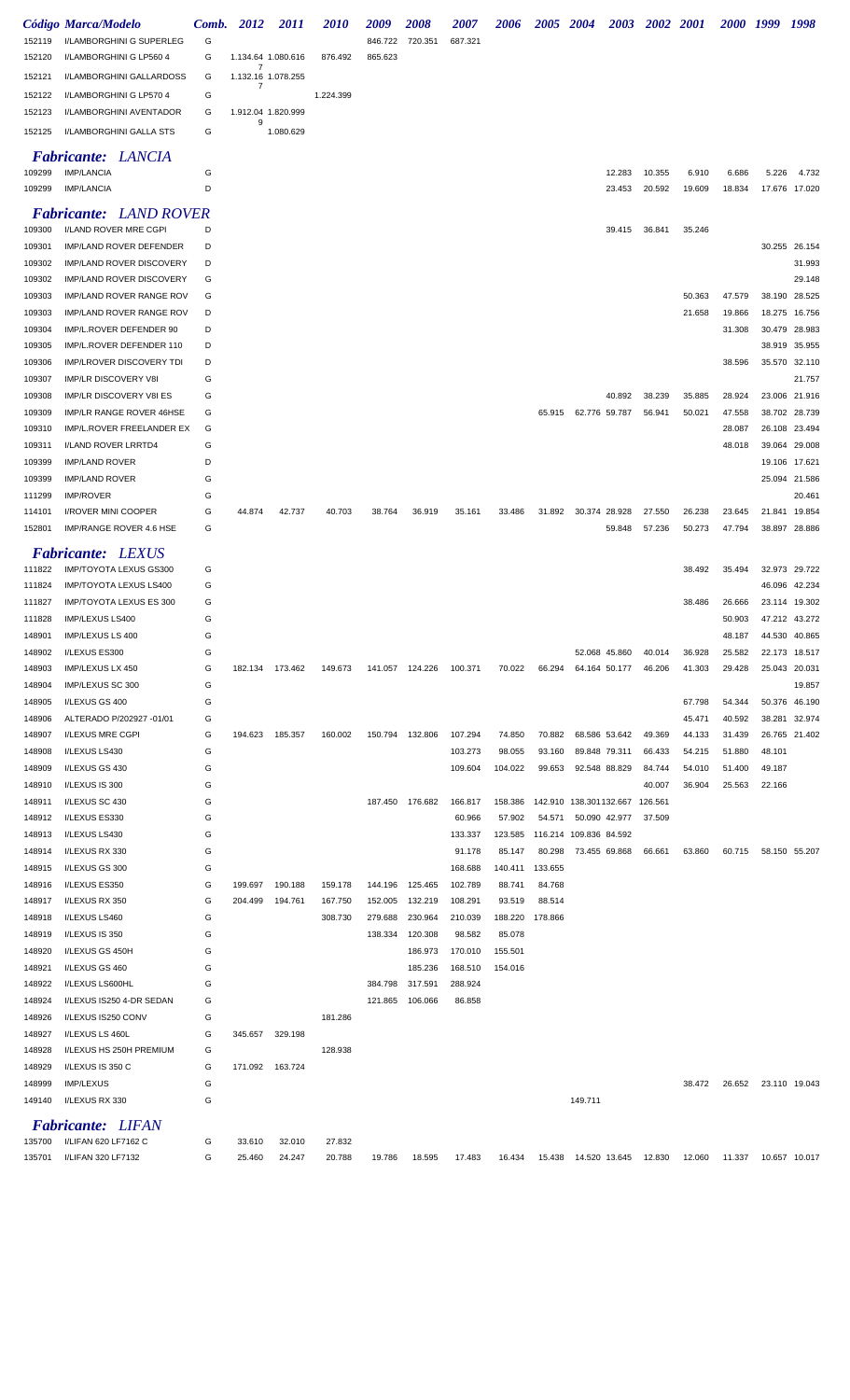|                  | Código Marca/Modelo                                 |        | Comb. 2012      | <i>2011</i>     | <i>2010</i> | 2009    | 2008                      | <i><b>2007</b></i> | 2006                      | 2005 2004 |                                           | <b>2003</b> | 2002 2001         |                  |                  | 2000 1999 | 1998          |
|------------------|-----------------------------------------------------|--------|-----------------|-----------------|-------------|---------|---------------------------|--------------------|---------------------------|-----------|-------------------------------------------|-------------|-------------------|------------------|------------------|-----------|---------------|
|                  | <b>Fabricante: LINCOLN</b>                          |        |                 |                 |             |         |                           |                    |                           |           |                                           |             |                   |                  |                  |           |               |
| 109501           | I/LINCOLN TOWN CAR                                  | G      |                 |                 |             | 157.245 | 149.156                   | 142.662            | 131.331                   |           | 125.282 120.207113.025 104.479            |             |                   | 96.399           | 86.522           |           | 77.191 71.666 |
| 109502           | IMP/LINCOLN NAVIGATOR4X4                            | G      |                 |                 |             |         |                           |                    |                           |           | 190.817  163.400  144.177129.372  119.442 |             |                   | 106.636          | 93.065           | 79.321    | 68.054        |
| 109503           | I/LINCOLN LS V8                                     | G      |                 |                 |             |         |                           |                    |                           |           |                                           |             |                   | 42.078           | 37.169           | 33.203    |               |
| 109504           | I/LINCOLN LS V6                                     | G      |                 |                 |             |         |                           |                    |                           |           |                                           |             |                   | 34.413           | 30.943           | 25.803    |               |
| 109505           | I/LINCOLN LS                                        | G      |                 |                 |             |         |                           |                    |                           |           |                                           |             |                   | 27.979           | 25.333           | 20.610    |               |
| 109506           | I/LINCOLN MKZ 3.5L V6                               | G      |                 |                 |             | 127.688 | 111.463                   | 91.701             |                           |           |                                           |             |                   |                  |                  |           |               |
| 109507           | <b>I/LINCOLN MKS</b>                                | G      |                 |                 |             | 130.970 | 114.297                   | 94.034             |                           |           |                                           |             |                   |                  |                  |           |               |
| 109509           | I/LINCOLN TOWN CAR SIG L                            | G      |                 |                 | 246.523     | 223.964 | 185.623                   |                    |                           |           |                                           |             |                   |                  |                  |           |               |
| 109510           | I/LINCOLN STRETCH LIMO                              | G<br>G | 365.256         | 347.864         | 317.297     |         |                           |                    |                           |           |                                           |             |                   |                  |                  |           | 20.172 19.268 |
| 109599           | <b>IMP/LINCOLN</b>                                  |        |                 |                 |             |         |                           |                    |                           |           |                                           |             |                   |                  |                  |           |               |
|                  | <b>Fabricante:</b> LM                               |        |                 |                 |             |         |                           |                    |                           |           |                                           |             |                   |                  |                  |           |               |
| 107000           | <b>LM/BUGGY ADVENTURE</b>                           | G      |                 |                 | 20.718      | 18.190  | 16.529                    |                    |                           |           |                                           |             |                   |                  |                  |           |               |
| 161100           | <b>Fabricante: LOBINI</b><br>LOBINI/H1              | G      |                 |                 |             |         | 97.195                    | 82.515             | 74.112                    | 68.492    | 66.844                                    |             |                   |                  |                  |           |               |
|                  |                                                     |        |                 |                 |             |         |                           |                    |                           |           |                                           |             |                   |                  |                  |           |               |
| 152200           | <b>Fabricante: LOTUS</b><br>I/LOTUS ELISE 111S      | G      |                 |                 |             |         |                           |                    |                           |           |                                           |             |                   |                  | 63.234           |           | 54.636 48.262 |
| 152201           | I/LOTUS TYPE 72D                                    | G      |                 |                 |             |         | 194.659                   | 183.474            | 168.726                   |           |                                           |             |                   |                  |                  |           |               |
| 152202           | I/LOTUS EXIGE S                                     | G      |                 |                 | 231.665     | 220.634 | 208.572                   | 196.584            | 180.829                   |           |                                           |             |                   |                  |                  |           |               |
| 152203           | I/LOTUS ELISE CALIFORNIA                            | G      |                 |                 |             | 228.863 | 219.539                   | 206.862            |                           |           |                                           |             |                   |                  |                  |           |               |
| 152204           | <b>I/LOTUS ELISE</b>                                | G      |                 |                 |             |         | 187.692                   | 176.933            | 162.649                   |           |                                           |             |                   |                  |                  |           |               |
| 152205           | I/LOTUS ELISE SC                                    | G      |                 |                 |             | 195.421 | 187.966                   | 177.137            |                           |           |                                           |             |                   |                  |                  |           |               |
|                  |                                                     |        |                 |                 |             |         |                           |                    |                           |           |                                           |             |                   |                  |                  |           |               |
| 114380           | <b>Fabricante:</b> LUIS HASS<br>LUIS HASS/F.PROPRIA | G      |                 |                 |             |         |                           |                    |                           |           |                                           |             |                   |                  |                  |           |               |
|                  |                                                     |        |                 |                 |             | 10.081  |                           |                    |                           |           |                                           |             |                   |                  |                  |           |               |
|                  | <b>Fabricante: M.BENZ</b>                           |        |                 |                 |             |         |                           |                    |                           |           |                                           |             |                   |                  |                  |           |               |
| 109601           | IMP/M.BENZ 190 E 2.3 16                             | D      |                 |                 |             |         |                           |                    |                           |           |                                           |             | 25.723            | 24.498           | 23.332           |           | 22.222 21.164 |
| 109601           | IMP/M.BENZ 190 E 2.3/16                             | G      |                 |                 |             |         |                           |                    |                           |           |                                           |             | 25.723            | 24.498           | 23.332           |           | 22.222 21.164 |
| 109606           | I/M.BENZ S320                                       | G      |                 |                 |             |         |                           |                    |                           |           |                                           |             | 85.315            | 79.257           | 64.867           |           | 56.913 41.199 |
| 109607           | I/M.BENZ S320L                                      | G      |                 |                 |             |         |                           |                    |                           |           |                                           |             |                   | 82.324           | 64.890           |           | 56.905 41.182 |
| 109608           | I/M.BENZ C320                                       | G      |                 |                 |             |         |                           |                    | 69.305                    | 67.148    | 55.866 51.396                             |             | 48.409            | 43.485           | 39.060           | 34.055    | 31.754        |
| 109609           | I/M.BENZ C200 KOMPRESSOR                            | G      |                 |                 | 109.459     | 99.277  | 87.771                    | 67.098             | 61.978                    | 56.332    | 53.987 52.241                             |             | 47.442            | 41.651           | 39.615           | 35.558    | 32.630        |
| 109610           | I/M.BENZ C240<br>I/M.BENZ SLK 32 AMG                | G<br>G |                 |                 |             |         |                           |                    |                           |           |                                           | 49.652      | 43.714<br>117.588 | 38.393<br>91.852 | 25.820<br>78.459 |           | 24.078 22.611 |
| 109611<br>109612 | I/M.BENZ C32K AMG                                   | G      |                 |                 |             |         |                           |                    |                           |           |                                           | 93.523      | 87.331            | 74.140           | 69.605           |           |               |
| 109613           | I/M.BENZ S55 AMG                                    | G      |                 |                 |             |         |                           |                    |                           |           | 164.137 151.340141.665 135.600            |             |                   | 118.903          | 97.994           | 77.507    |               |
| 109614           | I/M.BENZ C32 TOURING AMG                            | G      |                 |                 |             |         |                           |                    |                           |           |                                           | 93.533      | 87.349            | 84.391           | 74.276           |           |               |
| 109615           | I/M.BENZ C180 COUPE                                 | G      |                 |                 |             |         |                           |                    |                           |           |                                           | 45.297      | 42.264            | 39.974           | 27.947           |           | 26.110 24.842 |
| 109616           | I/M.BENZ C200 K COUPE                               | G      |                 |                 |             |         |                           |                    |                           |           |                                           | 51.684      | 46.240            | 40.575           | 38.938           |           |               |
| 109617           | I/M.BENZ E200 ELEGANCE                              | G      |                 |                 |             |         |                           |                    |                           |           |                                           |             |                   |                  | 31.496           |           | 28.951 27.597 |
| 109618           | I/M.BENZ C200K TOURING                              | G      |                 |                 |             |         |                           |                    |                           |           | 40.701 39.543                             |             | 36.188            | 33.981           | 31.747           |           | 30.275 28.756 |
| 109620           | I/M.BENZ CLK 500                                    | G      |                 |                 |             |         |                           | 138.356            |                           |           | 123.377 115.494 101.632 85.981            |             | 80.179            | 76.157           |                  |           |               |
| 109621           | I/M.BENZ E500                                       | G      |                 |                 |             |         | 153.037 144.197           | 125.234            | 114.601                   | 95.245    | 88.944 84.076                             |             | 76.443            | 62.640           |                  |           |               |
| 109622           | I/M.BENZ CLK 320                                    | G      |                 |                 |             |         |                           |                    | 85.668                    | 82.801    | 74.228 67.997                             |             | 55.222            | 45.366           | 42.744           |           | 40.447 35.244 |
| 109623           | I/M.BENZ C180K COUPE                                | G      |                 |                 |             |         |                           |                    | 51.738                    | 48.966    | 46.361                                    |             |                   |                  |                  |           |               |
| 109624           | I/M.BENZ C180K                                      | G      |                 |                 |             |         |                           | 57.356             | 51.032                    | 48.306    | 45.721 42.008                             |             | 39.179            | 37.067           | 25.908           |           | 24.204 23.038 |
| 109626           | I/M.BENZ S600                                       | G      | 531.717 506.397 |                 | 408.698     | 357.933 | 320.050                   | 279.224            | 254.947                   |           | 237.116 207.030193.624 183.288            |             |                   | 151.920          |                  |           |               |
| 109628           | I/M.BENZ S 350                                      | G      |                 |                 |             |         |                           |                    |                           |           | 134.930 125.317                           |             |                   |                  |                  |           |               |
| 109629           | I/M.BENZ SL 350                                     | G      |                 |                 |             |         |                           |                    | 145.445  131.868  126.972 |           |                                           |             |                   |                  |                  |           |               |
| 109630           | I/M.BENZ E200                                       | G      |                 |                 |             |         |                           |                    |                           |           | 34.050 32.703 31.389                      |             | 30.146            | 28.784           | 27.384           |           | 26.063 24.493 |
| 109633           | I/M.BENZ CLK 500 CA                                 | G      |                 |                 |             |         |                           |                    | 130.368                   |           | 122.017 107.319 90.854                    |             | 84.687            |                  |                  |           |               |
| 109634           | I/M.BENZ CLK 55 AMG CA                              | G      |                 |                 |             |         |                           |                    |                           |           | 165.614 155.216145.004 131.255 121.841    |             |                   |                  |                  |           |               |
| 109636           | I/M.BENZ E 500 T                                    | G      |                 |                 |             |         |                           |                    |                           |           | 113.288 100.817 92.420                    |             | 88.674            |                  |                  |           |               |
| 109637           | I/M.BENZ C230K                                      | G<br>G |                 |                 |             |         |                           |                    | 61.212<br>62.297          | 49.441    | 45.703 43.982                             |             | 42.394<br>44.123  |                  |                  |           |               |
| 109638<br>109639 | I/M.BENZ C230K TOURING<br>I/M.BENZ CLK200CABRIOLET  | G      |                 |                 |             |         |                           |                    |                           |           | 51.633 47.705 45.925                      |             |                   |                  | 37.121           |           | 36.012 34.372 |
| 109640           | I/M.BENZ CL 65 AMG                                  | G      |                 |                 | 391.391     | 372.764 | 353.046                   | 341.431            | 306.813                   |           |                                           |             |                   |                  |                  |           |               |
| 109641           | I/M.BENZ S 65 AMG                                   | G      |                 |                 | 313.702     | 297.524 | 281.067                   | 274.288            |                           |           | 264.637 256.764 222.962209.121            |             |                   |                  |                  |           |               |
| 109643           | I/M.BENZ SLK 200 K                                  | G      |                 | 186.686 177.797 | 148.002     |         | 137.672 126.424           | 114.033            |                           |           | 107.707 101.680 99.542 94.385             |             |                   |                  |                  |           |               |
| 109644           | I/M.BENZ CLS 350                                    | G      |                 |                 | 196.445     | 165.744 | 142.854                   | 127.344            | 117.312 111.136 108.570   |           |                                           |             |                   |                  |                  |           |               |
| 109645           | I/M.BENZ SLK 350                                    | G      | 231.234         | 220.223         | 183.449     | 166.945 | 157.331                   | 136.442            | 121.655 111.180 107.013   |           |                                           |             |                   |                  |                  |           |               |
| 109646           | I/M.BENZ CLS 500                                    | G      |                 |                 |             | 198.670 | 181.540                   | 155.982            | 132.508                   |           | 125.718 119.049116.501                    |             |                   |                  |                  |           |               |
| 109647           | I/M.BENZ SLK 55 K AMG                               | G      | 279.616         | 266.302         | 221.226     | 204.520 | 188.531                   | 182.499            |                           |           | 177.911 170.046 149.596142.695            |             |                   |                  |                  |           |               |
| 109649           | I/M.BENZ E 350                                      | G      | 212.350         | 202.239         | 162.769     | 145.833 | 133.359                   | 109.425            | 102.393                   |           | 91.214 88.708 85.099                      |             |                   |                  |                  |           |               |
| 109650           | I/M.BENZ CLS 55 AMG                                 | G      |                 |                 |             |         |                           |                    | 183.517 170.521 163.901   |           |                                           |             |                   |                  |                  |           |               |
| 109651           | I/M.BENZ SLK 350 CONVERS                            | G      |                 |                 |             |         | 156.620  147.542  127.942 |                    | 114.052 104.270 102.218   |           |                                           |             |                   |                  |                  |           |               |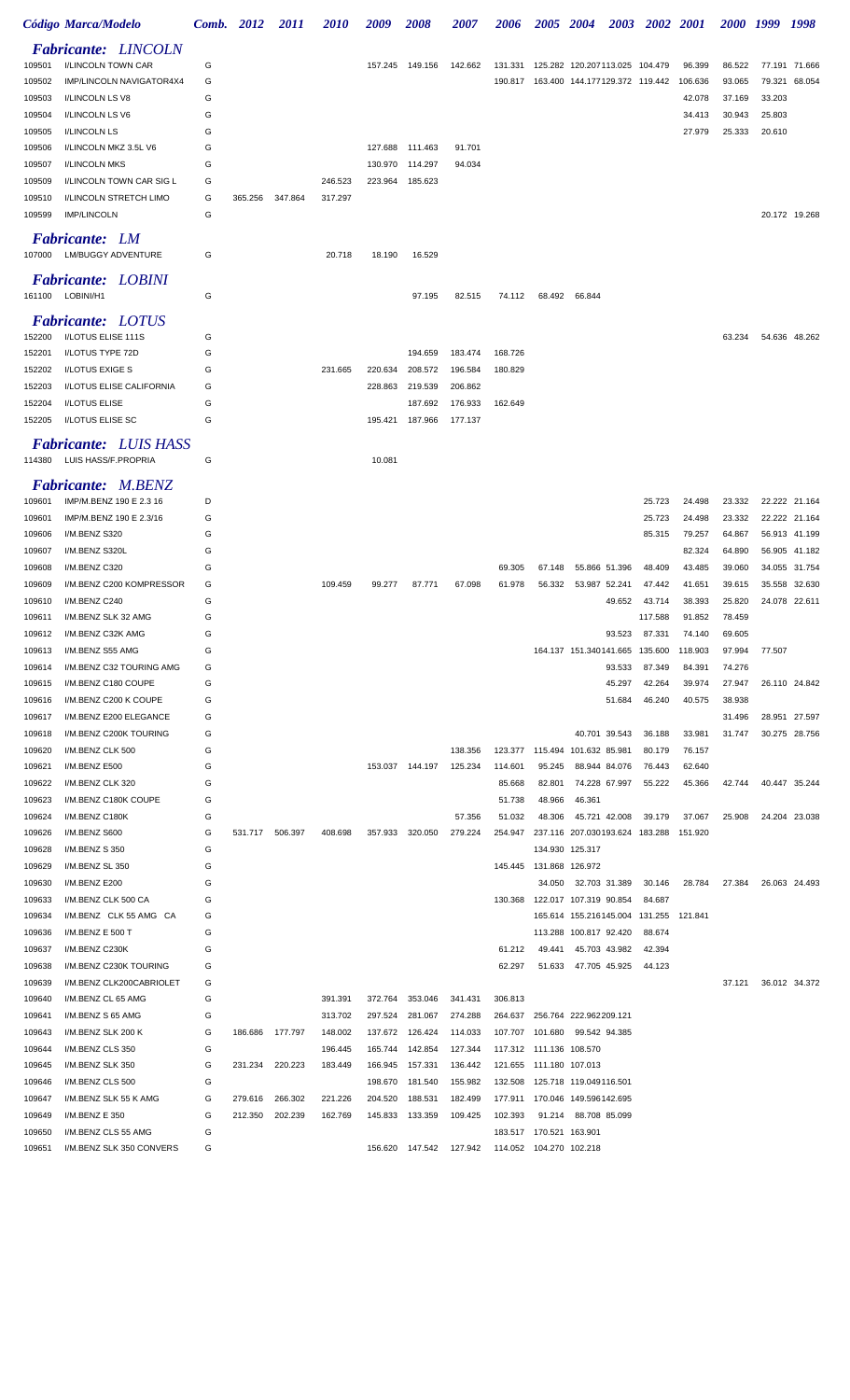|        | Código Marca/Modelo      |   | Comb. 2012 | <i>2011</i> | <i><b>2010</b></i>                         | 2009    | 2008            | 2007    | 2006                          | <b>2005</b>     | <b>2004</b>                              | <b>2003</b>   | <b>2002</b> 2001                       |        | <i>2000</i> | 1999 | 1998          |
|--------|--------------------------|---|------------|-------------|--------------------------------------------|---------|-----------------|---------|-------------------------------|-----------------|------------------------------------------|---------------|----------------------------------------|--------|-------------|------|---------------|
| 109652 | I/M.BENZ C 230           | G |            |             |                                            |         |                 | 63.237  | 58.744                        | 49.222          | 45.545                                   |               |                                        |        |             |      |               |
| 109653 | I/M.BENZ E 240 ELEGANCE  | G |            |             |                                            |         |                 |         |                               | 49.184          |                                          | 47.216 45.329 | 43.507                                 | 40.770 | 33.659      |      | 30.958 29.500 |
| 109654 | I/M.BENZ CLK 350         | G |            |             |                                            |         | 137.932 110.141 | 98.920  | 92.040                        | 86.067          | 81.213                                   |               |                                        |        |             |      |               |
| 109655 | I/M.BENZ CLK 350 CA      | G |            |             |                                            |         | 140.362         | 123.292 | 111.224                       |                 | 105.697 100.723                          |               |                                        |        |             |      |               |
| 109656 | I/M.BENZ B 200 T         | G | 111.513    | 106.203     | 85.649                                     | 70.565  | 60.642          | 55.337  | 53.513                        | 51.649          | 50.455                                   |               |                                        |        |             |      |               |
| 109657 | I/M.BENZ S 500           | G | 419.351    | 399.382     | 324.450                                    | 282.439 | 238.999         | 214.430 | 178.844                       | 146.623 137.621 |                                          |               |                                        |        |             |      |               |
| 109659 | I/M.BENZ E280            | G |            |             |                                            | 79.201  | 74.643          | 71.900  | 68.716                        | 65.459          | 61.520 50.384                            |               | 43.742                                 | 35.404 | 33.636      |      |               |
| 109660 | I/M.BENZ SLK 55 AMG      | G |            |             |                                            |         |                 | 160.949 | 156.876                       |                 | 149.912 132.273                          |               |                                        |        |             |      |               |
| 109661 | I/M.BENZ S550V           | G |            |             |                                            |         | 258.748         | 232.562 | 213.208 176.850               |                 |                                          |               |                                        |        |             |      |               |
| 109662 | I/M.BENZ C180 ELEGANCE   | G |            |             |                                            |         |                 |         |                               |                 |                                          | 42.242        | 39.719                                 | 37.597 |             |      |               |
| 109663 | I/M.BENZ C 200 K         | G |            |             | 89.897                                     | 85.732  | 77.848          | 67.106  | 61.984                        |                 |                                          |               |                                        |        |             |      |               |
| 109667 | I/M.BENZ CLS 550         | G |            |             |                                            | 220.190 | 207.386         | 199.792 | 188.067                       |                 |                                          |               |                                        |        |             |      |               |
| 109670 | I/M.BENZ CLK 550         | G |            |             |                                            | 191.632 | 180.436         | 158.634 | 141.541                       |                 |                                          |               |                                        |        |             |      |               |
| 109671 | I/M.BENZ C350            | G |            |             |                                            | 122.613 | 115.568         | 83.139  | 68.959                        |                 |                                          |               |                                        |        |             |      |               |
| 109673 | I/M.BENZ C350 SPORTSEDAN | G |            |             |                                            | 149.088 | 136.474         | 130.636 | 125.289                       |                 |                                          |               |                                        |        |             |      |               |
| 109674 | I/M.BENZ C63 AMG TOURING | G | 310.010    | 295.248     | 245.598                                    | 232.310 | 218.013         | 192.385 |                               |                 |                                          |               |                                        |        |             |      |               |
| 109677 | I/M.BENZ E500 V8 SEDAN   | G |            |             |                                            |         |                 |         |                               |                 | 105.332                                  |               |                                        |        |             |      |               |
| 109678 | I/M.BENZ C63 AMG         | G |            |             | 236.587                                    | 223.806 | 210.009         | 202.736 |                               |                 |                                          |               |                                        |        |             |      |               |
| 109679 | M.BENZ/CLC 200 K         | G | 94.056     | 89.578      | 76.945                                     | 71.341  | 67.126          |         |                               |                 |                                          |               |                                        |        |             |      |               |
| 109680 | I/M.BENZ E 430 ELEGANCE  | G |            |             |                                            |         |                 |         |                               |                 |                                          |               |                                        |        | 49.296      |      | 38.637 35.188 |
| 109681 | <b>I/M.BENZ E 500</b>    | G | 369.950    | 352.333     | 284.056                                    |         | 262.045 195.116 |         |                               |                 |                                          |               |                                        |        |             |      |               |
| 109682 | I/M.BENZ E 350 COUPE     | G | 237.074    | 225.785     | 182.667                                    |         | 172.117 153.311 |         |                               |                 |                                          |               |                                        |        |             |      |               |
| 109683 | I/M.BENZ B 180           | G | 77.542     | 73.850      | 59.708                                     | 56.770  | 53.813          |         |                               |                 |                                          |               |                                        |        |             |      |               |
| 109684 | I/M.BENZ E 500 COUPE     | G | 350.302    | 333.622     | 275.370                                    | 261.896 |                 |         |                               |                 |                                          |               |                                        |        |             |      |               |
| 109685 | I/M.BENZ C 180 K         | G | 95.862     | 91.297      | 75.584                                     | 71.955  | 67.963          | 57.880  | 51.511                        |                 | 48.752 46.162 42.364                     |               | 40.862                                 | 38.224 |             |      |               |
| 109686 | I/M.BENZ C 200 CGI       | G | 134.708    | 128.294     | 106.890                                    | 101.677 |                 |         |                               |                 |                                          |               |                                        |        |             |      |               |
| 109687 | I/M.BENZ E 350 GUARD     | G |            |             |                                            | 171.791 |                 |         |                               |                 |                                          |               |                                        |        |             |      |               |
| 109688 | I/M.BENZ E 500 GUARD     | G |            | 304.880     | 291.867                                    | 276.853 | 261.443         |         |                               |                 |                                          |               |                                        |        |             |      |               |
| 109689 | I/M.BENZ E550W           | G |            |             | 258.463                                    | 238.304 | 177.531         |         |                               |                 |                                          |               |                                        |        |             |      |               |
| 109690 | I/M.BENZ E550 SEDAN      | G |            |             | 274.451                                    | 253.104 | 188.434         |         |                               |                 |                                          |               |                                        |        |             |      |               |
| 109691 | I/M.BENZ C 180 CGI       | G | 109.172    | 103.974     | 98.324                                     | 92.980  |                 |         |                               |                 |                                          |               |                                        |        |             |      |               |
| 109693 | I/M.BENZ SL 350 SPORT    | G | 312.443    | 297.565     | 254.112                                    | 245.804 |                 |         |                               |                 |                                          |               |                                        |        |             |      |               |
| 109694 | I/M.BENZ C200CGI TOURING | G | 150.119    | 142.970     | 118.186                                    | 112.355 |                 |         |                               |                 |                                          |               |                                        |        |             |      |               |
| 109695 | I/M.BENZ C200 ELEGANCE   | G |            |             |                                            |         |                 |         |                               |                 |                                          |               | 47.094                                 | 41.339 | 39.487      |      |               |
| 109696 | I/M.BENZ E 350 CA        | G | 279.186    | 265.892     | 217.714                                    | 207.301 |                 |         |                               |                 |                                          |               |                                        |        |             |      |               |
| 109697 | I/M.BENZ S550            | G | 542.266    | 516.444     | 409.813                                    | 355.047 |                 |         |                               |                 |                                          |               |                                        |        |             |      |               |
| 109699 | IMP/M.BENZ               | G |            |             |                                            |         |                 |         |                               |                 |                                          | 42.968        | 41.067                                 | 39.031 | 29.945      |      | 26.460 24.712 |
| 109699 | IMP/M.BENZ               | D |            |             |                                            |         |                 |         |                               |                 |                                          | 52.998        | 49.483                                 | 45.951 | 42.587      |      | 38.695 31.608 |
| 124004 | IMP/M.BENZ 300 E         | D |            |             |                                            |         |                 |         |                               |                 |                                          |               |                                        |        |             |      | 37.925 34.928 |
| 124004 | IMP/M.BENZ 300 E         | G |            |             |                                            |         |                 |         |                               |                 |                                          |               |                                        |        |             |      | 37.473 32.197 |
| 124008 | IMP/M.BENZ 280 S         | G |            |             |                                            |         |                 |         |                               |                 |                                          |               |                                        |        |             |      | 95.644 88.680 |
| 124012 | I/M.BENZ 230 E           | G |            |             |                                            |         |                 |         |                               |                 |                                          |               |                                        |        |             |      | 25.772 24.077 |
| 124012 | I/M.BENZ 230 E           | D |            |             |                                            |         |                 |         |                               |                 |                                          |               |                                        |        |             |      | 39.818 36.944 |
| 124013 | I/M.BENZ E320            | G |            |             |                                            |         |                 |         |                               |                 | 84.293 79.195 64.865                     |               | 56.341                                 | 45.589 | 39.055      |      | 37.431 32.174 |
| 124020 | I/M.BENZ E320 T          | G |            |             |                                            |         |                 |         |                               | 71.668          |                                          | 68.724 63.385 | 61.132                                 |        |             |      |               |
| 124025 | I/M.BENZ CL 55 AMG       | G |            |             |                                            |         |                 |         |                               |                 |                                          |               | 146.684 135.156125.220 115.543 101.542 |        | 97.190      |      |               |
| 124027 | I/M.BENZ SLR             | G |            |             |                                            |         |                 | 465.501 | 427.978                       |                 | 391.015 360.597                          |               |                                        |        |             |      |               |
| 124028 | I/M.BENZ SL 65 AMG       | G |            |             | 547.651                                    |         | 519.776 472.711 | 424.847 | 378.269                       |                 | 355.735 341.157328.806                   |               |                                        |        |             |      |               |
| 124029 | I/M.BENZ C 55 AMG T      | G |            |             |                                            |         |                 | 144.726 | 135.449                       | 131.534         |                                          |               |                                        |        |             |      |               |
| 124030 | I/M.BENZ C 55 AMG        | G |            |             |                                            |         |                 | 95.192  | 91.284                        |                 | 78.593 74.891 72.234                     |               |                                        |        |             |      |               |
| 124033 | I/M.BENZ C230 TOURING    | G |            |             |                                            |         |                 | 86.922  | 74.186                        | 61.221          | 59.454                                   |               |                                        |        |             |      |               |
| 124034 | I/M.BENZ C 350 TOURING   | G |            |             |                                            |         |                 |         | 87.544                        | 84.178          | 82.269                                   |               |                                        |        |             |      |               |
| 124035 | I/M.BENZ C 350           | G |            |             | 99.244                                     | 94.108  | 88.929          | 85.865  | 71.233                        | 64.205          | 62.114                                   |               |                                        |        |             |      |               |
| 124036 | I/M.BENZ B 200           | G |            |             | 74.897                                     | 62.657  | 57.360          | 51.091  | 43.143                        | 41.199          | 40.343                                   |               |                                        |        |             |      |               |
| 124037 | I/M.BENZ A 200           | G |            |             |                                            |         | 47.876          | 43.202  | 39.893                        | 36.257          | 35.002                                   |               |                                        |        |             |      |               |
| 124040 | I/M.BENZ C 350 COUPE     | G |            |             |                                            |         |                 |         | 89.112                        | 81.097          | 78.315                                   |               |                                        |        |             |      |               |
| 124041 | I/M.BENZ C 230 COUPE     | G |            |             |                                            |         |                 |         | 64.167                        | 54.075          | 49.985                                   |               |                                        |        |             |      |               |
| 124042 | I/M.BENZ S 350           | G |            |             | 263.400                                    |         | 215.835         | 205.461 | 161.230                       |                 | 128.575                                  |               |                                        |        |             |      |               |
| 124044 | I/M.BENZ ML 500          | G |            |             |                                            |         |                 | 147.462 |                               |                 | 121.045  115.971  96.477  84.764  79.116 |               |                                        |        |             |      |               |
| 124047 | I/M.BENZ E 63 AMG        | G | 344.055    | 327.672     | 273.778                                    | 245.203 | 219.339         | 179.898 | 171.846                       | 163.366         |                                          |               |                                        |        |             |      |               |
| 124048 | I/M.BENZ CLS 63 AMG      | G | 391.890    | 373.228     | 301.584                                    | 287.550 | 247.865         | 233.120 |                               | 221.701 209.865 |                                          |               |                                        |        |             |      |               |
| 124050 | I/M.BENZ C250 DT         | G |            |             |                                            |         |                 |         |                               |                 |                                          |               |                                        |        |             |      | 24.729 23.220 |
| 124051 | I/M.BENZ S 63 AMG        | G | 431.367    | 410.826     | 332.553                                    | 297.981 | 266.599         | 218.589 | 210.031                       |                 |                                          |               |                                        |        |             |      |               |
| 124052 | I/M.BENZ SLR MCLAREN     | G |            |             |                                            |         |                 |         | 1.215.309 1.184.772 1.131.166 |                 |                                          |               |                                        |        |             |      |               |
| 124053 | I/M.BENZ C 63 AMG        | G | 308.047    | 293.379     | 244.046                                    | 230.921 | 216.686         | 207.397 |                               |                 |                                          |               |                                        |        |             |      |               |
| 124055 | I/M.BENZ SLR MC ROADSTER | G |            |             | 2.116.976  1.873.707  1.493.835  1.406.215 |         |                 |         |                               |                 |                                          |               |                                        |        |             |      |               |
| 124056 | I/M.BENZ C 200 K TOURING | G |            |             | 108.327                                    | 96.749  | 84.492          | 81.452  |                               |                 |                                          |               |                                        |        |             |      |               |
| 124057 | I/M.BENZ B 170           | G |            |             | 56.274                                     | 52.085  | 47.006          | 43.428  |                               |                 |                                          |               |                                        |        |             |      |               |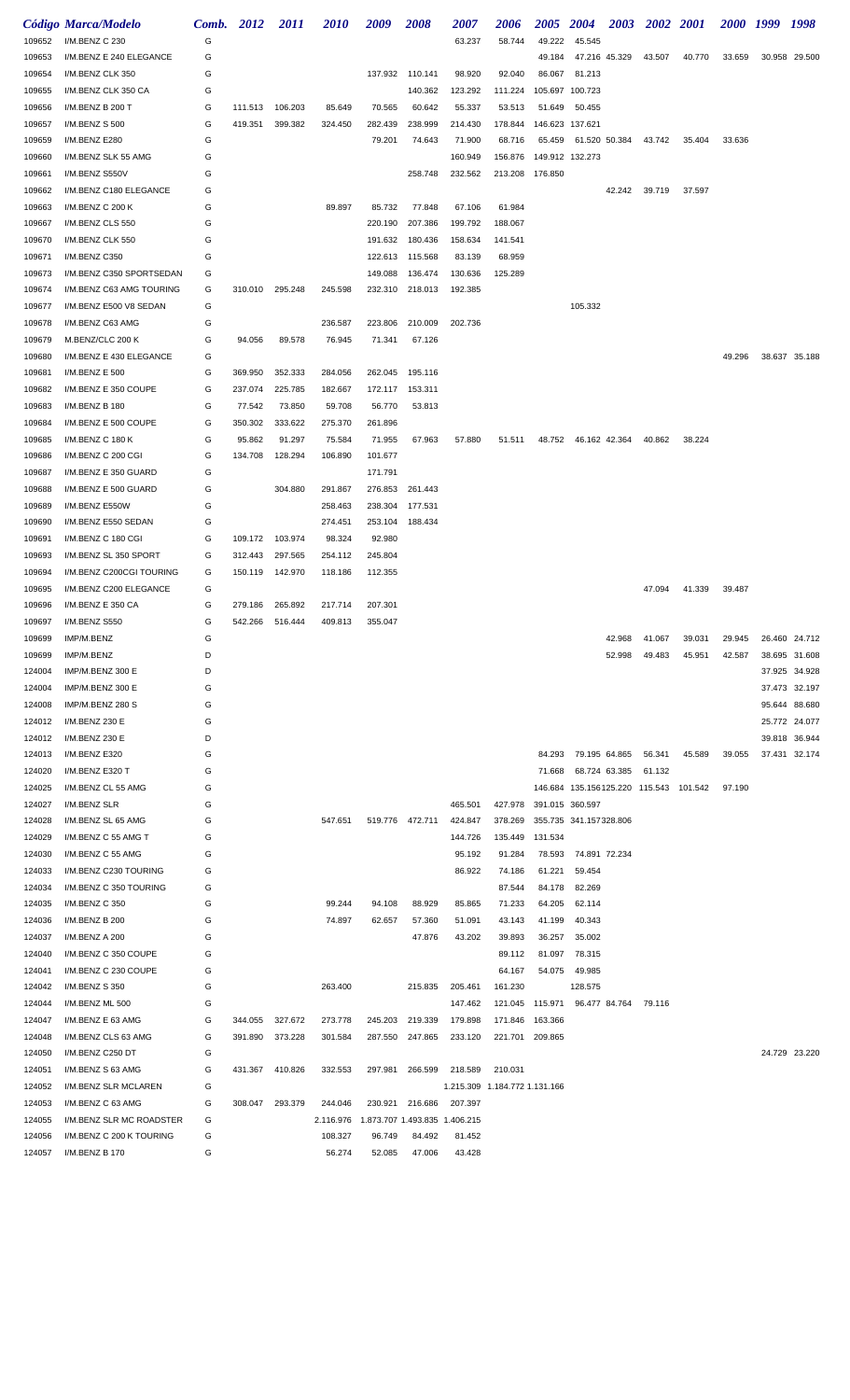|                  | Código Marca/Modelo                                  | Comb.  | 2012               | <i>2011</i>        | <i>2010</i> | 2009    | <b>2008</b>     | <i><b>2007</b></i> | 2006   |        | 2005 2004            | <b>2003</b> | 2002 2001 |                                 | 2000 1999 |                | 1998                    |
|------------------|------------------------------------------------------|--------|--------------------|--------------------|-------------|---------|-----------------|--------------------|--------|--------|----------------------|-------------|-----------|---------------------------------|-----------|----------------|-------------------------|
| 124058           | I/M.BENZ SL 63 AMG                                   | G      | 460.626            | 438.691            | 365.187     | 341.309 | 322.661         | 311.580            |        |        |                      |             |           |                                 |           |                |                         |
| 124060           | I/M.BENZ SL 65 AMG BS                                | G      |                    |                    | 586.840     | 556.917 | 506.601         | 488.958            |        |        |                      |             |           |                                 |           |                |                         |
| 124062           | I/M.BENZ C 230 W                                     | G      |                    |                    |             |         |                 |                    |        |        |                      |             |           |                                 |           |                | 28.178                  |
| 124064           | I/M.BENZ C 300                                       | G      | 168.768            | 160.732            | 133.682     |         | 127.193 108.896 |                    |        |        |                      |             |           |                                 |           |                |                         |
| 124066           | I/M.BENZ E 220 CDI                                   | D      |                    |                    |             |         |                 | 111.341            |        |        |                      |             |           |                                 |           |                |                         |
| 124067           | I/M.BENZ SLS 63 AMG                                  | G      | 798.328            | 760.313            | 612.052     | 580.808 |                 |                    |        |        |                      |             |           |                                 |           |                |                         |
| 124069           | I/M.BENZ C 203 SWAGON                                | G      |                    |                    |             |         |                 |                    |        |        |                      | 51.459      |           |                                 |           |                |                         |
| 124071           | I/M.BENZ E320 CDI                                    | D      |                    |                    |             |         |                 |                    |        | 94.590 | 90.428               |             |           |                                 |           |                |                         |
| 124072           | I/M.BENZ E 500 TOURING                               | G      | 382.171            | 363.973            | 302.888     | 287.872 |                 |                    |        |        |                      |             |           |                                 |           |                |                         |
| 124073           | I/M.BENZ E63 AMG TOURING                             | G      | 439.452 418.526    |                    | 338.800     | 303.441 |                 |                    |        |        |                      |             |           |                                 |           |                |                         |
| 124074           | I/M.BENZ A 150                                       | G      |                    |                    |             |         |                 |                    | 16.511 |        |                      |             |           |                                 |           |                |                         |
| 124078           | I/M.BENZ C 250 CGI                                   | G      | 163.615            | 155.824            | 149.084     |         |                 |                    |        |        |                      |             |           |                                 |           |                |                         |
| 124080           | I/M.BENZ E350 CONV                                   | G      | 272.790            | 259.800            | 226.419     |         |                 |                    |        |        |                      |             |           |                                 |           |                |                         |
| 124082           | I/M.BENZ S 500 CGI                                   | G      | 456.305            | 434.577            |             |         |                 |                    |        |        |                      |             |           |                                 |           |                |                         |
| 124083           | I/M.BENZ E 250 CGI                                   | G      | 192.771            | 183.592            | 176.247     |         |                 |                    |        |        |                      |             |           |                                 |           |                |                         |
| 124085           | I/M.BENZ E300                                        | D      | 245.741            | 234.040            |             |         |                 |                    |        |        |                      |             |           |                                 |           |                |                         |
| 124086           | I/M.BENZ E 250 CGI COUPE<br>I/M.BENZ C 180 CGI COUPE | G<br>G | 203.226            | 193.549            |             |         |                 |                    |        |        |                      |             |           |                                 |           |                |                         |
| 124087<br>124092 | I/M.BENZ SLS63AMG RDSTER                             | G      | 120.505<br>812.633 | 116.186<br>777.640 |             |         |                 |                    |        |        |                      |             |           |                                 |           |                |                         |
| 124093           | I/M.BENZ C 350 CGI                                   | G      | 189.137            | 180.131            |             |         |                 |                    |        |        |                      |             |           |                                 |           |                |                         |
| 124094           | I/M.BENZ E 350 CGI CA                                | G      | 276.202            | 263.050            |             |         |                 |                    |        |        |                      |             |           |                                 |           |                |                         |
| 124096           | I/M.BENZ E 350 CGI COUPE                             | G      | 267.001            | 254.287            |             |         |                 |                    |        |        |                      |             |           |                                 |           |                |                         |
| 124097           | I/M.BENZ E 350 CGI                                   | G      | 203.147            | 193.474            |             |         |                 |                    |        |        |                      |             |           |                                 |           |                |                         |
| 124101           | M.BENZ/A 160                                         | G      |                    |                    |             |         |                 |                    | 19.292 | 16.977 | 16.224 14.992        |             | 14.427    | 13.293                          | 12.752    | 11.868         | 10.927                  |
| 124102           | M.BENZ/A 190                                         | G      |                    |                    |             |         |                 |                    | 21.787 |        | 18.833 17.712 15.745 |             | 14.860    | 13.594                          | 13.187    |                | 12.534 11.146           |
| 149201           | IMP/MERCEDES C180 HA18W                              | G      |                    |                    |             |         |                 |                    |        |        |                      |             | 41.077    | 38.870                          | 27.177    | 25.374         | 24.153                  |
| 149202           | IMP/MERCEDES C200 HA20W                              | G      |                    |                    |             |         |                 |                    |        |        |                      | 40.296      | 38.502    | 36.613                          | 28.077    |                | 24.813 23.180           |
| 149203           | IMP/MERCEDES C220 HA22W                              | G      |                    |                    |             |         |                 |                    |        |        |                      |             |           |                                 | 37.509    |                | 30.622 28.221           |
| 149204           | IMP/MERCEDES C280 HA28W                              | G      |                    |                    |             |         |                 |                    |        |        |                      |             |           |                                 |           |                | 29.113 26.215           |
| 149205           | IMP/MERCEDES E200 EA19W                              | G      |                    |                    |             |         |                 |                    |        |        |                      |             |           |                                 |           |                | 26.186                  |
| 149210           | I/MERCEDES E280 EA28W                                | G      |                    |                    |             |         |                 |                    |        |        |                      |             |           |                                 |           |                | 24.607                  |
| 149212           | IMP/MERCEDES E320 EA66W                              | G      |                    |                    |             |         |                 |                    |        |        |                      |             |           | 43.114                          | 36.929    | 35.390         | 30.415                  |
| 149213           | IMP/MERCEDES E320 EA32W                              | G      |                    |                    |             |         |                 |                    |        |        |                      |             |           |                                 |           | 35.750         | 30.725                  |
| 149215           | IMP/MERCEDES E320 EA92W                              | G      |                    |                    |             |         |                 |                    |        |        |                      |             |           |                                 |           |                | 35.740 30.729           |
| 149216           | IMP/MERCEDES E420 EA34W                              | G      |                    |                    |             |         |                 |                    |        |        |                      |             |           |                                 |           |                | 34.194                  |
| 149218           | IMP/MERCEDES S280 GA28W                              | G      |                    |                    |             |         |                 |                    |        |        |                      |             |           |                                 |           |                | 63.177                  |
| 149219           | IMP/MERCEDES S320 GA32W                              | G      |                    |                    |             |         |                 |                    |        |        |                      |             |           |                                 |           | 58.863         | 42.615                  |
| 149223           | IMP/MERCEDES S500 GA50W                              | G      |                    |                    |             |         |                 |                    |        |        |                      |             |           | 80.487                          | 74.181    |                | 67.506 53.365           |
| 149224           | IMP/MERCEDES S500 GA51W                              | G      |                    |                    |             |         |                 |                    |        |        |                      |             |           |                                 |           |                | 54.386                  |
| 149225           | IMP/MERCEDES S500 GA70W                              | G      |                    |                    |             |         |                 |                    |        |        |                      |             |           |                                 | 74.304    |                | 67.643 53.447           |
| 149226           | IMP/MERCEDES S600 GA56W                              | G      |                    |                    |             |         |                 |                    |        |        |                      |             |           |                                 |           |                | 79.626                  |
| 149227           | IMP/MERCEDES S600 GA57W                              | G      |                    |                    |             |         |                 |                    |        |        |                      |             |           |                                 |           | 110.177 78.221 |                         |
| 149228           | IMP/MERCEDES S600 GA76W                              | G      |                    |                    |             |         |                 |                    |        |        |                      |             |           |                                 |           |                | 79.616                  |
| 149231           | IMP/MERCEDES SL320 FA63W                             | G      |                    |                    |             |         |                 |                    |        |        |                      |             |           |                                 | 104.587   |                | 80.518 76.221           |
| 149232           | IMP/MERCEDES SL500 FA67W                             | G      |                    |                    |             |         |                 |                    |        |        |                      |             |           | 155.585 148.924 130.591 107.602 |           |                | 85.108 76.995           |
| 149233           | IMP/MERCEDES SL600 FA76W                             | G      |                    |                    |             |         |                 |                    |        |        |                      |             |           |                                 |           |                | 95.676 87.924           |
| 149237           | IMP/MERCEDES E230 JF37W                              | G<br>G |                    |                    |             |         |                 |                    |        |        |                      |             |           |                                 | 36.921    |                | 26.049<br>35.389 30.425 |
| 149238<br>149239 | IMP/MERCEDES E320 JF55W<br>IMP/MERCEDES C230K HA24W  | G      |                    |                    |             |         |                 |                    |        |        |                      |             |           |                                 | 29.438    |                | 25.152 23.000           |
| 149240           | IMP/MERCEDES E420 JF72W                              | G      |                    |                    |             |         |                 |                    |        |        |                      |             |           |                                 |           |                | 43.388 35.234           |
| 149241           | IMP/MERCEDES SLK230KK47W                             | G      |                    |                    |             |         |                 |                    |        |        |                      |             |           |                                 | 66.011    |                | 60.640 57.880           |
| 149242           | IMP/MERCEDES CL500 GA70W                             | G      |                    |                    |             |         |                 |                    |        |        |                      |             |           |                                 |           |                | 74.418 60.790           |
| 149243           | IMP/MERCEDES CL600 GA76W                             | G      |                    |                    |             |         |                 |                    |        |        |                      |             |           |                                 |           |                | 83.003 76.261           |
| 149244           | IMP/MERCEDES C230 HA23W                              | G      |                    |                    |             |         |                 |                    |        |        |                      |             |           |                                 |           |                | 24.009                  |
| 149245           | IMP/MERCEDES C230T HA83W                             | G      |                    |                    |             |         |                 |                    |        |        |                      |             |           |                                 |           |                | 25.091                  |
| 149248           | IMP/MERCEDES E320 JF65W                              | G      |                    |                    |             |         |                 |                    |        |        |                      | 61.342      | 53.245    | 43.099                          | 40.970    |                | 37.999 30.927           |
| 149249           | IMP/MERCEDES E320T JH65W                             | G      |                    |                    |             |         |                 |                    |        |        |                      |             |           | 50.865                          | 41.754    |                | 39.800 33.398           |
| 149250           | IMP/MERCEDES C280 HA29W                              | G      |                    |                    |             |         |                 |                    |        |        |                      |             |           | 46.962                          | 31.592    |                | 29.411 26.465           |
| 149251           | IMP/MERCEDES C280T HA89W                             | G      |                    |                    |             |         |                 |                    |        |        |                      |             |           | 44.960                          | 36.750    |                | 31.664 27.334           |
| 149252           | IMP/MERCEDES E420T JH72W                             | G      |                    |                    |             |         |                 |                    |        |        |                      |             |           |                                 |           |                | 41.095 37.175           |
| 149253           | IMP/MERCEDES C230TKHA85W                             | G      |                    |                    |             |         |                 |                    |        |        |                      |             |           |                                 |           |                | 28.539 27.129           |
| 149254           | IMP/MERCED.CLK230K LJ47W                             | G      |                    |                    |             |         |                 |                    |        |        |                      |             |           |                                 | 43.431    |                | 42.120 40.200           |
| 149255           | IMP/MERCEDES CLK320LJ65W                             | G      |                    |                    |             |         |                 |                    |        |        |                      |             | 56.723    | 46.599                          | 43.895    |                | 41.542 36.216           |
| 149256           | IMP/MERCEDES C240 HA26W                              | G      |                    |                    |             |         |                 |                    |        |        |                      |             |           |                                 | 25.810    |                | 24.074 22.610           |
| 149257           | IMP/MERCEDES E430 JF70W                              | G      |                    |                    |             |         |                 |                    |        |        |                      |             | 57.093    | 53.972                          | 47.227    |                | 37.020 33.712           |
| 149258           | IMP/MERCEDES E430T JH70W                             | G      |                    |                    |             |         |                 |                    |        |        |                      |             | 74.154    | 62.813                          | 56.387    |                | 46.436 40.960           |
| 149259           | I/MERCEDES E240 JF61W                                | G      |                    |                    |             |         |                 |                    |        |        |                      |             |           | 40.758                          | 33.656    |                | 30.951 29.504           |
| 149260           | IMP/MERCEDES ML320 AB54W                             | G      |                    |                    |             |         |                 |                    |        |        |                      |             |           | 32.343                          | 29.134    |                | 27.955 25.865           |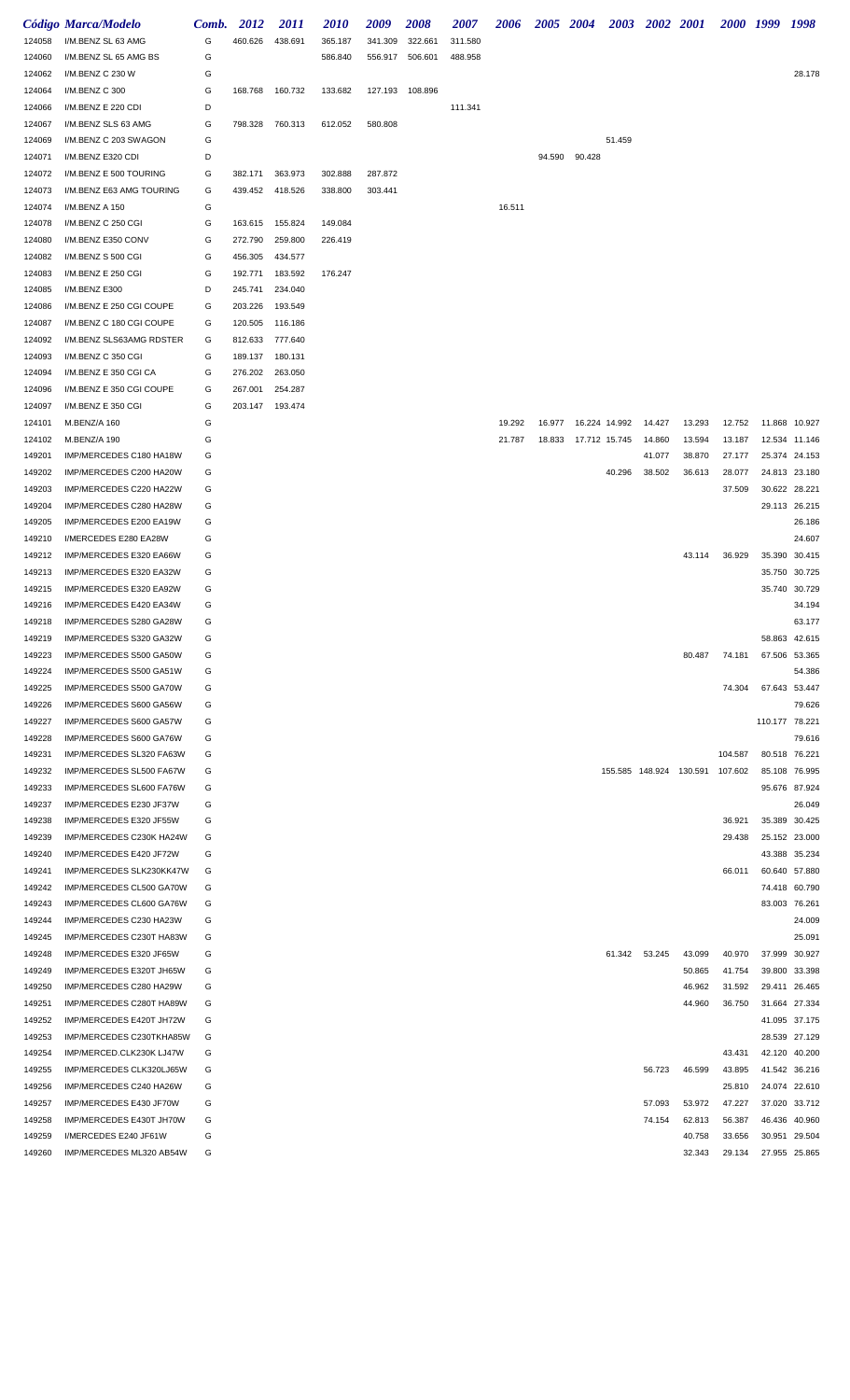|        | Código Marca/Modelo                                               | Comb. | 2012    | <i>2011</i> | <i>2010</i> | 2009    | 2008            | 2007    | 2006    | 2005 2004 |                                           | <b>2003</b> | <b>2002</b> | <b>2001</b>     | <i>2000</i> | 1999    | 1998          |
|--------|-------------------------------------------------------------------|-------|---------|-------------|-------------|---------|-----------------|---------|---------|-----------|-------------------------------------------|-------------|-------------|-----------------|-------------|---------|---------------|
| 149262 | IMP/MERCED.E55 AMG JM74W                                          | G     |         |             |             |         |                 |         |         |           |                                           |             |             |                 |             | 60.909  | 57.964        |
| 149263 | I/MERCEDES ML320 AB54                                             | G     |         |             |             |         |                 |         |         |           |                                           |             | 38.308      | 32.347          | 29.134      |         | 27.953 25.862 |
| 149264 | IMP/MERCEDES ML230 AB36                                           | G     |         |             |             |         |                 |         |         |           |                                           |             |             | 30.078          | 27.855      | 26.120  | 23.573        |
| 149265 | IMP/MERCEDES E430 JF70G                                           | G     |         |             |             |         |                 |         |         |           |                                           |             |             |                 | 49.508      | 38.786  | 35.328        |
| 149266 | IMP/MERCEDES E55 AMG                                              | G     |         |             |             |         |                 |         |         |           | 153.038  140.867  128.630117.225  105.081 |             |             | 81.643          | 69.267      | 56.292  | 53.308        |
| 149267 | IMP/MERCEDES C43 AMG                                              | G     |         |             |             |         |                 |         |         |           |                                           |             |             |                 | 54.187      | 51.222  | 45.344        |
| 149269 | I/MERCEDES SL 500                                                 | G     | 409.745 | 390.234     | 315.918     | 291.829 | 249.939         | 219.136 | 201.460 |           | 184.036 169.770158.800 152.120            |             |             | 133.311         | 109.890     | 86.916  | 78.626        |
| 149270 | IMP/MERCEDES CLK 430                                              | G     |         |             |             |         |                 |         |         |           |                                           |             | 72.222      | 58.387          | 55.140      |         | 51.601 48.434 |
| 149271 | I/M.BENZ SL 55 AMG                                                | G     |         |             |             |         |                 |         |         |           | 245.102 230.895 200.540188.099 177.515    |             |             | 172.286         |             |         |               |
| 149272 | IMP/MERCEDES S 500L                                               | G     |         |             |             |         |                 |         |         |           | 166.521 150.875142.633 115.223            |             |             | 98.933          | 91.231      |         | 78.157 58.360 |
| 149273 | IMP/MERCEDES S 500                                                | G     |         |             |             |         |                 |         |         |           | 145.037 136.132132.096                    |             | 88.763      | 80.169          | 74.136      | 66.895  | 53.177        |
| 149274 | I/M.BENZ CLK230CAK                                                | G     |         |             |             |         |                 |         |         |           |                                           |             |             |                 | 58.067      | 50.445  | 43.184        |
| 149275 | I/M.BENZ CLK320CA                                                 | G     |         |             |             |         |                 |         |         | 105.245   | 93.360 85.555                             |             | 69.479      | 59.221          | 56.967      | 51.891  | 44.329        |
| 149276 | I/MERCEDES-BENZ ML430                                             | G     |         |             |             |         |                 |         |         |           |                                           |             | 52.477      | 42.196          | 38.190      |         | 36.552 29.982 |
| 149277 | I/MERCEDES MRE CGPI                                               | G     |         |             |             |         |                 |         |         |           | 42.397 40.518                             |             | 38.715      | 36.793          | 28.236      | 24.945  | 23.299        |
| 149278 | I/M.BENZ C240T                                                    | G     |         |             |             |         |                 |         |         |           |                                           | 49.630      | 43.706      | 38.378          | 25.804      |         | 24.068 22.608 |
| 149279 | I/M.BENZ E230                                                     | G     |         |             |             |         |                 |         |         |           |                                           |             |             |                 |             |         | 26.055        |
| 149280 | I/MERCEDES BENZ S 500                                             | G     |         |             |             |         |                 |         |         |           |                                           |             |             | 78.335          | 72.417      | 65.358  |               |
| 149282 | I/M.BENZ CL500                                                    | G     |         |             |             |         |                 |         |         |           |                                           |             | 110.192     | 105.650         | 88.706      | 61.400  |               |
| 149283 | I/M.BENZ CLK430CA                                                 | G     |         |             |             |         |                 |         |         |           |                                           |             |             | 79.621          | 74.014      | 66.885  | 56.886        |
| 149285 | I/MERCEDES BENZ C180                                              | G     |         |             |             |         |                 |         |         |           |                                           | 42.578      | 39.307      | 37.002          | 25.925      | 24.437  | 23.329        |
| 149286 | I/M.BENZ SLK320                                                   | G     |         |             |             |         |                 |         |         |           | 98.870 91.244                             |             | 75.798      | 71.528          | 63.770      | 61.924  | 57.771        |
| 149288 | I/M.BENZ E240                                                     | G     |         |             |             |         |                 |         |         |           | 43.728 41.953                             |             | 41.027      | 39.580          | 33.658      |         | 30.962 29.493 |
| 149289 | I/M.BENZ CL600                                                    | G     |         |             |             |         | 318.666         | 266.296 |         |           | 230.212 217.453 201.437185.629            |             | 173.251     | 142.623         | 90.208      | 86.894  |               |
| 149290 | I/M.BENZ S600L                                                    | G     |         |             |             |         |                 |         |         |           |                                           | 185.564     | 175.667     | 145.665         | 135.257     | 113.174 |               |
| 149291 | I/M.BENZ SLK230K                                                  | G     |         |             |             |         |                 |         |         |           | 94.964 86.585                             |             | 77.936      | 73.484          | 69.768      |         | 64.086 61.137 |
| 149292 | I/M.BENZ CLK55AMG                                                 | G     |         |             |             |         |                 |         |         |           |                                           |             | 126.492     | 111.206         | 107.796     |         |               |
| 149293 | I/M.BENZ CLK230K                                                  | G     |         |             |             |         |                 |         |         |           |                                           |             | 55.839      | 44.483          | 42.694      | 41.427  | 39.528        |
|        |                                                                   |       |         |             |             |         |                 |         |         |           |                                           |             |             |                 |             |         |               |
| 149294 | I/M.BENZ CLK200                                                   | G     |         |             |             |         |                 |         |         |           |                                           |             |             |                 |             |         | 31.262        |
| 149295 | I/M.BENZ C200                                                     | G     |         |             |             |         |                 |         |         |           |                                           |             |             |                 |             |         | 26.257        |
| 149296 | I/M.BENZ CL55 AMG                                                 | G     |         |             |             |         |                 |         |         |           |                                           |             | 172.283     | 141.805 116.935 |             | 91.667  |               |
| 149297 | I/M.BENZ C230 K COUPE                                             | G     |         |             |             |         |                 |         | 61.115  | 51.452    | 47.559 45.769                             |             | 44.136      | 37.189          | 30.136      |         |               |
| 149298 | I/M.BENZ C320 TOURING                                             | G     |         |             |             |         |                 |         |         | 75.072    | 60.198 56.158                             |             | 54.472      | 48.597          | 41.784      |         |               |
| 161901 | I/M.BENZ C 280                                                    | G     |         |             | 130.774     | 123.144 | 107.492         | 102.559 | 98.868  | 94.325    | 90.891 87.518                             |             | 83.572      | 47.431          | 31.730      |         | 29.633 26.677 |
| 161902 | I/MERCEDES E240 JF61G                                             | G     |         |             |             |         |                 |         |         |           |                                           |             |             |                 | 34.184      |         | 31.435 29.966 |
| 161903 | I/M.BENZ E550                                                     | G     |         |             | 234.797     | 226.365 | 168.568         | 162.776 | 157.110 |           |                                           |             |             |                 |             |         |               |
| 161904 | I/M.BENZ CL 63 AMG                                                | G     |         |             | 378.501     | 345.042 | 297.153         | 284.660 | 273.004 |           |                                           |             |             |                 |             |         |               |
| 161905 | I/MERCEDES C300                                                   | G     |         |             |             | 130.685 | 121.693         | 88.754  | 73.018  |           |                                           |             |             |                 |             |         |               |
| 161906 | I/M.BENZ C300 SPORTSEDAN                                          | G     | 176.056 | 167.672     | 154.116     |         | 143.722 131.609 | 126.899 | 121.672 |           |                                           |             |             |                 |             |         |               |
| 161907 | I/M.BENZ E240 SEDAN                                               | G     |         |             |             |         |                 |         |         |           |                                           | 41.475      | 39.807      | 38.617          | 32.858      |         | 30.221 28.795 |
| 161908 | I/M.BENZ E550 COUPE                                               | G     |         | 294.187     | 288.192     | 265.701 | 197.827         |         |         |           |                                           |             |             |                 |             |         |               |
| 161909 | I/M.BENZ E550 SPORTSEDAN                                          | G     |         |             | 275.265     | 253.820 | 188.984         |         |         |           |                                           |             |             |                 |             |         |               |
| 161910 | I/M.BENZ S 400 HYBRID                                             | G     | 465.593 | 443.422     | 368.171     | 350.467 | 331.186         |         |         |           |                                           |             |             |                 |             |         |               |
| 161911 | I/M.BENZ SLK 230                                                  | G     |         |             |             |         |                 |         |         |           |                                           |             |             |                 |             |         | 65.012        |
| 161912 | I/M.BENZ SLK 350 CGI                                              | G     | 244.666 | 233.016     |             |         |                 |         |         |           |                                           |             |             |                 |             |         |               |
| 161913 | I/M.BENZ SLK 200 CGI                                              | G     | 188.996 | 179.997     |             |         |                 |         |         |           |                                           |             |             |                 |             |         |               |
| 161916 | I/M.BENZ E 500 CGI COUPE                                          | G     | 332.195 | 317.890     |             |         |                 |         |         |           |                                           |             |             |                 |             |         |               |
| 161917 | I/M.BENZ E 500 CGI GUARD                                          | G     | 374.703 | 358.567     |             |         |                 |         |         |           |                                           |             |             |                 |             |         |               |
| 161918 | I/M.BENZ A 160                                                    | G     |         |             | 54.975      |         |                 |         |         |           |                                           |             |             |                 |             |         |               |
| 161921 | I/M.BENZ C63AMGP30 COUPE                                          | G     | 328.107 | 312.484     |             |         |                 |         |         |           |                                           |             |             |                 |             |         |               |
| 161922 | I/M.BENZ CLS 350 CGI                                              | G     | 278.057 | 264.817     |             |         |                 |         |         |           |                                           |             |             |                 |             |         |               |
| 161925 | I/M.BENZ SLK 250 CGI                                              | G     | 197.728 |             |             |         |                 |         |         |           |                                           |             |             |                 |             |         |               |
| 161928 | I/M.BEMZ C63AMGCOUPEBS                                            | G     | 414.029 |             |             |         |                 |         |         |           |                                           |             |             |                 |             |         |               |
| 161929 | I/M.BENZ SLK55AMG                                                 | G     | 386.342 |             |             |         |                 |         |         |           |                                           |             |             |                 |             |         |               |
| 161934 | I/M.BENZ B200CGI                                                  | G     | 96.165  |             |             |         |                 |         |         |           |                                           |             |             |                 |             |         |               |
| 161937 | I/M.BENZ SL63AMGP30                                               | G     | 657.241 |             |             |         |                 |         |         |           |                                           |             |             |                 |             |         |               |
| 169223 | I/M.BENZ C180CGI TOURING                                          | G     | 124.531 |             |             |         |                 |         |         |           |                                           |             |             |                 |             |         |               |
|        | <b>Fabricante: MAGNATA</b>                                        |       |         |             |             |         |                 |         |         |           |                                           |             |             |                 |             |         |               |
| 146601 | MAGNATA/SAINT_TROPEZ                                              | G     |         |             |             |         |                 |         |         |           |                                           |             |             |                 |             |         | 5.568         |
| 146603 | MAGNATA/LSE                                                       | G     |         |             |             |         |                 |         |         |           |                                           |             |             |                 |             |         | 5.616         |
|        |                                                                   |       |         |             |             |         |                 |         |         |           |                                           |             |             |                 |             |         |               |
|        | <b>Fabricante: MAR. VIEIRA</b><br>114372 MAR.VIEIRA/F.PROPRIA AUT | G     |         |             |             | 8.937   |                 |         |         |           |                                           |             |             |                 |             |         |               |
|        | <b>Fabricante: MARINAS</b>                                        |       |         |             |             |         |                 |         |         |           |                                           |             |             |                 |             |         |               |
| 141101 | <b>MARINAS</b>                                                    | G     |         |             |             |         |                 |         |         |           |                                           | 8.080       | 7.328       | 6.697           | 6.403       | 5.797   | 5.547         |
| 141103 | MARINA'S/BEACH STANDARD                                           | G     |         |             |             |         |                 | 11.600  | 10.354  | 9.754     | 9.166                                     | 7.950       | 7.211       | 6.588           | 6.303       | 5.705   | 5.457         |
| 141104 | MARINA'S/SUPER STANDARD                                           | G     |         |             |             |         |                 |         | 10.991  | 10.348    |                                           | 9.732 8.442 | 7.651       | 6.992           | 6.688       | 6.053   | 5.793         |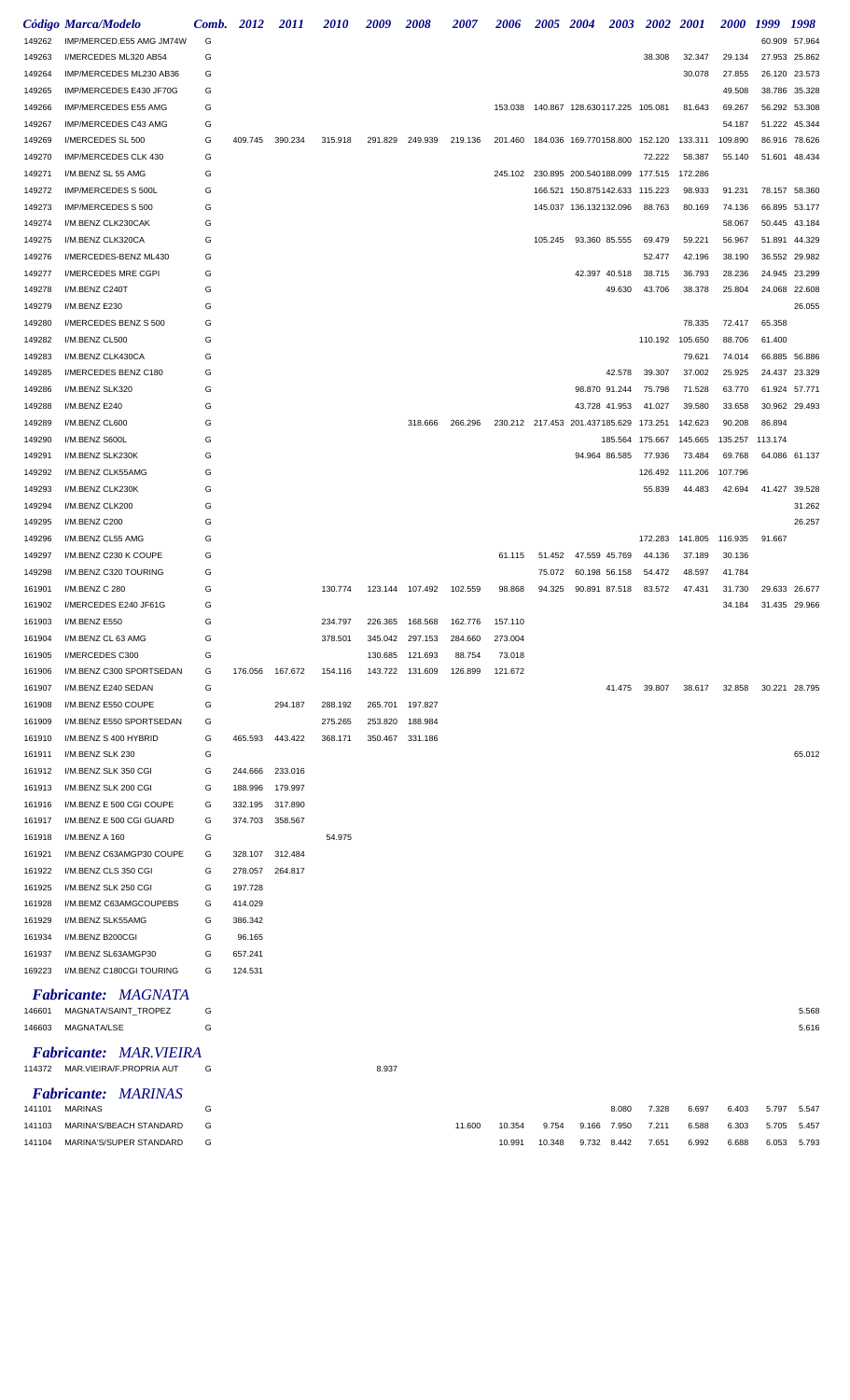|                  | Código Marca/Modelo                                  |        | Comb. 2012         | <i>2011</i>        | <i>2010</i>        | 2009               | 2008                      | <i><b>2007</b></i> | 2006    |                 | 2005 2004                      |               | 2003 2002 2001  |         |         | 2000 1999 1998  |                         |
|------------------|------------------------------------------------------|--------|--------------------|--------------------|--------------------|--------------------|---------------------------|--------------------|---------|-----------------|--------------------------------|---------------|-----------------|---------|---------|-----------------|-------------------------|
|                  | <b>Fabricante: MASERATI</b>                          |        |                    |                    |                    |                    |                           |                    |         |                 |                                |               |                 |         |         |                 |                         |
| 143701<br>143702 | I/MASERATI QUATTRO EVOLU<br>I/MASERATI 3200 GT       | G<br>G |                    |                    |                    |                    |                           |                    |         |                 |                                |               |                 | 105.054 | 100.333 | 96.751          | 81.921 69.989<br>79.612 |
| 143703           | I/MASERATI 3200 GTA                                  | G      |                    |                    |                    |                    |                           |                    |         |                 |                                |               | 119.580         | 109.083 | 104.228 | 100.467 75.075  |                         |
| 143705           | I/MASERATI COUPE CAMBIO                              | G      |                    |                    |                    |                    |                           |                    | 217.959 |                 | 187.980 175.059163.907 149.461 |               |                 | 141.806 |         |                 |                         |
| 143706           | I/MASERATI SPIDER GT                                 | G      |                    |                    |                    |                    |                           |                    |         |                 |                                |               | 165.167 147.897 | 132.436 |         |                 |                         |
| 143707           | I/MASERATI SPIDER CAMBIO                             | G      |                    |                    |                    |                    |                           | 246.334            | 236.076 |                 | 210.442 192.266179.797 161.071 |               |                 | 146.732 |         |                 |                         |
| 143708           | I/MASERATI QUATTROPORTE                              | G      |                    |                    |                    |                    | 329.832 316.945           | 273.203            | 248.921 |                 | 211.193 195.097183.417         |               |                 |         |         |                 |                         |
| 143709           | I/MASERATI GRANSPORT                                 | G      |                    |                    |                    |                    |                           | 288.925            | 244.087 |                 | 232.118 222.258                |               |                 |         |         |                 |                         |
| 143710           | I/MASERATI QUATTROPORTE                              | G      |                    |                    | 466.054            | 438.927            | 343.019                   | 329.232            | 313.814 |                 |                                |               |                 |         |         |                 |                         |
| 143711<br>143713 | I/MASERATI GRAN TURISMO                              | G<br>G | 671.613<br>700.978 | 639.632<br>667.598 | 505.395<br>553.790 | 480.588            | 375.706<br>507.123        | 361.971            |         |                 |                                |               |                 |         |         |                 |                         |
| 143714           | I/MASERATI GRANTURISMO S<br>I/MASERATI QUATTROPORTES | G      | 708.346            | 674.616            | 557.370            | 524.716<br>519.610 | 502.117                   |                    |         |                 |                                |               |                 |         |         |                 |                         |
| 143715           | I/MASERATI GRANCABRIO                                | G      | 723.556            | 689.101            | 656.216            |                    |                           |                    |         |                 |                                |               |                 |         |         |                 |                         |
| 143716           | I/MASERATI GRANTURISMO C                             | G      |                    |                    | 579.608            |                    |                           |                    |         |                 |                                |               |                 |         |         |                 |                         |
| 143717           | I/MASERATI GTMC STRADALE                             | G      | 731.742            | 700.232            |                    |                    |                           |                    |         |                 |                                |               |                 |         |         |                 |                         |
| 143718           | I/MASERATI GRANTURISMO M                             | G      | 672.222            | 643.274            |                    |                    |                           |                    |         |                 |                                |               |                 |         |         |                 |                         |
|                  | <b>Fabricante: MAYBACH</b>                           |        |                    |                    |                    |                    |                           |                    |         |                 |                                |               |                 |         |         |                 |                         |
| 160400           | I/MAYBACH MAYBACH                                    | G      |                    |                    |                    |                    |                           |                    | 295.548 | 272.923 252.057 |                                |               |                 |         |         |                 |                         |
|                  | <b>Fabricante: MAZDA</b>                             |        |                    |                    |                    |                    |                           |                    |         |                 |                                |               |                 |         |         |                 |                         |
| 134702           | IMP/MAZDA MPV PB                                     | G      |                    |                    |                    |                    |                           |                    |         |                 |                                |               |                 |         |         |                 | 15.213                  |
| 134703           | IMP/MAZDA PROTEGE                                    | G      |                    |                    |                    |                    | 19.713                    | 18.767             | 17.877  |                 | 16.942  16.210  15.459         |               | 14.723          | 14.030  | 13.432  | 11.541          | 8.725                   |
| 134706           | IMP/MAZDA MX-3 PB                                    | G      |                    |                    |                    |                    |                           |                    |         |                 |                                |               |                 |         |         |                 | 12.983                  |
| 134708           | IMP/MAZDA MX-3                                       | G      |                    |                    |                    |                    |                           |                    |         |                 |                                |               |                 |         |         |                 | 12.982                  |
| 134709           | IMP/MAZDA 626 GLX                                    | G      |                    |                    |                    |                    |                           |                    |         |                 |                                |               |                 |         |         | 11.592          | 10.595                  |
| 134712           | <b>IMP/MAZDA MPV</b>                                 | G      |                    |                    |                    |                    |                           |                    |         |                 |                                |               |                 |         | 17.906  | 16.521          | 15.739                  |
| 134713           | IMP/MAZDA 626 GLX SW                                 | G      |                    |                    |                    |                    |                           |                    |         |                 |                                |               |                 |         |         |                 | 12.372 11.783           |
| 134714<br>134715 | I/MAZDA PROTEGE LX<br>I/MAZDA XEDOS-9                | G<br>G |                    |                    |                    |                    |                           |                    |         |                 |                                |               |                 |         |         | 9.902<br>12.173 | 7.487<br>9.010          |
| 134716           | I/MAZDA 323 GT                                       | G      |                    |                    |                    |                    |                           |                    |         |                 |                                |               |                 |         |         | 12.189          | 9.014                   |
| 134718           | I/MAZDA MX-5                                         | G      |                    |                    |                    | 35.714             | 33.830                    | 32.191             | 30.682  | 29.071          |                                | 27.818 26.516 | 25.270          | 24.072  | 18.166  | 16.768          | 15.972                  |
| 134720           | I/MAZDA RX8                                          | G      |                    |                    |                    |                    |                           | 62.362             | 54.608  | 43.477          | 40.681                         |               |                 |         |         |                 |                         |
| 134721           | I/MAZDA TRIBUTE                                      | G      |                    |                    |                    |                    |                           |                    |         |                 |                                |               | 21.942          | 20.415  | 18.900  |                 |                         |
| 134724           | I/MAZDA MX-5 MIATA                                   | G      |                    |                    |                    | 91.057             | 77.355                    | 74.084             | 66.765  | 63.389          |                                |               |                 |         |         |                 |                         |
| 134725           | I/MAZDA CX9 GRANDTOURING                             | G      |                    |                    |                    | 85.213             | 75.290                    | 71.516             | 69.208  |                 |                                |               |                 |         |         |                 |                         |
| 134726           | I/MAZDA 626LX SEDAN                                  | G      |                    |                    |                    |                    |                           |                    |         |                 |                                |               |                 |         |         |                 | 11.990                  |
| 134727<br>134728 | I/MAZDA CX-9 TOURING FWD<br>I/MAZDA 6I               | G<br>G |                    |                    |                    |                    | 127.246 118.792<br>94.218 | 114.454<br>85.187  | 78.062  |                 |                                |               |                 |         |         |                 |                         |
| 134729           | I/MAZDA 3                                            | G      |                    |                    | 72.297             | 66.623             | 57.513                    |                    |         |                 |                                |               |                 |         |         |                 |                         |
| 134732           | I/MAZDA MX-5 MIATA GTOUR                             | G      |                    |                    | 145.868            |                    |                           |                    |         |                 |                                |               |                 |         |         |                 |                         |
| 134733           | I/MAZDA 3 SEDAN 2.0LR AT                             | G      | 101.952            | 97.098             | 89.777             |                    |                           |                    |         |                 |                                |               |                 |         |         |                 |                         |
| 134799           | IMP/MAZDA                                            | G      |                    |                    |                    |                    |                           |                    |         |                 |                                |               |                 |         |         | 12.218          | 9.038                   |
|                  | <b>Fabricante: MCLAREN</b>                           |        |                    |                    |                    |                    |                           |                    |         |                 |                                |               |                 |         |         |                 |                         |
| 152600           | I/MCLAREN MP4 12C                                    | G      | 2.131.40           |                    |                    |                    |                           |                    |         |                 |                                |               |                 |         |         |                 |                         |
|                  |                                                      |        | 8                  |                    |                    |                    |                           |                    |         |                 |                                |               |                 |         |         |                 |                         |
| 134899 MEIJOR    | <b>Fabricante: MEIJOR</b>                            | G      |                    |                    |                    |                    |                           |                    |         |                 |                                |               |                 |         |         |                 | 5.626                   |
|                  |                                                      |        |                    |                    |                    |                    |                           |                    |         |                 |                                |               |                 |         |         |                 |                         |
|                  | <b>Fabricante: MENDES</b>                            |        |                    |                    |                    |                    |                           |                    |         |                 |                                |               |                 |         |         |                 |                         |
| 114376           | PR/MENDES/F.PROPRIA AUTO                             | G      |                    |                    |                    |                    |                           |                    | 10.313  |                 |                                |               |                 |         |         |                 |                         |
|                  | <b>Fabricante: MERCEDES</b>                          |        |                    |                    |                    |                    |                           |                    |         |                 |                                |               |                 |         |         |                 |                         |
|                  | 149284 I/MERCEDES S430                               | G      |                    |                    |                    |                    |                           |                    |         |                 |                                |               |                 |         | 70.767  |                 |                         |
|                  | <b>Fabricante: MERCURY</b>                           |        |                    |                    |                    |                    |                           |                    |         |                 |                                |               |                 |         |         |                 |                         |
| 109700           | I/MERCURY MRE CGPI                                   | G      |                    |                    |                    |                    |                           |                    |         |                 |                                | 29.243        | 27.864          | 23.761  | 20.073  |                 | 17.292 14.698           |
| 109710           | I/MERCURY MILAN V6 PREMI                             | G      |                    |                    |                    | 44.419             | 39.760                    | 35.923             |         |                 |                                |               |                 |         |         |                 |                         |
| 109712           | I/MERCURY MONTEGO AWD                                | G      |                    |                    |                    |                    |                           |                    |         | 35.715          |                                |               |                 |         |         |                 |                         |
|                  | <b>Fabricante: MG</b>                                |        |                    |                    |                    |                    |                           |                    |         |                 |                                |               |                 |         |         |                 |                         |
| 155100           | I/MG 550 TURBO                                       | G      | 85.726             | 81.645             | 76.275             | 75.269             | 71.465                    |                    |         |                 |                                |               |                 |         |         |                 |                         |
| 155101           | I/MG 6 TURBO                                         | G      | 99.865             | 95.110             | 90.354             | 85.836             | 81.544                    |                    |         |                 |                                |               |                 |         |         |                 |                         |
|                  | <b>Fabricante: MINI</b>                              |        |                    |                    |                    |                    |                           |                    |         |                 |                                |               |                 |         |         |                 |                         |
|                  | 114152 I/MINI JCW ROADSTER                           | G      | 130.167            |                    |                    |                    |                           |                    |         |                 |                                |               |                 |         |         |                 |                         |
|                  | <b>Fabricante: MINI COOPER</b>                       |        |                    |                    |                    |                    |                           |                    |         |                 |                                |               |                 |         |         |                 |                         |
| 114108           | I/MINI COOPER CLUBMAN                                | G      | 89.548             | 85.284             | 78.704             | 74.957             | 65.319                    | 63.722             |         |                 |                                |               |                 |         |         |                 |                         |
| 114110           | I/MINI ONE CABRIO                                    | G      |                    |                    |                    | 130.147            | 121.595                   | 119.023            |         |                 |                                |               |                 |         |         |                 |                         |
| 114111           | I/MINI COOPER J.C WORKS                              | G      |                    |                    | 58.291             | 54.059             | 50.297                    | 49.737             |         |                 |                                |               |                 |         |         |                 |                         |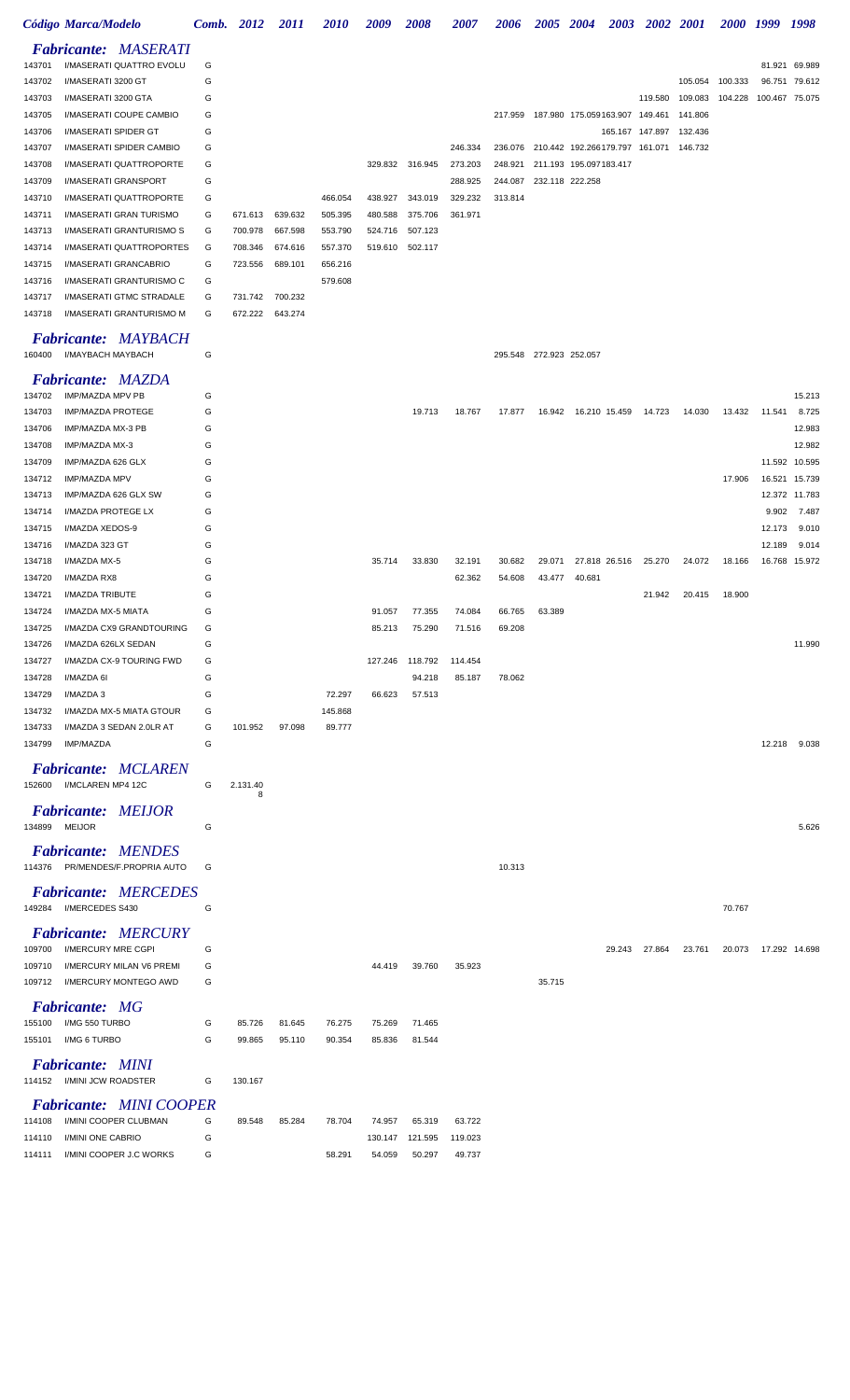|        | Código Marca/Modelo           | Comb. | 2012    | <b>2011</b> | <b>2010</b> | 2009   | 2008   | 2007   | 2006 | <b>2005</b> | <b>2004</b> | 2003 | <b>2002</b> | <b>2001</b> | 2000 1999 | 1998 |
|--------|-------------------------------|-------|---------|-------------|-------------|--------|--------|--------|------|-------------|-------------|------|-------------|-------------|-----------|------|
| 114115 | I/MINI COOPER S CLUBMAN       | G     | 115.293 | 109.803     | 95.067      | 83.514 | 79.459 | 79.184 |      |             |             |      |             |             |           |      |
| 114116 | I/MINI COOPER CA              | G     | 102.678 | 97.789      | 76.973      | 73.041 | 62.533 |        |      |             |             |      |             |             |           |      |
| 114117 | I/MINI COOPER SCA             | G     | 120.506 | 114.768     | 93.684      | 86.623 | 75.866 |        |      |             |             |      |             |             |           |      |
| 114120 | I/MINI JOHN COOPER WORKS      | G     | 123.554 | 117.670     | 113.942     |        |        |        |      |             |             |      |             |             |           |      |
| 114126 | I/MINI ONE                    | G     | 70.683  | 67.317      | 64.408      |        |        |        |      |             |             |      |             |             |           |      |
| 114132 | I/MINI JCW CA                 | G     | 131.492 | 125.231     |             |        |        |        |      |             |             |      |             |             |           |      |
| 114135 | I/MINI COOPER COUPE           | G     | 97.031  | 92.411      |             |        |        |        |      |             |             |      |             |             |           |      |
| 114136 | I/MINI COOPER S COUPE         | G     | 114.957 | 109.483     |             |        |        |        |      |             |             |      |             |             |           |      |
| 114142 | I/MINI COOPER ROADSTER        | G     | 106.605 | 102.014     |             |        |        |        |      |             |             |      |             |             |           |      |
| 114143 | I/MINI COOPER S ROADSTER      | G     | 124.472 | 115.759     |             |        |        |        |      |             |             |      |             |             |           |      |
| 114153 | I/MINI JCW COUPE              | G     | 111.757 |             |             |        |        |        |      |             |             |      |             |             |           |      |
|        | <b>Fabricante: MITSUBISHI</b> |       |         |             |             |        |        |        |      |             |             |      |             |             |           |      |

| 139803 | <b>IMP/MMC ECLIPSE GS</b>        | G |                 |                 |         | 47.455  | 45.446          | 43.255 | 40.950 |        | 38.908 37.100 35.518 | 33.834 | 32.273 | 30.629 |               | 29.341 24.969 |
|--------|----------------------------------|---|-----------------|-----------------|---------|---------|-----------------|--------|--------|--------|----------------------|--------|--------|--------|---------------|---------------|
| 139805 | IMP/MMC 3000GT VR4               | G |                 |                 |         |         |                 |        |        |        |                      |        |        |        |               | 95.782 66.622 |
| 139808 | <b>IMP/MMC PAJERO GLS</b>        | G |                 |                 |         |         | 83.095          | 79.111 | 72.594 | 63.158 | 52.004 49.639        | 39.732 | 37.952 | 25.901 | 24.708 23.549 |               |
| 139808 | <b>IMP/MMC PAJERO GLS</b>        | D |                 |                 |         |         | 101.785         | 83.972 | 70.877 | 66.023 | 55.773 53.483        | 42.818 | 40.035 | 33.879 |               | 32.462 29.479 |
| 139809 | IMP/MMC PAJERO GLX               | D |                 |                 |         |         |                 |        |        |        |                      |        |        |        |               | 27.390        |
| 139809 | IMP/MMC PAJERO GLX               | G |                 |                 |         |         |                 |        |        |        |                      |        |        |        |               | 23.362        |
| 139811 | <b>IMP/MMC GALANT ES</b>         | G |                 |                 |         |         |                 |        |        |        |                      |        | 17.806 | 16.898 |               | 14.296 12.455 |
| 139813 | IMP/MMC SPACE W GLXI             | G |                 |                 |         |         |                 |        |        |        |                      |        |        | 18.349 | 17.492 13.439 |               |
| 139815 | <b>IMP/MMC LANCER GLXI</b>       | G |                 |                 |         |         |                 |        |        |        |                      |        |        |        |               | 10.951        |
| 139817 | <b>IMP/MMC PAJERO GLS-B</b>      | D |                 |                 |         |         |                 |        |        |        |                      |        |        | 31.580 | 30.269 27.487 |               |
| 139817 | <b>IMP/MMC PAJERO GLS-B</b>      | G |                 |                 |         |         |                 |        |        |        |                      |        |        | 24.185 | 23.073 21.993 |               |
|        |                                  | D |                 |                 |         |         |                 |        |        |        |                      |        |        |        |               |               |
| 139818 | *IMP/MMC PAJERO GLX-B            |   |                 |                 |         |         |                 |        |        |        |                      |        |        | 34.495 | 33.064 27.394 |               |
| 139818 | *IMP/MMC PAJERO GLX-B            | G |                 |                 |         |         |                 |        |        |        |                      |        |        | 26.586 | 25.372 24.168 |               |
| 139820 | <b>IMP/MMC COLT GLXI</b>         | G |                 |                 |         |         |                 |        |        |        |                      |        |        | 16.329 |               | 14.452 13.406 |
| 139822 | <b>IMP/MMC ECLIPSE GSX</b>       | G |                 |                 |         |         |                 |        |        |        |                      |        |        |        |               | 43.278 41.218 |
| 139824 | <b>IMP/MMC ECLIPSE GS T</b>      | G |                 |                 |         |         |                 |        |        |        |                      |        |        |        |               | 41.625 38.750 |
| 139825 | <b>IMP/MMC LANCER GLX</b>        | G |                 |                 |         |         |                 |        |        |        |                      |        |        |        |               | 12.132 11.423 |
| 139827 | IMP/MMC MONTERO SPORT LS         | G |                 |                 |         |         |                 |        |        |        |                      |        |        |        |               | 28.016 25.293 |
| 139827 | IMP/MMC MONTERO SPORT LS         | D |                 |                 |         |         |                 |        |        |        |                      |        |        |        |               | 24.116 21.771 |
| 139828 | <b>IMP/MMC GALANT VR</b>         | G |                 |                 |         |         |                 |        | 47.021 |        | 34.454 29.609 22.859 | 20.033 | 18.870 | 17.283 |               | 16.662 14.197 |
| 139829 | IMP/MMC GALANT S.SALOON          | G |                 |                 |         |         |                 |        |        |        |                      |        | 23.845 | 16.220 |               | 13.717 11.959 |
| 139830 | IMP/MMC ECLIPSE S. GS-T          | G |                 |                 |         |         | 75.448          | 71.854 | 67.988 |        | 64.595 61.618 58.977 | 56.160 | 53.587 | 50.968 | 41.944 39.047 |               |
| 139831 | <b>IMP/MMC MONTERO SPORT</b>     | D |                 |                 |         |         |                 |        |        |        |                      |        |        |        |               | 24.120 21.774 |
| 139831 | <b>IMP/MMC MONTERO SPORT</b>     | G |                 |                 |         |         |                 |        |        |        |                      |        |        |        |               | 28.021 25.296 |
| 139832 | <b>IMP/MMC PAJERO EVOLUTION</b>  | G |                 |                 |         |         |                 |        |        |        |                      |        |        |        |               | 22.461 20.699 |
| 139833 | <b>IMP/MMC PAJERO SPORT</b>      | D |                 |                 |         |         |                 |        |        |        |                      |        |        | 27.696 | 26.245 25.135 |               |
| 139833 | <b>IMP/MMC PAJERO SPORT</b>      | G |                 |                 |         |         |                 |        |        |        |                      |        |        | 22.144 |               | 19.981 18.396 |
| 139834 | <b>IMP/MMC LANCER EVOLUT. V</b>  | G |                 |                 |         |         |                 |        |        |        |                      |        |        |        |               | 27.317 24.649 |
| 139835 | <b>IMP/MMC SPACE WAGON GLX</b>   | G |                 |                 |         |         |                 |        |        | 40.690 | 33.857 21.261        | 20.278 | 18.736 | 17.845 |               | 16.999 13.071 |
| 139836 | I/MMC PAJERO IO I 9999           | G |                 |                 |         |         |                 |        |        |        |                      |        | 19.922 | 18.996 |               | 17.972 16.182 |
| 139837 | I/MMC PAJERO SPORT 4X4 I         | G |                 |                 |         |         |                 |        |        |        |                      |        | 30.761 | 28.472 | 26.881 22.807 |               |
| 139837 | 9999<br>I/MMC PAJERO SPORT 4X4 I | D |                 |                 |         |         |                 |        |        |        |                      |        | 33.714 | 31.733 | 30.060 27.741 |               |
| 139838 | 9999<br>I/MMC GALANT STATION W.  | G |                 |                 |         |         |                 |        |        |        |                      |        |        |        |               | 13.900 12.110 |
| 139839 | <b>I/MITSUBISHI MRE CGPI</b>     | G |                 |                 |         |         |                 |        | 29.845 |        | 28.343 27.059 26.061 | 24.641 | 23.887 | 22.642 | 21.717 20.553 |               |
| 139840 | I/MMC LANCER EVOLUT. VI          | G |                 |                 |         |         |                 |        |        |        |                      |        | 29.494 | 28.153 | 25.961 23.426 |               |
| 139841 | I/MMC MONTERO METAL GLS          | D |                 |                 |         |         |                 |        |        |        |                      |        |        |        |               | 33.007 31.261 |
|        |                                  | G |                 |                 |         |         |                 |        |        |        |                      |        |        |        |               |               |
| 139842 | I/MMC PAJERO SPORT GLS           | G |                 |                 |         |         |                 |        |        |        |                      |        |        |        |               | 21.864        |
| 139843 | I/MMC FREECA S. EXCEED           |   |                 |                 |         |         |                 |        |        |        |                      |        |        |        |               | 17.181 14.634 |
| 139844 | I/MMC ECLIPSE GT                 | G |                 |                 |         | 84.476  | 80.882          | 71.904 | 67.819 |        | 63.993 61.210 58.753 | 56.103 | 48.855 | 46.559 | 40.714        |               |
| 139848 | I/MMC SPACE RUNNER GLX           | G |                 |                 |         |         |                 |        |        |        |                      |        |        |        |               | 17.342 13.328 |
| 139849 | I/MMC LANCER EVOLUT VII          | G |                 |                 |         |         |                 |        |        |        | 64.628               | 58.986 | 56.327 | 50.886 |               |               |
| 139850 | I/MMC LANCER EVO VIII            | G |                 |                 |         |         |                 |        |        | 73.699 | 67.664 63.942        |        |        |        |               |               |
| 139852 | I/MMC MONTERO IO 108             | G |                 |                 |         |         |                 |        |        |        |                      |        | 18.924 | 18.048 | 17.069        |               |
| 139853 | I/MMC GRANDIS                    | G |                 |                 |         | 46.959  | 45.080          | 39.566 | 37.266 | 32.633 | 30.250 29.572        |        |        |        |               |               |
| 139854 | I/MMC LANCER EVO IX              | G |                 |                 |         |         |                 | 81.034 | 75.582 | 72.017 |                      |        |        |        |               |               |
| 139855 | I/MMC ECLIPSE GT 3.8 V6          | G |                 | 129.735 123.558 | 106.927 | 103.035 | 82.179          | 73.081 | 68.874 | 62.969 | 60.183               |        |        |        |               |               |
| 139859 | I/MMC LANCER EVO X               | G |                 | 174.505 166.195 | 143.920 | 117.511 | 96.230          | 85.385 |        |        |                      |        |        |        |               |               |
| 139861 | I/MMC ECLIPSE SPYDER GT          | G |                 |                 |         | 110.545 | 88.242          | 78.462 | 74.451 |        |                      |        |        |        |               |               |
| 139862 | I/MMC LANCER EVOLUT MR           | D |                 |                 |         | 79.725  | 75.707          | 73.341 |        |        |                      |        |        |        |               |               |
| 139862 | I/MMC LANCER EVOLUT MR           | G |                 |                 |         | 79.725  | 75.707          | 73.341 |        |        |                      |        |        |        |               |               |
| 139863 | I/MMC LANCER EVO GSR             | G | 141.740 134.991 |                 | 116.898 | 110.439 | 101.684         | 97.090 |        |        |                      |        |        |        |               |               |
| 139867 | I/MMC LANCER SB RALLIART         | G | 114.673         | 109.213         | 102.660 | 96.500  |                 |        |        |        |                      |        |        |        |               |               |
| 139869 | I/MMC LANCER RALLIART            | G | 141.289         | 134.561         | 128.154 |         | 113.025 108.470 |        |        |        |                      |        |        |        |               |               |
| 139870 | I/MMC GALANT GTS                 | G |                 |                 |         |         |                 |        |        | 36.824 |                      |        |        |        |               |               |
| 139871 | I/MITSUBISHI LANCER MR           | G |                 |                 | 143.949 |         |                 |        |        |        |                      |        |        |        |               |               |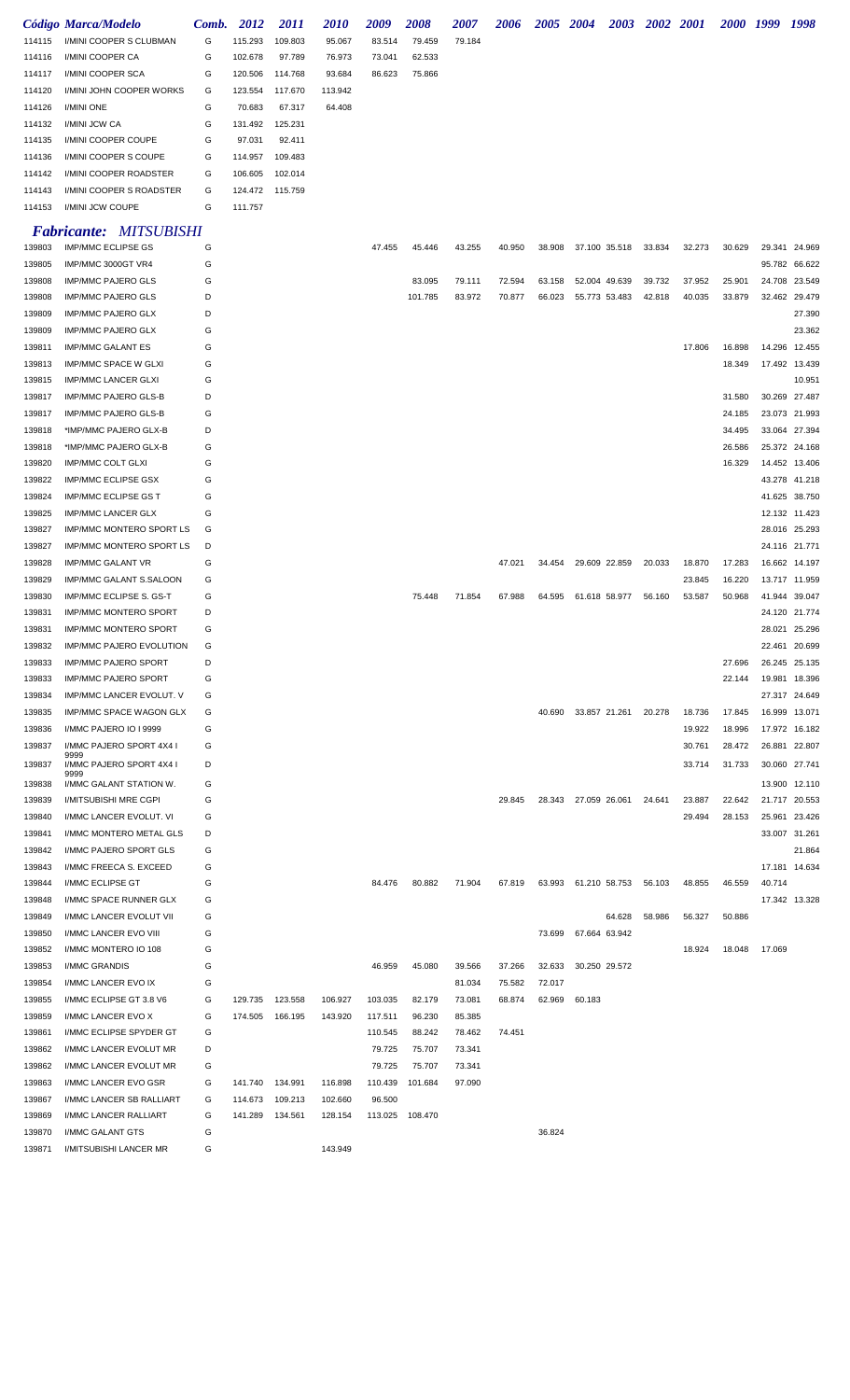|                  | Código Marca/Modelo                                        | Comb.  | 2012    | <i>2011</i> | <i>2010</i> | 2009    | <i><b>2008</b></i> | <i><b>2007</b></i> | 2006    | 2005             | <b>2004</b>                    | <b>2003</b>   | 2002 2001 |        | 2000 1999 |        | 1998          |
|------------------|------------------------------------------------------------|--------|---------|-------------|-------------|---------|--------------------|--------------------|---------|------------------|--------------------------------|---------------|-----------|--------|-----------|--------|---------------|
| 139872           | I/MMC I-MIEV                                               | G      |         |             | 39.131      |         |                    |                    |         |                  |                                |               |           |        |           |        |               |
| 139873           | I/MMC LANCER EVO X GSR                                     | G      | 170.376 | 162.264     |             |         |                    |                    |         |                  |                                |               |           |        |           |        |               |
| 139899           | IMP/MMC                                                    | D      |         |             |             |         |                    |                    |         |                  |                                | 35.788        | 33.415    | 31.905 | 30.039    |        | 28.448 25.847 |
| 139899           | IMP/MMC                                                    | G      |         |             |             |         |                    |                    |         |                  |                                | 25.388        | 24.373    | 21.056 | 20.088    | 18.995 | 18.056        |
| 155001           | I/MCC SMART LIMITED                                        | G      |         |             |             |         |                    |                    |         |                  |                                |               |           |        | 28.967    |        | 26.278 23.710 |
| 155002           | I/MCC SMART CABRIO                                         | G      |         |             |             |         |                    | 68.689             | 65.078  | 60.551           |                                | 54.846 49.566 | 42.792    | 39.954 | 35.925    | 31.397 |               |
| 155003           | I/MCC SMART COUPE                                          | G<br>G |         |             |             | 57.746  | 55.831             | 52.549             | 49.880  | 47.719           |                                | 45.481 43.598 | 41.473    | 39.590 | 35.750    | 31.222 |               |
| 155006<br>155007 | I/SMART CROSSBLADE CONV<br>I/SMART FORFOUR PASSION         | G      |         |             |             |         |                    |                    |         | 28.978<br>23.464 | 26.755 25.125<br>22.579 21.199 |               |           |        |           |        |               |
| 155008           | I/SMART ROADSTER COUPE                                     | G      |         |             |             |         |                    |                    |         | 62.890           | 56.210 52.979                  |               |           |        |           |        |               |
| 155009           | I/SMART ROADSTER                                           | G      |         |             |             |         |                    |                    |         | 31.609           | 30.414 28.559                  |               |           |        |           |        |               |
| 155010           | I/SMART FORTWO                                             | G      |         |             |             | 41.721  | 37.607             | 34.300             | 30.366  | 28.011           | 26.955 25.300                  |               |           |        |           |        |               |
| 155011           | I/SMART FORFOUR                                            | G      |         |             |             |         |                    |                    | 33.264  | 30.666           | 29.515                         |               |           |        |           |        |               |
|                  | <b>Fabricante: MIURA</b>                                   |        |         |             |             |         |                    |                    |         |                  |                                |               |           |        |           |        |               |
| 124501           | MIURA/TARGA                                                | G      |         |             |             |         |                    |                    |         |                  |                                | 8.500 7.757   | 7.433     | 6.996  | 6.694     | 6.427  | 6.001         |
| 124505           | MIURA/X-8                                                  | G      |         |             |             |         |                    |                    |         |                  |                                |               |           |        | 6.774     | 6.503  | 6.074         |
|                  |                                                            |        |         |             |             |         |                    |                    |         |                  |                                |               |           |        |           |        |               |
| 139807           | <b>Fabricante: MMC</b><br><b>IMP/MMC EXPO SP</b>           | G      |         |             |             |         |                    |                    |         |                  |                                | 24.742        | 19.478    | 18.278 | 17.065    | 16.094 | 13.341        |
| 139848           | I/MMC SPACE RUNNER GLX                                     | D      |         |             |             |         |                    |                    |         |                  |                                |               |           |        |           |        | 16.434        |
| 139858           | I/MMC LANCER EVOLUTION                                     | G      | 132.964 | 126.633     | 120.548     | 113.848 | 109.056            | 99.859             |         |                  |                                |               |           |        |           |        |               |
| 139866           | I/MMC LANCER SPORTBACK                                     | G      |         |             |             | 108.027 |                    |                    |         |                  |                                |               |           |        |           |        |               |
| 139874           | I/MMC LANCER 2.0                                           | G      | 57.934  | 55.176      |             |         |                    |                    |         |                  |                                |               |           |        |           |        |               |
|                  | <b>Fabricante: MON</b>                                     |        |         |             |             |         |                    |                    |         |                  |                                |               |           |        |           |        |               |
| 112999           | MON/CORBIT                                                 | D      |         |             |             |         |                    |                    |         |                  |                                | 33.912 32.226 | 31.137    | 22.379 | 21.406    | 20.494 | 14.969        |
| 112999           | MON/CORBIT                                                 | G      |         |             |             |         |                    |                    |         |                  |                                | 7.914 7.222   | 6.918     | 6.515  | 6.228     | 5.980  | 5.587         |
| 113399           | MON/GIANT'S                                                | G      |         |             |             |         |                    |                    |         |                  |                                |               |           | 6.511  | 6.230     | 5.981  | 5.587         |
| 113799           | MON/LEONETTE                                               | G      | 18.786  | 17.892      | 15.056      | 14.053  | 10.547             | 9.832              | 8.768   | 7.995            | 7.528                          | 6.867         | 6.580     | 6.198  | 5.925     | 5.688  | 5.315         |
| 114199           | <b>MON/MINI PANTHER</b>                                    | G      |         |             |             |         |                    |                    |         |                  |                                |               |           | 6.537  | 6.251     | 6.001  | 5.610         |
| 114399           | MON/PROTOTIPO                                              | G      |         |             |             |         |                    |                    |         | 8.403            |                                | 7.907 7.214   | 6.909     | 6.508  | 6.222     | 5.973  | 5.581         |
| 114399           | MON/PROTOTIPO                                              | D      |         |             |             |         |                    |                    |         | 35.489           |                                | 33.929 32.244 | 31.145    | 22.388 | 21.414    | 20.502 | 14.974        |
| 114499           | MON/SM 4.1                                                 | G      |         |             |             |         |                    |                    |         |                  |                                |               |           | 6.515  | 6.228     | 5.981  | 5.586         |
| 134400           | <b>Fabricante: MORGAN</b><br>I/MORGAN AERO 8               | G      |         |             |             | 325.018 |                    |                    |         |                  |                                |               |           |        |           |        |               |
|                  |                                                            |        |         |             |             |         |                    |                    |         |                  |                                |               |           |        |           |        |               |
| 124499           | <b>Fabricante: MX</b><br>МX                                | G      |         |             |             |         |                    |                    |         |                  |                                |               |           |        |           |        | 5.577         |
|                  |                                                            |        |         |             |             |         |                    |                    |         |                  |                                |               |           |        |           |        |               |
|                  | <b>Fabricante: NATALBUGGY</b><br>150202 NATALBUGGY/COBRA S | G      |         |             |             |         |                    |                    |         |                  |                                |               |           |        |           |        | 4.648         |
|                  | <b>Fabricante: NEWTRACK</b>                                |        |         |             |             |         |                    |                    |         |                  |                                |               |           |        |           |        |               |
| 161400           | NEWTRACK/SNAKE 302                                         | G      |         |             | 43.306      | 37.863  | 33.095             | 28.051             | 24.706  | 22.940           |                                |               |           |        |           |        |               |
|                  | <b>Fabricante: NISSAN</b>                                  |        |         |             |             |         |                    |                    |         |                  |                                |               |           |        |           |        |               |
| 141200           | I/NISSAN MRE CGPI                                          | G      |         |             |             |         |                    |                    |         |                  |                                |               |           | 12.455 | 11.999    |        | 11.564 10.844 |
| 141200           | I/NISSAN MRE CGPI                                          | D      |         |             |             |         |                    |                    |         |                  |                                |               |           | 25.945 | 24.660    |        | 23.479 22.292 |
| 141201           | I/NISSAN MAXIMA 30GV 24V                                   | G      |         |             |             |         |                    |                    |         |                  |                                |               |           | 21.065 | 18.406    | 16.038 | 12.500        |
| 141204           | <b>IMP/NISSAN PATHFINDER</b>                               | D      |         |             |             |         |                    |                    |         |                  |                                |               | 59.472    | 43.187 | 37.658    | 27.627 | 19.566        |
| 141204           | <b>IMP/NISSAN PATHFINDER</b>                               | G      |         |             |             |         |                    |                    |         |                  |                                |               | 30.300    | 24.469 | 23.510    | 20.334 | 18.608        |
| 141205           | IMP/NISSAN SENTRA GXE                                      | G      |         |             |             |         |                    | 21.956             | 19.014  |                  | 17.952  16.934  16.441         |               | 15.701    | 15.025 | 14.481    | 13.945 | 13.170        |
| 141207           | IMP/NISSAN QUEST GXE                                       | G      |         |             |             |         |                    |                    |         |                  |                                |               |           | 28.349 | 24.615    |        | 22.702 20.843 |
| 141209           | <b>IMP/NISSAN MAXIMA 30G</b>                               | G      |         |             |             |         |                    |                    |         |                  |                                |               |           |        |           |        | 15.370 13.970 |
| 141210           | I/NISSAN MAXIMA 30GV                                       | G      |         |             |             |         |                    |                    |         |                  |                                |               | 23.781    | 21.950 | 19.178    |        | 16.700 13.019 |
| 141211           | <b>IMP/NISSAN TERRANO SE</b>                               | D      |         |             |             |         |                    |                    |         |                  |                                |               | 41.377    | 38.407 | 35.532    | 32.890 | 30.383        |
| 141211           | <b>IMP/NISSAN TERRANO SE</b>                               | G      |         |             |             |         |                    |                    |         |                  |                                |               | 41.377    | 38.407 | 35.532    | 32.890 | 30.383        |
| 141213           | I/NISSAN PATHFINDER SE                                     | G      |         |             |             |         |                    |                    |         |                  |                                |               |           | 24.470 | 23.518    |        | 20.336 18.606 |
| 141215           | <b>IMP/NISSAN PATHFINDER LE</b>                            | D      |         |             |             |         |                    |                    |         | 96.204           | 81.325 74.640                  |               | 68.561    | 54.315 | 47.353    |        | 34.982 29.502 |
| 141215           | <b>IMP/NISSAN PATHFINDER LE</b>                            | G      |         |             |             |         |                    |                    |         | 44.259           | 40.274 35.903                  |               | 32.390    | 26.159 | 25.129    |        | 21.735 19.889 |
| 141216<br>141219 | I/NISSAN PRIMERA GXE<br>I/NISSAN INFINITI G35              | G<br>G |         |             |             | 66.887  | 63.877             | 60.831             | 58.055  | 55.069           |                                | 49.226 46.714 | 41.834    |        | 17.318    |        | 12.959 12.195 |
| 141220           | I/NISSAN 350Z COUPE                                        | G      |         |             |             | 130.430 | 118.836            | 111.705            | 102.102 | 95.680           |                                | 88.383 84.326 |           |        |           |        |               |
| 141222           | I/NISSAN MURANO                                            | G      |         |             |             | 84.474  | 75.961             | 67.044             | 62.346  | 43.664           |                                | 40.005 35.498 | 31.849    |        |           |        |               |
| 141224           | I/NISSAN SENTRA                                            | G      |         |             |             | 32.921  | 29.136             | 27.809             | 26.746  | 25.275           |                                | 24.067 23.211 | 22.173    | 21.218 | 20.235    |        | 19.308 18.387 |
| 141225           | I/NISSAN MURANO SE                                         | G      |         |             |             |         | 78.114             | 67.585             | 66.051  |                  |                                |               |           |        |           |        |               |
| 141226           | I/NISSAN 350Z ROADSTER                                     | G      |         |             |             | 131.150 | 119.479            | 112.289            | 102.673 | 96.213           |                                |               |           |        |           |        |               |
| 141227           | I/NISSAN SENTRA SL                                         | G      |         |             |             | 40.689  | 34.339             | 32.315             | 30.930  | 29.200           |                                |               |           |        |           |        |               |
| 141228           | I/NISSAN SENTRA S                                          | G      |         |             |             | 32.953  | 28.779             | 27.539             | 26.368  | 24.908           |                                |               |           |        |           |        |               |
| 141229           | I/NISSAN MURANO SL                                         | G      |         |             |             | 97.365  | 85.547             | 73.306             |         |                  |                                |               |           |        |           |        |               |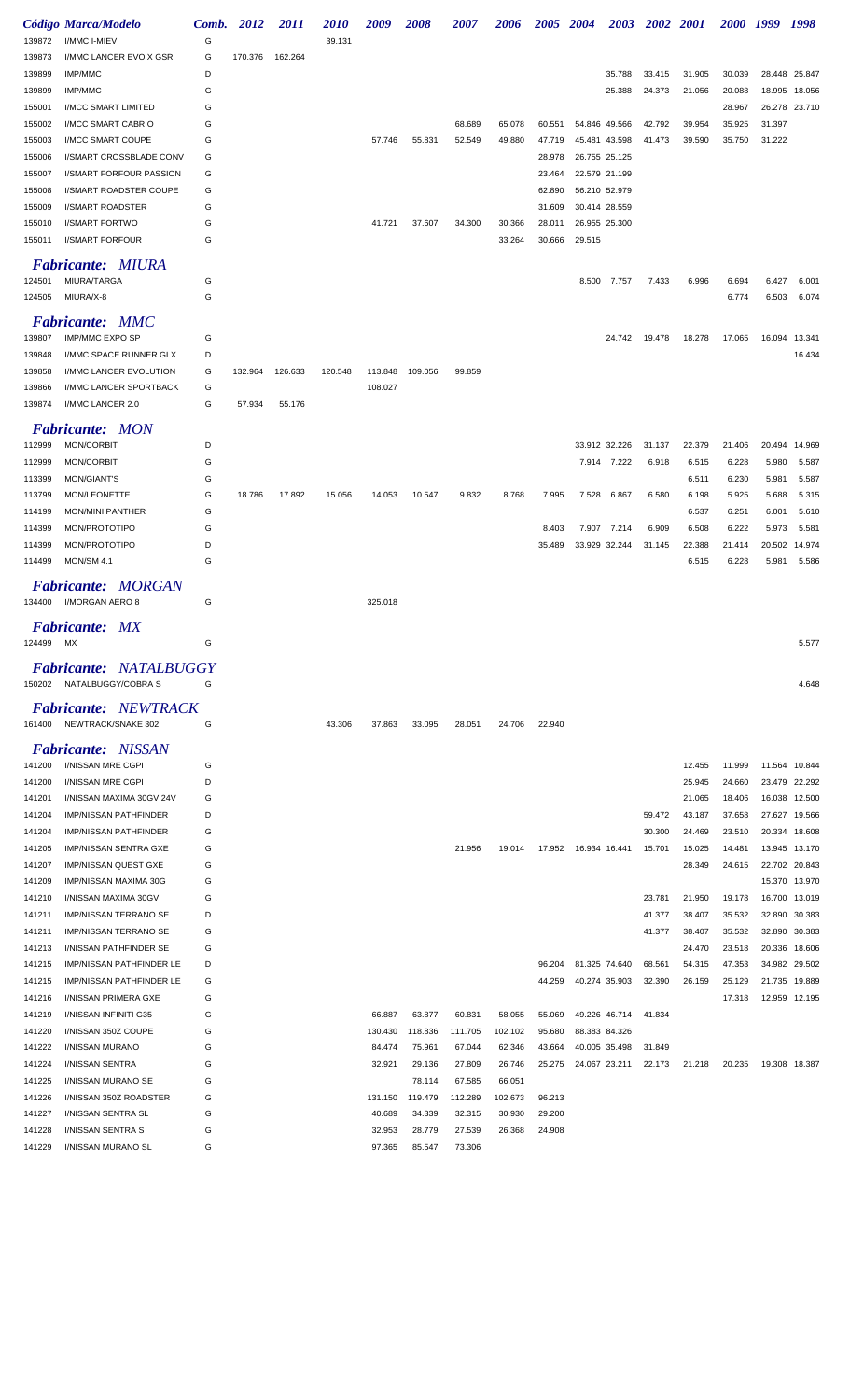|        | Código Marca/Modelo      | Comb. | <b>2012</b>     | <i>2011</i>     | <i>2010</i> | 2009    | 2008            | <i><b>2007</b></i> | 2006    |        | 2005 2004 |               | 2003 2002 2001 |        | 2000 1999 | 1998   |
|--------|--------------------------|-------|-----------------|-----------------|-------------|---------|-----------------|--------------------|---------|--------|-----------|---------------|----------------|--------|-----------|--------|
| 141230 | I/INFINITI FX 35 RWD     | G     | 196.680         | 187.315         | 178.297     | 164.224 | 133.396         | 123.573            | 93.420  | 74.517 |           |               |                |        |           |        |
| 141231 | I/NISSAN TIIDA 1.8 SL    | G     |                 |                 |             | 34.292  | 29.739          | 28.559             | 27.310  |        |           |               |                |        |           |        |
| 141232 | I/NISSAN TIIDA 1.8 S     | G     |                 |                 |             | 31.351  | 27.557          | 26.496             | 25.345  | 24.112 |           |               |                |        |           |        |
| 141234 | I/NISSAN 350Z Z          | G     |                 |                 |             | 139.529 | 127.093         | 119.523            |         |        |           |               |                |        |           |        |
| 141236 | I/NISSAN INFINITI G37    | G     |                 |                 |             | 125.216 | 115.100         | 108.698            | 99.279  |        |           |               |                |        |           |        |
| 141238 | I/NISSAN SENTRA SE-R     | G     |                 |                 |             | 24.634  | 23.287          | 21.594             | 18.698  |        |           |               |                |        |           |        |
| 141239 | I/INFINITI G37 JOURNEY   | G     |                 |                 |             |         | 128.855         | 121.659            | 111.082 |        |           |               |                |        |           |        |
| 141240 | I/INFINITI EX35 AWD      | G     |                 |                 |             | 154.297 | 136.032         | 112.353            | 97.767  |        |           |               |                |        |           |        |
| 141243 | I/NISSAN GT-R PREMIUM    | G     |                 | 184.336 175.558 | 149.857     | 138.230 | 127.093         | 119.932            |         |        |           |               |                |        |           |        |
| 141244 | I/NISSAN ALTIMA 3.5 SE   | G     |                 |                 |             | 116.647 | 106.231         | 99.895             |         |        |           |               |                |        |           |        |
| 141245 | I/NISSAN TIIDA 18SL FLEX | G     | 43.077          | 41.026          | 36.473      | 34.285  | 29.727          | 28.533             |         |        |           |               |                |        |           |        |
| 141246 | I/NISSAN TIIDA 18S FLEX  | G     | 38.294          | 36.472          | 32.591      | 30.860  | 27.134          | 25.814             |         |        |           |               |                |        |           |        |
| 141247 | I/NISSAN GT-R            | G     | 344.953         | 328.526         | 307.198     | 293.624 | 262.554         | 237.899            |         |        |           |               |                |        |           |        |
| 141248 | I/NISSAN TIIDA PREMIUM   | G     |                 |                 |             | 32.812  | 28.843          | 27.811             |         |        |           |               |                |        |           |        |
| 141249 | I/NISSAN TIIDA EMOTION   | G     |                 |                 | 38.209      | 35.911  | 31.128          |                    |         |        |           |               |                |        |           |        |
| 141250 | I/NISSAN 370Z            | G     | 174.108         | 165.817         | 141.499     | 130.626 | 120.027         | 113.317            |         |        |           |               |                |        |           |        |
| 141251 | I/NISSAN TIIDA 1.6 SL    | G     |                 |                 |             |         | 26.189          | 24.958             |         |        |           |               |                |        |           |        |
| 141253 | I/NISSAN SENTRA 20SLFLEX | G     | 56.818          | 54.113          | 45.517      | 40.776  | 34.397          |                    |         |        |           |               |                |        |           |        |
| 141254 | I/NISSAN SENTRA 20 FLEX  | G     | 43.404          | 41.337          | 36.179      | 32.490  | 28.760          |                    |         |        |           |               |                |        |           |        |
| 141255 | I/NISSAN SENTRA 20S FLEX | G     | 47.201          | 44.954          | 38.069      | 32.824  | 28.651          | 27.431             | 26.285  | 24.831 |           |               |                |        |           |        |
| 141256 | I/NISSAN 370Z COUPE      | G     | 165.198         | 157.332         | 134.347     | 123.891 | 113.860         | 107.522            |         |        |           |               |                |        |           |        |
| 141257 | I/NISSAN MAXIMA S/SV     | G     |                 |                 |             | 41.715  | 35.550          | 33.473             |         |        |           |               |                |        |           |        |
| 141258 | I/NISSAN 370Z TOURING    | G     | 170.488         | 162.370         | 138.584     |         | 127.867 117.557 |                    |         |        |           |               |                |        |           |        |
| 141259 | I/NISSAN MICRA 1.4       | G     |                 |                 |             |         |                 |                    |         |        |           | 12.619 11.785 |                | 10.961 |           |        |
| 141261 | I/NISSAN TIIDA SEDAN 18F | G     | 36.833          | 35.079          | 30.321      | 28.661  |                 |                    |         |        |           |               |                |        |           |        |
| 141263 | I/NISSAN 370Z SPORT      | G     | 157.223         | 149.737         | 145.090     |         | 133.854 123.044 |                    |         |        |           |               |                |        |           |        |
| 141264 | I/INFINITI G37 COUPE     | G     |                 |                 | 147.487     |         | 136.004 125.011 |                    |         |        |           |               |                |        |           |        |
| 141265 | I/NISSAN 370Z ROADSTER   | G     | 180.500         | 171.905         | 146.773     |         | 135.395 124.405 |                    |         |        |           |               |                |        |           |        |
| 141266 | I/NISSAN 370Z NISMO      | G     | 162.081         | 154.363         | 131.747     |         | 126.174 120.826 |                    |         |        |           |               |                |        |           |        |
| 141267 | I/NISSAN 370Z TOUR 40TH  | G     |                 |                 | 154.225     |         |                 |                    |         |        |           |               |                |        |           |        |
| 141268 | I/NISSAN 370Z 40TH       | G     |                 |                 | 146.392     |         | 133.945 126.685 |                    |         |        |           |               |                |        |           |        |
| 141269 | I/INFINITI EX 35 RWD     | G     | 183.566         | 174.825         | 149.192     | 142.133 |                 |                    |         |        |           |               |                |        |           |        |
| 141270 | I/NISSAN SENTRA 1.8S     | G     |                 |                 |             |         |                 |                    |         | 20.805 |           |               |                |        |           |        |
| 141271 | I/NISSAN ALTIMA SR       | G     |                 |                 | 159.308     | 152.304 |                 |                    |         |        |           |               |                |        |           |        |
| 141272 | I/NISSAN MAXIMA SE       | G     |                 |                 |             |         |                 | 105.604            |         |        |           |               |                |        |           |        |
| 141274 | I/NISSAN LEAF SL         | G     | 33.656          | 32.207          |             |         |                 |                    |         |        |           |               |                |        |           |        |
| 141275 | I/NISSAN JUKE SL         | G     | 109.278         | 104.075         |             |         |                 |                    |         |        |           |               |                |        |           |        |
| 141276 | I/NISSAN MARCH 16SV      | G     | 22.509          | 21.438          |             |         |                 |                    |         |        |           |               |                |        |           |        |
| 141278 | I/NISSAN JUKE SV         | G     | 103.026         | 98.121          |             |         |                 |                    |         |        |           |               |                |        |           |        |
| 141279 | I/NISSAN 370Z COUPE TOUR | G     | 149.372         | 142.259         | 134.432     |         |                 |                    |         |        |           |               |                |        |           |        |
| 141280 | I/NISSAN JUKE S          | G     | 118.282         | 113.189         |             |         |                 |                    |         |        |           |               |                |        |           |        |
| 141281 | I/NISSAN MARCH 10S FLEX  | G     | 26.377          | 25.121          |             |         |                 |                    |         |        |           |               |                |        |           |        |
| 141282 | I/NISSAN MARCH 10 FLEX   | G     | 21.221          | 20.211          |             |         |                 |                    |         |        |           |               |                |        |           |        |
| 141283 | I/NISSAN VERSA 16S FLEX  | G     | 29.092          | 27.708          |             |         |                 |                    |         |        |           |               |                |        |           |        |
| 141284 | I/NISSAN VERSA 16SL FLEX | G     | 33.111          | 31.534          |             |         |                 |                    |         |        |           |               |                |        |           |        |
| 141285 | I/NISSAN VERSA 16SV FLEX | G     | 30.693          | 29.231          |             |         |                 |                    |         |        |           |               |                |        |           |        |
| 141286 | I/NISSAN LEAF EUR        | G     | 33.967          | 32.504          |             |         |                 |                    |         |        |           |               |                |        |           |        |
| 141287 | I/NISSAN GTR BLACK EDIT  | G     | 531.590         | 508.698         |             |         |                 |                    |         |        |           |               |                |        |           |        |
| 141289 | I/NISSAN MARCH 16S FLEX  | G     | 26.821          | 25.544          |             |         |                 |                    |         |        |           |               |                |        |           |        |
| 141290 | I/NISSAN MARCH 16SR FLEX | G     | 32.520          | 30.973          |             |         |                 |                    |         |        |           |               |                |        |           |        |
| 141291 | I/NISSAN MARCH 16SV FLEX | G     | 27.959          | 26.628          |             |         |                 |                    |         |        |           |               |                |        |           |        |
| 141294 | I/NISSAN JUKE            | G     | 119.173 114.042 |                 |             |         |                 |                    |         |        |           |               |                |        |           |        |
| 141299 | <b>IMP/NISSAN</b>        | G     |                 |                 |             |         |                 |                    |         |        |           |               |                |        |           | 11.547 |
| 141299 | <b>IMP/NISSAN</b>        | D     |                 |                 |             |         |                 |                    |         |        |           |               |                |        |           | 21.504 |
| 162400 | NISSAN/LIVINA 18         | G     |                 |                 | 31.934      | 31.490  | 29.980          |                    |         |        |           |               |                |        |           |        |
| 162401 | NISSAN/LIVINA 18S        | G     | 41.995          | 39.996          | 33.557      | 32.465  | 31.270          | 29.851             |         |        |           |               |                |        |           |        |
| 162402 | NISSAN/LIVINA 18SL       | G     | 47.568          | 45.303          | 36.908      | 35.678  | 34.373          | 32.823             |         |        |           |               |                |        |           |        |
| 162403 | NISSAN/GRAND LIVINA 18   | G     | 45.070          | 42.925          | 34.950      | 33.939  | 32.566          |                    |         |        |           |               |                |        |           |        |
| 162404 | NISSAN/GRAND LIVINA 18S  | G     | 46.036          | 43.844          | 36.840      | 35.785  |                 |                    |         |        |           |               |                |        |           |        |
| 162405 | NISSAN/GRAND LIVINA 18SL | G     | 49.467          | 47.112          | 38.086      | 37.277  | 36.240          |                    |         |        |           |               |                |        |           |        |
| 162406 | NISSAN/LIVINA 16         | G     | 39.000          | 37.144          | 30.705      | 30.207  | 28.892          |                    |         |        |           |               |                |        |           |        |
| 162407 | NISSAN/LIVINA 16S        | G     | 40.190          | 38.276          | 32.232      | 31.312  |                 |                    |         |        |           |               |                |        |           |        |
| 162408 | NISSAN/LIVINA 16SL       | G     | 41.738          | 39.751          | 33.358      | 32.354  | 31.084          | 29.684             |         |        |           |               |                |        |           |        |
| 162409 | NISSAN/LIVINA XGEAR 16SL | G     | 44.199          | 42.094          | 35.350      | 34.335  | 32.980          |                    |         |        |           |               |                |        |           |        |
| 162410 | NISSAN/LIVINA XGEAR 16S  | G     | 40.659          | 38.723          | 33.286      | 32.880  |                 |                    |         |        |           |               |                |        |           |        |
| 162411 | NISSAN/LIVINA XGEAR 16   | G     |                 |                 | 31.905      | 31.028  | 30.116          |                    |         |        |           |               |                |        |           |        |
| 162414 | NISSAN/LIVINA XGEAR 18SL | G     | 46.750          | 44.524          | 38.689      | 37.956  | 36.826          |                    |         |        |           |               |                |        |           |        |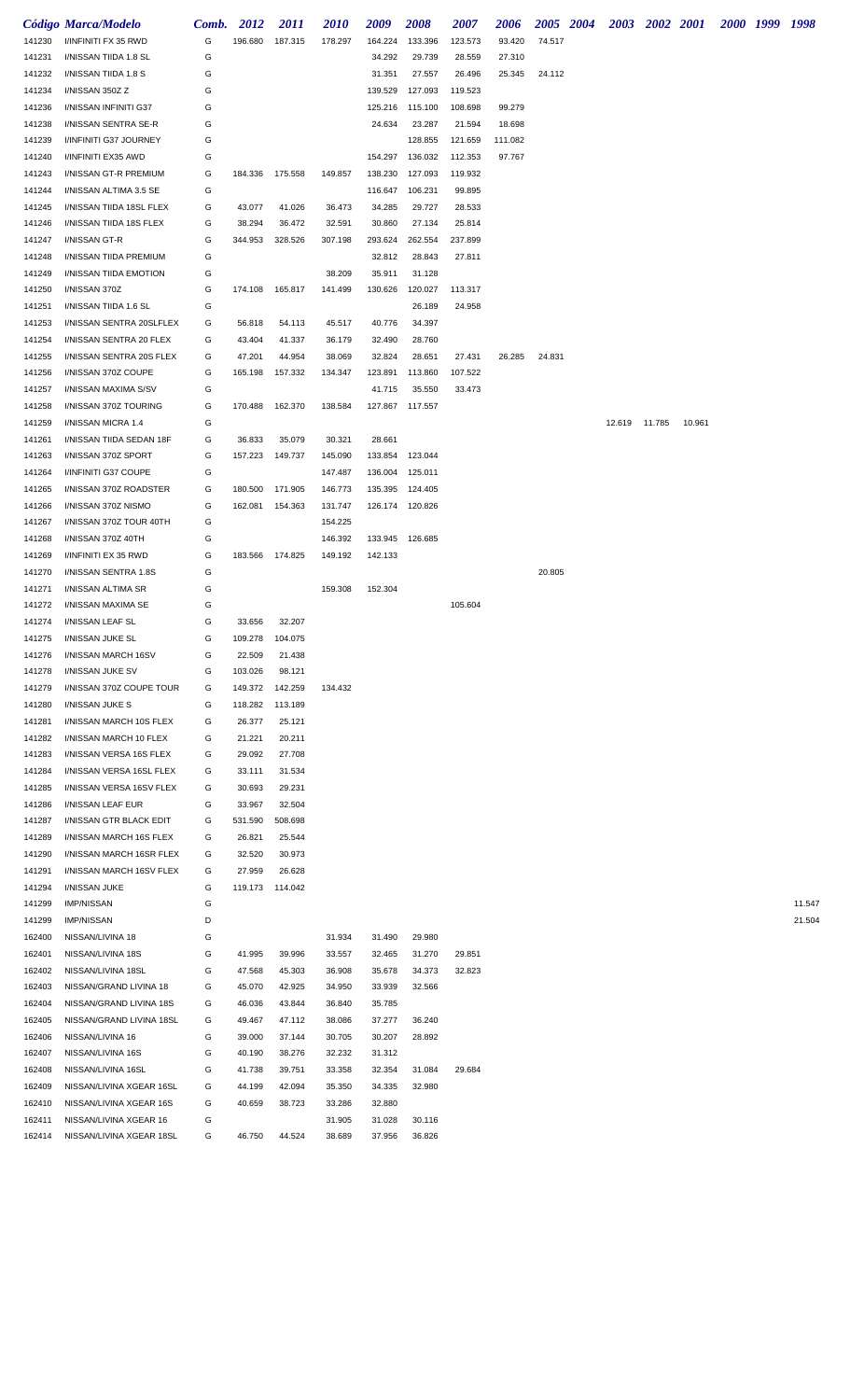|                  | Código Marca/Modelo                               | Comb. 2012 |        | <i>2011</i> | <i><b>2010</b></i> |        | 2008   | <i><b>2007</b></i>            | 2006   | <i><b>2005</b></i> | <b>2004</b>   | <b>2003</b>      | <b>2002</b>      | - 2001           | <i><b>2000</b></i> | 1999            | 1998                           |
|------------------|---------------------------------------------------|------------|--------|-------------|--------------------|--------|--------|-------------------------------|--------|--------------------|---------------|------------------|------------------|------------------|--------------------|-----------------|--------------------------------|
|                  | <b>Fabricante: NISSIN</b>                         |            |        |             |                    |        |        |                               |        |                    |               |                  |                  |                  |                    |                 |                                |
| 151801           | NISSIN/TT 4X4                                     | G          |        |             |                    |        |        |                               |        |                    |               | 7.236            | 6.929            | 6.526            | 6.239              | 5.993           | 5.598                          |
| 151801           | NISSIN/TT 4X4                                     | D          |        |             |                    |        |        |                               |        |                    |               | 27.044           | 26.119           | 18.774           | 17.960             | 17.205          | 13.288                         |
| 110299           | <b>Fabricante: OLDSMOBILE</b><br>IMP/OLDSMOBILE   | G          |        |             |                    |        |        |                               |        |                    |               |                  | 17.411           | 16.582           | 15.793             |                 | 15.041 14.325                  |
|                  | <b>Fabricante: OPEL</b>                           |            |        |             |                    |        |        |                               |        |                    |               |                  |                  |                  |                    |                 |                                |
| 110304           | I/OPEL OMEGA 3.0 V6                               | G          |        |             |                    |        |        |                               |        |                    |               |                  |                  | 18.246           | 15.788             | 15.124          |                                |
| 110306           | I/OPEL TIGRA SPORT                                | G          |        |             |                    |        |        |                               |        | 41.067             | 37.869 34.362 |                  |                  |                  |                    |                 |                                |
| 110310<br>110311 | I/OPEL ASTRA<br>I/OPEL ZAFIRA                     | G<br>G     | 63.441 | 60.420      |                    |        |        |                               |        |                    |               |                  |                  |                  |                    | 15.625          |                                |
| 110399           | IMP/OPEL                                          | G          |        |             |                    |        |        |                               |        |                    |               |                  |                  |                  |                    |                 | 4.780                          |
| 151499           | <b>Fabricante: PACKARD</b><br>IMP/PACKARD         | G          |        |             |                    |        |        |                               |        |                    |               |                  | 21.780           | 20.355           | 19.023             |                 | 17.778 16.615                  |
|                  | <b>Fabricante: PAGANI</b>                         |            |        |             |                    |        |        |                               |        |                    |               |                  |                  |                  |                    |                 |                                |
| 169000           | I/PAGANI ZONDA F CLUB S                           | G          |        |             |                    |        |        | 1.285.891 1.196.496 1.143.006 |        |                    |               |                  |                  |                  |                    |                 |                                |
| 123700           | <b>Fabricante: PEIXOTO</b><br>PEIXOTO/FYBER 2000W | G          | 18.169 | 17.304      | 14.688             | 14.013 | 12.514 | 11.892                        | 10.710 | 10.190             | 9.530         | 8.123            |                  |                  |                    |                 |                                |
|                  | <b>Fabricante: PEUGEOT</b>                        |            |        |             |                    |        |        |                               |        |                    |               |                  |                  |                  |                    |                 |                                |
| 110505           | IMP/PEUGEOT 205 SX                                | G          |        |             |                    |        |        |                               |        |                    |               |                  |                  |                  |                    |                 | 6.108                          |
| 110507<br>110508 | IMP/PEUGEOT 405 SR<br>IMP/PEUGEOT 405 SRI         | G<br>G     |        |             |                    |        |        |                               |        |                    |               |                  |                  |                  | 11.795             | 9.429           | 8.927<br>8.237                 |
| 110509           | IMP/PEUGEOT 405 SRIBREAK                          | G          |        |             |                    |        |        |                               |        |                    |               |                  |                  |                  |                    | 8.707           | 10.280                         |
| 110512           | IMP/PEUGEOT 605 SV 3.0                            | G          |        |             |                    |        |        |                               |        |                    |               |                  |                  |                  | 16.270             | 15.239          | 14.585                         |
| 110514           | IMP/PEUGEOT 205 XSI                               | G          |        |             |                    |        |        |                               |        |                    |               |                  |                  |                  |                    |                 | 5.924                          |
| 110515           | IMP/PEUGEOT 605 SLI                               | G          |        |             |                    |        |        |                               |        |                    |               |                  |                  |                  |                    |                 | 11.723                         |
| 110517           | IMP/PEUGEOT 106 XT                                | G          |        |             |                    |        |        |                               |        |                    |               |                  |                  |                  |                    |                 | 6.798                          |
| 110518<br>110519 | IMP/PEUGEOT 306 CABRIO<br>IMP/PEUGEOT 306 S16     | G<br>G     |        |             |                    |        |        |                               |        |                    |               |                  |                  | 25.294           | 16.442<br>10.272   | 15.929<br>8.857 | 15.213<br>8.467                |
| 110521           | IMP/PEUGEOT 306 XT                                | G          |        |             |                    |        |        |                               |        |                    |               |                  |                  |                  |                    | 8.004           | 7.486                          |
| 110522           | IMP/PEUGEOT 306 XS                                | G          |        |             |                    |        |        |                               |        |                    |               |                  |                  |                  |                    |                 | 9.730                          |
| 110525           | IMP/PEUGEOT 806 SR                                | G          |        |             |                    |        |        |                               |        |                    |               |                  |                  |                  |                    | 16.342          | 15.686                         |
| 110527           | I/PEUGEOT 806 ST                                  | G          |        |             |                    |        |        |                               |        |                    |               |                  |                  | 25.947           | 18.166             | 17.380          | 16.681                         |
| 110531           | IMP/PEUGEOT 405 GRI                               | G          |        |             |                    |        |        |                               |        |                    |               |                  |                  |                  | 9.574              | 9.022           | 8.365                          |
| 110534<br>110535 | IMP/PEUGEOT 306 XR<br>IMP/PEUGEOT 306 XN          | G<br>G     |        |             |                    |        |        |                               |        |                    |               |                  |                  |                  |                    | 8.549           | 8.264<br>6.336                 |
| 110536           | IMP/PEUGEOT 306 SL                                | G          |        |             |                    |        |        |                               |        |                    |               |                  |                  |                  |                    |                 | 7.567                          |
| 110537           | IMP/PEUGEOT 306 SR                                | G          |        |             |                    |        |        |                               |        |                    |               |                  |                  |                  |                    |                 | 6.630                          |
| 110538           | IMP/PEUGEOT 306 ST                                | G          |        |             |                    |        |        |                               |        |                    |               |                  |                  |                  |                    |                 | 7.884                          |
| 110539           | IMP/PEUGEOT 406 SV                                | G          |        |             |                    |        |        |                               |        |                    |               |                  |                  |                  |                    |                 | 11.611 11.028                  |
| 110540           | IMP/PEUGEOT 406 SL                                | G          |        |             |                    |        |        |                               |        |                    |               | 17.563           | 15.405           | 13.704           | 12.884             |                 |                                |
| 110541           | IMP/PEUGEOT 406 SR                                | G<br>G     |        |             |                    |        |        |                               |        |                    |               | 17.561           | 15.404           | 13.704           | 12.886             |                 |                                |
| 110542<br>110543 | IMP/PEUGEOT 406 ST<br>I/PEUGEOT 406 COUPE 3.0     | G          |        |             |                    |        |        |                               |        |                    |               | 14.819<br>56.617 | 13.581<br>36.089 | 12.130<br>31.621 | 11.254<br>30.168   |                 | 10.774 10.374<br>26.233 24.061 |
| 110545           | IMP/PEUGEOT 106                                   | G          |        |             |                    |        |        |                               |        |                    |               |                  |                  | 8.370            | 7.595              | 7.223           | 6.872                          |
| 110547           | IMP/PEUGEOT 106 SOLEIL                            | G          |        |             |                    |        |        |                               |        |                    |               |                  | 8.723            | 7.997            | 7.104              | 6.719           | 6.395                          |
| 110548           | IMP/PEUGEOT 406 COUPE2.0                          | G          |        |             |                    |        |        |                               |        |                    |               | 17.219           | 15.781           | 14.093           | 13.079             |                 | 12.519 11.733                  |
| 110549           | IMP/PEUGEOT 306 BREAK XR                          | G          |        |             |                    |        |        |                               |        |                    |               |                  |                  |                  | 9.721              | 8.812           | 8.263                          |
| 110550           | IMP/PEUGEOT 406 SL B 20                           | G          |        |             |                    |        |        |                               |        |                    |               |                  |                  |                  |                    | 9.654           | 9.210                          |
| 110551<br>110552 | IMP/PEUGEOT 406 ST B 20<br>IMP/PEUGEOT 406 SV 20  | G<br>G     |        |             |                    |        |        |                               |        |                    |               |                  | 16.966           | 13.689           | 12.946             |                 | 12.009 11.003<br>11.578 11.027 |
| 110553           | IMP/PEUGEOT 406 SL C 20                           | G          |        |             |                    |        |        |                               |        |                    |               | 38.895 35.164    | 33.489           | 30.102           | 28.401             |                 | 25.189 22.940                  |
| 110554           | IMP/PEUGEOT 406 ST C 20                           | G          |        |             |                    |        |        |                               |        |                    |               |                  |                  | 13.773           | 13.045             |                 | 11.672 10.236                  |
| 110555           | IMP/PEUGEOT 406 SV C 20                           | G          |        |             |                    |        |        |                               |        |                    |               |                  |                  |                  | 12.447             |                 | 11.913 11.323                  |
| 110556           | IMP/PEUGEOT 406 SL S 20                           | G          |        |             |                    |        |        |                               |        |                    |               | 16.769           | 15.376           | 13.731           | 12.742             |                 | 12.190 11.426                  |
| 110557           | IMP/PEUGEOT 406 ST S 20                           | G          |        |             |                    |        |        |                               |        |                    |               |                  |                  | 13.777           | 13.046             |                 | 11.667 10.232                  |
| 110558           | IMP/PEUGEOT 406 SV S 20                           | G          |        |             |                    |        |        |                               |        |                    |               |                  |                  |                  | 12.445             |                 | 11.916 11.324                  |
| 110559           | IMP/PEUGEOT 406 B 20                              | G          |        |             |                    |        |        |                               |        |                    |               |                  |                  |                  |                    | 8.521           | 8.129                          |
| 110560<br>110561 | IMP/PEUGEOT 406 S 20<br>I/PEUGEOT 406 20          | G<br>G     |        |             |                    |        |        |                               |        |                    |               | 16.773           | 15.372           | 13.734           | 12.740             | 12.193<br>9.523 | 9.086                          |
| 110562           | IMP/PEUGEOT 406 SV C 30                           | G          |        |             |                    |        |        |                               |        |                    |               |                  |                  |                  | 15.619             |                 | 14.303 12.949                  |
| 110563           | IMP/PEUGEOT 406 SV S 30                           | G          |        |             |                    |        |        |                               |        |                    |               | 31.895 22.069    | 21.058           | 20.444           | 17.427             |                 | 15.968 14.447                  |
| 110564           | IMP/PEUGEOT 306 XR H 18                           | G          |        |             |                    |        |        |                               |        |                    |               |                  |                  |                  |                    |                 | 8.375                          |
| 110565           | IMP/PEUGEOT 306 XT H 18                           | G          |        |             |                    |        |        |                               |        |                    |               |                  |                  |                  |                    |                 | 7.590                          |
| 110566           | IMP/PEUGEOT 306 XN H 18                           | G          |        |             |                    |        |        |                               |        |                    |               |                  |                  |                  |                    |                 | 6.423                          |
| 110568           | IMP/PEUGEOT 306 SL H 18                           | G          |        |             |                    |        |        |                               |        |                    |               |                  |                  |                  |                    | 8.228           | 7.567                          |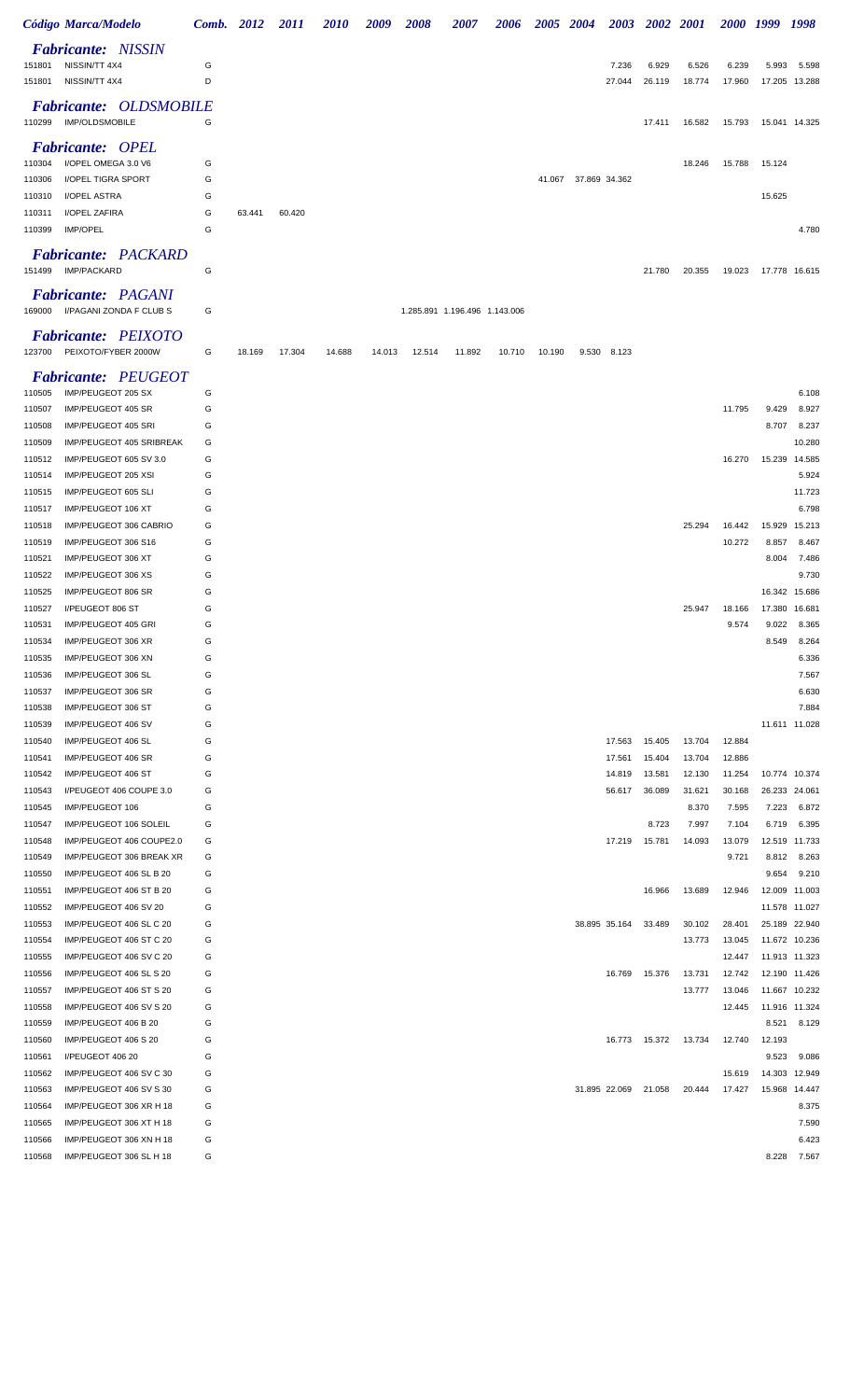|                  | Código Marca/Modelo       | Comb. | 2012   | <i>2011</i> | <i>2010</i> | 2009   | 2008   | <i><b>2007</b></i> | 2006   | 2005 2004 |                        | 2003                 | <b>2002</b> | <b>2001</b> | <i><b>2000</b></i> | 1999   | 1998   |
|------------------|---------------------------|-------|--------|-------------|-------------|--------|--------|--------------------|--------|-----------|------------------------|----------------------|-------------|-------------|--------------------|--------|--------|
| 110571           | IMP/PEUGEOT 306 SEL H 18  | G     |        |             |             |        |        |                    |        |           |                        |                      |             |             | 9.189              | 8.032  | 7.544  |
| 110572           | IMP/PEUGEOT 306 PAS H 18  | G     |        |             |             |        |        |                    |        |           |                        |                      | 15.283      | 12.051      | 10.547             | 9.515  | 8.084  |
| 110573           | IMP/PEUGEOT 306 RAL H 18  | G     |        |             |             |        |        |                    |        |           |                        |                      |             | 13.342      | 11.650             | 10.855 |        |
| 110574           | IMP/PEUGEOT 306 XR S 18   | G     |        |             |             |        |        |                    |        |           |                        |                      |             |             |                    |        | 8.374  |
| 110575           | IMP/PEUGEOT 306 XT S 18   | G     |        |             |             |        |        |                    |        |           |                        |                      |             |             |                    |        | 7.868  |
| 110576           | IMP/PEUGEOT 306 XN S 18   | G     |        |             |             |        |        |                    |        |           |                        |                      |             |             |                    |        | 6.421  |
| 110578           | IMP/PEUGEOT 306 SL S 18   | G     |        |             |             |        |        |                    |        |           |                        |                      |             | 10.428      | 8.819              | 7.875  |        |
| 110581           | IMP/PEUGEOT 306 SEL S 18  | G     |        |             |             |        |        |                    |        |           |                        |                      |             |             | 9.303              | 8.020  | 7.668  |
| 110582           | IMP/PEUGEOT 306 PAS S 18  | G     |        |             |             |        |        |                    |        |           |                        |                      | 15.908      | 12.265      | 10.938             | 10.049 | 9.621  |
| 110583           | IMP/PEUGEOT 306 RAL S 18  | G     |        |             |             |        |        |                    |        |           |                        |                      |             | 13.394      | 11.698             | 10.903 | 9.702  |
| 110584           | IMP/PEUGEOT 306 XR B 18   | G     |        |             |             |        |        |                    |        |           |                        |                      |             |             |                    |        | 8.376  |
| 110585           | IMP/PEUGEOT 306 XT B 18   | G     |        |             |             |        |        |                    |        |           |                        |                      |             |             |                    |        | 8.375  |
| 110586           | IMP/PEUGEOT 306 XN B 18   | G     |        |             |             |        |        |                    |        |           |                        |                      |             |             |                    |        | 6.422  |
| 110589           | IMP/PEUGEOT 306 SL B 18   | G     |        |             |             |        |        |                    |        |           |                        |                      |             |             |                    |        | 7.668  |
| 110591           | IMP/PEUGEOT 306 SEL B 1.8 | G     |        |             |             |        |        |                    |        |           |                        |                      |             |             | 9.193              | 8.478  | 7.528  |
| 110592           | IMP/PEUGEOT 306 PAS B 18  | G     |        |             |             |        |        |                    |        |           |                        |                      |             | 12.353      | 11.112             | 10.186 | 9.709  |
| 110593           | IMP/PEUGEOT 306 RAL B 18  | G     |        |             |             |        |        |                    |        |           |                        |                      |             | 13.473      | 11.711             | 11.510 | 9.679  |
| 110594           | IMP/PEUGEOT 306 XR H3 18  | G     |        |             |             |        |        |                    |        |           |                        |                      |             |             |                    |        | 8.378  |
| 110595           | IMP/PEUGEOT 306 XT H3 18  | G     |        |             |             |        |        |                    |        |           |                        |                      |             |             |                    |        | 7.573  |
| 110596           | IMP/PEUGEOT 306 XN H3 18  | G     |        |             |             |        |        |                    |        |           |                        |                      |             |             |                    |        | 6.410  |
| 110598           | IMP/PEUGEOT 306 SL H3 18  | G     |        |             |             |        |        |                    |        |           |                        |                      |             |             |                    |        | 7.669  |
| 110599           | <b>IMP/PEUGEOT</b>        | G     |        |             |             |        |        |                    |        |           |                        |                      | 11.998      | 7.363       | 7.018              | 6.715  | 5.819  |
| 110599           | <b>IMP/PEUGEOT</b>        | D     |        |             |             |        |        |                    |        |           |                        |                      | 14.495      | 12.997      | 12.159             | 11.354 | 10.370 |
| 154402           | IMP/PEUGEOT 306 SR H3 18  | G     |        |             |             |        |        |                    |        |           |                        |                      |             |             |                    | 7.533  | 6.955  |
| 154403           | IMP/PEUGEOT 306 SE H3 18  | G     |        |             |             |        |        |                    |        |           |                        |                      |             |             | 9.311              | 8.140  | 7.647  |
| 154404           | IMP/PEUGEOT 306 PA H3 18  | G     |        |             |             |        |        |                    |        |           |                        |                      |             | 12.112      | 10.554             | 10.042 | 8.068  |
| 154405           | IMP/PEUGEOT 306 RA H3 18  | G     |        |             |             |        |        |                    |        |           |                        | 17.837 16.717 15.471 |             | 13.283      | 11.552             | 11.353 | 9.549  |
| 154406           | IMP/PEUGEOT 306 CONV 18   | G     |        |             |             |        |        |                    |        |           |                        |                      |             |             |                    | 16.341 | 14.017 |
|                  | IMP/PEUGEOT 306 CABR 18   | G     |        |             |             |        |        |                    |        |           |                        |                      |             |             |                    |        | 14.855 |
| 154407           | IMP/PEUGEOT 306 GTI       | G     |        |             |             |        |        |                    |        |           |                        |                      |             |             | 16.711             | 15.947 | 12.601 |
| 154408<br>154409 | IMP/PEUGEOT 106 PASSION   | G     |        |             |             |        |        |                    |        |           |                        |                      |             | 8.498       | 7.834              | 7.171  | 6.794  |
|                  | IMP/PEUGEOT 106 PASSI 14  | G     |        |             |             |        |        |                    |        |           |                        |                      |             |             |                    |        | 5.841  |
| 154410           | IMP/PEUGEOT 106 SELECTIO  | G     |        |             |             |        |        |                    |        |           |                        | 8.526                | 7.891       | 7.197       |                    |        |        |
| 154411           |                           |       |        |             |             |        |        |                    |        |           | 9.098                  |                      |             |             | 6.527              | 6.210  | 5.907  |
| 154412           | I/PEUGEOT 206 PASSION     | G     |        |             |             |        |        |                    |        |           |                        | 14.090 13.232        | 12.565      | 12.011      | 11.456             | 10.687 | 9.282  |
| 154413           | I/PEUGEOT 206 RALLYE      | G     |        |             |             |        |        |                    |        |           | 15.448 14.121          |                      | 13.219      | 12.614      | 12.040             | 11.228 | 9.591  |
| 154414           | I/PEUGEOT 206 SOLEIL      | G     |        |             |             |        |        |                    |        |           |                        | 13.428 12.570        | 11.789      | 11.282      | 10.616             | 9.972  | 8.954  |
| 154415           | I/PEUGEOT 206 SOLEIL      | G     |        |             |             |        |        |                    |        |           |                        |                      | 12.096      | 11.687      | 10.454             |        |        |
| 154416           | <b>I/PEUGEOT MRE CGPI</b> | G     | 41.628 | 39.646      | 35.390      | 33.777 | 28.515 | 26.707             | 17.464 |           | 16.117  14.305  12.877 |                      | 12.275      | 7.429       | 7.081              | 6.808  | 5.955  |
| 154417           | I/PEUGEOT 306 SOLEIL 4P   | G     |        |             |             |        |        |                    |        |           |                        |                      |             | 8.802       | 7.916              | 7.279  | 6.004  |
| 154418           | I/PEUGEOT 306 SOLEIL BRE  | G     |        |             |             |        |        |                    |        |           |                        |                      | 11.602      | 10.272      | 9.616              | 8.786  | 7.852  |
| 154419           | I/PEUGEOT 406 ST 20       | G     |        |             |             |        |        |                    |        |           |                        |                      |             | 13.779      | 13.042             | 11.668 | 10.236 |
| 154420           | I/PEUGEOT 306 BREAK SOLE  | G     |        |             |             |        |        |                    |        |           |                        |                      |             | 10.271      | 9.613              | 8.695  | 7.974  |
| 154421           | I/PEUGEOT 406 FAMILIALE   | G     |        |             |             |        |        |                    |        |           |                        | 15.707               | 13.776      | 12.253      | 11.522             | 10.864 | 8.245  |
| 154422           | I/PEUGEOT 306 SOLEIL 5P   | G     |        |             |             |        |        |                    |        |           |                        |                      |             | 10.022      | 8.476              | 7.567  | 6.713  |
| 154423           | I/PEUGEOT 406 V6          | G     |        |             |             |        |        |                    |        |           | 29.402 20.358          |                      | 19.421      | 18.844      | 17.972             |        |        |
| 154424           | I/PEUGEOT 607             | G     |        |             |             |        |        | 52.126             | 49.412 | 46.499    | 39.917 34.013          |                      | 31.809      | 26.420      | 24.579             | 19.818 |        |
| 154425           | I/PEUGEOT 607 V6          | G     |        |             |             |        |        |                    |        | 47.435    | 41.076                 |                      | 36.038      | 27.226      | 25.239             |        |        |
| 154426           | I/PEUGEOT 106 QUIKSILVER  | G     |        |             |             |        |        |                    |        |           |                        |                      |             | 7.825       | 7.501              | 7.175  | 6.812  |
| 154427           | I/PEUGEOT 206 SELECTION   | G     |        |             |             |        |        |                    |        |           |                        | 12.931 11.676        | 11.257      | 10.791      | 10.027             | 8.940  |        |
| 154429           | I/PEUGEOT 206 XS          | G     |        |             |             |        |        |                    |        |           |                        |                      |             |             |                    | 6.348  | 5.840  |
| 154430           | I/PEUGEOT 206 COUPE CABR  | G     |        |             |             |        | 44.044 | 39.432             | 37.649 | 35.847    | 33.049 29.587          |                      | 28.403      | 27.180      | 24.973             | 24.202 |        |
| 154431           | I/PEUGEOT 406 BREAK       | G     |        |             |             |        |        |                    |        |           |                        |                      |             |             |                    | 8.407  | 8.018  |
| 154432           | I/PEUGEOT 406 20 16V      | G     |        |             |             |        |        |                    |        |           |                        |                      | 15.069      | 13.400      | 12.603             |        |        |
| 154437           | I/PEUGEOT 206 SOLEIL 10   | G     |        |             |             |        |        |                    |        |           |                        |                      | 11.800      | 11.287      | 10.663             |        |        |
| 154443           | I/PEUGEOT 307 RALLYE 16M  | G     |        |             |             |        |        |                    |        |           | 19.973 19.077          |                      | 18.239      | 14.321      | 13.440             |        |        |
| 154444           | I/PEUGEOT 307 PASSIO 16M  | G     |        |             |             |        |        |                    |        | 20.773    | 20.105 18.895          |                      | 18.200      | 14.458      | 13.691             | 12.778 |        |
| 154445           | I/PEUGEOT 307 BK CLASS16  | G     |        |             |             |        |        |                    |        |           |                        | 21.849               | 19.676      | 19.032      |                    |        |        |
| 154446           | I/PEUGEOT 307 SOLEIL 16M  | G     |        |             |             |        |        |                    |        | 20.139    | 19.353 17.568          |                      | 17.015      | 13.106      | 12.486             | 11.892 |        |
| 154454           | I/PEUGEOT 307 PASSIO 20M  | G     |        |             |             |        |        |                    |        |           | 20.793 19.679          |                      | 18.190      | 15.816      |                    |        |        |
| 154455           | I/PEUGEOT 307 RALLYE 20M  | G     |        |             |             |        |        |                    | 23.167 | 20.764    | 20.023 19.396          |                      | 17.526      | 16.435      |                    |        |        |
| 154458           | I/PEUGEOT 206 SW XLINE11  | G     |        |             |             |        |        |                    |        | 17.270    | 15.534 14.962          |                      |             |             |                    |        |        |
| 154459           | I/PEUGEOT 206 SW XSPRM16  | G     |        |             |             |        |        |                    |        | 16.432    | 15.458 14.785          |                      |             |             |                    |        |        |
| 154461           | I/PEUGEOT 307 SW 20 M     | G     |        |             |             |        |        |                    | 24.312 |           | 21.862 20.791 20.008   |                      | 17.717      | 17.031      |                    |        |        |
| 154466           | I/PEUGEOT 807 ST PUL 20E  | G     |        |             |             |        |        |                    |        |           |                        | 58.644               | 55.673      | 51.955      |                    |        |        |
| 154467           | I/PEUGEOT 307 BK XT 16E   | G     |        |             |             |        |        |                    |        |           |                        | 22.153               | 19.939      | 18.985      |                    |        |        |
| 154470           | I/PEUGEOT 406 ST 30 V6 A  | G     |        |             |             |        |        |                    |        |           | 29.004 20.284          |                      | 19.359      |             |                    |        |        |
| 154475           | I/PEUGEOT 607 IVOIREPK29  | G     |        |             |             |        |        |                    |        |           |                        | 41.854               | 34.446      | 26.025      |                    |        |        |
| 154485           | I/PEUGEOT 206 TECNO 16    | G     |        |             |             |        |        |                    |        |           | 16.897  15.809  13.879 |                      | 13.202      |             |                    |        |        |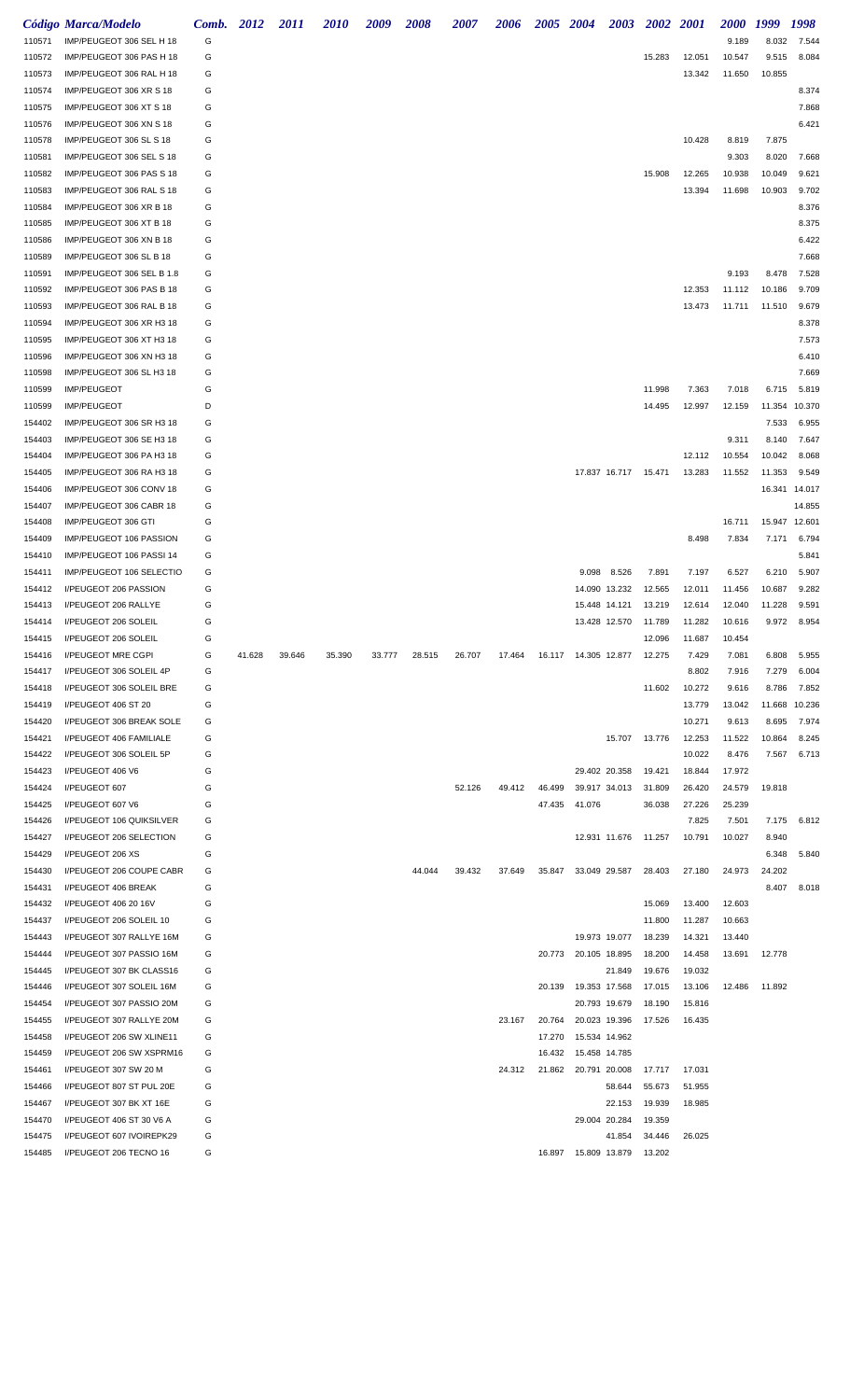|                  | Código Marca/Modelo                                  | Comb.  | <b>2012</b> | <i>2011</i> | <i>2010</i> | 2009   | <b>2008</b> | 2007   | 2006             | 2005 2004 |                                | <b>2003</b>   | 2002 2001 |        |        | 2000 1999 1998 |               |
|------------------|------------------------------------------------------|--------|-------------|-------------|-------------|--------|-------------|--------|------------------|-----------|--------------------------------|---------------|-----------|--------|--------|----------------|---------------|
| 154489           | I/PEUGEOT PART USHUAIA                               | G      |             |             |             |        |             |        |                  |           |                                | 12.869        | 11.640    | 11.120 |        |                |               |
| 154491           | I/PEUGEOT 807 ST 20A                                 | G      |             |             |             |        |             |        |                  | 36.056    | 34.716 31.494                  |               | 30.237    |        |        |                |               |
| 154492           | I/PEUGEOT 206 TECNO 10                               | G      |             |             |             |        |             |        |                  | 14.541    | 13.234 12.382                  |               | 11.824    |        |        |                |               |
| 154496           | I/PEUGEOT 307XSPREMIUMHD                             | G      |             |             |             |        |             |        | 23.327           |           |                                |               |           |        |        |                |               |
| 160000           | PEUGEOT/206 SOLEIL                                   | G      |             |             |             |        |             |        |                  |           | 13.723 12.851                  |               | 12.051    | 11.533 | 10.888 | 10.407         |               |
| 160001           | PEUGEOT/206 SELECTION                                | G      |             |             |             |        |             |        |                  | 13.507    | 12.940 11.682                  |               | 11.262    | 10.800 | 9.960  | 9.368          |               |
| 160002           | PEUGEOT/206 QUIKSILVER                               | G      |             |             |             |        |             |        |                  |           |                                | 12.653 11.850 | 11.112    | 10.634 | 9.817  |                |               |
| 160003           | PEUGEOT/206 PASSION 16                               | G      |             |             |             |        |             |        |                  |           |                                | 14.095 13.233 | 12.564    | 12.016 | 11.461 |                |               |
| 160004           | PEUGEOT/206 RALLYE 16                                | G      |             |             |             |        |             |        | 17.974           | 16.702    | 15.162 13.858                  |               | 12.977    | 12.378 | 11.812 |                |               |
| 160005           | PEUGEOT/206 SOLEIL 16                                | G      |             |             |             |        |             |        |                  |           |                                | 13.722 12.852 | 12.050    | 11.536 | 10.662 |                |               |
| 160006           | PEUGEOT/206 QUIKSILVER16                             | G      |             |             |             |        |             |        |                  |           |                                | 12.648 11.848 | 11.113    | 10.636 | 9.838  |                |               |
| 160007           | PEUGEOT/206 SELECT 16                                | G      |             |             |             |        |             |        |                  | 16.653    | 13.605 12.626                  |               | 11.736    | 11.135 |        |                |               |
| 160010           | PEUGEOT/206 R CUP 16                                 | G      |             |             |             |        |             |        |                  |           |                                | 30.604        | 29.363    | 28.122 |        |                |               |
| 160011           | PEUGEOT/206 TECNO 16                                 | G      |             |             |             |        |             |        |                  |           |                                | 15.921 13.974 | 13.592    |        |        |                |               |
| 160013           | PEUGEOT/206 SW QUIK 16                               | G      |             |             |             |        |             |        | 17.521           | 16.142    | 15.151                         |               |           |        |        |                |               |
| 160014           | PEUGEOT/206 SW PASSI 16                              | G      |             |             |             |        |             |        |                  |           |                                |               |           |        |        | 9.586          | 8.876         |
| 160020           | PEUGEOT/206 TECNO 10                                 | G      |             |             |             |        |             |        |                  |           |                                | 13.236 12.381 | 11.791    | 11.244 |        |                |               |
| 160023           | PEUGEOT/206 TECNO 14                                 | G      |             |             |             |        |             |        |                  |           |                                | 14.837 13.024 | 12.376    |        |        |                |               |
| 160026           | PEUGEOT/206 SELECT 14                                | G      |             |             |             |        |             |        |                  | 16.036    | 14.605 13.300                  |               |           |        |        |                |               |
| 160038           | PEUGEOT/206 14 FELINE                                | G      |             |             |             |        |             | 19.062 | 17.059           | 16.193    | 15.388 14.382                  |               |           |        |        |                |               |
| 160039           | PEUGEOT/206 16 FELINE                                | G      |             |             |             |        |             |        | 16.809           | 15.854    | 14.831 13.019                  |               |           |        |        |                |               |
| 160042           | PEUGEOT/206 16 GRIFFE                                | G      |             |             |             |        |             |        |                  | 16.285    | 14.912 13.998                  |               |           |        |        |                |               |
| 160046           | PEUGEOT/206 10 PRESENC                               | G      |             |             |             |        |             |        |                  | 15.125    | 13.780 12.547                  |               |           |        |        |                |               |
| 160047           | PEUGEOT/206 14 PRESENC                               | G      |             |             |             | 18.978 | 17.789      | 16.722 | 14.574           | 13.542    | 12.950 12.095                  |               |           |        |        |                |               |
| 160048           | PEUGEOT/206 16 PRESENC                               | G      |             |             |             |        |             |        | 17.107           | 15.715    | 14.430 13.041                  |               |           |        |        |                |               |
| 160049           | PEUGEOT/206 10 SENSAT                                | G      |             |             |             |        |             |        | 13.616           | 12.962    | 12.411 11.210                  |               |           |        |        |                |               |
| 160055           | PEUGEOT/206 SW 16FELINE                              | G      |             |             |             |        |             |        | 18.793           | 17.270    | 15.809 15.172                  |               |           |        |        |                |               |
| 160060           | PEUGEOT/206 SW 14PRESENC                             | G      |             |             |             |        |             |        | 17.435           | 16.058    | 14.744 14.167                  |               |           |        |        |                |               |
| 160061           | PEUGEOT/206 SW 16PRESENC                             | G      |             |             |             |        |             |        | 17.755           | 16.436    | 15.456 14.765                  |               |           |        |        |                |               |
| 160062           | PEUGEOT/206 SW 14SENSAT                              | G      |             |             |             |        |             |        | 17.430           | 16.057    | 15.039                         |               |           |        |        |                |               |
| 160079           | PEUGEOT/206 16 PRESEN FX<br>PEUGEOT/206 SW16 ESCA FX | G      |             |             |             |        | 19.078      | 17.971 | 16.952           | 15.577    | 14.300 12.931                  |               |           |        |        |                |               |
| 160081           | PEUGEOT/206 SW16 FELI FX                             | G      |             |             |             | 24.619 | 23.142      | 21.339 | 19.573           | 17.992    |                                |               |           |        |        |                |               |
| 160083           |                                                      | G<br>G |             |             |             | 22.619 | 21.572      | 19.961 | 18.489           | 16.988    | 16.160                         |               |           |        |        |                |               |
| 160085           | PEUGEOT/206 SW16 PRES FX                             | G      |             |             |             |        |             | 18.945 | 17.150           | 15.885    | 15.447                         |               |           |        |        |                |               |
| 160086           | PEUGEOT/206 16 RALLYE FX                             | G      |             |             |             |        |             |        | 17.156           | 15.950    | 14.470                         |               |           |        |        |                |               |
| 160087           | PEUGEOT/206 16 FELINE FX                             |        |             |             |             |        | 19.777      | 18.669 | 17.021           |           | 16.051 15.019                  |               |           |        |        |                |               |
| 160088<br>160089 | PEUGEOT/206 14 HOLIDAY<br>PEUGEOT/206 16 HOLID FX    | G<br>G |             |             |             |        |             |        | 14.368<br>17.123 |           | 13.045 12.635<br>16.460 15.929 |               |           |        |        |                |               |
| 160091           | PEUGEOT/206 14 FELINE FX                             | G      |             |             |             |        | 20.177      | 19.163 | 17.146           |           | 16.282 15.479                  |               |           |        |        |                |               |
| 160092           | PEUGEOT/206 14 PRESEN FX                             | G      |             |             |             | 19.081 | 17.652      | 16.525 | 14.377           |           | 13.357 12.877                  |               |           |        |        |                |               |
| 160093           | PEUGEOT/206 14 SENSAT FX                             | G      |             |             | 19.103      | 18.039 | 16.987      | 16.121 | 15.415           |           | 13.612 13.247                  |               |           |        |        |                |               |
| 160095           | PEUGEOT/206 SW14 PRES FX                             | G      |             |             |             | 21.182 | 19.941      | 18.161 | 17.141           |           | 15.794 14.903                  |               |           |        |        |                |               |
| 160519           | I/PEUGEOT 206 16 FELINE                              | G      |             |             |             |        |             | 19.099 | 17.403           | 16.413    |                                |               |           |        |        |                |               |
| 160527           | I/PEUGEOT 206 14 PRESENC                             | G      |             |             |             |        |             | 16.746 | 14.598           |           | 13.564 12.972                  |               |           |        |        |                |               |
| 160528           | PEUGEOT 206 16 PRESENC                               | G      |             |             |             |        |             |        | 17.108           |           | 15.718  14.428  13.044         |               |           |        |        |                |               |
| 160529           | I/PEUGEOT 206 10 SENSAT                              | G      |             |             |             |        |             |        |                  |           | 14.245  13.639  12.318         |               |           |        |        |                |               |
| 160535           | I/PEUGEOT 307 20 FELINE                              | G      |             |             |             |        |             | 25.713 | 22.228           | 21.252    | 20.528 18.614                  |               |           |        |        |                |               |
| 160540           | I/PEUGEOT 307 16 PRESENC                             | G      |             |             |             |        |             |        | 21.527           | 20.591    | 19.784 17.960                  |               |           |        |        |                |               |
| 160545           | I/PEUGEOT 307 CC 20M                                 | G      |             |             |             |        |             |        |                  | 43.268    | 39.847 38.755                  |               |           |        |        |                |               |
| 160550           | I/PEUGEOT 307 RALLYE 20A                             | G      |             |             |             |        |             |        |                  | 21.884    | 21.006 19.166                  |               |           |        |        |                |               |
| 160553           | I/PEUGEOT 307 20A FELINE                             | G      |             |             |             |        |             |        | 22.227           | 21.254    | 20.525 18.621                  |               |           |        |        |                |               |
| 160554           | I/PEUGEOT 307 SW 20A                                 | G      |             |             |             |        |             |        | 26.990           | 25.722    | 24.149 22.524                  |               |           |        |        |                |               |
| 160555           | I/PEUGEOT 307 CC 20A                                 | G      |             |             |             |        |             |        | 50.556           | 48.180    | 42.561 37.777                  |               |           |        |        |                |               |
| 160562           | I/PEUGEOT 307 16 PRES PK                             | G      |             |             |             |        |             |        |                  | 20.298    | 19.501 17.702                  |               |           |        |        |                |               |
| 160566           | I/PEUGEOT 407 BK 30A                                 | G      |             |             |             |        |             |        |                  | 31.402    | 27.661 27.210                  |               |           |        |        |                |               |
| 160567           | I/PEUGEOT 407 30A                                    | G      |             |             |             |        |             | 41.719 | 36.843           | 32.962    | 30.750 30.117                  |               |           |        |        |                |               |
| 160568           | I/PEUGEOT 407 SW 30A                                 | G      |             |             |             |        |             | 51.503 | 41.093           | 37.003    | 35.592 34.677                  |               |           |        |        |                |               |
| 160570           | I/PEUGEOT 407 20A                                    | G      |             |             |             |        | 30.935      | 29.569 | 27.786           | 26.794    | 25.452                         |               |           |        |        |                |               |
| 160571           | I/PEUGEOT 407 SW 20A                                 | G      |             |             |             |        |             | 40.144 | 38.382           |           | 35.018 33.550                  |               |           |        |        |                |               |
| 160572           | I/PEUGEOT 306 BREAK XR18                             | G      |             |             |             |        |             |        |                  |           |                                |               |           |        |        |                | 11.103 10.518 |
| 160575           | I/PEUGEOT 206 14FELINEFX                             | G      |             |             |             |        | 19.281      | 18.317 | 16.385           | 15.553    |                                |               |           |        |        |                |               |
| 160576           | I/PEUGEOT 206 14PRESENFX                             | G      |             |             |             |        | 17.369      | 16.327 | 14.234           | 13.224    |                                |               |           |        |        |                |               |
| 160578           | I/PEUGEOT 307 XR 16 5P                               | G      |             |             |             |        |             |        | 23.186           | 21.122    | 20.366                         |               |           |        |        |                |               |
| 160584           | I/PEUGEOT 407 COUPE V6 A                             | G      |             |             |             |        |             | 64.460 | 51.426           | 46.304    | 44.553                         |               |           |        |        |                |               |
| 160596           | I/PEUGEOT 407SW 30A FELI                             | G      |             |             |             | 64.194 | 55.441      | 51.945 | 46.929           | 45.171    |                                |               |           |        |        |                |               |
| 160597           | I/PEUGEOT 407SD 30A GRIF                             | G      |             |             |             | 89.132 | 74.360      | 66.526 | 62.779           | 60.739    |                                |               |           |        |        |                |               |
| 160598           | I/PEUGEOT 407SD 30A FELI                             | G      |             |             |             | 55.587 | 50.507      | 47.801 | 43.467           | 41.054    |                                |               |           |        |        |                |               |
| 160806           | I/PEUGEOT 307 20A FELINE                             | G      |             |             |             |        |             | 26.810 | 23.523           |           | 22.492 20.620 19.376           |               |           |        |        |                |               |
|                  |                                                      |        |             |             |             |        |             |        |                  |           |                                |               |           |        |        |                |               |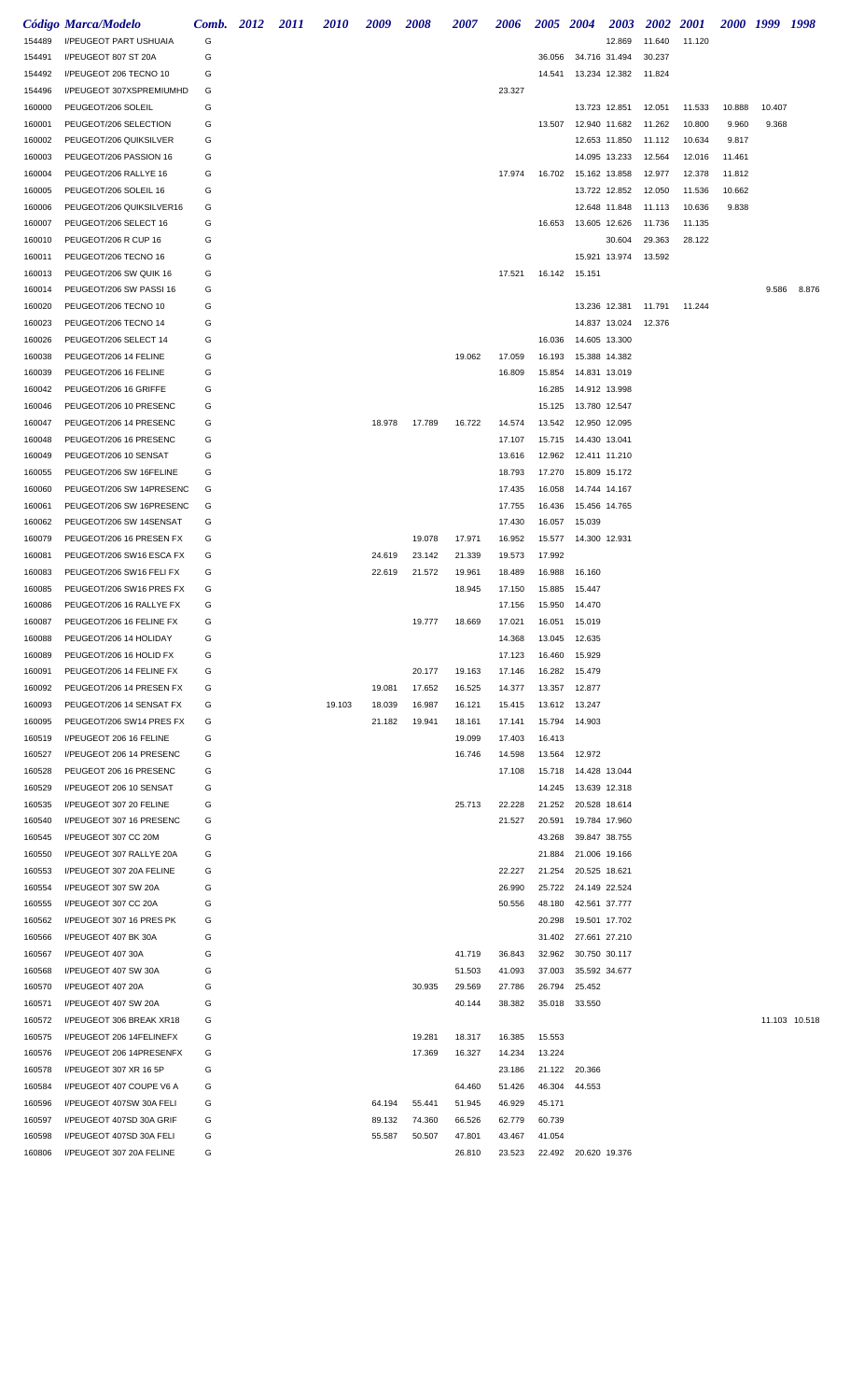|        | Código Marca/Modelo             | Comb. 2012 |        | 2011   | <i>2010</i> | 2009   | 2008   | 2007   | 2006   | <i><b>2005</b></i> | <b>2004</b>   | <b>2003</b> | 2002 2001 |       |       | 2000 1999 1998 |  |
|--------|---------------------------------|------------|--------|--------|-------------|--------|--------|--------|--------|--------------------|---------------|-------------|-----------|-------|-------|----------------|--|
| 160808 | I/PEUGEOT 307 RALLYE 20A        | G          |        |        |             |        |        |        | 23.086 | 21.684             | 20.810 18.310 |             | 17.540    |       |       |                |  |
| 160812 | I/PEUGEOT 307 16 PRES PK        | G          |        |        |             |        |        |        | 21.532 | 20.588             | 19.783 17.957 |             |           |       |       |                |  |
| 160817 | I/PEUGEOT 307 20S A GRIF        | G          |        |        |             | 34.956 | 29.504 | 26.706 | 23.415 | 22.411             | 20.524        |             |           |       |       |                |  |
| 160823 | I/PEUGEOT 307 20S CC            | G          |        |        |             |        |        |        |        | 49.094             |               |             |           |       |       |                |  |
| 160825 | I/PEUGEOT 307 20S GRIFFE        | G          |        |        |             |        | 29.817 | 27.055 | 26.248 |                    |               |             |           |       |       |                |  |
| 160826 | I/PEUGEOT 307 20S FELINE        | G          |        |        |             | 34.284 | 28.238 | 25.592 | 22.117 | 21.156             |               |             |           |       |       |                |  |
| 160832 | I/PEUGEOT 307 20A FEL PK        | G          |        |        |             |        |        | 27.382 | 23.871 | 22.746             | 20.927        |             |           |       |       |                |  |
| 160833 | I/PEUGEOT 307 20 FELI PK        | G          |        |        |             |        |        |        | 22.571 | 21.486             | 20.825        |             |           |       |       |                |  |
| 160834 | I/PEUGEOT 307 20S A SW          | G          |        |        |             |        |        | 30.977 | 27.171 | 25.880             | 24.295        |             |           |       |       |                |  |
| 160835 | I/PEUGEOT 307 20S A CC          | G          |        |        |             | 69.069 | 59.913 | 57.104 | 51.557 | 49.125             | 43.367        |             |           |       |       |                |  |
| 160836 | I/PEUGEOT 307 XR                | G          |        |        |             |        |        |        |        |                    |               |             | 18.902    |       |       |                |  |
| 160837 | I/PEUGEOT 307 20S A FELI        | G          |        |        |             | 34.859 | 29.423 | 26.621 | 23.343 | 22.339             |               |             |           |       |       |                |  |
| 160844 | I/PEUGEOT 307SD 20S M           | G          |        |        |             | 36.304 | 29.676 | 27.711 | 25.455 | 24.355             |               |             |           |       |       |                |  |
| 160846 | I/PEUGEOT 307SD 20S A GR        | G          |        |        |             | 35.763 | 30.120 | 27.232 | 26.164 | 25.248             |               |             |           |       |       |                |  |
| 160848 | I/PEUGEOT 307SD 20S A FL        | G          |        |        |             | 35.764 | 30.129 | 27.233 | 26.144 | 24.915             |               |             |           |       |       |                |  |
| 160850 | I/PEUGEOT 307SD16 FXPR          | G          |        |        |             | 29.237 | 25.953 | 24.122 | 22.844 | 21.649             |               |             |           |       |       |                |  |
| 160855 | I/PEUGEOT 307 16 FX PR          | G          | 40.202 | 38.287 | 32.649      | 30.598 | 26.780 | 24.783 | 21.371 | 20.430             |               |             |           |       |       |                |  |
| 160863 | I/PEUGEOT 307 SW 16M            | G          |        |        |             |        |        | 49.273 | 47.256 |                    |               |             |           |       |       |                |  |
| 160865 | I/PEUGEOT 307SW 20SA XSI        | G          |        |        |             |        | 35.136 | 32.906 | 28.692 |                    |               |             |           |       |       |                |  |
| 160866 | I/PEUGEOT 307SW 20SA FEL        | G          |        |        |             | 38.667 | 36.467 | 33.451 | 31.603 |                    |               |             |           |       |       |                |  |
| 160867 | I/PEUGEOT 307SW 20SA ALL        | G          |        |        |             | 35.109 | 33.106 | 30.370 | 28.872 | 27.407             |               |             |           |       |       |                |  |
| 160868 | I/PEUGEOT 307SW 20S ALLU        | G          |        |        |             | 34.135 | 32.191 | 28.929 | 27.371 | 25.982             |               |             |           |       |       |                |  |
| 160878 | I/PEUGEOT 307 16 PR PK          | G          | 40.625 | 38.691 | 32.986      | 30.925 | 27.055 | 25.054 | 21.588 |                    |               |             |           |       |       |                |  |
| 160879 | I/PEUGEOT 307 SD16 PR PK        | G          |        |        |             | 29.667 | 26.346 | 24.479 | 23.375 |                    |               |             |           |       |       |                |  |
| 160885 | I/PEUGEOT 207 3P                | G          | 29.444 | 28.042 | 24.602      | 23.659 | 22.397 |        |        |                    |               |             |           |       |       |                |  |
| 160886 | I/PEUGEOT 207 5P                | G          | 33.166 | 31.587 | 27.270      | 25.842 | 24.004 |        |        |                    |               |             |           |       |       |                |  |
| 160889 | I/PEUGEOT 307 HBFELINE A        | G          | 48.990 | 46.658 | 37.986      | 34.034 | 28.718 | 25.983 | 22.788 |                    |               |             |           |       |       |                |  |
| 160890 | I/PEUGEOT 307 HB FELINE         | G          |        |        | 38.294      | 34.212 | 28.171 | 25.540 | 22.075 |                    |               |             |           |       |       |                |  |
| 160892 | I/PEUGEOT 307 SDFELINE A        | G          | 46.175 | 43.976 | 36.952      | 32.316 | 27.337 | 24.791 | 23.815 |                    |               |             |           |       |       |                |  |
| 160894 | I/PEUGEOT 307 SD FELINE         | G          |        |        | 38.135      | 35.399 | 29.054 | 27.233 | 24.933 |                    |               |             |           |       |       |                |  |
| 160895 | I/PEUGEOT 306 BERLINE XT        | G          |        |        |             |        |        |        |        |                    |               |             | 9.505     | 9.063 | 8.395 |                |  |
| 160897 | I/PEUGEOT 207HB XR              | G          | 27.243 | 25.947 | 23.101      | 22.169 | 20.825 | 19.706 |        |                    |               |             |           |       |       |                |  |
| 160898 | I/PEUGEOT 207HB XR S            | G          | 30.600 | 29.143 | 24.926      | 23.662 | 21.465 |        |        |                    |               |             |           |       |       |                |  |
| 161305 | PEUGEOT/206 SW14 MOON FX        | G          |        |        |             | 21.570 | 20.350 | 18.687 | 17.762 |                    |               |             |           |       |       |                |  |
| 161306 | PEUGEOT/206 14 MOONLI FX        | G          |        |        |             | 19.668 | 18.404 | 16.966 | 16.000 |                    |               |             |           |       |       |                |  |
| 161309 | PEUGEOT/206 16 ALLURE FX        | G          |        |        |             | 19.429 | 18.330 | 16.719 | 15.890 |                    |               |             |           |       |       |                |  |
| 161310 | PEUGEOT/206SW 16FE FXA          | G          |        |        |             | 26.367 | 24.865 | 22.744 | 21.612 |                    |               |             |           |       |       |                |  |
| 161311 | PEUGEOT/206 16FELI FXA          | G          |        |        |             | 24.487 | 23.193 | 21.234 | 20.220 |                    |               |             |           |       |       |                |  |
| 161316 | PEUGEOT/207 SD                  | G          |        |        |             | 32.549 | 30.618 | 28.988 |        |                    |               |             |           |       |       |                |  |
| 161317 | PEUGEOT/207 SW                  | G          |        |        |             | 23.702 | 22.071 | 20.886 |        |                    |               |             |           |       |       |                |  |
| 161318 | PEUGEOT/207 5P                  | G          | 25.358 | 24.151 |             | 23.418 | 21.970 | 20.784 |        |                    |               |             |           |       |       |                |  |
| 161319 | PEUGEOT/207 3P                  | G          |        |        |             | 22.532 | 20.980 | 19.846 |        |                    |               |             |           |       |       |                |  |
| 161321 | PEUGEOT/207PASSION XS           | G          | 32.861 | 31.296 | 27.050      | 25.384 | 24.033 | 22.943 |        |                    |               |             |           |       |       |                |  |
| 161322 | PEUGEOT/207PASSION XR S         | G          | 32.055 | 30.529 | 26.556      | 25.258 | 23.797 | 22.515 |        |                    |               |             |           |       |       |                |  |
| 161323 | PEUGEOT/207PASSION XS A         | G          | 37.714 | 35.918 | 31.832      | 29.299 | 28.048 | 26.917 |        |                    |               |             |           |       |       |                |  |
| 161324 | PEUGEOT/207SW XR                | G          | 29.946 | 28.520 | 25.251      | 24.204 | 22.646 | 21.433 |        |                    |               |             |           |       |       |                |  |
| 161325 | PEUGEOT/207SW XS A              | G          | 38.220 | 36.400 | 32.192      | 28.781 | 27.650 | 26.178 |        |                    |               |             |           |       |       |                |  |
| 161326 | PEUGEOT/207SW XR S              | G          | 31.568 | 30.065 | 26.628      | 25.392 | 24.263 | 22.969 |        |                    |               |             |           |       |       |                |  |
| 161327 | PEUGEOT/207HB XLINE             | G          | 22.883 | 21.793 | 19.092      | 18.044 | 17.127 | 16.207 |        |                    |               |             |           |       |       |                |  |
| 161328 | PEUGEOT/207HB XR                | G          | 27.244 | 25.948 | 23.087      | 22.168 | 20.783 | 19.675 |        |                    |               |             |           |       |       |                |  |
| 161329 | PEUGEOT/207HB XR S              | G          | 30.602 | 29.145 | 24.937      | 23.662 | 22.148 | 20.958 |        |                    |               |             |           |       |       |                |  |
| 161330 | PEUGEOT/207PASSION XLINE        | G          | 34.288 | 32.656 | 28.283      | 26.584 | 24.653 |        |        |                    |               |             |           |       |       |                |  |
| 161331 | PEUGEOT/207 ESCAPADE            | G          | 34.483 | 32.842 | 29.109      | 27.900 | 25.431 | 24.068 |        |                    |               |             |           |       |       |                |  |
| 161332 | PEUGEOT/207HB XS                | G          | 31.013 | 29.537 | 25.288      | 23.214 | 22.255 | 21.064 |        |                    |               |             |           |       |       |                |  |
| 161333 | PEUGEOT/207HB XS A              | G          | 36.610 | 34.867 | 30.818      | 28.527 | 27.031 | 25.585 |        |                    |               |             |           |       |       |                |  |
| 161334 | PEUGEOT/207PASSION XR           | G          | 31.194 | 29.709 | 26.196      | 24.595 | 23.231 | 21.974 |        |                    |               |             |           |       |       |                |  |
| 161335 | PEUGEOT/206                     | G          |        |        | 19.100      | 18.068 | 17.078 |        |        |                    |               |             |           |       |       |                |  |
| 161600 | I/PEUGEOT 206 SEDAN XT          | G          |        |        |             |        |        |        | 27.028 | 25.378             |               |             |           |       |       |                |  |
| 161601 | I/PEUGEOT 206SWVERSATILE        | G          |        |        |             |        | 22.338 | 20.640 | 19.418 |                    |               |             |           |       |       |                |  |
| 161604 | I/PEUGEOT 407SW 20SA ALL        | G          |        |        |             | 45.736 | 43.241 | 39.719 | 36.901 | 34.687             |               |             |           |       |       |                |  |
| 161605 | I/PEUGEOT 407SD 20SA ALL        | G          |        |        |             | 42.967 | 38.405 | 32.480 | 31.447 | 30.335             |               |             |           |       |       |                |  |
| 161606 | I/PEUGEOT 207 3P RC 1.6E        | G          |        |        |             |        | 18.112 | 17.074 | 15.916 |                    |               |             |           |       |       |                |  |
| 161606 | I/PEUGEOT 207 3P RC 1.6E        | D          |        |        |             |        |        | 18.195 |        |                    |               |             |           |       |       |                |  |
| 161607 | I/PEUGEOT 207 3PFELI1.6E        | G          |        |        |             |        | 22.977 | 21.984 | 19.997 |                    |               |             |           |       |       |                |  |
| 161610 | I/PEUGEOT 407 2.0               | G          |        |        |             |        | 33.114 | 30.660 | 28.825 |                    |               |             |           |       |       |                |  |
| 161618 | I/PEUGEOT 205 BERLINE           | G          |        |        |             |        |        |        |        |                    |               |             |           |       |       | 7.354          |  |
| 161619 | <b>I/PEUGEOT PARTNER ORIGIN</b> | G          | 33.918 | 32.303 | 26.215      | 23.309 |        |        |        |                    |               |             |           |       |       |                |  |
| 161620 | I/PEUGEOT PARTNER ESCAP         | G          | 35.868 | 34.161 | 28.746      | 27.153 |        |        |        |                    |               |             |           |       |       |                |  |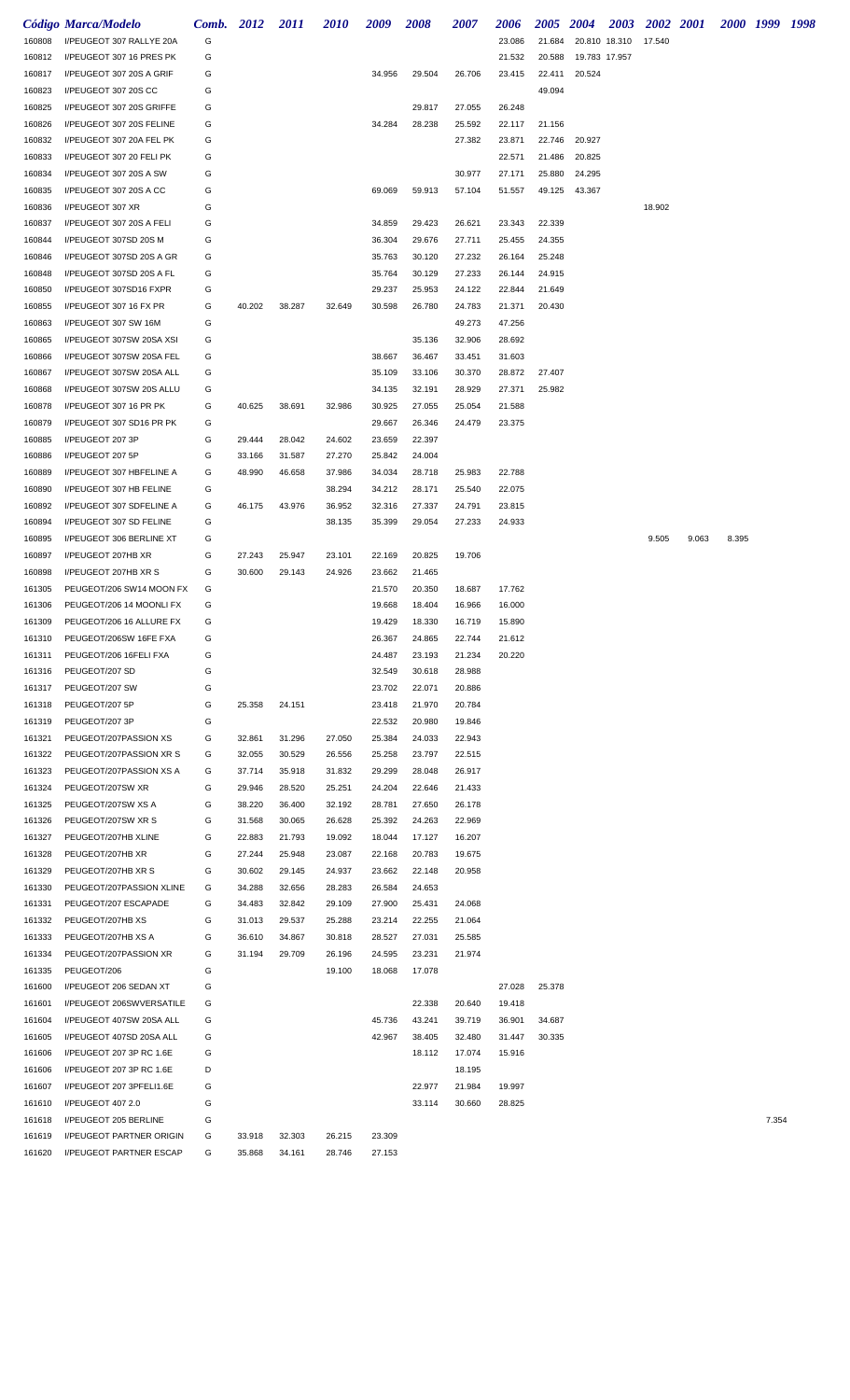|                  | Código Marca/Modelo                      | Comb.  | 2012              | 2011    | <i>2010</i> | 2009            | 2008            | <i><b>2007</b></i>                                  | 2006                      |                         | 2005 2004 2003 2002 2001                                                      |                 |                 | 2000 1999 1998                     |                 |
|------------------|------------------------------------------|--------|-------------------|---------|-------------|-----------------|-----------------|-----------------------------------------------------|---------------------------|-------------------------|-------------------------------------------------------------------------------|-----------------|-----------------|------------------------------------|-----------------|
| 161626           | <b>I/PEUGEOT PARTNER</b>                 | G      | 33.623            | 32.022  | 26.109      | 24.663          |                 |                                                     |                           |                         |                                                                               |                 |                 |                                    |                 |
| 161627           | I/PEUGEOT 408 SED4P20NAF                 | G      | 46.656            | 44.435  | 42.002      |                 |                 |                                                     |                           |                         |                                                                               |                 |                 |                                    |                 |
| 161628           | I/PEUGEOT 408 FELINE                     | G      | 57.858            | 55.103  | 54.327      |                 |                 |                                                     |                           |                         |                                                                               |                 |                 |                                    |                 |
| 161630           | I/PEUGEOT 408 PREMIUM                    | G      | 57.774            | 55.023  | 52.305      |                 |                 |                                                     |                           |                         |                                                                               |                 |                 |                                    |                 |
| 161633           | I/PEUGEOT 3008 GRIFFE                    | G      | 81.805            | 77.910  | 74.549      |                 |                 |                                                     |                           |                         |                                                                               |                 |                 |                                    |                 |
| 161634           | I/PEUGEOT 3008 ALLURE                    | G      | 73.623            | 70.118  | 67.085      |                 |                 |                                                     |                           |                         |                                                                               |                 |                 |                                    |                 |
| 161637           | I/PEUGEOT 408 ALLURE                     | G      | 46.651            | 44.430  | 42.215      |                 |                 |                                                     |                           |                         |                                                                               |                 |                 |                                    |                 |
| 161638           | I/PEUGEOT 408 GRIFFE                     | G      | 61.862            | 58.917  | 56.372      |                 |                 |                                                     |                           |                         |                                                                               |                 |                 |                                    |                 |
| 161640           | I/PEUGEOT 3008 SPORT                     | G      | 72.629            | 69.171  | 66.120      |                 |                 |                                                     |                           |                         |                                                                               |                 |                 |                                    |                 |
| 161650           | I/PEUGEOT 207 PASSION XR                 | G      |                   |         | 27.694      |                 |                 |                                                     |                           |                         |                                                                               |                 |                 |                                    |                 |
| 161654           | I/PEUGEOT 3008 TECNO                     | G      | 72.971            | 69.497  | 66.445      |                 |                 |                                                     |                           |                         |                                                                               |                 |                 |                                    |                 |
| 161665           | I/PEUGEOT 408 GRIFFE THP                 | G      | 66.259            | 63.105  |             |                 |                 |                                                     |                           |                         |                                                                               |                 |                 |                                    |                 |
| 161666           | I/PEUGEOT 307 PREMIUM AT                 | G      | 47.849            | 45.571  |             |                 |                 |                                                     |                           |                         |                                                                               |                 |                 |                                    |                 |
| 161667           | I/PEUGEOT RCZ THP                        | G      | 115.558           | 110.056 |             |                 |                 |                                                     |                           |                         |                                                                               |                 |                 |                                    |                 |
| 161668           | I/PEUGEOT 308 ACTIVE                     | G      | 39.193            |         |             |                 |                 |                                                     |                           |                         |                                                                               |                 |                 |                                    |                 |
| 161670           | I/PEUGEOT 308 FELINE                     | G      | 48.350            | 46.707  |             |                 |                 |                                                     |                           |                         |                                                                               |                 |                 |                                    |                 |
| 161671           | I/PEUGEOT 308 ALLURE<br>I/PEUGEOT 308 CC | G      | 42.989            | 40.542  |             |                 |                 |                                                     |                           |                         |                                                                               |                 |                 |                                    |                 |
| 161679<br>161683 | PEUGEOT/207 HB BLUE LION                 | G<br>G | 115.216<br>23.232 | 109.455 |             |                 |                 |                                                     |                           |                         |                                                                               |                 |                 |                                    |                 |
| 161689           | I/PEUGEOT 308 FELINE THP                 | G      | 65.303            |         |             |                 |                 |                                                     |                           |                         |                                                                               |                 |                 |                                    |                 |
| 161691           | I/PEUGEOT 508 THP                        | G      | 89.205            |         |             |                 |                 |                                                     |                           |                         |                                                                               |                 |                 |                                    |                 |
| 162100           | I/PEUGEOT 307SD PRESENCE                 | G      | 36.822            | 35.069  | 32.033      | 28.464          | 25.261          | 23.481                                              |                           |                         |                                                                               |                 |                 |                                    |                 |
| 162102           | I/PEUGEOT 307SD PRES PK                  | G      | 37.202            | 35.431  | 32.360      | 28.754          | 25.536          | 23.728                                              |                           |                         |                                                                               |                 |                 |                                    |                 |
| 162105           | I/PEUGEOT 307SD PRESENCE                 | G      |                   |         |             |                 | 26.588          | 24.709                                              | 23.285                    |                         |                                                                               |                 |                 |                                    |                 |
| 162107           | I/PEUGEOT 307HB PRESEN A                 | G      |                   |         | 35.000      | 32.790          | 26.701          | 25.268                                              |                           |                         |                                                                               |                 |                 |                                    |                 |
| 162108           | I/PEUGEOT 307HB PRESENCE                 | G      |                   |         |             | 34.028          | 27.710          | 26.223                                              |                           |                         |                                                                               |                 |                 |                                    |                 |
| 162109           | I/PEUGEOT 307SD PRE PK A                 | G      | 44.403            | 42.289  | 38.924      | 36.207          | 34.636          |                                                     |                           |                         |                                                                               |                 |                 |                                    |                 |
| 162110           | I/PEUGEOT 307SD PRESEN A                 | G      |                   |         | 36.458      | 33.893          | 32.444          | 30.699                                              |                           |                         |                                                                               |                 |                 |                                    |                 |
| 162111           | I/PEUGEOT 307HB PRE PK A                 | G      | 43.621            | 41.544  | 37.312      | 34.688          | 28.240          | 26.727                                              |                           |                         |                                                                               |                 |                 |                                    |                 |
| 162112           | I/PEUGEOT 206                            | G      |                   |         |             |                 |                 |                                                     |                           |                         |                                                                               | 12.105          |                 |                                    |                 |
|                  |                                          |        |                   |         |             |                 |                 |                                                     |                           |                         |                                                                               |                 |                 |                                    |                 |
|                  | <b>Fabricante: PLYMOUTH</b>              |        |                   |         |             |                 |                 |                                                     |                           |                         |                                                                               |                 |                 |                                    |                 |
|                  | 110606 I/PLYMOUTH PROWLER                | G      |                   |         |             |                 |                 |                                                     |                           |                         |                                                                               |                 |                 | 261.134                            |                 |
|                  | <b>Fabricante: PONTIAC</b>               |        |                   |         |             |                 |                 |                                                     |                           |                         |                                                                               |                 |                 |                                    |                 |
| 110704           | I/PONTIAC GTO                            | G      |                   |         |             |                 |                 |                                                     |                           | 146.153 137.307 128.629 |                                                                               |                 |                 |                                    |                 |
|                  | 110705 I/PONTIAC SOLSTICE                | G      |                   |         |             |                 | 123.273 105.421 | 99.380                                              | 76.129                    | 71.869                  |                                                                               |                 |                 |                                    |                 |
|                  | 110706 I/PONTIAC SOLSTICE GXP            | G      |                   |         |             |                 |                 | 152.803  131.858  122.891  112.694  102.320  91.044 |                           |                         |                                                                               |                 |                 |                                    |                 |
| 110707           | I/PONTIAC MONTANA SE                     | G      |                   |         |             |                 |                 |                                                     |                           |                         |                                                                               |                 |                 | 23.454                             |                 |
| 110708           | I/PONTIAC G6 GT                          | G      |                   |         |             | 83.719          | 76.369          | 71.797                                              |                           |                         |                                                                               |                 |                 |                                    |                 |
| 110709           | I/PONTIAC G8 GT                          | G      |                   |         |             |                 | 107.177 101.166 | 90.003                                              |                           |                         |                                                                               |                 |                 |                                    |                 |
| 110710           | I/PONTIAC GRAND AM SE1                   | G      |                   |         |             |                 |                 |                                                     |                           |                         |                                                                               |                 |                 | 18.859                             | 17.761 16.711   |
| 110711           | I/PONTIAC BONNEVILLE SE                  | G      |                   |         |             |                 |                 |                                                     |                           |                         |                                                                               |                 | 55.395          | 50.522                             |                 |
| 110799           | <b>IMP/PONTIAC</b>                       | G      |                   |         |             |                 |                 |                                                     |                           |                         |                                                                               |                 |                 |                                    | 29.191          |
|                  | <b>Fabricante: PORSCHE</b>               |        |                   |         |             |                 |                 |                                                     |                           |                         |                                                                               |                 |                 |                                    |                 |
| 110802           | I/PORSCHE 911 CARRERA                    | G      | 274.260           | 261.200 | 251.065     | 239.699         | 226.847         | 210.060                                             |                           |                         | 201.513  184.757  175.595167.539  158.764  152.230  145.379  138.983  126.081 |                 |                 |                                    |                 |
| 110803           | I/PORSCHE 911 TURBO                      | G      | 581.585           | 553.891 | 478.082     | 437.061         | 387.943         | 365.432                                             |                           |                         | 327.128 295.433 267.106250.634 233.851                                        |                 |                 | 220.624 181.737 174.658 169.304    |                 |
| 110804           | I/PORSCHE CAYENNE S                      | G      | 344.945           | 328.519 | 220.097     | 206.037         | 196.226         | 173.485                                             |                           |                         | 138.478  124.900  119.627114.833  111.971                                     |                 | 108.012 104.290 |                                    | 99.759 89.680   |
| 110805           | I/PORSCHE CAYENNE TURBO                  | G      | 375.576           | 357.692 | 310.399     | 304.505         | 259.441         | 242.296                                             |                           |                         | 179.572  155.775  141.402134.332  131.496                                     |                 |                 | 128.412  125.984  116.505  107.567 |                 |
| 110806           | I/PORSCHE 911 TARGA                      | G      |                   |         |             |                 |                 |                                                     |                           |                         |                                                                               | 197.236 189.821 | 181.058         | 173.262 165.674 154.772            |                 |
| 110807           | I/PORSCHE 911 CARRERA 4                  | G      |                   |         | 322.704     | 306.487         | 253.417         | 237.616                                             |                           |                         | 217.252 206.341 200.250186.994 175.003 163.804 156.892 150.430 139.554        |                 |                 |                                    |                 |
| 110808           | I/PORSCHE 911 CARRERA 4S                 | G      | 426.423           | 406.117 | 314.081     | 298.314         | 259.401         | 246.207                                             |                           |                         | 225.595 217.908 205.855186.613 174.652 163.443                                |                 |                 | 156.565                            | 150.124 139.286 |
| 110809           | <b>IMP/PORSCHE BOXSTER</b>               | G      | 237.556           | 226.244 | 197.577     | 182.922         | 173.644         | 159.602                                             |                           |                         | 153.087  140.953  131.876118.694  114.379  104.472                            |                 |                 | 99.719                             | 95.779 92.029   |
| 110810           | I/PORSCHE 911 GT3                        | G      | 608.052           | 579.098 | 490.832     | 448.412         | 397.542         | 373.315                                             | 337.521                   |                         | 303.384 271.621254.786 238.851                                                |                 | 225.251         | 186.101                            | 180.864 172.949 |
| 110811           | I/PORSCHE BOXSTER S                      | G      | 257.286           | 245.035 | 214.005     |                 | 198.015 188.005 | 168.297                                             | 161.260                   |                         | 150.067  143.735126.066  120.254  110.982  105.992  102.196  99.225           |                 |                 |                                    |                 |
| 110812           | I/PORSCHE 911 GT2                        | G      |                   |         | 396.749     | 376.691         | 363.774         | 299.619                                             |                           |                         | 290.892 275.884 264.809256.546                                                |                 |                 |                                    |                 |
| 110813           | I/PORSCHE CAYENNE V6                     | G      |                   | 181.563 | 171.911     | 163.748         | 153.760         | 132.258                                             | 120.459                   |                         | 108.950 101.679 99.126                                                        | 96.990          |                 |                                    |                 |
| 110814           | I/PORSCHE CARRERA GT                     | G      |                   |         |             |                 |                 | 757.157                                             | 712.226 652.956 618.508   |                         |                                                                               |                 |                 |                                    |                 |
| 110816           | I/PORSCHE 911 CARRERA S                  | G      | 405.827           | 386.502 | 340.706     | 322.209         | 288.965         | 260.481                                             |                           |                         | 246.385 224.923 216.558204.917                                                |                 |                 |                                    |                 |
| 110817           | I/PORSCHE 911 TURBO S                    | G      | 431.700           | 411.144 | 360.858     | 342.783         | 324.809         | 307.506                                             |                           |                         | 291.275 278.630 255.588247.437                                                |                 |                 |                                    |                 |
| 110818           | I/PORSCHE CARRERA 2S                     | G      |                   |         |             |                 |                 |                                                     |                           |                         | 259.728 236.627 217.835207.378                                                |                 |                 |                                    |                 |
| 110822           | I/PORSCHE CAYENNE                        | G      |                   |         | 175.615     |                 | 166.158 156.006 | 134.202                                             | 122.277  110.527  102.265 |                         |                                                                               |                 |                 |                                    |                 |
| 110825           |                                          |        |                   |         |             |                 |                 | 247.417                                             |                           |                         |                                                                               |                 |                 |                                    |                 |
|                  | I/PORSCHE CAYENNE TURBOS                 | G      |                   |         | 334.321     | 312.610 265.015 |                 |                                                     |                           |                         |                                                                               |                 |                 |                                    |                 |
| 110826           | I/PORSCHE CARRERA S                      | G      |                   |         |             |                 |                 | 272.039                                             | 259.311 236.190           |                         |                                                                               |                 |                 |                                    |                 |
| 110827           | I/PORSCHE 911 TARGA 4S                   | G      | 459.135 437.271   |         | 372.309     | 341.900         | 325.263         | 298.852                                             | 271.014 255.401           |                         |                                                                               |                 |                 |                                    |                 |
| 110828           | I/PORSCHE 911 CAR 4S X51                 | G      |                   |         |             |                 |                 | 394.223                                             | 367.172                   |                         |                                                                               |                 |                 |                                    |                 |
| 110832           | I/PORSCHE BOXSTER SRS60M                 | G      |                   |         |             |                 | 219.327         | 195.886                                             | 183.876                   |                         |                                                                               |                 |                 |                                    |                 |
| 110833           | I/PORSCHE BOXSTER SRS60T                 | G      |                   |         |             | 230.070         | 212.330         | 185.738                                             |                           |                         |                                                                               |                 |                 |                                    |                 |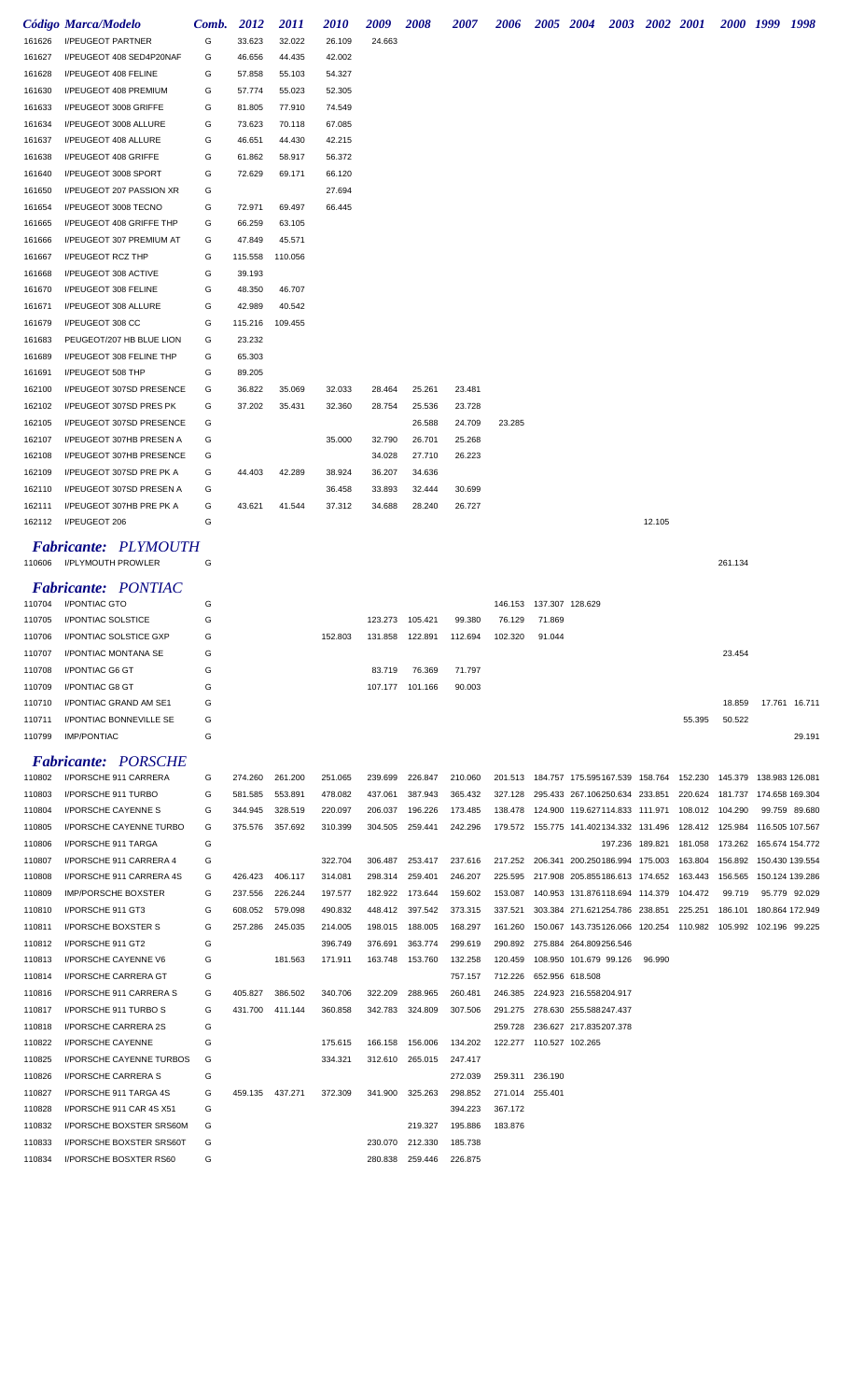|                  | Código Marca/Modelo                                | Comb.  | 2012               | <i>2011</i>        | <i>2010</i> | 2009    | 2008            | <i><b>2007</b></i> | 2006    |         | 2005 2004 2003 2002 2001       |               |                  |                  |                 | 2000 1999 1998  |               |
|------------------|----------------------------------------------------|--------|--------------------|--------------------|-------------|---------|-----------------|--------------------|---------|---------|--------------------------------|---------------|------------------|------------------|-----------------|-----------------|---------------|
| 110836           | I/PORSCHE 911 CARRERA SC                           | G      |                    | 401.741            | 382.811     | 349.065 | 330.849         | 315.098            |         |         |                                |               |                  |                  |                 |                 |               |
| 110837           | I/PORSCHE 911 CARRERA 4SC                          | G      | 475.183            | 452.556            | 384.488     | 355.200 | 326.744         |                    |         |         |                                |               |                  |                  |                 |                 |               |
| 110838           | I/PORSCHE BOXSTER S PD                             | G      |                    |                    | 259.971     | 241.795 | 227.102         | 215.266            |         |         |                                |               |                  |                  |                 |                 |               |
| 110841           | I/PORSCHE PANAMERA TURBO                           | G      | 687.742            | 654.994            | 576.762     | 512.648 | 492.051         |                    |         |         |                                |               |                  |                  |                 |                 |               |
| 110842           | I/PORSCHE PANAMERA 4S                              | G      | 549.266            | 523.111            | 463.114     | 413.148 | 389.393         |                    |         |         |                                |               |                  |                  |                 |                 |               |
| 110843           | I/PORSCHE PANAMERA S                               | G      | 486.984            | 463.795            | 408.868     | 362.470 | 343.798         |                    |         |         |                                |               |                  |                  |                 |                 |               |
| 110844           | I/PORSCHE 911 TURBO CAB                            | G      | 721.408            | 687.055            | 593.269     | 535.746 | 473.397         |                    |         |         |                                |               |                  |                  |                 |                 |               |
| 110845           | I/PORSCHE 911 GT3 RS                               | G      | 541.472            | 515.688            | 449.944     |         | 426.976 411.924 |                    |         |         |                                |               |                  |                  |                 |                 |               |
| 110847           | I/PORSCHE 911 TURBO CA S                           | G      |                    |                    | 702.928     | 692.312 |                 |                    |         |         |                                |               |                  |                  |                 |                 |               |
| 110848           | I/PORSCHE 911 SPORT CLAS                           | G      | 876.339            | 834.609            | 707.720     | 638.939 |                 |                    |         |         |                                |               |                  |                  |                 |                 |               |
| 110849           | I/PORSCHE BOXSTER SPYDER                           | G      | 273.433            | 260.413            | 246.610     |         |                 |                    |         |         |                                |               |                  |                  |                 |                 |               |
| 110850           | I/PORSCHE PANAMERA                                 | G      | 364.665            | 347.300            | 332.134     |         |                 |                    |         |         |                                |               |                  |                  |                 |                 |               |
| 110851           | I/PORSCHE 911 GT2 RS                               | G      | 1.420.93 1.353.273 |                    | 1.298.815   |         |                 |                    |         |         |                                |               |                  |                  |                 |                 |               |
| 110852           | I/PORSCHE PANAMERA 4                               | G      | 539.142            | 513.469            | 474.705     |         |                 |                    |         |         |                                |               |                  |                  |                 |                 |               |
| 110853           | I/PORSCHE 911CARRERA GTS                           | G      | 406.658            | 387.293            | 370.503     |         |                 |                    |         |         |                                |               |                  |                  |                 |                 |               |
| 110854           | I/PORSCHE 911 SPEEDSTER                            | G      | 501.056            | 477.196            |             |         |                 |                    |         |         |                                |               |                  |                  |                 |                 |               |
| 110855           | I/PORSCHE 911 BLACK EDIT                           | G      | 280.506<br>661.097 | 267.149            |             |         |                 |                    |         |         |                                |               |                  |                  |                 |                 |               |
| 110856           | I/PORSCHE PANAMERA T. S<br>I/PORSCHE 911 CARRERA C | G<br>G | 286.481            | 629.617<br>274.145 |             |         |                 |                    |         |         |                                |               |                  |                  |                 |                 |               |
| 110859<br>110860 | I/PORSCHE 911 GT3 RS 4.0                           | G      | 541.855            | 518.523            |             |         |                 |                    |         |         |                                |               |                  |                  |                 |                 |               |
| 110861           | I/PORSCHE PANAMERA V6                              | G      | 417.921            |                    |             |         |                 |                    |         |         |                                |               |                  |                  |                 |                 |               |
| 142702           | I/PORSCHE CAYMAN S                                 | G      | 320.723            | 305.451            | 254.338     | 242.198 | 211.501         | 198.352            | 185.728 |         | 145.432 140.636134.385         |               |                  |                  |                 |                 |               |
| 142703           | I/PORSCHE CAYMAN                                   | G      | 267.140            | 254.420            | 211.516     |         | 200.482 189.430 | 178.051            | 159.943 | 157.884 |                                |               |                  |                  |                 |                 |               |
| 142704           | I/PORSCHE CAYMAN R                                 | G      | 304.990            | 290.467            |             |         |                 |                    |         |         |                                |               |                  |                  |                 |                 |               |
| 166032           | I/PORSCHE 911 CARRERA 2S                           | G      |                    |                    |             |         | 337.772 320.001 | 304.770            | 289.599 |         |                                |               |                  |                  |                 |                 |               |
|                  |                                                    |        |                    |                    |             |         |                 |                    |         |         |                                |               |                  |                  |                 |                 |               |
|                  | <b>Fabricante:</b> PY                              |        |                    |                    |             |         |                 |                    |         |         |                                |               |                  |                  |                 |                 |               |
| 130403           | PY/EQUUS VSX                                       | G      |                    |                    |             |         |                 |                    |         |         |                                |               |                  |                  |                 |                 | 5.871         |
|                  | <i>Fabricante:</i><br>RDK                          |        |                    |                    |             |         |                 |                    |         |         |                                |               |                  |                  |                 |                 |               |
| 149803           | <b>RDK/TIGER</b>                                   | G      | 13.956             | 12.368             | 11.713      | 11.155  | 10.258          | 9.462              | 8.789   | 8.197   | 7.669                          | 7.203         | 6.802            | 6.435            | 6.129           | 5.886           | 5.498         |
|                  | <b>Fabricante: RENAULT</b>                         |        |                    |                    |             |         |                 |                    |         |         |                                |               |                  |                  |                 |                 |               |
| 111006           | IMP/RENAULT 19 RN                                  | G      |                    |                    |             |         |                 |                    |         |         |                                |               |                  |                  |                 | 7.420           | 6.779         |
| 111007           | IMP/RENAULT 19 RT                                  | G      |                    |                    |             |         |                 |                    |         |         |                                |               |                  |                  |                 |                 | 8.530         |
| 111008           | IMP/RENAULT 19 16S                                 | G      |                    |                    |             |         |                 |                    |         |         |                                |               |                  |                  |                 |                 | 6.342         |
| 111009           | <b>IMP/RENAULT TWINGO</b>                          | G      |                    |                    |             |         |                 |                    |         |         |                                |               |                  | 9.318            | 8.082           | 7.326           | 6.903         |
| 111011           | IMP/RENAULT LAGUNA V6                              | G      |                    |                    |             |         | 32.708          | 30.851             | 29.466  | 28.101  |                                | 26.922 23.177 | 18.301           | 14.707           | 14.077          |                 | 12.954 12.525 |
| 111012           | IMP/RENAULT LAGUNA 2.0                             | G      |                    |                    |             |         |                 |                    |         |         |                                |               |                  |                  |                 | 11.181          | 9.572         |
| 111015           | IMP/RENAULT 19 RTI                                 | G      |                    |                    |             |         |                 |                    |         |         |                                |               |                  |                  | 9.143           | 7.332           | 6.291         |
| 111016           | <b>IMP/RENAULT CLIO RL</b>                         | G      |                    |                    |             |         |                 |                    |         |         |                                |               | 10.758           | 9.434            | 7.583           | 6.725           | 5.771         |
| 111017           | <b>IMP/RENAULT CLIO RT</b>                         | G      |                    |                    |             |         |                 |                    |         |         |                                |               |                  | 12.612           | 11.595          | 8.463           | 7.145         |
| 111018           | IMP/RENAULT LAGUNA 2.0S                            | G      |                    |                    |             |         |                 |                    |         |         |                                |               |                  |                  | 11.579          | 11.127          | 10.089        |
| 111019           | <b>IMP/RENAULT CLIO RN</b>                         | G      |                    |                    |             |         |                 |                    |         |         |                                |               |                  |                  | 9.964           | 7.881           | 5.645         |
| 111020           | <b>IMP/RENAULT TWINGO EASY</b>                     | G      |                    |                    |             |         |                 |                    |         |         |                                |               |                  |                  |                 | 7.383           | 6.829         |
| 111021           | IMP/RENAULT LAGUNANEVADA                           | G      |                    |                    |             |         |                 |                    |         |         |                                |               |                  |                  |                 |                 | 12.574 11.328 |
| 111022           | IMP/RENAULT MEGANE 1.6 B                           | G      |                    |                    |             |         |                 |                    |         |         |                                |               | 11.685           | 10.978           | 9.169           | 8.290           | 7.886         |
| 111023           | IMP/RENAULT MEGANE 1.6 L                           | G      |                    |                    |             |         |                 |                    |         |         |                                |               |                  | 10.898           | 9.103           | 8.229           | 7.826         |
| 111024           | IMP/RENAULT MEGANE 2.0 B                           | G      |                    |                    |             |         |                 |                    |         |         |                                |               |                  | 12.676           | 10.489          | 9.508           | 8.713         |
| 111025           | IMP/RENAULT MEGANE 2.0 L                           | G      |                    |                    |             |         |                 |                    |         |         |                                |               | 17.261           | 12.676           | 10.490          | 9.507           | 8.710         |
| 111026           | I/RENAULT G.ESPACE V6                              | G      |                    |                    |             |         |                 |                    |         |         |                                |               |                  |                  |                 | 7.039           | 6.089         |
| 111028           | I/RENAULT TWINGO 1.0                               | G      |                    |                    |             |         |                 |                    |         |         |                                | 12.177 11.098 |                  | 10.484           | 9.088           | 8.243           | 6.696         |
| 111029           | I/RENAULT MEGANE RN 1.6                            | G      |                    |                    |             |         |                 |                    |         |         |                                |               |                  |                  | 9.781           | 8.843           | 8.417         |
| 111030           | I/RENAULT MEGANE RXE 1.6                           | G      |                    |                    |             |         |                 |                    |         |         |                                |               | 13.570           | 12.245           | 10.845          | 9.894           | 8.847         |
| 111031           | I/RENAULT MEGANE RT 1.6                            | G      |                    |                    |             |         |                 |                    |         |         | 15.159 12.206                  |               | 11.629           | 10.933           | 10.372          | 9.200           | 8.533         |
| 111032           | I/RENAULT MEGANE RT 2.0                            | G      |                    |                    |             |         |                 |                    |         |         |                                |               |                  |                  |                 |                 | 7.011         |
| 111033           | I/RENAULT MEGANE RXE 2.0                           | G      |                    |                    |             |         |                 |                    |         | 17.166  | 16.399 15.328                  |               | 14.102           | 12.677           | 11.322          | 10.007          | 9.030         |
| 111034           | I/RENAULT LAGUNA RXE 2.0                           | G      |                    |                    |             |         |                 |                    |         |         |                                |               | 17.598           | 12.284           | 11.775          | 11.200          | 10.514        |
| 111035           | I/RENAULT CLIO RN 1.6                              | G      |                    |                    |             |         |                 |                    |         |         | 17.152  15.309  14.215  12.589 |               |                  | 11.813           | 11.239          | 8.327           | 5.966         |
| 111036           | I/RENAULT CLIO RT 1.6                              | G      |                    |                    |             |         |                 |                    |         |         |                                |               |                  | 12.616           | 11.592          | 8.463           | 7.146         |
| 111037<br>111038 | I/RENAULT CLIO RL 1.0<br>I/RENAULT TWINGO 1.0 16V  | G<br>G |                    |                    |             |         |                 |                    |         |         |                                | 15.184        | 10.977<br>13.839 | 10.430<br>13.014 | 9.941<br>12.587 | 7.047<br>12.014 |               |
| 111039           | I/RENAULT MEGANE COUPE                             | G      |                    |                    |             |         |                 |                    |         |         |                                |               | 12.501           | 11.809           | 10.970          |                 |               |
| 111041           | I/RENAULT LAGUNA GRAN V6                           | G      |                    |                    |             |         |                 |                    |         |         |                                | 28.579        | 27.559           | 24.722           | 23.451          |                 |               |
| 111042           | I/RENAULT VEL SATIS P V6                           | G      |                    |                    |             |         |                 |                    |         |         |                                | 30.950        | 27.231           | 16.718           |                 |                 |               |
| 111047           | I/RENAULT MEGANE EXP 16H                           | G      |                    |                    |             |         |                 |                    |         | 17.123  | 15.006 12.087                  |               | 11.510           |                  |                 |                 |               |
| 111052           | I/RENAULT MEGANE PRI 20S                           | G      |                    |                    |             |         |                 |                    | 21.646  |         | 18.774 17.514 15.115           |               | 14.331           |                  |                 |                 |               |
| 111059           | I/RENAULT LAGUNA PRT 2.0                           | G      |                    |                    |             |         |                 |                    |         |         | 31.328 28.728                  |               | 24.342           |                  |                 |                 |               |
| 111061           | I/RENAULT LAGUNA GT PRI                            | G      |                    |                    |             |         |                 |                    |         |         | 30.202 27.926                  |               | 23.651           |                  |                 |                 |               |
| 111063           | I/RENAULT G ESPACE I35V6                           | G      |                    |                    |             |         |                 |                    |         |         | 39.639 35.806                  |               | 34.224           |                  |                 |                 |               |
|                  |                                                    |        |                    |                    |             |         |                 |                    |         |         |                                |               |                  |                  |                 |                 |               |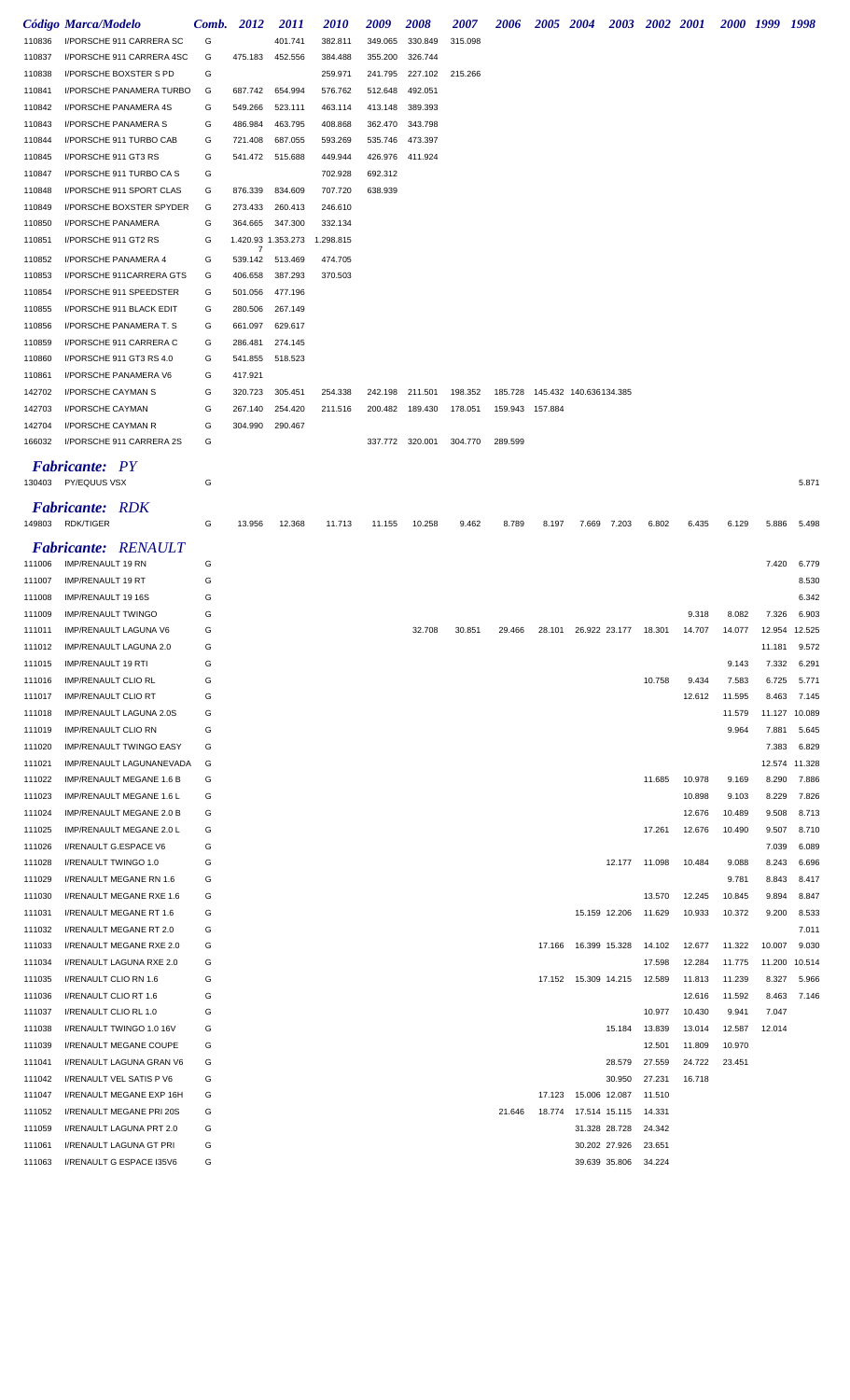|                  | Código Marca/Modelo                                | Comb.  | 2012   | 2011   | <i>2010</i> | 2009   | 2008   | 2007   | 2006   | <b>2005</b> | <b>2004</b>            | <b>2003</b>          | 2002 2001                   |                  |                  | 2000 1999 1998  |               |
|------------------|----------------------------------------------------|--------|--------|--------|-------------|--------|--------|--------|--------|-------------|------------------------|----------------------|-----------------------------|------------------|------------------|-----------------|---------------|
| 111064           | I/RENAULT ESPACE P 3.5V6                           | G      |        |        |             |        |        |        |        |             | 33.638 29.721          |                      | 24.982                      |                  |                  |                 |               |
| 111065           | I/RENAULT CLIO AUT GNV S                           | G      |        |        |             |        |        |        |        |             |                        | 11.916 11.226        | 10.705                      |                  |                  |                 |               |
| 111070           | I/RENAULT MEGANE2 DYN20A                           | G      |        |        |             |        |        |        |        | 20.504      | 19.222 16.835          |                      |                             |                  |                  |                 |               |
| 111073           | I/RENAULT MEGANE2SDAUP16                           | G      |        |        |             |        |        |        | 19.520 | 17.144      | 16.064                 |                      |                             |                  |                  |                 |               |
| 111074           | I/RENAULT MEGANE2SDDY16                            | G      |        |        |             |        |        | 25.268 | 23.445 | 21.829      | 19.506                 |                      |                             |                  |                  |                 |               |
| 111075           | I/RENAULT MEGANE2SDDY20                            | G      |        |        |             |        |        | 26.024 | 23.667 | 21.921      | 21.149                 |                      |                             |                  |                  |                 |               |
| 111076           | I/RENAULT MEGANE2SDAUC16                           | G      |        |        |             |        |        |        | 19.949 | 17.517      | 16.428                 |                      |                             |                  |                  |                 |               |
| 111078           | I/RENAULT MEGANE2SDDY20A                           | G      |        |        |             |        |        | 26.506 | 24.160 | 22.376      | 20.866                 |                      |                             |                  |                  |                 |               |
| 111080           | I/RENAULT MEGANE2SDDY20                            | G      |        |        |             |        |        |        | 22.001 | 20.021      | 19.036                 |                      |                             |                  |                  |                 |               |
| 111081           | I/RENAULT MEGANE2SDDY20                            | G      |        |        |             |        |        |        | 22.006 | 20.195      | 19.288                 |                      |                             |                  |                  |                 |               |
| 111082           | I/RENAULT MEGANE GTDYN20                           | G      |        |        |             |        |        |        | 24.091 | 22.373      | 21.128                 |                      |                             |                  |                  |                 |               |
| 111083           | I/RENAULT MEGANEGTDYN20A                           | G      |        |        |             |        |        |        | 24.990 | 23.139      | 22.358                 |                      |                             |                  |                  |                 |               |
| 111085           | I/RENAULT CLIO AUT1616VS                           | G      |        |        |             | 21.346 | 20.284 | 18.636 | 17.948 |             |                        |                      |                             |                  |                  |                 |               |
| 111087           | I/RENAULT CLIO AUT1616VH                           | G      |        |        |             | 20.697 | 19.217 | 18.210 | 16.675 |             |                        |                      |                             |                  |                  |                 |               |
| 111088           | I/RENAULT CLIO PRI1616VS                           | G      |        |        |             | 22.781 | 21.369 | 19.751 | 18.441 |             |                        |                      |                             |                  |                  |                 |               |
| 111089           | I/RENAULT CLIO EXP1616VS                           | G      |        |        |             | 22.985 | 20.823 | 19.699 | 18.648 | 17.861      |                        |                      |                             |                  |                  |                 |               |
| 111094           | I/RENAULT CLIO AUT 16H3P                           | G      |        |        |             |        | 18.807 | 17.876 | 16.702 | 15.139      |                        |                      |                             |                  |                  |                 |               |
| 111096           | I/RENAULT LOGAN                                    | G      |        |        |             |        |        | 18.171 | 17.426 | 16.732      |                        |                      |                             |                  |                  |                 |               |
| 111097           | I/RENAULT MEGANE CC 20 A                           | G      |        |        |             | 68.650 | 61.512 | 58.228 | 35.280 | 33.651      |                        |                      |                             |                  |                  |                 |               |
| 111098           | I/RENAULT MEGANE HT 20 A                           | G      |        |        |             |        | 29.878 | 28.233 | 26.443 | 25.063      |                        |                      |                             |                  |                  |                 |               |
| 111099           | <b>IMP/RENAULT</b>                                 | G      |        |        |             |        |        |        |        |             |                        |                      | 21.541                      | 9.287            | 7.435            | 6.629           | 5.733         |
| 111100           | RENAULT/SCENIC RT 2.0                              | G      |        |        |             |        |        |        |        |             | 18.296 17.307          |                      | 16.026                      | 14.762           | 12.671           |                 | 11.589 10.766 |
| 111101           | RENAULT/SCENIC RXE 2.0                             | G      |        |        |             |        |        |        |        |             | 20.484 19.197          |                      | 17.817                      | 15.308           | 13.505           |                 | 12.468 12.022 |
| 111102           | RENAULT/SCENIC RXE1.6 16                           | G      |        |        |             |        |        |        |        |             |                        | 19.282 17.582        | 16.666                      | 15.943           | 14.572           | 12.965          |               |
| 111103           | RENAULT/SCENIC RT 1.6 16                           | G      |        |        |             |        |        |        |        |             |                        | 17.945 17.090        | 15.978                      | 13.859           | 13.118           |                 | 12.004 11.171 |
| 111104           | RENAULT/CLIO RN 1.6                                | G      |        |        |             |        |        |        |        |             |                        |                      | 12.425                      | 11.656           | 11.091           | 8.214           | 5.886         |
| 111105           | RENAULT/CLIO RL 1.0                                | G      |        |        |             |        |        |        |        |             | 12.510 11.871          |                      | 10.948                      | 10.400           | 9.913            | 7.027           | 6.343         |
| 111106           | RENAULT/CLIO RT 1.6                                | G      |        |        |             |        |        |        |        |             |                        | 16.094 14.743        | 12.985                      | 12.289           | 11.293           | 8.241           | 6.959         |
| 111107           | RENAULT/CLIO RN 1.0                                | G      |        |        |             |        |        |        |        |             |                        | 13.072 12.275        | 11.425                      | 10.974           | 10.049           | 9.203           | 8.498         |
| 111108           | RENAULT/SCENIC RN1.6 16V                           | G      | 36.890 | 35.134 | 29.618      | 28.339 | 24.844 | 22.004 | 20.373 | 18.164      | 16.769 15.974          |                      | 14.923                      | 12.945           | 12.257           | 11.211          |               |
| 111109           | RENAULT/SCENIC RT1.6 16V                           | G      |        |        |             |        |        |        |        |             | 17.945 17.091          |                      | 15.977                      | 13.858           | 13.113           | 11.999          | 10.932        |
| 111110           | RENAULT/CLIO RN 1.6 16V                            | G      |        |        |             |        |        |        |        |             |                        | 14.571 13.396        | 12.714                      | 11.884           | 11.044           | 9.995           | 8.592         |
| 111111           | RENAULT/CLIO RT 1.6 16V<br>RENAULT/CLIO RL 1.0 16V | G<br>G |        |        |             | 22.126 | 21.034 | 19.838 | 19.054 | 16.249      | 15.089 14.173          |                      | 12.789<br>11.612            | 12.250<br>11.091 | 11.719           | 10.428<br>9.234 | 8.884         |
| 111112<br>111113 | RENAULT/CLIO RT 1.0 16V                            | G      |        |        |             |        |        |        |        |             | 14.377 13.707          | 13.478 12.822        | 12.347                      | 11.635           | 10.057<br>10.779 | 7.869           | 6.643         |
| 111114           | RENAULT/CLIO RN 1.0 16V                            | G      |        |        |             |        |        |        |        |             |                        | 14.026 13.318        | 12.092                      | 11.604           | 11.172           | 9.340           |               |
| 111115           | RENAULT/CLIO SI 1.6 16V                            | G      |        |        |             |        |        |        |        |             |                        |                      | 16.906 14.250 13.292 12.104 |                  | 11.112           |                 | 10.187 9.569  |
| 111116           | RENAULT/CLIO RL 1.6 16V                            | G      |        |        |             |        |        |        |        |             |                        | 13.565 12.177 11.251 |                             | 10.682           | 10.259           |                 |               |
| 111121           | RENAULT/CLIO EXP 1.0 H                             | G      |        |        |             |        |        |        | 14.937 | 14.364      | 12.996 12.221          |                      | 11.365                      | 10.866           |                  |                 |               |
| 111122           | RENAULT/CLIO EXP 10 16VS                           | G      |        |        |             |        | 19.555 | 18.643 | 17.274 | 15.695      | 15.047 14.126          |                      | 12.900                      | 12.323           |                  |                 |               |
| 111123           | RENAULT/CLIO EXP 10 16VH                           | G      |        |        |             |        | 19.653 | 18.571 | 17.031 | 15.959      | 14.696 13.977          |                      | 12.677                      | 12.116           |                  |                 |               |
| 111124           | RENAULT/CLIO EXP 16 16VS                           | G      |        |        |             |        | 20.960 | 19.596 | 18.674 | 17.330      | 15.573 14.482          |                      | 13.416                      | 12.750           |                  |                 |               |
| 111125           | RENAULT/CLIO EXP 16 16VH                           | G      |        |        |             |        | 20.148 | 19.053 | 18.041 | 16.483      | 15.066 13.883          |                      | 13.148                      | 12.253           |                  |                 |               |
| 111126           | RENAULT/CLIO PRI 10 16VS                           | G      |        |        |             |        | 19.979 | 18.772 | 17.779 | 15.442      | 14.713 13.818          |                      | 12.726                      | 12.161           |                  |                 |               |
| 111127           | RENAULT/CLIO PRI 10 16VH                           | G      |        |        |             |        | 20.265 | 18.728 | 16.863 | 15.902      | 14.470 13.748          |                      | 12.371                      | 11.568           | 10.666           |                 |               |
| 111128           | RENAULT/CLIO PRI 16 16VS                           | G      |        |        |             |        | 21.230 | 19.627 | 18.327 | 16.970      | 15.671 14.311          |                      | 12.946                      | 12.283           |                  |                 |               |
| 111129           | RENAULT/CLIO PRI 16 16VH                           | G      |        |        |             |        | 20.661 | 19.047 | 17.680 | 16.330      | 15.100 14.140          |                      | 12.751                      | 12.128           |                  |                 |               |
| 111130           | RENAULT/CLIO DYN 10 16VS                           | G      |        |        |             |        |        |        |        |             |                        |                      | 12.203                      | 10.934           | 9.907            |                 |               |
| 111131           | RENAULT/CLIO DYN 10 16VH                           | G      |        |        |             |        |        |        | 16.426 | 14.987      | 13.639 12.837          |                      | 11.011                      |                  |                  |                 |               |
| 111133           | RENAULT/CLIO DYN 16 16VH                           | G      |        |        |             |        |        |        | 16.359 | 14.889      | 13.692 12.519          |                      | 12.014                      |                  |                  |                 |               |
| 111134           | RENAULT/CLIO AUT 1.0 S                             | G      |        |        |             |        |        |        |        |             | 13.931                 |                      |                             |                  |                  |                 |               |
| 111135           | RENAULT/CLIO AUT 1.0 H                             | G      |        |        |             |        | 14.625 | 13.879 | 13.131 | 12.568      | 12.056 11.352          |                      | 10.798                      | 10.223           |                  |                 |               |
| 111136           | RENAULT/CLIO AUT 10 16VS                           | G      |        |        |             |        | 18.441 | 17.241 | 16.632 | 14.871      | 14.294 13.639          |                      | 12.096                      | 11.680           |                  |                 |               |
| 111137           | RENAULT/CLIO AUT 10 16VH                           | G      |        |        |             |        | 16.323 | 15.177 | 13.740 | 13.189      | 12.746 12.179          |                      | 11.620                      | 11.058           |                  |                 |               |
| 111138           | RENAULT/CLIO AUT 16 16VS                           | G      |        |        |             |        | 19.240 | 17.875 | 16.702 | 15.136      | 14.555 13.996          |                      |                             |                  |                  |                 |               |
| 111139           | RENAULT/CLIO AUT 16 16VH                           | G      |        |        |             |        | 19.560 | 18.536 | 16.964 |             | 15.408  14.632  13.600 |                      | 12.635                      | 12.124           |                  |                 |               |
| 111140           | RENAULT/CLIO EXP 12 16VS                           | G      |        |        |             |        |        |        |        |             |                        |                      | 11.180                      | 10.581           | 10.050           |                 |               |
| 111141           | RENAULT/CLIO AUT 12 16DV                           | G      |        |        |             |        |        |        |        |             | 14.556  13.778  13.247 |                      |                             |                  |                  |                 |               |
| 111145           | RENAULT/CLIO AUT 12 16VH                           | G      |        |        |             |        |        |        |        | 15.891      | 14.492 13.077          |                      | 12.261                      | 11.471           |                  |                 |               |
| 111148           | RENAULT/SCENIC EXP 1616V                           | G      |        |        | 33.673      | 31.252 | 26.608 | 23.982 | 22.031 | 18.769      | 17.369 16.429          |                      | 15.844                      |                  |                  |                 |               |
| 111149           | RENAULT/SCENIC EXP 2016V                           | G      |        |        |             |        |        |        | 23.935 | 20.912      | 19.816 18.742          |                      | 15.900                      |                  |                  |                 |               |
| 111150           | RENAULT/SCENIC PRI 1616V                           | G      | 41.397 | 39.426 | 34.188      | 31.269 | 28.998 | 22.480 | 21.556 | 18.330      | 17.414 15.874          |                      | 15.042                      |                  |                  |                 |               |
| 111151           | RENAULT/SCENIC PRI 2016V                           | G      |        |        |             | 31.779 | 25.746 | 23.561 | 21.398 | 19.593      | 18.104 16.966          |                      | 15.743                      |                  |                  |                 |               |
| 111152           | RENAULT/SCENIC AUT 1616V                           | G      | 39.061 | 37.202 | 31.296      | 29.887 | 26.127 | 23.105 | 21.387 | 19.029      | 17.571 16.724          |                      | 15.639                      |                  |                  |                 |               |
| 111154           | RENAULT/CLIO AUT10 16H3P                           | G      |        |        |             |        | 15.440 | 14.836 | 14.091 | 13.527      | 13.073                 |                      |                             |                  |                  |                 |               |
| 111156           | RENAULT/CLIO EXP10 16H3P                           | G      |        |        |             |        |        | 17.618 | 15.829 | 14.431      | 13.828                 |                      |                             |                  |                  |                 |               |
| 111157           | RENAULT/CLIO DYN10 16H3P                           | G      |        |        |             |        |        |        | 16.429 | 14.991      | 13.639                 |                      |                             |                  |                  |                 |               |
| 111159           | RENAULT/CLIO DYN16 16H3P                           | G      |        |        |             |        |        |        | 15.728 |             | 14.889 13.688          |                      |                             |                  |                  |                 |               |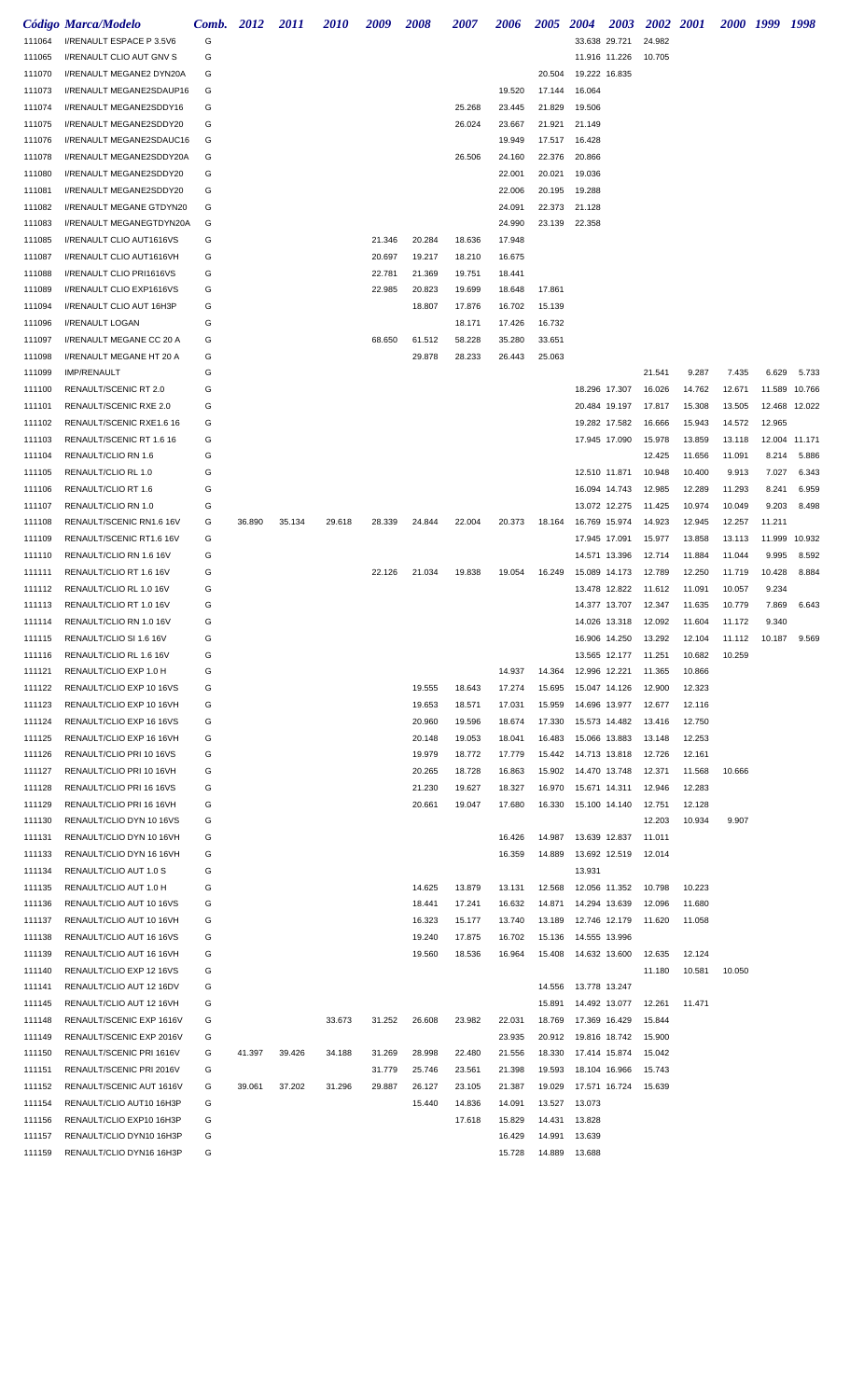|        | Código Marca/Modelo              | Comb.  | 2012   | <b>2011</b> | 2010   | 2009   | 2008   | 2007   | 2006   | <b>2005</b> | 2004   | <b>2003</b> | 2002 2001 |        |        | 2000 1999 1998 |        |
|--------|----------------------------------|--------|--------|-------------|--------|--------|--------|--------|--------|-------------|--------|-------------|-----------|--------|--------|----------------|--------|
| 111160 | RENAULT/CLIO AUT16 16H3P         | G      |        |             |        |        | 18.773 | 17.871 | 16.709 | 15.140      | 14.360 |             |           |        |        |                |        |
| 111161 | RENAULT/CLIO AUT 10 H 3P         | G      |        |             |        |        | 14.849 | 14.086 | 13.335 | 12.758      | 12.243 |             |           |        |        |                |        |
| 111165 | RENAULT/MEGANESD AUTH 16         | G      |        |             |        |        |        |        | 25.105 | 23.717      |        |             |           |        |        |                |        |
| 111166 | RENAULT/MEGANESD DYN 16          | G      | 43.476 | 41.407      | 35.398 | 31.889 | 27.768 | 25.720 | 23.849 | 22.434      | 21.843 |             |           |        |        |                |        |
| 111167 | RENAULT/MEGANESD EXPR 16         | G      | 38.051 | 36.239      | 32.550 | 29.011 | 25.835 | 23.574 | 21.850 | 20.674      | 20.072 |             |           |        |        |                |        |
| 111169 | RENAULT/MEGANEGT DYN 20          | G      |        |             |        | 33.587 | 29.123 | 26.297 | 25.352 | 24.238      |        |             |           |        |        |                |        |
| 111171 | RENAULT/MEGANEGT EXP 20A         | G      | 44.705 | 42.576      | 40.549 | 37.762 | 35.640 | 33.730 |        |             |        |             |           |        |        |                |        |
| 111172 | RENAULT/MEGANESD DYN 20A         | G      | 47.769 | 45.495      | 37.916 | 35.762 | 28.087 | 26.362 | 24.028 | 22.253      |        |             |           |        |        |                |        |
| 111173 | RENAULT/MEGANEGT EXPR 20         | G      | 43.730 | 41.649      | 39.666 | 35.820 | 34.278 | 32.416 |        |             |        |             |           |        |        |                |        |
| 111174 | RENAULT/MEGANESD DYN 20          | G      |        |             | 37.075 | 32.822 | 27.346 | 25.909 | 23.564 | 21.453      |        |             |           |        |        |                |        |
| 111175 | RENAULT/MEGANESD EXP 20A         | G      |        |             | 35.460 | 32.704 | 26.658 | 25.506 | 24.424 |             |        |             |           |        |        |                |        |
| 111176 | RENAULT/MEGANEGT PRI 20A         | G      |        |             | 48.657 | 38.592 | 32.377 | 30.629 |        |             |        |             |           |        |        |                |        |
| 111177 | RENAULT/MEGANESD PRI 20A         | G      |        |             | 34.626 | 32.153 | 26.588 | 25.152 |        |             |        |             |           |        |        |                |        |
| 111178 | RENAULT/MEGANESD EXPR 20         | G      |        |             | 33.564 | 31.152 | 26.489 | 25.543 | 24.469 |             |        |             |           |        |        |                |        |
| 111180 | RENAULT/MEGANEGT DYN 2           | G      | 47.566 | 45.301      | 39.239 | 34.701 | 29.453 | 27.108 | 26.416 | 22.765      |        |             |           |        |        |                |        |
| 111181 | RENAULT/MEGANEGT DYN 16          | G      | 44.291 | 42.183      | 39.829 | 35.644 | 30.501 | 27.765 | 26.095 | 24.861      |        |             |           |        |        |                |        |
| 111184 | RENAULT/MEGANEGT EXPR 16         | G      | 42.872 | 40.831      | 36.152 | 34.542 | 29.459 | 27.398 | 26.710 | 25.484      |        |             |           |        |        |                |        |
| 111186 | RENAULT/LOGAN PRI 1616V          | G      |        |             | 26.611 | 23.699 | 20.952 | 19.366 | 18.550 |             |        |             |           |        |        |                |        |
| 111188 | RENAULT/LOGAN AUT 1016V          | G      | 22.987 | 21.893      | 18.763 | 17.681 | 16.383 | 14.489 | 13.876 |             |        |             |           |        |        |                |        |
| 111189 | RENAULT/LOGAN EXP 1016V          | G      | 26.369 | 25.114      | 22.576 | 20.435 | 18.962 | 17.361 | 16.626 |             |        |             |           |        |        |                |        |
| 111191 | RENAULT/SANDERO PRI1616V         | G      | 34.057 | 32.436      | 27.639 | 24.883 | 23.616 | 21.699 | 20.783 |             |        |             |           |        |        |                |        |
| 111195 | RENAULT/SANDERO AUT1016V         | G      | 22.660 | 21.581      | 19.668 | 18.633 | 16.908 | 15.512 | 14.851 |             |        |             |           |        |        |                |        |
| 111196 | RENAULT/SANDERO EXP1016V         | G      | 25.785 | 24.558      | 21.667 | 20.670 | 19.761 | 17.892 | 17.129 |             |        |             |           |        |        |                |        |
| 111197 | RENAULT/LOGAN EXP 16             | G      | 29.105 | 27.720      | 23.572 | 21.504 | 20.129 | 18.156 | 17.388 |             |        |             |           |        |        |                |        |
| 111198 | RENAULT/LOGAN AUT 16             | G      |        |             | 21.258 | 19.629 | 17.927 | 16.072 | 15.395 |             |        |             |           |        |        |                |        |
| 164001 | I/RENAULT CLIO AUT 10H3P         | G      |        |             |        | 16.999 | 15.425 | 14.820 | 14.303 |             |        |             |           |        |        |                |        |
| 164004 | I/RENAULT CLIO AUT1016VS         | G      |        |             |        | 18.857 | 17.790 | 16.881 | 15.866 |             |        |             |           |        |        |                |        |
| 164006 | I/RENAULT CLIO PRI1016VS         | G      |        |             |        | 21.366 | 19.386 | 18.380 | 17.651 |             |        |             |           |        |        |                |        |
| 164007 | I/RENAULT CLIO AUT1016VH         | G      |        |             |        | 17.469 | 16.861 | 15.507 | 14.030 |             |        |             |           |        |        |                |        |
| 164011 | I/RENAULT CLIO EXP1016VS         | G      |        |             |        | 22.370 | 20.482 | 18.599 | 17.859 |             |        |             |           |        |        |                |        |
| 164012 | I/RENAULT GRAND SCENIC           | G      |        |             |        | 44.843 | 38.718 | 37.469 | 36.081 |             |        |             |           |        |        |                |        |
| 164013 | I/RENAULT MEGANE SCENIC          | G      |        |             |        |        |        |        |        |             |        |             |           |        | 13.830 | 12.651         | 12.400 |
| 164014 | I/RENAULT TWINGO 1.1 PRI         | G      |        |             |        |        |        |        |        |             |        |             |           |        | 7.995  | 7.562          | 7.219  |
| 164015 | I/RENAULT CLIO CAM1016VH         | G      | 23.591 | 22.469      | 19.019 | 18.145 | 17.356 | 16.412 |        |             |        |             |           |        |        |                |        |
| 164017 | I/RENAULT CLIO CAM 10H3P         | G      | 22.214 | 21.156      | 17.899 | 16.511 | 15.921 | 15.055 |        |             |        |             |           |        |        |                |        |
| 164018 | I/RENAULT SYMBOL EX1616V         | G      | 29.612 | 28.203      | 25.187 | 24.296 | 23.174 | 21.922 |        |             |        |             |           |        |        |                |        |
| 164019 | I/RENAULT SYMBOL PR1616V         | G      | 34.105 | 32.481      | 27.823 | 25.107 | 24.005 | 22.694 |        |             |        |             |           |        |        |                |        |
| 164021 | I/RENAULT SYMBOL EXPR 16         | G      | 29.483 | 28.080      | 23.446 | 21.564 | 20.174 | 19.071 |        |             |        |             |           |        |        |                |        |
| 164024 | <b>I/RENAULT ESPACE 7PL</b>      | G      | 56.272 | 53.593      | 45.164 | 35.848 |        |        |        |             |        |             |           |        |        |                |        |
| 164025 | <b>I/RENAULT KOLEOS</b>          | G      | 36.573 | 34.832      | 29.334 | 25.886 |        |        |        |             |        |             |           |        |        |                |        |
| 164026 | <b>I/RENAULT SAFRANE LE</b>      | G      | 48.083 | 45.794      | 43.277 |        |        |        |        |             |        |             |           |        |        |                |        |
| 164027 | I/RENAULT SCENIC RT 1.9I         | D      |        |             |        |        |        |        |        |             |        |             |           | 17.671 |        |                |        |
| 164028 | I/RENAULT FLUENCE DYN20M         | G      | 52.550 | 50.048      |        |        |        |        |        |             |        |             |           |        |        |                |        |
| 164029 | I/RENAULT FLUENCE EXP20M         | G      |        |             | 38.958 |        |        |        |        |             |        |             |           |        |        |                |        |
| 164030 | I/RENAULT FLUENCE DYN20A         | G      | 55.401 | 52.763      |        |        |        |        |        |             |        |             |           |        |        |                |        |
| 164031 | I/RENAULT FLUENCE PRI20A         | G      | 62.571 | 59.592      | 54.896 |        |        |        |        |             |        |             |           |        |        |                |        |
| 164033 | I/RENAULT FLUENCE EXP20A         | G      | 54.680 | 52.076      | 49.250 |        |        |        |        |             |        |             |           |        |        |                |        |
| 164035 | I/RENAULT FLUENCE EXP 16         | G      | 39.226 | 38.082      |        |        |        |        |        |             |        |             |           |        |        |                |        |
| 167000 | RENAULT/SANDERO AUT 16           | G      | 25.753 | 24.527      | 20.924 | 19.854 | 18.594 | 17.006 | 16.291 |             |        |             |           |        |        |                |        |
| 167001 | RENAULT/SANDERO EXP 16           | G      | 28.662 | 27.297      | 23.531 | 22.453 | 21.637 | 19.494 | 18.668 |             |        |             |           |        |        |                |        |
| 167002 | RENAULT/SANDERO PRI 16           | G      | 33.731 | 32.126      | 27.362 | 24.886 | 23.709 | 21.647 | 20.736 |             |        |             |           |        |        |                |        |
| 167003 | RENAULT/LOGAN PRI 16             | G      | 31.588 | 30.084      | 25.952 | 22.947 | 20.996 | 18.969 | 18.162 |             |        |             |           |        |        |                |        |
| 167004 | RENAULT/SCENIC CAM 1616V         | G      |        |             |        | 29.173 | 25.506 | 22.561 | 20.878 |             |        |             |           |        |        |                |        |
| 167005 | RENAULT/SANDERO STEPWAY          | G      | 36.903 | 35.146      | 31.761 | 30.129 | 28.888 | 27.448 |        |             |        |             |           |        |        |                |        |
| 167006 | RENAULT/SANDERO GTLINE           | G      | 32.366 | 30.825      | 29.833 |        |        |        |        |             |        |             |           |        |        |                |        |
| 167008 | RENAULT/LOGAN EX 1616V A         | G      | 34.226 | 32.597      |        |        |        |        |        |             |        |             |           |        |        |                |        |
| 167011 | RENAULT/SANDERO PR1616VA         | G      | 36.157 | 34.436      |        |        |        |        |        |             |        |             |           |        |        |                |        |
| 167013 | RENAULT/SANDERO SW1616VA         | G      | 39.125 | 37.262      |        |        |        |        |        |             |        |             |           |        |        |                |        |
| 167014 | RENAULT/LOGAN EXP 16 HP          | G      | 34.717 |             |        |        |        |        |        |             |        |             |           |        |        |                |        |
| 167016 | RENAULT/SANDERO EXP 16HP         | G      | 25.883 |             |        |        |        |        |        |             |        |             |           |        |        |                |        |
| 167017 | RENAULT/SANDERO PRI 16HP         | G      | 33.266 |             |        |        |        |        |        |             |        |             |           |        |        |                |        |
| 167018 | RENAULT/SANDERO GTL 16HP         | G      | 34.213 |             |        |        |        |        |        |             |        |             |           |        |        |                |        |
| 167019 | RENAULT/SANDERO STW 16HP         | G      | 30.838 |             |        |        |        |        |        |             |        |             |           |        |        |                |        |
|        |                                  |        |        |             |        |        |        |        |        |             |        |             |           |        |        |                |        |
|        | <b>Fabricante: REVA</b>          |        |        |             |        |        |        |        |        |             |        |             |           |        |        |                |        |
| 162200 | <b>I/REVA ELECTRIC CHI</b>       | G      |        |             |        |        | 28.684 | 27.291 | 26.087 |             |        |             |           |        |        |                |        |
| 162201 | I/REVA LHD DLX<br>I/REVA LHD STD | G<br>G |        |             |        | 33.106 | 31.365 | 29.918 |        |             |        |             |           |        |        |                |        |
| 162202 |                                  |        |        |             |        | 29.801 | 28.220 | 26.934 |        |             |        |             |           |        |        |                |        |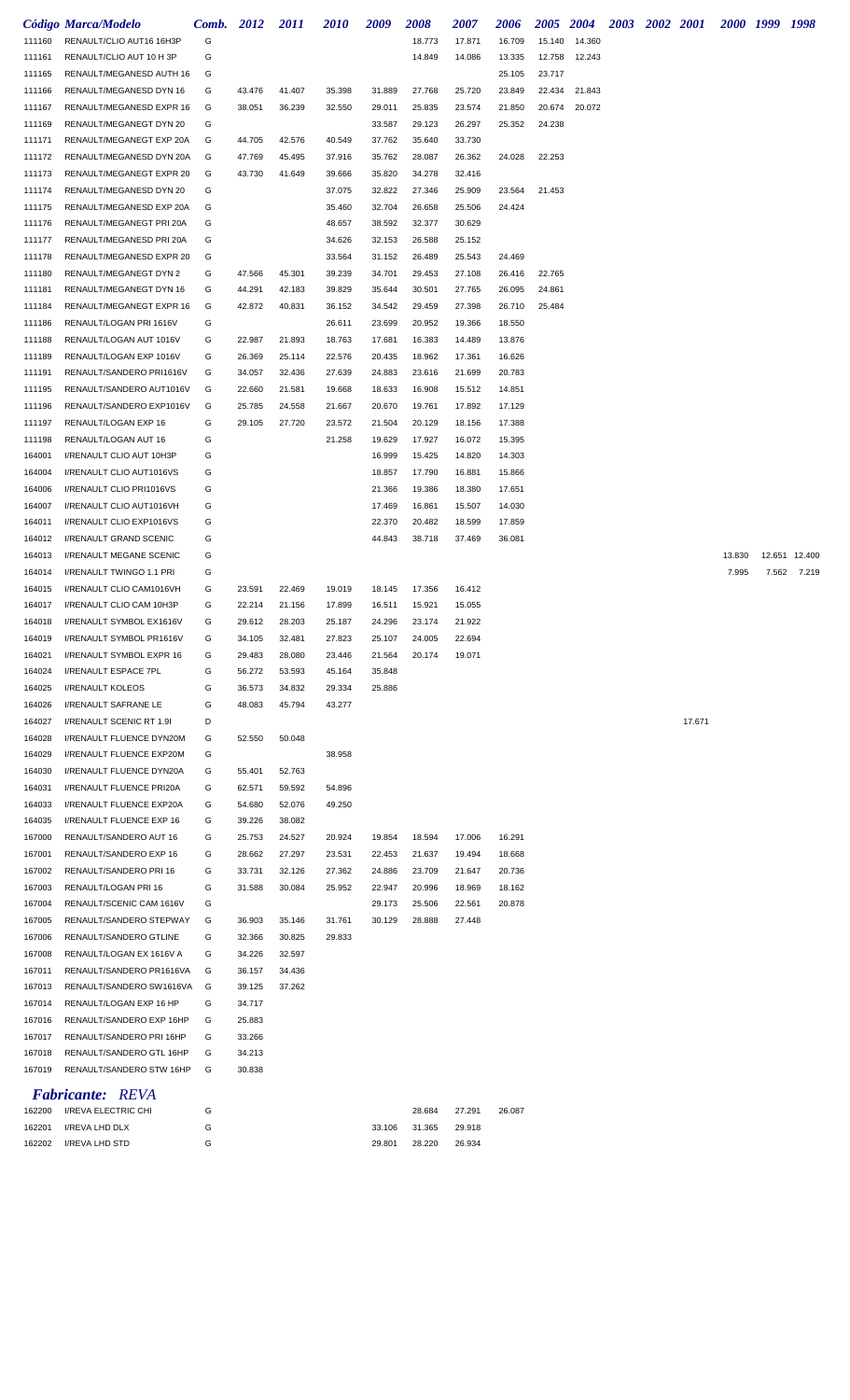|                  | Código Marca/Modelo                                   |        | Comb. 2012 | <i>2011</i> | <i>2010</i>                            | 2009                          | <i><b>2008</b></i> | 2007             | 2006    | 2005 2004       |               | <b>2003</b> | 2002 2001        |                  |                  | 2000 1999 1998  |                  |
|------------------|-------------------------------------------------------|--------|------------|-------------|----------------------------------------|-------------------------------|--------------------|------------------|---------|-----------------|---------------|-------------|------------------|------------------|------------------|-----------------|------------------|
|                  | <b>Fabricante: ROLLS ROYCE</b>                        |        |            |             |                                        |                               |                    |                  |         |                 |               |             |                  |                  |                  |                 |                  |
| 101164           | I/ROLLS ROYCE PHANTOM DC                              | G      |            |             |                                        | 1.652.737 1.355.116 1.231.431 |                    |                  |         |                 |               |             |                  |                  |                  |                 |                  |
| 111164           | <b>I/ROLLS ROICE PHANTOM</b>                          | G      |            |             |                                        | 957.559                       | 814.624            | 777.227          | 723.190 | 685.222 642.986 |               |             |                  |                  |                  |                 |                  |
| 136600           | <b>I/ROLLS ROYCE GHOST</b>                            | G      | 3          |             | 1.375.71 1.239.381 1.158.821 1.100.880 |                               |                    |                  |         |                 |               |             |                  |                  |                  |                 |                  |
|                  | <b>Fabricante:</b> SATURN                             |        |            |             |                                        |                               |                    |                  |         |                 |               |             |                  |                  |                  |                 |                  |
| 146900           | <b>I/SATURN MRE CGPI</b>                              | G      |            |             |                                        |                               |                    |                  |         |                 |               | 18.735      | 17.855           | 17.006           |                  |                 |                  |
| 146901           | <b>I/SATURN SKY</b>                                   | G      |            |             |                                        | 38.255                        | 36.233             | 34.510           | 29.918  | 28.300          |               |             |                  |                  |                  |                 |                  |
| 146902           | I/SATURN SKY RED LINE                                 | G      |            |             | 177.940                                | 154.627                       | 144.318            | 138.541          |         |                 |               |             |                  |                  |                  |                 |                  |
| 146903           | <b>I/SATURN SLI</b><br><b>IMP/SATURN</b>              | G<br>G |            |             |                                        |                               |                    |                  |         |                 |               |             |                  |                  | 17.857           |                 |                  |
| 146999           |                                                       |        |            |             |                                        |                               |                    |                  |         |                 |               |             | 18.736           | 17.366           | 16.079           |                 | 14.925 13.753    |
|                  | <b>Fabricante:</b> SCION                              |        |            |             |                                        |                               |                    |                  |         |                 |               |             |                  |                  |                  |                 |                  |
| 114833           | I/SCION IQ 3                                          | G      | 54.514     | 52.168      |                                        |                               |                    |                  |         |                 |               |             |                  |                  |                  |                 |                  |
|                  | <b>Fabricante: SEAT</b>                               |        |            |             |                                        |                               |                    |                  |         |                 |               |             |                  |                  |                  |                 |                  |
| 151101           | IMP/SEAT CORDOBA GLX                                  | G      |            |             |                                        |                               |                    |                  |         |                 |               |             |                  | 13.464           | 11.116           | 9.751           | 9.302            |
| 151103           | <b>IMP/SEAT CORDOBA SXE</b>                           | G      |            |             |                                        |                               |                    |                  |         |                 |               |             |                  | 12.971           | 11.311           | 9.752           | 9.306            |
| 151104           | <b>IMP/SEAT IBIZA SXE</b>                             | G      |            |             |                                        |                               |                    |                  |         |                 |               |             |                  |                  | 9.351            | 8.332           | 7.611            |
| 151107<br>151108 | <b>I/SEAT CORDOBA</b><br><b>I/SEAT CORDOBA VARIO</b>  | G<br>G |            |             |                                        |                               |                    |                  |         |                 |               |             | 12.296<br>12.097 | 11.748<br>11.528 | 10.683<br>11.005 | 8.728<br>10.507 | 8.333<br>10.031  |
| 151109           | I/SEAT IBIZA                                          | G      |            |             |                                        |                               |                    |                  |         |                 |               |             | 11.169           | 9.460            | 8.997            | 8.493           | 7.756            |
| 151110           | I/SEAT IBIZA 16V                                      | G      |            |             |                                        |                               |                    |                  |         |                 |               | 11.737      | 11.140           | 9.433            | 9.127            | 8.241           | 7.678            |
| 151111           | I/SEAT CORDOBA 16V                                    | G      |            |             |                                        |                               |                    |                  |         |                 |               |             | 12.462           | 11.908           | 10.828           | 8.850           | 8.446            |
| 151199           | <b>IMP/SEAT</b>                                       | G      |            |             |                                        |                               |                    |                  |         |                 |               |             |                  | 9.280            | 8.824            | 8.333           | 7.612            |
|                  |                                                       |        |            |             |                                        |                               |                    |                  |         |                 |               |             |                  |                  |                  |                 |                  |
| 141801           | <b>SELVAGEM</b><br><i>Fabricante:</i><br>SELVAGEM/L   | G      |            |             |                                        |                               |                    |                  |         | 8.367           | 7.874         | 7.186       | 6.886            | 6.484            | 6.197            | 5.953           | 5.559            |
| 141802           | SELVAGEM/S                                            | G      | 21.224     | 20.214      | 16.968                                 | 15.813                        | 11.835             | 11.007           | 9.819   | 8.939           | 8.415         | 7.676       | 7.354            | 6.924            | 6.623            | 6.358           | 5.942            |
| 141803           | SELVAGEM/SELVAGEM SOL                                 | G      | 13.348     | 12.713      | 12.370                                 | 11.729                        | 10.483             | 9.687            | 9.036   |                 |               |             |                  |                  |                  |                 |                  |
|                  |                                                       |        |            |             |                                        |                               |                    |                  |         |                 |               |             |                  |                  |                  |                 |                  |
| 108395           | <b>Fabricante: SHELBY</b><br>I/SHELBY GT 500 COUPE    | G      |            |             | 173.983                                | 164.501                       | 155.548            | 147.442          | 138.966 | 130.020         |               |             |                  |                  |                  |                 |                  |
|                  |                                                       |        |            |             |                                        |                               |                    |                  |         |                 |               |             |                  |                  |                  |                 |                  |
|                  | <b>Fabricante:</b> SKODA                              |        |            |             |                                        |                               |                    |                  |         |                 |               |             |                  |                  |                  |                 |                  |
| 111400           | I/SKODA FABIA ELEGANCE                                | G      |            |             |                                        |                               |                    |                  |         |                 |               |             |                  | 10.984           | 10.250           | 5.636           |                  |
| 111401<br>111402 | I/SKODA FABIA COMFORT<br>I/SKODA FABIA CLASSIC        | G<br>G |            |             |                                        |                               |                    |                  |         |                 |               |             | 9.321            | 6.219<br>10.984  | 6.022<br>10.254  | 4.707<br>9.073  |                  |
|                  |                                                       |        |            |             |                                        |                               |                    |                  |         |                 |               |             |                  |                  |                  |                 |                  |
|                  | <b>Fabricante: SMART</b>                              |        |            |             |                                        |                               |                    |                  |         |                 |               |             |                  |                  |                  |                 |                  |
| 155012           | I/SMART FORTWO PASSION                                | G      |            |             |                                        | 53.454                        | 47.896             | 42.659           |         |                 |               |             |                  |                  |                  |                 |                  |
| 155013<br>155014 | I/SMART FORTWO PULSE C<br>I/SMART FORTWO PULSE        | G<br>G |            |             |                                        | 55.049<br>42.022              | 49.340<br>39.901   | 43.928<br>38.085 |         |                 |               |             |                  |                  |                  |                 |                  |
| 155015           | I/SMART FORTWO CABRIOLET                              | G      |            |             | 60.918                                 | 56.445                        | 50.561             | 45.047           | 41.080  |                 |               |             |                  |                  |                  |                 |                  |
| 155016           | I/SMART FORTWO PASSION C                              | G      |            |             |                                        | 43.514                        | 41.107             | 38.047           |         |                 |               |             |                  |                  |                  |                 |                  |
| 155017           | I/SMART FORTWO COUPE 62                               | G      | 53.882     | 51.316      | 44.602                                 | 41.659                        | 39.556             | 37.748           |         |                 |               |             |                  |                  |                  |                 |                  |
| 155018           | I/SMART FORTWO CA 62                                  | G      | 61.545     | 58.615      | 50.920                                 | 48.258                        | 43.036             | 41.202           |         |                 |               |             |                  |                  |                  |                 |                  |
| 155019           | I/SMART FORTWO 72                                     | G      |            |             | 42.223                                 | 40.019                        | 35.699             | 34.054           |         |                 |               |             |                  |                  |                  |                 |                  |
| 155020           | I/SMART FORTWO CABRIO BR                              | G      |            |             |                                        | 45.595                        | 40.685             | 38.826           |         |                 |               |             |                  |                  |                  |                 |                  |
| 155021           | I/SMART FORTWO MHD                                    | G      | 43.598     | 41.522      | 36.047                                 | 34.287                        |                    |                  |         |                 |               |             |                  |                  |                  |                 |                  |
| 155022           | I/SMART FORTWO CA 72                                  | G      | 55.891     | 53.229      | 44.820                                 | 42.456                        |                    |                  |         |                 |               |             |                  |                  |                  |                 |                  |
| 155023           | I/SMART FORTWO COUPE 72                               | G      |            |             | 57.564                                 | 54.292                        | 48.775             |                  |         |                 |               |             |                  |                  |                  |                 |                  |
| 155024<br>155025 | I/SMART FORTWO CO 52 MHD<br>I/SMART FORTWO CA 52 MHD  | G<br>G | 51.146     | 48.711      | 41.041<br>51.160                       | 38.326                        |                    |                  |         |                 |               |             |                  |                  |                  |                 |                  |
| 155027           | I/SMART FORTWO 75 CA                                  | G      | 85.826     | 81.739      |                                        |                               |                    |                  |         |                 |               |             |                  |                  |                  |                 |                  |
|                  |                                                       |        |            |             |                                        |                               |                    |                  |         |                 |               |             |                  |                  |                  |                 |                  |
| 123200           | <b>Fabricante: SPYKER</b><br>I/SPYKER C8 LAVIOLETTE   |        |            |             |                                        |                               |                    |                  |         |                 |               |             |                  |                  |                  |                 |                  |
|                  |                                                       | G      |            |             | 774.591                                |                               | 709.658 603.545    |                  |         |                 |               |             |                  |                  |                  |                 |                  |
|                  | <b>Fabricante: SSANGYONG</b>                          |        |            |             |                                        |                               |                    |                  |         |                 |               |             |                  |                  |                  |                 |                  |
| 150701           | IMP/SSANGYONG MUSSO EL                                | G      |            |             |                                        |                               |                    |                  |         |                 |               |             |                  |                  |                  |                 | 25.899 24.783    |
| 150701           | IMP/SSANGYONG MUSSO EL                                | D<br>G |            |             |                                        |                               |                    |                  |         |                 |               |             |                  |                  |                  |                 | 27.274 25.490    |
| 150703<br>150703 | I/SSANGY CHAIRMAN CM600S<br>I/SSANGY CHAIRMAN CM600S  | D      |            |             |                                        |                               |                    |                  |         |                 |               |             | 52.956<br>27.335 | 51.970<br>24.347 | 46.594<br>21.645 |                 |                  |
|                  |                                                       |        |            |             |                                        |                               |                    |                  |         |                 |               |             |                  |                  |                  |                 |                  |
|                  | <b>Fabricante: SSFIBERGLASS</b>                       |        |            |             |                                        |                               |                    |                  |         |                 |               |             |                  |                  |                  |                 |                  |
| 160200           | SSFIBERGLASS/SS34                                     | G      |            |             | 18.941                                 | 17.963                        | 17.007             | 16.151           | 14.436  | 13.722          | 12.823 12.277 |             | 11.644           |                  |                  |                 |                  |
| 160201           | SSFIBERGLASS/SS41                                     | G      | 20.829     | 19.838      | 17.225                                 | 16.333                        | 15.474             | 14.705           | 13.542  | 12.879          | 12.030        |             |                  |                  |                  |                 |                  |
|                  | <b>Fabricante:</b> SUBARU                             |        |            |             |                                        |                               |                    |                  |         |                 |               |             |                  |                  |                  |                 |                  |
| 139300           | I/SUBARU MRE CGPI                                     | G      |            |             |                                        |                               |                    |                  |         |                 |               |             |                  |                  | 15.440           |                 | 12.597 10.998    |
| 139302           | IMP/SUBARU LEGACY 2.2 GX                              | G      |            |             |                                        |                               |                    |                  |         |                 |               |             |                  |                  |                  |                 | 12.027           |
| 139303<br>139306 | IMP/SUBARU LEGACY TW 2.2<br>IMP/SUBARU IMPREZA 1.8 GL | G<br>G |            |             |                                        |                               |                    |                  |         |                 |               |             |                  |                  |                  |                 | 15.264<br>12.253 |
|                  |                                                       |        |            |             |                                        |                               |                    |                  |         |                 |               |             |                  |                  |                  |                 |                  |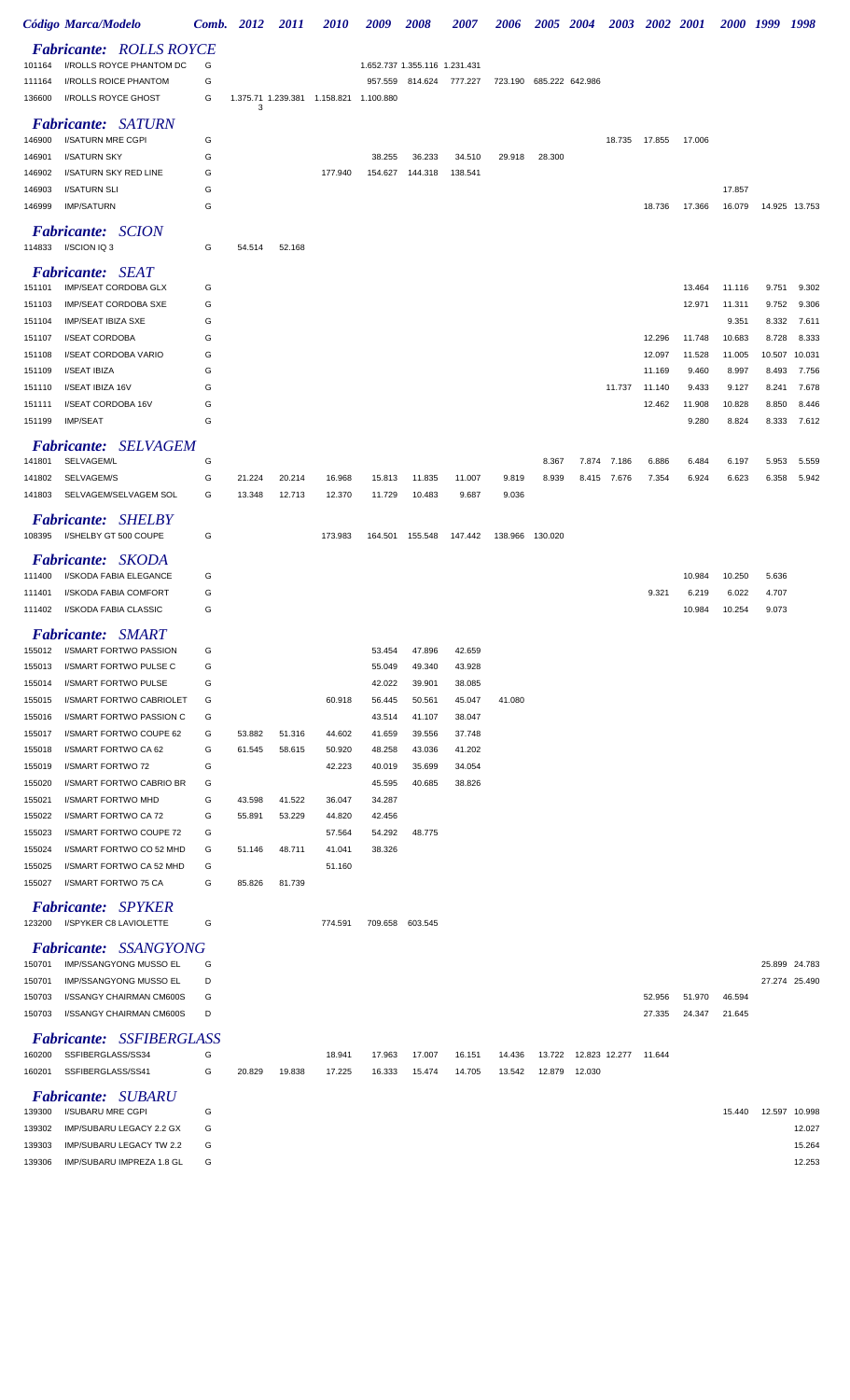|        | Código Marca/Modelo             | Comb. | 2012    | <i>2011</i> | <i>2010</i> | 2009    | 2008    | <i><b>2007</b></i> | 2006    | <i><b>2005</b></i> | 2004                 | 2003          | 2002   | <b>2001</b> | <i>2000</i> | 1999          | 1998          |
|--------|---------------------------------|-------|---------|-------------|-------------|---------|---------|--------------------|---------|--------------------|----------------------|---------------|--------|-------------|-------------|---------------|---------------|
| 139307 | IMP/SUBARU IMPREZA SW           | G     |         |             |             |         |         |                    |         |                    |                      |               |        |             |             |               | 13.216        |
| 139308 | IMP/SUBARU LEGACY TW 2.0        | G     |         |             |             |         |         |                    |         |                    |                      |               |        |             | 16.671      | 14.800 10.456 |               |
| 139309 | IMP/SUBARU LEGACY 2.0 GL        | G     |         |             |             |         |         |                    |         |                    |                      |               |        | 18.352      | 15.239      | 13.532        | 9.559         |
| 139311 | IMP/SUBARU IMPREZA GT4WD        | G     |         |             |             |         |         |                    |         |                    |                      |               |        | 27.109      | 26.141      | 25.300        | 24.079        |
| 139316 | IMP/SUBARU IMPREZA GL204        | G     |         |             |             |         |         |                    |         |                    |                      |               |        | 16.810      | 14.925      | 12.305 10.457 |               |
| 139317 | IMP/SUBARU IMPREZA GL20F        | G     |         |             |             |         |         |                    |         |                    |                      |               |        |             |             |               | 11.171        |
| 139318 | IMP/SUBARU IMPREZA SWGL4        | G     | 32.249  | 30.715      | 29.252      | 27.860  | 26.533  | 25.270             | 24.067  | 22.922             | 21.831 20.792        |               | 19.802 | 18.860      | 18.128      | 15.462 13.499 |               |
| 139319 | IMP/SUBARU IMPREZA SWGLF        | G     |         |             |             |         |         |                    |         |                    |                      |               |        | 18.351      | 17.647      | 15.045 13.140 |               |
| 139320 | IMP/SUBARU LEGACY SW0B25        | G     |         |             |             |         |         |                    |         |                    |                      |               |        | 21.221      | 18.614      | 15.698 12.536 |               |
| 139321 | IMP/SUBARU LEGACY GX25          | G     |         |             |             |         |         |                    |         |                    |                      |               |        | 21.395      | 18.599      | 16.789 11.957 |               |
| 139322 | IMP/SUBARU LEGACY SWGX25        | G     |         |             |             |         |         |                    |         |                    |                      |               |        | 22.836      | 20.045      | 16.889 13.492 |               |
| 139323 | IMP/SUBARU FORESTER 4WD         | G     |         |             |             |         |         |                    |         |                    |                      |               |        | 20.593      | 19.456      | 18.408 14.441 |               |
| 139325 | IMP/SUBARU LEGACY TWGL4D        | G     |         |             |             |         |         |                    |         |                    |                      |               |        |             |             | 17.051 11.679 |               |
| 139326 | IMP/SUBARU LEGACY SWOB25        | G     |         |             |             |         |         |                    | 47.115  | 41.536             | 38.752 26.325        |               | 24.687 | 22.389      | 20.534      | 19.821 15.100 |               |
| 139327 | <b>IMP/SUBARU FORESTER GT</b>   | G     |         |             |             |         |         |                    |         |                    |                      |               |        | 25.366      | 23.977      | 22.679 17.796 |               |
| 139332 | IMP/SUBARU LEGACY SWOB25        | G     |         |             |             |         |         |                    |         |                    |                      |               |        |             |             | 19.551 14.900 |               |
| 139333 | <b>IMP/SUBARU IMPREZA GT</b>    | G     |         |             |             |         |         |                    |         |                    |                      |               | 29.487 | 27.490      | 26.504      | 25.652 24.403 |               |
| 139335 | IMP/SUBARU LEGACY TWGX4         | G     |         |             |             |         |         |                    |         |                    |                      |               | 26.496 | 22.364      | 19.639      | 16.547 13.221 |               |
| 139337 | IMP/SUBARU LEGACY SDGL4         | G     |         |             |             |         |         |                    |         |                    |                      |               |        | 19.880      | 16.508      | 14.663        |               |
| 139338 | I/SUBARU LEGACY SW              | G     |         |             |             |         |         |                    |         |                    |                      |               | 24.824 | 21.019      | 17.793      | 16.125        |               |
| 139339 | I/SUBARU LEGACY OUT BACK        | G     |         |             |             |         |         |                    | 46.984  | 41.281             | 37.821 25.917        |               | 24.053 | 21.630      | 19.611      | 18.829        |               |
| 139340 | I/SUBARU LEGACY GX              | G     |         |             |             |         |         |                    |         |                    |                      | 28.184        | 25.241 | 21.470      | 18.659      | 16.851 11.949 |               |
| 139341 | I/SUBARU LEGACY SWGX            | G     |         |             |             |         |         |                    |         |                    |                      |               | 25.489 | 21.516      | 18.887      | 15.924        |               |
| 139342 | I/SUBARU LEGACY GL              | G     |         |             |             |         |         |                    |         |                    |                      |               | 17.328 | 16.451      | 13.663      | 12.132        | 8.573         |
| 139343 | I/SUBARU IMPREZA SW20GX         | G     |         |             |             |         |         |                    |         |                    |                      | 31.725        | 29.362 | 25.649      | 23.657      | 22.100        |               |
| 139344 | I/SUBARU IMPREZA 20GX           | G     |         |             |             |         |         |                    |         |                    |                      | 27.401        | 23.714 | 20.746      | 19.276      | 18.576        |               |
| 139345 | I/SUBARU IMPREZA WRX            | G     |         |             | 83.624      | 74.736  | 59.459  | 56.414             | 50.506  | 44.235             | 41.903 37.510        |               | 34.657 | 32.415      | 31.250      | 27.391        |               |
| 139346 | I/SUBARU IMPREZA SWWRX          | G     |         |             |             |         | 72.719  | 61.210             | 58.320  | 56.269             |                      |               | 43.529 | 38.540      | 35.071      | 31.008        |               |
|        |                                 | G     |         |             | 81.441      | 76.756  |         |                    |         |                    | 50.169 45.614        |               |        |             |             |               |               |
| 139347 | I/SUBARU FORESTER AWD           |       |         |             |             |         |         |                    |         |                    |                      | 30.414        | 26.023 | 23.982      | 22.660      | 21.437        |               |
| 139348 | I/SUBARU FORESTER STURBO        | G     |         |             |             |         |         |                    | 43.689  | 40.680             | 32.717 30.448        |               | 26.879 | 25.063      | 23.503      | 22.064        |               |
| 139351 | I/SUBARU LEGACY GX H6           | G     | 86.751  | 82.621      | 71.494      | 66.279  | 59.149  | 52.939             | 50.527  | 48.435             | 28.472 26.184        |               |        |             |             |               |               |
| 139353 | I/SUBARU LEGACY OUTBACK6        | G     | 91.155  | 86.814      | 75.096      | 69.706  | 59.973  | 51.482             | 49.310  | 46.010             | 40.846               |               |        |             |             |               |               |
| 139354 | I/SUBARU B9 TRIBECA             | G     |         |             |             |         | 86.214  | 80.335             | 76.187  |                    |                      |               |        |             |             |               |               |
| 139355 | I/SUBARU OUTBACK 2.5 L          | G     |         |             |             |         |         |                    |         |                    |                      | 34.491 23.622 | 21.938 |             |             |               |               |
| 139356 | I/SUBARU IMPREZA 2.0L           | G     | 61.174  | 58.261      | 48.317      | 44.933  | 41.942  | 39.151             | 37.426  |                    |                      |               |        |             |             |               |               |
| 139357 | I/SUBARU IMPREZA 1.5L           | G     |         |             |             | 33.812  | 32.190  | 29.271             | 27.977  |                    |                      |               |        |             |             |               |               |
| 139358 | I/SUBARU IMPREZA WRX 25T        | G     |         |             |             | 77.169  | 68.183  | 65.483             |         |                    |                      |               |        |             |             |               |               |
| 139359 | I/SUBARU IMPREZA STI            | G     | 195.352 | 186.050     | 161.492     | 139.673 | 130.360 | 125.354            |         |                    |                      |               |        |             |             |               |               |
| 139360 | I/SUBARU IMPREZA WRX 265        | G     | 106.452 | 99.498      | 83.683      | 80.387  | 70.573  | 65.676             |         |                    |                      |               |        |             |             |               |               |
| 139361 | I/SUBARU IMPREZA 2.0 4P         | G     | 61.172  | 58.259      | 48.314      | 44.913  | 41.919  | 40.024             | 38.258  |                    | 36.272 35.001 29.964 |               | 28.505 |             |             |               |               |
| 139362 | I/SUBARU IMPREZA WRX 4P         | G     |         |             | 83.621      | 74.751  | 72.089  | 56.411             |         |                    |                      |               |        |             |             |               |               |
| 139363 | I/SUBARU IMPREZA OTBCK          | G     |         |             |             |         |         |                    | 43.826  | 38.654             | 36.098               |               |        |             |             |               |               |
| 139364 | I/SUBARU LEGACY L               | G     |         |             |             |         |         |                    |         |                    |                      |               |        | 20.631      |             |               |               |
| 139365 | I/SUBARU LEGACY BRIGHTON        | G     |         |             |             |         |         |                    |         |                    |                      |               |        |             |             |               | 9.473         |
| 139366 | I/SUBARU IMPREZA SW 2.5I        | G     |         |             |             |         |         |                    | 57.591  |                    |                      |               |        |             |             |               |               |
| 139367 | I/SUBARU OUTBACK 3.6            | G     | 134.549 | 128.143     | 108.762     | 103.016 |         |                    |         |                    |                      |               |        |             |             |               |               |
| 139368 | I/SUBARU LEGACY 2.5 GT          | G     | 124.321 | 118.402     | 99.199      | 94.974  |         |                    |         |                    |                      |               |        |             |             |               |               |
| 139369 | I/SUBARU LEGACY 2.0             | G     | 90.259  | 85.961      | 70.375      | 67.345  |         |                    |         |                    |                      |               |        |             |             |               |               |
| 139370 | I/SUBARU IMPREZA WRX STI        | G     |         |             | 149.098     | 128.915 | 120.405 | 114.902            | 109.809 |                    |                      |               |        |             |             |               |               |
| 139371 | I/SUBARU OUTBACK                | G     |         |             |             |         |         |                    |         | 46.798             | 42.389 38.416        |               |        |             |             |               |               |
| 139961 | I/SUBARU IMPREZA                | G     | 63.538  | 60.513      | 57.993      |         |         |                    |         |                    |                      |               |        |             |             |               |               |
|        | Fabricante: SUZUKI              |       |         |             |             |         |         |                    |         |                    |                      |               |        |             |             |               |               |
| 125500 | I/SUZUKI MRE CGPI               | G     |         |             |             |         |         |                    |         | 19.991             | 19.090 15.855        |               |        |             |             |               |               |
| 125502 | <b>IMP/SUZUKI SWIFT SD</b>      | G     |         |             |             |         |         |                    |         |                    |                      |               |        |             |             | 6.904         | 6.449         |
| 125503 | <b>IMP/SUZUKI SWIFT HT</b>      | G     |         |             |             |         |         |                    |         |                    |                      |               |        |             |             |               | 6.908         |
| 125504 | <b>IMP/SUZUKI SIDEKICK</b>      | G     |         |             |             |         |         |                    |         |                    |                      |               |        |             |             |               | 21.075        |
| 125505 | <b>IMP/SUZUKI VITARA</b>        | G     |         |             |             |         |         |                    |         |                    |                      |               |        | 34.793      | 27.663      | 20.288 17.089 |               |
| 125506 | <b>IMP/SUZUKI SAMURAI</b>       | G     |         |             |             |         |         |                    |         |                    |                      |               |        |             |             | 21.091        | 19.926        |
| 125507 | <b>IMP/SUZUKI SWIFT CV</b>      | G     |         |             |             |         |         |                    |         |                    |                      |               |        |             |             | 6.630         | 6.155         |
| 125508 | <b>IMP/SUZUKI CARRY VTA</b>     | G     |         |             |             |         |         |                    |         |                    |                      |               |        |             |             |               | 6.145         |
| 125509 | <b>IMP/SUZUKI BALENO GLX</b>    | G     |         |             |             |         |         |                    |         |                    |                      |               |        |             |             | 8.406         | 7.568         |
| 125511 | IMP/SUZUKI VITARA V6            | G     |         |             |             |         |         |                    |         |                    |                      |               | 25.208 | 23.159      | 21.726      | 20.575 18.918 |               |
| 125512 | IMP/SUZUKI VITARA JLX           | G     |         |             |             |         |         |                    |         |                    |                      |               |        |             | 29.271      | 19.768 18.179 |               |
| 125515 | IMP/SUZUKI SWIFT 1.0 L          | G     |         |             |             |         |         |                    |         |                    |                      |               |        |             |             | 7.458         | 6.965         |
| 125516 | IMP/SUZUKI VITARA JLX16V        | G     |         |             |             |         |         |                    |         |                    |                      |               |        |             |             |               | 19.764 18.172 |
| 125517 | <b>IMP/SUZUKI SIDEKICK JLXS</b> | G     |         |             |             |         |         |                    |         |                    |                      |               |        |             |             |               | 20.771        |
| 125519 | IMP/SUZUKI BALENO W GLX         | G     |         |             |             |         |         |                    |         |                    |                      |               |        |             |             | 10.670        | 8.969         |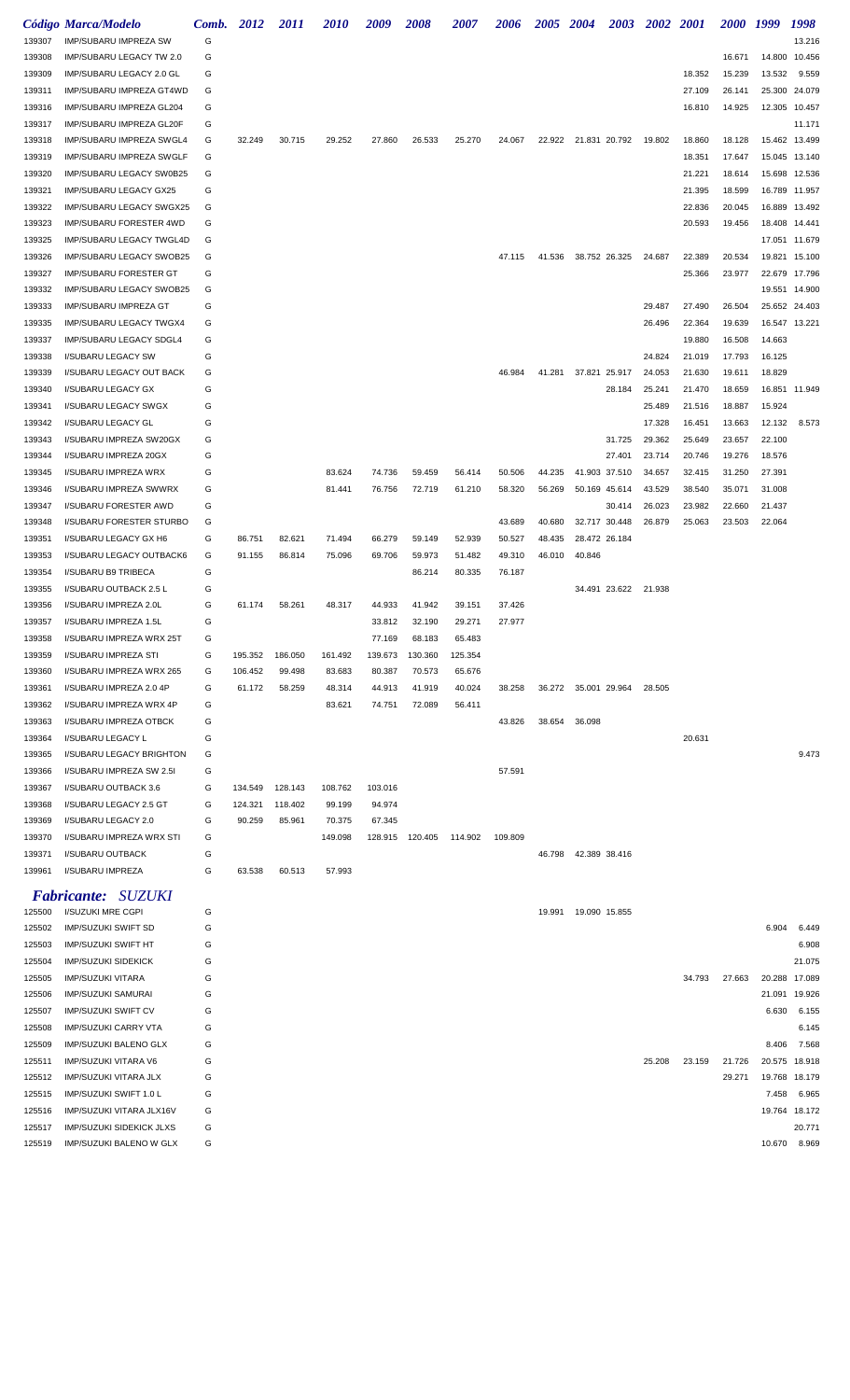|                  |                                                                       |            |         |             |             |         |                    |                    |        |        |                        |                      |                  |        | 2000 1999        |        | 1998                           |
|------------------|-----------------------------------------------------------------------|------------|---------|-------------|-------------|---------|--------------------|--------------------|--------|--------|------------------------|----------------------|------------------|--------|------------------|--------|--------------------------------|
| 125520           | Código Marca/Modelo<br>IMP/SUZUKI VITARA 1.6 JX                       | Comb.<br>G | 2012    | <i>2011</i> | <i>2010</i> | 2009    | <i><b>2008</b></i> | <i><b>2007</b></i> | 2006   |        | 2005 2004              | <b>2003</b>          | 2002 2001        |        |                  |        | 16.639                         |
|                  | IMP/SUZUKI GVITARA 1.6 V                                              | G          |         |             |             |         |                    |                    |        |        |                        |                      | 22.893           | 21.231 | 20.275           |        | 19.454 18.529                  |
| 125521<br>125522 | IMP/SUZUKI GVITARA 2.0 V                                              | G          |         |             |             |         |                    |                    |        |        |                        |                      | 22.129           | 21.139 | 19.487           |        | 18.755 17.654                  |
| 125522           | IMP/SUZUKI GVITARA 2.0 V                                              | D          |         |             |             |         |                    |                    |        |        |                        |                      | 37.713           | 36.383 | 33.916           |        | 31.948 29.124                  |
| 125523           | IMP/SUZUKI GVITARA 2.0 W                                              | D          |         |             |             |         |                    |                    |        |        |                        | 30.640               | 29.297           | 27.053 | 24.782           |        | 23.184 21.550                  |
| 125523           | IMP/SUZUKI GVITARA 2.0 W                                              | G          |         |             |             |         |                    |                    |        |        |                        | 25.973               | 22.935           | 21.815 | 20.681           | 19.808 | 18.740                         |
| 125524           | IMP/SUZUKI GVITARA 2.5 W                                              | G          |         |             |             |         |                    |                    |        |        |                        | 28.316               | 24.493           | 22.553 | 21.238           |        | 20.534 19.130                  |
| 125525           | IMP/SUZUKI JIMNY 1.3V                                                 | G          |         |             |             |         |                    |                    |        |        |                        | 26.575               | 25.205           | 24.098 | 22.960           | 22.226 | 19.286                         |
| 125526           | IMP/SUZUKI WAGON R+ 1.0V                                              | G          |         |             |             |         |                    |                    |        |        |                        |                      |                  |        |                  | 8.098  | 7.376                          |
| 125527           | I/SUZUKI GVITARA 2.0 WA                                               | D          |         |             |             |         |                    |                    |        |        |                        |                      |                  | 25.621 | 24.339           | 23.634 | 22.455                         |
| 125527           | I/SUZUKI GVITARA 2.0 WA                                               | G          |         |             |             |         |                    |                    |        |        |                        |                      |                  | 21.865 | 20.723           |        | 19.849 18.780                  |
| 125528           | I/SUZUKI IGNIS GL 1.3                                                 | G          |         |             |             |         |                    |                    |        |        |                        | 13.630               | 12.908           | 11.721 | 10.338           |        |                                |
| 125529           | I/SUZUKI IGNIS 4X4 1.3                                                | G          |         |             |             |         |                    |                    |        |        |                        | 14.599 13.900        | 13.060           | 12.224 | 8.751            |        |                                |
| 125532           | I/SUZUKI WAGON R 1.3                                                  | G          |         |             |             |         |                    |                    |        |        | 26.841                 |                      |                  |        |                  |        |                                |
| 125599           | <b>IMP/SUZUKI</b>                                                     | G          |         |             |             |         |                    |                    |        |        |                        |                      |                  |        | 9.983            | 6.422  | 5.982                          |
|                  | <b>Fabricante:</b><br><i>TANGER</i>                                   |            |         |             |             |         |                    |                    |        |        |                        |                      |                  |        |                  |        |                                |
| 133202           | TANGER/TR                                                             | G          |         |             |             |         |                    |                    |        |        |                        |                      |                  |        |                  |        | 6.156                          |
| 133203           | TANGER/CABRIOLE                                                       | G          |         |             |             |         |                    |                    |        |        |                        |                      |                  |        |                  | 6.591  | 6.159                          |
| 133205           | TANGER/LUCENA                                                         | G          |         |             |             |         |                    |                    |        |        |                        | 7.958                | 7.620            | 7.181  | 6.866            | 6.590  | 6.159                          |
| 133205           | TANGER/LUCENA                                                         | D          |         |             |             |         |                    |                    |        |        |                        | 30.151               | 29.128           | 20.942 | 20.037           | 19.180 | 14.819                         |
| 133207           | TANGER/REDAJ                                                          | G          |         |             |             |         |                    |                    |        |        |                        |                      |                  |        | 7.017            | 6.737  | 6.293                          |
| 133209           | TANGER/LAVIC                                                          | G          | 21.334  | 20.318      | 17.680      | 16.567  | 12.435             | 11.585             | 10.333 | 9.428  | 8.871                  | 8.096                | 7.754            | 7.305  | 6.984            | 6.706  | 6.267                          |
|                  | TATUI MAGNATA<br><i><b>Fabricante:</b></i><br>154901 TATUI MAGNATA/ST | G          |         |             |             |         |                    |                    |        |        |                        |                      | 6.885            | 6.485  | 6.200            | 5.955  | 5.565                          |
|                  | <b>Fabricante: THINK</b>                                              |            |         |             |             |         |                    |                    |        |        |                        |                      |                  |        |                  |        |                                |
| 155400           | <b>I/THINK CITY</b>                                                   | G          | 37.249  | 35.476      | 30.804      | 29.281  |                    |                    |        |        |                        |                      |                  |        |                  |        |                                |
| 155401           | I/THINK CITY BASIC                                                    | G          |         |             | 34.522      |         |                    |                    |        |        |                        |                      |                  |        |                  |        |                                |
|                  |                                                                       |            |         |             |             |         |                    |                    |        |        |                        |                      |                  |        |                  |        |                                |
| 143101 TITAN     | <i>Fabricante:</i><br>TITAN                                           | G          |         |             |             |         |                    | 10.153             | 9.052  | 8.242  |                        | 7.756 7.077          | 6.782            | 6.386  | 6.105            | 5.863  | 5.476                          |
|                  | <b>Fabricante: TOYOTA</b>                                             |            |         |             |             |         |                    |                    |        |        |                        |                      |                  |        |                  |        |                                |
| 111801           | <b>IMP/TOYOTA CAMRY XLE</b>                                           | G          | 103.845 | 98.901      | 82.606      | 72.210  | 63.270             | 55.677             | 49.701 | 39.740 |                        | 32.370 26.593        | 24.402           | 22.211 | 19.820           |        | 18.824 18.326                  |
| 111802           | <b>IMP/TOYOTA COROLLA LE</b>                                          | G          |         |             |             |         | 19.054             | 17.993             | 17.043 | 16.148 |                        | 15.558 14.887        | 14.164           | 13.542 | 12.839           |        | 12.262 11.552                  |
| 111803           | <b>IMP/TOYOTA HILUX SW4 DLX</b>                                       | D          |         |             |             |         |                    |                    |        |        |                        |                      |                  | 39.771 | 36.931           |        | 34.363 29.773                  |
| 111803           | <b>IMP/TOYOTA HILUX SW4 DLX</b>                                       | G          |         |             |             |         |                    |                    |        |        |                        |                      |                  | 27.205 | 26.045           |        | 22.946 21.226                  |
| 111806           | <b>IMP/TOYOTA HILUX SW4</b>                                           | G          |         |             |             |         |                    |                    |        |        |                        |                      |                  |        |                  |        | 20.435 19.173                  |
| 111806           | <b>IMP/TOYOTA HILUX SW4</b>                                           | D          |         |             |             |         |                    |                    |        |        |                        |                      |                  |        |                  | 32.061 | 30.621                         |
| 111807           | <b>IMP/TOYOTA HILUX SW4 V6</b>                                        | G          |         |             |             |         |                    |                    | 40.089 | 37.506 |                        | 36.139 34.587 31.518 |                  | 30.753 | 29.325           |        | 26.012 24.408                  |
| 111808           | <b>IMP/TOYOTA COROLLA DX</b>                                          | D          |         |             |             |         |                    |                    |        |        |                        |                      |                  |        |                  |        | 47.861                         |
| 111808           | <b>IMP/TOYOTA COROLLA DX</b>                                          | G          |         |             |             |         |                    |                    |        |        |                        |                      |                  |        |                  |        | 10.609                         |
| 111809           | <b>IMP/TOYOTA COROLLA WG</b>                                          | G          |         |             |             |         |                    |                    |        |        |                        |                      |                  |        |                  |        | 12.366                         |
| 111810           | <b>IMP/TOYOTA CAMRY LE</b>                                            | G          |         |             |             |         |                    | 27.888             | 25.796 |        | 24.103 22.609 21.215   |                      | 19.920           | 18.924 | 18.030           |        | 16.635 14.398                  |
| 111812           | IMP/TOYOTAHILUXSW4DIMP                                                | D          |         |             |             |         |                    |                    |        |        |                        | 67.998               | 51.662           | 44.194 | 40.833           | 37.746 | 32.442                         |
| 111812           | IMP/TOYOTAHILUXSW4DIMP                                                | G          |         |             |             |         |                    |                    |        |        |                        | 67.998               | 51.662           | 44.194 | 40.833           |        | 37.746 32.442                  |
| 111813           | <b>IMP/TOYOTA CORONA GLI</b>                                          | G          |         |             |             |         |                    |                    |        |        |                        |                      |                  |        |                  |        | 12.834                         |
| 111814           | IMP/TOYOTAHILUXSW4IMP                                                 | G          |         |             |             |         |                    |                    |        |        |                        | 33.311               | 31.726           | 30.216 | 28.777           |        | 23.899 22.238                  |
| 111818           | IMP/TOYOTA RAV4 4WD                                                   | G          |         |             |             |         |                    |                    |        |        |                        |                      |                  |        |                  |        | 19.263 16.230                  |
| 111819           | <b>IMP/TOYOTA COROLLA XLI</b>                                         | G          |         |             |             |         |                    |                    |        |        |                        |                      |                  |        |                  | 9.881  | 9.004                          |
| 111820           | <b>IMP/TOYOTA COROLLA GLI</b>                                         | G          |         |             |             | 22.923  | 21.494             | 20.192             | 18.981 |        | 17.878  17.029  15.966 |                      | 15.028           | 13.289 | 12.616           |        | 11.916 11.091                  |
| 111821           | <b>IMP/TOYOTA COROLLA WGXLI</b>                                       | G          |         |             |             |         |                    |                    |        |        |                        |                      |                  |        |                  |        | 13.069 12.439                  |
| 111825           | <b>IMP/TOYOTA CORONA</b>                                              | G          |         |             |             |         |                    |                    |        |        |                        |                      |                  |        |                  |        | 11.641 10.817                  |
| 111829           | IMP/TOYOTA COROLLA XLI18                                              | G          |         |             |             |         |                    |                    | 27.147 |        | 25.898 24.712          |                      |                  |        |                  |        |                                |
| 111830           | <b>IMP/TOYOTA COROLLA GLI18</b>                                       | G<br>G     | 49.642  | 47.278      | 42.828      | 39.471  |                    |                    |        |        |                        |                      | 15.446<br>13.544 | 14.781 | 13.548           | 12.817 |                                |
| 111831<br>111834 | I/TOYOTA COROLLA DLX<br><b>I/TOYOTA MRE CGPI</b>                      | D          |         |             |             |         |                    |                    |        |        |                        |                      |                  | 12.955 | 11.871<br>56.043 |        | 11.111 10.583<br>53.385 50.712 |
| 111834           | <b>I/TOYOTA MRE CGPI</b>                                              | G          |         |             |             |         |                    |                    |        |        |                        |                      |                  |        | 18.397           |        | 11.790 10.877                  |
| 111835           | I/TOYOTA YARIS 1.0                                                    | G          |         |             |             |         |                    |                    | 19.858 |        |                        |                      |                  |        |                  |        |                                |
| 111837           | <b>I/TOYOTA PRIUS</b>                                                 | G          |         |             |             | 47.585  | 44.806             | 42.353             | 40.088 |        | 37.493 34.185 30.656   |                      | 29.027           | 26.733 | 23.497           | 21.918 |                                |
| 111838           | I/TOYOTA COROLLA LUXEL                                                | G          |         |             |             |         |                    |                    |        |        |                        |                      |                  |        |                  |        | 11.692 10.864                  |
| 111840           | <b>I/TOYOTA FIELDER</b>                                               | G          |         |             |             |         | 30.102             | 29.016             | 25.876 | 23.927 |                        |                      |                  |        |                  |        |                                |
| 111843           | I/TOYOTA PRIUS 2                                                      | G          |         |             |             |         |                    |                    |        | 50.284 |                        | 36.448 35.054        |                  |        |                  |        |                                |
| 111844           | I/TOYOTA CELICA                                                       | G          |         |             |             |         |                    |                    |        |        |                        |                      | 24.859           | 23.763 | 22.533           |        | 21.516 20.389                  |
| 111847           | I/TOYOTA CAMRY XLE V6                                                 | G          | 84.756  | 80.720      | 75.622      | 72.021  | 63.158             | 55.841             | 52.843 | 50.562 |                        | 48.762 46.974        | 45.049           | 43.050 | 41.171           |        | 39.494 37.545                  |
| 111848           | I/TOYOTA YARIS SEDAN                                                  | G          |         |             |             |         | 24.798             | 23.759             | 21.314 |        |                        |                      |                  |        |                  |        |                                |
| 111849           | I/TOYOTA MATRIX XR                                                    | G          |         |             |             |         | 51.334             | 46.312             | 41.490 |        |                        |                      |                  |        |                  |        |                                |
| 111851           | I/TOYOTA LEXUS IS F                                                   | G          |         |             |             | 133.579 | 116.228            | 95.229             |        |        |                        |                      |                  |        |                  |        |                                |
| 111854           | I/TOYOTA CAMRY 4DR SDNSE                                              | G          |         |             |             | 48.567  | 35.701             | 32.415             | 29.548 |        | 28.356 26.359          |                      |                  |        |                  |        |                                |
|                  |                                                                       |            |         |             |             |         |                    |                    |        |        |                        |                      |                  |        |                  |        |                                |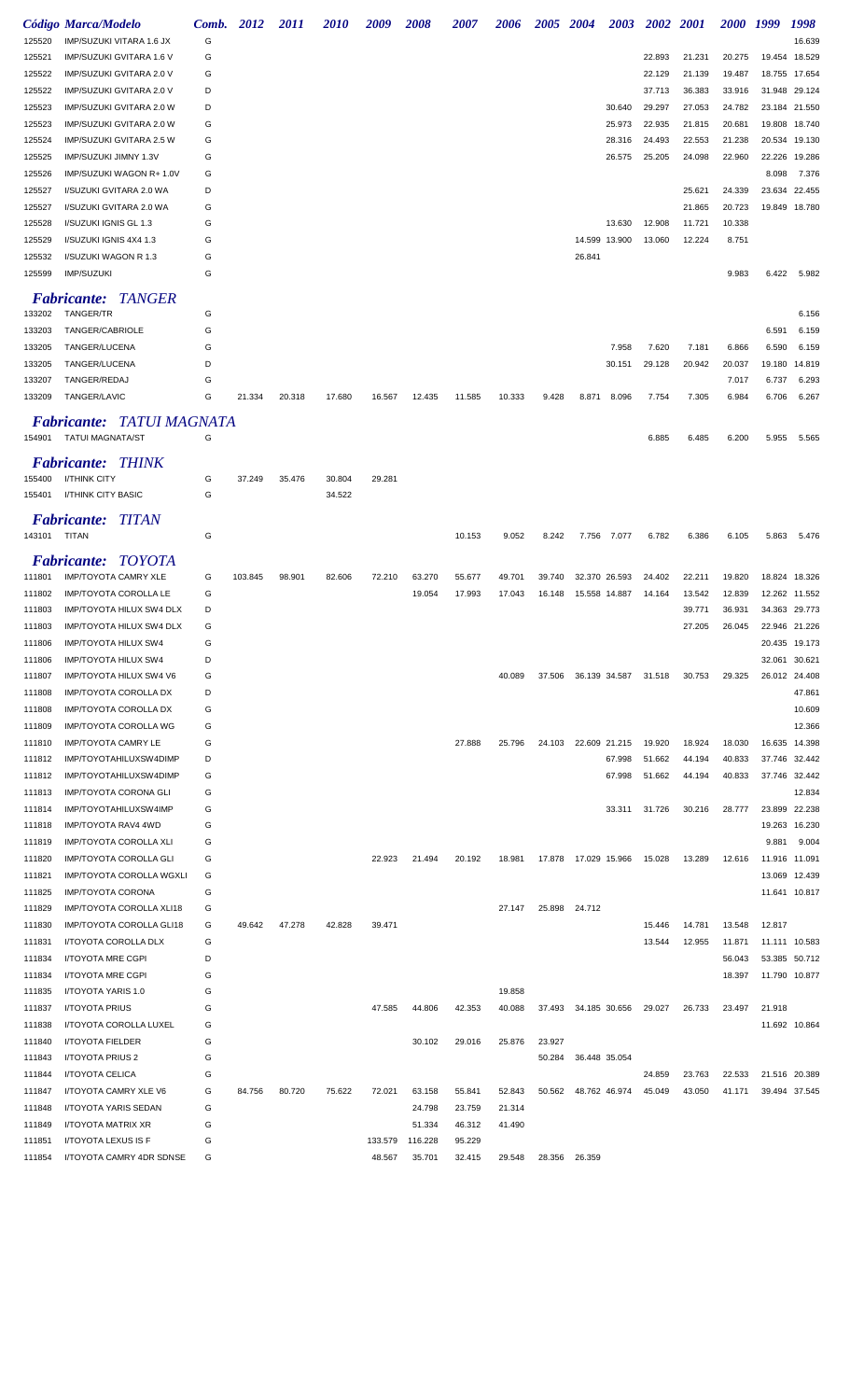|                  | Código Marca/Modelo                                    | Comb.  | <b>2012</b> | 2011   | 2010   | 2009   | 2008   | <i><b>2007</b></i> | 2006   | 2005 2004 |                      | 2003   | 2002 2001 |        | 2000 1999 |                 | 1998            |
|------------------|--------------------------------------------------------|--------|-------------|--------|--------|--------|--------|--------------------|--------|-----------|----------------------|--------|-----------|--------|-----------|-----------------|-----------------|
| 111858           | I/TOYOTA CAMRY HYBRID                                  | G      |             |        | 94.606 | 82.648 | 72.459 |                    |        |           |                      |        |           |        |           |                 |                 |
| 111859           | I/TOYOTA COROLLA TV7181G                               | G      |             |        |        |        | 31.439 |                    |        |           |                      |        |           |        |           |                 |                 |
| 111860           | I/TOYOTA COROLLA CE                                    | G      |             |        |        |        | 33.799 | 30.534             | 27.583 | 26.291    |                      |        |           |        |           |                 |                 |
| 111861           | I/TOYOTA CAMRY SOLARA SE                               | G      |             |        |        |        |        |                    |        |           |                      |        |           | 15.484 | 14.770    | 13.695          |                 |
| 111863           | I/TOYOTA VENZA FWD V6                                  | G      |             |        | 77.790 | 67.854 | 59.130 |                    |        |           |                      |        |           |        |           |                 |                 |
| 111864           | <b>I/TOYOTA PRIUS III HIBRI</b>                        | G      |             |        | 91.765 |        |        |                    |        |           |                      |        |           |        |           |                 |                 |
| 111865           | I/TOYOTA CAMRY SE V6                                   | G      |             |        |        |        |        |                    |        |           |                      |        | 24.370    |        |           |                 |                 |
| 111867           | I/TOYOTA CAMRY                                         | G      | 95.640      | 91.086 |        |        |        |                    |        |           |                      |        |           |        |           |                 |                 |
| 111868           | I/TOYOTA PRIUS HIBRIDO                                 | G      |             | 90.284 |        |        |        |                    |        |           |                      |        |           |        |           |                 |                 |
| 111869           | <b>I/TOYOTA YARIS</b>                                  | G      |             |        |        |        |        | 23.969             |        |           |                      |        |           |        |           |                 |                 |
| 111899           | <b>IMP/TOYOTA</b>                                      | G      |             |        |        |        |        |                    |        |           |                      |        |           |        | 17.130    | 10.979          | 10.126          |
| 111899           | <b>IMP/TOYOTA</b>                                      | D      |             |        |        |        |        |                    |        |           |                      |        |           |        | 37.396    |                 | 36.328 35.041   |
| 114801           | TOYOTA/BAND. BJ50 L                                    | D      |             |        |        |        |        |                    |        |           |                      |        | 51.213    | 42.076 | 40.138    | 38.990          | 37.590          |
| 114802           | TOYOTA/BAND. BJ50 LV                                   | D      |             |        |        |        |        |                    |        |           |                      |        | 57.335    | 45.096 | 43.139    | 41.302          | 39.274          |
| 114803           | TOYOTA/BAND. BJ50 LVB                                  | D      |             |        |        |        |        |                    |        |           |                      |        | 54.757    | 45.467 | 43.375    | 41.419          | 39.775          |
| 114804           | <b>TOYOTA/COROLLA XLI</b>                              | G      |             |        |        |        |        |                    |        |           | 16.240 14.428        |        | 13.458    | 12.848 | 11.943    | 11.341          | 10.080          |
| 114805           | TOYOTA/COROLLA XEI                                     | G      |             |        |        |        |        |                    |        | 23.691    | 22.126 21.291        |        | 15.405    | 14.388 | 13.258    | 12.433          | 10.977          |
| 114806           | TOYOTA/COROLLA SE-G                                    | G      |             |        |        |        |        |                    |        |           |                      | 23.396 | 17.090    | 15.432 | 14.165    |                 | 13.084 12.295   |
| 114808           | TOYOTA/COROLLA XEI18VVT                                | G      |             |        |        |        | 30.384 | 27.475             | 24.939 | 23.874    | 22.293 21.453        |        | 15.524    | 14.502 | 13.355    |                 |                 |
| 114809           | TOYOTA/COROLLA XLI16VVT                                | G      |             |        |        | 39.130 | 30.604 | 26.965             | 24.169 | 23.064    | 21.296 20.462        |        | 15.032    | 14.342 | 13.339    |                 |                 |
| 114810           | TOYOTA/COROLLA SEG18VVT                                | G      |             |        |        |        | 38.664 | 35.234             | 33.103 | 30.414    | 27.543 25.782        |        | 18.832    | 17.015 | 15.609    |                 |                 |
| 114811           | <b>TOYOTA/FIELDER</b>                                  | G      |             |        |        |        | 33.762 | 30.447             | 26.999 | 24.987    | 22.953 22.179        |        |           |        |           |                 |                 |
| 114812           | <b>TOYOTA/FIELDER S18VVT</b>                           | G      |             |        |        |        |        | 32.205             | 29.327 | 27.704    |                      |        |           |        |           |                 |                 |
| 114813           | TOYOTA/COROLLA S18VVT                                  | G      |             |        |        |        | 28.509 | 26.935             | 25.089 | 24.014    |                      |        |           |        |           |                 |                 |
| 114814           | TOYOTA/FIELDER SEG18FLEX                               | G      |             |        |        | 42.442 | 39.982 | 36.202             | 34.366 | 32.659    |                      |        |           |        |           |                 |                 |
| 114815           | TOYOTA/FIELDER XEI18FLEX                               | G      |             |        |        | 35.657 | 33.952 | 30.628             | 27.168 |           |                      |        |           |        |           |                 |                 |
| 114816           | TOYOTA/COROLLA SEG18FLEX                               | G      |             |        | 53.990 | 49.372 | 36.312 | 33.070             | 31.091 |           |                      |        |           |        |           |                 |                 |
| 114817           | TOYOTA/COROLLA XEI18FLEX                               | G      |             |        | 46.567 | 42.768 | 31.507 | 28.473             | 25.849 |           |                      |        |           |        |           |                 |                 |
| 114818           | TOYOTA/COROLLA XLI18FLEX                               | G      |             |        |        | 40.177 | 31.435 | 29.635             | 28.094 |           |                      |        |           |        |           |                 |                 |
| 114819           | TOYOTA/COROLLA SEG18FLEX                               | G      | 69.267      | 65.969 | 54.076 | 49.460 | 36.372 | 33.133             |        |           |                      |        |           |        |           |                 |                 |
| 114820           | TOYOTA/COROLLA XLI18FLEX                               | G      | 49.196      | 46.853 | 42.087 | 40.002 | 31.288 | 29.692             |        |           |                      |        |           |        |           |                 |                 |
| 114821           | TOYOTA/COROLLA XEI18FLEX                               | G      | 59.076      | 56.263 | 46.543 | 42.771 | 31.501 | 28.470             | 25.853 |           |                      |        |           |        |           |                 |                 |
| 114822           | TOYOTA/COROLLA XLI16VVT                                | G      |             |        | 43.267 | 41.343 | 33.197 | 31.067             | 29.468 | 28.121    | 26.428 25.247        |        |           |        |           |                 |                 |
| 114823           | TOYOTA/COROLLA GLI18FLEX                               | G      | 52.316      | 49.825 | 44.907 | 41.248 | 39.150 |                    |        |           |                      |        |           |        |           |                 |                 |
| 114825           | TOYOTA/COROLLA ALTIS20FX                               | G      | 69.732      | 66.413 | 59.003 | 55.745 | 52.653 |                    |        |           |                      |        |           |        |           |                 |                 |
| 114826           | TOYOTA/COROLLA XEI20FLEX                               | G      | 56.736      | 55.075 | 47.747 | 45.107 |        |                    |        |           |                      |        |           |        |           |                 |                 |
| 114829           | TOYOTA/COROLLA XLI FLEX                                | G      | 49.932      | 47.554 | 45.131 |        |        |                    |        |           |                      |        |           |        |           |                 |                 |
| 114830           | TOYOTA/COROLLA GLI FLEX                                | G      | 53.090      | 50.562 | 47.964 |        |        |                    |        |           |                      |        |           |        |           |                 |                 |
| 114832           | TOYOTA/COROLLA XRS FLEX                                | G      | 63.079      |        |        |        |        |                    |        |           |                      |        |           |        |           |                 |                 |
| 114834           | <b>TOYOTA/ETIOS HB</b>                                 | G      | 25.667      |        |        |        |        |                    |        |           |                      |        |           |        |           |                 |                 |
| 114835           | <b>TOYOTA/ETIOS HB X</b>                               | G      | 28.670      |        |        |        |        |                    |        |           |                      |        |           |        |           |                 |                 |
| 114836           | <b>TOYOTA/ETIOS SD X</b>                               | G      | 32.131      |        |        |        |        |                    |        |           |                      |        |           |        |           |                 |                 |
| 114837           | <b>TOYOTA/ETIOS SD XS</b>                              | G      | 35.111      |        |        |        |        |                    |        |           |                      |        |           |        |           |                 |                 |
| 114838           | <b>TOYOTA/ETIOS HB XS</b>                              | G      | 33.255      |        |        |        |        |                    |        |           |                      |        |           |        |           |                 |                 |
| 114839           | <b>TOYOTA/ETIOS SD XLS</b>                             | G      | 38.030      |        |        |        |        |                    |        |           |                      |        |           |        |           |                 |                 |
| 114840           | <b>TOYOTA/ETIOS HB XLS</b>                             | G      | 36.492      |        |        |        |        |                    |        |           |                      |        |           |        |           |                 |                 |
| 114899           | TOYOTA/BANDEIRANTE                                     | D      |             |        |        |        | 59.488 | 56.173             | 53.192 |           | 50.403 48.582 46.478 |        | 44.238    | 34.290 | 32.703    |                 | 31.662 30.461   |
|                  |                                                        |        |             |        |        |        |        |                    |        |           |                      |        |           |        |           |                 |                 |
|                  | <b>Fabricante: TRAZO</b>                               |        |             |        |        |        |        |                    |        |           |                      |        |           |        |           |                 |                 |
| 107901           | I/TRAZO C18 SXT BY DODGE                               | G      |             |        |        | 32.412 | 29.177 | 27.954             |        |           |                      |        |           |        |           |                 |                 |
| 107902           | I/TRAZO C18 SLT BY DODGE                               | G      |             |        |        | 32.926 | 29.243 | 27.917             |        |           |                      |        |           |        |           |                 |                 |
|                  | <b>Fabricante: TROLLER</b>                             |        |             |        |        |        |        |                    |        |           |                      |        |           |        |           |                 |                 |
| 151601           | TROLLER/RF SPORT                                       | D      |             |        |        |        |        |                    |        |           |                      |        |           |        | 23.726    |                 | 21.453          |
| 151601           | TROLLER/RF SPORT                                       | G      |             |        |        |        |        |                    |        |           |                      |        | 37.058    | 31.556 | 24.667    |                 | 24.635 22.492   |
| 151602           | <b>TROLLER/T5 SPORT</b>                                | G      |             |        |        |        |        |                    |        |           |                      |        |           | 26.967 | 22.993    |                 | 20.877 18.973   |
| 151602           | <b>TROLLER/T5 SPORT</b>                                | D      |             |        |        |        |        |                    |        |           |                      |        |           | 32.141 | 29.490    |                 | 28.051 26.015   |
|                  |                                                        |        |             |        |        |        |        |                    |        |           |                      |        |           |        |           |                 |                 |
| 151001           | <b>Fabricante: TROPICAL</b><br><b>TROPICAL/TR L</b>    | D      |             |        |        |        |        |                    |        |           |                      |        |           |        |           |                 |                 |
|                  |                                                        |        |             |        |        |        |        |                    |        |           |                      |        |           |        |           |                 | 17.435 13.464   |
| 151001           | <b>TROPICAL/TR L</b>                                   | G<br>D |             |        |        |        |        |                    |        |           |                      |        |           |        |           | 5.860           | 5.474           |
| 151002<br>151002 | <b>TROPICAL/TR S</b><br><b>TROPICAL/TR S</b>           | G      |             |        |        |        |        |                    |        |           |                      |        |           |        |           | 19.344<br>5.883 | 14.120<br>5.495 |
|                  |                                                        |        |             |        |        |        |        |                    |        |           |                      |        |           |        |           |                 |                 |
| 151004           | <b>TROPICAL/TOP S</b>                                  | G      |             |        |        |        |        |                    |        |           |                      |        |           |        |           | 5.860           | 5.474           |
| 151004           | <b>TROPICAL/TOP S</b>                                  | D      |             |        |        |        |        |                    |        |           |                      |        |           |        |           |                 | 17.433 13.464   |
|                  | <b>Fabricante: TUKANO</b><br>150401 TUKANO/CONVERT MCR | G      |             |        |        |        |        |                    |        |           |                      |        | 6.812     | 6.417  | 6.135     | 5.890           | 5.502           |
|                  |                                                        |        |             |        |        |        |        |                    |        |           |                      |        |           |        |           |                 |                 |
|                  | Fabricante: VENDETTA                                   |        |             |        |        |        |        |                    |        |           |                      |        |           |        |           |                 |                 |
| 142501           | <b>VENDETTA/EQUUS</b>                                  | G      |             |        |        |        |        |                    |        |           |                      |        |           |        | 6.145     | 5.901           | 5.512           |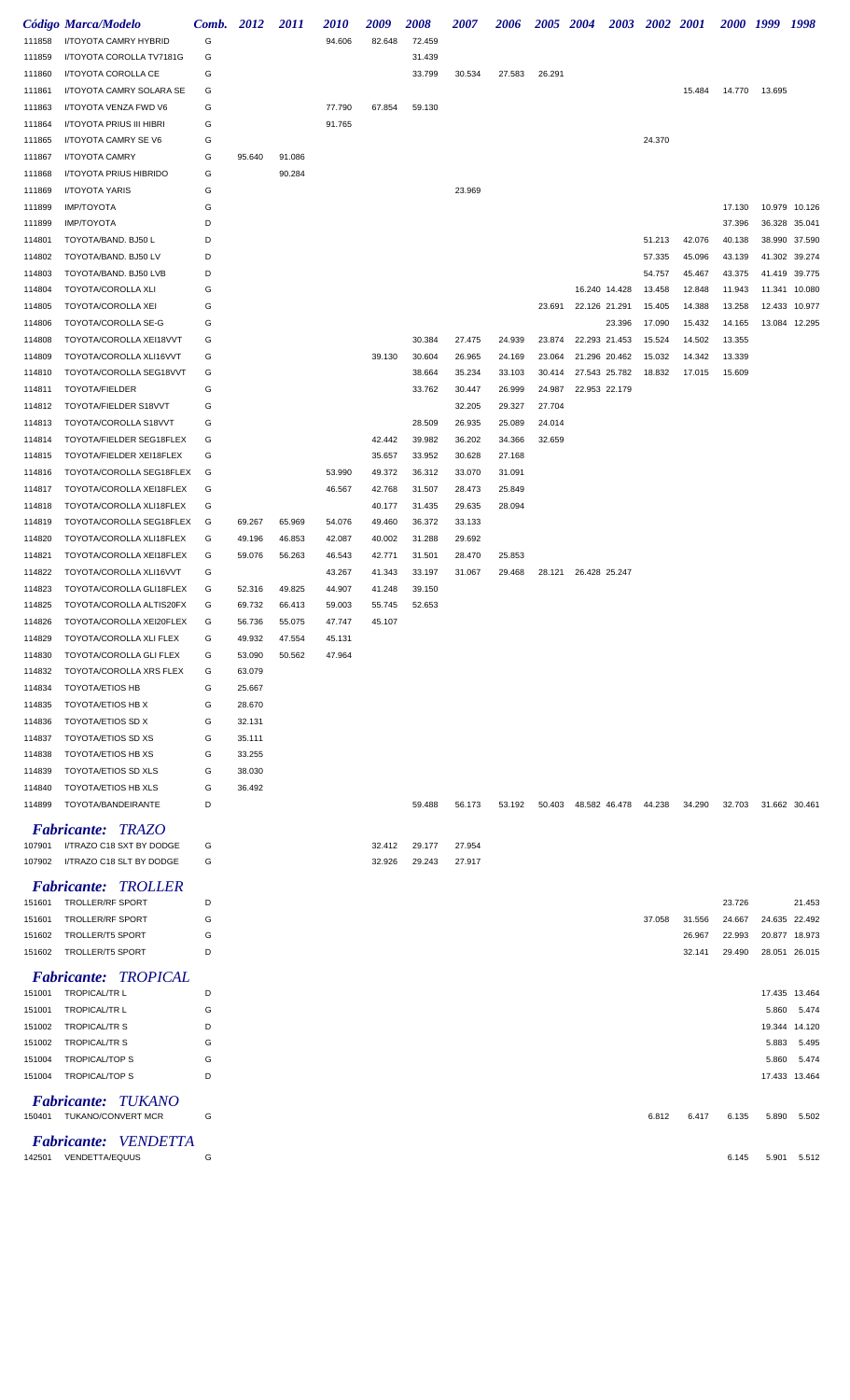|                  | Código Marca/Modelo                            |        | Comb. 2012 | 2011            | <i>2010</i> | 2009    | 2008    | <i><b>2007</b></i> | 2006              | 2005 2004 |                             |               | 2003 2002 2001 |                  |        | 2000 1999        | 1998           |
|------------------|------------------------------------------------|--------|------------|-----------------|-------------|---------|---------|--------------------|-------------------|-----------|-----------------------------|---------------|----------------|------------------|--------|------------------|----------------|
| 112200           | <b>Fabricante:</b> VOLKSWAGEN<br>I/VW MRE CGPI | G      |            |                 |             |         |         |                    |                   |           |                             |               | 19.226         | 18.635           | 16.615 |                  | 11.842 10.920  |
| 112205           | IMP/VW GOL CL 1.8                              | G      |            |                 |             |         |         |                    |                   |           |                             |               |                |                  |        |                  | 9.903          |
| 112207           | IMP/VW GOLF GTI                                | G      |            |                 |             | 35.499  | 33.438  | 31.642             | 29.961            | 28.361    |                             | 27.041 25.906 | 24.651         | 19.721           | 18.265 |                  | 17.312 10.382  |
| 112209           | <b>IMP/VW GOLF GLX</b>                         | G      |            |                 |             |         |         |                    |                   |           |                             |               |                |                  |        | 11.798           | 10.538         |
| 112210           | IMP/VW GOLF GL                                 | G      |            |                 |             |         |         |                    |                   |           |                             |               |                |                  | 12.697 |                  | 11.697 10.644  |
| 112211           | <b>IMP/VW PASSAT</b>                           | G      |            |                 |             |         |         |                    |                   |           |                             |               |                |                  |        |                  | 12.641 11.538  |
| 112214           | IMP/VW POINTER GLI 1.8                         | G      |            |                 |             |         |         |                    |                   |           |                             |               |                |                  |        |                  | 7.757          |
| 112215           | IMP/VW GOL CLI                                 | G      |            |                 |             |         |         |                    |                   |           |                             |               |                |                  |        |                  | 9.357          |
| 112219           | <b>IMP/VW GOLF CABRIOLET</b>                   | G      |            |                 |             |         |         |                    |                   |           |                             |               |                |                  |        |                  | 10.214         |
| 112220           | IMP/VW POLO CLAS. 1.8 MI                       | G      |            |                 |             |         |         |                    |                   |           |                             | 15.875        | 13.032         | 12.225           | 10.812 | 10.069           | 9.636          |
| 112221           | IMP/VW GOL 1.6 MI<br>IMP/VW GOL CL 1.6 MI      | G<br>G |            |                 |             |         |         |                    |                   |           |                             |               | 12.815         | 11.915<br>12.199 | 11.425 | 10.035           | 9.289<br>9.389 |
| 112222<br>112223 | IMP/VW GOL GL 1.6 MI                           | G      |            |                 |             |         |         |                    |                   |           |                             |               |                |                  | 11.662 | 10.144<br>10.379 | 9.491          |
| 112224           | IMP/VW GOLF GLX 2.0 MI                         | G      |            |                 |             |         |         |                    |                   |           |                             |               |                |                  | 13.242 | 11.800           | 10.327         |
| 112225           | IMP/VW GOLF GL 1.8 MI                          | G      |            |                 |             |         |         |                    |                   |           |                             |               |                |                  | 11.894 |                  | 11.346 10.653  |
| 112226           | IMP/VW POLO CLAS. 1.6 MI                       | G      |            |                 |             |         |         |                    |                   |           | 18.993 17.910 16.904        |               | 15.836         |                  |        |                  |                |
| 112227           | IMP/VW POLO 75                                 | G      |            |                 |             |         |         |                    |                   |           |                             |               |                |                  |        | 9.698            | 9.277          |
| 112228           | I/VW PASSAT V6                                 | G      |            |                 |             |         | 80.626  | 69.778             | 65.974            | 31.198    |                             | 28.995 27.360 | 25.613         | 21.176           | 17.956 | 16.950           | 14.731         |
| 112229           | <b>IMP/VW GOL STAR</b>                         | G      |            |                 |             |         |         |                    |                   |           |                             |               | 14.880         | 13.770           | 12.701 | 11.678           | 9.660          |
| 112230           | <b>IMP/VW PASSAT VARIANT</b>                   | G      |            |                 |             |         |         |                    |                   |           |                             |               |                |                  |        | 13.465           | 12.276         |
| 112231           | I/VW PASSAT VARIANT V6                         | G      |            |                 |             |         |         |                    |                   |           | 30.113 27.734 26.700        |               | 24.513         | 21.707           | 16.700 | 15.095           | 14.193         |
| 112232           | <b>IMP/VW PASSAT VARIANT T</b>                 | G      |            |                 |             |         |         |                    |                   |           |                             |               |                | 20.507           | 17.289 | 15.233           | 13.998         |
| 112233           | <b>I/VW PASSAT TURBO</b>                       | G      |            |                 |             |         |         |                    | 32.461            | 25.957    |                             | 24.075 22.870 | 19.934         | 18.246           | 15.745 | 14.122           | 12.848         |
| 112234           | <b>IMP/VW PASSAT V6 SYNCRO</b>                 | G      |            |                 |             |         |         |                    |                   |           |                             |               |                | 20.399           | 17.281 | 16.320           | 14.182         |
| 112235           | <b>IMP/VW GOL SPECIAL</b>                      | G      |            |                 |             |         |         |                    |                   |           |                             | 10.712 10.291 | 9.704          | 9.017            | 8.585  | 8.084            | 7.394          |
| 112236           | IMP/VW POLO CLAS SPECIAL                       | G      |            |                 |             |         |         |                    |                   |           |                             |               |                |                  | 10.518 | 9.802            | 9.379          |
| 112237           | IMP/VW NEW BEETLE                              | G      | 59.079     | 56.266          | 46.025      | 40.938  | 37.223  | 35.447             | 33.932            | 32.002    | 31.311 29.609               |               | 28.310         | 27.315           | 26.044 | 24.815           | 24.123         |
| 112238           | <b>IMP/VW GOLF</b>                             | G      |            |                 |             |         |         |                    |                   |           |                             |               | 16.234         | 15.499           | 14.771 | 10.313           | 9.380          |
| 112239           | IMP/VW GOLF 2.0                                | G      |            |                 |             |         |         |                    |                   |           |                             |               |                | 16.688           | 15.655 | 14.831           | 13.751         |
| 112240           | I/VW BEETLE                                    | G      | 59.082     | 56.269          | 46.490      | 42.257  | 38.352  | 36.303             | 34.600            | 32.760    |                             | 31.098 29.749 | 28.471         | 27.464           | 26.199 | 25.177           | 24.081         |
| 112241           | I/VW BORA                                      | G      | 43.103     | 41.051          | 36.786      | 33.238  | 29.549  | 25.829             | 23.900            | 19.400    |                             | 17.934 17.525 | 16.999         | 16.463           | 14.554 | 10.877           | 10.035         |
| 112242           | I/VW BOREA                                     | G      | 43.223     | 41.166          | 36.969      | 33.470  | 31.135  | 26.133             | 24.758            | 19.658    |                             | 18.175 17.759 | 17.221         | 16.691           | 15.476 | 11.025           | 10.171         |
| 112243           | I/VW JETTA                                     | G      | 59.660     | 57.823          | 57.338      | 56.361  | 49.370  | 44.461             | 40.437            | 38.383    |                             | 36.916 35.463 | 33.820         | 32.273           | 30.661 |                  | 29.088 27.697  |
| 112244           | I/VW POLO                                      | G      |            |                 |             |         |         |                    |                   |           |                             |               |                |                  | 10.519 | 9.801            | 9.378          |
| 112245           | I/VW POLO GTI                                  | G      |            |                 |             |         |         |                    |                   |           |                             |               |                |                  |        | 9.600            | 9.183          |
| 112246           | I/VW POLO CLASSIC 16V                          | G      |            |                 |             |         |         |                    |                   |           |                             |               | 10.733         | 10.068           | 8.902  |                  |                |
| 112247           | I/VW POLO CLASSIC 1.8                          | G      |            |                 |             |         |         |                    |                   |           |                             | 15.471        | 13.027         | 12.228           | 10.815 | 10.066           | 9.635          |
| 112248           | I/VW PASSAT 2.0                                | G      |            |                 |             |         |         |                    |                   |           |                             |               | 33.417         | 19.730           | 18.752 |                  | 17.787 16.938  |
| 112249           | I/VW GOL 1.0 PLUS                              | G      |            |                 |             |         |         |                    |                   |           |                             | 12.424        | 11.123         | 10.626           | 10.094 | 9.313            | 8.860          |
| 112250           | I/VW POLO 1.4                                  | G      |            |                 |             |         |         |                    |                   |           |                             |               | 13.030         | 12.227           | 10.808 | 10.070           | 9.638          |
| 112251           | I/VW GOLF 4 MOTION                             | G      |            |                 |             |         |         |                    |                   |           |                             |               | 14.758         | 14.092           | 13.424 | 9.374            | 8.525          |
| 112252           | I/VW POLO 1.9TDI                               | G      |            |                 |             |         |         |                    |                   |           |                             |               |                | 12.184           | 10.775 | 10.036           |                |
| 112252           | I/VW POLO 1.9TDI                               | D      |            |                 |             |         |         |                    |                   |           |                             |               |                |                  | 10.682 |                  |                |
| 112253           | <b>I/VW PASSAT V6 PROTECT</b>                  | G      |            |                 |             |         |         |                    |                   | 42.896    |                             | 39.595 35.945 | 32.645         | 30.057           |        |                  |                |
| 112254           | <b>I/VW PHAETON</b><br>I/VW PASSAT 2.0 FSI     | G      |            |                 |             |         |         |                    |                   |           |                             | 103.542       | 92.166         | 84.710           |        |                  |                |
| 112257<br>112258 | I/VW EOS                                       | G<br>G |            |                 |             |         | 50.906  | 48.768             | 41.760            | 38.903    | 36.890                      |               |                |                  |        |                  |                |
| 112259           | I/VW PASSAT VAR 2.0T F                         | G      | 102.213    | 97.347          | 85.563      | 73.739  | 64.314  | 113.090<br>58.693  | 108.323<br>55.018 | 52.943    |                             |               |                |                  |        |                  |                |
| 112260           | I/VW PASSAT 2.0T FSI                           | G      | 91.526     | 87.169          | 77.184      | 66.264  | 57.247  | 50.643             | 48.008            | 46.281    |                             |               |                |                  |        |                  |                |
| 112261           | I/VW PASSAT VAR 3.2 FSI                        | G      |            |                 | 88.067      | 73.412  | 67.950  | 60.365             | 56.170            |           |                             |               |                |                  |        |                  |                |
| 112262           | <b>I/VW POLO GTI</b>                           | G      |            |                 |             |         |         | 36.293             | 33.075            | 31.412    |                             |               |                |                  |        |                  |                |
| 112264           | I/VW EOS 2.0T FSI                              | G      | 131.551    | 125.287         | 109.370     | 103.437 | 97.686  | 92.642             |                   |           |                             |               |                |                  |        |                  |                |
| 112265           | <b>I/VW PASSAT GLX</b>                         | G      |            |                 |             |         |         |                    |                   |           |                             |               |                |                  |        |                  | 9.999          |
| 112266           | I/VW JETTA VARIANT                             | G      | 72.007     | 68.579          | 59.569      | 56.148  | 52.886  | 48.977             |                   |           |                             |               |                |                  |        |                  |                |
| 112267           | I/VW GOLF R32                                  | G      |            |                 |             | 56.471  | 50.141  | 47.659             | 33.340            |           |                             |               |                |                  |        |                  |                |
| 112268           | I/VW EOS LUX                                   | G      |            |                 |             | 92.134  | 81.952  | 70.916             | 68.241            |           |                             |               |                |                  |        |                  |                |
| 112269           | I/VW NEW BEETLE CONV                           | G      | 62.736     | 59.749          | 56.905      | 51.700  | 46.934  | 44.439             | 42.348            |           |                             |               |                |                  |        |                  |                |
| 112270           | I/VW NEW BEETLE 2.5 CONV                       | G      | 65.051     | 61.954          | 55.368      | 52.203  | 47.376  | 44.842             | 42.739            |           |                             |               |                |                  |        |                  |                |
| 112271           | <b>I/VW PASSAT KOMFORT</b>                     | G      |            |                 |             | 65.075  | 56.233  | 49.727             |                   |           |                             |               |                |                  |        |                  |                |
| 112272           | I/VW FOX 1.6 PLUS                              | G      |            |                 | 24.857      | 22.862  | 21.458  | 20.418             |                   |           |                             |               |                |                  |        |                  |                |
| 112273           | I/VW FOX 1.6 ROUTE                             | G      |            |                 | 27.485      | 25.312  | 23.598  |                    |                   |           |                             |               |                |                  |        |                  |                |
| 112275           | I/VW TIGUAN SE SUV                             | G      |            |                 |             | 82.664  | 78.084  | 73.594             |                   |           |                             |               |                |                  |        |                  |                |
| 112276           | I/VW PASSAT CC 3.6 FSI                         | G      |            | 163.865 156.062 | 131.548     | 122.452 | 116.248 | 110.267            |                   |           |                             |               |                |                  |        |                  |                |
| 112277           | I/VW POLO TRENDLINE                            | G      |            |                 |             |         |         |                    | 26.471            |           |                             |               |                |                  |        |                  |                |
| 112278           | I/PASSAT GL 1.8T SEDAN                         | G      |            |                 |             |         |         |                    |                   | 27.027    | 25.061 23.824               |               |                |                  |        |                  |                |
| 112279           | I/VW JETTA GLS                                 | G      |            |                 |             |         | 33.830  | 32.000             | 30.291            |           | 28.683 27.350 25.912 23.265 |               |                |                  |        |                  |                |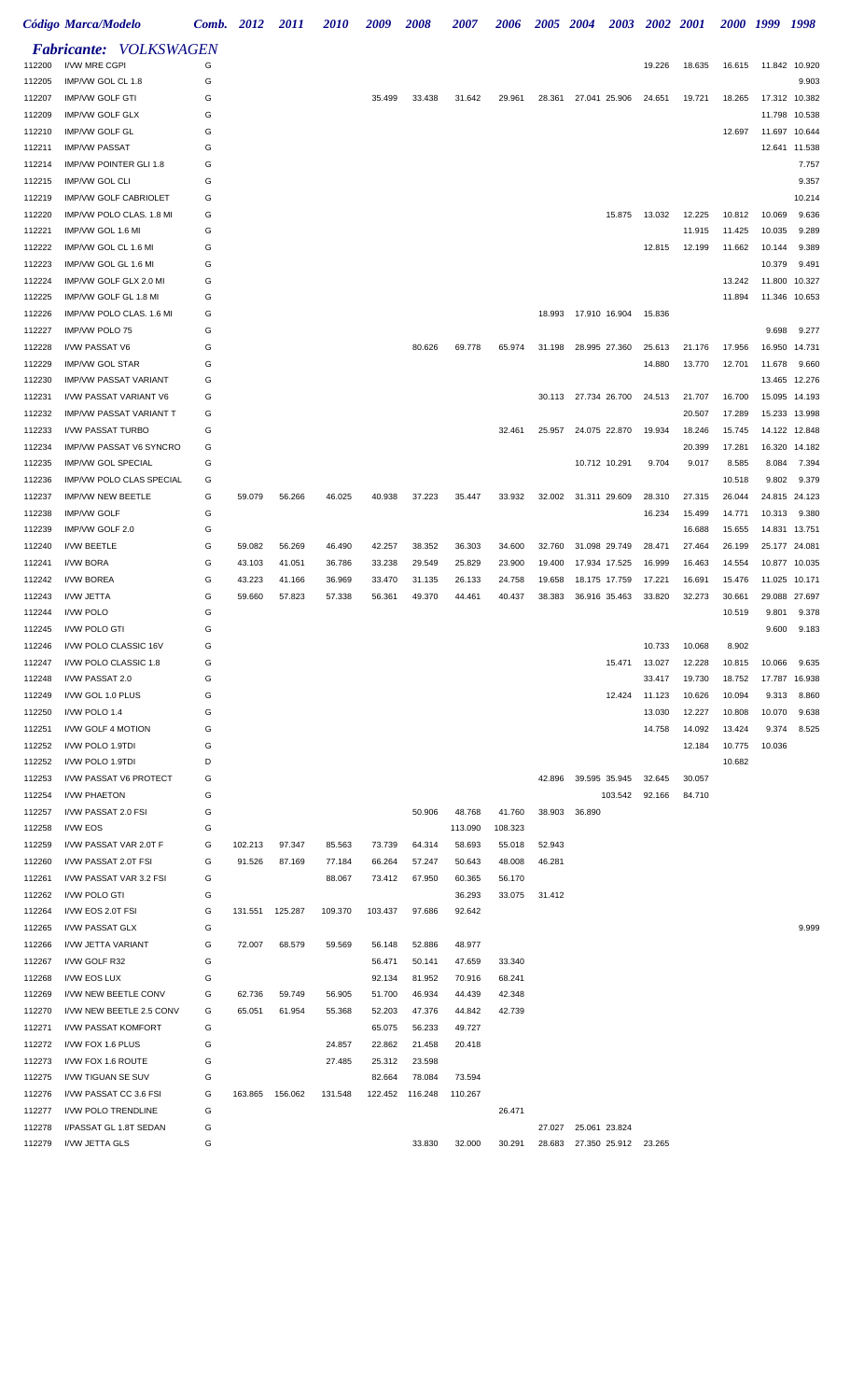|                  | Código Marca/Modelo                | Comb.  | 2012    | <i>2011</i> | <i>2010</i> | 2009    | 2008          | 2007   | 2006             |                  | 2005 2004            |               | 2003 2002 2001   |                  |                  | 2000 1999 1998   |                 |
|------------------|------------------------------------|--------|---------|-------------|-------------|---------|---------------|--------|------------------|------------------|----------------------|---------------|------------------|------------------|------------------|------------------|-----------------|
| 112280           | I/VW CC SPORT                      | G      |         |             |             | 132.862 |               |        |                  |                  |                      |               |                  |                  |                  |                  |                 |
| 112281           | I/VW CC VR6 4MOTION                | G      |         |             | 129.262     | 120.336 | 113.694       |        |                  |                  |                      |               |                  |                  |                  |                  |                 |
| 112282           | I/VW ROUTAN SEL                    | G      |         |             |             | 83.862  |               |        |                  |                  |                      |               |                  |                  |                  |                  |                 |
| 112285           | I/VW TOURAN 1.4                    | G      |         |             |             | 91.312  | 87.314        |        |                  |                  |                      |               |                  |                  |                  |                  |                 |
| 112286           | I/VW TOURAN TRENDLINE1.6           | G      |         |             |             | 94.048  |               |        |                  |                  |                      |               |                  |                  |                  |                  |                 |
| 112289           | I/VW GOLF IV 1.4                   | G      |         |             |             |         |               |        |                  |                  |                      |               |                  |                  | 15.815           |                  |                 |
| 112290           | I/VW GTI                           | G      |         |             |             |         |               | 37.275 |                  |                  |                      |               |                  |                  |                  |                  |                 |
| 112292           | I/VW JETTA 2.0                     | G      | 54.657  | 52.054      | 49.850      |         |               |        |                  |                  |                      |               |                  |                  |                  |                  |                 |
| 112293           | I/VW JETTA 2.0T                    | G      | 74.287  | 70.750      | 67.212      |         |               |        |                  |                  |                      |               |                  |                  |                  |                  |                 |
| 112294           | I/VW CC LUXURY                     | G      | 160.403 | 152.766     |             |         |               |        |                  |                  |                      |               |                  |                  |                  |                  |                 |
| 112295           | I/VW PASSAT CC SP 2.0T             | G      |         |             | 104.980     |         |               |        |                  |                  |                      |               |                  |                  |                  |                  |                 |
| 112299           | IMP/VOLKSWAGEN                     | G      |         |             |             |         |               |        |                  |                  |                      | 10.551        | 10.028           | 9.410            | 9.058            | 8.404            | 6.159           |
| 115099           | <b>VW/BRASILIA</b>                 | G      |         |             |             |         |               |        |                  |                  |                      |               |                  |                  | 7.273            | 6.526            | 6.258           |
| 115705           | <b>VW/GOL LS</b>                   | G      |         |             |             |         |               |        |                  |                  |                      |               | 13.027           | 12.055           | 11.117           | 10.224           | 9.446           |
| 115706           | <b>VW/GOL PLUS</b>                 | G      |         |             |             |         |               |        |                  |                  |                      |               | 11.119           | 10.621           | 10.014           | 9.310            | 8.857           |
| 115707           | <b>VW/GOLS</b>                     | G      |         |             |             |         |               |        |                  |                  |                      |               | 11.471           | 10.918           | 10.347           | 9.786            | 9.294           |
| 115709           | <b>VW/GOL CL</b>                   | G      |         |             |             |         |               | 18.460 | 17.483           | 16.546           | 15.777 15.116        |               | 14.382           | 13.679           | 12.969           | 10.576           | 9.697           |
| 115710           | <b>VW/GOL GL</b>                   | G      |         |             |             |         |               |        |                  |                  |                      |               |                  |                  | 15.608           | 11.727           | 10.144          |
| 115713           | VW/GOL GTI 2000                    | G      |         |             |             |         |               |        |                  |                  |                      |               |                  |                  |                  |                  | 13.947          |
| 115714           | <b>VW/GOL CL STAR</b>              | G      |         |             |             |         |               |        |                  |                  |                      |               |                  |                  |                  |                  | 9.795           |
| 115716           | VW/GOL GL 1.8                      | G      |         |             |             |         |               |        |                  |                  | 20.017 17.498 16.249 |               | 14.621           | 13.783           | 13.158           | 11.724           | 10.145          |
| 115717           | VW/GOL CL 1.8                      | G      |         |             |             |         |               |        |                  |                  |                      |               |                  | 15.062           | 13.233           | 11.168           | 9.903           |
| 115718           | <b>VW/GOL 1000</b>                 | G      |         |             |             |         |               | 15.015 | 14.225           | 13.464           | 13.041 10.691        |               | 10.244           | 9.777            | 8.844            | 8.250            | 7.747           |
| 115719           | VW/GOL GLI 1.8                     | G      |         |             |             |         |               |        |                  |                  |                      |               |                  |                  | 13.385           | 12.668           | 12.026          |
| 115720           | <b>VW/GOL CLI</b>                  | G      |         |             |             |         | 19.462        | 18.297 | 17.362           | 16.386           | 15.574 14.792        |               | 13.875           | 13.673           | 12.958           | 10.486           | 9.571           |
| 115721           | VW/GOL CLI 1.8                     | G      |         |             |             |         |               |        |                  |                  |                      |               |                  |                  |                  |                  | 10.742          |
| 115722           | <b>VW/GOL 1000I</b>                | G      |         |             |             |         |               |        |                  |                  |                      |               | 12.009           | 11.459           | 10.374           | 9.674            | 9.085           |
| 115724           | VW/GOL GTI 16V 2000                | G      |         |             |             |         |               |        |                  |                  |                      |               |                  |                  | 17.071           | 15.795           | 14.472          |
| 115725           | VW/GOL TSI 1.8                     | G      |         |             |             |         |               |        |                  |                  |                      |               |                  |                  | 13.367           | 12.297           | 11.361          |
| 115726           | <b>VW/GOL I 1.6</b>                | G      |         |             |             |         |               |        |                  |                  |                      |               |                  | 11.976           | 11.449           | 9.951            | 9.213           |
| 115727           | VW/GOL I                           | G      |         |             |             |         |               |        |                  |                  |                      | 12.235 11.099 | 10.640           | 10.152           | 9.191            | 8.565            | 8.049           |
| 115728           | <b>VW/GOL I PLUS</b>               | G      |         |             |             |         |               |        |                  |                  |                      |               |                  |                  |                  |                  | 7.591           |
| 115729           | <b>VW/GOL ATLANTA</b>              | G      |         |             |             |         |               |        |                  |                  |                      |               |                  |                  |                  |                  | 9.979           |
| 115731           | VW/GOL CL 1.8 MI                   | G      |         |             |             |         |               |        |                  | 17.559           |                      | 16.735 16.030 | 15.253           | 14.514           | 13.754           | 11.895           | 10.614          |
| 115732           | VW/GOL GL 1.8 MI                   | G      |         |             |             |         |               |        |                  |                  |                      |               |                  |                  | 11.334           | 10.396           | 9.126           |
| 115733           | VW/GOL 1.6 MI                      | G      |         |             |             |         |               |        | 23.120           |                  | 21.397 16.955 13.489 |               | 12.912           | 12.175           | 11.680           | 10.255           | 9.492           |
| 115734           | VW/GOL CL 1.6 MI                   | G      |         |             | 19.466      |         | 18.530 17.490 | 16.570 | 15.674           | 14.818           |                      | 14.150 13.451 | 12.871           | 12.134           | 11.644           | 10.131           | 9.398           |
| 115735           | VW/GOL GL 1.6 MI                   | G      |         |             |             |         |               |        |                  |                  |                      |               |                  | 13.670           | 12.644           | 11.645           | 9.987           |
| 115736           | VW/GOL TSI 2000                    | G      |         |             |             |         |               |        |                  |                  |                      |               |                  |                  |                  | 12.809           | 12.267          |
| 115737           | <b>VW/GOL MI</b>                   | G      |         |             |             |         |               |        | 12.752           | 10.550           | 10.079 9.687         |               | 9.129            | 8.487            | 8.080            | 7.607            | 5.877           |
| 115738           | <b>VW/GOL PLUS MI</b>              | G      |         |             |             |         |               |        |                  |                  |                      |               |                  |                  | 9.238            | 8.247            | 7.844           |
| 115739           | VW/GOL 16V PLUS                    | G      |         |             |             |         |               |        | 15.910           | 14.057           | 13.448 12.912        |               | 11.991           | 11.477           | 10.964           | 9.823            | 9.222           |
| 115740           | VW/GOL 16V                         | G      |         |             |             |         | 17.079        | 16.149 | 15.295           | 14.055           |                      | 13.442 12.915 | 11.564           | 11.001           | 10.289           | 9.055            | 8.646           |
| 115741           | VW/GOL GLS 2.0 MI                  | G      |         |             |             |         |               |        | 20.864           | 19.833           | 18.989 18.061        |               | 16.546           | 15.760           | 15.057           |                  | 13.411 12.641   |
| 115742           | <b>VW/GOL SPORT</b>                | G      |         |             |             |         |               |        |                  |                  |                      | 14.390        | 13.785           | 13.118           | 12.088           |                  |                 |
| 115743           | <b>VW/GOL SPECIAL</b>              | G      |         |             |             |         | 14.230        | 13.467 | 12.750           | 11.738           | 11.151 10.649        |               | 9.995            | 9.292            | 8.831            | 8.246            | 7.594           |
| 115744           | <b>VW/GOL 1.0</b>                  | G      | 25.012  | 23.822      | 21.671      | 20.662  | 18.575        | 15.207 | 13.655           | 11.846           |                      | 11.322 10.877 | 10.250           | 9.528            | 9.073            | 8.543            | 7.814           |
| 115745           | <b>VW/GOL 1.6</b>                  | G      | 28.093  | 26.755      | 23.458      | 20.765  | 18.264        | 16.629 | 15.749           | 14.252           |                      | 13.594 13.048 | 12.590           | 11.988           | 11.466           | 10.262           | 9.507           |
| 115746           | <b>VW/GOL 1.8</b>                  | G      |         |             |             |         |               |        | 16.289           | 15.424           |                      | 14.708 14.218 | 13.746           | 13.114           | 12.256           | 11.319           | 10.087          |
| 115747           | VW/GOL 2.0                         | G      |         |             |             |         |               |        |                  |                  |                      | 18.212 17.210 | 15.443           | 14.747           | 13.985           | 12.489           | 11.774          |
| 115748           | <b>VW/GOL GTI</b>                  | G      |         |             |             |         |               |        |                  |                  |                      |               | 21.132           | 20.105           | 17.393           |                  | 16.071 14.700   |
| 115749           | <b>VW/GOL PATRULHEIRO 1.6</b>      | G      |         |             |             | 21.562  | 20.259        | 18.502 | 17.578           | 16.754           |                      | 15.588 13.248 |                  |                  |                  |                  |                 |
| 115750           | <b>VW/GOL PATRULHEIRO 1.8</b>      | G      |         |             |             |         |               |        |                  | 16.859           |                      | 14.414 13.935 | 13.471           | 12.851           | 12.017           | 11.091           |                 |
| 115751           | VW/GOL SERIE OURO 2000             | G      |         |             |             |         |               |        |                  |                  |                      |               | 10.274           | 9.771            | 9.143            | 8.043            | 7.681           |
| 115752           | VW/GOL 16V TURBO                   | G      |         |             |             |         |               |        |                  |                  |                      | 15.413 13.802 | 12.605           | 11.874           | 11.160           | 10.585           | 10.168          |
| 115753           | VW/GOL 1.0 PLUS                    | G      |         |             |             | 19.598  | 16.870        | 15.458 | 14.605           | 13.678           | 13.086 12.473        |               | 11.164           | 10.662           | 10.055           | 9.347            | 8.889           |
| 115754           | <b>VW/GOL SERIE OURO</b>           | G      |         |             |             |         |               |        |                  |                  |                      | 12.087 11.332 | 10.275           | 9.775            | 9.142            | 8.046            |                 |
| 115755           | <b>VW/GOL FUN</b>                  | G<br>G |         |             |             |         |               |        |                  |                  |                      |               | 13.713           | 13.050           | 12.117           | 11.290           |                 |
| 115756           | <b>VW/GOL TREND</b>                |        |         |             |             | 16.701  |               |        |                  |                  |                      | 13.244 12.645 | 12.072           | 11.525           | 11.002           | 10.504           | 10.028          |
| 115757           | <b>VW/GOL HIGHWAY</b>              | G      |         |             |             |         |               |        |                  | 17.936           |                      | 16.184 14.155 | 13.542           | 12.896           | 12.330           | 10.724           | 9.928           |
| 115758<br>115759 | VW/GOL 16V POWER<br>VW/GOL FUN 1.6 | G<br>G |         |             | 25.201      | 23.203  | 21.846        | 19.987 | 16.545<br>18.989 | 15.675<br>18.148 | 16.892 14.351        | 14.941 14.268 | 13.433<br>13.731 | 12.396<br>13.072 | 11.162<br>12.500 | 10.230<br>10.866 | 9.413<br>10.063 |
| 115760           | VW/GOL PLUS 1.6                    | G      |         |             |             | 20.977  | 19.761        | 18.690 | 17.701           | 16.766           |                      | 15.772 12.870 | 12.497           | 11.920           | 11.326           | 10.741           | 10.232          |
| 115761           | <b>VW/GOL SPECIAL 1.6</b>          | G      |         |             |             |         |               |        | 16.030           | 15.176           |                      | 14.467 13.726 | 12.657           | 11.908           | 11.110           | 10.539           | 10.036          |
| 115762           | VW/GOL 1.0 POWER                   | G      |         |             |             |         |               | 16.371 | 15.503           | 14.952           | 14.093 13.126        |               | 11.924           | 10.980           | 9.917            | 9.184            | 8.444           |
| 115763           | VW/GOL 16V SPORT                   | G      |         |             |             |         |               |        |                  |                  |                      | 15.336 14.384 | 13.787           | 13.125           | 11.984           | 11.366           | 10.823          |
| 115765           | VW/GOL 1.6 POWER                   | G      | 32.523  | 31.577      | 25.820      | 21.094  | 19.765        | 18.825 | 17.759           | 16.875           | 16.236 15.627        |               | 14.166           | 13.350           | 12.670           |                  |                 |
| 115766           | VW/GOL 1.8 POWER                   | G      |         |             |             | 23.595  | 21.948        | 20.801 | 19.888           | 18.835           | 17.059 16.515        |               | 15.763           | 15.034           | 14.288           | 13.553           |                 |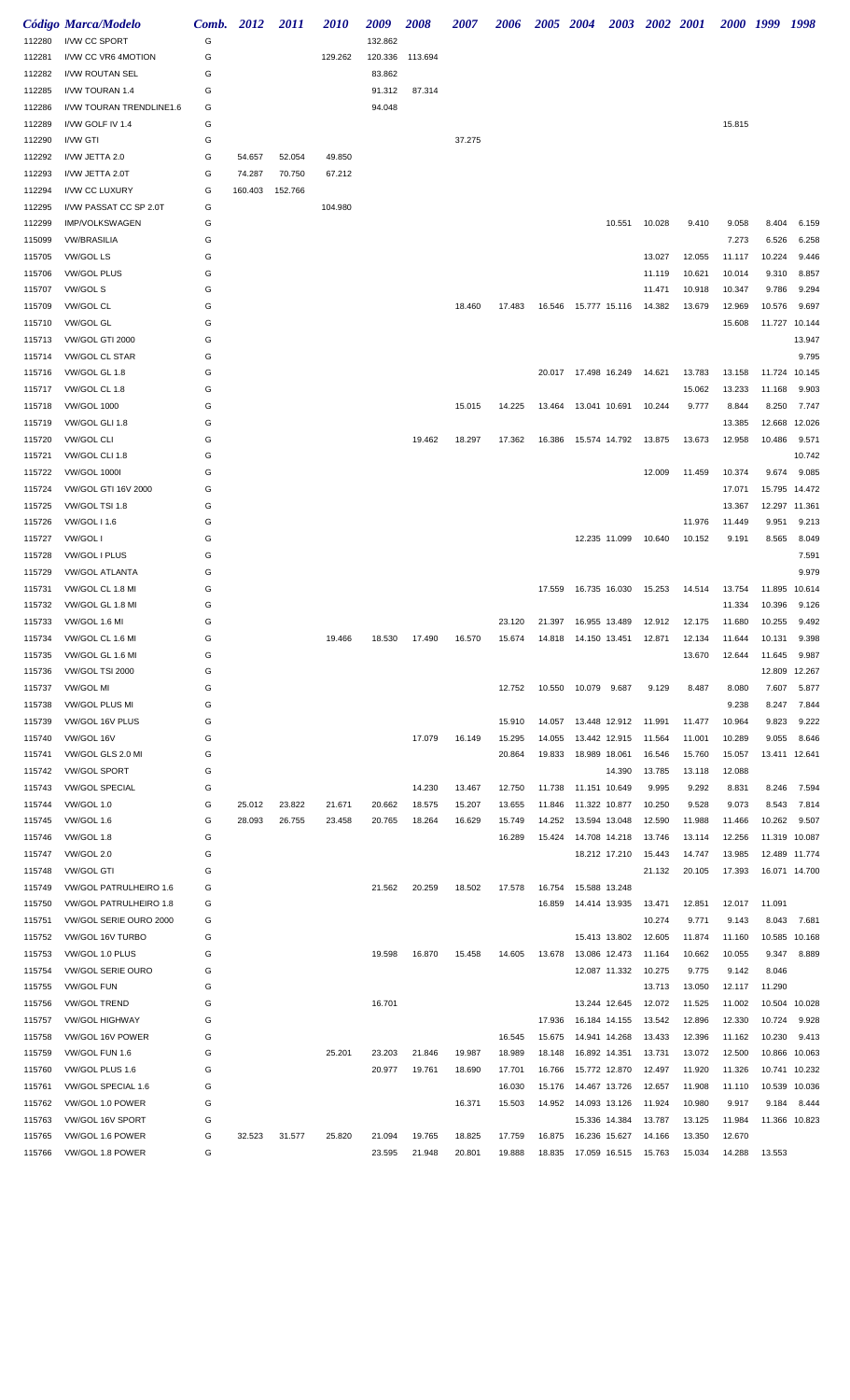|        | <b>Código Marca/Modelo</b>         | Comb. 2012 |        | <i>2011</i> | <i>2010</i> | 2009   | 2008   | 2007   | 2006   | <i><b>2005</b></i> | 2004                 | 2003          | <b>2002</b> | <i>2001</i> | <i><b>2000</b></i> | 1999   | 1998          |
|--------|------------------------------------|------------|--------|-------------|-------------|--------|--------|--------|--------|--------------------|----------------------|---------------|-------------|-------------|--------------------|--------|---------------|
| 115769 | VW/GOL 1.6 CITY                    | G          |        |             |             |        | 18.115 | 16.385 | 15.553 | 14.029             | 13.335 12.695        |               | 11.921      | 11.205      | 10.453             | 9.847  | 9.336         |
|        |                                    |            |        |             |             |        |        |        |        |                    |                      |               |             |             |                    |        |               |
| 115770 | VW/GOL 1.0 CITY                    | G          |        |             |             | 17.820 | 16.204 | 15.122 | 14.334 | 13.239             | 12.824 12.187        |               | 10.665      | 10.070      | 9.403              |        |               |
| 115772 | VW/GOL 1.6 RALLYE                  | G          | 34.408 | 33.276      | 29.786      | 24.372 | 22.773 | 20.522 | 19.761 | 18.651             | 17.437 16.836        |               |             |             |                    |        |               |
| 115773 | VW/GOL 1.8 RALLYE                  | G          |        |             |             |        |        |        | 20.258 | 18.779             | 18.270               |               |             |             |                    |        |               |
| 115774 | VW/GOL 1.8 COPA                    | G          |        |             |             |        |        | 20.438 | 19.537 | 18.506             | 17.156               |               |             |             |                    |        |               |
| 115775 | VW/GOL 1.0 COPA                    | G          |        |             |             | 18.389 | 17.323 | 16.392 | 15.199 | 14.295             |                      |               |             |             |                    |        |               |
| 115776 | VW/GOL 1.6 COPA                    | G          |        |             |             |        |        | 21.369 | 19.799 | 19.075             |                      |               |             |             |                    |        |               |
| 115777 | VW/GOL 1.6 RALLYE GIV              | G          |        |             |             | 25.310 | 23.663 | 22.529 |        |                    |                      |               |             |             |                    |        |               |
| 115778 | VW/GOL 1.0 GIV                     | G          | 21.369 | 20.352      | 18.195      | 17.287 | 15.873 | 14.915 |        |                    |                      |               |             |             |                    |        |               |
| 115779 | VW/GOL 1.6 GIV                     | G          |        |             |             | 20.947 | 20.072 | 19.045 |        |                    |                      |               |             |             |                    |        |               |
| 115780 | VW/GOL 1.6 POWER GIV               | G          |        |             |             | 26.083 | 24.939 | 23.653 |        |                    |                      |               |             |             |                    |        |               |
|        | VW/GOL 1.8 POWER GIV               | G          |        |             |             |        | 22.644 | 21.482 |        |                    |                      |               |             |             |                    |        |               |
| 115781 |                                    |            |        |             |             | 24.357 |        |        |        |                    |                      |               |             |             |                    |        |               |
| 115782 | VW/GOL 1.0 FLASH GIV               | G          |        |             |             | 18.877 | 18.035 | 16.373 |        |                    |                      |               |             |             |                    |        |               |
| 115783 | VW/GOL 1.0 TITAN GIV               | G          | 22.303 | 21.241      | 18.943      | 17.997 | 16.518 |        |        |                    |                      |               |             |             |                    |        |               |
| 115784 | VW/GOL COUNTRY 1.6                 | G          |        |             |             |        |        |        |        |                    | 16.404               |               |             |             |                    |        |               |
| 115785 | VW/GOL 1.0 SELECAO                 | G          | 28.457 | 27.102      | 24.264      | 22.924 |        |        |        |                    |                      |               |             |             |                    |        |               |
| 115786 | VW/GOL 1.0 ECOMOTION GIV           | G          | 21.313 | 20.298      | 18.205      | 17.208 |        |        |        |                    |                      |               |             |             |                    |        |               |
| 115787 | <b>VW/GOL VINTAGE</b>              | G          |        |             | 40.251      |        |        |        |        |                    |                      |               |             |             |                    |        |               |
| 115789 | <b>VW/GOL ROCK IN RIO</b>          | G          | 29.789 | 28.371      |             |        |        |        |        |                    |                      |               |             |             |                    |        |               |
| 115792 | VW/GOL 1.6 POWER                   | G          | 31.991 |             |             |        |        |        |        |                    |                      |               |             |             |                    |        |               |
| 115799 | <b>VW/GOL</b>                      | D          |        |             |             | 17.114 | 16.116 | 15.243 | 14.438 | 12.271             | 11.731 11.251        |               | 10.483      | 9.800       | 9.316              | 8.601  | 6.857         |
|        |                                    |            |        |             |             |        |        |        |        |                    |                      |               |             |             |                    |        |               |
| 115799 | <b>VW/GOL</b>                      | G          |        |             |             | 17.114 | 16.116 | 15.243 | 14.438 | 12.271             | 11.731 11.251        |               | 10.483      | 9.800       | 9.316              | 8.601  | 6.857         |
| 115899 | <b>VW/KADRON</b>                   | G          |        |             |             |        |        |        |        |                    |                      |               |             |             | 6.569              | 5.808  | 5.572         |
| 116201 | <b>VW/KOMBIL</b>                   | G          |        |             |             |        |        |        |        |                    |                      |               |             |             | 12.843             | 12.143 | 10.705        |
| 116202 | <b>VW/KOMBI STANDARD</b>           | G          |        |             |             |        |        |        |        |                    |                      | 15.603        | 14.641      | 14.137      | 12.868             | 12.167 | 10.719        |
| 116299 | <b>VW/KOMBI</b>                    | G          |        |             |             |        |        |        |        |                    |                      |               | 13.301      | 12.625      | 11.588             |        | 10.747 10.073 |
| 116601 | <b>VW/PARATI GLS</b>               | G          |        |             |             |        |        |        |        |                    |                      |               |             | 17.544      | 16.628             |        | 15.558 11.448 |
| 116605 | <b>VW/PARATI CL</b>                | G          |        |             |             |        |        |        |        |                    |                      |               | 15.136      | 14.453      | 13.576             |        | 11.464 10.186 |
| 116606 | <b>VW/PARATI GL</b>                | G          |        |             |             |        |        |        |        |                    |                      |               |             |             |                    |        | 10.477        |
| 116609 | <b>VW/PARATI CLUB</b>              | G          |        |             |             |        |        |        |        |                    |                      |               |             |             |                    |        | 10.433        |
|        |                                    | G          |        |             |             |        |        |        |        |                    |                      |               |             |             |                    |        |               |
| 116611 | VW/PARATI PLUS "SE"                |            |        |             |             |        |        |        |        |                    |                      |               |             |             |                    |        | 13.138 10.550 |
| 116612 | VW/PARATI GL 1.8                   | G          |        |             |             |        |        |        |        |                    |                      |               | 22.117      | 21.046      | 19.312             | 13.296 | 10.846        |
| 116613 | <b>VW/PARATI CL 1.8</b>            | G          |        |             |             |        |        |        |        |                    |                      | 19.790        | 18.621      | 17.730      | 16.911             |        | 13.926 11.717 |
| 116615 | <b>VW/PARATI CLI</b>               | G          |        |             |             |        |        |        |        |                    |                      |               |             |             |                    |        | 13.167 11.715 |
| 116616 | <b>VW/PARATI CLI 1.8</b>           | G          |        |             |             |        |        |        |        |                    |                      |               |             |             |                    |        | 13.201        |
| 116617 | VW/PARATI GLI 1.8                  | G          |        |             |             |        |        |        |        |                    |                      |               |             |             |                    |        | 15.401        |
| 116618 | <b>VW/PARATI GLSI 2000</b>         | G          |        |             |             |        |        |        |        |                    |                      |               |             |             |                    |        | 15.675        |
| 116619 | VW/PARATI GTI 16V 2000             | G          |        |             |             |        |        |        |        |                    |                      |               |             |             | 18.764             |        | 17.780 15.169 |
| 116620 | <b>VW/PARATI ATLANTA</b>           | G          |        |             |             |        |        | 22.879 | 21.850 |                    | 20.814 18.686 16.467 |               | 15.530      | 13.493      | 12.835             |        | 11.164 10.584 |
| 116622 | VW/PARATI CL 1.6 MI                | G          |        |             |             |        |        |        |        |                    |                      | 16.734        | 15.904      | 15.111      | 14.215             |        | 11.637 10.351 |
| 116623 | <b>VW/PARATI GL 1.6 MI</b>         | G          |        |             |             |        |        |        |        |                    |                      |               |             |             | 15.325             |        | 13.481 10.463 |
|        |                                    |            |        |             |             |        |        |        |        |                    |                      |               |             |             |                    |        |               |
| 116624 | VW/PARATI CL 1.8 MI                | G          |        |             |             |        |        |        |        |                    |                      |               |             | 17.045      | 14.804             |        | 12.766 11.226 |
| 116625 | <b>VW/PARATI GL 1.8 MI</b>         | G          |        |             |             |        |        | 23.844 | 22.580 |                    | 21.373 20.385 19.517 |               | 18.576      | 17.677      | 16.753             |        | 12.729 11.412 |
| 116626 | <b>VW/PARATI GLS 2.0 MI</b>        | G          |        |             |             |        |        |        |        |                    |                      |               |             |             | 14.346             |        | 13.460 11.376 |
| 116627 | <b>VW/PARATI 16V</b>               | G          |        |             |             |        |        |        |        |                    |                      | 15.051        | 13.190      | 12.477      | 11.865             | 10.319 | 9.785         |
| 116628 | <b>VW/PARATI 16V PLUS</b>          | G          |        |             |             |        |        |        |        |                    |                      | 15.055        | 13.811      | 13.115      | 12.001             |        | 10.754 10.058 |
| 116629 | <b>VW/PARATI TSI 2000</b>          | G          |        |             |             |        |        |        |        |                    |                      |               |             |             |                    |        | 13.466 11.374 |
| 116630 | <b>VW/PARATI SPORT</b>             | G          |        |             |             |        |        |        |        | 20.309             | 18.598 16.003        |               | 13.787      | 13.134      |                    | 12.396 | 10.434        |
| 116631 | <b>VW/PARATI CELA 1.8</b>          | G          |        |             |             | 26.687 | 24.390 | 23.250 | 22.198 | 21.156             | 20.101 18.525        |               | 14.708      | 14.036      | 13.334             |        | 12.651 11.454 |
| 116632 | <b>VW/PARATI AMBULANCIA 1.8</b>    | G          |        |             |             |        |        |        |        | 19.980             | 18.810 17.339        |               | 16.307      | 15.535      | 14.815             |        | 12.201 10.718 |
| 116633 | <b>VW/PARATI CELA 1.6</b>          | G          |        |             | 27.229      | 25.673 | 24.156 | 22.914 | 21.368 | 19.190             | 18.063 16.831        |               | 15.723      | 15.011      | 14.099             |        | 11.906 10.136 |
|        |                                    |            |        |             |             |        |        |        |        |                    |                      |               |             |             |                    |        |               |
| 116634 | <b>VW/PARATI 1.6</b>               | G          | 31.952 | 30.431      | 25.751      | 23.639 | 21.608 | 20.797 | 19.941 | 18.993             | 17.887 16.672        |               | 15.563      | 14.859      | 13.963             |        | 11.790 10.034 |
| 116635 | <b>VW/PARATI PATRULH.1.6</b>       | G          |        |             | 27.220      | 25.677 | 24.147 | 22.909 | 21.375 | 19.184             | 18.068 16.838        |               | 15.728      | 15.009      | 14.098             |        |               |
| 116636 | <b>VW/PARATI PATRULH.1.8</b>       | G          |        |             |             | 26.698 | 24.389 | 23.239 | 22.203 | 21.148             | 20.102 18.523        |               | 14.714      | 14.032      | 13.336             |        | 12.653 11.455 |
| 116637 | VW/PARATI AMBULANCIA 1.6           | G          |        |             |             |        |        |        | 24.772 | 20.152             | 18.328 17.084        |               | 15.958      | 15.232      | 14.308             |        | 12.082 10.278 |
| 116638 | VW/PARATI 1.8                      | G          |        |             | 29.028      | 26.686 | 24.386 | 23.240 | 22.198 | 21.150             | 20.097 18.531        |               | 14.708      | 14.028      | 13.335             |        | 12.651 11.455 |
| 116639 | <b>VW/PARATI GTI</b>               | G          |        |             |             |        |        |        |        |                    |                      | 25.713 24.112 | 22.307      | 20.380      | 18.444             |        | 17.458 14.815 |
| 116640 | VW/PARATI 2.0                      | G          |        |             |             |        |        |        |        |                    | 18.381 17.551        |               | 16.172      | 15.093      | 14.355             |        | 13.463 11.372 |
| 116641 | <b>VW/PARATI 16V TURBO</b>         | G          |        |             |             |        |        |        |        | 21.349             | 15.814 15.248        |               | 12.264      | 11.704      | 11.265             |        | 10.748 10.236 |
| 116642 | <b>VW/PARATI SUMMER 16V</b>        | G          |        |             |             |        |        |        |        |                    |                      | 16.354        | 14.407      | 13.726      | 12.647             |        | 11.455 10.717 |
| 116643 | <b>VW/PARATI FUN</b>               | G          |        |             |             |        |        |        |        |                    |                      |               | 14.282      | 13.359      | 12.752             | 12.235 |               |
|        |                                    |            |        |             |             |        |        |        |        |                    |                      |               |             |             |                    |        |               |
| 116644 | <b>VW/PARATI 16V TOUR</b>          | G          |        |             |             |        |        |        |        |                    | 17.596 16.567        |               | 15.751      | 14.523      | 13.502             | 12.579 |               |
| 116645 | VW/PARATI FUN 1.6                  | G          |        |             |             |        |        |        |        |                    | 18.148 16.914        |               | 15.793      | 15.077      | 14.165             |        | 11.961 10.178 |
| 116647 | <b>VW/PARATI 1.8 TOUR</b>          | G          |        |             |             |        |        |        |        |                    | 21.688 19.897        |               | 18.014      | 16.858      | 15.592             | 14.526 |               |
| 116648 | VW/PARATI 2.0 TOUR                 | G          |        |             |             |        |        |        |        |                    | 17.484 15.924        |               | 14.676      | 13.596      | 13.075             |        |               |
| 116649 | <b><i>VW/PARATI 16V SUNSET</i></b> | G          |        |             |             |        |        |        |        |                    |                      | 16.439 15.410 | 14.277      | 13.356      | 12.794             |        |               |
| 116650 | <b>VW/PARATI 16VT CROSSOVER</b>    | G          |        |             |             |        |        |        |        |                    | 18.913 17.507        |               | 15.817      | 14.716      | 13.733             |        |               |
| 116651 | <b>VW/PARATI 16VT EVIDENCE</b>     | G          |        |             |             |        |        |        |        |                    |                      | 17.028 16.562 | 14.926      | 13.985      | 13.059             |        |               |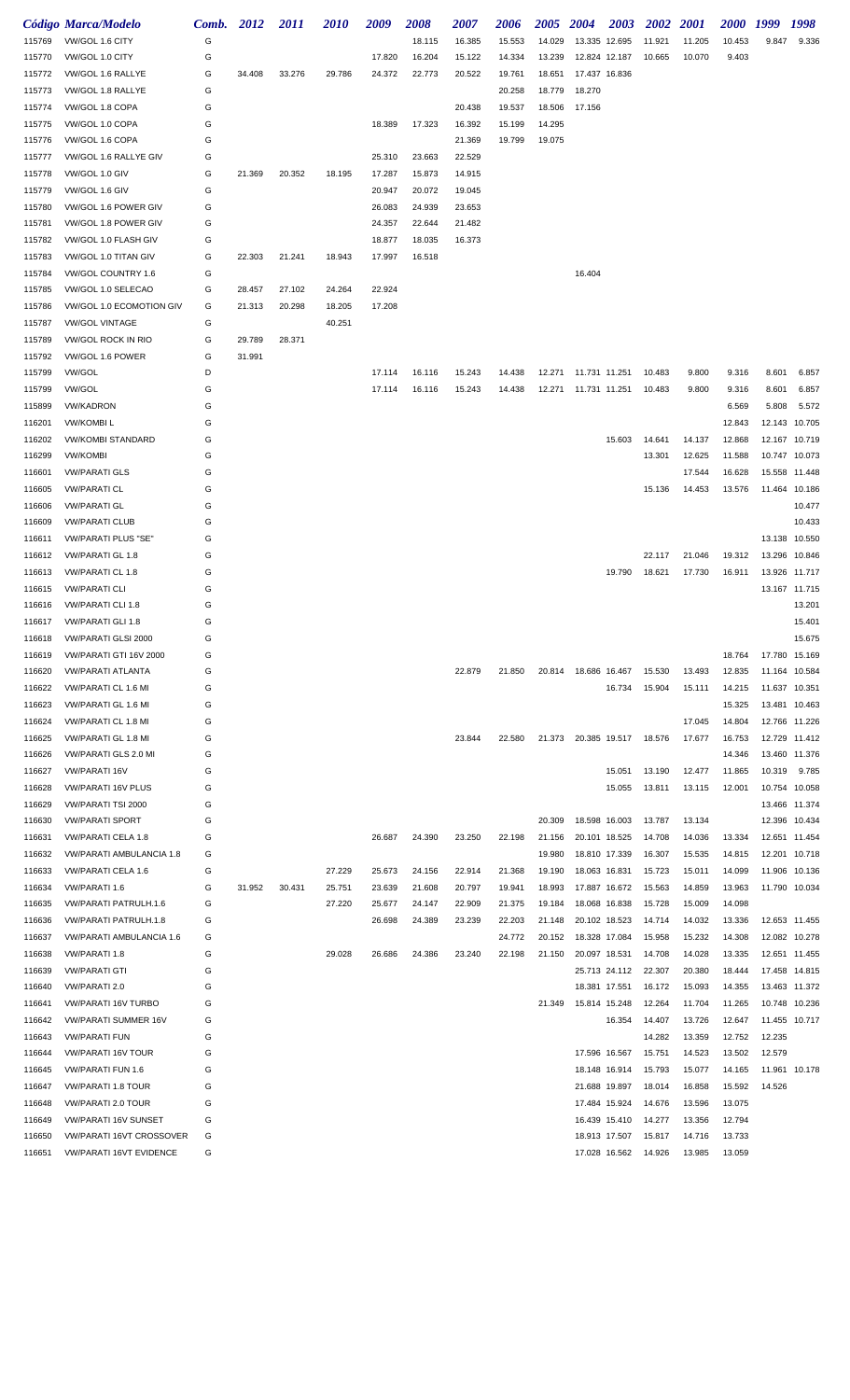|        | Código Marca/Modelo                      | Comb. | 2012   | <i>2011</i> | <i><b>2010</b></i> | 2009   | 2008   | 2007   | 2006   | <i><b>2005</b></i> | <b>2004</b>            | 2003          | 2002 2001 |        | <i>2000</i> | 1999          | 1998          |
|--------|------------------------------------------|-------|--------|-------------|--------------------|--------|--------|--------|--------|--------------------|------------------------|---------------|-----------|--------|-------------|---------------|---------------|
| 116652 | <b>VW/PARATI 1.8 CROSSOVER</b>           | G     |        |             |                    |        |        |        | 22.756 | 21.088             | 20.144                 |               |           |        |             |               |               |
| 116653 | VW/PARATI 2.0 CROSSOVER                  | G     |        |             |                    |        |        |        | 22.820 | 20.032             | 18.924 17.520          |               | 15.924    | 13.864 |             |               |               |
| 116654 | <b>VW/PARATI 1.8 EVIDENCE</b>            | G     |        |             |                    |        |        |        |        |                    | 17.096 16.563          |               | 15.027    | 14.005 | 13.074      |               |               |
| 116657 | <b>VW/PARATI 2.0 TRACKFIELD</b>          | G     |        |             |                    |        |        |        | 22.997 | 21.175             | 20.093 19.331          |               | 17.851    |        |             |               |               |
| 116658 | <b>VW/PARATI 1.8 TRACKFIELD</b>          | G     |        |             |                    |        | 25.235 | 23.414 | 21.815 | 20.489             | 19.673                 |               |           |        |             |               |               |
| 116659 | <b>VW/PARATI 1.8 PLUS</b>                | G     |        |             |                    |        |        |        | 23.029 | 21.055             | 19.834 18.273          |               | 17.195    | 16.367 | 15.623      |               | 13.574 12.932 |
| 116660 | <b>VW/PARATI 2.0 PLUS</b>                | G     |        |             |                    |        |        |        |        | 21.180             | 20.079 19.335          |               | 17.857    |        |             |               |               |
| 116661 | <b>VW/PARATI 1.6 CITY</b>                | G     |        |             |                    |        |        |        | 21.378 | 19.606             | 18.012 16.792          |               | 15.682    | 14.116 |             |               |               |
| 116662 | <b>VW/PARATI 1.6 TRACKFIELD</b>          | G     |        |             |                    | 25.734 | 24.211 | 22.967 | 21.430 | 19.229             | 18.361 17.362          |               | 16.137    |        |             |               |               |
| 116664 | <b>VW/PARATI 1.8 COMFORTL</b>            | G     |        |             |                    |        |        | 24.353 | 22.575 | 19.895             | 19.169                 |               |           |        |             |               |               |
| 116665 | VW/PARATI 1.6 COMFORTL.                  | G     |        |             |                    |        |        | 20.477 | 18.430 | 17.654             | 16.879 16.203          |               | 15.455    | 14.745 | 14.017      | 13.292 12.659 |               |
| 116666 | <b>VW/PARATI 1.6 SURF</b>                | G     | 36.357 | 34.626      | 27.836             | 24.572 | 23.214 | 21.029 | 19.976 |                    |                        |               |           |        |             |               |               |
| 116667 | <b>VW/PARATI 1.8 SURF</b>                | G     |        |             | 29.172             | 26.727 | 25.394 | 22.778 | 21.634 |                    |                        |               |           |        |             |               |               |
| 116668 | VW/PARATI 1.6 TITAN                      | G     | 29.427 | 28.026      | 24.427             | 23.149 | 21.427 |        |        |                    |                        |               |           |        |             |               |               |
| 116699 | <b>VW/PARATI</b>                         | G     |        |             |                    |        |        |        |        | 18.745             | 16.662 14.532          |               | 12.732    | 12.037 | 11.449      | 9.956         | 9.446         |
| 116799 | <b>VW/PASSAT</b>                         | G     |        |             |                    |        |        |        |        |                    |                        |               |           |        |             | 11.241        | 10.388        |
| 116900 | <b>VW/QUANTUM</b>                        | G     |        |             |                    |        |        |        |        |                    |                        |               | 13.264    | 12.469 | 11.253      | 9.910         | 9.478         |
| 116901 | <b>VW/QUANTUM CG</b>                     | G     |        |             |                    |        |        |        |        |                    |                        |               | 15.940    | 14.753 | 13.602      | 12.510        | 11.555        |
| 116904 | <b>VW/QUANTUM C</b>                      | G     |        |             |                    |        |        |        |        |                    |                        |               |           |        |             |               | 10.609        |
| 116905 | <b>VW/QUANTUM CL</b>                     | G     |        |             |                    |        |        |        |        |                    |                        |               |           |        |             |               | 10.614        |
| 116909 | VW/QUANTUM GL 2000                       | G     |        |             |                    |        |        |        |        |                    |                        |               |           |        |             |               | 11.753        |
| 116915 | VW/QUANTUM CL 1800                       | G     |        |             |                    |        |        |        |        |                    |                        |               |           |        |             |               | 11.571 10.608 |
| 116918 | VW/QUANTUM 2000 MI                       | G     |        |             |                    |        |        |        |        |                    |                        |               |           |        | 12.840      | 11.888        | 10.908        |
| 116919 | VW/QUANTUM 2000 MI EVID.                 | G     |        |             |                    |        |        |        |        |                    |                        |               |           |        | 15.405      | 12.702        | 11.597        |
| 116920 | VW/QUANTUM 2000 MI EXCL.                 | G     |        |             |                    |        |        |        |        |                    |                        |               |           |        | 16.716      | 14.368        | 13.206        |
| 116921 | <b>VW/QUANTUM FAMILY</b>                 | G     |        |             |                    |        |        |        |        |                    |                        |               |           |        |             | 12.641        | 11.676        |
| 116922 | VW/QUANTUM 2.0                           | G     |        |             |                    |        |        |        |        |                    |                        |               | 14.941    | 14.280 | 12.740      | 11.797        | 10.824        |
| 116923 | <b>VW/QUANTUM AMBULANCIA</b>             | G     |        |             |                    |        |        |        |        |                    |                        |               | 14.601    | 13.730 | 12.393      | 10.914        |               |
| 116924 | <b>VW/QUANTUM FUNERARIA</b>              | G     |        |             |                    |        |        |        |        |                    |                        |               |           | 12.612 | 11.374      | 10.018        | 9.581         |
| 116925 | <b>VW/QUANTUM</b>                        | G     |        |             |                    |        |        |        |        |                    |                        |               |           | 12.383 | 11.170      | 9.838         |               |
| 116926 | RONTANFUNERAL<br>VW/QUANTUM PATRULH. 2.0 | G     |        |             |                    |        |        |        |        |                    |                        |               | 15.144    | 14.474 | 12.918      | 11.960        | 10.975        |
| 116927 | <b>VW/QUANTUM PATRULHEIRO</b>            | G     |        |             |                    |        |        |        |        |                    |                        |               |           | 12.378 | 11.174      | 9.842         |               |
| 116928 | VW/QUANTUM FUNERARIA 2.0                 | G     |        |             |                    |        |        |        |        |                    |                        |               | 14.946    | 14.278 | 12.746      | 11.801        | 10.824        |
| 116929 | VW/QUANTUM AMBULANC. 2.0                 | G     |        |             |                    |        |        |        |        |                    |                        |               | 15.143    | 14.477 | 12.913      | 11.963        | 10.974        |
| 116999 | <b>VW/QUANTUM</b>                        | G     |        |             |                    |        |        |        |        |                    |                        |               | 13.264    | 12.472 | 11.251      | 9.910         | 9.476         |
| 117000 | <b>VW/SANTANA</b>                        | G     |        |             |                    |        |        | 27.430 | 19.936 | 17.063             | 16.090 15.203          |               | 14.202    | 13.574 | 12.933      | 11.564        | 9.845         |
| 117001 | <b>VW/SANTANA CD</b>                     | G     |        |             |                    |        |        |        |        |                    | 17.655 16.685          |               | 15.585    | 14.892 | 14.189      |               | 12.692 10.799 |
| 117002 | <b>VW/SANTANA CG</b>                     | G     |        |             |                    |        |        |        |        |                    |                        | 18.361        | 16.992    | 15.727 | 14.495      | 13.339        | 12.324        |
| 117004 | <b>VW/SANTANA C</b>                      | G     |        |             |                    |        |        |        |        |                    | 16.824 15.771          |               | 14.598    | 13.509 | 12.451      |               | 11.381 10.355 |
| 117005 | <b>VW/SANTANA CL</b>                     | G     |        |             |                    |        |        | 24.285 | 18.838 | 16.126             | 15.205 14.371          |               | 13.422    | 12.828 | 12.227      | 10.932        | 9.306         |
| 117006 | <b>VW/SANTANA GL</b>                     | G     |        |             |                    |        |        |        |        |                    |                        |               |           |        |             |               | 12.030 10.988 |
| 117007 | <b>VW/SANTANA GLS</b>                    | G     |        |             |                    |        |        |        |        |                    |                        | 16.718        | 15.902    | 15.134 | 14.348      |               | 13.567 12.888 |
| 117008 | <b>VW/SANTANA S</b>                      | G     |        |             |                    |        |        |        |        |                    |                        |               | 14.020    | 13.402 | 12.770      | 11.416        | 9.720         |
| 117009 | VW/SANTANA CL 2000                       | G     |        |             |                    |        |        |        |        |                    |                        |               |           |        |             | 9.871         | 9.530         |
| 117010 | VW/SANTANA GL 2000                       | G     |        |             |                    |        |        |        |        |                    | 17.596 16.501          |               | 15.274    | 14.131 | 13.029      |               | 11.988 11.076 |
| 117015 | <b>VW/SANTANA EXECUTIVO</b>              | G     |        |             |                    |        |        |        |        |                    |                        |               |           |        |             |               | 13.318        |
| 117020 | VW/SANTANA CL 1800                       | G     |        |             |                    |        |        |        |        |                    |                        | 15.208 14.365 | 13.421    | 12.830 | 12.227      | 10.932        | 9.304         |
| 117021 | VW/SANTANA GLS 2000 I                    | G     |        |             |                    |        |        |        |        |                    |                        |               |           |        |             |               | 12.324        |
| 117023 | VW/SANTANA CL 1800 I                     | G     |        |             |                    |        |        |        |        |                    |                        | 14.542        | 13.591    | 12.984 | 12.372      | 11.065        | 9.414         |
| 117024 | VW/SANTANA SPORT 2000I                   | G     |        |             |                    |        |        |        |        |                    |                        |               |           |        |             |               | 10.925        |
| 117025 | VW/SANTANA 2000I                         | G     |        |             |                    |        |        |        |        |                    |                        |               |           |        | 12.507      | 11.580        | 10.822        |
| 117026 | <b>VW/SANTANA EVIDENCE</b>               | G     |        |             |                    |        |        |        |        |                    |                        |               |           |        |             |               | 11.676        |
| 117027 | <b>VW/SANTANA EVIDENCE 2.0</b>           | G     |        |             |                    |        |        |        |        |                    |                        |               |           |        |             |               | 12.011        |
| 117028 |                                          | G     |        |             |                    |        |        |        |        |                    | 17.823  17.108  15.831 |               |           | 13.960 | 13.094      |               | 11.590 10.862 |
| 117029 | VW/SANTANA 2000 MI                       | G     |        |             |                    |        |        |        |        |                    |                        |               | 15.146    |        | 15.071      |               | 13.652 12.081 |
|        | VW/SANTANA 2000 MI EVID.                 |       |        |             |                    |        |        |        |        |                    |                        |               |           |        |             |               |               |
| 117030 | VW/SANTANA 2000 MI EXCL.                 | G     |        |             |                    |        |        |        |        |                    |                        |               |           |        | 16.244      |               | 15.245 12.570 |
| 117031 | VW/SANTANA 2.0                           | G     |        |             |                    |        |        |        | 20.493 | 18.195             | 17.467 16.160          |               | 15.458    | 14.251 | 13.371      |               | 11.829 11.082 |
| 117032 | <b>VW/SANTANA PATRULHEIRO</b>            | G     |        |             |                    |        |        | 23.649 | 19.834 | 16.981             | 16.013 15.134          |               | 14.137    | 13.507 | 12.875      | 11.510        |               |
| 117033 | VW/SANTANA PATRUL. 2.0                   | G     |        |             |                    |        |        |        | 20.492 | 18.194             | 17.460                 |               |           |        |             |               |               |
| 117034 | VW/SANTANA CELA 2.0                      | G     |        |             |                    |        |        |        |        |                    | 17.538 16.226          |               | 15.521    |        |             |               |               |
| 117035 | <b>VW/SANTANA CELA</b>                   | G     |        |             |                    |        |        |        | 20.159 | 17.297             | 16.308 15.410          |               | 14.399    | 13.760 | 13.109      | 11.725        | 9.981         |
| 117036 | VW/SANTANA 2.0 COMFORT                   | G     |        |             |                    |        |        |        | 20.712 | 18.397             | 17.652                 |               |           |        |             |               |               |
| 117037 | <b>VW/SANTANA COMFORTLINE</b>            | G     |        |             |                    |        |        | 24.970 | 23.403 | 20.196             | 19.040                 |               |           |        |             |               |               |
| 117099 | <b>VW/SANTANA</b>                        | G     |        |             |                    |        |        |        |        |                    |                        |               |           | 13.338 | 12.714      | 11.371        | 9.679         |
| 117201 | <b>VW/TERRAL 4</b>                       | G     |        |             |                    |        |        |        |        |                    | 7.790                  | 7.547         | 7.260     | 6.983  | 6.692       | 5.918         | 5.678         |
| 117600 | <b>VW/MALZONI</b>                        | G     | 26.498 | 25.237      | 20.828             | 19.428 | 17.919 | 16.689 | 15.783 | 14.937             | 14.332 11.986          |               | 10.744    | 10.309 | 9.889       | 9.541         | 7.433         |
| 117699 | <b>VW/VOLKSWAGEN</b>                     | D     |        |             |                    |        |        |        |        |                    |                        |               | 11.673    | 10.998 | 10.910      | 10.124        | 7.391         |
| 117699 | <b>VW/VOLKSWAGEN</b>                     | G     |        |             |                    |        |        |        |        |                    |                        |               | 10.044    | 9.465  | 9.389       | 8.712         | 6.360         |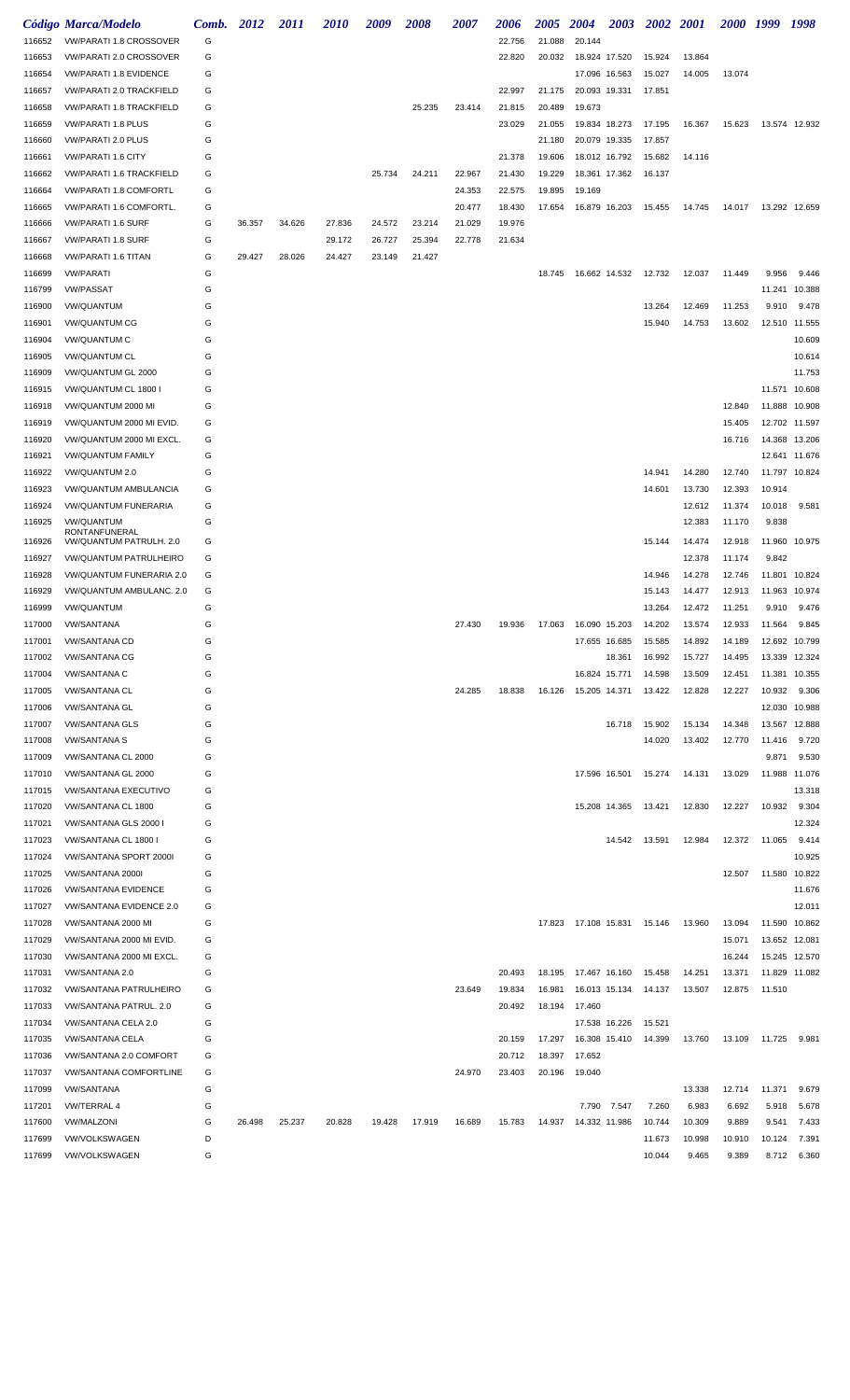|        | Código Marca/Modelo             | Comb. | 2012    | <i>2011</i> | <i>2010</i> | 2009   | 2008   | 2007   | 2006   | <i><b>2005</b></i> | 2004                        | 2003          | 2002   | <i>2001</i> | <i><b>2000</b></i> | 1999   | 1998          |
|--------|---------------------------------|-------|---------|-------------|-------------|--------|--------|--------|--------|--------------------|-----------------------------|---------------|--------|-------------|--------------------|--------|---------------|
| 117710 | <b>VW/VOYAGE C</b>              | G     |         |             | 17.621      | 16.618 | 15.651 | 14.802 | 14.019 | 13.277             | 12.653 12.126               |               | 11.536 | 10.978      | 10.405             | 9.846  | 9.347         |
| 117718 | VW/VOYAGE 1.0                   | G     | 26.615  | 25.717      | 23.083      | 22.004 | 21.030 | 19.939 |        |                    |                             |               |        |             |                    |        |               |
| 117719 | VW/VOYAGE 1.6 COMFORTL          | G     | 33.619  | 32.018      | 28.171      | 26.615 | 25.220 | 23.920 |        |                    |                             |               |        |             |                    |        |               |
| 117720 | VW/VOYAGE 1.6                   | G     | 30.569  | 29.114      | 26.147      | 24.600 | 22.937 | 21.757 |        |                    |                             |               |        |             |                    |        |               |
| 117732 | VW/VOYAGE 1.6 TREND             | G     | 29.837  | 28.417      | 26.232      | 24.802 | 23.345 | 22.136 |        |                    |                             |               |        |             |                    |        |               |
| 117799 | <b>VW/VOYAGE</b>                | G     |         |             | 17.607      | 16.602 | 15.639 | 14.793 | 14.010 | 13.267             |                             | 12.644 12.116 | 11.527 | 10.965      | 10.398             | 9.833  | 9.340         |
| 117902 | VW/FUSCA 1300                   | G     |         |             |             |        | 20.609 | 19.150 | 18.109 | 17.102             | 16.410 13.720               |               | 12.301 | 11.806      | 11.316             | 10.931 | 8.505         |
| 117903 | VW/FUSCA 1300 L                 | G     |         |             |             |        |        |        |        |                    |                             |               | 12.302 | 11.806      | 11.322             | 10.929 | 8.506         |
| 117904 | VW/FUSCA 1500                   | G     |         |             |             |        |        |        |        |                    |                             |               | 12.303 | 11.810      | 11.320             | 10.926 | 8.504         |
| 117905 | VW/FUSCA 1600                   | G     |         |             |             |        |        |        |        |                    |                             |               |        |             |                    |        | 8.510         |
| 117912 | I/VW FUSCA ULTIMAEDICION        | G     |         |             |             |        |        |        |        |                    |                             | 18.542 17.315 | 15.705 |             |                    |        |               |
| 118199 | <b>VW/TL</b>                    | G     |         |             |             |        |        |        |        |                    |                             |               |        |             |                    | 10.930 | 8.505         |
| 118299 | <b>VW/BUGRE</b>                 | G     |         |             |             |        |        |        |        |                    |                             | 9.392 8.131   | 7.357  | 6.725       | 6.432              | 5.674  | 5.243         |
| 118501 | <b>VW/BABY BUGGY</b>            | G     |         |             |             |        |        |        |        |                    |                             |               |        |             |                    |        | 5.522         |
| 118899 | <b>VW/SELVAGEM</b>              | G     |         |             |             |        |        |        |        |                    |                             | 7.795 7.547   | 7.260  | 6.984       | 6.693              | 5.917  | 5.675         |
| 121599 | <b>VW/BUGGY GIANT'S</b>         | G     |         |             |             |        |        |        |        |                    |                             |               |        |             |                    | 5.953  | 5.518         |
| 126099 | <b>VW/VILLA</b>                 | G     | 25.447  | 24.235      | 20.002      | 18.650 | 17.212 | 16.029 | 15.152 | 14.336             | 13.765 11.506               |               | 10.314 | 9.901       | 9.492              | 9.166  | 7.134         |
| 126699 | <b>VW/POLAUTO</b>               | G     |         |             |             |        |        |        |        |                    |                             | 7.552         | 7.263  | 6.988       | 6.699              | 5.922  | 5.681         |
| 128799 | <b>VW/UGGY</b>                  | G     |         |             |             |        |        |        |        |                    |                             |               |        |             |                    |        | 5.664         |
| 129399 | <b>VW/PANDA</b>                 | G     |         |             |             |        |        |        |        | 14.767             | 14.173 11.850               |               | 10.620 | 10.198      | 9.772              | 9.435  | 7.347         |
| 129799 | <b>VW/SCORPIO</b>               | G     |         |             |             |        |        |        |        | 8.074              |                             | 7.785 7.540   | 7.252  | 6.977       | 6.685              | 5.911  | 5.673         |
| 131699 | <b>VW/SANTINA</b>               | G     |         |             |             |        |        |        |        | 8.077              |                             | 7.782 7.537   | 7.250  | 6.977       | 6.687              | 5.909  | 5.669         |
| 135099 | <b>VW/TROPICAL</b>              | G     |         |             |             |        |        |        |        |                    |                             |               |        |             |                    | 5.952  | 5.709         |
| 137605 | <b>VW/ENSEADA PI</b>            | G     |         |             |             |        |        |        |        |                    |                             |               | 6.990  | 6.724       | 6.444              |        |               |
| 137899 | <b>VW/COBRA</b>                 | G     |         |             |             |        |        |        |        |                    |                             |               |        |             |                    |        | 6.115         |
| 139002 | <b>VW/QUASAR RUNNER</b>         | G     | 26.127  | 24.883      | 20.529      | 19.145 | 17.663 | 16.450 | 15.562 | 14.722             | 14.131 11.815               |               | 10.591 | 10.167      | 9.744              | 9.412  | 7.323         |
| 140401 | <b>VW/SAO FRANCISCO</b>         | G     | 26.126  | 24.882      | 20.529      | 19.153 | 17.669 | 16.455 | 15.558 | 14.723             | 14.137 11.813               |               | 10.592 | 10.166      | 9.745              | 9.409  | 7.325         |
| 141301 | <b>VW/FIBRAVAN KAUIPE</b>       | G     |         |             |             |        |        |        |        |                    |                             | 9.547 8.250   | 7.459  | 6.796       | 6.456              | 5.816  | 5.557         |
| 141599 | <b>VW/MASTER</b>                | G     |         |             |             |        |        |        |        |                    |                             |               |        |             |                    | 6.371  | 6.114         |
| 143501 | <b>VW/MARINAS</b>               | G     |         |             |             |        |        |        |        |                    |                             |               |        | 6.403       | 6.139              | 5.429  | 5.207         |
| 143899 | VOLKSWAGEN                      | G     |         |             |             |        |        | 16.028 | 14.786 | 12.663             | 11.988 11.475               |               | 10.916 | 10.305      | 9.944              | 9.225  | 6.736         |
| 149901 | <b>VW/POINTER CL 1.8</b>        | G     |         |             |             |        |        |        |        |                    |                             | 10.797        | 9.993  | 9.246       | 8.526              | 7.842  | 7.244         |
| 149906 | <b>VW/POINTER CLI 1.8</b>       | G     |         |             |             |        |        |        |        |                    |                             |               |        |             | 7.608              | 7.198  | 6.836         |
| 149907 | <b>VW/POINTER GLI 1.8</b>       | G     |         |             |             |        |        |        |        |                    |                             | 12.327 11.562 | 10.698 | 9.900       | 9.126              | 8.399  | 7.759         |
| 151106 | IMP/VW GOL MI                   | G     |         |             |             |        |        |        |        |                    |                             |               |        | 9.101       | 8.668              | 8.157  | 6.302         |
| 151201 | <b>IMP/VW PASSAT</b>            | G     |         |             |             |        |        |        |        |                    |                             |               |        | 14.891      | 13.267             |        | 12.439 11.353 |
| 151202 | <b>IMP/VW PASSAT VR6</b>        | G     |         |             |             |        |        |        |        |                    |                             |               |        |             |                    |        | 14.277 13.691 |
| 151203 | <b>IMP/VW PASSAT VARIANT</b>    | G     |         |             |             |        |        |        |        |                    |                             |               |        | 17.418      | 14.645             |        | 13.490 12.299 |
| 151204 | <b>IMP/VW PASSAT VARIANTVR6</b> | G     |         |             |             |        |        |        |        |                    |                             |               |        |             |                    |        | 14.678 13.557 |
| 151205 | I/VW PASSAT VARIANT 2.0         | G     |         |             |             |        |        |        |        |                    |                             |               |        |             | 15.132             |        | 13.931 12.704 |
| 151206 | I/VW PASSAT VARIANT TURB        | G     |         |             |             |        |        |        |        | 27.328             | 24.516 23.228               |               | 20.840 | 19.513      | 16.453             |        |               |
| 151207 | I/VW PASSAT VAR 2.0 FSI         | G     |         |             |             |        | 55.469 | 52.406 | 46.268 | 43.476             | 40.879                      |               |        |             |                    |        |               |
| 151208 | I/VW PASSAT 3.2 FSI             | G     |         |             |             | 81.707 | 72.664 | 62.901 | 60.668 | 58.583             |                             |               |        |             |                    |        |               |
| 151209 | I/VW PASSAT SEDAN 2.0T          | G     |         |             |             |        | 52.916 |        |        |                    |                             |               |        |             |                    |        |               |
| 151210 | I/VW PASSAT 2.0T                | G     | 103.027 | 98.122      |             |        |        |        |        |                    |                             |               |        |             |                    |        |               |
| 151211 | I/VW PASSAT VAR. 2.0T           | G     | 109.243 | 104.042     |             |        |        |        |        |                    |                             |               |        |             |                    |        |               |
| 151212 | I/VW JETTA SEL                  | G     |         |             |             |        | 48.885 |        |        |                    |                             |               |        |             |                    |        |               |
| 154801 | VW/GOLF 2.0                     | G     | 47.067  | 44.826      | 38.190      | 34.316 | 31.904 | 26.912 | 24.469 |                    | 22.575 21.322 19.968        |               | 19.044 | 18.081      | 16.957             |        | 16.061 13.398 |
| 154802 | <b>VW/GOLF GTI</b>              | G     |         |             |             | 44.727 | 40.108 | 38.107 | 27.694 | 25.713             | 22.945 21.288               |               | 20.125 | 18.756      | 17.372             | 11.781 | 9.871         |
| 154803 | <b>VW/GOLF</b>                  | G     | 43.699  | 41.618      | 36.055      | 32.718 | 30.968 | 26.951 | 25.104 | 22.589             | 21.659 20.033               |               | 19.047 | 18.202      | 17.328             |        | 12.106 11.011 |
| 154804 | <b>VW/GOLF GENERATION</b>       | G     |         |             |             |        |        |        | 25.015 | 22.467             | 21.556 19.927               |               | 18.957 | 18.110      | 17.247             |        |               |
| 154805 | <b>VW/GOLF TRIP</b>             | G     |         |             |             |        |        |        |        |                    |                             | 22.637 21.562 | 19.765 | 18.608      | 17.368             |        |               |
| 154806 | VW/GOLF 2.0 SPORT               | G     |         |             |             |        |        |        |        |                    |                             | 21.359 20.149 | 18.989 |             |                    |        |               |
| 154807 | <b>VW/GOLF SPORT</b>            | G     |         |             |             |        |        |        | 27.191 | 24.346             | 22.959 21.650               |               | 20.409 | 19.467      |                    |        |               |
| 154808 | <b>VW/GTI VR6</b>               | G     |         |             |             |        |        |        |        | 50.261             | 47.900 44.836               |               | 41.789 | 39.100      |                    |        |               |
| 154809 | VW/GOLF 1.6 PLUS                | G     |         |             |             |        |        | 27.762 | 25.693 | 23.075             | 22.129 20.472               |               | 19.469 |             |                    |        |               |
| 154810 | VW/GOLF 2.0 PLUS                | G     |         |             |             |        |        |        | 24.184 | 22.313             | 21.082 19.745               |               | 18.835 |             |                    |        |               |
| 154812 | VW/GOLF 2.0 COMFORTLINE         | G     |         |             |             | 37.773 | 33.515 | 30.618 | 26.506 | 23.738             | 22.383                      |               |        |             |                    |        |               |
| 154813 | <b>VW/GOLF FLASH</b>            | G     |         |             |             |        | 27.149 | 26.049 | 23.695 |                    | 22.127 21.340               |               |        |             |                    |        |               |
| 154814 | VW/GOLF 1.6 SPORTLINE           | G     | 46.753  | 44.527      | 38.834      | 34.906 | 32.474 | 29.978 | 28.475 |                    |                             |               |        |             |                    |        |               |
| 154815 | <b>VW/GOLF 1.6 TECH</b>         | G     |         |             | 37.134      | 34.025 | 31.885 | 30.258 |        |                    |                             |               |        |             |                    |        |               |
| 154816 | VW/GOLF 2.0 GT                  | G     | 54.504  | 51.910      | 42.064      | 39.371 | 36.844 | 34.957 |        |                    |                             |               |        |             |                    |        |               |
| 154817 | <b>VW/GOLF GLS</b>              | G     |         |             |             |        |        |        |        |                    |                             |               | 19.831 | 18.948      | 18.043             |        |               |
| 154818 | VW/GOLF 2.0 SILVER EDIT.        | G     |         |             | 39.146      | 36.964 | 33.413 |        |        |                    |                             |               |        |             |                    |        |               |
| 154819 | VW/GOLF 2.0 BLACK EDIT.         | G     | 52.566  | 50.063      | 45.692      | 43.280 | 40.884 |        |        |                    |                             |               |        |             |                    |        |               |
| 154820 | VW/GOLF 2.0 SPORTLINE           | G     | 53.163  | 50.632      | 45.243      | 42.758 |        |        |        |                    |                             |               |        |             |                    |        |               |
| 160100 | VW/POLO 1.6                     | G     | 34.716  | 33.063      | 30.392      | 28.201 | 25.796 | 24.011 | 21.421 | 19.555             | 18.429 17.401               |               | 15.844 | 14.096      | 13.164             |        |               |
| 160101 | VW/POLO 2.0                     | G     |         |             |             | 26.257 | 24.747 | 23.405 | 22.166 |                    | 20.993 20.010 17.821 16.502 |               |        | 14.960      | 13.961             |        |               |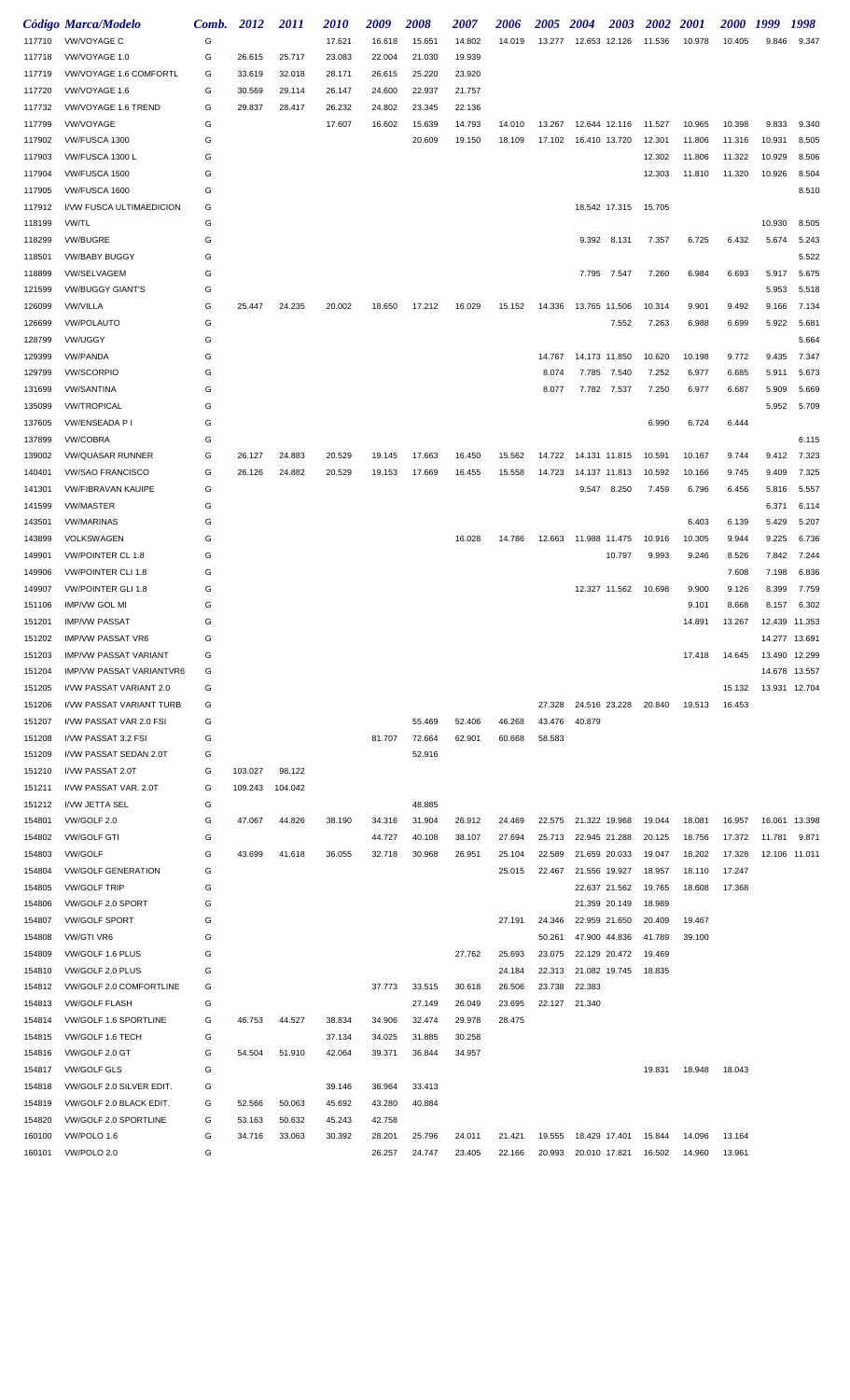|        | Código Marca/Modelo          | Comb. 2012 |        | <i>2011</i> | <i>2010</i> | 2009   | <b>2008</b> | 2007   | 2006   | <i><b>2005</b></i> | <b>2004</b>   | <b>2003</b>   | 2002   | <b>2001</b> | 2000 1999 | 1998          |
|--------|------------------------------|------------|--------|-------------|-------------|--------|-------------|--------|--------|--------------------|---------------|---------------|--------|-------------|-----------|---------------|
| 160102 | VW/POLO 16V                  | G          |        |             |             |        |             |        |        |                    | 17.445 16.640 |               | 15.184 | 13.977      | 13.049    |               |
| 160104 | VW/POLO SEDAN 2.0            | G          |        |             |             |        |             |        | 23.184 | 21.106             | 20.374 19.640 |               | 17.059 | 14.111      | 13.171    |               |
| 160105 | VW/POLO SEDAN 1.6            | G          | 37.327 | 35.550      | 31.437      | 28.493 | 26.426      | 24.469 | 20.928 | 19.862             | 18.882 17.967 |               | 16.961 | 14.115      | 13.172    |               |
| 160106 | VW/POLO 1.6 NEXT             | G          |        |             |             |        |             |        |        |                    | 20.195 18.938 |               | 17.956 |             |           |               |
| 160107 | VW/ZILK 10                   | G          |        |             |             | 17.227 | 16.074      | 15.271 | 14.263 | 12.245             | 11.668 11.276 |               | 10.719 |             |           |               |
| 160108 | VW/ZILK 1.6                  | G          |        |             |             | 21.539 | 20.173      | 19.214 | 18.140 | 17.226             | 16.581 15.951 |               | 14.463 |             |           |               |
| 160109 | VW/POLO SEDAN 1.6 EVID       | G          |        |             |             |        |             |        | 19.902 | 18.443             | 17.946        |               |        |             |           |               |
| 160110 | VW/POLO SEDAN 2.0 COMFOR     | G          | 44.774 | 42.643      | 36.154      | 32.966 | 28.651      | 25.520 | 22.150 | 20.159             | 19.457        |               |        |             |           |               |
| 160111 | VW/POLO 1.6 SPORTLINE        | G          | 42.600 | 40.572      | 34.481      | 30.288 | 27.298      | 25.114 | 21.913 | 20.404             | 19.378        |               |        |             |           |               |
| 160112 | VW/POLO SEDAN 1.6 COMFOR     | G          | 40.195 | 38.829      | 34.123      | 30.177 | 26.841      | 25.242 | 22.326 | 20.299             | 19.574        |               |        |             |           |               |
| 160113 | I/VW ZILK                    | G          |        |             |             |        |             |        | 17.433 | 16.608             | 15.804        |               |        |             |           |               |
| 160114 | VW/POLO 2.0 GT               | G          | 41.880 | 39.886      | 33.314      | 29.713 | 28.449      | 27.274 |        |                    |               |               |        |             |           |               |
| 160115 | VW/ZILK 1.6                  | G          | 39.273 | 37.404      | 32.665      | 29.598 | 27.952      | 26.555 |        |                    |               |               |        |             |           |               |
| 160116 | VW/POLO 1.6 E-FLEX           | G          | 33.908 | 32.293      | 29.729      | 28.031 | 26.625      |        |        |                    |               |               |        |             |           |               |
| 160117 | VW/POLO 2.0 SPORTLINE        | G          | 42.891 | 40.849      |             |        |             |        |        |                    |               |               |        |             |           |               |
| 160600 | FOX 1.0                      | G          |        |             | 23.617      | 22.970 | 19.944      | 19.441 | 18.185 | 17.458             | 16.838 15.473 |               | 15.025 |             |           |               |
| 160601 | VW/FOX 1.0 CITY              | G          |        |             |             |        |             |        |        | 15.447             | 14.939 14.559 |               | 13.646 |             |           |               |
| 160602 | VW/FOX 1.0 PLUS              | G          |        |             | 24.535      | 21.984 | 19.854      | 18.870 | 18.016 | 17.153             | 16.114 15.238 |               | 14.275 |             |           |               |
| 160603 | FOX 1.6                      | G          |        |             |             |        |             | 20.718 | 19.079 | 18.197             | 17.230 16.164 |               | 15.405 |             |           |               |
| 160604 | VW/FOX 1.6 CITY              | G          |        |             |             |        |             |        |        | 16.531             | 15.642 14.806 |               |        |             |           |               |
| 160605 | VW/FOX 1.6 PLUS              | G          |        |             | 24.805      | 22.806 | 21.406      | 20.377 | 19.156 | 18.268             | 17.294 16.126 |               | 15.558 |             |           |               |
| 160606 | <b>VW/CROSSFOX</b>           | G          |        |             | 33.997      | 31.416 | 28.683      | 26.045 | 24.631 | 23.383             | 22.286 21.468 |               |        |             |           |               |
| 160607 | <b>VW/FOX EU</b>             | G          |        |             |             |        |             | 17.337 | 16.123 | 15.524             | 15.026        |               |        |             |           |               |
| 160608 | I/VW SPACEFOX COMFORT        | G          |        |             |             | 29.582 | 26.176      | 24.282 | 22.592 | 21.704             |               |               |        |             |           |               |
| 160609 | I/VW SPACEFOX                | G          | 38.169 | 36.352      | 30.305      | 28.162 | 25.805      | 24.173 | 22.538 | 21.228             |               |               |        |             |           |               |
| 160610 | VW/FOX 1.0 SPORTLINE         | G          |        |             |             |        | 20.755      | 19.137 | 18.265 | 17.401             |               |               |        |             |           |               |
| 160611 | VW/FOX 1.6 SPORTLINE         | G          |        |             |             |        | 23.140      | 22.258 | 20.237 | 19.276             | 17.587        |               |        |             |           |               |
| 160612 | VW FOX 1.6 PRIME GII         | G          | 32.820 | 31.257      | 27.707      | 26.293 |             |        |        |                    |               |               |        |             |           |               |
| 160613 | VW/FOX 1.0 ROUTE             | G          |        |             | 24.159      | 21.816 | 20.494      | 18.742 | 17.795 |                    |               |               |        |             |           |               |
| 160614 | VW/FOX 1.6 ROUTE             | G          |        |             | 27.491      | 25.323 | 23.592      | 21.934 | 20.827 |                    |               |               |        |             |           |               |
| 160615 | <b>VW/FOX EXTREME</b>        | G          |        |             | 28.793      | 28.443 | 25.567      | 25.085 |        |                    |               |               |        |             |           |               |
| 160617 | I/VW SPACEFOX SPORTLINE      | G          |        |             | 33.095      | 30.372 | 28.681      | 27.201 |        |                    |               |               |        |             |           |               |
| 160618 | I/VW SPACEFOX ROUTE          | G          | 39.268 | 37.399      | 32.411      | 29.551 | 27.418      | 25.996 |        |                    |               |               |        |             |           |               |
| 160619 | <b>VW/FOX 1.0 SUNRISE</b>    | G          |        |             | 26.429      | 25.016 | 23.722      |        |        |                    |               |               |        |             |           |               |
| 160620 | I/VW FOX 1.2                 | G          |        |             |             |        |             | 22.170 |        |                    |               |               |        |             |           |               |
| 160621 | <b>VW/FOX 1.6 PRIME GII</b>  | G          | 32.730 | 31.173      | 27.569      | 26.116 | 25.094      |        |        |                    |               |               |        |             |           |               |
| 160623 | VW/FOX 1.0 GII               | G          | 27.552 | 26.240      | 23.132      | 21.873 | 20.128      |        |        |                    |               |               |        |             |           |               |
| 160624 | I/VW FOX 1.6 GII             | G          | 30.224 | 28.784      | 25.724      | 24.341 |             |        |        |                    |               |               |        |             |           |               |
| 160625 | VW/FOX 1.6 GII               | G          | 30.226 | 28.786      | 25.722      | 24.346 | 22.117      |        |        |                    |               |               |        |             |           |               |
| 160626 | <b>VW/CROSSFOX GII</b>       | G          | 41.293 | 39.327      | 34.437      | 31.834 | 29.041      |        |        |                    |               |               |        |             |           |               |
| 160628 | I/VW SPACEFOX GII            | G          | 38.412 | 36.583      | 30.499      | 28.337 |             |        |        |                    |               |               |        |             |           |               |
| 160629 | I/VW SPACEFOX SPORT.GII      | G          | 42.732 | 40.698      | 33.125      | 30.402 |             |        |        |                    |               |               |        |             |           |               |
| 160630 | I/VW SURAN 1.6 TRENDLINE     | G          |        |             |             |        | 30.103      |        |        |                    |               |               |        |             |           |               |
| 160631 | I/VW SURAN 1.6 HIGHLINE      | G          |        |             | 35.721      |        |             |        |        |                    |               |               |        |             |           |               |
| 160632 | I/VW SPACEFOX 1.6 GII        | G          | 39.000 | 37.144      |             |        |             |        |        |                    |               |               |        |             |           |               |
| 160633 | I/VW SPACEFOX TREND GII      | G          | 39.003 | 37.147      |             |        |             |        |        |                    |               |               |        |             |           |               |
| 160635 | <b>I/VW SPACECROSS GII</b>   | G          | 43.402 | 41.335      |             |        |             |        |        |                    |               |               |        |             |           |               |
| 160636 | <b>VW/FOX ROCK IN RIO</b>    | G          | 33.562 | 31.965      |             |        |             |        |        |                    |               |               |        |             |           |               |
| 160637 | <b>VW/SPACEFOX TREND GII</b> | G          | 36.031 | 34.316      |             |        |             |        |        |                    |               |               |        |             |           |               |
| 160638 | VW/SPACEFOX 1.6 GII          | G          | 35.943 | 34.231      |             |        |             |        |        |                    |               |               |        |             |           |               |
|        | <b>Fabricante:</b> VOLVO     |            |        |             |             |        |             |        |        |                    |               |               |        |             |           |               |
| 112300 | I/VOLVO MRE CGPI             | G          |        |             |             |        |             |        |        | 36.350             |               | 27.050 22.575 | 19.198 | 16.716      | 14.843    | 13.531 12.624 |
| 112307 | IMP/VOLVO 850 SW VCB         | G          |        |             |             |        |             |        |        |                    |               |               |        |             |           | 12.993        |
| 112313 | IMP/VOLVO 850 GLT S          | G          |        |             |             |        |             |        |        |                    |               |               |        |             |           | 13.730        |
| 112314 | IMP/VOLVO 850 GLE S          | G          |        |             |             |        |             |        |        |                    |               |               |        |             |           | 16.016 15.184 |
| 112318 | IMP/VOLVO S40 1.8            | G          |        |             |             |        |             |        |        | 20.235             | 19.692 18.907 |               | 18.018 | 17.152      | 16.315    | 14.672 13.343 |
| 112319 | I/VOLVO S40 2.0              | G          |        |             |             |        |             |        |        |                    |               | 23.167        | 19.782 | 17.726      | 16.467    | 15.390 14.514 |
| 112320 | IMP/VOLVO V40 1.8            | G          |        |             |             |        |             |        |        |                    |               |               |        | 16.269      | 14.575    | 14.044 13.425 |
| 112321 | IMP/VOLVO V40 2.0            | G          |        |             |             |        |             |        |        |                    |               | 23.957        | 20.044 | 18.737      | 17.419    | 16.806 15.636 |
| 112322 | IMP/VOLVO S70 T5             | G          |        |             |             |        |             |        |        |                    |               |               |        |             | 22.447    | 20.550 17.696 |

 IMP/VOLVO S70 2.5 20V G 20.568 17.482 15.830 IMP/VOLVO V70 T5 G 21.009 16.800 15.514 IMP/VOLVO V70 2.5 20V G 22.525 17.324 15.105 112326 IMP/VOLVO V40 T4 G<br>112327 IMP/VOLVO V70 XC AWD G<br>112327 IMP/VOLVO V70 XC AWD G 37.387 32.204 30.681 29.114 22.982<br>112328 IMP/VOLVO S40 T4 G 28.033 25.658 20.231 18.424 17.545 16.944 16.257 IMP/VOLVO V70 XC AWD G 37.387 32.204 30.681 29.114 22.982 IMP/VOLVO S40 T4 G 28.033 25.658 20.231 18.424 17.545 16.944 16.257 IMP/VOLVO V70 R AWD G 19.428 17.903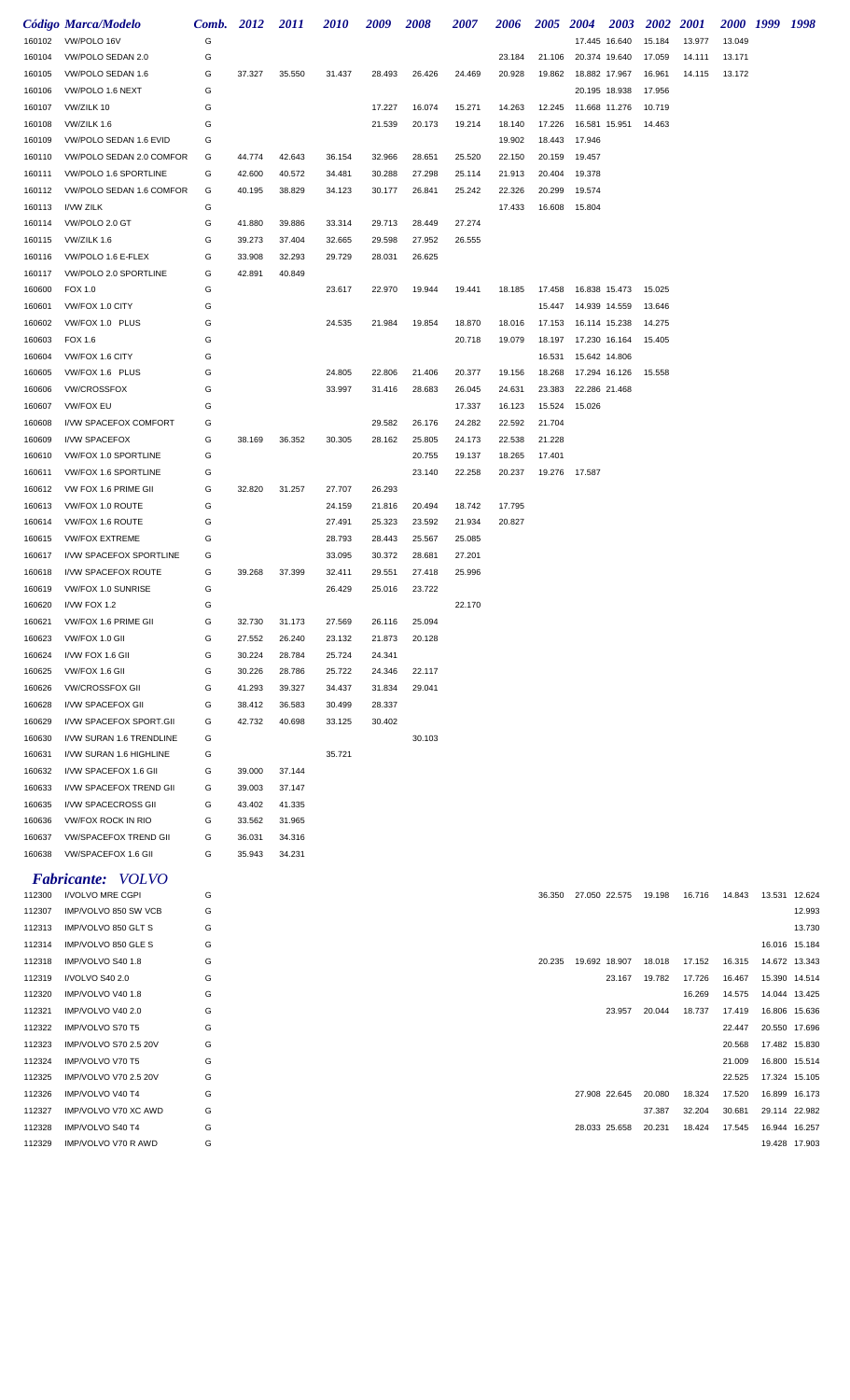|                  | Código Marca/Modelo             |   | Comb. 2012      | 2011    | 2010    | 2009    | 2008    | <i><b>2007</b></i> | 2006   | 2005   | 2004          | <b>2003</b> | <b>2002</b> | <b>2001</b>                    | <i>2000</i> | 1999          | 1998   |
|------------------|---------------------------------|---|-----------------|---------|---------|---------|---------|--------------------|--------|--------|---------------|-------------|-------------|--------------------------------|-------------|---------------|--------|
| 112330           | IMP/VOLVO S70 R                 | G |                 |         |         |         |         |                    |        |        |               |             |             |                                |             | 22.213 19.694 |        |
| 112331           | IMP/VOLVO C70                   | G |                 |         |         |         |         |                    |        |        |               |             |             | 33.487                         | 31.164      | 28.979        | 25.973 |
| 112332           | IMP/VOLVO S40 2.0T              | G |                 |         |         |         |         |                    |        | 30.575 | 26.363 23.781 |             | 21.547      | 19.449                         | 18.552      | 17.774 17.126 |        |
| 112333           | IMP/VOLVO V40 2.0 T             | G |                 |         |         |         |         |                    |        | 33.940 | 28.338 24.809 |             | 23.313      | 19.658                         | 18.891      | 18.039        | 17.335 |
| 112334           | IMP/VOLVO C70 CABRIOLET         | G |                 |         |         |         |         |                    |        |        |               | 50.127      | 45.448      | 43.018                         | 37.942      | 35.947        | 30.083 |
| 112335           | IMP/VOLVO S80 2.9               | G |                 |         |         |         |         |                    |        | 51.688 | 49.098 36.070 |             | 34.281      | 24.905                         | 23.792      | 22.064 19.522 |        |
| 112336           | IMP/VOLVO S80 T6                | G |                 |         |         |         |         | 67.084             | 62.824 | 55.558 | 51.111 45.928 |             | 36.128      | 29.559                         | 26.547      | 23.884 22.740 |        |
|                  | I/VOLVO V70 T5 HPT              | G |                 |         |         |         |         |                    |        |        |               | 34.061      | 31.957      | 27.557                         | 20.756      | 16.589        |        |
| 112338<br>112339 | I/VOLVO V70 LPT                 | G |                 |         |         |         |         |                    |        |        |               |             | 24.598      |                                | 20.526      | 18.576 17.639 |        |
|                  |                                 |   |                 |         |         |         |         |                    |        |        |               | 25.664      |             | 21.413                         |             |               |        |
| 112341           | I/VOLVO V70 LPT XC              | G |                 |         |         |         |         |                    |        |        |               | 34.278      | 24.846      | 22.148                         | 21.332      | 20.496        |        |
| 112342           | I/VOLVO S60 2.4T LPT            | G |                 |         |         |         |         |                    |        | 43.436 | 34.696 28.989 |             | 27.950      | 24.035                         | 22.386      | 20.272        |        |
| 112343           | I/VOLVO S60 T5 HTP              | G |                 |         |         |         |         |                    |        |        |               | 34.892      | 33.256      | 22.616                         | 21.524      | 20.320        |        |
| 112345           | I/VOLVO S60 2.0T                | G |                 |         |         | 59.943  | 51.210  | 44.533             | 41.451 | 39.343 | 30.113 26.661 |             | 25.693      | 23.446                         | 19.819      | 19.179        |        |
| 112346           | I/VOLVO V70 2.0T                | G |                 |         |         |         |         | 58.191             | 50.878 | 44.445 | 35.749 31.560 |             | 28.432      | 24.746                         | 23.663      |               |        |
| 112349           | I/VOLVO XC70 2.5T AWD           | G |                 |         |         |         |         | 68.347             | 51.008 | 45.353 | 41.408 38.117 |             | 35.902      | 31.110                         |             |               |        |
| 112350           | I/VOLVO V70 2.5T                | G |                 |         |         |         |         |                    |        | 46.806 | 42.809 32.561 |             | 29.319      |                                |             |               |        |
| 112351           | I/VOLVO S60 2.5T                | G |                 |         |         |         |         | 52.264             | 46.899 | 43.698 | 34.930 29.194 |             | 28.138      |                                |             |               |        |
| 112352           | I/VOLVO S60 R                   | G |                 |         |         |         |         |                    |        | 76.366 | 58.607 55.800 |             | 53.686      |                                |             |               |        |
| 112353           | I/VOLVO V70 R                   | G |                 |         |         |         |         |                    |        | 62.015 | 55.836 50.875 |             |             |                                |             |               |        |
| 112354           | I/VOLVO S70 GLE                 | G |                 |         |         |         |         |                    |        |        |               |             |             |                                |             | 16.740 15.481 |        |
| 112355           | I/VOLVO V70 GLE                 | G |                 |         |         |         |         |                    |        |        |               |             |             |                                |             | 17.947 15.655 |        |
| 112356           | I/VOLVO V50 T5                  | G |                 |         | 75.969  | 65.660  | 58.706  | 54.368             | 46.290 | 39.895 | 34.395 34.151 |             |             |                                |             |               |        |
| 112357           | I/VOLVO S40 T5                  | G |                 |         |         | 67.671  | 56.223  | 53.284             | 44.242 | 40.828 | 37.486 33.749 |             |             |                                |             |               |        |
| 112358           | I/VOLVO V50 2.41                | G |                 |         |         | 64.361  | 57.195  | 52.623             | 46.284 | 40.257 | 34.086 33.883 |             |             |                                |             |               |        |
| 112359           | I/VOLVO S40 2.41                | G |                 |         | 67.846  | 61.992  | 54.459  | 51.495             | 44.255 | 40.602 | 37.539 36.700 |             |             |                                |             |               |        |
| 112361           | I/VOLVO S70 2.4T                | G |                 |         |         |         |         |                    |        |        |               |             |             | 20.830                         | 19.398      | 17.340 16.038 |        |
| 112363           | I/VOLVO V50 2.4                 | G |                 |         |         | 62.413  | 53.893  | 49.602             | 47.391 |        |               |             |             |                                |             |               |        |
| 112364           | I/VOLVO S40 2.4                 | G |                 |         |         | 53.835  | 47.087  | 43.725             | 42.110 | 40.413 |               |             |             |                                |             |               |        |
| 112365           | I/VOLVO C70 T5                  | G |                 |         |         | 124.258 | 102.893 | 98.109             | 87.052 | 82.174 |               |             |             |                                |             |               |        |
|                  |                                 |   |                 |         |         |         |         |                    |        |        |               |             |             |                                |             |               |        |
| 112366           | I/VOLVO S80 V8 AWD              | G |                 |         |         | 118.602 | 100.886 | 79.707             | 76.980 | 71.975 |               |             |             |                                |             |               |        |
| 112367           | I/VOLVO S80 3.2                 | G |                 |         | 88.225  | 81.859  | 70.611  | 63.613             | 59.561 | 55.784 |               |             |             |                                |             |               |        |
| 112368           | I/VOLVO C30 T5                  | G | 91.551          | 87.191  | 72.769  | 66.027  | 58.492  | 54.986             | 51.582 | 48.617 |               |             |             |                                |             |               |        |
| 112369           | I/VOLVO V70 SW                  | G |                 |         |         |         |         |                    |        |        | 56.695 48.498 |             | 46.191      | 44.220                         | 42.574      | 17.779 16.382 |        |
| 112370           | I/VOLVO C30 2.4I                | G |                 |         | 57.163  | 52.074  | 48.562  | 43.122             | 42.515 |        |               |             |             |                                |             |               |        |
| 112371           | I/VOLVO C30 2.0                 | G | 70.255          | 66.911  | 55.728  | 52.103  | 45.878  | 43.008             | 41.285 |        |               |             |             |                                |             |               |        |
| 112372           | I/VOLVO XC70 3.2 AWD            | G |                 |         | 95.997  | 86.722  | 75.268  | 67.230             | 50.174 |        |               |             |             |                                |             |               |        |
| 112373           | I/VOLVO S80 D5                  | G |                 |         |         |         |         |                    | 65.090 |        | 57.560 52.946 |             |             |                                |             |               |        |
| 112374           | I/VOLVO V50 2.0                 | G | 93.125          | 88.690  | 75.396  | 65.151  |         |                    |        |        |               |             |             |                                |             |               |        |
| 112375           | I/VOLVO S80                     | G |                 |         |         |         |         |                    |        |        | 53.815 48.348 |             | 38.040      |                                |             |               |        |
| 112376           | I/VOLVO S60                     | G |                 |         |         |         |         |                    |        |        | 27.149        |             | 24.272      | 22.137                         | 21.401      |               |        |
| 112378           | I/VOLVO S80 2.5T                | G |                 |         | 106.785 |         |         |                    |        |        |               |             |             |                                |             |               |        |
| 112381           | I/VOLVO S60 3.0T TOP            | G | 149.051         | 141.953 | 137.325 |         |         |                    |        |        |               |             |             |                                |             |               |        |
| 112382           | I/VOLVO S80 3.0T                | G | 227.991         | 217.134 |         |         |         |                    |        |        |               |             |             |                                |             |               |        |
| 112383           | I/VOLVO C30 T5 R-DESIGN         | G | 101.440         | 96.611  | 92.566  |         |         |                    |        |        |               |             |             |                                |             |               |        |
| 112386           | I/VOLVO V40                     | G |                 |         |         |         |         |                    |        |        |               |             |             | 21.113                         |             |               |        |
| 112387           | I/VOLVO S60 1.6T4COMFORT        | G | 95.433          | 90.890  | 85.290  |         |         |                    |        |        |               |             |             |                                |             |               |        |
| 112388           | I/VOLVO S60 2.0 T5 DYNA         | G | 117.221         | 111.640 |         |         |         |                    |        |        |               |             |             |                                |             |               |        |
| 112390           | I/VOLVO S60 3.0 T6 R-DES        | G | 151.946         | 144.711 |         |         |         |                    |        |        |               |             |             |                                |             |               |        |
| 112391           | I/VOLVO S60 T5                  | G | 113.979         | 108.552 |         |         |         |                    |        |        |               |             |             |                                |             |               |        |
| 112392           | I/VOLVO V60 2.0T5 R-DESI        | G | 118.686         |         |         |         |         |                    |        |        |               |             |             |                                |             |               |        |
| 112393           | I/VOLVO V60 1.6 T4              | G |                 | 79.670  |         |         |         |                    |        |        |               |             |             |                                |             |               |        |
| 112394           | I/VOLVO V60 3.0T6 R-DESI        | G | 172.700         | 164.877 |         |         |         |                    |        |        |               |             |             |                                |             |               |        |
| 112396           | I/VOLVO S60 T6                  | G | 150.216 143.748 |         |         |         |         |                    |        |        |               |             |             |                                |             |               |        |
|                  | I/VOLVO S60 2.0 T5 COMF         |   | 120.428         |         |         |         |         |                    |        |        |               |             |             |                                |             |               |        |
| 112397           |                                 | G |                 |         |         |         |         |                    |        |        |               |             |             |                                |             |               |        |
| 112399           | <b>IMP/VOLVO</b>                | G |                 |         |         |         |         |                    |        |        |               |             | 20.069      | 17.477  15.522  14.147  13.192 |             |               |        |
| 155611           | I/VOLVO V60 2.0 T5 RD CF        | G | 118.421         |         |         |         |         |                    |        |        |               |             |             |                                |             |               |        |
| 155612           | I/VOLVO V60 2.0 T5 RD DY        | G | 118.686         |         |         |         |         |                    |        |        |               |             |             |                                |             |               |        |
|                  | <b>Fabricante:</b> VW           |   |                 |         |         |         |         |                    |        |        |               |             |             |                                |             |               |        |
| 112288           | I/VW NEW BEETLE 2DR             | G |                 |         | 46.586  |         |         |                    |        |        |               |             |             |                                |             |               |        |
| 112298           | I/VW PASSAT 4MOTION             | G |                 |         |         |         |         | 39.504             |        |        |               |             |             |                                |             |               |        |
| 115790           | VW/NOVO GOL 1.0                 | G | 20.859          | 19.815  | 18.824  | 17.883  | 16.988  | 16.139             | 15.331 |        |               |             |             | 11.861  11.267                 |             | 10.704 10.168 |        |
| 115791           | VW/NOVO GOL 1.6                 | G | 26.518          |         |         |         |         |                    |        |        |               |             |             |                                |             |               |        |
| 115794           | VW/NOVO GOL 1.6 CITY            | G | 26.442          |         |         |         |         |                    |        |        |               |             |             |                                |             |               |        |
| 115795           | VW/NOVO GOL 1.0 CITY            | G | 23.485          |         |         |         |         |                    |        |        |               |             |             |                                |             |               |        |
|                  |                                 |   |                 |         |         |         |         |                    |        |        |               |             |             |                                |             |               |        |
| 117742           | VW/NOVO VOYAGE 1.0              | G | 27.402          |         |         |         |         |                    |        |        |               |             |             |                                |             |               |        |
| 117743           | VW/NOVO VOYAGE 1.6              | G | 31.489          |         |         |         |         |                    |        |        |               |             |             |                                |             |               |        |
|                  | 117744 VW/NOVO VOYAGE 1.6 COMF. | G | 35.089          |         |         |         |         |                    |        |        |               |             |             |                                |             |               |        |